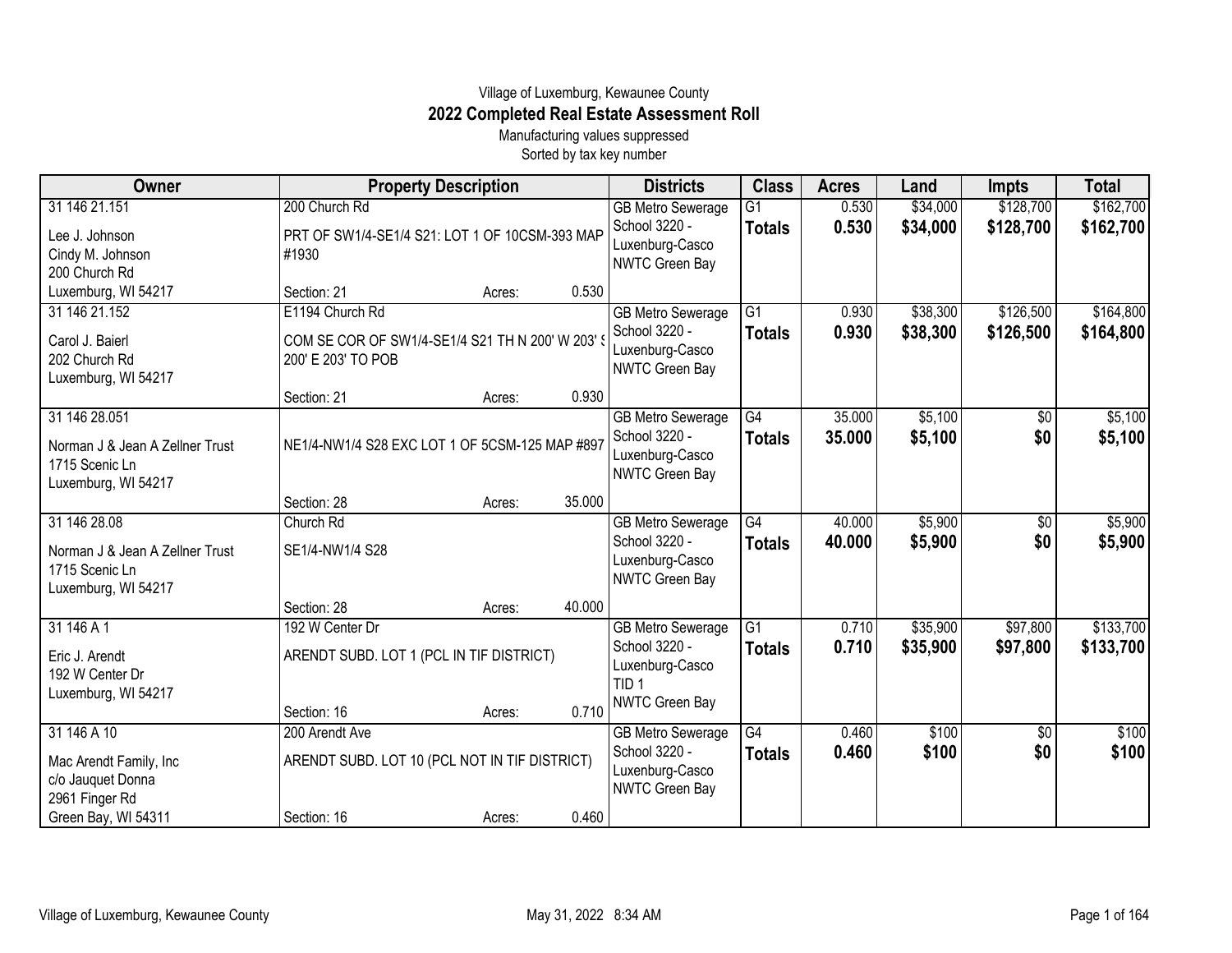| Owner                                           | <b>Property Description</b>                     | <b>Districts</b>         | <b>Class</b>    | <b>Acres</b> | Land      | <b>Impts</b>    | <b>Total</b> |
|-------------------------------------------------|-------------------------------------------------|--------------------------|-----------------|--------------|-----------|-----------------|--------------|
| 31 146 A 11                                     | 120 Commerce Dr                                 | <b>GB Metro Sewerage</b> | $\overline{G2}$ | 1.119        | \$19,900  | \$7,400         | \$27,300     |
| Property Leasing Investors, LLC                 | ARENDT SUBD. PRT OF S1/2 OF LOT 11 DESC AS:     | School 3220 -            | <b>Totals</b>   | 1.119        | \$19,900  | \$7,400         | \$27,300     |
| PO Box 13571                                    | PRT OF LOT 1 OF 6CSM-219 MAP #1128 (PCL IN TIF  | Luxenburg-Casco          |                 |              |           |                 |              |
| Green Bay, WI 54307                             | DISTRICT)                                       | TID <sub>1</sub>         |                 |              |           |                 |              |
|                                                 | 1.119<br>Section: 16<br>Acres:                  | NWTC Green Bay           |                 |              |           |                 |              |
| 31 146 A 11.1                                   | 150 Arendt Ave                                  | <b>GB Metro Sewerage</b> | $\overline{G2}$ | 1.099        | \$19,900  | \$639,800       | \$659,700    |
|                                                 |                                                 | School 3220 -            | <b>Totals</b>   | 1.099        | \$19,900  | \$639,800       | \$659,700    |
| Property Leasing Investors, LLC<br>PO Box 13571 | ARENDT SUBD. PRT OF N1/2 OF LOT 11 DESC AS:     | Luxenburg-Casco          |                 |              |           |                 |              |
|                                                 | PRT OF LOT 1 OF 6CSM-219 MAP #1128 (PCL NOT IN  | NWTC Green Bay           |                 |              |           |                 |              |
| Green Bay, WI 54307                             | TIF DISTRICT)<br>1.099<br>Section: 16<br>Acres: |                          |                 |              |           |                 |              |
| 31 146 A 11.2                                   | Commerce Dr                                     | <b>GB Metro Sewerage</b> | G4              | 0.631        | \$100     | \$0             | \$100        |
|                                                 |                                                 | School 3220 -            |                 |              |           | \$0             |              |
| Mullen Enterprises, LLC                         | ARENDT SUBD. PRT OF N1/2 OF LOT 11 DESC AS:     | Luxenburg-Casco          | <b>Totals</b>   | 0.631        | \$100     |                 | \$100        |
| 1318 Main St                                    | PRT OF LOT 2 OF 6CSM-219 MAP #1128 (PCL NOT IN  | NWTC Green Bay           |                 |              |           |                 |              |
| Luxemburg, WI 54217                             | TIF DISTRICT)                                   |                          |                 |              |           |                 |              |
|                                                 | 0.631<br>Section: 16<br>Acres:                  |                          |                 |              |           |                 |              |
| 31 146 A 11.3                                   | 130 Commerce Dr                                 | <b>GB Metro Sewerage</b> | $\overline{G2}$ | 0.650        | \$15,300  | \$637,200       | \$652,500    |
| Mullen Enterprises, LLC                         | ARENDT SUBD. PRT OF S1/2 OF LOT 11 DESC AS:     | School 3220 -            | <b>Totals</b>   | 0.650        | \$15,300  | \$637,200       | \$652,500    |
| 1318 Main St                                    | PRT OF LOT 2 OF 6CSM-219 MAP #1128 (PCL IN TIF  | Luxenburg-Casco          |                 |              |           |                 |              |
| Luxemburg, WI 54217                             | DISTRICT)                                       | TID <sub>1</sub>         |                 |              |           |                 |              |
|                                                 | 0.650<br>Section: 16<br>Acres:                  | NWTC Green Bay           |                 |              |           |                 |              |
| 31 146 A 12                                     | 140 Commerce Dr                                 | <b>GB Metro Sewerage</b> | $\overline{G4}$ | 0.750        | \$100     | $\overline{50}$ | \$100        |
|                                                 |                                                 | School 3220 -            |                 | 0.750        | \$100     | \$0             | \$100        |
| Mac Arendt Family, Inc                          | ARENDT SUBD. S1/2 OF LOT 12 (PCL IN TIF         | Luxenburg-Casco          | Totals          |              |           |                 |              |
| c/o Jauquet Donna                               | DISTRICT)                                       | TID <sub>1</sub>         |                 |              |           |                 |              |
| 2961 Finger Rd                                  |                                                 | NWTC Green Bay           |                 |              |           |                 |              |
| Green Bay, WI 54311                             | 0.750<br>Section: 16<br>Acres:                  |                          |                 |              |           |                 |              |
| 31 146 A 12.1                                   |                                                 | <b>GB Metro Sewerage</b> | $\overline{G4}$ | 0.750        | \$100     | $\sqrt{6}$      | \$100        |
| Mac Arendt Family, Inc                          | ARENDT SUBD. N1/2 OF LOT 12 (PCL NOT IN TIF     | School 3220 -            | <b>Totals</b>   | 0.750        | \$100     | \$0             | \$100        |
| c/o Jauquet Donna                               | DISTRICT)                                       | Luxenburg-Casco          |                 |              |           |                 |              |
| 2961 Finger Rd                                  |                                                 | NWTC Green Bay           |                 |              |           |                 |              |
| Green Bay, WI 54311                             | 0.750<br>Section: 16<br>Acres:                  |                          |                 |              |           |                 |              |
| 31 146 A 2                                      | 121 Commerce Dr                                 | <b>GB Metro Sewerage</b> | $\overline{G2}$ | 1.463        | \$156,400 | \$537,300       | \$693,700    |
|                                                 |                                                 | School 3220 -            | <b>Totals</b>   | 1.463        | \$156,400 | \$537,300       | \$693,700    |
| Macpaul Investments, LLC                        | ARENDT SUBD. PRT OF LOT 2 & 3: LOT 1 OF         | Luxenburg-Casco          |                 |              |           |                 |              |
| 2519 Bittersweet Ave                            | 10CSM-196 MAP #1836 (PCL IN TIF DISTRICT)       | TID <sub>1</sub>         |                 |              |           |                 |              |
| Green Bay, WI 54301                             |                                                 | NWTC Green Bay           |                 |              |           |                 |              |
|                                                 | 1.463<br>Section: 16<br>Acres:                  |                          |                 |              |           |                 |              |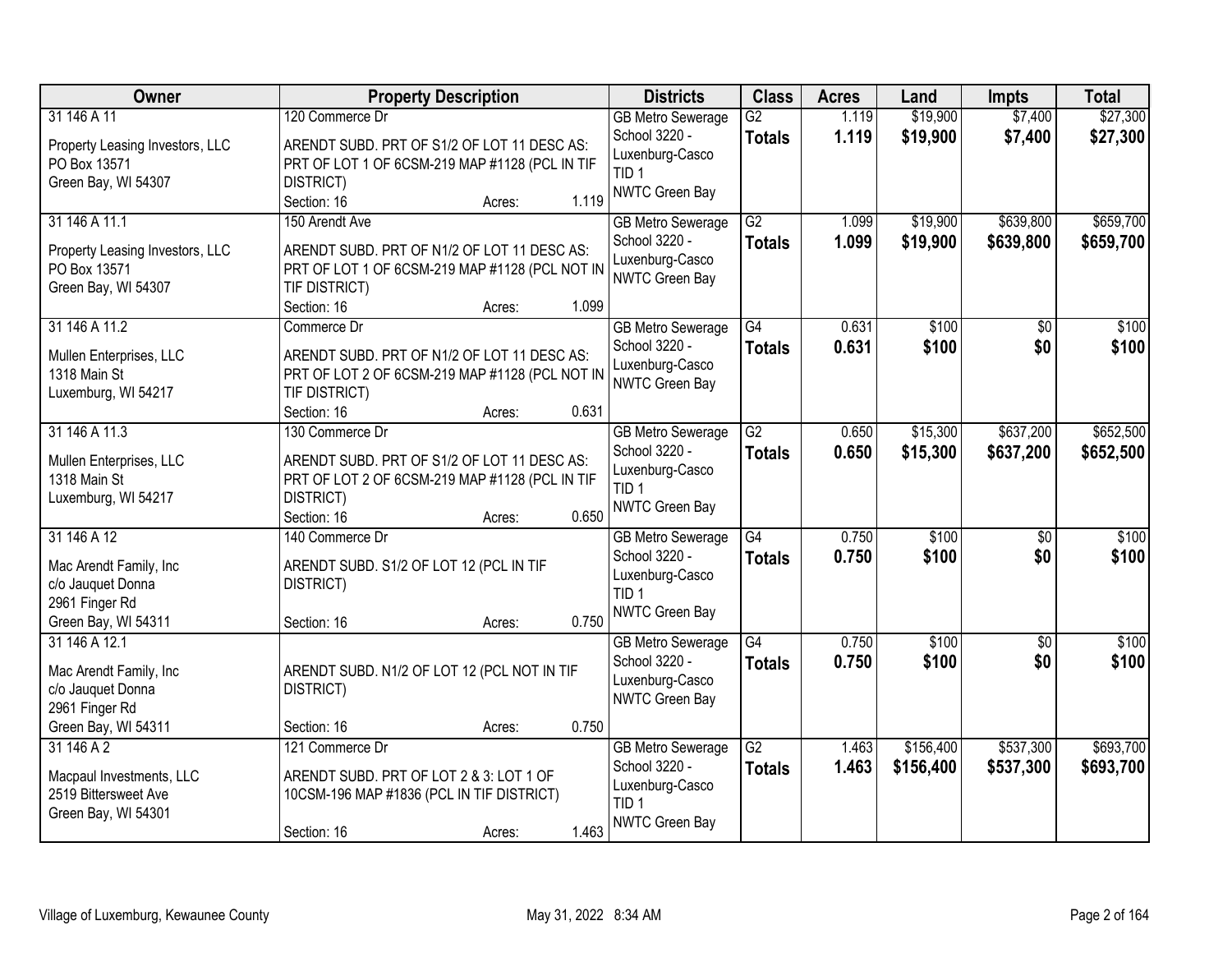| Owner                                 | <b>Property Description</b>                    |       | <b>Districts</b>                          | <b>Class</b>    | <b>Acres</b> | Land      | <b>Impts</b>    | <b>Total</b> |
|---------------------------------------|------------------------------------------------|-------|-------------------------------------------|-----------------|--------------|-----------|-----------------|--------------|
| 31 146 A 2.1                          | 137 Commerce Dr                                |       | <b>GB Metro Sewerage</b>                  | X4              | 1.091        | \$0       | $\overline{50}$ | \$0          |
| Northeast Wisconsin Technical College | ARENDT SUBD. PRT OF LOT 2 & 3: LOT 2 OF        |       | School 3220 -                             | <b>Totals</b>   | 1.091        | \$0       | \$0             | \$0          |
| PO Box 19042                          | 10CSM-196 MAP #1836 (PCL IN TIF DISTRICT)      |       | Luxenburg-Casco                           |                 |              |           |                 |              |
| Green Bay, WI 54307                   | <b>EXEMPT</b>                                  |       | TID <sub>1</sub>                          |                 |              |           |                 |              |
|                                       | Section: 16<br>Acres:                          | 1.091 | NWTC Green Bay                            |                 |              |           |                 |              |
| 31 146 A 4                            | 178 W Center Dr                                |       | <b>GB Metro Sewerage</b>                  | $\overline{G2}$ | 0.970        | \$130,300 | \$263,900       | \$394,200    |
| Dalebroux Real Estate Services, LLC   | ARENDT SUBD. LOT 4 (PCL IN TIF DISTRICT)       |       | School 3220 -                             | <b>Totals</b>   | 0.970        | \$130,300 | \$263,900       | \$394,200    |
| c/o Bay Title & Abstract, Inc         |                                                |       | Luxenburg-Casco                           |                 |              |           |                 |              |
| 345 S Monroe Ave                      |                                                |       | TID <sub>1</sub>                          |                 |              |           |                 |              |
| Green Bay, WI 54301                   | Section: 16<br>Acres:                          | 0.970 | NWTC Green Bay                            |                 |              |           |                 |              |
| 31 146 A 5                            | 101 Commerce Dr                                |       | <b>GB Metro Sewerage</b>                  | $\overline{G2}$ | 1.790        | \$128,400 | \$70,000        | \$198,400    |
|                                       |                                                |       | School 3220 -                             | <b>Totals</b>   | 1.790        | \$128,400 | \$70,000        | \$198,400    |
| Legois Real Estate, LLC               | ARENDT SUBD. LOT 5 (PCL IN TIF DISTRICT)       |       | Luxenburg-Casco                           |                 |              |           |                 |              |
| N7075 County Rd C                     |                                                |       | TID <sub>1</sub>                          |                 |              |           |                 |              |
| Casco, WI 54205                       |                                                | 1.790 | NWTC Green Bay                            |                 |              |           |                 |              |
| 31 146 A 6                            | Section: 16<br>Acres:<br>Commerce Dr           |       |                                           | $\overline{G5}$ |              | \$2,100   |                 | \$2,100      |
|                                       |                                                |       | <b>GB Metro Sewerage</b><br>School 3220 - |                 | 1.390        |           | \$0             |              |
| Mac Arendt Family, Inc                | ARENDT SUBD. PRT OF LOT 6: THAT PRT OF LOT 6   |       | Luxenburg-Casco                           | <b>Totals</b>   | 1.390        | \$2,100   | \$0             | \$2,100      |
| c/o Jauquet Donna                     | LYG S OF FOLL DESC LINE: COM SW COR LOT 6 N    |       | TID <sub>1</sub>                          |                 |              |           |                 |              |
| 2961 Finger Rd                        | 07*58'55" E ALG C/L OF CREEK 288.28' TO POB OF |       | NWTC Green Bay                            |                 |              |           |                 |              |
| Green Bay, WI 54311                   | Section: 16<br>Acres:                          | 1.390 |                                           |                 |              |           |                 |              |
| 31 146 A 6.1                          |                                                |       | <b>GB Metro Sewerage</b>                  | $\overline{G4}$ | 1.670        | \$300     | $\overline{50}$ | \$300        |
| Mac Arendt Family, Inc                | ARENDT SUBD. PRT OF LOT 6: THAT PRT OF LOT 6   |       | School 3220 -                             | <b>Totals</b>   | 1.670        | \$300     | \$0             | \$300        |
| c/o Jauquet Donna                     | LYGN OF FOLL DESC LINE: COM SW COR LOT 6 N     |       | Luxenburg-Casco                           |                 |              |           |                 |              |
| 2961 Finger Rd                        | 07*58'55" E ALG C/L OF CREEK 288.28' TO POB OF |       | NWTC Green Bay                            |                 |              |           |                 |              |
| Green Bay, WI 54311                   | Section: 16<br>Acres:                          | 1.670 |                                           |                 |              |           |                 |              |
| 31 146 A 7                            | Commerce Dr                                    |       | <b>GB Metro Sewerage</b>                  | $\overline{G4}$ | 1.620        | \$300     | $\overline{60}$ | \$300        |
| Mac Arendt Family, Inc                | ARENDT SUBD. LOT 7 (PCL NOT IN TIF DISTRICT)   |       | School 3220 -                             | <b>Totals</b>   | 1.620        | \$300     | \$0             | \$300        |
| c/o Jauquet Donna                     |                                                |       | Luxenburg-Casco                           |                 |              |           |                 |              |
| 2961 Finger Rd                        |                                                |       | NWTC Green Bay                            |                 |              |           |                 |              |
| Green Bay, WI 54311                   | Section: 16<br>Acres:                          | 1.620 |                                           |                 |              |           |                 |              |
| 31 146 A 8                            | Commerce Dr                                    |       | <b>GB Metro Sewerage</b>                  | $\overline{G4}$ | 1.870        | \$300     | $\overline{30}$ | \$300        |
|                                       |                                                |       | School 3220 -                             | <b>Totals</b>   | 1.870        | \$300     | \$0             | \$300        |
| Mac Arendt Family, Inc                | ARENDT SUBD. LOT 8 (PCL NOT IN TIF DISTRICT)   |       | Luxenburg-Casco                           |                 |              |           |                 |              |
| c/o Jauquet Donna                     |                                                |       | NWTC Green Bay                            |                 |              |           |                 |              |
| 2961 Finger Rd                        |                                                |       |                                           |                 |              |           |                 |              |
| Green Bay, WI 54311                   | Section: 16<br>Acres:                          | 1.870 |                                           |                 |              |           |                 |              |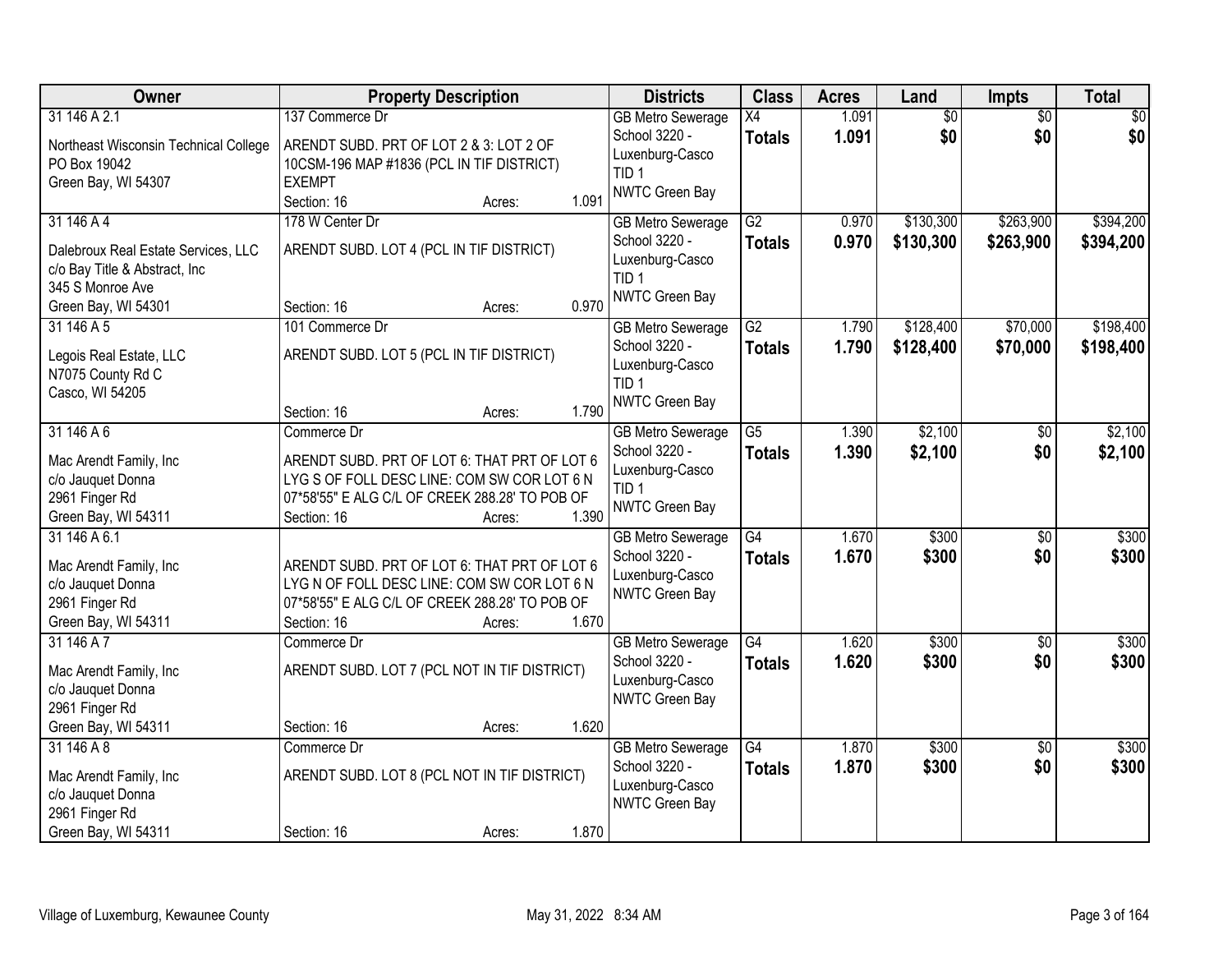| Owner                                                                         |                                                                                                   | <b>Property Description</b> |       | <b>Districts</b>                                                               | <b>Class</b>                     | <b>Acres</b>   | Land                 | <b>Impts</b>           | <b>Total</b>           |
|-------------------------------------------------------------------------------|---------------------------------------------------------------------------------------------------|-----------------------------|-------|--------------------------------------------------------------------------------|----------------------------------|----------------|----------------------|------------------------|------------------------|
| 31 146 A 9<br>Mac Arendt Family, Inc<br>c/o Jauquet Donna<br>2961 Finger Rd   | 250 Arendt Ave<br>ARENDT SUBD. LOT 9 (PCL NOT IN TIF DISTRICT)                                    |                             |       | <b>GB Metro Sewerage</b><br>School 3220 -<br>Luxenburg-Casco<br>NWTC Green Bay | G4<br><b>Totals</b>              | 0.370<br>0.370 | \$100<br>\$100       | $\overline{50}$<br>\$0 | \$100<br>\$100         |
| Green Bay, WI 54311                                                           | Section: 16                                                                                       | Acres:                      | 0.370 |                                                                                |                                  |                |                      |                        |                        |
| 31 146 C 1<br>Eric Carmody<br>420 Main St<br>Luxemburg, WI 54217              | 420 Main St<br>COLLE'S ADDITION LOT 1 & N1/2 OF LOT 2 (SUR<br>7-29-76) BLK 1                      |                             |       | <b>GB Metro Sewerage</b><br>School 3220 -<br>Luxenburg-Casco<br>NWTC Green Bay | $\overline{G1}$<br><b>Totals</b> | 0.200<br>0.200 | \$16,600<br>\$16,600 | \$77,000<br>\$77,000   | \$93,600<br>\$93,600   |
|                                                                               | Section: 22                                                                                       | Acres:                      | 0.200 |                                                                                |                                  |                |                      |                        |                        |
| 31 146 C 10<br>Henry A. Schuff V<br>525 Colle St<br>Luxemburg, WI 54217       | 525 Colle St<br>COLLE'S ADDITION E 99' OF LOTS 7 & 8; AND ALL OF<br>LOT 9 BLK 2                   |                             |       | <b>GB Metro Sewerage</b><br>School 3220 -<br>Luxenburg-Casco<br>NWTC Green Bay | $\overline{G1}$<br><b>Totals</b> | 0.400<br>0.400 | \$23,000<br>\$23,000 | \$80,700<br>\$80,700   | \$103,700<br>\$103,700 |
|                                                                               | Section: 22                                                                                       | Acres:                      | 0.400 |                                                                                |                                  |                |                      |                        |                        |
| 31 146 C 11<br>Jonathon A. Jadin<br>Shelly Jadin<br>4261 Helen Cecil Ct       | 518 Oak St<br>COLLE'S ADDITION W 33 FT OF LOTS 7 & 8 BLK 2                                        |                             |       | <b>GB Metro Sewerage</b><br>School 3220 -<br>Luxenburg-Casco<br>NWTC Green Bay | G1<br><b>Totals</b>              | 0.133<br>0.133 | \$11,600<br>\$11,600 | \$47,800<br>\$47,800   | \$59,400<br>\$59,400   |
| New Franken, WI 54229                                                         | Section: 22                                                                                       | Acres:                      | 0.133 |                                                                                |                                  |                |                      |                        |                        |
| 31 146 C 12<br>Benjamin T. Zastrow<br>519 Colle St<br>Luxemburg, WI 54217     | 519 Colle St<br>COLLE'S ADDITION LOT 10 & S1/2 OF LOT 11 BLK 2                                    |                             |       | <b>GB Metro Sewerage</b><br>School 3220 -<br>Luxenburg-Casco<br>NWTC Green Bay | $\overline{G1}$<br><b>Totals</b> | 0.260<br>0.260 | \$18,700<br>\$18,700 | \$87,300<br>\$87,300   | \$106,000<br>\$106,000 |
|                                                                               | Section: 22                                                                                       | Acres:                      | 0.260 |                                                                                |                                  |                |                      |                        |                        |
| 31 146 C 13<br>Luxemburg Emer Rescue<br>c/o Luxemburg Village<br>206 Maple St | 516 Maple St<br>COLLE'S ADDITION N1/2 OF LOT 11 & ALL OF LOT 12<br><b>EXEMPT BLK 2</b>            |                             |       | <b>GB Metro Sewerage</b><br>School 3220 -<br>Luxenburg-Casco<br>NWTC Green Bay | $\overline{X4}$<br><b>Totals</b> | 0.000<br>0.000 | $\sqrt{6}$<br>\$0    | $\overline{50}$<br>\$0 | $\frac{6}{3}$<br>\$0   |
| Luxemburg, WI 54217                                                           | Section: 22                                                                                       | Acres:                      | 0.000 |                                                                                |                                  |                |                      |                        |                        |
| 31 146 C 16<br>Bank of Luxemburg<br>PO Box 440<br>Luxemburg, WI 54217         | 630 Main St<br>COLLE'S ADDITION LOT 2 OF 6CSM-362 MAP #1196<br>(FORMERLY PRT OF LOTS 5 & 6) BLK 3 |                             |       | <b>GB Metro Sewerage</b><br>School 3220 -<br>Luxenburg-Casco<br>NWTC Green Bay | G2<br><b>Totals</b>              | 0.137<br>0.137 | \$11,900<br>\$11,900 | \$4,900<br>\$4,900     | \$16,800<br>\$16,800   |
|                                                                               | Section: 22                                                                                       | Acres:                      | 0.137 |                                                                                |                                  |                |                      |                        |                        |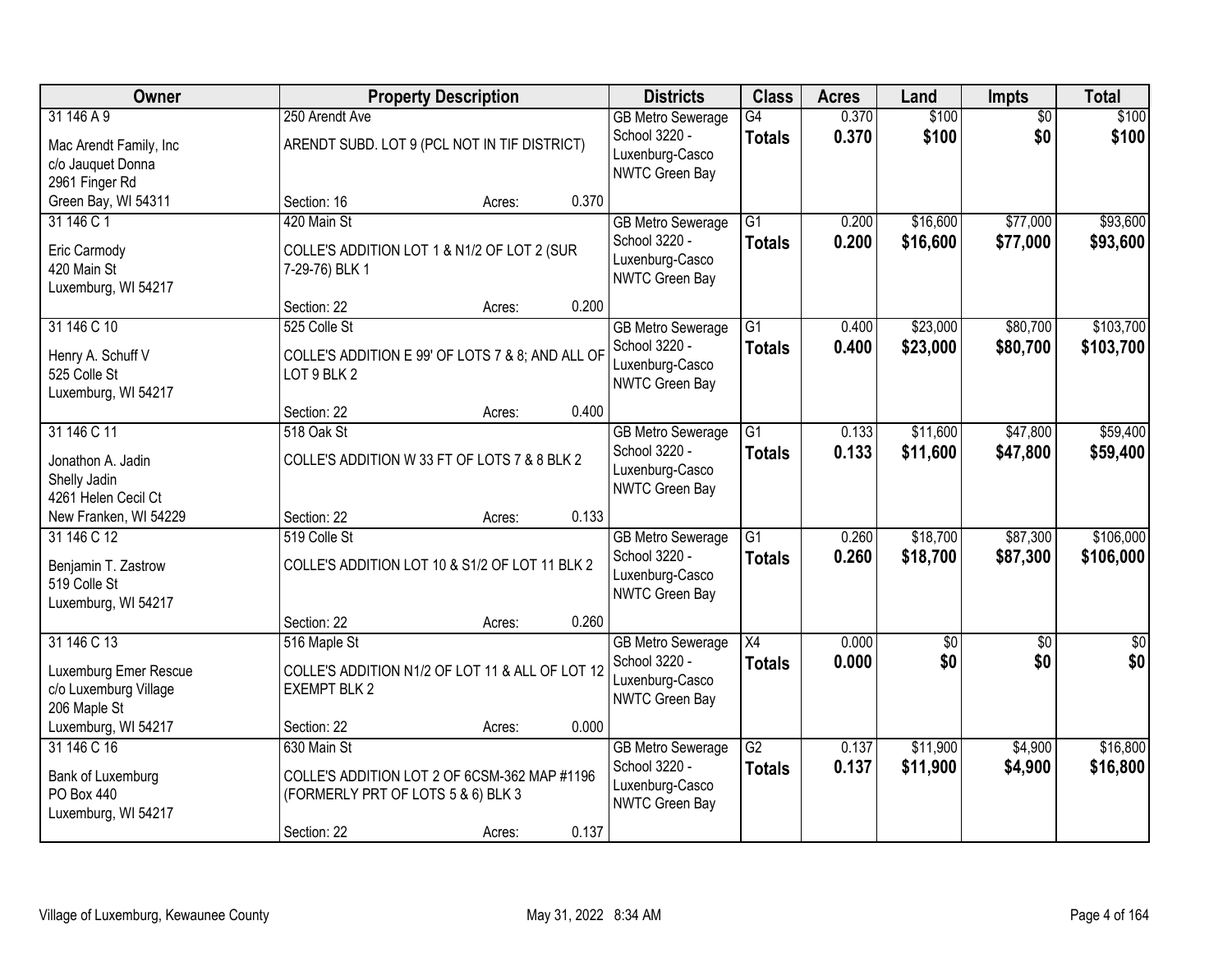| <b>Owner</b>                  | <b>Property Description</b>                    |        |       | <b>Districts</b>         | <b>Class</b>    | <b>Acres</b> | Land     | <b>Impts</b> | <b>Total</b> |
|-------------------------------|------------------------------------------------|--------|-------|--------------------------|-----------------|--------------|----------|--------------|--------------|
| 31 146 C 17                   | 630 Main St                                    |        |       | <b>GB Metro Sewerage</b> | $\overline{G2}$ | 1.556        | \$33,900 | \$4,793,600  | \$4,827,500  |
| Bank of Luxemburg             | COLLE'S ADDITION LOT 1 OF 6CSM-362 MAP #1196   |        |       | School 3220 -            | <b>Totals</b>   | 1.556        | \$33,900 | \$4,793,600  | \$4,827,500  |
| PO Box 440                    | (FORMERLY LOTS 1,2,3,4,7,8,9,10,11,12 & PRT OF |        |       | Luxenburg-Casco          |                 |              |          |              |              |
| Luxemburg, WI 54217           | LOTS 5 & 6) BLK 3                              |        |       | <b>NWTC Green Bay</b>    |                 |              |          |              |              |
|                               | Section: 22                                    | Acres: | 1.556 |                          |                 |              |          |              |              |
| 31 146 C 2                    | 424 Main St                                    |        |       | <b>GB Metro Sewerage</b> | $\overline{G1}$ | 0.200        | \$16,600 | \$92,700     | \$109,300    |
| Ban Properties, LLC           | COLLE'S ADDITION S1/2 OF LOT 2 & ALL OF LOT 3  |        |       | School 3220 -            | <b>Totals</b>   | 0.200        | \$16,600 | \$92,700     | \$109,300    |
| 215 Brookview Ct              | BLK <sub>1</sub>                               |        |       | Luxenburg-Casco          |                 |              |          |              |              |
| Luxemburg, WI 54217           |                                                |        |       | <b>NWTC Green Bay</b>    |                 |              |          |              |              |
|                               | Section: 22                                    | Acres: | 0.200 |                          |                 |              |          |              |              |
| 31 146 C 20                   | 706 Main St                                    |        |       | <b>GB Metro Sewerage</b> | G2              | 0.270        | \$19,400 | \$117,200    | \$136,600    |
| Cravillion Heim & Rueckl, LLC | COLLE'S ADDITION LOTS 1 & 2 BLK 4 (MCMAHONS    |        |       | School 3220 -            | <b>Totals</b>   | 0.270        | \$19,400 | \$117,200    | \$136,600    |
| 706 Main St                   | <b>FURNITURE)</b>                              |        |       | Luxenburg-Casco          |                 |              |          |              |              |
| Luxemburg, WI 54217           |                                                |        |       | NWTC Green Bay           |                 |              |          |              |              |
|                               | Section: 22                                    | Acres: | 0.270 |                          |                 |              |          |              |              |
| 31 146 C 21                   | 718 Main St                                    |        |       | <b>GB Metro Sewerage</b> | $\overline{G2}$ | 0.130        | \$11,300 | \$92,900     | \$104,200    |
| Joseph G. Mercier             | COLLE'S ADDITION LOT 1 OF 10CSM-278 MAP #1875  |        |       | School 3220 -            | <b>Totals</b>   | 0.130        | \$11,300 | \$92,900     | \$104,200    |
| 3328 Mercier Rd               | (FORMERLY LOT 3 & PRT OF LOT 4) BLK 4          |        |       | Luxenburg-Casco          |                 |              |          |              |              |
| New Franken, WI 54229         |                                                |        |       | <b>NWTC Green Bay</b>    |                 |              |          |              |              |
|                               | Section: 22                                    | Acres: | 0.130 |                          |                 |              |          |              |              |
| 31 146 C 22                   | 734 Main St                                    |        |       | <b>GB Metro Sewerage</b> | $\overline{G2}$ | 0.130        | \$11,300 | \$9,500      | \$20,800     |
| John D. Kleiman               | COLLE'S ADDITION LOT 2 OF 10CSM-278 MAP #1875  |        |       | School 3220 -            | <b>Totals</b>   | 0.130        | \$11,300 | \$9,500      | \$20,800     |
| Charlotte Kleiman             | (FORMERLY PRT OF LOT 4) BLK 4                  |        |       | Luxenburg-Casco          |                 |              |          |              |              |
| E4262 Grandview Ln            |                                                |        |       | <b>NWTC Green Bay</b>    |                 |              |          |              |              |
| Kewaunee, WI 54216            | Section: 22                                    | Acres: | 0.130 |                          |                 |              |          |              |              |
| 31 146 C 24                   | 742 Main St                                    |        |       | <b>GB Metro Sewerage</b> | $\overline{G2}$ | 0.322        | \$20,900 | \$88,800     | \$109,700    |
| Billy's on Main, LLC          | COLLE'S ADDITION LOTS 5 & 6 (SUR 6-18-02)      |        |       | School 3220 -            | <b>Totals</b>   | 0.322        | \$20,900 | \$88,800     | \$109,700    |
| 742 Main St Box 297           | (RESUR 5-19-10) BLK 4                          |        |       | Luxenburg-Casco          |                 |              |          |              |              |
| Luxemburg, WI 54217           |                                                |        |       | NWTC Green Bay           |                 |              |          |              |              |
|                               | Section: 22                                    | Acres: | 0.322 |                          |                 |              |          |              |              |
| 31 146 C 25.1                 | 725 Colle St                                   |        |       | <b>GB Metro Sewerage</b> | $\overline{G2}$ | 0.250        | \$21,000 | \$82,100     | \$103,100    |
| Cravillion Heim & Rueckl, LLC | COLLE'S ADDITION LOTS 7-8 & 9 BLK 4            |        |       | School 3220 -            | <b>Totals</b>   | 0.250        | \$21,000 | \$82,100     | \$103,100    |
| 706 Main St                   |                                                |        |       | Luxenburg-Casco          |                 |              |          |              |              |
| Luxemburg, WI 54217           |                                                |        |       | NWTC Green Bay           |                 |              |          |              |              |
|                               | Section: 22                                    | Acres: | 0.250 |                          |                 |              |          |              |              |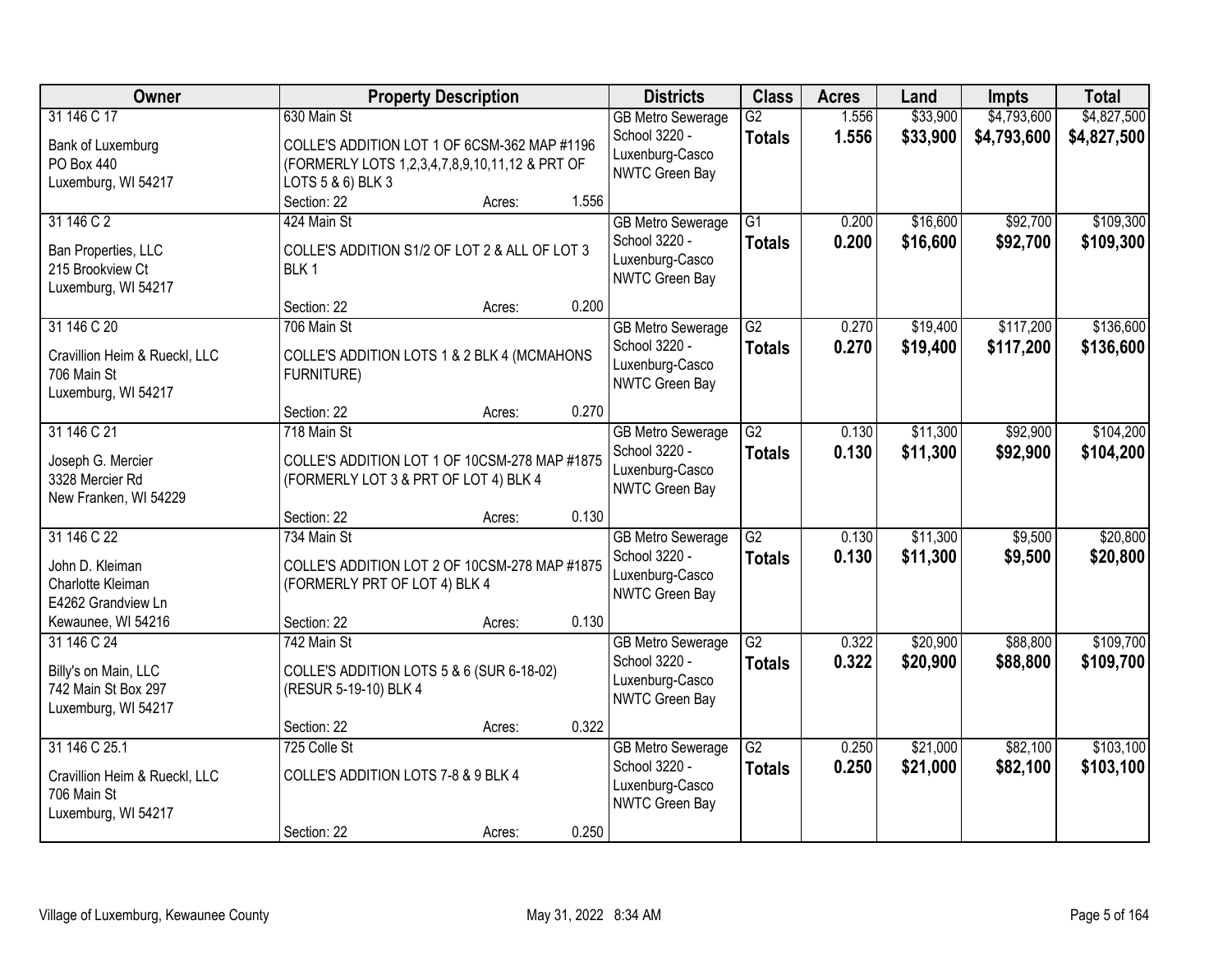| <b>Owner</b>                       |                                                | <b>Property Description</b> |       | <b>Districts</b>                         | <b>Class</b>    | <b>Acres</b> | Land            | <b>Impts</b>    | <b>Total</b> |
|------------------------------------|------------------------------------------------|-----------------------------|-------|------------------------------------------|-----------------|--------------|-----------------|-----------------|--------------|
| 31 146 C 25.2                      | 719 Colle St                                   |                             |       | Telco                                    | X4              | 0.130        | $\overline{50}$ | $\overline{50}$ | \$0          |
| Centurytel of Central WI           | COLLE'S ADDITION LOT 10 (SEE BDY LN            |                             |       | GB Metro Sewerage                        | <b>Totals</b>   | 0.130        | \$0             | \$0             | \$0          |
| c/o Dor                            | AGREEMENT IN 359R20) (EXEMPT) BLK 4 (STATE     |                             |       | School 3220 -<br>Luxenburg-Casco         |                 |              |                 |                 |              |
| PO Box 8971                        | ASSESS - TELCO)                                |                             |       | Telco                                    |                 |              |                 |                 |              |
| Madison, WI 53708                  | Section: 22                                    | Acres:                      | 0.130 | <b>NWTC Green Bay</b>                    |                 |              |                 |                 |              |
| 31 146 C 26                        | 525 Elm St                                     |                             |       | <b>GB Metro Sewerage</b>                 | $\overline{G1}$ | 0.260        | \$18,700        | \$104,200       | \$122,900    |
| Thomas H. Behnke                   | COLLE'S ADDITION E1/2 OF LOTS 11 & 12 (SEE BDY |                             |       | School 3220 -                            | <b>Totals</b>   | 0.260        | \$18,700        | \$104,200       | \$122,900    |
| Katherin Behnke                    | LN AGREEMENT IN 359R20) BLK 4                  |                             |       | Luxenburg-Casco<br><b>NWTC Green Bay</b> |                 |              |                 |                 |              |
| 525 Elm St Box 215                 |                                                |                             |       |                                          |                 |              |                 |                 |              |
| Luxemburg, WI 54217                | Section: 22                                    | Acres:                      | 0.260 |                                          |                 |              |                 |                 |              |
| 31 146 C 27                        | 519 Elm St                                     |                             |       | <b>GB Metro Sewerage</b>                 | $\overline{G1}$ | 0.260        | \$18,700        | \$104,700       | \$123,400    |
| Megan M. Theys                     | COLLE'S ADDITION W1/2 OF LOTS 11 & 12 BLK 4    |                             |       | School 3220 -                            | <b>Totals</b>   | 0.260        | \$18,700        | \$104,700       | \$123,400    |
| 519 Elm St Po Box 52               |                                                |                             |       | Luxenburg-Casco<br>NWTC Green Bay        |                 |              |                 |                 |              |
| Luxemburg, WI 54217                |                                                |                             |       |                                          |                 |              |                 |                 |              |
|                                    | Section: 22                                    | Acres:                      | 0.260 |                                          |                 |              |                 |                 |              |
| 31 146 C 28                        | 612 Maple St                                   |                             |       | <b>GB Metro Sewerage</b>                 | $\overline{G1}$ | 0.400        | \$23,000        | \$86,400        | \$109,400    |
| Kathleen B. Bertrand               | COLLE'S ADDITION E1/2 OF LOTS 1-2 & 3 (SUR     |                             |       | School 3220 -                            | <b>Totals</b>   | 0.400        | \$23,000        | \$86,400        | \$109,400    |
| 612 Maple St Box 303               | 7-22-08) BLK 5                                 |                             |       | Luxenburg-Casco<br><b>NWTC Green Bay</b> |                 |              |                 |                 |              |
| Luxemburg, WI 54217                |                                                |                             |       |                                          |                 |              |                 |                 |              |
|                                    | Section: 22                                    | Acres:                      | 0.400 |                                          |                 |              |                 |                 |              |
| 31 146 C 29                        | 606 Maple St                                   |                             |       | <b>GB Metro Sewerage</b>                 | G1              | 0.400        | \$23,000        | \$140,800       | \$163,800    |
| Lyle A. Zellner                    | COLLE'S ADDITION W1/2 OF LOTS 1-2 & 3 BLK 5    |                             |       | School 3220 -                            | <b>Totals</b>   | 0.400        | \$23,000        | \$140,800       | \$163,800    |
| 606 Maple St Box 51                |                                                |                             |       | Luxenburg-Casco<br>NWTC Green Bay        |                 |              |                 |                 |              |
| Luxemburg, WI 54217                |                                                |                             |       |                                          |                 |              |                 |                 |              |
|                                    | Section: 22                                    | Acres:                      | 0.400 |                                          |                 |              |                 |                 |              |
| 31 146 C 3                         | 524 Maple St                                   |                             |       | <b>GB Metro Sewerage</b>                 | $\overline{G1}$ | 0.400        | \$23,000        | \$56,000        | \$79,000     |
| Travis J. Worachek                 | COLLE'S ADDITION W1/2 OF LOTS 4-5 & 6 BLK 1    |                             |       | School 3220 -                            | <b>Totals</b>   | 0.400        | \$23,000        | \$56,000        | \$79,000     |
| PO Box 372                         |                                                |                             |       | Luxenburg-Casco<br>NWTC Green Bay        |                 |              |                 |                 |              |
| Luxemburg, WI 54217                |                                                |                             |       |                                          |                 |              |                 |                 |              |
|                                    | Section: 22                                    | Acres:                      | 0.400 |                                          |                 |              |                 |                 |              |
| 31 146 C 30                        | 618 Maple St                                   |                             |       | <b>GB Metro Sewerage</b>                 | $\overline{G1}$ | 0.200        | \$16,600        | \$83,800        | \$100,400    |
| Christopher & Barbar Derenne Trust | COLLE'S ADDITION LOT 4 & S1/2 OF LOT 5 BLK 5   |                             |       | School 3220 -<br>Luxenburg-Casco         | <b>Totals</b>   | 0.200        | \$16,600        | \$83,800        | \$100,400    |
| 507 Maria St                       |                                                |                             |       | NWTC Green Bay                           |                 |              |                 |                 |              |
| Luxemburg, WI 54217                |                                                |                             |       |                                          |                 |              |                 |                 |              |
|                                    | Section: 22                                    | Acres:                      | 0.200 |                                          |                 |              |                 |                 |              |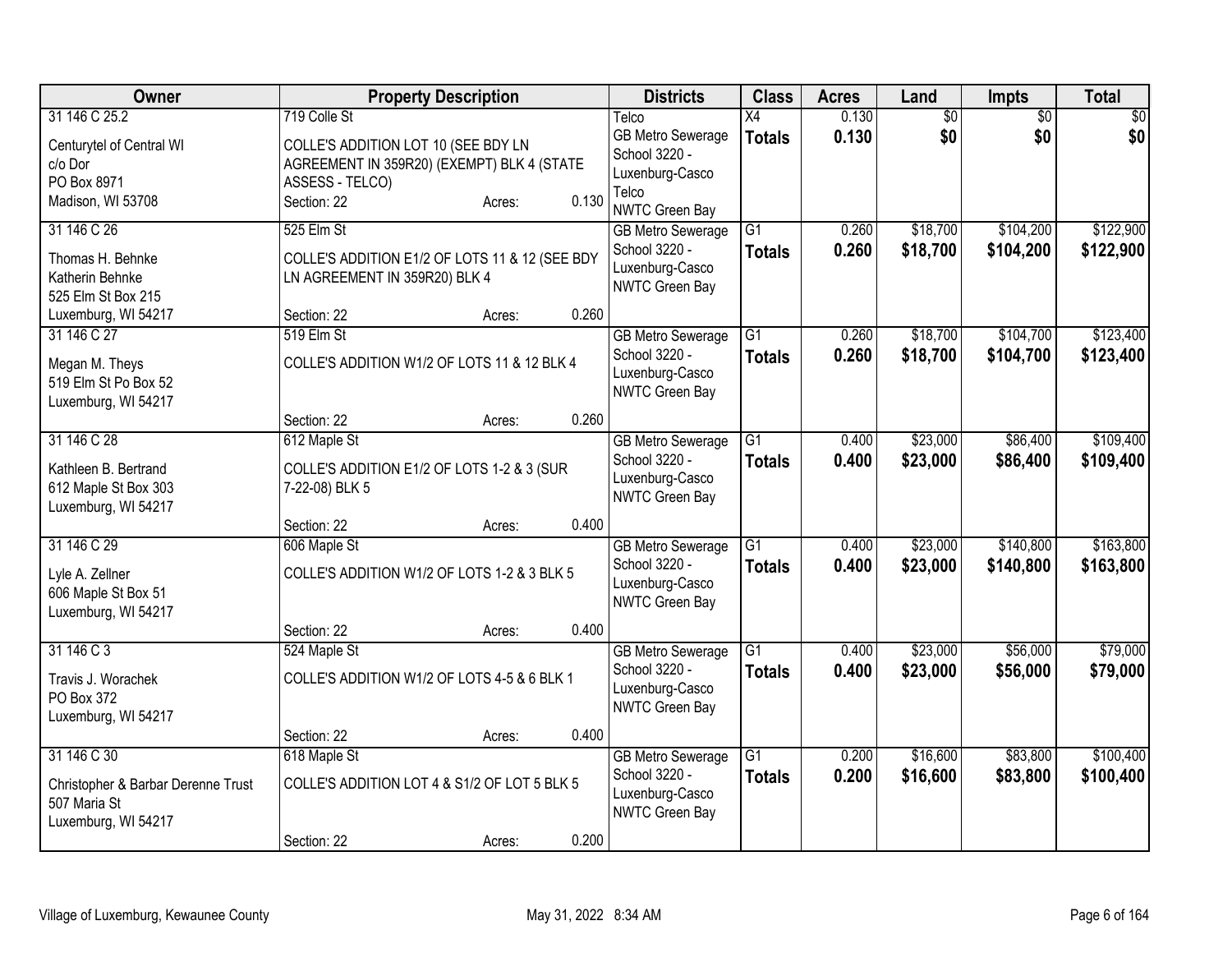| Owner                                                                                    |                                   | <b>Property Description</b>                     |       | <b>Districts</b>                                                               | <b>Class</b>                     | <b>Acres</b>   | Land                 | <b>Impts</b>         | <b>Total</b>           |
|------------------------------------------------------------------------------------------|-----------------------------------|-------------------------------------------------|-------|--------------------------------------------------------------------------------|----------------------------------|----------------|----------------------|----------------------|------------------------|
| 31 146 C 31                                                                              | 419 Maria St                      |                                                 |       | <b>GB Metro Sewerage</b><br>School 3220 -                                      | $\overline{G1}$<br><b>Totals</b> | 0.200<br>0.200 | \$16,600<br>\$16,600 | \$66,600<br>\$66,600 | \$83,200<br>\$83,200   |
| Joan M. Behnke (LEst<br>419 Maria St Box 274<br>Luxemburg, WI 54217                      | BLK <sub>5</sub>                  | COLLE'S ADDITION N1/2 OF LOT 5 & ALL OF LOT 6   |       | Luxenburg-Casco<br>NWTC Green Bay                                              |                                  |                |                      |                      |                        |
|                                                                                          | Section: 22                       | Acres:                                          | 0.200 |                                                                                |                                  |                |                      |                      |                        |
| 31 146 C 32                                                                              | 506 Colle St                      |                                                 |       | <b>GB Metro Sewerage</b>                                                       | $\overline{X4}$                  | 0.270          | \$0                  | \$0                  | \$0                    |
| Luxemburg Village<br>206 Maple St Box #307<br>Luxemburg, WI 54217                        |                                   | COLLE'S ADDITION LOTS 1 & 2 EXEMPT BLK 6        |       | School 3220 -<br>Luxenburg-Casco<br>NWTC Green Bay                             | <b>Totals</b>                    | 0.270          | \$0                  | \$0                  | \$0                    |
|                                                                                          | Section: 22                       | Acres:                                          | 0.270 |                                                                                |                                  |                |                      |                      |                        |
| 31 146 C 33                                                                              | 512 Colle St                      |                                                 |       | <b>GB Metro Sewerage</b>                                                       | G1                               | 0.270          | \$19,000             | \$113,400            | \$132,400              |
| Devin J. Barrett<br>512 Colle St<br>Luxemburg, WI 54217                                  | COLLE'S ADDITION LOTS 3 & 4 BLK 6 |                                                 |       | School 3220 -<br>Luxenburg-Casco<br>NWTC Green Bay                             | <b>Totals</b>                    | 0.270          | \$19,000             | \$113,400            | \$132,400              |
|                                                                                          | Section: 22                       | Acres:                                          | 0.270 |                                                                                |                                  |                |                      |                      |                        |
| 31 146 C 34                                                                              | 524 Colle St                      |                                                 |       | <b>GB Metro Sewerage</b>                                                       | $\overline{G1}$                  | 0.270          | \$19,000             | \$94,400             | \$113,400              |
| Richard P. Baumel<br>6049 He Townline Rd<br>Luxemburg, WI 54217                          | COLLE'S ADDITION LOTS 5 & 6 BLK 6 |                                                 |       | School 3220 -<br>Luxenburg-Casco<br>NWTC Green Bay                             | <b>Totals</b>                    | 0.270          | \$19,000             | \$94,400             | \$113,400              |
|                                                                                          | Section: 22                       | Acres:                                          | 0.270 |                                                                                |                                  |                |                      |                      |                        |
| 31 146 C 35                                                                              | 519 Maria St                      |                                                 |       | <b>GB Metro Sewerage</b>                                                       | $\overline{G1}$                  | 0.410          | \$23,300             | \$68,100             | \$91,400               |
| Adam Westrich<br>Janae Westrich<br>519 Maria St                                          | 6                                 | COLLE'S ADDITION LOTS 7-8 & 9 (SUR 9-21-90) BLK |       | School 3220 -<br>Luxenburg-Casco<br>NWTC Green Bay                             | <b>Totals</b>                    | 0.410          | \$23,300             | \$68,100             | \$91,400               |
| Luxemburg, WI 54217                                                                      | Section: 22                       | Acres:                                          | 0.410 |                                                                                |                                  |                |                      |                      |                        |
| 31 146 C 36                                                                              | 513 Maria St                      |                                                 |       | <b>GB Metro Sewerage</b>                                                       | $\overline{G1}$                  | 0.130          | \$11,300             | \$61,800             | \$73,100               |
| Brandon G. Ferron<br>Erika L. Ferron<br>513 Maria St                                     | COLLE'S ADDITION LOT 10 BLK 6     |                                                 |       | School 3220 -<br>Luxenburg-Casco<br>NWTC Green Bay                             | <b>Totals</b>                    | 0.130          | \$11,300             | \$61,800             | \$73,100               |
| Luxemburg, WI 54217                                                                      | Section: 22                       | Acres:                                          | 0.130 |                                                                                |                                  |                |                      |                      |                        |
| 31 146 C 37<br>Christopher & Barbar Derenne Trust<br>507 Maria St<br>Luxemburg, WI 54217 | 507 Maria St                      | COLLE'S ADDITION LOTS 11 & 12 BLK 6             |       | <b>GB Metro Sewerage</b><br>School 3220 -<br>Luxenburg-Casco<br>NWTC Green Bay | $\overline{G1}$<br><b>Totals</b> | 0.270<br>0.270 | \$19,000<br>\$19,000 | \$87,600<br>\$87,600 | \$106,600<br>\$106,600 |
|                                                                                          | Section: 22                       | Acres:                                          | 0.270 |                                                                                |                                  |                |                      |                      |                        |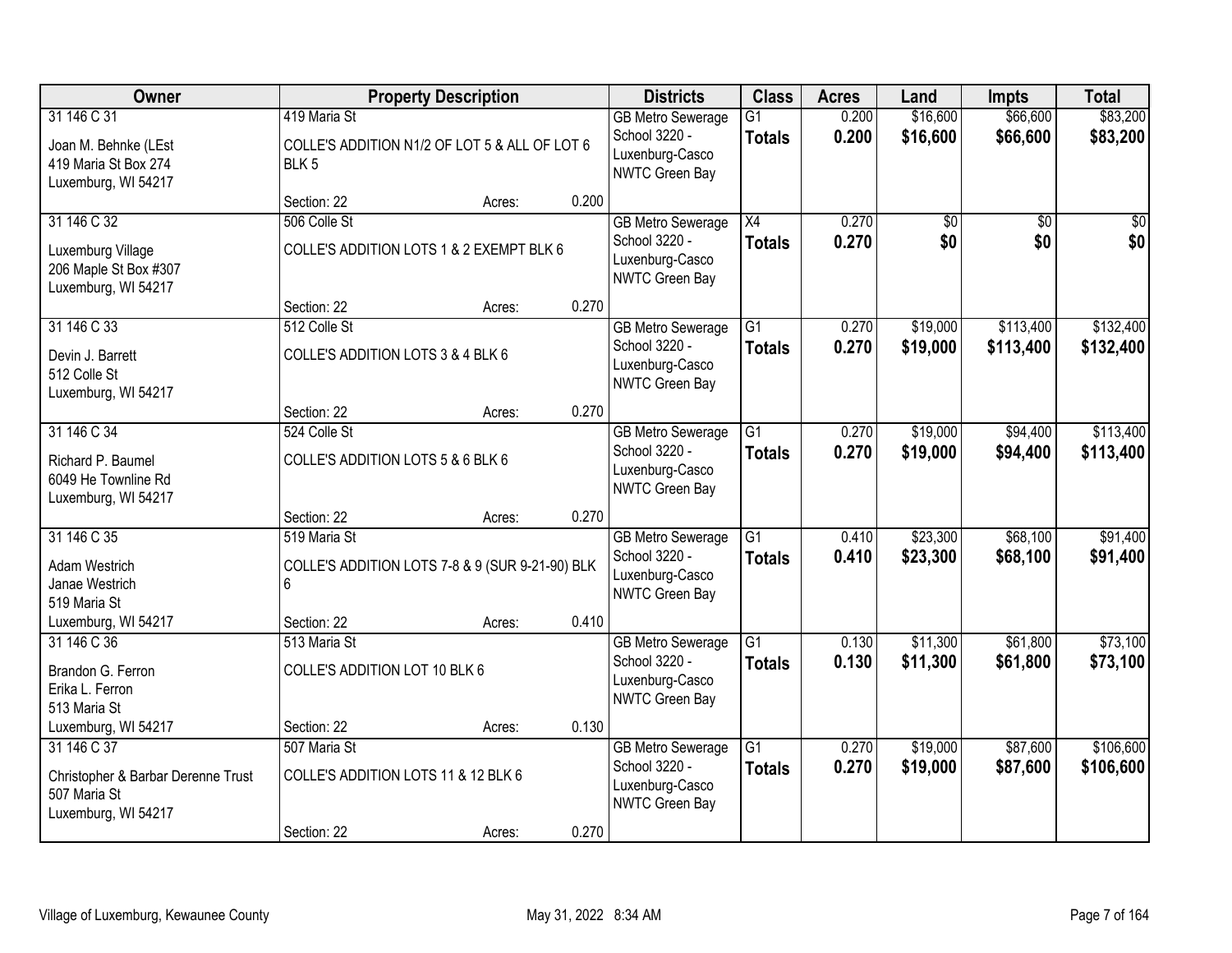| Owner                                                                            |                                              | <b>Property Description</b>                 |       | <b>Districts</b>                                   | <b>Class</b>                     | <b>Acres</b>   | Land                 | <b>Impts</b>         | <b>Total</b>         |
|----------------------------------------------------------------------------------|----------------------------------------------|---------------------------------------------|-------|----------------------------------------------------|----------------------------------|----------------|----------------------|----------------------|----------------------|
| 31 146 C 38                                                                      | 606 Colle St                                 |                                             |       | <b>GB Metro Sewerage</b><br>School 3220 -          | $\overline{G1}$<br><b>Totals</b> | 0.130<br>0.130 | \$11,300<br>\$11,300 | \$86,600<br>\$86,600 | \$97,900<br>\$97,900 |
| Sally M. Artis<br>606 Colle St<br>Luxemburg, WI 54217                            | COLLE'S ADDITION LOT 1 BLK 7                 |                                             |       | Luxenburg-Casco<br>NWTC Green Bay                  |                                  |                |                      |                      |                      |
|                                                                                  | Section: 22                                  | Acres:                                      | 0.130 |                                                    |                                  |                |                      |                      |                      |
| 31 146 C 39<br>Steven P. Mumme                                                   | 612 Colle St<br>COLLE'S ADDITION LOT 2 BLK 7 |                                             |       | <b>GB Metro Sewerage</b><br>School 3220 -          | $\overline{G1}$<br><b>Totals</b> | 0.130<br>0.130 | \$11,300<br>\$11,300 | \$75,100<br>\$75,100 | \$86,400<br>\$86,400 |
| 612 Colle St<br>Luxemburg, WI 54217                                              |                                              |                                             |       | Luxenburg-Casco<br>NWTC Green Bay                  |                                  |                |                      |                      |                      |
|                                                                                  | Section: 22                                  | Acres:                                      | 0.130 |                                                    |                                  |                |                      |                      |                      |
| 31 146 C 4                                                                       | 530 Maple St                                 |                                             |       | <b>GB Metro Sewerage</b>                           | G1                               | 0.400          | \$23,000             | \$67,400             | \$90,400             |
| Maple Corners, LLC<br>PO Box 258<br>Luxemburg, WI 54217                          |                                              | COLLE'S ADDITION E1/2 OF LOTS 4-5 & 6 BLK 1 |       | School 3220 -<br>Luxenburg-Casco<br>NWTC Green Bay | <b>Totals</b>                    | 0.400          | \$23,000             | \$67,400             | \$90,400             |
|                                                                                  | Section: 22                                  | Acres:                                      | 0.400 |                                                    |                                  |                |                      |                      |                      |
| 31 146 C 40                                                                      | 618 Colle St                                 |                                             |       | <b>GB Metro Sewerage</b>                           | G1                               | 0.270          | \$19,000             | \$84,400             | \$103,400            |
| Debra L. Luedtke<br>618 Colle St Box 316<br>Luxemburg, WI 54217                  | COLLE'S ADDITION LOTS 3 & 4 BLK 7            |                                             |       | School 3220 -<br>Luxenburg-Casco<br>NWTC Green Bay | <b>Totals</b>                    | 0.270          | \$19,000             | \$84,400             | \$103,400            |
|                                                                                  | Section: 22                                  | Acres:                                      | 0.270 |                                                    |                                  |                |                      |                      |                      |
| 31 146 C 41                                                                      | 630 Colle St                                 |                                             |       | <b>GB Metro Sewerage</b>                           | $\overline{G1}$                  | 0.270          | \$19,000             | \$110,500            | \$129,500            |
| Charles F & Joann R Bertrand Trust<br>630 Colle St Box 33<br>Luxemburg, WI 54217 | COLLE'S ADDITION LOTS 5 & 6 BLK 7            |                                             |       | School 3220 -<br>Luxenburg-Casco<br>NWTC Green Bay | <b>Totals</b>                    | 0.270          | \$19,000             | \$110,500            | \$129,500            |
|                                                                                  | Section: 22                                  | Acres:                                      | 0.270 |                                                    |                                  |                |                      |                      |                      |
| 31 146 C 42                                                                      | 630 Elm St                                   |                                             |       | <b>GB Metro Sewerage</b>                           | $\overline{G1}$                  | 0.270          | \$19,000             | \$76,300             | \$95,300             |
| Paula R. Dejardin<br>630 Elm St Box 163<br>Luxemburg, WI 54217                   | COLLE'S ADDITION LOTS 7 & 8 BLK 7            |                                             |       | School 3220 -<br>Luxenburg-Casco<br>NWTC Green Bay | <b>Totals</b>                    | 0.270          | \$19,000             | \$76,300             | \$95,300             |
|                                                                                  | Section: 22                                  | Acres:                                      | 0.270 |                                                    |                                  |                |                      |                      |                      |
| 31 146 C 43                                                                      | 619 Maria St                                 |                                             |       | <b>GB Metro Sewerage</b>                           | $\overline{G1}$                  | 0.270          | \$19,000             | \$79,000             | \$98,000             |
| Timothy M. Ledvina<br>Jodi L. Ledvina<br>619 Maria St                            | COLLE'S ADDITION LOTS 9 & 10 BLK 7           |                                             |       | School 3220 -<br>Luxenburg-Casco<br>NWTC Green Bay | <b>Totals</b>                    | 0.270          | \$19,000             | \$79,000             | \$98,000             |
| Luxemburg, WI 54217                                                              | Section: 22                                  | Acres:                                      | 0.270 |                                                    |                                  |                |                      |                      |                      |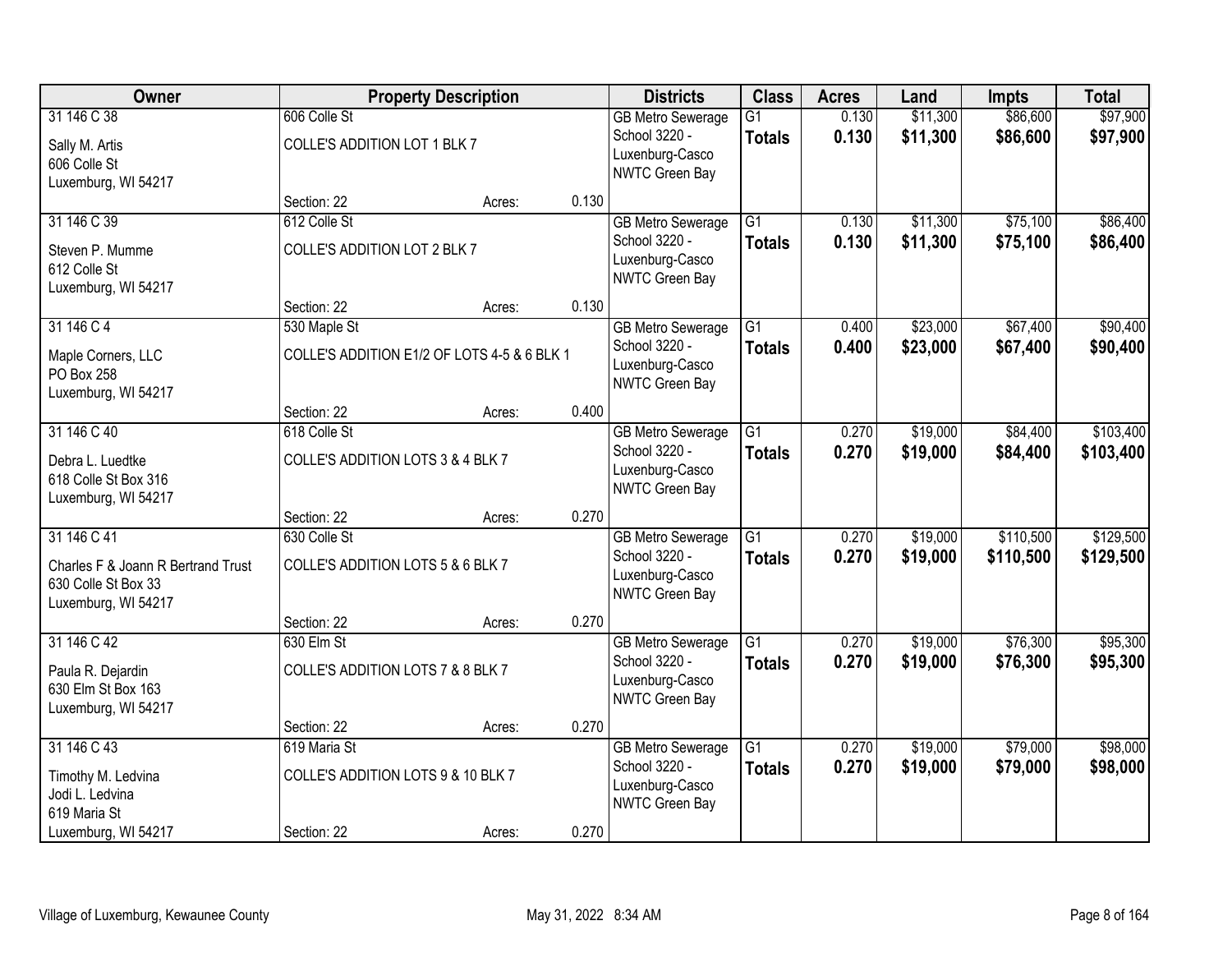| Owner                                                                               |                                                                   | <b>Property Description</b>            |       | <b>Districts</b>                                                                      | <b>Class</b>                     | <b>Acres</b>   | Land                 | <b>Impts</b>           | <b>Total</b>           |
|-------------------------------------------------------------------------------------|-------------------------------------------------------------------|----------------------------------------|-------|---------------------------------------------------------------------------------------|----------------------------------|----------------|----------------------|------------------------|------------------------|
| 31 146 C 44<br>Paul E. Mahlik<br>Donna L. Mahlik<br>507 Oak St Box 176              | 507 Oak St<br>COLLE'S ADDITION LOTS 11 & 12 BLK 7                 |                                        |       | <b>GB Metro Sewerage</b><br>School 3220 -<br>Luxenburg-Casco<br>NWTC Green Bay        | $\overline{G1}$<br><b>Totals</b> | 0.270<br>0.270 | \$19,000<br>\$19,000 | \$119,100<br>\$119,100 | \$138,100<br>\$138,100 |
| Luxemburg, WI 54217                                                                 | Section: 22                                                       | Acres:                                 | 0.270 |                                                                                       |                                  |                |                      |                        |                        |
| 31 146 C 45<br>Daniel R. Glander<br>Jacquely Glander<br>607 Elm St Box 84           | 607 Elm St<br>COLLE'S ADDITION LOTS 1-2-3 & 4 BLK 8               |                                        |       | <b>GB Metro Sewerage</b><br>School 3220 -<br>Luxenburg-Casco<br>NWTC Green Bay        | $\overline{G1}$<br><b>Totals</b> | 0.400<br>0.400 | \$23,000<br>\$23,000 | \$112,500<br>\$112,500 | \$135,500<br>\$135,500 |
| Luxemburg, WI 54217                                                                 | Section: 22                                                       | Acres:                                 | 0.400 |                                                                                       |                                  |                |                      |                        |                        |
| 31 146 C 46<br>Cynthia R. Gruetzmacher<br>613 Elm St<br>Luxemburg, WI 54217         | 613 Elm St                                                        | COLLE'S ADDITION LOTS 10-11 & 12 BLK 8 |       | <b>GB Metro Sewerage</b><br>School 3220 -<br>Luxenburg-Casco<br>NWTC Green Bay        | G1<br><b>Totals</b>              | 0.130<br>0.130 | \$11,300<br>\$11,300 | \$85,700<br>\$85,700   | \$97,000<br>\$97,000   |
|                                                                                     | Section: 22                                                       | Acres:                                 | 0.130 |                                                                                       |                                  |                |                      |                        |                        |
| 31 146 C 5<br>Robert C. Thiry III<br>506 Main St<br>Luxemburg, WI 54217             | 506 Main St<br>COLLE'S ADDITION LOT 1 BLK 2                       |                                        |       | <b>GB</b> Metro Sewerage<br>School 3220 -<br>Luxenburg-Casco<br><b>NWTC Green Bay</b> | $\overline{G1}$<br><b>Totals</b> | 0.130<br>0.130 | \$11,300<br>\$11,300 | \$86,100<br>\$86,100   | \$97,400<br>\$97,400   |
|                                                                                     | Section: 22                                                       | Acres:                                 | 0.130 |                                                                                       |                                  |                |                      |                        |                        |
| 31 146 C 6<br>Rodney J. Ullmann<br>Mary A. Ullmann<br>512 Main St                   | 512 Main St<br>COLLE'S ADDITION LOT 2 BLK 2                       |                                        |       | <b>GB Metro Sewerage</b><br>School 3220 -<br>Luxenburg-Casco<br>NWTC Green Bay        | $\overline{G1}$<br><b>Totals</b> | 0.200<br>0.200 | \$16,600<br>\$16,600 | \$53,500<br>\$53,500   | \$70,100<br>\$70,100   |
| Luxemburg, WI 54217                                                                 | Section: 22                                                       | Acres:                                 | 0.200 |                                                                                       |                                  |                |                      |                        |                        |
| 31 146 C 7<br>Mh Basten Properties, LLC<br>5353 Servais Rd<br>New Franken, WI 54229 | 518 Main St<br>COLLE'S ADDITION LOT 3 BLK 2                       |                                        |       | <b>GB Metro Sewerage</b><br>School 3220 -<br>Luxenburg-Casco<br>NWTC Green Bay        | $\overline{G1}$<br><b>Totals</b> | 0.130<br>0.130 | \$11,300<br>\$11,300 | \$62,300<br>\$62,300   | \$73,600<br>\$73,600   |
|                                                                                     | Section: 22                                                       | Acres:                                 | 0.130 |                                                                                       |                                  |                |                      |                        |                        |
| 31 146 C 8<br>Lonnie Kostrova<br>524 Main St Po Box 353<br>Luxemburg, WI 54217      | 524 Main St<br><b>COLLE'S ADDITION LOT 4 BLK 2</b><br>Section: 22 |                                        | 0.130 | <b>GB Metro Sewerage</b><br>School 3220 -<br>Luxenburg-Casco<br>NWTC Green Bay        | $\overline{G1}$<br><b>Totals</b> | 0.130<br>0.130 | \$11,300<br>\$11,300 | \$66,000<br>\$66,000   | \$77,300<br>\$77,300   |
|                                                                                     |                                                                   | Acres:                                 |       |                                                                                       |                                  |                |                      |                        |                        |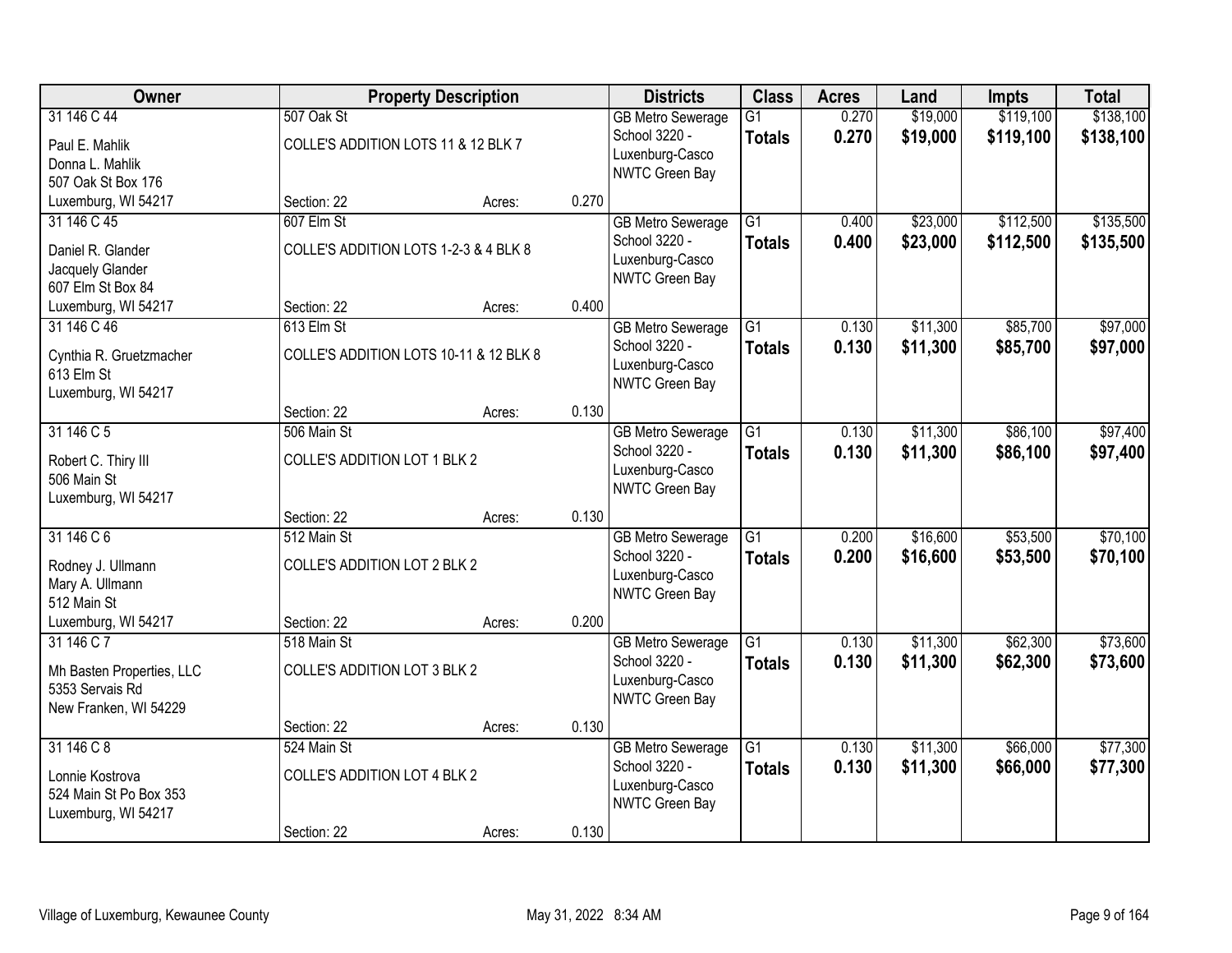| Owner                                                                                            | <b>Property Description</b>                                                                                                                                                                                   | <b>Districts</b>                                                               | <b>Class</b>                     | <b>Acres</b>   | Land                 | <b>Impts</b>         | <b>Total</b>           |
|--------------------------------------------------------------------------------------------------|---------------------------------------------------------------------------------------------------------------------------------------------------------------------------------------------------------------|--------------------------------------------------------------------------------|----------------------------------|----------------|----------------------|----------------------|------------------------|
| 31 146 C 9<br>Cravillion Heim & Rueckl, LLC<br>706 Main St<br>Luxemburg, WI 54217                | 530 Main St<br>COLLE'S ADDITION LOTS 5 & 6 BLK 2 (MCMAHONS<br>FUNERAL HOME)                                                                                                                                   | <b>GB Metro Sewerage</b><br>School 3220 -<br>Luxenburg-Casco<br>NWTC Green Bay | G2<br><b>Totals</b>              | 0.270<br>0.270 | \$19,400<br>\$19,400 | \$96,400<br>\$96,400 | \$115,800<br>\$115,800 |
|                                                                                                  | 0.270<br>Section: 22<br>Acres:                                                                                                                                                                                |                                                                                |                                  |                |                      |                      |                        |
| 31 146 CAB 1<br>Condos @ the Brook Development, LLC<br>1812 Pine Tree Ct<br>Luxemburg, WI 54217  | 815 Linda's Ln<br>PRT OF SE1/4-SE1/4 S9: LOTS 1 & 2 OF 10CSM-339<br>MAP #1903 (FORMERLY LOT 1 OF 6CSM-23 MAP<br>#1032): UNIT 1 OF 1CND-74 (CONDOS @ THE<br>0.056<br>Section: 9<br>Acres:                      | <b>GB Metro Sewerage</b><br>School 3220 -<br>Luxenburg-Casco<br>NWTC Green Bay | $\overline{G1}$<br><b>Totals</b> | 0.056<br>0.056 | \$31,800<br>\$31,800 | \$0<br>\$0           | \$31,800<br>\$31,800   |
| 31 146 CAB 10                                                                                    | 419 Tom's Way                                                                                                                                                                                                 | <b>GB Metro Sewerage</b>                                                       | $\overline{G1}$                  | 0.056          | \$31,800             | $\overline{50}$      | \$31,800               |
| 1812 Pine Tree Ct<br>Luxemburg, WI 54217                                                         | Condos @ the Brook Development, LLC   PRT OF SE1/4-SE1/4 S9: LOTS 1 & 2 OF 10CSM-339<br>MAP #1903 (FORMERLY LOT 1 OF 6CSM-23 MAP<br>#1032): UNIT 10 OF 1CND-74 (CONDOS @ THE<br>0.056<br>Section: 9<br>Acres: | School 3220 -<br>Luxenburg-Casco<br>NWTC Green Bay                             | <b>Totals</b>                    | 0.056          | \$31,800             | \$0                  | \$31,800               |
| 31 146 CAB 11                                                                                    | 423 Tom's Way                                                                                                                                                                                                 | <b>GB Metro Sewerage</b>                                                       | G1                               | 0.056          | \$31,800             | \$154,500            | \$186,300              |
| Yvonne T. Blahnik<br>423 Tom's Way<br>Luxemburg, WI 54217                                        | PRT OF SE1/4-SE1/4 S9: LOTS 1 & 2 OF 10CSM-339<br>MAP #1903 (FORMERLY LOT 1 OF 6CSM-23 MAP<br>#1032): UNIT 11 OF 1CND-74 (CONDOS @ THE<br>0.056<br>Section: 9<br>Acres:                                       | School 3220 -<br>Luxenburg-Casco<br>NWTC Green Bay                             | <b>Totals</b>                    | 0.056          | \$31,800             | \$154,500            | \$186,300              |
| 31 146 CAB 12                                                                                    | 430 Tom's Way                                                                                                                                                                                                 | <b>GB Metro Sewerage</b>                                                       | $\overline{G1}$                  | 0.056          | \$31,800             | \$154,800            | \$186,600              |
| The Thomas J Rueckl and Melinda M<br>Rueckl Joint Revoca<br>430 Tom's Way<br>Luxemburg, WI 54217 | PRT OF SE1/4-SE1/4 S9: LOTS 1 & 2 OF 10CSM-339<br>MAP #1903 (FORMERLY LOT 1 OF 6CSM-23 MAP<br>#1032): UNIT 12 OF 1CND-74 (CONDOS @ THE<br>Section: 9<br>0.056<br>Acres:                                       | School 3220 -<br>Luxenburg-Casco<br>NWTC Green Bay                             | <b>Totals</b>                    | 0.056          | \$31,800             | \$154,800            | \$186,600              |
| 31 146 CAB 13                                                                                    | 422 Tom's Way                                                                                                                                                                                                 | <b>GB Metro Sewerage</b>                                                       | $\overline{G1}$                  | 0.056          | \$31,800             | \$103,300            | \$135,100              |
| <b>Todd Dickinson</b><br>Catherine Dickinson<br>422 Tom's Way<br>Luxemburg, WI 54217             | PRT OF SE1/4-SE1/4 S9: LOTS 1 & 2 OF 10CSM-339<br>MAP #1903 (FORMERLY LOT 1 OF 6CSM-23 MAP<br>#1032): UNIT 13 OF 1CND-74 (CONDOS @ THE<br>Section: 9<br>0.056<br>Acres:                                       | School 3220 -<br>Luxenburg-Casco<br>NWTC Green Bay                             | <b>Totals</b>                    | 0.056          | \$31,800             | \$103,300            | \$135,100              |
| 31 146 CAB 14                                                                                    | 418 Tom's Way                                                                                                                                                                                                 | <b>GB Metro Sewerage</b>                                                       | $\overline{G1}$                  | 0.056          | \$31,800             | $\overline{30}$      | \$31,800               |
| 1812 Pine Tree Ct<br>Luxemburg, WI 54217                                                         | Condos @ the Brook Development, LLC   PRT OF SE1/4-SE1/4 S9: LOTS 1 & 2 OF 10CSM-339<br>MAP #1903 (FORMERLY LOT 1 OF 6CSM-23 MAP<br>#1032): UNIT 14 OF 1CND-74 (CONDOS @ THE<br>0.056<br>Section: 9<br>Acres: | School 3220 -<br>Luxenburg-Casco<br>NWTC Green Bay                             | <b>Totals</b>                    | 0.056          | \$31,800             | \$0                  | \$31,800               |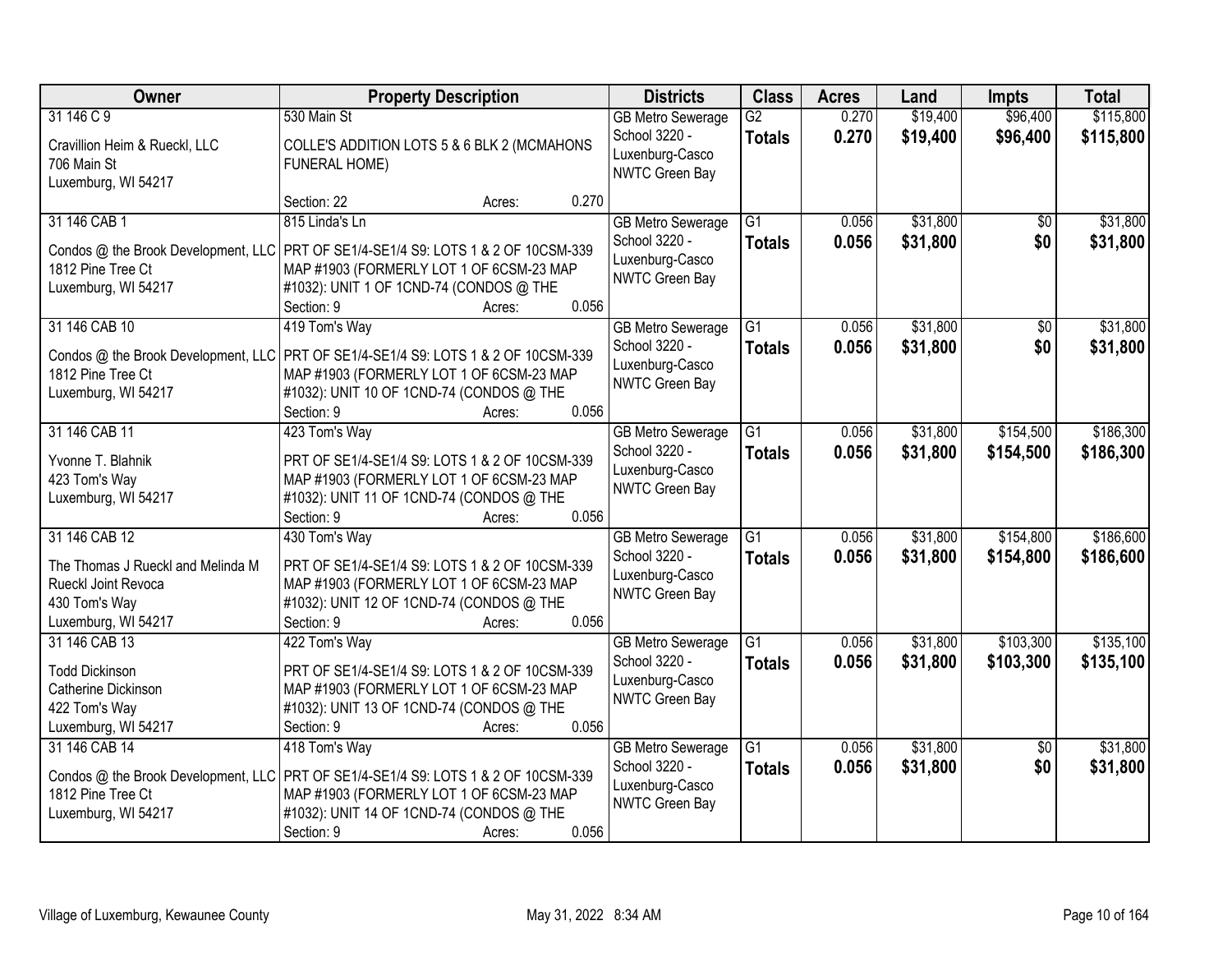| <b>Owner</b>                             | <b>Property Description</b>                                                                                                      | <b>Districts</b>         | <b>Class</b>    | <b>Acres</b> | Land     | Impts           | <b>Total</b> |
|------------------------------------------|----------------------------------------------------------------------------------------------------------------------------------|--------------------------|-----------------|--------------|----------|-----------------|--------------|
| 31 146 CAB 15                            | 414 Tom's Way                                                                                                                    | <b>GB Metro Sewerage</b> | $\overline{G1}$ | 0.056        | \$31,800 | $\overline{50}$ | \$31,800     |
|                                          | Condos @ the Brook Development, LLC PRT OF SE1/4-SE1/4 S9: LOTS 1 & 2 OF 10CSM-339                                               | School 3220 -            | <b>Totals</b>   | 0.056        | \$31,800 | \$0             | \$31,800     |
| 1812 Pine Tree Ct                        | MAP #1903 (FORMERLY LOT 1 OF 6CSM-23 MAP                                                                                         | Luxenburg-Casco          |                 |              |          |                 |              |
| Luxemburg, WI 54217                      | #1032): UNIT 15 OF 1CND-74 (CONDOS @ THE                                                                                         | <b>NWTC Green Bay</b>    |                 |              |          |                 |              |
|                                          | 0.056<br>Section: 9<br>Acres:                                                                                                    |                          |                 |              |          |                 |              |
| 31 146 CAB 16                            | 410 Tom's Way                                                                                                                    | <b>GB Metro Sewerage</b> | $\overline{G1}$ | 0.056        | \$31,800 | \$0             | \$31,800     |
| Condos @ the Brook Development, LLC      | PRT OF SE1/4-SE1/4 S9: LOTS 1 & 2 OF 10CSM-339                                                                                   | School 3220 -            | <b>Totals</b>   | 0.056        | \$31,800 | \$0             | \$31,800     |
| 1812 Pine Tree Ct                        | MAP #1903 (FORMERLY LOT 1 OF 6CSM-23 MAP                                                                                         | Luxenburg-Casco          |                 |              |          |                 |              |
| Luxemburg, WI 54217                      | #1032): UNIT 16 OF 1CND-74 (CONDOS @ THE                                                                                         | <b>NWTC Green Bay</b>    |                 |              |          |                 |              |
|                                          | 0.056<br>Section: 9<br>Acres:                                                                                                    |                          |                 |              |          |                 |              |
| 31 146 CAB 17                            | 406 Tom's Way                                                                                                                    | <b>GB Metro Sewerage</b> | $\overline{G1}$ | 0.056        | \$31,800 | $\overline{50}$ | \$31,800     |
| Condos @ the Brook Development, LLC      | PRT OF SE1/4-SE1/4 S9: LOTS 1 & 2 OF 10CSM-339                                                                                   | School 3220 -            | <b>Totals</b>   | 0.056        | \$31,800 | \$0             | \$31,800     |
| 1812 Pine Tree Ct                        | MAP #1903 (FORMERLY LOT 1 OF 6CSM-23 MAP                                                                                         | Luxenburg-Casco          |                 |              |          |                 |              |
| Luxemburg, WI 54217                      | #1032): UNIT 17 OF 1CND-74 (CONDOS @ THE                                                                                         | <b>NWTC Green Bay</b>    |                 |              |          |                 |              |
|                                          | 0.056<br>Section: 9<br>Acres:                                                                                                    |                          |                 |              |          |                 |              |
| 31 146 CAB 18                            | 402 Tom's Way                                                                                                                    | <b>GB Metro Sewerage</b> | G1              | 0.056        | \$31,800 | \$170,000       | \$201,800    |
|                                          |                                                                                                                                  | School 3220 -            | <b>Totals</b>   | 0.056        | \$31,800 | \$170,000       | \$201,800    |
| 1812 Pine Tree Ct                        | Condos @ the Brook Development, LLC   PRT OF SE1/4-SE1/4 S9: LOTS 1 & 2 OF 10CSM-339<br>MAP #1903 (FORMERLY LOT 1 OF 6CSM-23 MAP | Luxenburg-Casco          |                 |              |          |                 |              |
| Luxemburg, WI 54217                      | #1032): UNIT 18 OF 1CND-74 (CONDOS @ THE                                                                                         | NWTC Green Bay           |                 |              |          |                 |              |
|                                          | 0.056<br>Section: 9<br>Acres:                                                                                                    |                          |                 |              |          |                 |              |
| 31 146 CAB 2                             | 811 Linda's Ln                                                                                                                   | <b>GB Metro Sewerage</b> | $\overline{G1}$ | 0.056        | \$31,800 | \$0             | \$31,800     |
|                                          |                                                                                                                                  | School 3220 -            | <b>Totals</b>   | 0.056        | \$31,800 | \$0             | \$31,800     |
| Condos @ the Brook Development, LLC      | PRT OF SE1/4-SE1/4 S9: LOTS 1 & 2 OF 10CSM-339                                                                                   | Luxenburg-Casco          |                 |              |          |                 |              |
| 1812 Pine Tree Ct<br>Luxemburg, WI 54217 | MAP #1903 (FORMERLY LOT 1 OF 6CSM-23 MAP<br>#1032): UNIT 2 OF 1CND-74 (CONDOS @ THE                                              | <b>NWTC Green Bay</b>    |                 |              |          |                 |              |
|                                          | Section: 9<br>0.056<br>Acres:                                                                                                    |                          |                 |              |          |                 |              |
| 31 146 CAB 3                             | 809 Linda's Ln                                                                                                                   | <b>GB Metro Sewerage</b> | $\overline{G1}$ | 0.056        | \$31,800 | $\overline{60}$ | \$31,800     |
|                                          |                                                                                                                                  | School 3220 -            | <b>Totals</b>   | 0.056        | \$31,800 | \$0             | \$31,800     |
| Condos @ the Brook Development, LLC      | PRT OF SE1/4-SE1/4 S9: LOTS 1 & 2 OF 10CSM-339                                                                                   | Luxenburg-Casco          |                 |              |          |                 |              |
| 1812 Pine Tree Ct                        | MAP #1903 (FORMERLY LOT 1 OF 6CSM-23 MAP                                                                                         | <b>NWTC Green Bay</b>    |                 |              |          |                 |              |
| Luxemburg, WI 54217                      | #1032): UNIT 3 OF 1CND-74 (CONDOS @ THE<br>Section: 9<br>0.056                                                                   |                          |                 |              |          |                 |              |
| 31 146 CAB 4                             | Acres:<br>805 Linda's Ln                                                                                                         | <b>GB Metro Sewerage</b> | $\overline{G1}$ | 0.056        | \$31,800 | $\overline{30}$ | \$31,800     |
|                                          |                                                                                                                                  | School 3220 -            | <b>Totals</b>   | 0.056        | \$31,800 | \$0             | \$31,800     |
|                                          | Condos @ the Brook Development, LLC   PRT OF SE1/4-SE1/4 S9: LOTS 1 & 2 OF 10CSM-339                                             | Luxenburg-Casco          |                 |              |          |                 |              |
| 1812 Pine Tree Ct                        | MAP #1903 (FORMERLY LOT 1 OF 6CSM-23 MAP                                                                                         | <b>NWTC Green Bay</b>    |                 |              |          |                 |              |
| Luxemburg, WI 54217                      | #1032): UNIT 4 OF 1CND-74 (CONDOS @ THE                                                                                          |                          |                 |              |          |                 |              |
|                                          | 0.056<br>Section: 9<br>Acres:                                                                                                    |                          |                 |              |          |                 |              |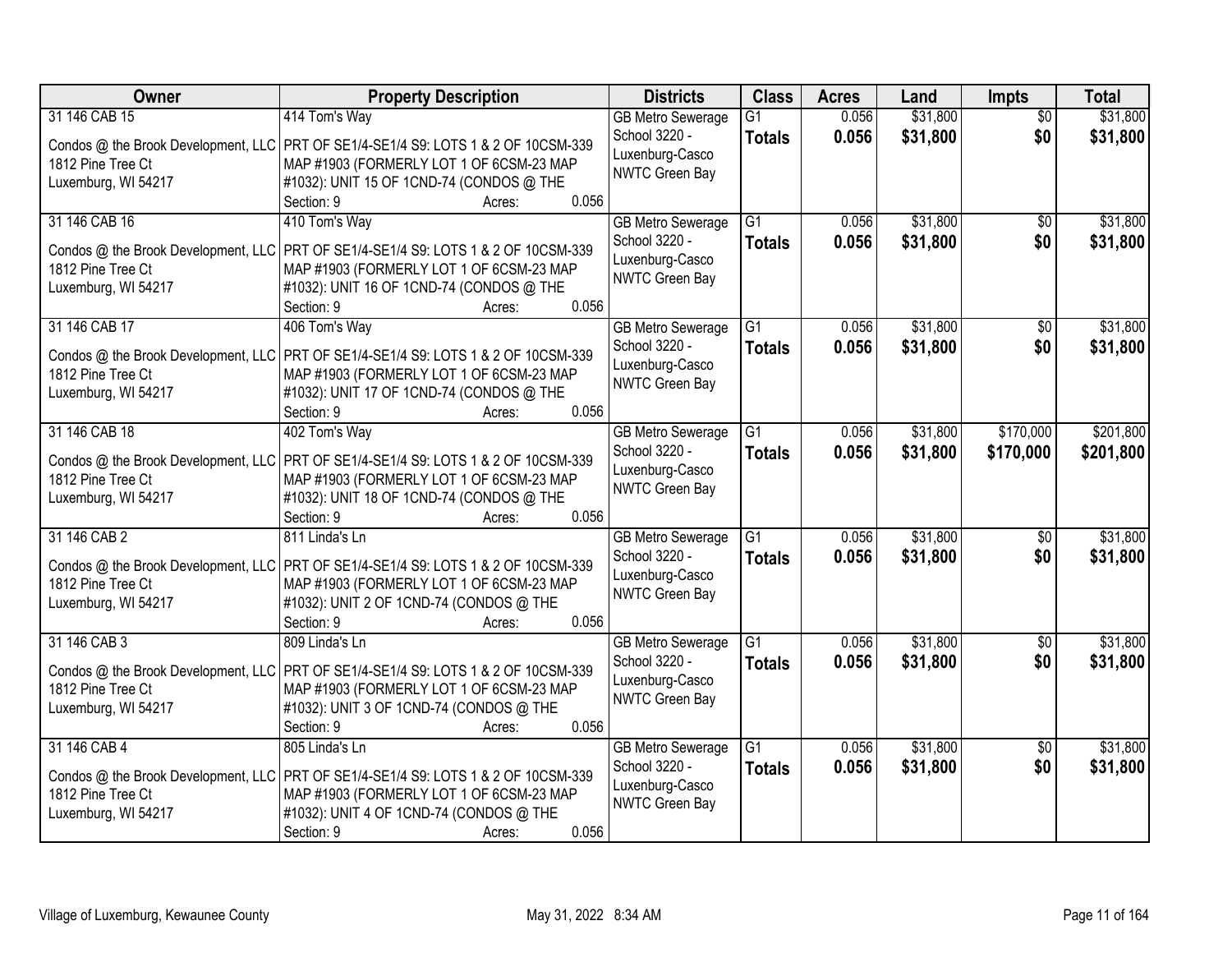| Owner                               | <b>Property Description</b>                                                          | <b>Districts</b>                          | <b>Class</b>        | <b>Acres</b>   | Land                 | <b>Impts</b>           | <b>Total</b>         |
|-------------------------------------|--------------------------------------------------------------------------------------|-------------------------------------------|---------------------|----------------|----------------------|------------------------|----------------------|
| 31 146 CAB 5                        | 803 Linda's Ln                                                                       | <b>GB Metro Sewerage</b><br>School 3220 - | G1<br><b>Totals</b> | 0.056<br>0.056 | \$31,800<br>\$31,800 | $\overline{50}$<br>\$0 | \$31,800<br>\$31,800 |
|                                     | Condos @ the Brook Development, LLC PRT OF SE1/4-SE1/4 S9: LOTS 1 & 2 OF 10CSM-339   | Luxenburg-Casco                           |                     |                |                      |                        |                      |
| 1812 Pine Tree Ct                   | MAP #1903 (FORMERLY LOT 1 OF 6CSM-23 MAP                                             | NWTC Green Bay                            |                     |                |                      |                        |                      |
| Luxemburg, WI 54217                 | #1032): UNIT 5 OF 1CND-74 (CONDOS @ THE                                              |                                           |                     |                |                      |                        |                      |
|                                     | 0.056<br>Section: 9<br>Acres:                                                        |                                           |                     |                |                      |                        |                      |
| 31 146 CAB 6                        | 403 Tom's Way                                                                        | <b>GB Metro Sewerage</b>                  | $\overline{G1}$     | 0.056          | \$31,800             | \$0                    | \$31,800             |
| Condos @ the Brook Development, LLC | PRT OF SE1/4-SE1/4 S9: LOTS 1 & 2 OF 10CSM-339                                       | School 3220 -                             | <b>Totals</b>       | 0.056          | \$31,800             | \$0                    | \$31,800             |
| 1812 Pine Tree Ct                   | MAP #1903 (FORMERLY LOT 1 OF 6CSM-23 MAP                                             | Luxenburg-Casco<br>NWTC Green Bay         |                     |                |                      |                        |                      |
| Luxemburg, WI 54217                 | #1032): UNIT 6 OF 1CND-74 (CONDOS @ THE                                              |                                           |                     |                |                      |                        |                      |
|                                     | 0.056<br>Section: 9<br>Acres:                                                        |                                           |                     |                |                      |                        |                      |
| 31 146 CAB 7                        | 407 Tom's Way                                                                        | <b>GB Metro Sewerage</b>                  | $\overline{G1}$     | 0.056          | \$31,800             | \$78,200               | \$110,000            |
| Denise Mary Witt                    | PRT OF SE1/4-SE1/4 S9: LOTS 1 & 2 OF 10CSM-339                                       | School 3220 -                             | <b>Totals</b>       | 0.056          | \$31,800             | \$78,200               | \$110,000            |
| 407 Tom's Way                       | MAP #1903 (FORMERLY LOT 1 OF 6CSM-23 MAP                                             | Luxenburg-Casco                           |                     |                |                      |                        |                      |
| Luxemburg, WI 54217                 | #1032): UNIT 7 OF 1CND-74 (CONDOS @ THE                                              | NWTC Green Bay                            |                     |                |                      |                        |                      |
|                                     | 0.056<br>Section: 9<br>Acres:                                                        |                                           |                     |                |                      |                        |                      |
| 31 146 CAB 8                        | 411 Tom's Way                                                                        | <b>GB Metro Sewerage</b>                  | G1                  | 0.056          | \$31,800             | $\sqrt[6]{}$           | \$31,800             |
|                                     |                                                                                      | School 3220 -                             | <b>Totals</b>       | 0.056          | \$31,800             | \$0                    | \$31,800             |
| 1812 Pine Tree Ct                   | Condos @ the Brook Development, LLC   PRT OF SE1/4-SE1/4 S9: LOTS 1 & 2 OF 10CSM-339 | Luxenburg-Casco                           |                     |                |                      |                        |                      |
| Luxemburg, WI 54217                 | MAP #1903 (FORMERLY LOT 1 OF 6CSM-23 MAP<br>#1032): UNIT 8 OF 1CND-74 (CONDOS @ THE  | NWTC Green Bay                            |                     |                |                      |                        |                      |
|                                     | 0.056<br>Section: 9<br>Acres:                                                        |                                           |                     |                |                      |                        |                      |
| 31 146 CAB 9                        | 415 Tom's Way                                                                        | <b>GB</b> Metro Sewerage                  | $\overline{G1}$     | 0.056          | \$31,800             | \$0                    | \$31,800             |
|                                     |                                                                                      | School 3220 -                             | <b>Totals</b>       | 0.056          | \$31,800             | \$0                    | \$31,800             |
|                                     | Condos @ the Brook Development, LLC   PRT OF SE1/4-SE1/4 S9: LOTS 1 & 2 OF 10CSM-339 | Luxenburg-Casco                           |                     |                |                      |                        |                      |
| 1812 Pine Tree Ct                   | MAP #1903 (FORMERLY LOT 1 OF 6CSM-23 MAP                                             | NWTC Green Bay                            |                     |                |                      |                        |                      |
| Luxemburg, WI 54217                 | #1032): UNIT 9 OF 1CND-74 (CONDOS @ THE                                              |                                           |                     |                |                      |                        |                      |
|                                     | 0.056<br>Section: 9<br>Acres:                                                        |                                           |                     |                |                      |                        |                      |
| 31 146 CAB CE                       |                                                                                      | <b>GB Metro Sewerage</b>                  | $\overline{X4}$     | 4.966          | $\sqrt{50}$          | $\overline{50}$        | $\overline{50}$      |
|                                     | Condos @ the Brook Development, LLC PRT OF SE1/4-SE1/4 S9: LOTS 1 & 2 OF 10CSM-339   | School 3220 -                             | <b>Totals</b>       | 4.966          | \$0                  | \$0                    | \$0                  |
| 1812 Pine Tree Ct                   | MAP #1903 (FORMERLY LOT 1 OF CSM-23 MAP                                              | Luxenburg-Casco                           |                     |                |                      |                        |                      |
| Luxemburg, WI 54217                 | #1032): COMMON ELEMENT OF 1CND-74 (CONDOS                                            | NWTC Green Bay                            |                     |                |                      |                        |                      |
|                                     | Section: 9<br>4.966<br>Acres:                                                        |                                           |                     |                |                      |                        |                      |
| 31 146 CB 1                         | 106 Main St                                                                          | <b>GB Metro Sewerage</b>                  | $\overline{G2}$     | 0.350          | \$86,500             | \$210,200              | \$296,700            |
| Fox Communities Credit Union        | ASSESS. PLAT - COLLE BROS LOTS 1 & 2 EXC HWY                                         | School 3220 -                             | <b>Totals</b>       | 0.350          | \$86,500             | \$210,200              | \$296,700            |
| Attn: Accounts Payable              | IN 185R37 (SUR 8-29-90) BLK 1                                                        | Luxenburg-Casco                           |                     |                |                      |                        |                      |
| 3401 E Calumet St                   |                                                                                      | NWTC Green Bay                            |                     |                |                      |                        |                      |
| Appleton, WI 54915                  | 0.350<br>Section: 22<br>Acres:                                                       |                                           |                     |                |                      |                        |                      |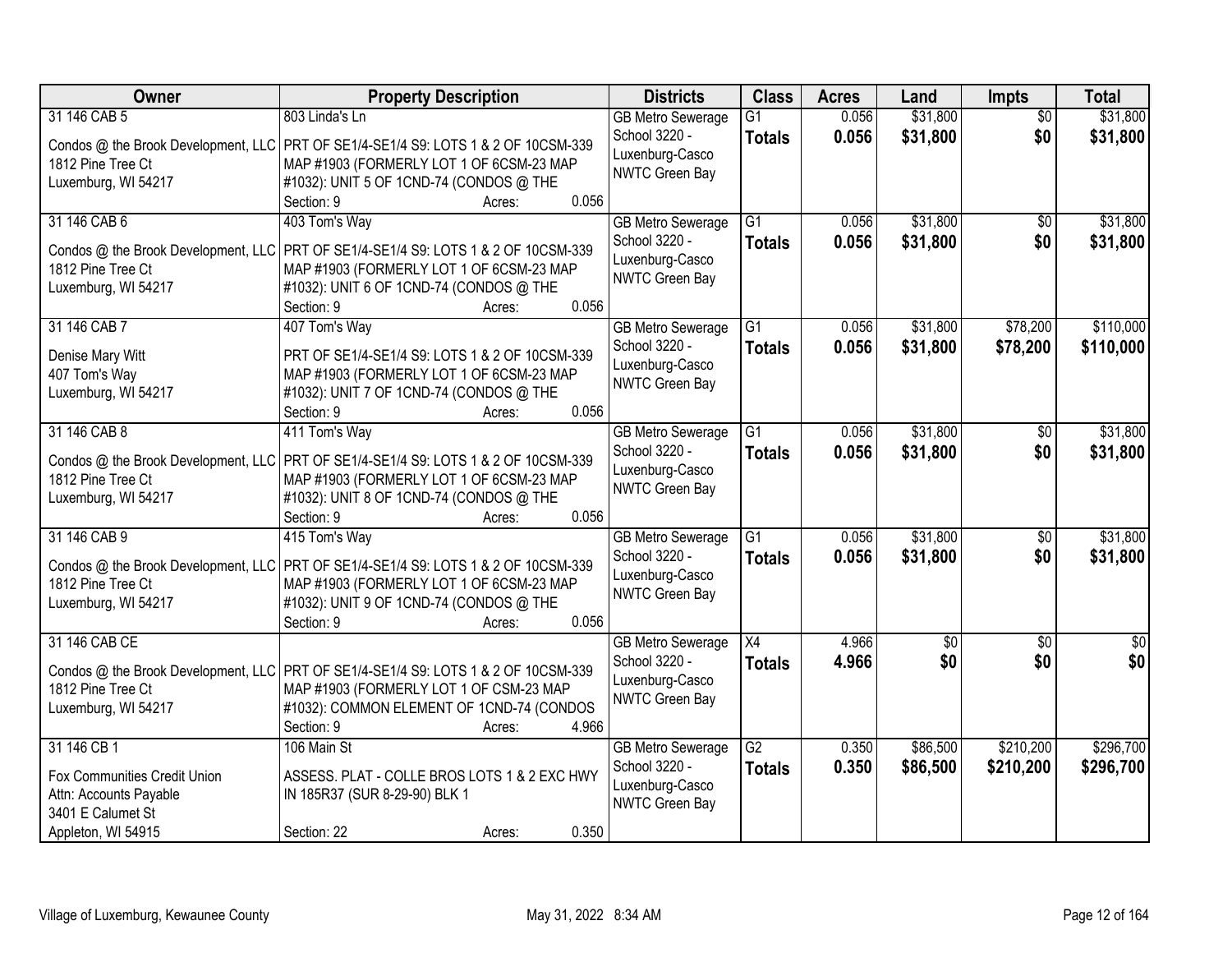| Owner                                                                              |                                                         | <b>Property Description</b>                 |       | <b>Districts</b>                                                                                   | <b>Class</b>                     | <b>Acres</b>   | Land                 | <b>Impts</b>           | <b>Total</b>           |
|------------------------------------------------------------------------------------|---------------------------------------------------------|---------------------------------------------|-------|----------------------------------------------------------------------------------------------------|----------------------------------|----------------|----------------------|------------------------|------------------------|
| 31 146 CB 1.1<br>Gonzalez Properties, LLC<br>4814 Isabella Cir<br>Oneida, WI 54155 | 112 Main St<br>8-29-90) (RESTAURANT)                    | ASSESS. PLAT - COLLE BROS LOT 3 BLK 1 (SUR  |       | <b>GB Metro Sewerage</b><br>School 3220 -<br>Luxenburg-Casco<br>NWTC Green Bay                     | $\overline{G2}$<br><b>Totals</b> | 0.180<br>0.180 | \$37,600<br>\$37,600 | \$95,600<br>\$95,600   | \$133,200<br>\$133,200 |
|                                                                                    | Section: 22                                             | Acres:                                      | 0.180 |                                                                                                    |                                  |                |                      |                        |                        |
| 31 146 CB 10<br>Jamie Craig<br>324 Main St<br>Luxemburg, WI 54217                  | 324 Main St<br>ASSESS. PLAT - COLLE BROS LOT 4 BLK 3    |                                             |       | <b>GB Metro Sewerage</b><br>School 3220 -<br>Luxenburg-Casco<br>NWTC Green Bay                     | $\overline{G1}$<br><b>Totals</b> | 0.200<br>0.200 | \$23,500<br>\$23,500 | \$116,100<br>\$116,100 | \$139,600<br>\$139,600 |
|                                                                                    | Section: 22                                             | Acres:                                      | 0.200 |                                                                                                    |                                  |                |                      |                        |                        |
| 31 146 CB 2<br>Timothy M. Ledvina<br>619 Maria St<br>Luxemburg, WI 54217           | 118 Main St<br>ASSESS. PLAT - COLLE BROS LOT 4 BLK 1    |                                             |       | <b>GB Metro Sewerage</b><br>School 3220 -<br>Luxenburg-Casco<br>NWTC Green Bay                     | $\overline{G2}$<br><b>Totals</b> | 0.180<br>0.180 | \$37,600<br>\$37,600 | \$164,600<br>\$164,600 | \$202,200<br>\$202,200 |
|                                                                                    | Section: 22                                             | Acres:                                      | 0.180 |                                                                                                    |                                  |                |                      |                        |                        |
| 31 146 CB 3<br>Cheddar Real Estate, LLC<br>124 Main St<br>Luxemburg, WI 54217      | 124 Main St<br>ASSESS. PLAT - COLLE BROS LOT 5 BLK 1    |                                             |       | <b>GB Metro Sewerage</b><br>School 3220 -<br>Luxenburg-Casco<br>NWTC Green Bay                     | $\overline{G2}$<br><b>Totals</b> | 0.180<br>0.180 | \$15,700<br>\$15,700 | \$163,900<br>\$163,900 | \$179,600<br>\$179,600 |
|                                                                                    | Section: 22                                             | Acres:                                      | 0.180 |                                                                                                    |                                  |                |                      |                        |                        |
| 31 146 CB 4<br>TR Renard, LLC<br>N6598 Valley Rd<br>Luxemburg, WI 54217            | 206 Main St<br>5-1-85) BLK 2 (LUXEMBURG CLINIC)         | ASSESS. PLAT - COLLE BROS LOTS 1-2 & 3 (SUR |       | <b>GB Metro Sewerage</b><br>School 3220 -<br>Luxenburg-Casco<br>NWTC Green Bay                     | $\overline{G2}$<br><b>Totals</b> | 0.550<br>0.550 | \$26,300<br>\$26,300 | \$162,000<br>\$162,000 | \$188,300<br>\$188,300 |
| 31 146 CB 5                                                                        | Section: 22<br>218 Main St                              | Acres:                                      | 0.550 |                                                                                                    | $\overline{G1}$                  | 0.180          | \$22,300             | \$92,300               | \$114,600              |
| Daniel A. Gagne<br>218 Main St<br>Luxemburg, WI 54217                              | ASSESS. PLAT - COLLE BROS LOT 4 BLK 2                   |                                             |       | <b>GB Metro Sewerage</b><br>School 3220 -<br>Luxenburg-Casco<br>NWTC Green Bay                     | <b>Totals</b>                    | 0.180          | \$22,300             | \$92,300               | \$114,600              |
|                                                                                    | Section: 22                                             | Acres:                                      | 0.180 |                                                                                                    |                                  |                |                      |                        |                        |
| 31 146 CB 6<br>Jacob Billmann<br>506 St John St<br>Luxemburg, WI 54217             | 506 St John St<br>ASSESS. PLAT - COLLE BROS LOT 5 BLK 2 |                                             |       | <b>GB Metro Sewerage</b><br>School 3220 -<br>Luxenburg-Casco<br>TID <sub>1</sub><br>NWTC Green Bay | $\overline{G1}$<br><b>Totals</b> | 0.200<br>0.200 | \$23,500<br>\$23,500 | \$109,400<br>\$109,400 | \$132,900<br>\$132,900 |
|                                                                                    | Section: 22                                             | Acres:                                      | 0.200 |                                                                                                    |                                  |                |                      |                        |                        |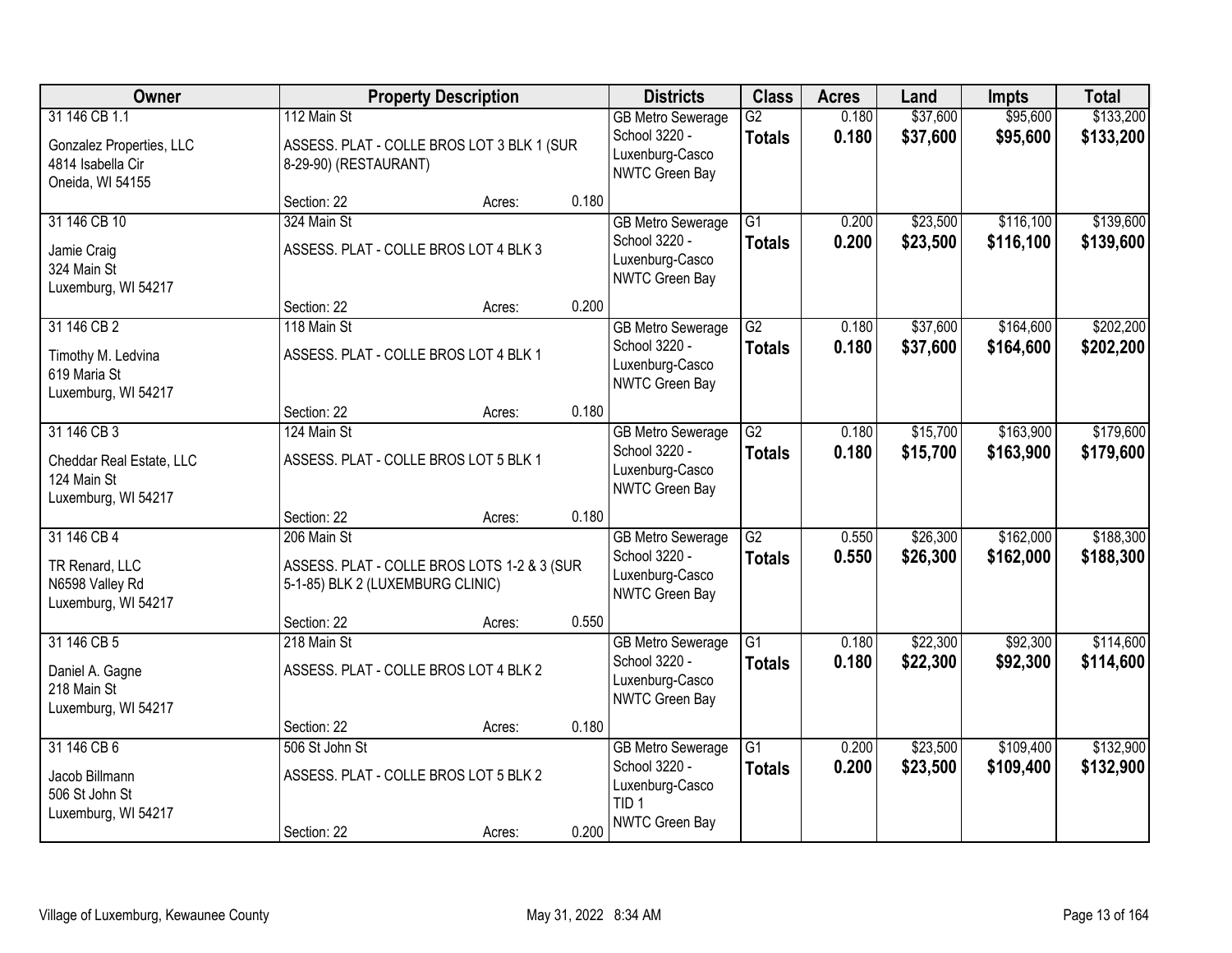| Owner                                                                                   |                                                                     | <b>Property Description</b>                                                                                                                   |       | <b>Districts</b>                                                                      | <b>Class</b>                     | <b>Acres</b>   | Land                 | <b>Impts</b>           | <b>Total</b>           |
|-----------------------------------------------------------------------------------------|---------------------------------------------------------------------|-----------------------------------------------------------------------------------------------------------------------------------------------|-------|---------------------------------------------------------------------------------------|----------------------------------|----------------|----------------------|------------------------|------------------------|
| 31 146 CB 7<br>Jeromy Deprey<br>Rachel Deprey<br>306 Main St                            | 306 Main St                                                         | ASSESS. PLAT - COLLE BROS LOT 1 BLK 3                                                                                                         |       | <b>GB Metro Sewerage</b><br>School 3220 -<br>Luxenburg-Casco<br>NWTC Green Bay        | $\overline{G1}$<br><b>Totals</b> | 0.330<br>0.330 | \$28,500<br>\$28,500 | \$122,400<br>\$122,400 | \$150,900<br>\$150,900 |
| Luxemburg, WI 54217                                                                     | Section: 22                                                         | Acres:                                                                                                                                        | 0.330 |                                                                                       |                                  |                |                      |                        |                        |
| 31 146 CB 8<br>Sandra M. Lacrosse<br>312 Main St Box 1<br>Luxemburg, WI 54217           | 312 Main St                                                         | ASSESS. PLAT - COLLE BROS LOT 2 BLK 3                                                                                                         |       | <b>GB Metro Sewerage</b><br>School 3220 -<br>Luxenburg-Casco<br>NWTC Green Bay        | $\overline{G1}$<br><b>Totals</b> | 0.200<br>0.200 | \$23,500<br>\$23,500 | \$116,900<br>\$116,900 | \$140,400<br>\$140,400 |
|                                                                                         | Section: 22                                                         | Acres:                                                                                                                                        | 0.200 |                                                                                       |                                  |                |                      |                        |                        |
| 31 146 CB 9<br>Holly M. Lenss<br>318 Main St<br>Luxemburg, WI 54217                     | 318 Main St                                                         | ASSESS. PLAT - COLLE BROS LOT 3 BLK 3                                                                                                         |       | <b>GB Metro Sewerage</b><br>School 3220 -<br>Luxenburg-Casco<br>NWTC Green Bay        | G1<br><b>Totals</b>              | 0.200<br>0.200 | \$23,500<br>\$23,500 | \$84,400<br>\$84,400   | \$107,900<br>\$107,900 |
|                                                                                         | Section: 22                                                         | Acres:                                                                                                                                        | 0.200 |                                                                                       |                                  |                |                      |                        |                        |
| 31 146 CE 1<br>Luxemburg Village<br>206 Maple St Box #307<br>Luxemburg, WI 54217        | Alfred Dr<br>Section: 28                                            | COUNTRYSIDE ESTATES LOT 1 EXC LOTS 76 & 77<br>OF COUNTRYSIDE ESTATES FIRST ADD & EXC BEG<br>AT SE COR OF LOT 77 COUNTRYSIDE ESTATES<br>Acres: | 4.040 | <b>GB</b> Metro Sewerage<br>School 3220 -<br>Luxenburg-Casco<br><b>NWTC Green Bay</b> | X4<br><b>Totals</b>              | 4.040<br>4.040 | \$0<br>\$0           | \$0<br>\$0             | \$0<br>\$0             |
| 31 146 CE 10<br>Alex Janisch<br>Erica Janisch<br>1708 Charles Dr<br>Luxemburg, WI 54217 | 1708 Charles Dr<br>Section: 28                                      | COUNTRYSIDE ESTATES LOT 10 (SUR 3-30-16)<br>Acres:                                                                                            | 0.335 | <b>GB Metro Sewerage</b><br>School 3220 -<br>Luxenburg-Casco<br>NWTC Green Bay        | $\overline{G1}$<br><b>Totals</b> | 0.335<br>0.335 | \$28,600<br>\$28,600 | \$130,200<br>\$130,200 | \$158,800<br>\$158,800 |
| 31 146 CE 11<br>Janet M. Limberg<br>1714 Charles Dr<br>Luxemburg, WI 54217              | 1714 Charles Dr<br><b>COUNTRYSIDE ESTATES LOT 11</b><br>Section: 28 | Acres:                                                                                                                                        | 0.354 | <b>GB Metro Sewerage</b><br>School 3220 -<br>Luxenburg-Casco<br>NWTC Green Bay        | $\overline{G1}$<br><b>Totals</b> | 0.354<br>0.354 | \$29,200<br>\$29,200 | \$116,100<br>\$116,100 | \$145,300<br>\$145,300 |
| 31 146 CE 12<br>Brian M. Biegert<br>1720 Charles Dr<br>Luxemburg, WI 54217              | 1720 Charles Dr<br><b>COUNTRYSIDE ESTATES LOT 12</b><br>Section: 28 | Acres:                                                                                                                                        | 0.404 | <b>GB Metro Sewerage</b><br>School 3220 -<br>Luxenburg-Casco<br>NWTC Green Bay        | $\overline{G1}$<br><b>Totals</b> | 0.404<br>0.404 | \$30,700<br>\$30,700 | \$132,300<br>\$132,300 | \$163,000<br>\$163,000 |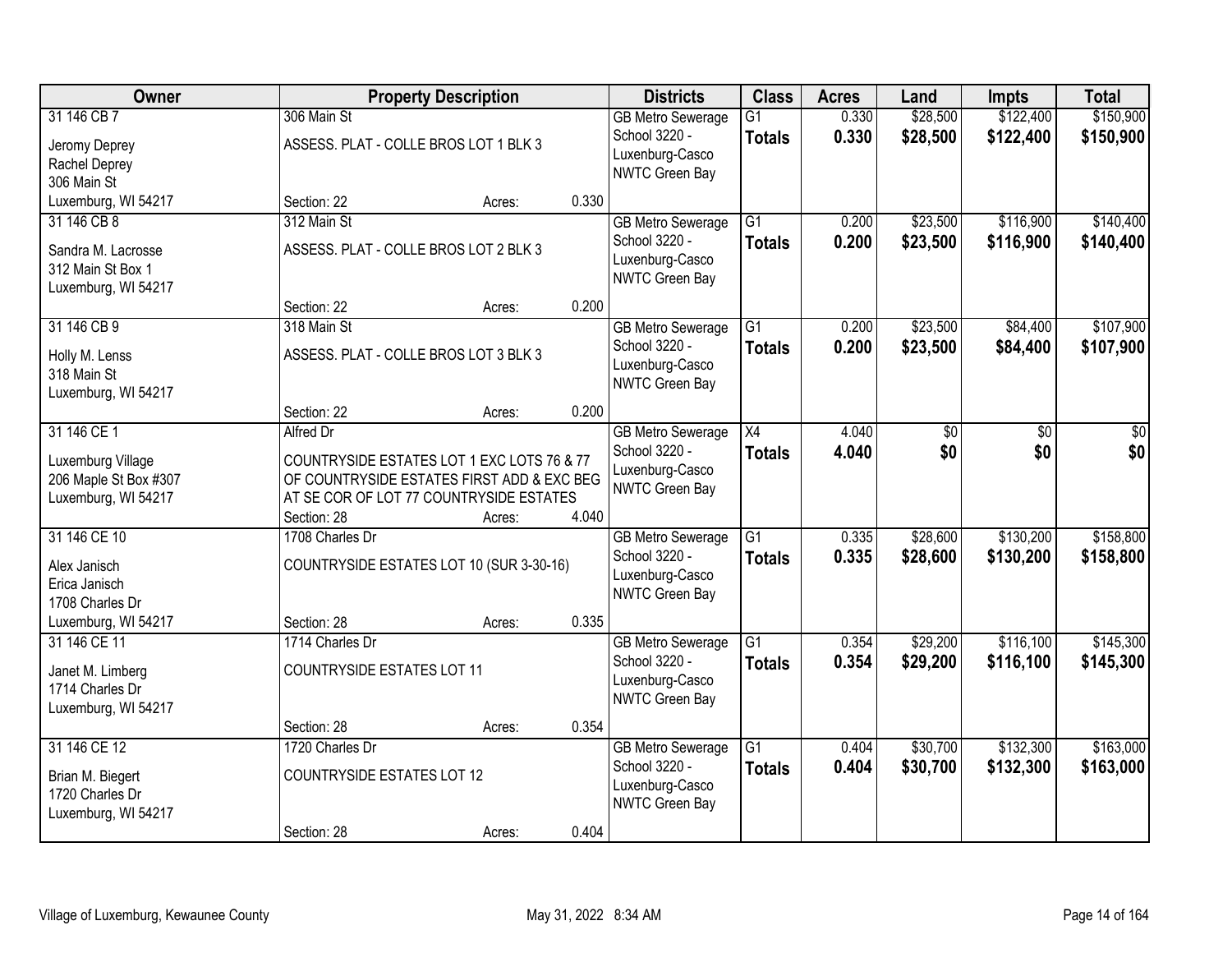| Owner               |                                   | <b>Property Description</b> |       | <b>Districts</b>         | <b>Class</b>    | <b>Acres</b> | Land     | <b>Impts</b> | <b>Total</b> |
|---------------------|-----------------------------------|-----------------------------|-------|--------------------------|-----------------|--------------|----------|--------------|--------------|
| 31 146 CE 13        | 1726 Charles Dr                   |                             |       | <b>GB Metro Sewerage</b> | $\overline{G1}$ | 0.353        | \$29,200 | \$124,200    | \$153,400    |
| Jeffrey R. Brand    | <b>COUNTRYSIDE ESTATES LOT 13</b> |                             |       | School 3220 -            | <b>Totals</b>   | 0.353        | \$29,200 | \$124,200    | \$153,400    |
| Patrici Brand       |                                   |                             |       | Luxenburg-Casco          |                 |              |          |              |              |
| 1726 Charles Dr     |                                   |                             |       | NWTC Green Bay           |                 |              |          |              |              |
| Luxemburg, WI 54217 | Section: 28                       | Acres:                      | 0.353 |                          |                 |              |          |              |              |
| 31 146 CE 14        | 1732 Charles Dr                   |                             |       | <b>GB Metro Sewerage</b> | $\overline{G1}$ | 0.353        | \$29,200 | \$163,000    | \$192,200    |
| James H. Iverson    | <b>COUNTRYSIDE ESTATES LOT 14</b> |                             |       | School 3220 -            | <b>Totals</b>   | 0.353        | \$29,200 | \$163,000    | \$192,200    |
| Tina M. Iverson     |                                   |                             |       | Luxenburg-Casco          |                 |              |          |              |              |
| 1732 Charles Dr     |                                   |                             |       | <b>NWTC Green Bay</b>    |                 |              |          |              |              |
| Luxemburg, WI 54217 | Section: 28                       | Acres:                      | 0.353 |                          |                 |              |          |              |              |
| 31 146 CE 15        | 1738 Charles Dr                   |                             |       | <b>GB Metro Sewerage</b> | $\overline{G1}$ | 0.383        | \$30,100 | \$133,400    | \$163,500    |
|                     |                                   |                             |       | School 3220 -            | <b>Totals</b>   | 0.383        | \$30,100 | \$133,400    | \$163,500    |
| John P. Schroeder   | <b>COUNTRYSIDE ESTATES LOT 15</b> |                             |       | Luxenburg-Casco          |                 |              |          |              |              |
| 1738 Charles Dr     |                                   |                             |       | NWTC Green Bay           |                 |              |          |              |              |
| Luxemburg, WI 54217 | Section: 28                       | Acres:                      | 0.383 |                          |                 |              |          |              |              |
| 31 146 CE 16        | 1744 Charles Dr                   |                             |       | <b>GB Metro Sewerage</b> | G1              | 0.428        | \$31,500 | \$178,800    | \$210,300    |
|                     |                                   |                             |       | School 3220 -            | <b>Totals</b>   | 0.428        | \$31,500 | \$178,800    | \$210,300    |
| Eric W. Nelson      | <b>COUNTRYSIDE ESTATES LOT 16</b> |                             |       | Luxenburg-Casco          |                 |              |          |              |              |
| Kathy A. Nelson     |                                   |                             |       | NWTC Green Bay           |                 |              |          |              |              |
| 1744 Charles Dr     |                                   |                             |       |                          |                 |              |          |              |              |
| Luxemburg, WI 54217 | Section: 28                       | Acres:                      | 0.428 |                          |                 |              |          |              |              |
| 31 146 CE 17        | 1750 Charles Dr                   |                             |       | <b>GB Metro Sewerage</b> | $\overline{G1}$ | 0.438        | \$31,700 | \$196,800    | \$228,500    |
| William L. Gruhlke  | <b>COUNTRYSIDE ESTATES LOT 17</b> |                             |       | School 3220 -            | <b>Totals</b>   | 0.438        | \$31,700 | \$196,800    | \$228,500    |
| Joanna Gruhlke      |                                   |                             |       | Luxenburg-Casco          |                 |              |          |              |              |
| 1750 Charles Dr     |                                   |                             |       | <b>NWTC Green Bay</b>    |                 |              |          |              |              |
| Luxemburg, WI 54217 | Section: 28                       | Acres:                      | 0.438 |                          |                 |              |          |              |              |
| 31 146 CE 18        | 1802 Charles Ct                   |                             |       | <b>GB Metro Sewerage</b> | $\overline{G1}$ | 0.494        | \$33,500 | \$130,500    | \$164,000    |
| Craig J. Barrett    | <b>COUNTRYSIDE ESTATES LOT 18</b> |                             |       | School 3220 -            | <b>Totals</b>   | 0.494        | \$33,500 | \$130,500    | \$164,000    |
| Kari A. Barrett     |                                   |                             |       | Luxenburg-Casco          |                 |              |          |              |              |
| 1802 Charles Ct     |                                   |                             |       | NWTC Green Bay           |                 |              |          |              |              |
| Luxemburg, WI 54217 | Section: 28                       | Acres:                      | 0.494 |                          |                 |              |          |              |              |
| 31 146 CE 19        | 1806 Charles Ct                   |                             |       | <b>GB Metro Sewerage</b> | $\overline{G1}$ | 0.591        | \$34,600 | \$178,400    | \$213,000    |
| Quincy A. Giese     | <b>COUNTRYSIDE ESTATES LOT 19</b> |                             |       | School 3220 -            | <b>Totals</b>   | 0.591        | \$34,600 | \$178,400    | \$213,000    |
| Stacy L. Giese      |                                   |                             |       | Luxenburg-Casco          |                 |              |          |              |              |
| 1806 Charles Ct     |                                   |                             |       | NWTC Green Bay           |                 |              |          |              |              |
| Luxemburg, WI 54217 | Section: 28                       | Acres:                      | 0.591 |                          |                 |              |          |              |              |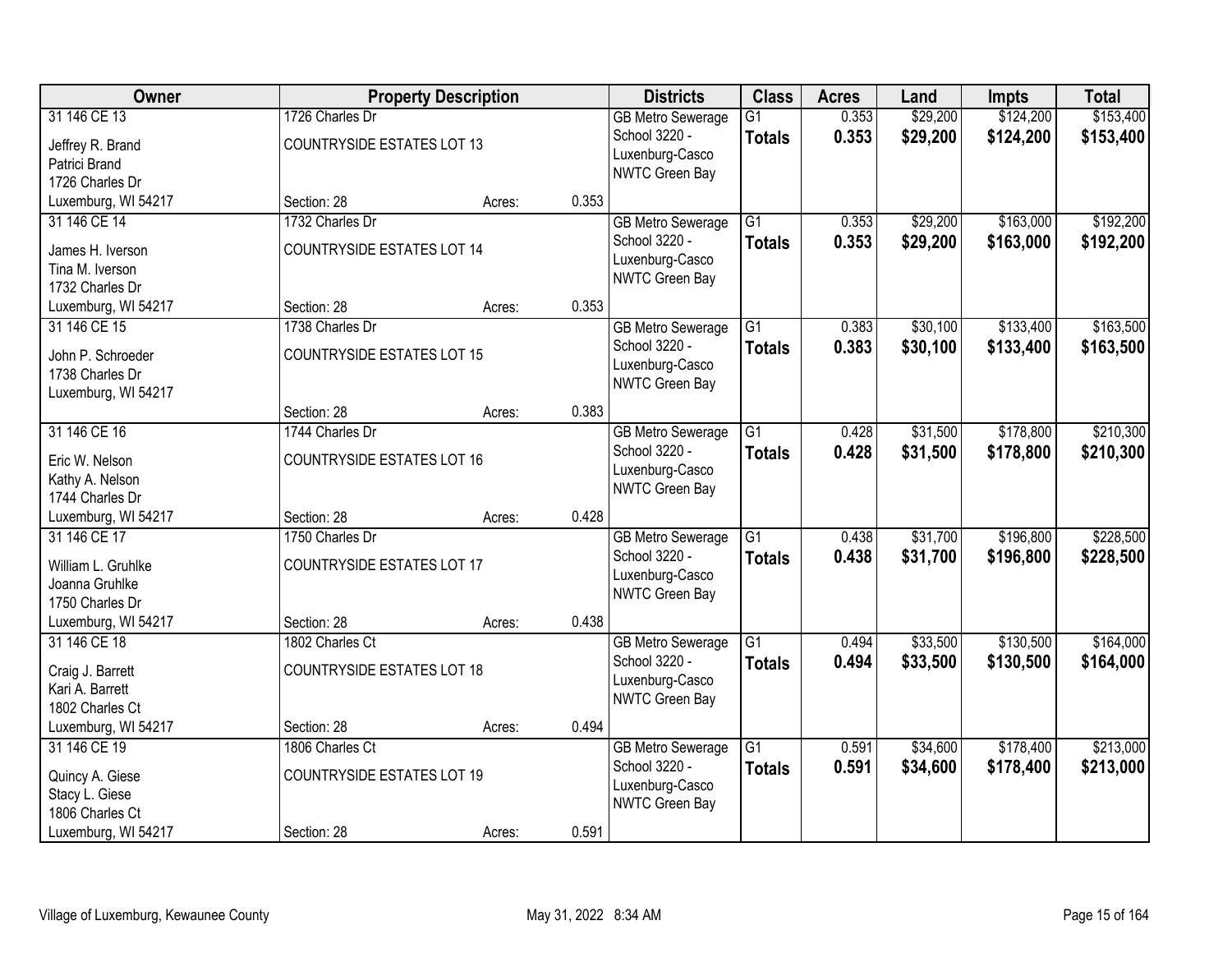| Owner                                                                                  |                                                                     | <b>Property Description</b> |       | <b>Districts</b>                                                               | <b>Class</b>                     | <b>Acres</b>   | Land                 | <b>Impts</b>           | <b>Total</b>           |
|----------------------------------------------------------------------------------------|---------------------------------------------------------------------|-----------------------------|-------|--------------------------------------------------------------------------------|----------------------------------|----------------|----------------------|------------------------|------------------------|
| 31 146 CE 2<br>Gregg B. Andrus<br>Sandra L. Andrus<br>2507 Wildwood Dr                 | 1739 Alfred Dr<br><b>COUNTRYSIDE ESTATES LOT 2</b>                  |                             |       | <b>GB Metro Sewerage</b><br>School 3220 -<br>Luxenburg-Casco<br>NWTC Green Bay | $\overline{G1}$<br><b>Totals</b> | 0.377<br>0.377 | \$29,900<br>\$29,900 | \$171,500<br>\$171,500 | \$201,400<br>\$201,400 |
| Green Bay, WI 54302                                                                    | Section: 28                                                         | Acres:                      | 0.377 |                                                                                |                                  |                |                      |                        |                        |
| 31 146 CE 20<br>Gary G & Kim M Simonar Trust<br>1812 Charles Ct<br>Luxemburg, WI 54217 | 1812 Charles Ct<br><b>COUNTRYSIDE ESTATES LOT 20</b>                |                             |       | <b>GB Metro Sewerage</b><br>School 3220 -<br>Luxenburg-Casco<br>NWTC Green Bay | $\overline{G1}$<br><b>Totals</b> | 0.673<br>0.673 | \$35,500<br>\$35,500 | \$139,300<br>\$139,300 | \$174,800<br>\$174,800 |
|                                                                                        | Section: 28                                                         | Acres:                      | 0.673 |                                                                                |                                  |                |                      |                        |                        |
| 31 146 CE 21<br>Kelly K. Hunsader<br>Kelly L. Hunsader<br>1818 Charles Ct              | 1818 Charles Ct<br><b>COUNTRYSIDE ESTATES LOT 21</b>                |                             |       | <b>GB Metro Sewerage</b><br>School 3220 -<br>Luxenburg-Casco<br>NWTC Green Bay | G1<br><b>Totals</b>              | 0.542<br>0.542 | \$34,100<br>\$34,100 | \$150,000<br>\$150,000 | \$184,100<br>\$184,100 |
| Luxemburg, WI 54217                                                                    | Section: 28                                                         | Acres:                      | 0.542 |                                                                                |                                  |                |                      |                        |                        |
| 31 146 CE 22<br>Linda J. Marquardt<br>1824 Charles Ct Box 292<br>Luxemburg, WI 54217   | 1824 Charles Ct<br><b>COUNTRYSIDE ESTATES LOT 22</b>                |                             |       | <b>GB Metro Sewerage</b><br>School 3220 -<br>Luxenburg-Casco<br>NWTC Green Bay | G1<br><b>Totals</b>              | 0.540<br>0.540 | \$34,100<br>\$34,100 | \$113,700<br>\$113,700 | \$147,800<br>\$147,800 |
|                                                                                        | Section: 28                                                         | Acres:                      | 0.540 |                                                                                |                                  |                |                      |                        |                        |
| 31 146 CE 23<br>Frederick M. Angle<br>Joann Angle<br>1831 Charles Ct                   | 1831 Charles Ct<br><b>COUNTRYSIDE ESTATES LOT 23</b>                |                             |       | <b>GB Metro Sewerage</b><br>School 3220 -<br>Luxenburg-Casco<br>NWTC Green Bay | $\overline{G1}$<br><b>Totals</b> | 0.648<br>0.648 | \$35,300<br>\$35,300 | \$171,500<br>\$171,500 | \$206,800<br>\$206,800 |
| Luxemburg, WI 54217                                                                    | Section: 28                                                         | Acres:                      | 0.648 |                                                                                |                                  |                |                      |                        |                        |
| 31 146 CE 24<br>Dean L. Simonar<br>Teresa A. Simonar<br>1825 Charles Ct                | 1825 Charles Ct<br><b>COUNTRYSIDE ESTATES LOT 24</b>                |                             |       | <b>GB Metro Sewerage</b><br>School 3220 -<br>Luxenburg-Casco<br>NWTC Green Bay | $\overline{G1}$<br><b>Totals</b> | 0.960<br>0.960 | \$42,500<br>\$42,500 | \$191,800<br>\$191,800 | \$234,300<br>\$234,300 |
| Luxemburg, WI 54217                                                                    | Section: 28                                                         | Acres:                      | 0.960 |                                                                                |                                  |                |                      |                        |                        |
| 31 146 CE 25<br>Linda M. Kelsey<br>1819 Charles Ct<br>Luxemburg, WI 54217              | 1819 Charles Ct<br><b>COUNTRYSIDE ESTATES LOT 25</b><br>Section: 28 |                             | 0.660 | <b>GB Metro Sewerage</b><br>School 3220 -<br>Luxenburg-Casco<br>NWTC Green Bay | $\overline{G1}$<br><b>Totals</b> | 0.660<br>0.660 | \$38,900<br>\$38,900 | \$200,700<br>\$200,700 | \$239,600<br>\$239,600 |
|                                                                                        |                                                                     | Acres:                      |       |                                                                                |                                  |                |                      |                        |                        |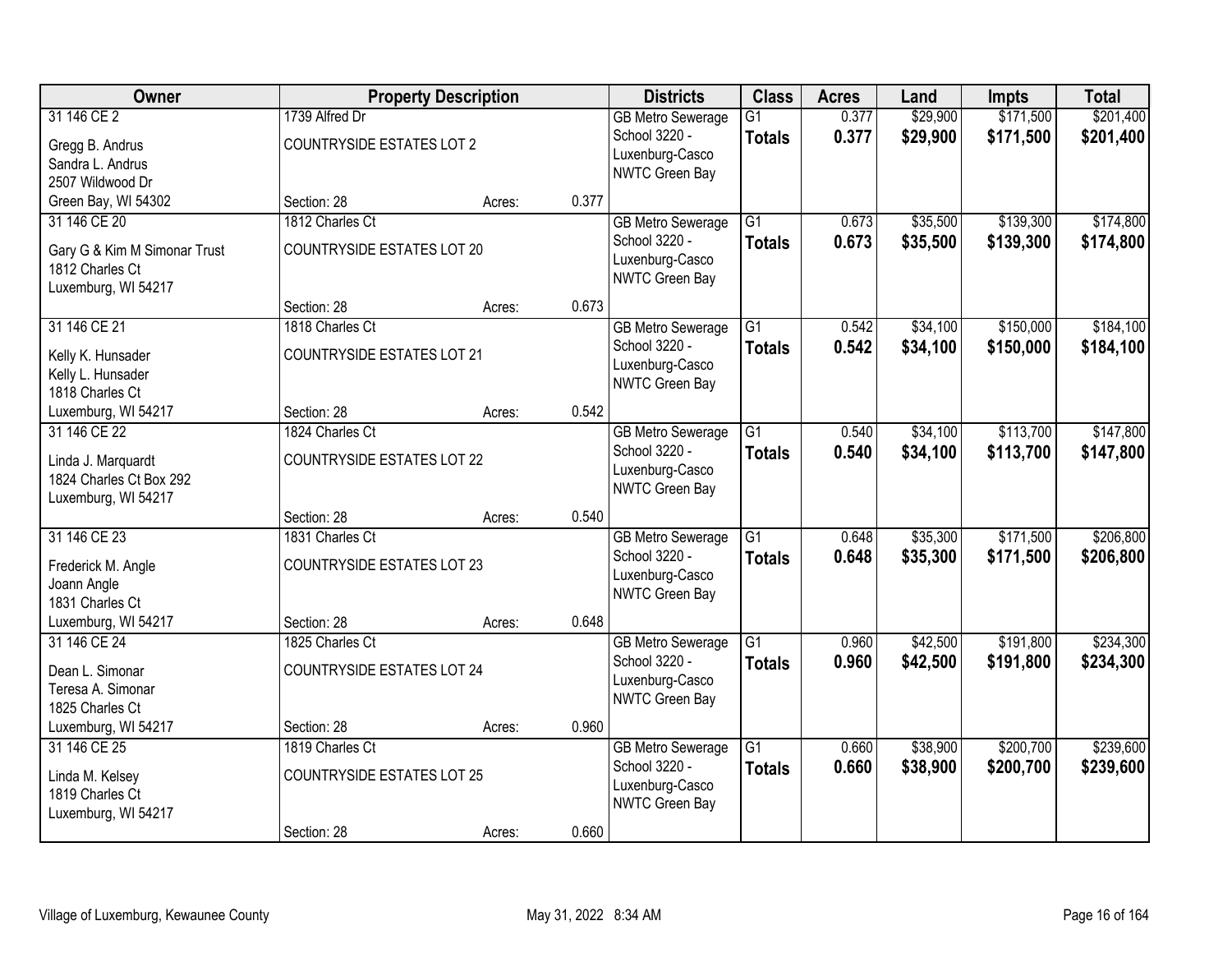| <b>Owner</b>                         |                                   | <b>Property Description</b> |       | <b>Districts</b>                  | <b>Class</b>    | <b>Acres</b> | Land     | <b>Impts</b> | <b>Total</b> |
|--------------------------------------|-----------------------------------|-----------------------------|-------|-----------------------------------|-----------------|--------------|----------|--------------|--------------|
| 31 146 CE 26                         | 1813 Charles Ct                   |                             |       | <b>GB Metro Sewerage</b>          | $\overline{G1}$ | 0.507        | \$37,100 | \$206,800    | \$243,900    |
| Thomas J. Deterville                 | <b>COUNTRYSIDE ESTATES LOT 26</b> |                             |       | School 3220 -                     | <b>Totals</b>   | 0.507        | \$37,100 | \$206,800    | \$243,900    |
| Rebecca Deterville                   |                                   |                             |       | Luxenburg-Casco<br>NWTC Green Bay |                 |              |          |              |              |
| 1813 Charles Ct                      |                                   |                             |       |                                   |                 |              |          |              |              |
| Luxemburg, WI 54217                  | Section: 28                       | Acres:                      | 0.507 |                                   |                 |              |          |              |              |
| 31 146 CE 27                         | 1807 Charles Ct                   |                             |       | <b>GB Metro Sewerage</b>          | $\overline{G1}$ | 0.423        | \$34,400 | \$217,500    | \$251,900    |
| Eric Jahnke                          | <b>COUNTRYSIDE ESTATES LOT 27</b> |                             |       | School 3220 -                     | <b>Totals</b>   | 0.423        | \$34,400 | \$217,500    | \$251,900    |
| Jessica Jahnke                       |                                   |                             |       | Luxenburg-Casco                   |                 |              |          |              |              |
| 1807 Charles Ct                      |                                   |                             |       | NWTC Green Bay                    |                 |              |          |              |              |
| Luxemburg, WI 54217                  | Section: 28                       | Acres:                      | 0.423 |                                   |                 |              |          |              |              |
| 31 146 CE 28                         | 231 Woodview Ln                   |                             |       | <b>GB Metro Sewerage</b>          | $\overline{G1}$ | 0.418        | \$34,300 | \$154,600    | \$188,900    |
| Timmy J. Paye                        | <b>COUNTRYSIDE ESTATES LOT 28</b> |                             |       | School 3220 -                     | <b>Totals</b>   | 0.418        | \$34,300 | \$154,600    | \$188,900    |
| Alyce J. Paye                        |                                   |                             |       | Luxenburg-Casco                   |                 |              |          |              |              |
| 231 Woodview Ln                      |                                   |                             |       | NWTC Green Bay                    |                 |              |          |              |              |
| Luxemburg, WI 54217                  | Section: 28                       | Acres:                      | 0.418 |                                   |                 |              |          |              |              |
| 31 146 CE 29                         | 221 Woodview Ln                   |                             |       | <b>GB Metro Sewerage</b>          | G1              | 0.401        | \$33,700 | \$168,100    | \$201,800    |
| Andrew J. Wallander                  | <b>COUNTRYSIDE ESTATES LOT 29</b> |                             |       | School 3220 -                     | <b>Totals</b>   | 0.401        | \$33,700 | \$168,100    | \$201,800    |
| Kimberly Wallander                   |                                   |                             |       | Luxenburg-Casco                   |                 |              |          |              |              |
| 221 Woodview Ln                      |                                   |                             |       | NWTC Green Bay                    |                 |              |          |              |              |
| Luxemburg, WI 54217                  | Section: 28                       | Acres:                      | 0.401 |                                   |                 |              |          |              |              |
| 31 146 CE 3                          | 1733 Alfred Dr                    |                             |       | <b>GB Metro Sewerage</b>          | $\overline{G1}$ | 0.383        | \$30,100 | \$164,700    | \$194,800    |
| Amanda Olson                         | <b>COUNTRYSIDE ESTATES LOT 3</b>  |                             |       | School 3220 -                     | <b>Totals</b>   | 0.383        | \$30,100 | \$164,700    | \$194,800    |
| Brian T. Olson                       |                                   |                             |       | Luxenburg-Casco                   |                 |              |          |              |              |
| 1733 Alfred Dr                       |                                   |                             |       | NWTC Green Bay                    |                 |              |          |              |              |
| Luxemburg, WI 54217                  | Section: 28                       | Acres:                      | 0.383 |                                   |                 |              |          |              |              |
| 31 146 CE 30                         | 1806 Pine Tree Ct                 |                             |       | <b>GB Metro Sewerage</b>          | $\overline{G1}$ | 0.371        | \$32,700 | \$175,100    | \$207,800    |
| Aaron M. Dobbe                       | <b>COUNTRYSIDE ESTATES LOT 30</b> |                             |       | School 3220 -                     | <b>Totals</b>   | 0.371        | \$32,700 | \$175,100    | \$207,800    |
| Rebecca J. Dobbe                     |                                   |                             |       | Luxenburg-Casco                   |                 |              |          |              |              |
| 1806 Pine Tree Ct                    |                                   |                             |       | NWTC Green Bay                    |                 |              |          |              |              |
| Luxemburg, WI 54217                  | Section: 28                       | Acres:                      | 0.371 |                                   |                 |              |          |              |              |
| 31 146 CE 31                         | 1812 Pine Tree Ct                 |                             |       | <b>GB Metro Sewerage</b>          | $\overline{G1}$ | 0.448        | \$35,300 | \$185,200    | \$220,500    |
|                                      | <b>COUNTRYSIDE ESTATES LOT 31</b> |                             |       | School 3220 -                     | <b>Totals</b>   | 0.448        | \$35,300 | \$185,200    | \$220,500    |
| Thomas G. Rueckl<br>Nicole N. Rueckl |                                   |                             |       | Luxenburg-Casco                   |                 |              |          |              |              |
| 1812 Pine Tree Ct                    |                                   |                             |       | NWTC Green Bay                    |                 |              |          |              |              |
| Luxemburg, WI 54217                  | Section: 28                       | Acres:                      | 0.448 |                                   |                 |              |          |              |              |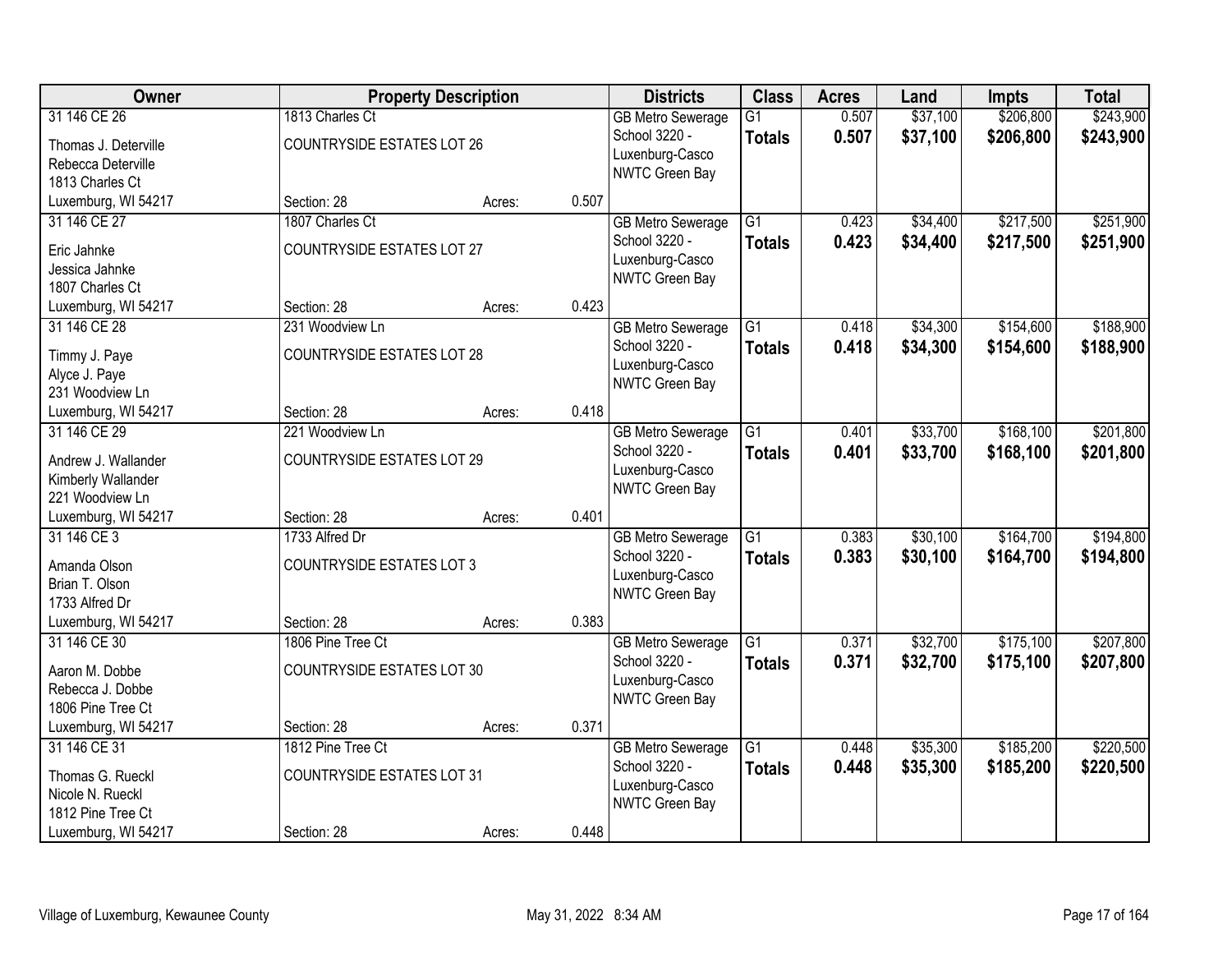| Owner                                                                                  |                                                                       | <b>Property Description</b> |       | <b>Districts</b>                                                                      | <b>Class</b>                     | <b>Acres</b>   | Land                 | <b>Impts</b>           | <b>Total</b>           |
|----------------------------------------------------------------------------------------|-----------------------------------------------------------------------|-----------------------------|-------|---------------------------------------------------------------------------------------|----------------------------------|----------------|----------------------|------------------------|------------------------|
| 31 146 CE 32<br>Jason D. Koss<br>Tracy L. Koss<br>1818 Pine Tree Ct                    | 1818 Pine Tree Ct<br><b>COUNTRYSIDE ESTATES LOT 32</b>                |                             |       | <b>GB Metro Sewerage</b><br>School 3220 -<br>Luxenburg-Casco<br>NWTC Green Bay        | G1<br><b>Totals</b>              | 0.589<br>0.589 | \$38,100<br>\$38,100 | \$202,700<br>\$202,700 | \$240,800<br>\$240,800 |
| Luxemburg, WI 54217                                                                    | Section: 28                                                           | Acres:                      | 0.589 |                                                                                       |                                  |                |                      |                        |                        |
| 31 146 CE 33<br>Tyler Hill<br>Kayla Hill<br>1824 Pine Tree Ct                          | 1824 Pine Tree Ct<br><b>COUNTRYSIDE ESTATES LOT 33</b>                |                             |       | <b>GB Metro Sewerage</b><br>School 3220 -<br>Luxenburg-Casco<br>NWTC Green Bay        | $\overline{G1}$<br><b>Totals</b> | 0.591<br>0.591 | \$38,100<br>\$38,100 | \$178,500<br>\$178,500 | \$216,600<br>\$216,600 |
| Luxemburg, WI 54217                                                                    | Section: 28                                                           | Acres:                      | 0.591 |                                                                                       |                                  |                |                      |                        |                        |
| 31 146 CE 34<br>Todd M. Delebreau<br>Dawn M. Delebreau<br>1830 Pine Tree Ct            | 1830 Pine Tree Ct<br><b>COUNTRYSIDE ESTATES LOT 34</b>                |                             |       | <b>GB Metro Sewerage</b><br>School 3220 -<br>Luxenburg-Casco<br><b>NWTC Green Bay</b> | G <sub>1</sub><br><b>Totals</b>  | 0.860<br>0.860 | \$41,300<br>\$41,300 | \$303,900<br>\$303,900 | \$345,200<br>\$345,200 |
| Luxemburg, WI 54217                                                                    | Section: 28                                                           | Acres:                      | 0.860 |                                                                                       |                                  |                |                      |                        |                        |
| 31 146 CE 35<br>David J & Jean M Dax Trust<br>1837 Pine Tree Ct<br>Luxemburg, WI 54217 | 1837 Pine Tree Ct<br><b>COUNTRYSIDE ESTATES LOT 35</b>                |                             |       | <b>GB Metro Sewerage</b><br>School 3220 -<br>Luxenburg-Casco<br>NWTC Green Bay        | G1<br><b>Totals</b>              | 1.036<br>1.036 | \$43,200<br>\$43,200 | \$212,400<br>\$212,400 | \$255,600<br>\$255,600 |
|                                                                                        | Section: 28                                                           | Acres:                      | 1.036 |                                                                                       |                                  |                |                      |                        |                        |
| 31 146 CE 36<br>Alan R. Christensen<br>Debra G. Christensen<br>1831 Pine Tree Ct       | 1831 Pine Tree Ct<br><b>COUNTRYSIDE ESTATES LOT 36</b>                |                             |       | <b>GB Metro Sewerage</b><br>School 3220 -<br>Luxenburg-Casco<br>NWTC Green Bay        | $\overline{G1}$<br><b>Totals</b> | 1.521<br>1.521 | \$45,500<br>\$45,500 | \$250,600<br>\$250,600 | \$296,100<br>\$296,100 |
| Luxemburg, WI 54217                                                                    | Section: 28                                                           | Acres:                      | 1.521 |                                                                                       |                                  |                |                      |                        |                        |
| 31 146 CE 37<br>Michael J. Rosseau<br>Lisa J. Rosseau<br>1825 Pine Tree Ct             | 1825 Pine Tree Ct<br><b>COUNTRYSIDE ESTATES LOT 37</b>                |                             |       | <b>GB Metro Sewerage</b><br>School 3220 -<br>Luxenburg-Casco<br>NWTC Green Bay        | $\overline{G1}$<br><b>Totals</b> | 1.396<br>1.396 | \$44,900<br>\$44,900 | \$232,600<br>\$232,600 | \$277,500<br>\$277,500 |
| Luxemburg, WI 54217                                                                    | Section: 28                                                           | Acres:                      | 1.396 |                                                                                       |                                  |                |                      |                        |                        |
| 31 146 CE 38<br>Jennifer M. Raymaker<br>1819 Pine Tree Ct<br>Luxemburg, WI 54217       | 1819 Pine Tree Ct<br><b>COUNTRYSIDE ESTATES LOT 38</b><br>Section: 28 | Acres:                      | 0.478 | <b>GB Metro Sewerage</b><br>School 3220 -<br>Luxenburg-Casco<br>NWTC Green Bay        | $\overline{G1}$<br>Totals        | 0.478<br>0.478 | \$36,300<br>\$36,300 | \$138,800<br>\$138,800 | \$175,100<br>\$175,100 |
|                                                                                        |                                                                       |                             |       |                                                                                       |                                  |                |                      |                        |                        |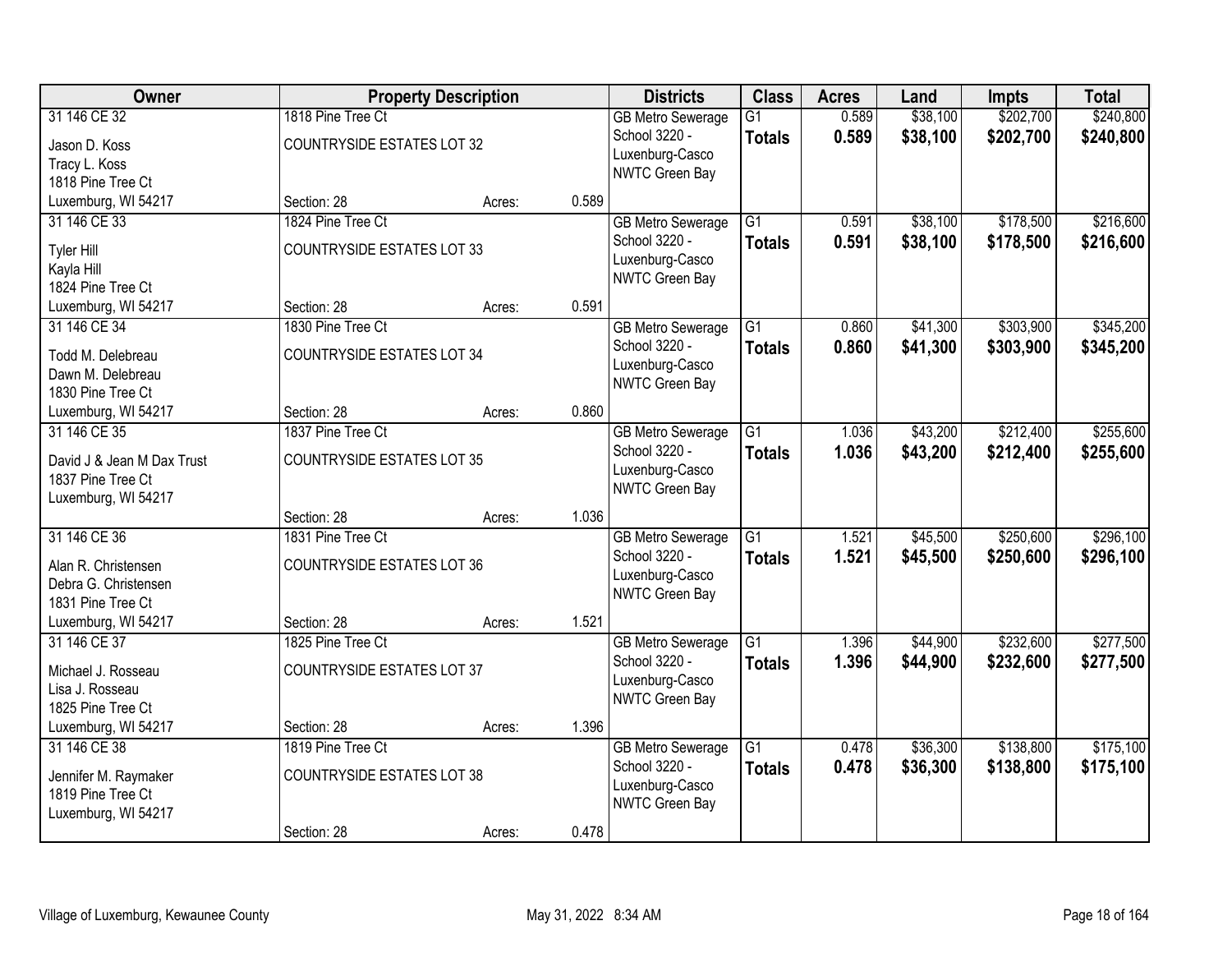| Owner                                                |                                   | <b>Property Description</b> |       | <b>Districts</b>                          | <b>Class</b>    | <b>Acres</b> | Land     | <b>Impts</b> | <b>Total</b> |
|------------------------------------------------------|-----------------------------------|-----------------------------|-------|-------------------------------------------|-----------------|--------------|----------|--------------|--------------|
| 31 146 CE 39                                         | 1813 Pine Tree Ct                 |                             |       | <b>GB Metro Sewerage</b>                  | $\overline{G1}$ | 0.407        | \$33,900 | \$218,300    | \$252,200    |
| Marcia S. Waldron-Kuhn<br>1813 Pine Tree Ct          | <b>COUNTRYSIDE ESTATES LOT 39</b> |                             |       | School 3220 -<br>Luxenburg-Casco          | <b>Totals</b>   | 0.407        | \$33,900 | \$218,300    | \$252,200    |
| Luxemburg, WI 54217                                  |                                   |                             |       | NWTC Green Bay                            |                 |              |          |              |              |
|                                                      | Section: 28                       | Acres:                      | 0.407 |                                           |                 |              |          |              |              |
| 31 146 CE 4                                          | 1727 Alfred Dr                    |                             |       | <b>GB Metro Sewerage</b>                  | $\overline{G1}$ | 0.382        | \$30,000 | \$176,200    | \$206,200    |
| Jk Property 1725, LLC                                | <b>COUNTRYSIDE ESTATES LOT 4</b>  |                             |       | School 3220 -                             | <b>Totals</b>   | 0.382        | \$30,000 | \$176,200    | \$206,200    |
| 3040 Hermans Rd                                      |                                   |                             |       | Luxenburg-Casco                           |                 |              |          |              |              |
| New Franken, WI 54229                                |                                   |                             |       | NWTC Green Bay                            |                 |              |          |              |              |
|                                                      | Section: 28                       | Acres:                      | 0.382 |                                           |                 |              |          |              |              |
| 31 146 CE 40                                         | 1807 Pine Tree Ct                 |                             |       | <b>GB Metro Sewerage</b>                  | $\overline{G1}$ | 0.479        | \$33,000 | \$165,300    | \$198,300    |
| Lorna R. Ropson                                      | <b>COUNTRYSIDE ESTATES LOT 40</b> |                             |       | School 3220 -<br>Luxenburg-Casco          | <b>Totals</b>   | 0.479        | \$33,000 | \$165,300    | \$198,300    |
| 1807 Pine Tree Ct                                    |                                   |                             |       | NWTC Green Bay                            |                 |              |          |              |              |
| Luxemburg, WI 54217                                  |                                   |                             |       |                                           |                 |              |          |              |              |
|                                                      | Section: 28                       | Acres:                      | 0.479 |                                           |                 |              |          |              |              |
| 31 146 CE 41                                         | 131 Woodview Ln                   |                             |       | <b>GB</b> Metro Sewerage<br>School 3220 - | G1              | 0.424        | \$31,300 | \$232,600    | \$263,900    |
| James Fifield                                        | <b>COUNTRYSIDE ESTATES LOT 41</b> |                             |       | Luxenburg-Casco                           | <b>Totals</b>   | 0.424        | \$31,300 | \$232,600    | \$263,900    |
| Deborah Fifield                                      |                                   |                             |       | NWTC Green Bay                            |                 |              |          |              |              |
| 131 Woodview Ln                                      |                                   |                             |       |                                           |                 |              |          |              |              |
| Luxemburg, WI 54217<br>31 146 CE 42                  | Section: 28<br>121 Woodview Ln    | Acres:                      | 0.424 |                                           | $\overline{G1}$ | 0.401        | \$30,600 | \$200,600    | \$231,200    |
|                                                      |                                   |                             |       | <b>GB Metro Sewerage</b><br>School 3220 - | <b>Totals</b>   | 0.401        | \$30,600 | \$200,600    | \$231,200    |
| Jason G. Kipp                                        | <b>COUNTRYSIDE ESTATES LOT 42</b> |                             |       | Luxenburg-Casco                           |                 |              |          |              |              |
| Jessica N. Kipp                                      |                                   |                             |       | NWTC Green Bay                            |                 |              |          |              |              |
| 121 Woodview Ln<br>Luxemburg, WI 54217               | Section: 28                       |                             | 0.401 |                                           |                 |              |          |              |              |
| 31 146 CE 43                                         | 1806 Woodhaven Ct                 | Acres:                      |       | <b>GB Metro Sewerage</b>                  | $\overline{G1}$ | 0.428        | \$31,500 | \$218,600    | \$250,100    |
|                                                      |                                   |                             |       | School 3220 -                             | <b>Totals</b>   | 0.428        | \$31,500 | \$218,600    | \$250,100    |
| Michael S. Deprey                                    | <b>COUNTRYSIDE ESTATES LOT 43</b> |                             |       | Luxenburg-Casco                           |                 |              |          |              |              |
| <b>Terese Deprey</b><br>1806 Woodhaven Ct            |                                   |                             |       | NWTC Green Bay                            |                 |              |          |              |              |
| Luxemburg, WI 54217                                  | Section: 28                       | Acres:                      | 0.428 |                                           |                 |              |          |              |              |
| 31 146 CE 44                                         | 1812 Woodhaven Ct                 |                             |       | <b>GB Metro Sewerage</b>                  | $\overline{G1}$ | 0.563        | \$37,800 | \$221,500    | \$259,300    |
|                                                      |                                   |                             |       | School 3220 -                             | <b>Totals</b>   | 0.563        | \$37,800 | \$221,500    | \$259,300    |
| Timothy J & Karen K Treml Trust<br>1812 Woodhaven Ct | <b>COUNTRYSIDE ESTATES LOT 44</b> |                             |       | Luxenburg-Casco                           |                 |              |          |              |              |
| Luxemburg, WI 54217                                  |                                   |                             |       | NWTC Green Bay                            |                 |              |          |              |              |
|                                                      | Section: 28                       | Acres:                      | 0.563 |                                           |                 |              |          |              |              |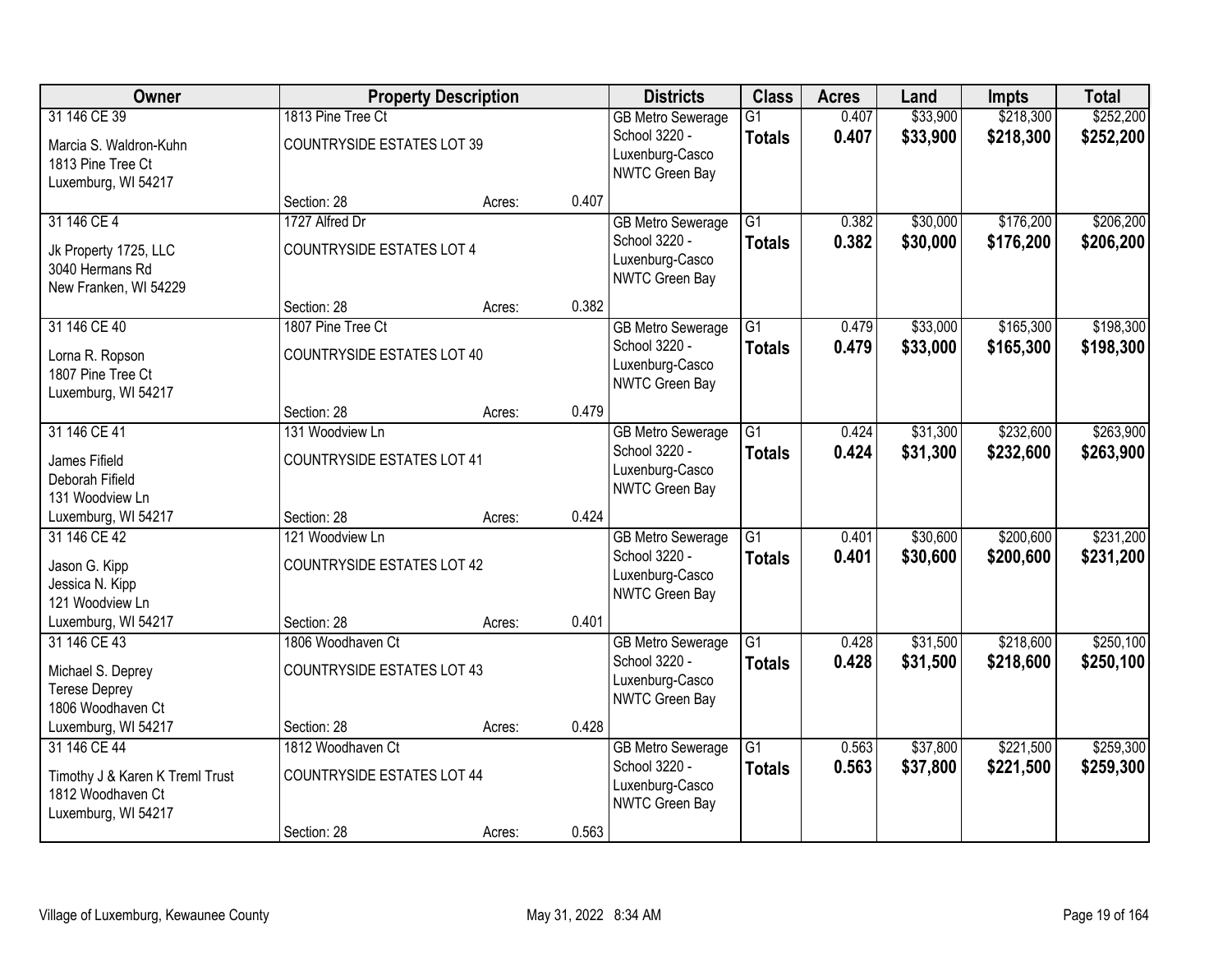| Owner                            |                                          | <b>Property Description</b> |       | <b>Districts</b>                  | <b>Class</b>    | <b>Acres</b> | Land     | <b>Impts</b> | <b>Total</b> |
|----------------------------------|------------------------------------------|-----------------------------|-------|-----------------------------------|-----------------|--------------|----------|--------------|--------------|
| 31 146 CE 45                     | 1825 Woodhaven Ct                        |                             |       | <b>GB Metro Sewerage</b>          | $\overline{G1}$ | 1.208        | \$44,000 | \$260,200    | \$304,200    |
| Brian E. Vandewater              | <b>COUNTRYSIDE ESTATES LOT 45</b>        |                             |       | School 3220 -                     | <b>Totals</b>   | 1.208        | \$44,000 | \$260,200    | \$304,200    |
| Vickie L. Vandewater             |                                          |                             |       | Luxenburg-Casco                   |                 |              |          |              |              |
| 1825 Woodhaven Ct                |                                          |                             |       | NWTC Green Bay                    |                 |              |          |              |              |
| Luxemburg, WI 54217              | Section: 28                              | Acres:                      | 1.208 |                                   |                 |              |          |              |              |
| 31 146 CE 46                     | 1819 Woodhaven Ct                        |                             |       | <b>GB Metro Sewerage</b>          | $\overline{G1}$ | 0.823        | \$10,100 | \$12,200     | \$22,300     |
| Katie J. Brewer-Berres           | COUNTRYSIDE ESTATES LOT 46 (SUR 7-29-19) |                             |       | School 3220 -                     | <b>Totals</b>   | 0.823        | \$10,100 | \$12,200     | \$22,300     |
| 1813 Woodhaven Ct                |                                          |                             |       | Luxenburg-Casco                   |                 |              |          |              |              |
| Luxemburg, WI 54217              |                                          |                             |       | NWTC Green Bay                    |                 |              |          |              |              |
|                                  | Section: 28                              | Acres:                      | 0.823 |                                   |                 |              |          |              |              |
| 31 146 CE 47                     | 1813 Woodhaven Ct                        |                             |       | <b>GB Metro Sewerage</b>          | $\overline{G1}$ | 0.410        | \$34,000 | \$460,100    | \$494,100    |
| Katie J. Brewer-Berres           | COUNTRYSIDE ESTATES LOT 47 (SUR 7-29-19) |                             |       | School 3220 -                     | <b>Totals</b>   | 0.410        | \$34,000 | \$460,100    | \$494,100    |
| 1813 Woodhaven Ct                |                                          |                             |       | Luxenburg-Casco                   |                 |              |          |              |              |
| Luxemburg, WI 54217              |                                          |                             |       | NWTC Green Bay                    |                 |              |          |              |              |
|                                  | Section: 28                              | Acres:                      | 0.410 |                                   |                 |              |          |              |              |
| 31 146 CE 48                     | 111 Woodview Ln                          |                             |       | <b>GB Metro Sewerage</b>          | $\overline{G1}$ | 0.419        | \$34,300 | \$157,900    | \$192,200    |
| Robert J & Julie A Steiner Trust | <b>COUNTRYSIDE ESTATES LOT 48</b>        |                             |       | School 3220 -                     | <b>Totals</b>   | 0.419        | \$34,300 | \$157,900    | \$192,200    |
| 111 Woodview Ln                  |                                          |                             |       | Luxenburg-Casco<br>NWTC Green Bay |                 |              |          |              |              |
| Luxemburg, WI 54217              |                                          |                             |       |                                   |                 |              |          |              |              |
|                                  | Section: 28                              | Acres:                      | 0.419 |                                   |                 |              |          |              |              |
| 31 146 CE 49                     | 110 Woodview Ln                          |                             |       | <b>GB Metro Sewerage</b>          | $\overline{G1}$ | 0.452        | \$32,200 | \$187,900    | \$220,100    |
| James Haase                      | <b>COUNTRYSIDE ESTATES LOT 49</b>        |                             |       | School 3220 -                     | <b>Totals</b>   | 0.452        | \$32,200 | \$187,900    | \$220,100    |
| Connie L. Haase                  |                                          |                             |       | Luxenburg-Casco<br>NWTC Green Bay |                 |              |          |              |              |
| 110 Woodview Ln                  |                                          |                             |       |                                   |                 |              |          |              |              |
| Luxemburg, WI 54217              | Section: 28                              | Acres:                      | 0.452 |                                   |                 |              |          |              |              |
| 31 146 CE 5                      | 1721 Alfred Dr                           |                             |       | <b>GB Metro Sewerage</b>          | $\overline{G1}$ | 0.392        | \$30,400 | \$161,600    | \$192,000    |
| Milesjames, LLC                  | <b>COUNTRYSIDE ESTATES LOT 5</b>         |                             |       | School 3220 -                     | <b>Totals</b>   | 0.392        | \$30,400 | \$161,600    | \$192,000    |
| 1721 Charles Dr                  |                                          |                             |       | Luxenburg-Casco<br>NWTC Green Bay |                 |              |          |              |              |
| Luxemburg, WI 54217              |                                          |                             |       |                                   |                 |              |          |              |              |
|                                  | Section: 28                              | Acres:                      | 0.392 |                                   |                 |              |          |              |              |
| 31 146 CE 50                     | 120 Woodview Ln                          |                             |       | <b>GB Metro Sewerage</b>          | $\overline{G1}$ | 0.398        | \$33,600 | \$152,000    | \$185,600    |
| Jan K. Scoville                  | <b>COUNTRYSIDE ESTATES LOT 50</b>        |                             |       | School 3220 -                     | <b>Totals</b>   | 0.398        | \$33,600 | \$152,000    | \$185,600    |
| 120 Woodview Ln                  |                                          |                             |       | Luxenburg-Casco<br>NWTC Green Bay |                 |              |          |              |              |
| Luxemburg, WI 54217              |                                          |                             |       |                                   |                 |              |          |              |              |
|                                  | Section: 28                              | Acres:                      | 0.398 |                                   |                 |              |          |              |              |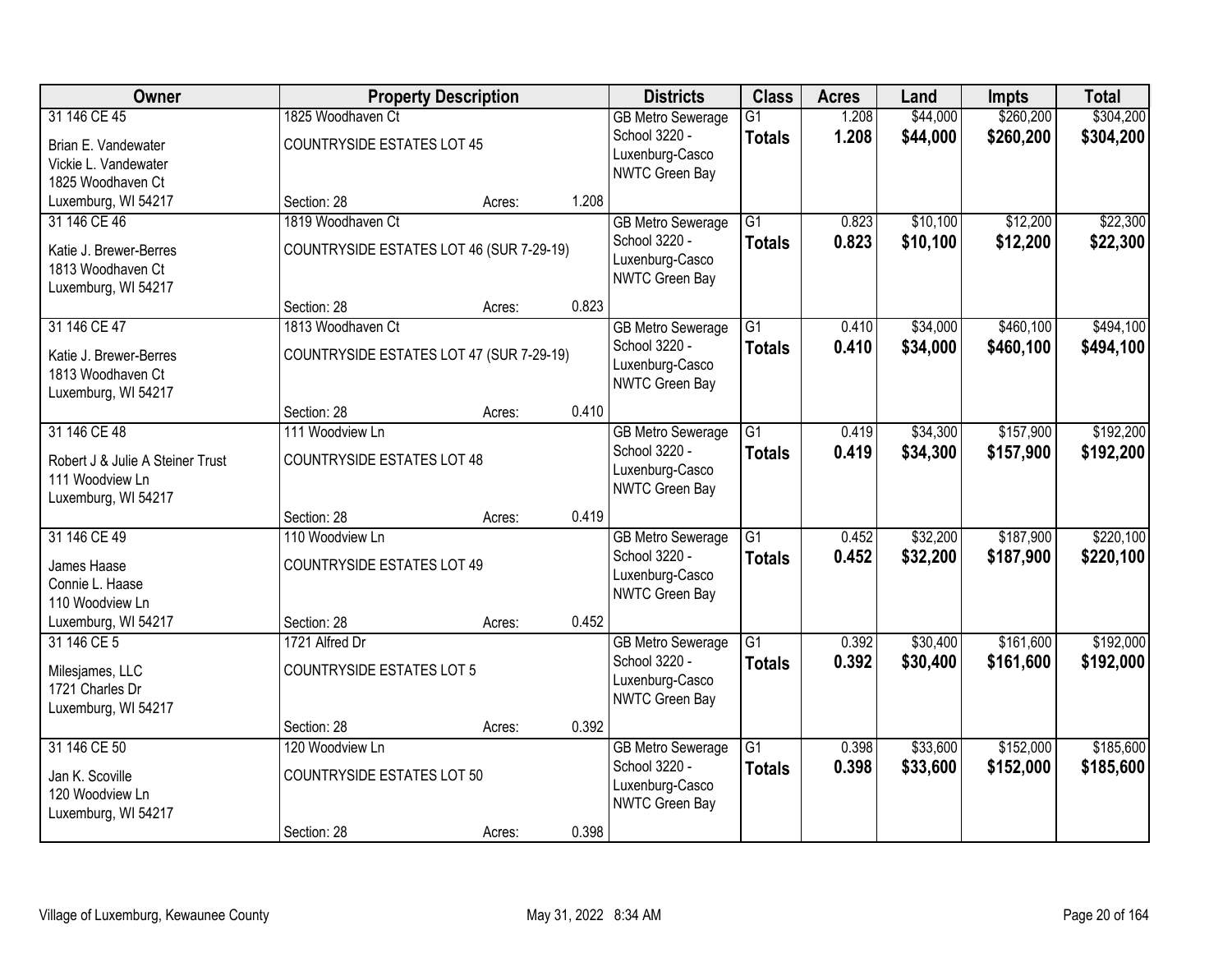| <b>Owner</b>        |                                   | <b>Property Description</b> |       | <b>Districts</b>         | <b>Class</b>    | <b>Acres</b> | Land     | <b>Impts</b> | <b>Total</b> |
|---------------------|-----------------------------------|-----------------------------|-------|--------------------------|-----------------|--------------|----------|--------------|--------------|
| 31 146 CE 51        | 1745 Pine Tree Ln                 |                             |       | <b>GB Metro Sewerage</b> | $\overline{G1}$ | 0.439        | \$35,000 | \$147,400    | \$182,400    |
| Darwin J. Degrave   | <b>COUNTRYSIDE ESTATES LOT 51</b> |                             |       | School 3220 -            | <b>Totals</b>   | 0.439        | \$35,000 | \$147,400    | \$182,400    |
| Rita V. Degrave     |                                   |                             |       | Luxenburg-Casco          |                 |              |          |              |              |
| 1745 Pine Tree Ln   |                                   |                             |       | NWTC Green Bay           |                 |              |          |              |              |
| Luxemburg, WI 54217 | Section: 28                       | Acres:                      | 0.439 |                          |                 |              |          |              |              |
| 31 146 CE 52        | 1740 Pine Tree Ln                 |                             |       | <b>GB Metro Sewerage</b> | $\overline{G1}$ | 0.454        | \$32,300 | \$128,300    | \$160,600    |
| Adam M. Massey      | <b>COUNTRYSIDE ESTATES LOT 52</b> |                             |       | School 3220 -            | <b>Totals</b>   | 0.454        | \$32,300 | \$128,300    | \$160,600    |
| Bobbi Jo Massey     |                                   |                             |       | Luxenburg-Casco          |                 |              |          |              |              |
| 1740 Pine Tree Ln   |                                   |                             |       | NWTC Green Bay           |                 |              |          |              |              |
| Luxemburg, WI 54217 | Section: 28                       | Acres:                      | 0.454 |                          |                 |              |          |              |              |
| 31 146 CE 53        | 230 Woodview Ln                   |                             |       | <b>GB Metro Sewerage</b> | $\overline{G1}$ | 0.511        | \$33,800 | \$196,100    | \$229,900    |
| <b>Beyer Trust</b>  | <b>COUNTRYSIDE ESTATES LOT 53</b> |                             |       | School 3220 -            | <b>Totals</b>   | 0.511        | \$33,800 | \$196,100    | \$229,900    |
| 230 Woodview Ln     |                                   |                             |       | Luxenburg-Casco          |                 |              |          |              |              |
| Luxemburg, WI 54217 |                                   |                             |       | NWTC Green Bay           |                 |              |          |              |              |
|                     | Section: 28                       | Acres:                      | 0.511 |                          |                 |              |          |              |              |
| 31 146 CE 54        | 1739 Charles Dr                   |                             |       | <b>GB Metro Sewerage</b> | G1              | 0.479        | \$33,000 | \$121,700    | \$154,700    |
| David J. Nonn       | <b>COUNTRYSIDE ESTATES LOT 54</b> |                             |       | School 3220 -            | <b>Totals</b>   | 0.479        | \$33,000 | \$121,700    | \$154,700    |
| Karen C. Nonn       |                                   |                             |       | Luxenburg-Casco          |                 |              |          |              |              |
| 1739 Charles Dr     |                                   |                             |       | NWTC Green Bay           |                 |              |          |              |              |
| Luxemburg, WI 54217 | Section: 28                       | Acres:                      | 0.479 |                          |                 |              |          |              |              |
| 31 146 CE 55        | 1733 Charles Dr                   |                             |       | <b>GB Metro Sewerage</b> | $\overline{G1}$ | 0.478        | \$33,000 | \$124,900    | \$157,900    |
| Michael R. Kline Jr | <b>COUNTRYSIDE ESTATES LOT 55</b> |                             |       | School 3220 -            | <b>Totals</b>   | 0.478        | \$33,000 | \$124,900    | \$157,900    |
| 1733 Charles Dr     |                                   |                             |       | Luxenburg-Casco          |                 |              |          |              |              |
| Luxemburg, WI 54217 |                                   |                             |       | NWTC Green Bay           |                 |              |          |              |              |
|                     | Section: 28                       | Acres:                      | 0.478 |                          |                 |              |          |              |              |
| 31 146 CE 56        | 1727 Charles Dr                   |                             |       | <b>GB Metro Sewerage</b> | $\overline{G1}$ | 0.488        | \$33,300 | \$125,400    | \$158,700    |
| Jlaine J. Zellner   | <b>COUNTRYSIDE ESTATES LOT 56</b> |                             |       | School 3220 -            | <b>Totals</b>   | 0.488        | \$33,300 | \$125,400    | \$158,700    |
| 1727 Charles Dr     |                                   |                             |       | Luxenburg-Casco          |                 |              |          |              |              |
| Luxemburg, WI 54217 |                                   |                             |       | NWTC Green Bay           |                 |              |          |              |              |
|                     | Section: 28                       | Acres:                      | 0.488 |                          |                 |              |          |              |              |
| 31 146 CE 57        | 1721 Charles Dr                   |                             |       | <b>GB Metro Sewerage</b> | $\overline{G1}$ | 0.451        | \$32,100 | \$124,600    | \$156,700    |
| Brice J. Simonar    | <b>COUNTRYSIDE ESTATES LOT 57</b> |                             |       | School 3220 -            | <b>Totals</b>   | 0.451        | \$32,100 | \$124,600    | \$156,700    |
| Shannon L. Simonar  |                                   |                             |       | Luxenburg-Casco          |                 |              |          |              |              |
| 1721 Charles Dr     |                                   |                             |       | NWTC Green Bay           |                 |              |          |              |              |
| Luxemburg, WI 54217 | Section: 28                       | Acres:                      | 0.451 |                          |                 |              |          |              |              |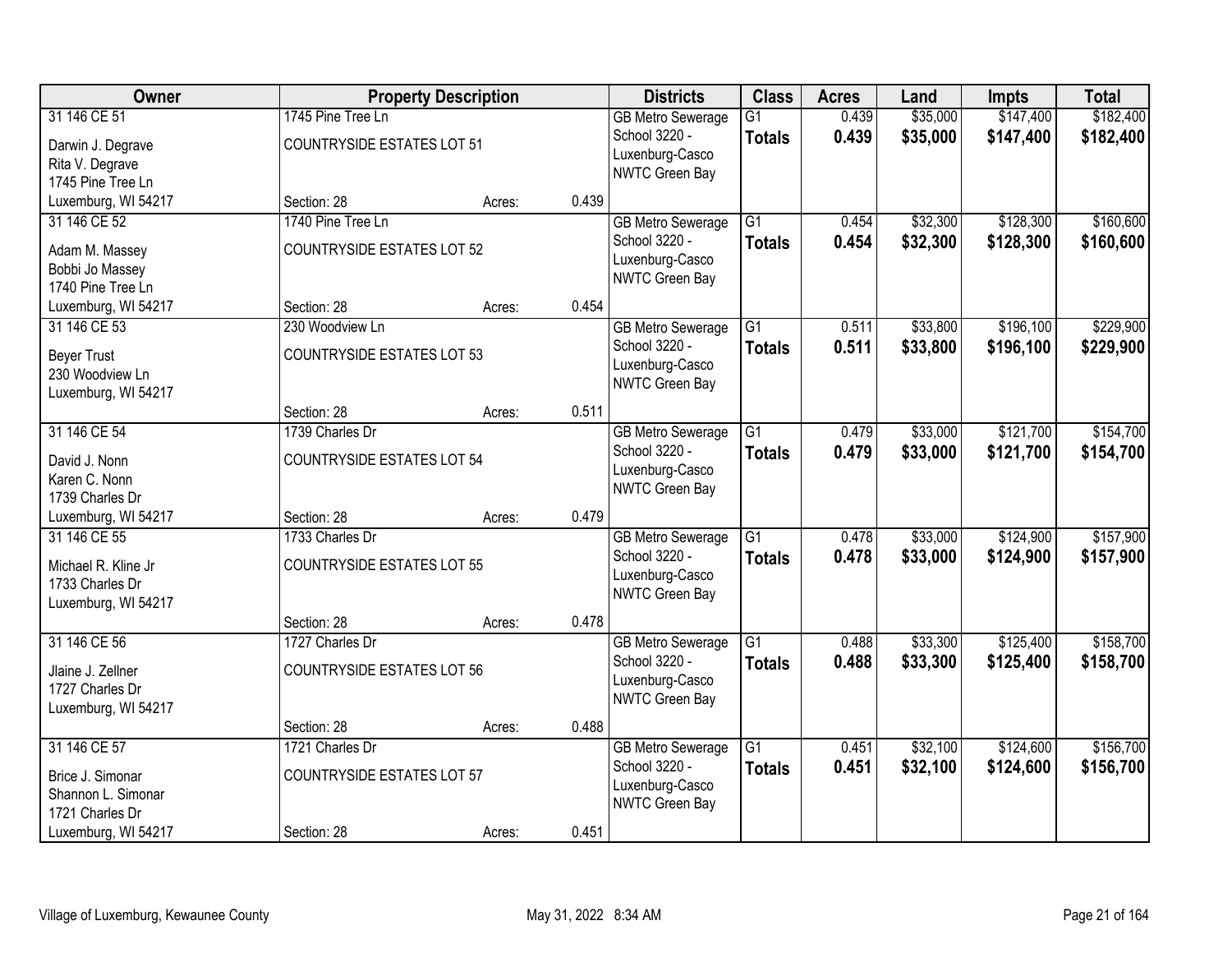| Owner               |                                   | <b>Property Description</b> |       | <b>Districts</b>                  | <b>Class</b>    | <b>Acres</b> | Land     | <b>Impts</b> | <b>Total</b> |
|---------------------|-----------------------------------|-----------------------------|-------|-----------------------------------|-----------------|--------------|----------|--------------|--------------|
| 31 146 CE 58        | 1715 Charles Dr                   |                             |       | <b>GB Metro Sewerage</b>          | $\overline{G1}$ | 0.383        | \$30,100 | \$126,400    | \$156,500    |
| Cynthia M. Lensmire | <b>COUNTRYSIDE ESTATES LOT 58</b> |                             |       | School 3220 -                     | <b>Totals</b>   | 0.383        | \$30,100 | \$126,400    | \$156,500    |
| 1715 Charles Dr     |                                   |                             |       | Luxenburg-Casco                   |                 |              |          |              |              |
| Luxemburg, WI 54217 |                                   |                             |       | NWTC Green Bay                    |                 |              |          |              |              |
|                     | Section: 28                       | Acres:                      | 0.383 |                                   |                 |              |          |              |              |
| 31 146 CE 59        | 1711 Charles Dr                   |                             |       | <b>GB Metro Sewerage</b>          | $\overline{G1}$ | 0.364        | \$29,500 | \$152,700    | \$182,200    |
| John J. Kohlbeck    | <b>COUNTRYSIDE ESTATES LOT 59</b> |                             |       | School 3220 -                     | <b>Totals</b>   | 0.364        | \$29,500 | \$152,700    | \$182,200    |
| Lenore Kohlbeck     |                                   |                             |       | Luxenburg-Casco<br>NWTC Green Bay |                 |              |          |              |              |
| 1709 Charles Dr     |                                   |                             |       |                                   |                 |              |          |              |              |
| Luxemburg, WI 54217 | Section: 28                       | Acres:                      | 0.364 |                                   |                 |              |          |              |              |
| 31 146 CE 6         | 1717 Alfred Dr                    |                             |       | <b>GB Metro Sewerage</b>          | $\overline{G1}$ | 0.329        | \$28,400 | \$161,300    | \$189,700    |
| Brice J. Simonar    | <b>COUNTRYSIDE ESTATES LOT 6</b>  |                             |       | School 3220 -                     | <b>Totals</b>   | 0.329        | \$28,400 | \$161,300    | \$189,700    |
| Shannon L. Simonar  |                                   |                             |       | Luxenburg-Casco<br>NWTC Green Bay |                 |              |          |              |              |
| 1721 Charles Dr     |                                   |                             |       |                                   |                 |              |          |              |              |
| Luxemburg, WI 54217 | Section: 28                       | Acres:                      | 0.329 |                                   |                 |              |          |              |              |
| 31 146 CE 60        | 1703 Charles Dr                   |                             |       | <b>GB Metro Sewerage</b>          | G1              | 0.402        | \$30,700 | \$139,600    | \$170,300    |
| Robert L. Worachek  | <b>COUNTRYSIDE ESTATES LOT 60</b> |                             |       | School 3220 -                     | <b>Totals</b>   | 0.402        | \$30,700 | \$139,600    | \$170,300    |
| 1703 Charles Dr     |                                   |                             |       | Luxenburg-Casco<br>NWTC Green Bay |                 |              |          |              |              |
| Luxemburg, WI 54217 |                                   |                             |       |                                   |                 |              |          |              |              |
|                     | Section: 28                       | Acres:                      | 0.402 |                                   |                 |              |          |              |              |
| 31 146 CE 61        | 1633 Charles Dr                   |                             |       | <b>GB Metro Sewerage</b>          | $\overline{G1}$ | 0.388        | \$30,200 | \$145,500    | \$175,700    |
| <b>Trevor Arndt</b> | <b>COUNTRYSIDE ESTATES LOT 61</b> |                             |       | School 3220 -                     | <b>Totals</b>   | 0.388        | \$30,200 | \$145,500    | \$175,700    |
| Kaylie Arndt        |                                   |                             |       | Luxenburg-Casco<br>NWTC Green Bay |                 |              |          |              |              |
| 1633 Charles Dr     |                                   |                             |       |                                   |                 |              |          |              |              |
| Luxemburg, WI 54217 | Section: 28                       | Acres:                      | 0.388 |                                   |                 |              |          |              |              |
| 31 146 CE 62        | 1627 Charles Dr                   |                             |       | <b>GB Metro Sewerage</b>          | $\overline{G1}$ | 0.344        | \$28,900 | \$119,800    | \$148,700    |
| Matthew J. Judkins  | <b>COUNTRYSIDE ESTATES LOT 62</b> |                             |       | School 3220 -<br>Luxenburg-Casco  | <b>Totals</b>   | 0.344        | \$28,900 | \$119,800    | \$148,700    |
| Joy C. Judkins      |                                   |                             |       | NWTC Green Bay                    |                 |              |          |              |              |
| 1627 Charles Dr     |                                   |                             |       |                                   |                 |              |          |              |              |
| Luxemburg, WI 54217 | Section: 28                       | Acres:                      | 0.344 |                                   |                 |              |          |              |              |
| 31 146 CE 63        | 1621 Charles Dr                   |                             |       | <b>GB Metro Sewerage</b>          | $\overline{G1}$ | 0.336        | \$28,700 | \$153,100    | \$181,800    |
| Troy T. Jandrin     | <b>COUNTRYSIDE ESTATES LOT 63</b> |                             |       | School 3220 -<br>Luxenburg-Casco  | <b>Totals</b>   | 0.336        | \$28,700 | \$153,100    | \$181,800    |
| Tammy A. Jandrin    |                                   |                             |       | NWTC Green Bay                    |                 |              |          |              |              |
| 1621 Charles Dr     |                                   |                             |       |                                   |                 |              |          |              |              |
| Luxemburg, WI 54217 | Section: 28                       | Acres:                      | 0.336 |                                   |                 |              |          |              |              |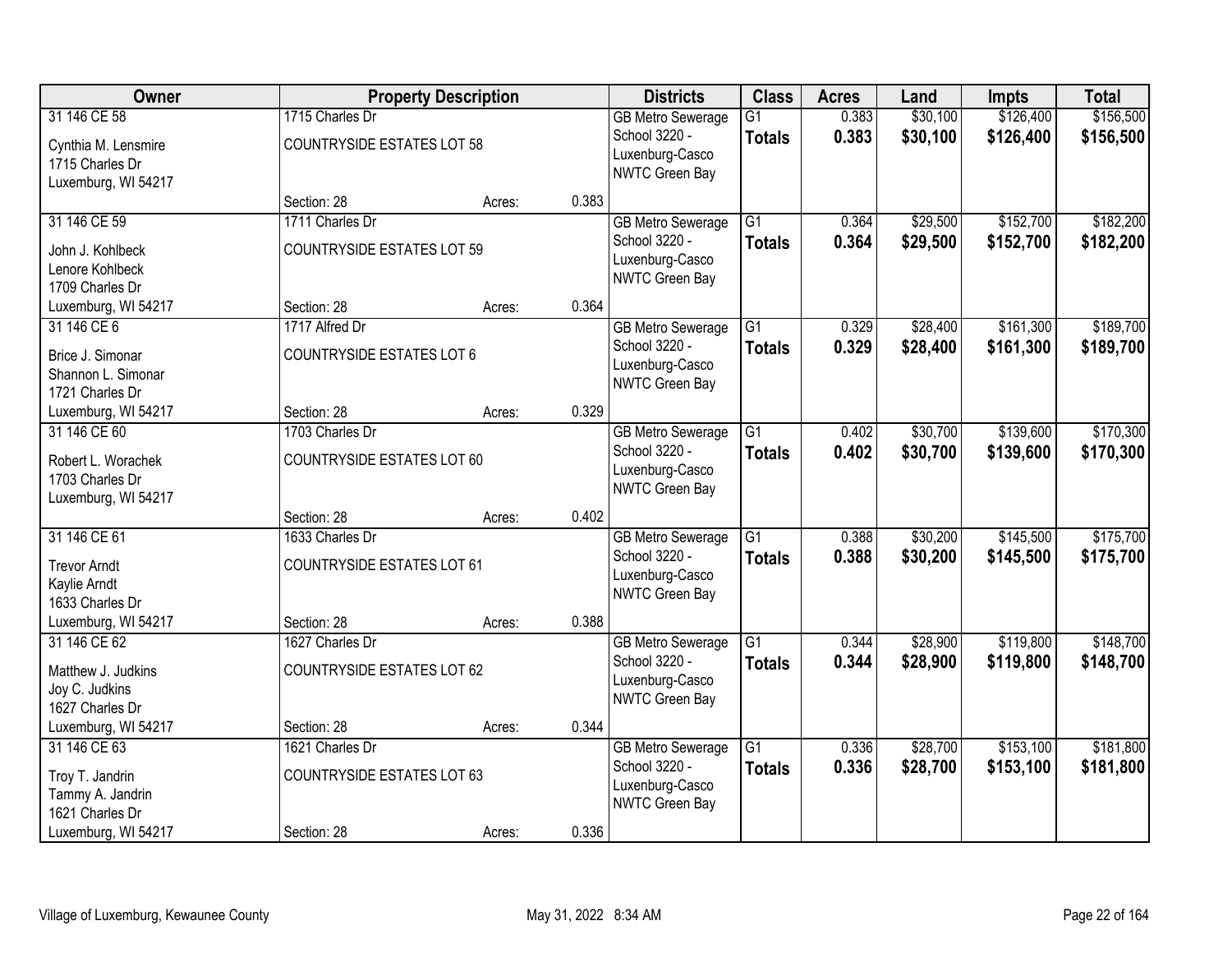| Owner                 |                                   | <b>Property Description</b> |       | <b>Districts</b>                  | <b>Class</b>    | <b>Acres</b> | Land     | <b>Impts</b> | <b>Total</b> |
|-----------------------|-----------------------------------|-----------------------------|-------|-----------------------------------|-----------------|--------------|----------|--------------|--------------|
| 31 146 CE 64          | 1615 Charles Dr                   |                             |       | <b>GB Metro Sewerage</b>          | $\overline{G1}$ | 0.319        | \$28,100 | \$123,400    | \$151,500    |
| Marcia Konkol         | <b>COUNTRYSIDE ESTATES LOT 64</b> |                             |       | School 3220 -                     | <b>Totals</b>   | 0.319        | \$28,100 | \$123,400    | \$151,500    |
| 1615 Charles Dr       |                                   |                             |       | Luxenburg-Casco<br>NWTC Green Bay |                 |              |          |              |              |
| Luxemburg, WI 54217   |                                   |                             |       |                                   |                 |              |          |              |              |
|                       | Section: 28                       | Acres:                      | 0.319 |                                   |                 |              |          |              |              |
| 31 146 CE 65          | 1609 Charles Dr                   |                             |       | <b>GB Metro Sewerage</b>          | $\overline{G1}$ | 0.303        | \$27,600 | \$133,900    | \$161,500    |
| Brent D. Ropson       | <b>COUNTRYSIDE ESTATES LOT 65</b> |                             |       | School 3220 -                     | <b>Totals</b>   | 0.303        | \$27,600 | \$133,900    | \$161,500    |
| 1609 Charles Dr       |                                   |                             |       | Luxenburg-Casco<br>NWTC Green Bay |                 |              |          |              |              |
| Luxemburg, WI 54217   |                                   |                             |       |                                   |                 |              |          |              |              |
|                       | Section: 28                       | Acres:                      | 0.303 |                                   |                 |              |          |              |              |
| 31 146 CE 66          | 1603 Charles Dr                   |                             |       | <b>GB Metro Sewerage</b>          | G1              | 0.338        | \$28,700 | \$154,200    | \$182,900    |
| <b>Brittany Melka</b> | <b>COUNTRYSIDE ESTATES LOT 66</b> |                             |       | School 3220 -                     | <b>Totals</b>   | 0.338        | \$28,700 | \$154,200    | \$182,900    |
| Adam Melka            |                                   |                             |       | Luxenburg-Casco<br>NWTC Green Bay |                 |              |          |              |              |
| 1603 Charles Dr       |                                   |                             |       |                                   |                 |              |          |              |              |
| Luxemburg, WI 54217   | Section: 28                       | Acres:                      | 0.338 |                                   |                 |              |          |              |              |
| 31 146 CE 67          | 1608 Charles Dr                   |                             |       | <b>GB Metro Sewerage</b>          | $\overline{G1}$ | 0.342        | \$28,800 | \$124,100    | \$152,900    |
| Alyssa A. Meyer       | <b>COUNTRYSIDE ESTATES LOT 67</b> |                             |       | School 3220 -                     | <b>Totals</b>   | 0.342        | \$28,800 | \$124,100    | \$152,900    |
| 1608 Charles Dr       |                                   |                             |       | Luxenburg-Casco<br>NWTC Green Bay |                 |              |          |              |              |
| Luxemburg, WI 54217   |                                   |                             |       |                                   |                 |              |          |              |              |
|                       | Section: 28                       | Acres:                      | 0.342 |                                   |                 |              |          |              |              |
| 31 146 CE 68          | 1614 Charles Dr                   |                             |       | <b>GB Metro Sewerage</b>          | $\overline{G1}$ | 0.328        | \$28,400 | \$132,400    | \$160,800    |
| Lawrence J. Oliver    | <b>COUNTRYSIDE ESTATES LOT 68</b> |                             |       | School 3220 -                     | <b>Totals</b>   | 0.328        | \$28,400 | \$132,400    | \$160,800    |
| Gayle M. Oliver       |                                   |                             |       | Luxenburg-Casco                   |                 |              |          |              |              |
| 1614 Charles Dr       |                                   |                             |       | NWTC Green Bay                    |                 |              |          |              |              |
| Luxemburg, WI 54217   | Section: 28                       | Acres:                      | 0.328 |                                   |                 |              |          |              |              |
| 31 146 CE 69          | 1620 Charles Dr                   |                             |       | <b>GB Metro Sewerage</b>          | $\overline{G1}$ | 0.316        | \$28,000 | \$131,900    | \$159,900    |
| Connie G. Geib        | <b>COUNTRYSIDE ESTATES LOT 69</b> |                             |       | School 3220 -                     | <b>Totals</b>   | 0.316        | \$28,000 | \$131,900    | \$159,900    |
| 1620 Charles Dr       |                                   |                             |       | Luxenburg-Casco                   |                 |              |          |              |              |
| Luxemburg, WI 54217   |                                   |                             |       | NWTC Green Bay                    |                 |              |          |              |              |
|                       | Section: 28                       | Acres:                      | 0.316 |                                   |                 |              |          |              |              |
| 31 146 CE 7           | 1711 Alfred Dr                    |                             |       | <b>GB Metro Sewerage</b>          | $\overline{G1}$ | 0.318        | \$28,100 | \$163,700    | \$191,800    |
| Lori Hurley           | <b>COUNTRYSIDE ESTATES LOT 7</b>  |                             |       | School 3220 -                     | <b>Totals</b>   | 0.318        | \$28,100 | \$163,700    | \$191,800    |
| 1709 Alfred Dr        |                                   |                             |       | Luxenburg-Casco                   |                 |              |          |              |              |
| Luxemburg, WI 54217   |                                   |                             |       | NWTC Green Bay                    |                 |              |          |              |              |
|                       | Section: 28                       | Acres:                      | 0.318 |                                   |                 |              |          |              |              |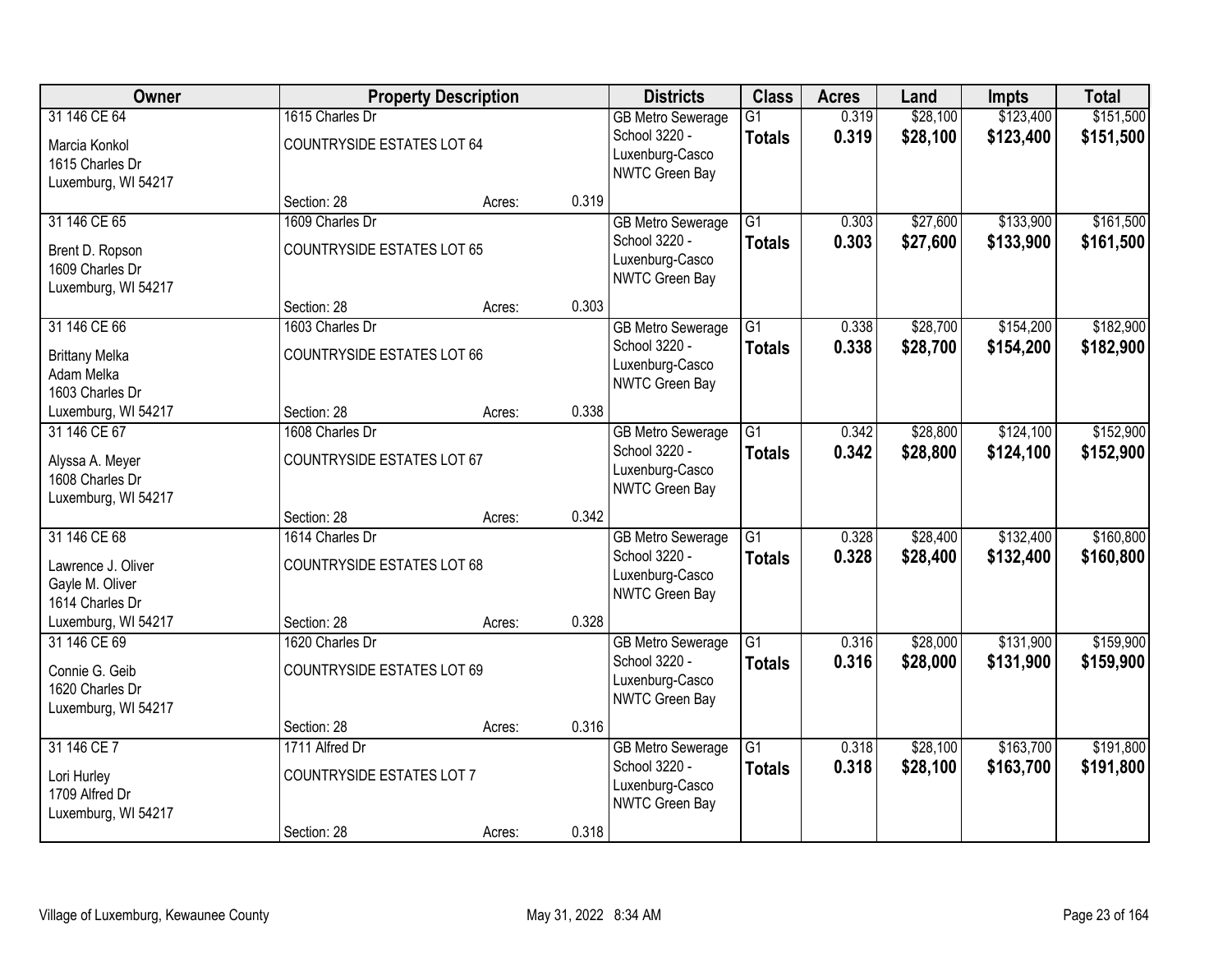| Owner                                                                              |                                                                      | <b>Property Description</b> |       | <b>Districts</b>                                                               | <b>Class</b>                     | <b>Acres</b>   | Land                 | <b>Impts</b>           | <b>Total</b>           |
|------------------------------------------------------------------------------------|----------------------------------------------------------------------|-----------------------------|-------|--------------------------------------------------------------------------------|----------------------------------|----------------|----------------------|------------------------|------------------------|
| 31 146 CE 70<br>John M. Paider<br>Ann L. Paider<br>1626 Charles Dr                 | 1626 Charles Dr<br><b>COUNTRYSIDE ESTATES LOT 70</b>                 |                             |       | <b>GB Metro Sewerage</b><br>School 3220 -<br>Luxenburg-Casco<br>NWTC Green Bay | $\overline{G1}$<br><b>Totals</b> | 0.313<br>0.313 | \$27,900<br>\$27,900 | \$133,100<br>\$133,100 | \$161,000<br>\$161,000 |
| Luxemburg, WI 54217                                                                | Section: 28                                                          | Acres:                      | 0.313 |                                                                                |                                  |                |                      |                        |                        |
| 31 146 CE 71<br>Joseph L. Dellemann<br>Gail A. Dellemann<br>306 Robin Ln           | 306 Robin Ln<br><b>COUNTRYSIDE ESTATES LOT 71</b>                    |                             |       | <b>GB Metro Sewerage</b><br>School 3220 -<br>Luxenburg-Casco<br>NWTC Green Bay | $\overline{G1}$<br><b>Totals</b> | 0.323<br>0.323 | \$28,200<br>\$28,200 | \$166,400<br>\$166,400 | \$194,600<br>\$194,600 |
| Luxemburg, WI 54217                                                                | Section: 28                                                          | Acres:                      | 0.323 |                                                                                |                                  |                |                      |                        |                        |
| 31 146 CE 8<br>VV Rentals, LLC<br>5881 Marys Rd<br>New Franken, WI 54229           | 325 Robin Ln<br><b>COUNTRYSIDE ESTATES LOT 8</b>                     |                             |       | <b>GB Metro Sewerage</b><br>School 3220 -<br>Luxenburg-Casco<br>NWTC Green Bay | G1<br><b>Totals</b>              | 0.377<br>0.377 | \$29,900<br>\$29,900 | \$179,500<br>\$179,500 | \$209,400<br>\$209,400 |
|                                                                                    | Section: 28                                                          | Acres:                      | 0.377 |                                                                                |                                  |                |                      |                        |                        |
| 31 146 CE 9<br>Bruce H. Shefchik<br>Julie M. Shefchik<br>307 Robin Ln              | 307 Robin Ln<br><b>COUNTRYSIDE ESTATES LOT 9</b>                     |                             |       | <b>GB Metro Sewerage</b><br>School 3220 -<br>Luxenburg-Casco<br>NWTC Green Bay | G1<br><b>Totals</b>              | 0.377<br>0.377 | \$29,900<br>\$29,900 | \$155,000<br>\$155,000 | \$184,900<br>\$184,900 |
| Luxemburg, WI 54217                                                                | Section: 28                                                          | Acres:                      | 0.377 |                                                                                |                                  |                |                      |                        |                        |
| 31 146 CE1 72<br>VanJ Enterprises, LLC<br>324 Robin Ln<br>Luxemburg, WI 54217      | 324 Robin Ln<br>COUNTRYSIDE ESTATES 1ST ADD LOT 72<br>(NURSING HOME) |                             |       | <b>GB Metro Sewerage</b><br>School 3220 -<br>Luxenburg-Casco<br>NWTC Green Bay | $\overline{G2}$<br><b>Totals</b> | 0.487<br>0.487 | \$59,300<br>\$59,300 | \$230,000<br>\$230,000 | \$289,300<br>\$289,300 |
| 31 146 CE1 73                                                                      | Section: 28<br>1627 Alfred Dr                                        | Acres:                      | 0.487 |                                                                                | $\overline{G1}$                  | 0.377          | \$29,900             | \$172,100              | \$202,000              |
| Gregg Bernie Andrus<br>Sandr Andrus<br>2507 Wildwood Dr                            | COUNTRYSIDE ESTATES 1ST ADD LOT 73                                   |                             |       | <b>GB Metro Sewerage</b><br>School 3220 -<br>Luxenburg-Casco<br>NWTC Green Bay | <b>Totals</b>                    | 0.377          | \$29,900             | \$172,100              | \$202,000              |
| Green Bay, WI 54302                                                                | Section: 28                                                          | Acres:                      | 0.377 |                                                                                |                                  |                |                      |                        |                        |
| 31 146 CE1 74<br>Jk Property 1613, LLC<br>3040 Hermans Rd<br>New Franken, WI 54229 | 1615 Alfred Dr<br>COUNTRYSIDE ESTATES 1ST ADD LOT 74                 |                             |       | <b>GB Metro Sewerage</b><br>School 3220 -<br>Luxenburg-Casco<br>NWTC Green Bay | $\overline{G1}$<br><b>Totals</b> | 0.383<br>0.383 | \$30,100<br>\$30,100 | \$166,600<br>\$166,600 | \$196,700<br>\$196,700 |
|                                                                                    | Section: 28                                                          | Acres:                      | 0.383 |                                                                                |                                  |                |                      |                        |                        |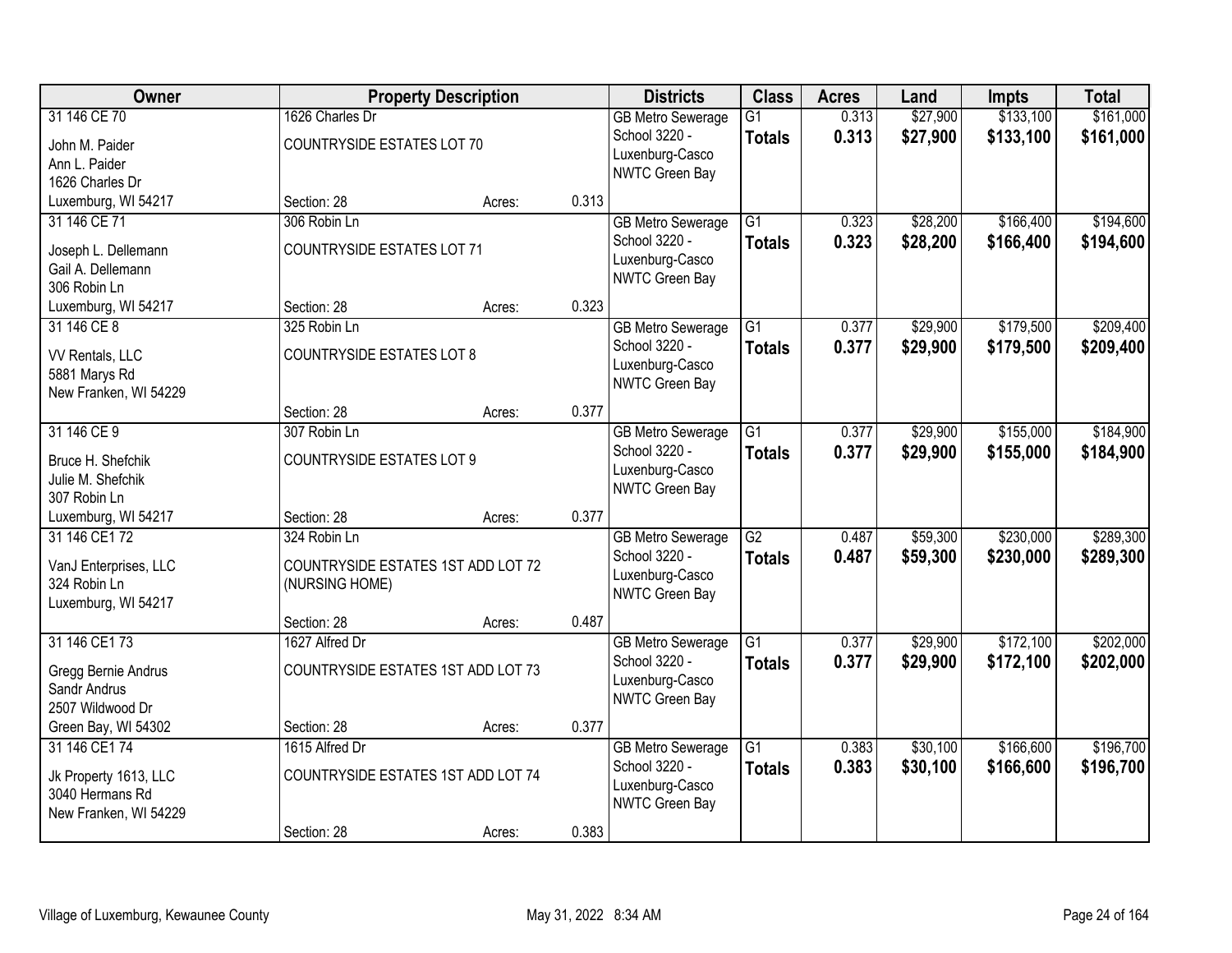| Owner                                                                                          |                                                | <b>Property Description</b>                                                                                                                        |       | <b>Districts</b>                                                                      | <b>Class</b>                     | <b>Acres</b>   | Land                 | <b>Impts</b>           | <b>Total</b>           |
|------------------------------------------------------------------------------------------------|------------------------------------------------|----------------------------------------------------------------------------------------------------------------------------------------------------|-------|---------------------------------------------------------------------------------------|----------------------------------|----------------|----------------------|------------------------|------------------------|
| 31 146 CE1 75<br>Thiry Land, LLC<br>PO Box 258<br>Luxemburg, WI 54217                          | 1609 Alfred Dr                                 | COUNTRYSIDE ESTATES 1ST ADD LOT 75                                                                                                                 |       | <b>GB Metro Sewerage</b><br>School 3220 -<br>Luxenburg-Casco<br>NWTC Green Bay        | $\overline{G1}$<br><b>Totals</b> | 0.393<br>0.393 | \$30,400<br>\$30,400 | \$175,700<br>\$175,700 | \$206,100<br>\$206,100 |
|                                                                                                | Section: 28                                    | Acres:                                                                                                                                             | 0.393 |                                                                                       |                                  |                |                      |                        |                        |
| 31 146 CE1 76<br>Gregg Bernie Andrus<br>Sandr Andrus<br>2507 Wildwood Dr                       | 1745 Alfred Dr                                 | COUNTRYSIDE ESTATES 1ST ADD LOT 76                                                                                                                 |       | <b>GB Metro Sewerage</b><br>School 3220 -<br>Luxenburg-Casco<br><b>NWTC Green Bay</b> | $\overline{G1}$<br><b>Totals</b> | 0.422<br>0.422 | \$31,300<br>\$31,300 | \$171,500<br>\$171,500 | \$202,800<br>\$202,800 |
| Green Bay, WI 54302                                                                            | Section: 28                                    | Acres:                                                                                                                                             | 0.422 |                                                                                       |                                  |                |                      |                        |                        |
| 31 146 CE1 77<br>John G. Rueckl<br>Margaret M. Rueckl<br>1751 Alfred Dr<br>Luxemburg, WI 54217 | 1751 Alfred Dr<br>Section: 28                  | COUNTRYSIDE ESTATES 1ST ADD LOT 77 & PRT OF<br>LOT 1 OF COUNTRYSIDE ESTATES DESC AS FOLL:<br>BEG AT SE COR OF LOT 77 COUNTRYSIDE ESTATES<br>Acres: | 0.602 | <b>GB Metro Sewerage</b><br>School 3220 -<br>Luxenburg-Casco<br><b>NWTC Green Bay</b> | $\overline{G1}$<br><b>Totals</b> | 0.602<br>0.602 | \$34,800<br>\$34,800 | \$242,700<br>\$242,700 | \$277,500<br>\$277,500 |
| 31 146 CE1 78<br>Sandra Rose Holdings, LLC<br>703 Sunset Beach Rd                              | 1754 Alfred Dr<br>LOT 1 OF 3CSM-35-37 MAP #485 | COUNTRYSIDE ESTATES 1ST ADD PRT OF LOT 78:                                                                                                         |       | <b>GB Metro Sewerage</b><br>School 3220 -<br>Luxenburg-Casco                          | G2<br><b>Totals</b>              | 0.000<br>0.000 | \$26,100<br>\$26,100 | \$233,800<br>\$233,800 | \$259,900<br>\$259,900 |
| Suamico, WI 54173                                                                              | Section: 28                                    | Acres:                                                                                                                                             | 0.000 | NWTC Green Bay                                                                        |                                  |                |                      |                        |                        |
| 31 146 CE1 78.1<br>Sandra Rose Holdings, LLC<br>703 Sunset Beach Rd<br>Suamico, WI 54173       | 1748 Alfred Dr<br>LOT 2 OF 3CSM-35-37 MAP #485 | COUNTRYSIDE ESTATES 1ST ADD PRT OF LOT 78:                                                                                                         |       | <b>GB Metro Sewerage</b><br>School 3220 -<br>Luxenburg-Casco<br>NWTC Green Bay        | $\overline{G2}$<br>Totals        | 0.000<br>0.000 | \$13,500<br>\$13,500 | \$274,700<br>\$274,700 | \$288,200<br>\$288,200 |
|                                                                                                | Section: 28                                    | Acres:                                                                                                                                             | 0.000 |                                                                                       |                                  |                |                      |                        |                        |
| 31 146 CE1 79<br>Norman III-Redebr J. Peters<br>229 Church Rd<br>Luxemburg, WI 54217           | 229 Church Rd                                  | COUNTRYSIDE ESTATES 1ST ADD LOT 79                                                                                                                 |       | <b>GB Metro Sewerage</b><br>School 3220 -<br>Luxenburg-Casco<br>NWTC Green Bay        | G1<br><b>Totals</b>              | 0.344<br>0.344 | \$28,900<br>\$28,900 | \$94,500<br>\$94,500   | \$123,400<br>\$123,400 |
|                                                                                                | Section: 28                                    | Acres:                                                                                                                                             | 0.344 |                                                                                       |                                  |                |                      |                        |                        |
| 31 146 CE1 80<br>Ryan M. Vankirk<br>Deanna M. Vankirk<br>227 Church Rd                         | 227 Church Rd                                  | COUNTRYSIDE ESTATES 1ST ADD LOT 80                                                                                                                 |       | <b>GB Metro Sewerage</b><br>School 3220 -<br>Luxenburg-Casco<br>NWTC Green Bay        | G1<br><b>Totals</b>              | 0.344<br>0.344 | \$28,900<br>\$28,900 | \$115,100<br>\$115,100 | \$144,000<br>\$144,000 |
| Luxemburg, WI 54217                                                                            | Section: 28                                    | Acres:                                                                                                                                             | 0.344 |                                                                                       |                                  |                |                      |                        |                        |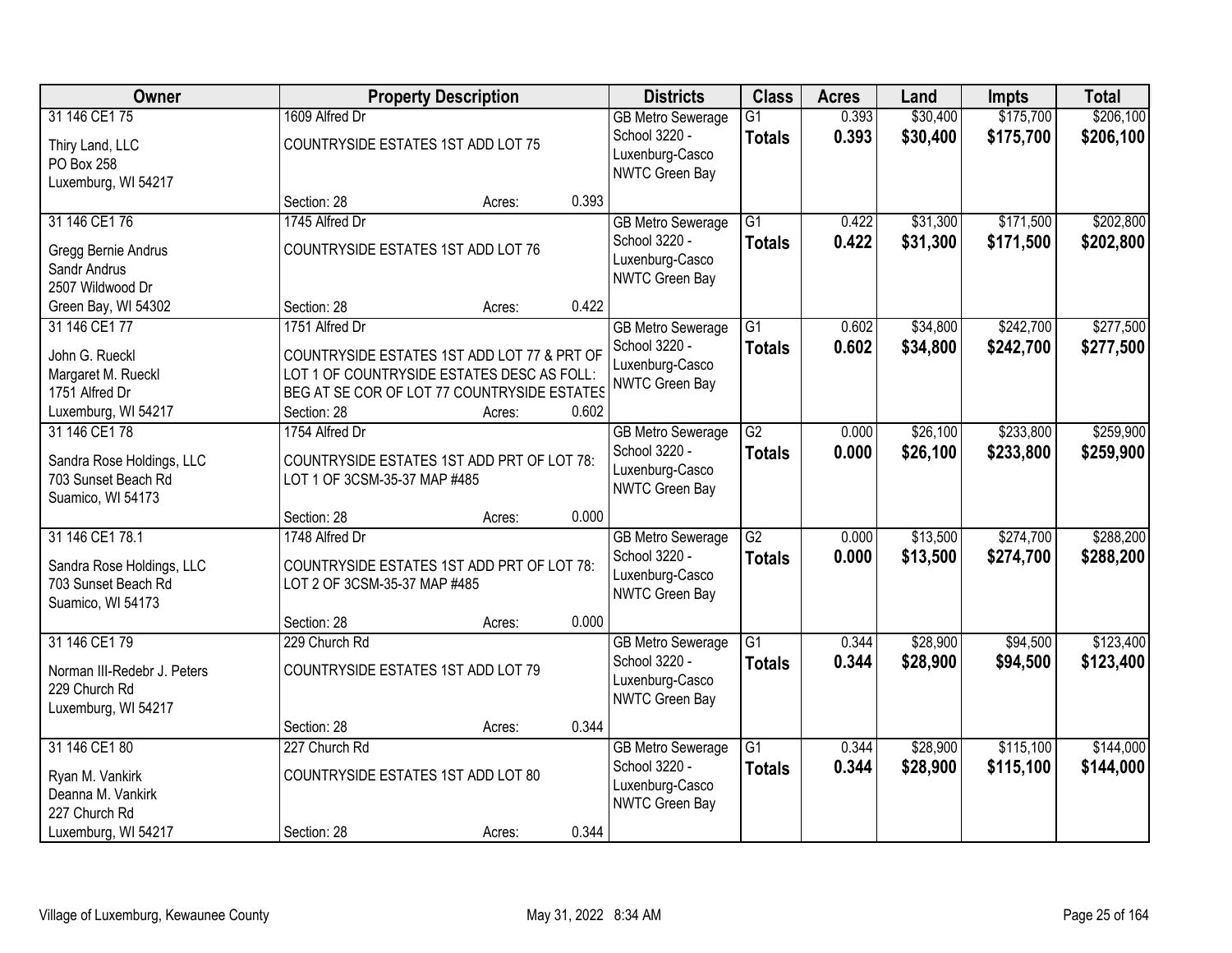| Owner                                                                                      |                                                     | <b>Property Description</b>               |       | <b>Districts</b>                                                               | <b>Class</b>                     | <b>Acres</b>   | Land                 | <b>Impts</b>           | <b>Total</b>           |
|--------------------------------------------------------------------------------------------|-----------------------------------------------------|-------------------------------------------|-------|--------------------------------------------------------------------------------|----------------------------------|----------------|----------------------|------------------------|------------------------|
| 31 146 CE1 81<br>Bay Partners Real Estate, LLC<br>PO Box 5921<br>Depere, WI 54115          | 225 Church Rd<br>COUNTRYSIDE ESTATES 1ST ADD LOT 81 |                                           |       | <b>GB Metro Sewerage</b><br>School 3220 -<br>Luxenburg-Casco<br>NWTC Green Bay | $\overline{G1}$<br><b>Totals</b> | 0.344<br>0.344 | \$28,900<br>\$28,900 | \$104,400<br>\$104,400 | \$133,300<br>\$133,300 |
|                                                                                            | Section: 28                                         | Acres:                                    | 0.344 |                                                                                |                                  |                |                      |                        |                        |
| 31 146 CE1 82<br>Ronald G. Lipsh<br>223 Church Rd<br>Luxemburg, WI 54217                   | 223 Church Rd<br>COUNTRYSIDE ESTATES 1ST ADD LOT 82 |                                           |       | <b>GB Metro Sewerage</b><br>School 3220 -<br>Luxenburg-Casco<br>NWTC Green Bay | $\overline{G1}$<br><b>Totals</b> | 0.344<br>0.344 | \$28,900<br>\$28,900 | \$135,100<br>\$135,100 | \$164,000<br>\$164,000 |
|                                                                                            | Section: 28                                         | Acres:                                    | 0.344 |                                                                                |                                  |                |                      |                        |                        |
| 31 146 CE2 100<br>Jean A. Brown<br>1851 Deer Trail Ct<br>Luxemburg, WI 54217               | 1851 Deer Trl Ct<br>OF 9CSM-253 MAP #1680           | PRT OF COUNTRYSIDE ESTATES 2ND ADD: LOT 1 |       | <b>GB Metro Sewerage</b><br>School 3220 -<br>Luxenburg-Casco<br>NWTC Green Bay | G1<br><b>Totals</b>              | 0.910<br>0.910 | \$41,900<br>\$41,900 | \$228,800<br>\$228,800 | \$270,700<br>\$270,700 |
|                                                                                            | Section: 28                                         | Acres:                                    | 0.910 |                                                                                |                                  |                |                      |                        |                        |
| 31 146 CE2 101<br>Roy E. Malvitz<br>Candy J. Malvitz<br>1755 Scenic Ln                     | 1755 Scenic Ln                                      | COUNTRYSIDE ESTATES 2ND ADD LOT 101       |       | <b>GB Metro Sewerage</b><br>School 3220 -<br>Luxenburg-Casco<br>NWTC Green Bay | G1<br><b>Totals</b>              | 0.674<br>0.674 | \$39,100<br>\$39,100 | \$215,900<br>\$215,900 | \$255,000<br>\$255,000 |
| Luxemburg, WI 54217                                                                        | Section: 28                                         | Acres:                                    | 0.674 |                                                                                |                                  |                |                      |                        |                        |
| 31 146 CE2 102<br>Jason M. Thiry<br>Catrina M. Thiry<br>1735 Scenic Ln                     | 1735 Scenic Ln                                      | COUNTRYSIDE ESTATES 2ND ADD LOT 102       |       | <b>GB Metro Sewerage</b><br>School 3220 -<br>Luxenburg-Casco<br>NWTC Green Bay | $\overline{G1}$<br><b>Totals</b> | 0.536<br>0.536 | \$37,400<br>\$37,400 | \$161,200<br>\$161,200 | \$198,600<br>\$198,600 |
| Luxemburg, WI 54217                                                                        | Section: 28                                         | Acres:                                    | 0.536 |                                                                                |                                  |                |                      |                        |                        |
| 31 146 CE2 103<br>Norman J & Jean A Zellner Trust<br>1715 Scenic Ln<br>Luxemburg, WI 54217 | 1715 Scenic Ln                                      | COUNTRYSIDE ESTATES 2ND ADD LOT 103       |       | <b>GB Metro Sewerage</b><br>School 3220 -<br>Luxenburg-Casco<br>NWTC Green Bay | $\overline{G1}$<br><b>Totals</b> | 0.452<br>0.452 | \$32,200<br>\$32,200 | \$175,700<br>\$175,700 | \$207,900<br>\$207,900 |
|                                                                                            | Section: 28                                         | Acres:                                    | 0.452 |                                                                                |                                  |                |                      |                        |                        |
| 31 146 CE2 104<br>Daniel M. Walczyk<br>Joan L. Walczyk<br>1701 Scenic Ln                   | 1701 Scenic Ln                                      | COUNTRYSIDE ESTATES 2ND ADD LOT 104       |       | <b>GB Metro Sewerage</b><br>School 3220 -<br>Luxenburg-Casco<br>NWTC Green Bay | $\overline{G1}$<br><b>Totals</b> | 0.498<br>0.498 | \$33,600<br>\$33,600 | \$152,300<br>\$152,300 | \$185,900<br>\$185,900 |
| Luxemburg, WI 54217                                                                        | Section: 28                                         | Acres:                                    | 0.498 |                                                                                |                                  |                |                      |                        |                        |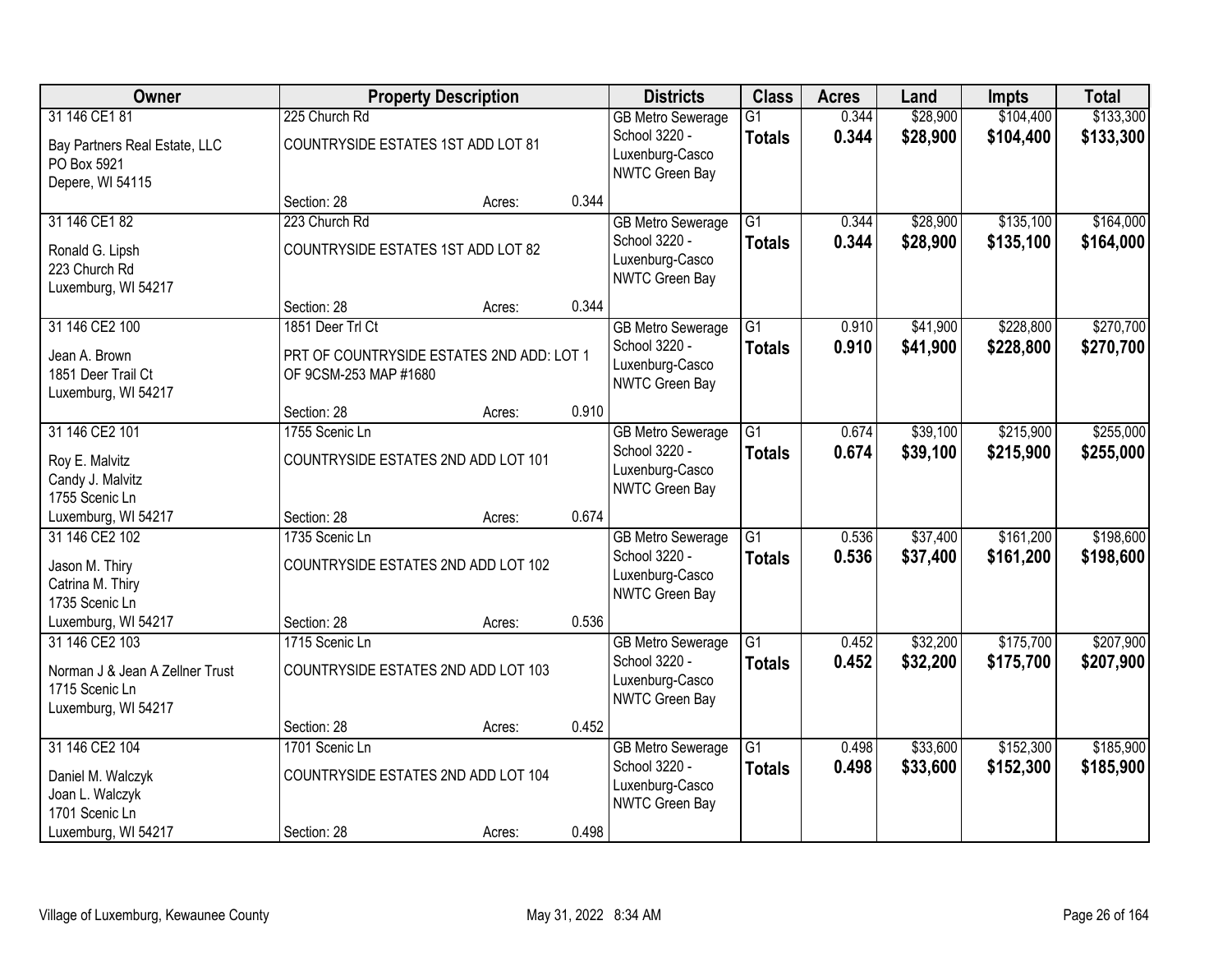| Owner                                      |                                                                                                | <b>Property Description</b> |       | <b>Districts</b>                          | <b>Class</b>                     | <b>Acres</b>   | Land                 | <b>Impts</b>           | <b>Total</b>           |
|--------------------------------------------|------------------------------------------------------------------------------------------------|-----------------------------|-------|-------------------------------------------|----------------------------------|----------------|----------------------|------------------------|------------------------|
| 31 146 CE2 105                             | 1702 Scenic Ln                                                                                 |                             |       | <b>GB Metro Sewerage</b><br>School 3220 - | $\overline{G1}$<br><b>Totals</b> | 0.423<br>0.423 | \$34,400<br>\$34,400 | \$216,300<br>\$216,300 | \$250,700<br>\$250,700 |
| Thomas E & Elizabet Liechty Trust          | COUNTRYSIDE ESTATES 2ND ADD LOT 105                                                            |                             |       | Luxenburg-Casco                           |                                  |                |                      |                        |                        |
| 1702 Scenic Ln<br>Luxemburg, WI 54217      |                                                                                                |                             |       | NWTC Green Bay                            |                                  |                |                      |                        |                        |
|                                            | Section: 28                                                                                    | Acres:                      | 0.423 |                                           |                                  |                |                      |                        |                        |
| 31 146 CE2 106                             | 1726 Scenic Ln                                                                                 |                             |       | <b>GB</b> Metro Sewerage                  | $\overline{G1}$                  | 0.530          | \$37,400             | \$234,400              | \$271,800              |
|                                            | COUNTRYSIDE ESTATES 2ND ADD LOT 106 & ALSO                                                     |                             |       | School 3220 -                             | <b>Totals</b>                    | 0.530          | \$37,400             | \$234,400              | \$271,800              |
| Anthony C. Heurkens<br>Kristen K. Heurkens | PCL DESC AS FOLLOWS: COM AT NE COR OF LOT                                                      |                             |       | Luxenburg-Casco                           |                                  |                |                      |                        |                        |
| 1726 Scenic Ln                             | 106 COUNTRY SIDE ESTATES 2ND ADD TH S                                                          |                             |       | <b>NWTC Green Bay</b>                     |                                  |                |                      |                        |                        |
| Luxemburg, WI 54217                        | Section: 28                                                                                    | Acres:                      | 0.530 |                                           |                                  |                |                      |                        |                        |
| 31 146 CE2 107                             | 1756 Scenic Ln                                                                                 |                             |       | <b>GB Metro Sewerage</b>                  | $\overline{G1}$                  | 0.544          | \$37,500             | \$243,900              | \$281,400              |
|                                            |                                                                                                |                             |       | School 3220 -                             | <b>Totals</b>                    | 0.544          | \$37,500             | \$243,900              | \$281,400              |
| Michael J. Berger                          | COUNTRYSIDE ESTATES 2ND ADD LOT 107                                                            |                             |       | Luxenburg-Casco                           |                                  |                |                      |                        |                        |
| Doris A. Berger<br>1756 Scenic Ln          |                                                                                                |                             |       | NWTC Green Bay                            |                                  |                |                      |                        |                        |
| Luxemburg, WI 54217                        | Section: 28                                                                                    | Acres:                      | 0.544 |                                           |                                  |                |                      |                        |                        |
| 31 146 CE2 108                             | 1821 Deer Trl Ct                                                                               |                             |       | <b>GB Metro Sewerage</b>                  | G1                               | 0.495          | \$36,800             | \$243,000              | \$279,800              |
|                                            |                                                                                                |                             |       | School 3220 -                             | <b>Totals</b>                    | 0.495          | \$36,800             | \$243,000              | \$279,800              |
| Curtis R. Pozorski                         | COUNTRYSIDE ESTATES 2ND ADD LOT 108 & EXC                                                      |                             |       | Luxenburg-Casco                           |                                  |                |                      |                        |                        |
| Helen M. Pozorski<br>1821 Deer Trail Ct    | COM AT NW COR OF LOT 108 TH N 74*37'30" E 90.02<br>S 45*04'49" W 94.33' TO SE COR OF LOT 106 N |                             |       | NWTC Green Bay                            |                                  |                |                      |                        |                        |
| Luxemburg, WI 54217                        | Section: 28                                                                                    | Acres:                      | 0.495 |                                           |                                  |                |                      |                        |                        |
| 31 146 CE2 110                             | 1811 Deer Trl Ct                                                                               |                             |       | <b>GB Metro Sewerage</b>                  | $\overline{G1}$                  | 1.450          | \$45,200             | \$218,800              | \$264,000              |
|                                            |                                                                                                |                             |       | School 3220 -                             | <b>Totals</b>                    | 1.450          | \$45,200             | \$218,800              | \$264,000              |
| Chad J. Dorner                             | COUNTRYSIDE ESTATES 2ND ADD. LOTS 109, 110 &                                                   |                             |       | Luxenburg-Casco                           |                                  |                |                      |                        |                        |
| Tina M. Dorner                             | 111: LOT 1 OF 10CSM-296 MAP #1884                                                              |                             |       | NWTC Green Bay                            |                                  |                |                      |                        |                        |
| 1801 Deer Trail Ct                         |                                                                                                |                             |       |                                           |                                  |                |                      |                        |                        |
| Luxemburg, WI 54217                        | Section: 28                                                                                    | Acres:                      | 1.450 |                                           |                                  |                |                      |                        |                        |
| 31 146 CE2 83                              | 1726 Woodview Ln                                                                               |                             |       | <b>GB Metro Sewerage</b><br>School 3220 - | $\overline{G1}$                  | 0.555          | \$34,200             | \$192,000              | \$226,200              |
| Elmer J. Koenig                            | COUNTRYSIDE ESTATES 2ND ADD LOT 83                                                             |                             |       | Luxenburg-Casco                           | <b>Totals</b>                    | 0.555          | \$34,200             | \$192,000              | \$226,200              |
| Sandra J. Koenig                           |                                                                                                |                             |       | NWTC Green Bay                            |                                  |                |                      |                        |                        |
| 1726 Woodview Ln                           |                                                                                                |                             |       |                                           |                                  |                |                      |                        |                        |
| Luxemburg, WI 54217                        | Section: 28                                                                                    | Acres:                      | 0.555 |                                           |                                  |                |                      |                        |                        |
| 31 146 CE2 84                              | 1760 Woodview Ln                                                                               |                             |       | <b>GB Metro Sewerage</b>                  | $\overline{G1}$                  | 0.403          | \$30,700             | \$184,100              | \$214,800              |
| Thomas A. Simon Jr                         | COUNTRYSIDE ESTATES 2ND ADD LOT 84                                                             |                             |       | School 3220 -                             | <b>Totals</b>                    | 0.403          | \$30,700             | \$184,100              | \$214,800              |
| Sara M. Simon                              |                                                                                                |                             |       | Luxenburg-Casco                           |                                  |                |                      |                        |                        |
| 1760 Woodview Ln                           |                                                                                                |                             |       | NWTC Green Bay                            |                                  |                |                      |                        |                        |
| Luxemburg, WI 54217                        | Section: 28                                                                                    | Acres:                      | 0.403 |                                           |                                  |                |                      |                        |                        |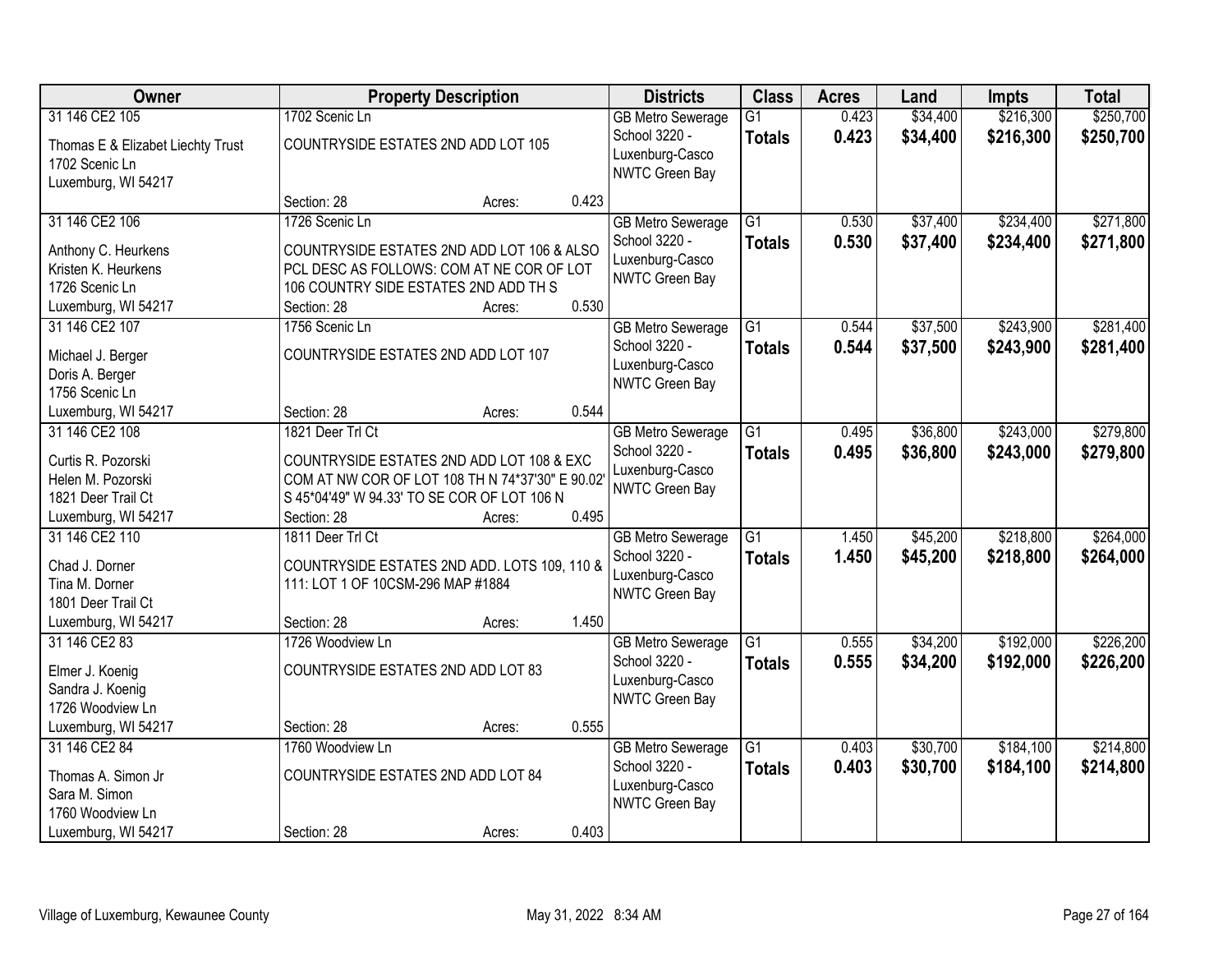| Owner                                                                                         |                                                                                                                       | <b>Property Description</b> |       | <b>Districts</b>                                                                      | <b>Class</b>                     | <b>Acres</b>   | Land                 | <b>Impts</b>           | <b>Total</b>           |
|-----------------------------------------------------------------------------------------------|-----------------------------------------------------------------------------------------------------------------------|-----------------------------|-------|---------------------------------------------------------------------------------------|----------------------------------|----------------|----------------------|------------------------|------------------------|
| 31 146 CE2 85<br>Daniel A. Olson<br>Katie E. Olson<br>104 Woodview Ln                         | 104 Woodview Ln<br>COUNTRYSIDE ESTATES 2ND ADD LOT 85                                                                 |                             |       | <b>GB Metro Sewerage</b><br>School 3220 -<br>Luxenburg-Casco<br>NWTC Green Bay        | $\overline{G1}$<br><b>Totals</b> | 0.501<br>0.501 | \$33,700<br>\$33,700 | \$211,200<br>\$211,200 | \$244,900<br>\$244,900 |
| Luxemburg, WI 54217                                                                           | Section: 28                                                                                                           | Acres:                      | 0.501 |                                                                                       |                                  |                |                      |                        |                        |
| 31 146 CE2 86<br>Jenna L. Kegler<br>105 Woodview Ln<br>Luxemburg, WI 54217                    | 105 Woodview Ln<br>COUNTRYSIDE ESTATES 2ND ADD LOT 86                                                                 |                             |       | <b>GB Metro Sewerage</b><br>School 3220 -<br>Luxenburg-Casco<br><b>NWTC Green Bay</b> | $\overline{G1}$<br><b>Totals</b> | 0.429<br>0.429 | \$31,500<br>\$31,500 | \$207,100<br>\$207,100 | \$238,600<br>\$238,600 |
|                                                                                               | Section: 28                                                                                                           | Acres:                      | 0.429 |                                                                                       |                                  |                |                      |                        |                        |
| 31 146 CE2 87<br>Katie J. Brewer-Berres<br>1813 Woodhaven Ct<br>Luxemburg, WI 54217           | 1812 Deer Trl Ct<br>COUNTRYSIDE ESTATES 2ND ADD LOT 87 (SUR<br>$7-29-19$                                              |                             |       | <b>GB Metro Sewerage</b><br>School 3220 -<br>Luxenburg-Casco<br>NWTC Green Bay        | $\overline{G1}$<br><b>Totals</b> | 0.483<br>0.483 | \$7,700<br>\$7,700   | \$0<br>\$0             | \$7,700<br>\$7,700     |
|                                                                                               | Section: 28                                                                                                           | Acres:                      | 0.483 |                                                                                       |                                  |                |                      |                        |                        |
| 31 146 CE2 88<br>Roger L. Degrave<br>Elizabeth Degrave<br>1822 Deer Trail Ct                  | 1822 Deer Trl Ct<br>COUNTRYSIDE ESTATES 2ND ADD LOT 88                                                                |                             |       | <b>GB Metro Sewerage</b><br>School 3220 -<br>Luxenburg-Casco<br>NWTC Green Bay        | $\overline{G1}$<br><b>Totals</b> | 0.565<br>0.565 | \$37,800<br>\$37,800 | \$196,400<br>\$196,400 | \$234,200<br>\$234,200 |
| Luxemburg, WI 54217                                                                           | Section: 28                                                                                                           | Acres:                      | 0.565 |                                                                                       |                                  |                |                      |                        |                        |
| 31 146 CE2 89<br>Stephen J-Laurel BT Yedica<br>1852 Deer Trail Ct<br>Luxemburg, WI 54217      | 1832 Deer Trl Ct<br>COUNTRYSIDE ESTATES 2ND ADD LOT 89                                                                |                             |       | <b>GB Metro Sewerage</b><br>School 3220 -<br>Luxenburg-Casco<br><b>NWTC Green Bay</b> | $\overline{G1}$<br><b>Totals</b> | 0.704<br>0.704 | \$39,500<br>\$39,500 | $\overline{50}$<br>\$0 | \$39,500<br>\$39,500   |
|                                                                                               | Section: 28                                                                                                           | Acres:                      | 0.704 |                                                                                       |                                  |                |                      |                        |                        |
| 31 146 CE2 90<br>Stephen J-Laurel BT Yedica<br>1852 Deer Trail Ct<br>Luxemburg, WI 54217      | 1852 Deer Trl Ct<br>COUNTRYSIDE ESTATES 2ND ADD LOT 90                                                                |                             |       | <b>GB Metro Sewerage</b><br>School 3220 -<br>Luxenburg-Casco<br>NWTC Green Bay        | $\overline{G1}$<br><b>Totals</b> | 0.858<br>0.858 | \$41,300<br>\$41,300 | \$285,400<br>\$285,400 | \$326,700<br>\$326,700 |
|                                                                                               | Section: 28                                                                                                           | Acres:                      | 0.858 |                                                                                       |                                  |                |                      |                        |                        |
| 31 146 CE2 91<br><b>Betsy E Burmeister Trust</b><br>1872 Deer Trail Ct<br>Luxemburg, WI 54217 | 1872 Deer Trl Ct<br>COUNTRYSIDE ESTATES 2ND ADD LOT 91 & PRT OF<br>LOT 92: LOT 1 OF 7CSM-374 MAP #1385<br>Section: 28 | Acres:                      | 1.460 | <b>GB Metro Sewerage</b><br>School 3220 -<br>Luxenburg-Casco<br>NWTC Green Bay        | $\overline{G1}$<br><b>Totals</b> | 1.460<br>1.460 | \$45,200<br>\$45,200 | \$400,500<br>\$400,500 | \$445,700<br>\$445,700 |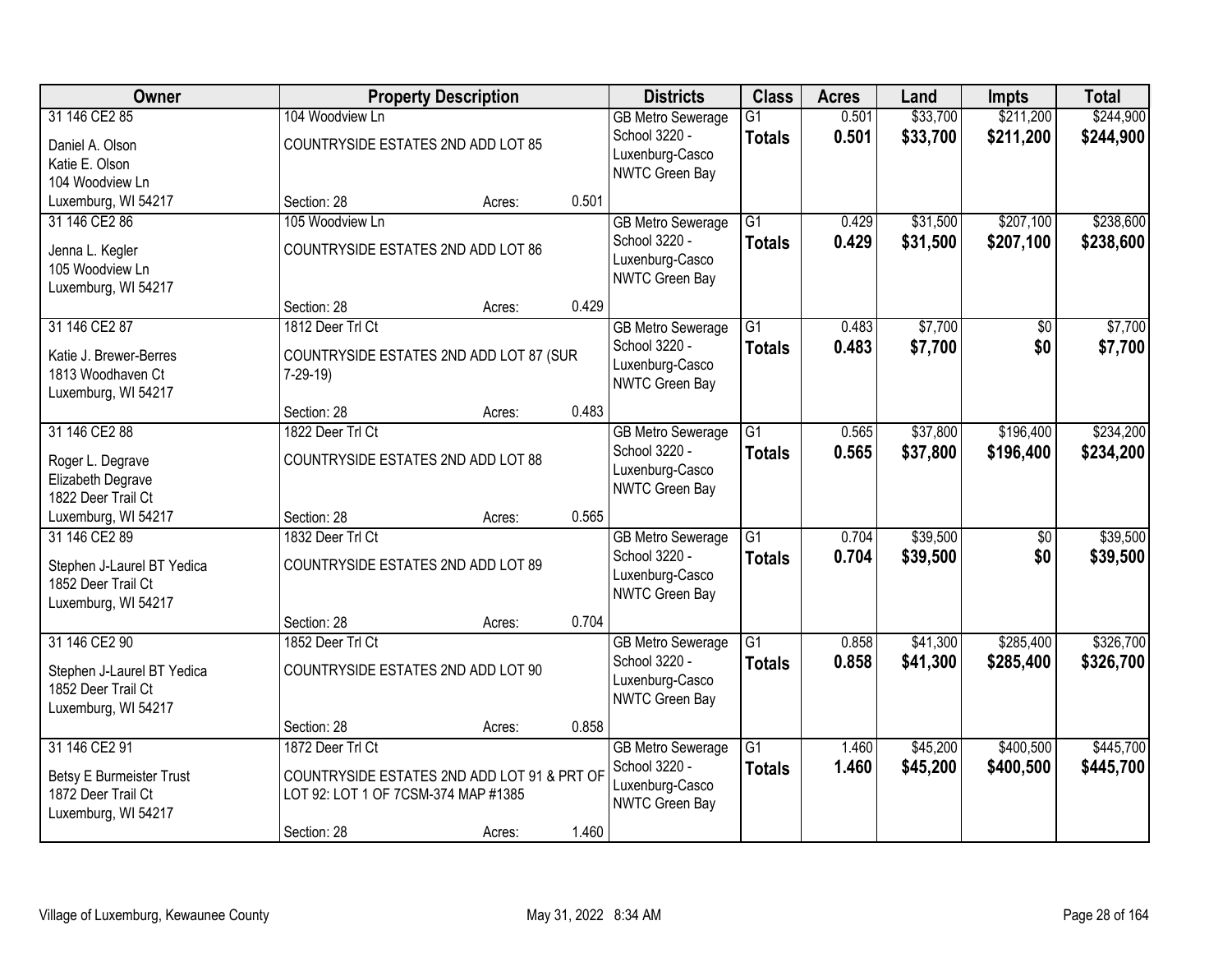| Owner                                             |                                             | <b>Property Description</b> |       | <b>Districts</b>                          | <b>Class</b>    | <b>Acres</b>   | Land                 | <b>Impts</b> | <b>Total</b> |
|---------------------------------------------------|---------------------------------------------|-----------------------------|-------|-------------------------------------------|-----------------|----------------|----------------------|--------------|--------------|
| 31 146 CE2 93                                     | 1892 Deer Trl Ct                            |                             |       | <b>GB Metro Sewerage</b>                  | $\overline{G1}$ | 1.990          | \$47,700             | \$359,200    | \$406,900    |
| Todd M. Dorner                                    | COUNTRYSIDE ESTATES 2ND ADD LOT 93 & PRT OF |                             |       | School 3220 -<br>Luxenburg-Casco          | <b>Totals</b>   | 1.990          | \$47,700             | \$359,200    | \$406,900    |
| Michelle L. Dorner                                | LOT 92: LOT 2 OF 7CSM-374 MAP #1385         |                             |       | <b>NWTC Green Bay</b>                     |                 |                |                      |              |              |
| 1892 Deer Trail Ct                                |                                             |                             |       |                                           |                 |                |                      |              |              |
| Luxemburg, WI 54217<br>31 146 CE2 94              | Section: 28<br>1902 Deer Trl Ct             | Acres:                      | 1.990 |                                           | $\overline{G1}$ |                |                      | \$824,300    | \$877,100    |
|                                                   |                                             |                             |       | <b>GB Metro Sewerage</b><br>School 3220 - |                 | 3.051<br>3.051 | \$52,800<br>\$52,800 | \$824,300    | \$877,100    |
| Dan & Mary Dorner Trust                           | COUNTRYSIDE ESTATES 2ND ADD LOT 94          |                             |       | Luxenburg-Casco                           | <b>Totals</b>   |                |                      |              |              |
| 1902 Deer Trail Ct                                |                                             |                             |       | NWTC Green Bay                            |                 |                |                      |              |              |
| Luxemburg, WI 54217                               | Section: 28                                 | Acres:                      | 3.051 |                                           |                 |                |                      |              |              |
| 31 146 CE2 95                                     | 1900 Deer Trl Ct                            |                             |       | <b>GB Metro Sewerage</b>                  | $\overline{G1}$ | 0.648          | \$38,800             | \$0          | \$38,800     |
|                                                   |                                             |                             |       | School 3220 -                             | <b>Totals</b>   | 0.648          | \$38,800             | \$0          | \$38,800     |
| Dan & Mary Dorner Trust                           | COUNTRYSIDE ESTATES 2ND ADD LOT 95          |                             |       | Luxenburg-Casco                           |                 |                |                      |              |              |
| E0506 Luxemburg Rd Box 129<br>Luxemburg, WI 54217 |                                             |                             |       | NWTC Green Bay                            |                 |                |                      |              |              |
|                                                   | Section: 28                                 | Acres:                      | 0.648 |                                           |                 |                |                      |              |              |
| 31 146 CE2 96                                     | 1891 Deer Trl Ct                            |                             |       | <b>GB Metro Sewerage</b>                  | G1              | 0.551          | \$37,600             | \$243,600    | \$281,200    |
|                                                   |                                             |                             |       | School 3220 -                             | <b>Totals</b>   | 0.551          | \$37,600             | \$243,600    | \$281,200    |
| Penny Lynn Rocque<br>1891 Deer Trail Ct           | COUNTRYSIDE ESTATES 2ND ADD LOT 96          |                             |       | Luxenburg-Casco                           |                 |                |                      |              |              |
| Luxemburg, WI 54217                               |                                             |                             |       | NWTC Green Bay                            |                 |                |                      |              |              |
|                                                   | Section: 28                                 | Acres:                      | 0.551 |                                           |                 |                |                      |              |              |
| 31 146 CE2 97                                     | 1881 Deer Trl Ct                            |                             |       | <b>GB Metro Sewerage</b>                  | $\overline{G1}$ | 0.574          | \$37,900             | \$381,900    | \$419,800    |
| Gregory A & Sonya M Gmeinder Trust                | COUNTRYSIDE ESTATES 2ND ADD LOT 97          |                             |       | School 3220 -                             | <b>Totals</b>   | 0.574          | \$37,900             | \$381,900    | \$419,800    |
| 1881 Deer Trail Ct                                |                                             |                             |       | Luxenburg-Casco                           |                 |                |                      |              |              |
| Luxemburg, WI 54217                               |                                             |                             |       | NWTC Green Bay                            |                 |                |                      |              |              |
|                                                   | Section: 28                                 | Acres:                      | 0.574 |                                           |                 |                |                      |              |              |
| 31 146 CE2 98                                     | 1871 Deer Trl Ct                            |                             |       | <b>GB Metro Sewerage</b>                  | $\overline{G1}$ | 0.860          | \$41,300             | \$282,900    | \$324,200    |
| Joseph A & Amy L Peters Trust                     | PRT OF COUNTRYSIDE ESTATES 2ND ADD: LOT 2   |                             |       | School 3220 -                             | <b>Totals</b>   | 0.860          | \$41,300             | \$282,900    | \$324,200    |
| 1871 Deer Trail Ct                                | OF 9CSM-253 MAP #1680                       |                             |       | Luxenburg-Casco<br>NWTC Green Bay         |                 |                |                      |              |              |
| Luxemburg, WI 54217                               |                                             |                             |       |                                           |                 |                |                      |              |              |
|                                                   | Section: 28                                 | Acres:                      | 0.860 |                                           |                 |                |                      |              |              |
| 31 146 CE3 112                                    | 188 Robin Ln                                |                             |       | <b>GB Metro Sewerage</b>                  | $\overline{G1}$ | 0.375          | \$29,800             | \$158,300    | \$188,100    |
| Robert G. Seidl                                   | COUNTRYSIDE ESTATES 3RD ADD LOT 112         |                             |       | School 3220 -<br>Luxenburg-Casco          | <b>Totals</b>   | 0.375          | \$29,800             | \$158,300    | \$188,100    |
| Patricia Seidl                                    |                                             |                             |       | NWTC Green Bay                            |                 |                |                      |              |              |
| 188 Robin Ln                                      |                                             |                             |       |                                           |                 |                |                      |              |              |
| Luxemburg, WI 54217                               | Section: 28                                 | Acres:                      | 0.375 |                                           |                 |                |                      |              |              |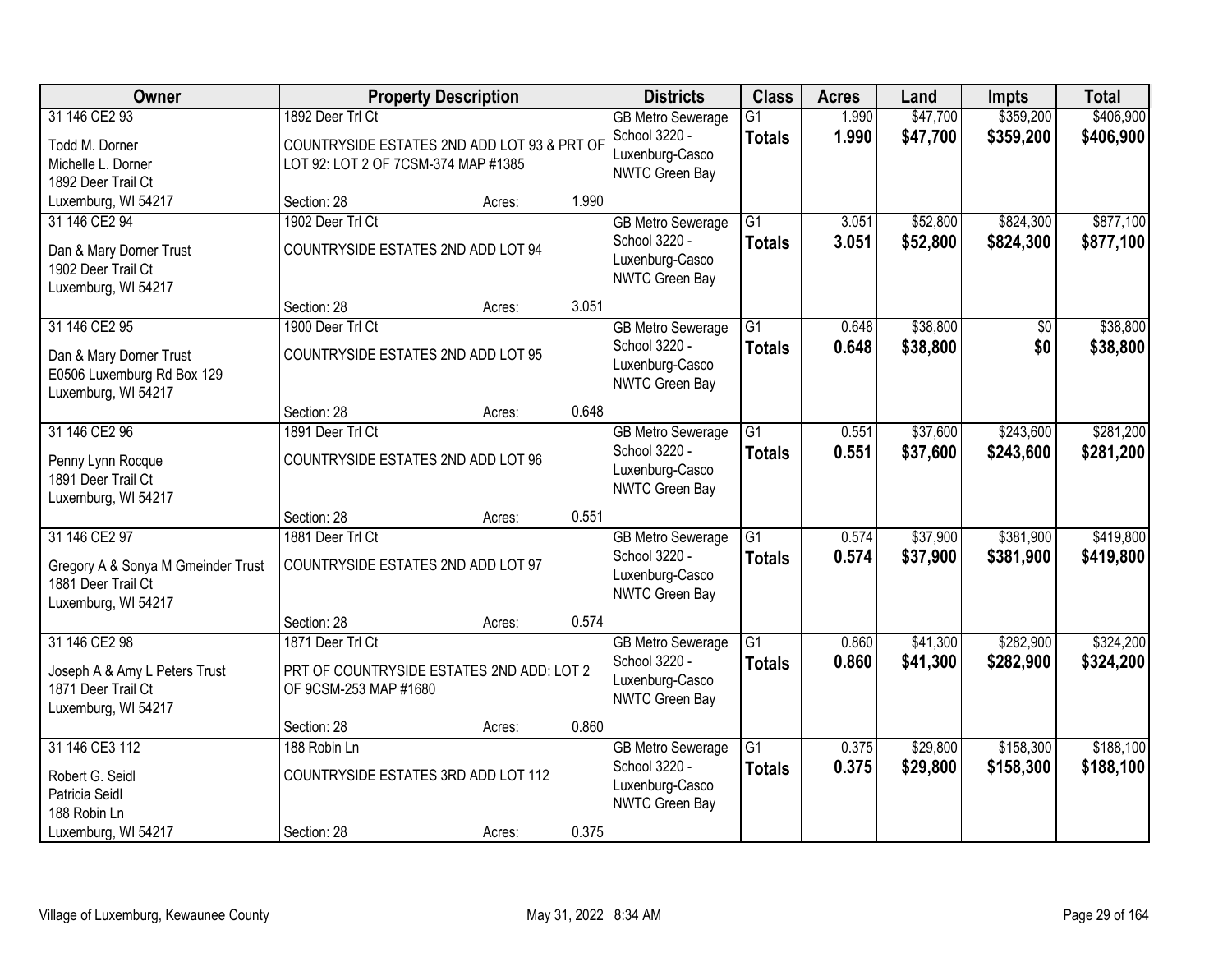| <b>Owner</b>                                                                  |                                                         | <b>Property Description</b> |       | <b>Districts</b>                                                       | <b>Class</b>                     | <b>Acres</b>   | Land                 | <b>Impts</b>           | <b>Total</b>           |
|-------------------------------------------------------------------------------|---------------------------------------------------------|-----------------------------|-------|------------------------------------------------------------------------|----------------------------------|----------------|----------------------|------------------------|------------------------|
| 31 146 CE3 113<br>Michael J. Faltynski                                        | 1673 Woodview Ln<br>COUNTRYSIDE ESTATES 3RD ADD LOT 113 |                             |       | <b>GB Metro Sewerage</b><br>School 3220 -<br>Luxenburg-Casco           | $\overline{G1}$<br><b>Totals</b> | 0.372<br>0.372 | \$29,700<br>\$29,700 | \$185,400<br>\$185,400 | \$215,100<br>\$215,100 |
| 1673 Woodview Ln<br>Luxemburg, WI 54217                                       | Section: 28                                             | Acres:                      | 0.372 | TID <sub>1</sub><br>NWTC Green Bay                                     |                                  |                |                      |                        |                        |
| 31 146 CE3 114                                                                | 188 Cardinal Ln                                         |                             |       | <b>GB Metro Sewerage</b>                                               | $\overline{G1}$                  | 0.364          | \$29,500             | \$168,900              | \$198,400              |
| Zachary R. Ledocq<br>Amanda Ledocq<br>188 Cardinal Ln                         | COUNTRYSIDE ESTATES 3RD ADD LOT 114                     |                             |       | School 3220 -<br>Luxenburg-Casco<br>TID <sub>1</sub>                   | <b>Totals</b>                    | 0.364          | \$29,500             | \$168,900              | \$198,400              |
| Luxemburg, WI 54217                                                           | Section: 28                                             | Acres:                      | 0.364 | NWTC Green Bay                                                         |                                  |                |                      |                        |                        |
| 31 146 CE3 115                                                                | 189 Bluebird Ln                                         |                             |       | <b>GB Metro Sewerage</b>                                               | G1                               | 0.372          | \$29,700             | \$189,500              | \$219,200              |
| Victoria R. Etienne<br>Anthony Etienne<br>189 Bluebird Ln                     | COUNTRYSIDE ESTATES 3RD ADD LOT 115                     |                             |       | School 3220 -<br>Luxenburg-Casco<br>TID <sub>1</sub>                   | <b>Totals</b>                    | 0.372          | \$29,700             | \$189,500              | \$219,200              |
| Luxemburg, WI 54217                                                           | Section: 28                                             | Acres:                      | 0.372 | NWTC Green Bay                                                         |                                  |                |                      |                        |                        |
| 31 146 CE3 116                                                                | 188 Bluebird Ln                                         |                             |       | <b>GB Metro Sewerage</b>                                               | $\overline{G1}$                  | 0.372          | \$29,700             | \$209,100              | \$238,800              |
| Kim A. Walker<br>Brenda L. Walker                                             | COUNTRYSIDE ESTATES 3RD ADD LOT 116                     |                             |       | School 3220 -<br>Luxenburg-Casco<br>TID <sub>1</sub>                   | <b>Totals</b>                    | 0.372          | \$29,700             | \$209,100              | \$238,800              |
| 188 Bluebird<br>Luxemburg, WI 54217                                           | Section: 28                                             | Acres:                      | 0.372 | NWTC Green Bay                                                         |                                  |                |                      |                        |                        |
| 31 146 CE3 117                                                                | 189 Meadowlark Ln                                       |                             |       | <b>GB Metro Sewerage</b>                                               | $\overline{G1}$                  | 0.372          | \$29,700             | \$185,600              | \$215,300              |
| Adam J. Deprey<br>Kelly M. Deprey<br>189 Meadowlark Ln<br>Luxemburg, WI 54217 | COUNTRYSIDE ESTATES 3RD ADD LOT 117<br>Section: 28      |                             | 0.372 | School 3220 -<br>Luxenburg-Casco<br>TID <sub>1</sub><br>NWTC Green Bay | Totals                           | 0.372          | \$29,700             | \$185,600              | \$215,300              |
| 31 146 CE3 118                                                                | 188 Meadowlark Ln                                       | Acres:                      |       | <b>GB Metro Sewerage</b>                                               | G1                               | 0.422          | \$31,300             | \$178,600              | \$209,900              |
| Julie A. Bubholz<br>2946 Mayflower Rd<br>Green Bay, WI 54311                  | COUNTRYSIDE ESTATES 3RD ADD LOT 118                     |                             |       | School 3220 -<br>Luxenburg-Casco<br>TID <sub>1</sub>                   | <b>Totals</b>                    | 0.422          | \$31,300             | \$178,600              | \$209,900              |
|                                                                               | Section: 28                                             | Acres:                      | 0.422 | NWTC Green Bay                                                         |                                  |                |                      |                        |                        |
| 31 146 CE3 119                                                                | 1505 Woodview Ln                                        |                             |       | <b>GB Metro Sewerage</b>                                               | $\overline{G1}$                  | 0.503          | \$33,700             | \$206,800              | \$240,500              |
| Glenn E. Phillips<br>Barbara A. Phillips<br>1330 Main St                      | COUNTRYSIDE ESTATES 3RD ADD LOT 119                     |                             |       | School 3220 -<br>Luxenburg-Casco<br>NWTC Green Bay                     | <b>Totals</b>                    | 0.503          | \$33,700             | \$206,800              | \$240,500              |
| Luxemburg, WI 54217                                                           | Section: 28                                             | Acres:                      | 0.503 |                                                                        |                                  |                |                      |                        |                        |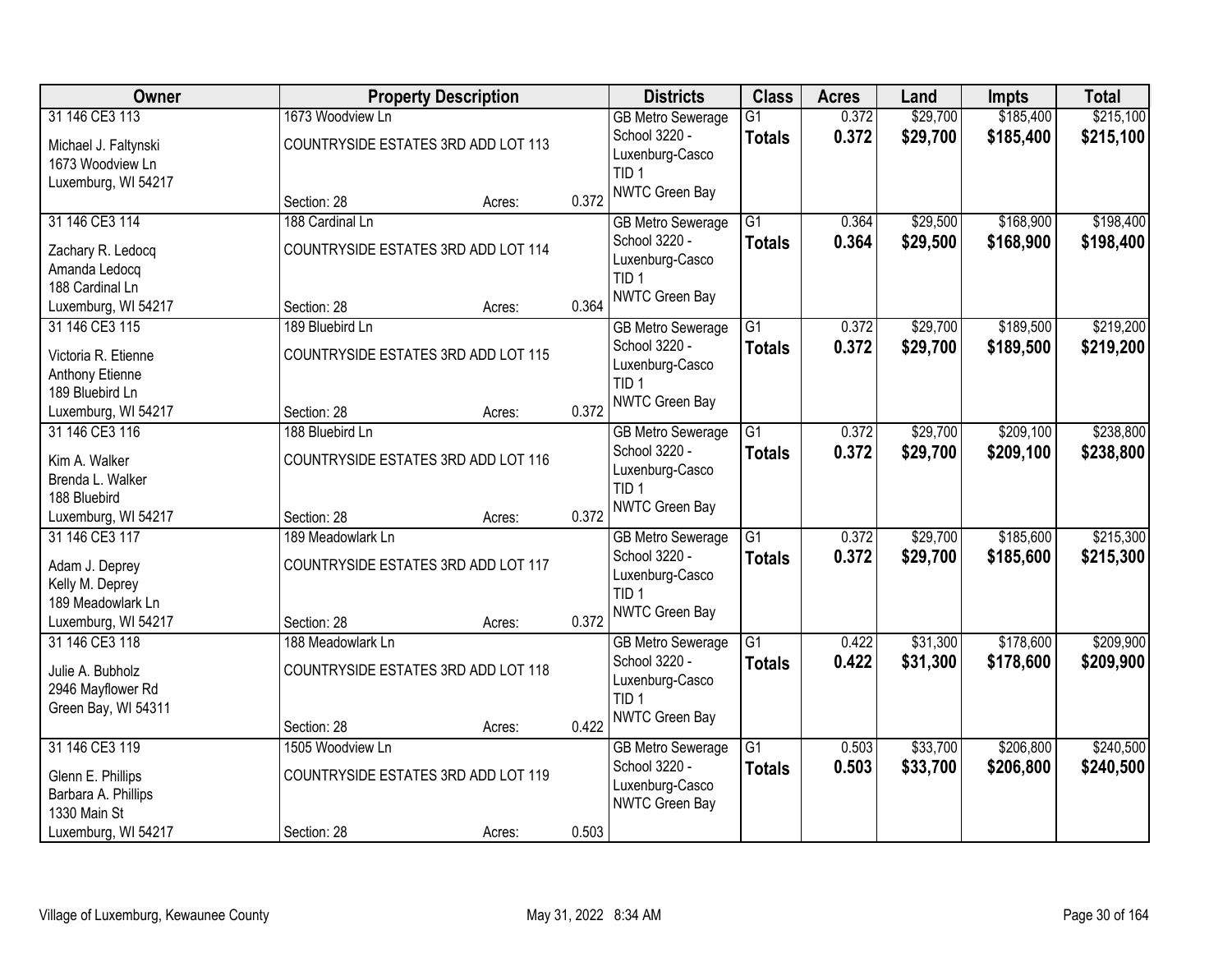| \$205,200<br>193 Church Rd<br>$\overline{G1}$<br>0.536<br>\$34,000<br><b>GB Metro Sewerage</b><br>0.536<br>School 3220 -<br>\$34,000<br>\$171,200<br>\$205,200<br><b>Totals</b><br>COUNTRYSIDE ESTATES 3RD ADD LOT 120<br>Michael D. Joski<br>Luxenburg-Casco<br>191 Church Rd<br>NWTC Green Bay<br>Luxemburg, WI 54217<br>0.536<br>Section: 28<br>Acres:<br>\$161,200<br>\$191,700<br>31 146 CE3 121<br>1510 Woodview Ln<br>$\overline{G1}$<br>\$30,500<br><b>GB Metro Sewerage</b><br>0.395<br>School 3220 -<br>0.395<br>\$30,500<br>\$161,200<br>\$191,700<br><b>Totals</b><br>COUNTRYSIDE ESTATES 3RD ADD LOT 121<br>Steven Baudhuin<br>Luxenburg-Casco<br>Jennifer Baudhuin<br>TID <sub>1</sub><br>1510 Woodview Ln<br><b>NWTC Green Bay</b><br>0.395<br>Luxemburg, WI 54217<br>Section: 28<br>Acres:<br>\$222,900<br>\$254,400<br>31 146 CE3 122<br>$\overline{G1}$<br>\$31,500<br>1530 Woodview Ln<br>0.430<br><b>GB Metro Sewerage</b><br>School 3220 -<br>0.430<br>\$31,500<br>\$222,900<br>\$254,400<br><b>Totals</b><br>COUNTRYSIDE ESTATES 3RD ADD LOT 122<br>Troy D. Konitzer<br>Luxenburg-Casco<br>April A. Konitzer<br>TID <sub>1</sub><br>1530 Woodview Ln<br>NWTC Green Bay<br>0.430<br>Section: 28<br>Luxemburg, WI 54217<br>Acres:<br>31 146 CE3 123<br>\$31,800<br>\$142,200<br>\$174,000<br>1602 Woodview Ln<br>G1<br>0.438<br><b>GB Metro Sewerage</b><br>School 3220 -<br>0.438<br>\$31,800<br>\$142,200<br>\$174,000<br><b>Totals</b><br>COUNTRYSIDE ESTATES 3RD ADD LOT 123<br>Autumn D. Senner<br>Luxenburg-Casco<br>1602 Woodview Ln<br>TID <sub>1</sub><br>Luxemburg, WI 54217<br><b>NWTC Green Bay</b><br>0.438<br>Section: 28<br>Acres:<br>31 146 CE3 124<br>$\overline{G1}$<br>\$31,800<br>\$156,600<br>1612 Woodview Ln<br>0.440<br><b>GB Metro Sewerage</b><br>0.440<br>School 3220 -<br>\$31,800<br>\$156,600<br><b>Totals</b><br>Amy S. Moureau<br>COUNTRYSIDE ESTATES 3RD ADD LOT 124<br>Luxenburg-Casco<br>1612 Woodview Ln<br>TID <sub>1</sub><br>Luxemburg, WI 54217<br><b>NWTC Green Bay</b><br>0.440<br>Section: 28<br>Acres:<br>31 146 CE3 125<br>$\overline{G1}$<br>\$211,700<br>\$31,900<br>1634 Woodview Ln<br>0.442<br><b>GB Metro Sewerage</b><br>School 3220 -<br>0.442<br>\$31,900<br>\$211,700<br><b>Totals</b><br>COUNTRYSIDE ESTATES 3RD ADD LOT 125<br>Michael M. Glish<br>Luxenburg-Casco<br>Jodie L. Glish<br>TID <sub>1</sub><br>1634 Woodview Ln<br>NWTC Green Bay<br>0.442<br>Luxemburg, WI 54217<br>Section: 28<br>Acres:<br>\$175,700<br>\$207,600<br>31 146 CE3 126<br>$\overline{G1}$<br>0.444<br>\$31,900<br>1644 Woodview Ln<br><b>GB Metro Sewerage</b><br>School 3220 -<br>0.444<br>\$31,900<br>\$175,700<br>\$207,600<br><b>Totals</b><br>COUNTRYSIDE ESTATES 3RD ADD LOT 126<br>Justin Houska<br>Luxenburg-Casco<br>Samantha Houska<br>TID <sub>1</sub><br>1644 Woodview Ln | Owner               |             | <b>Property Description</b> |       | <b>Districts</b>      | <b>Class</b> | <b>Acres</b> | Land | <b>Impts</b> | <b>Total</b> |
|-------------------------------------------------------------------------------------------------------------------------------------------------------------------------------------------------------------------------------------------------------------------------------------------------------------------------------------------------------------------------------------------------------------------------------------------------------------------------------------------------------------------------------------------------------------------------------------------------------------------------------------------------------------------------------------------------------------------------------------------------------------------------------------------------------------------------------------------------------------------------------------------------------------------------------------------------------------------------------------------------------------------------------------------------------------------------------------------------------------------------------------------------------------------------------------------------------------------------------------------------------------------------------------------------------------------------------------------------------------------------------------------------------------------------------------------------------------------------------------------------------------------------------------------------------------------------------------------------------------------------------------------------------------------------------------------------------------------------------------------------------------------------------------------------------------------------------------------------------------------------------------------------------------------------------------------------------------------------------------------------------------------------------------------------------------------------------------------------------------------------------------------------------------------------------------------------------------------------------------------------------------------------------------------------------------------------------------------------------------------------------------------------------------------------------------------------------------------------------------------------------------------------------------------------------------------------------------------------------------------------------------------------------------------------------------------------------------------------------------------------------------------------------------------------------------------------------------------------|---------------------|-------------|-----------------------------|-------|-----------------------|--------------|--------------|------|--------------|--------------|
|                                                                                                                                                                                                                                                                                                                                                                                                                                                                                                                                                                                                                                                                                                                                                                                                                                                                                                                                                                                                                                                                                                                                                                                                                                                                                                                                                                                                                                                                                                                                                                                                                                                                                                                                                                                                                                                                                                                                                                                                                                                                                                                                                                                                                                                                                                                                                                                                                                                                                                                                                                                                                                                                                                                                                                                                                                                 | 31 146 CE3 120      |             |                             |       |                       |              |              |      | \$171,200    |              |
|                                                                                                                                                                                                                                                                                                                                                                                                                                                                                                                                                                                                                                                                                                                                                                                                                                                                                                                                                                                                                                                                                                                                                                                                                                                                                                                                                                                                                                                                                                                                                                                                                                                                                                                                                                                                                                                                                                                                                                                                                                                                                                                                                                                                                                                                                                                                                                                                                                                                                                                                                                                                                                                                                                                                                                                                                                                 |                     |             |                             |       |                       |              |              |      |              |              |
|                                                                                                                                                                                                                                                                                                                                                                                                                                                                                                                                                                                                                                                                                                                                                                                                                                                                                                                                                                                                                                                                                                                                                                                                                                                                                                                                                                                                                                                                                                                                                                                                                                                                                                                                                                                                                                                                                                                                                                                                                                                                                                                                                                                                                                                                                                                                                                                                                                                                                                                                                                                                                                                                                                                                                                                                                                                 |                     |             |                             |       |                       |              |              |      |              |              |
|                                                                                                                                                                                                                                                                                                                                                                                                                                                                                                                                                                                                                                                                                                                                                                                                                                                                                                                                                                                                                                                                                                                                                                                                                                                                                                                                                                                                                                                                                                                                                                                                                                                                                                                                                                                                                                                                                                                                                                                                                                                                                                                                                                                                                                                                                                                                                                                                                                                                                                                                                                                                                                                                                                                                                                                                                                                 |                     |             |                             |       |                       |              |              |      |              |              |
|                                                                                                                                                                                                                                                                                                                                                                                                                                                                                                                                                                                                                                                                                                                                                                                                                                                                                                                                                                                                                                                                                                                                                                                                                                                                                                                                                                                                                                                                                                                                                                                                                                                                                                                                                                                                                                                                                                                                                                                                                                                                                                                                                                                                                                                                                                                                                                                                                                                                                                                                                                                                                                                                                                                                                                                                                                                 |                     |             |                             |       |                       |              |              |      |              |              |
|                                                                                                                                                                                                                                                                                                                                                                                                                                                                                                                                                                                                                                                                                                                                                                                                                                                                                                                                                                                                                                                                                                                                                                                                                                                                                                                                                                                                                                                                                                                                                                                                                                                                                                                                                                                                                                                                                                                                                                                                                                                                                                                                                                                                                                                                                                                                                                                                                                                                                                                                                                                                                                                                                                                                                                                                                                                 |                     |             |                             |       |                       |              |              |      |              |              |
|                                                                                                                                                                                                                                                                                                                                                                                                                                                                                                                                                                                                                                                                                                                                                                                                                                                                                                                                                                                                                                                                                                                                                                                                                                                                                                                                                                                                                                                                                                                                                                                                                                                                                                                                                                                                                                                                                                                                                                                                                                                                                                                                                                                                                                                                                                                                                                                                                                                                                                                                                                                                                                                                                                                                                                                                                                                 |                     |             |                             |       |                       |              |              |      |              |              |
|                                                                                                                                                                                                                                                                                                                                                                                                                                                                                                                                                                                                                                                                                                                                                                                                                                                                                                                                                                                                                                                                                                                                                                                                                                                                                                                                                                                                                                                                                                                                                                                                                                                                                                                                                                                                                                                                                                                                                                                                                                                                                                                                                                                                                                                                                                                                                                                                                                                                                                                                                                                                                                                                                                                                                                                                                                                 |                     |             |                             |       |                       |              |              |      |              |              |
|                                                                                                                                                                                                                                                                                                                                                                                                                                                                                                                                                                                                                                                                                                                                                                                                                                                                                                                                                                                                                                                                                                                                                                                                                                                                                                                                                                                                                                                                                                                                                                                                                                                                                                                                                                                                                                                                                                                                                                                                                                                                                                                                                                                                                                                                                                                                                                                                                                                                                                                                                                                                                                                                                                                                                                                                                                                 |                     |             |                             |       |                       |              |              |      |              |              |
|                                                                                                                                                                                                                                                                                                                                                                                                                                                                                                                                                                                                                                                                                                                                                                                                                                                                                                                                                                                                                                                                                                                                                                                                                                                                                                                                                                                                                                                                                                                                                                                                                                                                                                                                                                                                                                                                                                                                                                                                                                                                                                                                                                                                                                                                                                                                                                                                                                                                                                                                                                                                                                                                                                                                                                                                                                                 |                     |             |                             |       |                       |              |              |      |              |              |
|                                                                                                                                                                                                                                                                                                                                                                                                                                                                                                                                                                                                                                                                                                                                                                                                                                                                                                                                                                                                                                                                                                                                                                                                                                                                                                                                                                                                                                                                                                                                                                                                                                                                                                                                                                                                                                                                                                                                                                                                                                                                                                                                                                                                                                                                                                                                                                                                                                                                                                                                                                                                                                                                                                                                                                                                                                                 |                     |             |                             |       |                       |              |              |      |              |              |
|                                                                                                                                                                                                                                                                                                                                                                                                                                                                                                                                                                                                                                                                                                                                                                                                                                                                                                                                                                                                                                                                                                                                                                                                                                                                                                                                                                                                                                                                                                                                                                                                                                                                                                                                                                                                                                                                                                                                                                                                                                                                                                                                                                                                                                                                                                                                                                                                                                                                                                                                                                                                                                                                                                                                                                                                                                                 |                     |             |                             |       |                       |              |              |      |              |              |
|                                                                                                                                                                                                                                                                                                                                                                                                                                                                                                                                                                                                                                                                                                                                                                                                                                                                                                                                                                                                                                                                                                                                                                                                                                                                                                                                                                                                                                                                                                                                                                                                                                                                                                                                                                                                                                                                                                                                                                                                                                                                                                                                                                                                                                                                                                                                                                                                                                                                                                                                                                                                                                                                                                                                                                                                                                                 |                     |             |                             |       |                       |              |              |      |              |              |
|                                                                                                                                                                                                                                                                                                                                                                                                                                                                                                                                                                                                                                                                                                                                                                                                                                                                                                                                                                                                                                                                                                                                                                                                                                                                                                                                                                                                                                                                                                                                                                                                                                                                                                                                                                                                                                                                                                                                                                                                                                                                                                                                                                                                                                                                                                                                                                                                                                                                                                                                                                                                                                                                                                                                                                                                                                                 |                     |             |                             |       |                       |              |              |      |              |              |
|                                                                                                                                                                                                                                                                                                                                                                                                                                                                                                                                                                                                                                                                                                                                                                                                                                                                                                                                                                                                                                                                                                                                                                                                                                                                                                                                                                                                                                                                                                                                                                                                                                                                                                                                                                                                                                                                                                                                                                                                                                                                                                                                                                                                                                                                                                                                                                                                                                                                                                                                                                                                                                                                                                                                                                                                                                                 |                     |             |                             |       |                       |              |              |      |              |              |
|                                                                                                                                                                                                                                                                                                                                                                                                                                                                                                                                                                                                                                                                                                                                                                                                                                                                                                                                                                                                                                                                                                                                                                                                                                                                                                                                                                                                                                                                                                                                                                                                                                                                                                                                                                                                                                                                                                                                                                                                                                                                                                                                                                                                                                                                                                                                                                                                                                                                                                                                                                                                                                                                                                                                                                                                                                                 |                     |             |                             |       |                       |              |              |      |              |              |
|                                                                                                                                                                                                                                                                                                                                                                                                                                                                                                                                                                                                                                                                                                                                                                                                                                                                                                                                                                                                                                                                                                                                                                                                                                                                                                                                                                                                                                                                                                                                                                                                                                                                                                                                                                                                                                                                                                                                                                                                                                                                                                                                                                                                                                                                                                                                                                                                                                                                                                                                                                                                                                                                                                                                                                                                                                                 |                     |             |                             |       |                       |              |              |      |              |              |
|                                                                                                                                                                                                                                                                                                                                                                                                                                                                                                                                                                                                                                                                                                                                                                                                                                                                                                                                                                                                                                                                                                                                                                                                                                                                                                                                                                                                                                                                                                                                                                                                                                                                                                                                                                                                                                                                                                                                                                                                                                                                                                                                                                                                                                                                                                                                                                                                                                                                                                                                                                                                                                                                                                                                                                                                                                                 |                     |             |                             |       |                       |              |              |      |              |              |
| \$188,400<br>\$188,400<br>\$243,600<br>\$243,600                                                                                                                                                                                                                                                                                                                                                                                                                                                                                                                                                                                                                                                                                                                                                                                                                                                                                                                                                                                                                                                                                                                                                                                                                                                                                                                                                                                                                                                                                                                                                                                                                                                                                                                                                                                                                                                                                                                                                                                                                                                                                                                                                                                                                                                                                                                                                                                                                                                                                                                                                                                                                                                                                                                                                                                                |                     |             |                             |       |                       |              |              |      |              |              |
|                                                                                                                                                                                                                                                                                                                                                                                                                                                                                                                                                                                                                                                                                                                                                                                                                                                                                                                                                                                                                                                                                                                                                                                                                                                                                                                                                                                                                                                                                                                                                                                                                                                                                                                                                                                                                                                                                                                                                                                                                                                                                                                                                                                                                                                                                                                                                                                                                                                                                                                                                                                                                                                                                                                                                                                                                                                 |                     |             |                             |       |                       |              |              |      |              |              |
|                                                                                                                                                                                                                                                                                                                                                                                                                                                                                                                                                                                                                                                                                                                                                                                                                                                                                                                                                                                                                                                                                                                                                                                                                                                                                                                                                                                                                                                                                                                                                                                                                                                                                                                                                                                                                                                                                                                                                                                                                                                                                                                                                                                                                                                                                                                                                                                                                                                                                                                                                                                                                                                                                                                                                                                                                                                 |                     |             |                             |       |                       |              |              |      |              |              |
|                                                                                                                                                                                                                                                                                                                                                                                                                                                                                                                                                                                                                                                                                                                                                                                                                                                                                                                                                                                                                                                                                                                                                                                                                                                                                                                                                                                                                                                                                                                                                                                                                                                                                                                                                                                                                                                                                                                                                                                                                                                                                                                                                                                                                                                                                                                                                                                                                                                                                                                                                                                                                                                                                                                                                                                                                                                 |                     |             |                             |       |                       |              |              |      |              |              |
|                                                                                                                                                                                                                                                                                                                                                                                                                                                                                                                                                                                                                                                                                                                                                                                                                                                                                                                                                                                                                                                                                                                                                                                                                                                                                                                                                                                                                                                                                                                                                                                                                                                                                                                                                                                                                                                                                                                                                                                                                                                                                                                                                                                                                                                                                                                                                                                                                                                                                                                                                                                                                                                                                                                                                                                                                                                 |                     |             |                             |       |                       |              |              |      |              |              |
|                                                                                                                                                                                                                                                                                                                                                                                                                                                                                                                                                                                                                                                                                                                                                                                                                                                                                                                                                                                                                                                                                                                                                                                                                                                                                                                                                                                                                                                                                                                                                                                                                                                                                                                                                                                                                                                                                                                                                                                                                                                                                                                                                                                                                                                                                                                                                                                                                                                                                                                                                                                                                                                                                                                                                                                                                                                 |                     |             |                             |       |                       |              |              |      |              |              |
|                                                                                                                                                                                                                                                                                                                                                                                                                                                                                                                                                                                                                                                                                                                                                                                                                                                                                                                                                                                                                                                                                                                                                                                                                                                                                                                                                                                                                                                                                                                                                                                                                                                                                                                                                                                                                                                                                                                                                                                                                                                                                                                                                                                                                                                                                                                                                                                                                                                                                                                                                                                                                                                                                                                                                                                                                                                 |                     |             |                             |       |                       |              |              |      |              |              |
|                                                                                                                                                                                                                                                                                                                                                                                                                                                                                                                                                                                                                                                                                                                                                                                                                                                                                                                                                                                                                                                                                                                                                                                                                                                                                                                                                                                                                                                                                                                                                                                                                                                                                                                                                                                                                                                                                                                                                                                                                                                                                                                                                                                                                                                                                                                                                                                                                                                                                                                                                                                                                                                                                                                                                                                                                                                 |                     |             |                             |       |                       |              |              |      |              |              |
|                                                                                                                                                                                                                                                                                                                                                                                                                                                                                                                                                                                                                                                                                                                                                                                                                                                                                                                                                                                                                                                                                                                                                                                                                                                                                                                                                                                                                                                                                                                                                                                                                                                                                                                                                                                                                                                                                                                                                                                                                                                                                                                                                                                                                                                                                                                                                                                                                                                                                                                                                                                                                                                                                                                                                                                                                                                 |                     |             |                             |       |                       |              |              |      |              |              |
|                                                                                                                                                                                                                                                                                                                                                                                                                                                                                                                                                                                                                                                                                                                                                                                                                                                                                                                                                                                                                                                                                                                                                                                                                                                                                                                                                                                                                                                                                                                                                                                                                                                                                                                                                                                                                                                                                                                                                                                                                                                                                                                                                                                                                                                                                                                                                                                                                                                                                                                                                                                                                                                                                                                                                                                                                                                 |                     |             |                             |       |                       |              |              |      |              |              |
|                                                                                                                                                                                                                                                                                                                                                                                                                                                                                                                                                                                                                                                                                                                                                                                                                                                                                                                                                                                                                                                                                                                                                                                                                                                                                                                                                                                                                                                                                                                                                                                                                                                                                                                                                                                                                                                                                                                                                                                                                                                                                                                                                                                                                                                                                                                                                                                                                                                                                                                                                                                                                                                                                                                                                                                                                                                 |                     |             |                             |       |                       |              |              |      |              |              |
|                                                                                                                                                                                                                                                                                                                                                                                                                                                                                                                                                                                                                                                                                                                                                                                                                                                                                                                                                                                                                                                                                                                                                                                                                                                                                                                                                                                                                                                                                                                                                                                                                                                                                                                                                                                                                                                                                                                                                                                                                                                                                                                                                                                                                                                                                                                                                                                                                                                                                                                                                                                                                                                                                                                                                                                                                                                 |                     |             |                             |       |                       |              |              |      |              |              |
|                                                                                                                                                                                                                                                                                                                                                                                                                                                                                                                                                                                                                                                                                                                                                                                                                                                                                                                                                                                                                                                                                                                                                                                                                                                                                                                                                                                                                                                                                                                                                                                                                                                                                                                                                                                                                                                                                                                                                                                                                                                                                                                                                                                                                                                                                                                                                                                                                                                                                                                                                                                                                                                                                                                                                                                                                                                 |                     |             |                             |       |                       |              |              |      |              |              |
|                                                                                                                                                                                                                                                                                                                                                                                                                                                                                                                                                                                                                                                                                                                                                                                                                                                                                                                                                                                                                                                                                                                                                                                                                                                                                                                                                                                                                                                                                                                                                                                                                                                                                                                                                                                                                                                                                                                                                                                                                                                                                                                                                                                                                                                                                                                                                                                                                                                                                                                                                                                                                                                                                                                                                                                                                                                 |                     |             |                             |       |                       |              |              |      |              |              |
|                                                                                                                                                                                                                                                                                                                                                                                                                                                                                                                                                                                                                                                                                                                                                                                                                                                                                                                                                                                                                                                                                                                                                                                                                                                                                                                                                                                                                                                                                                                                                                                                                                                                                                                                                                                                                                                                                                                                                                                                                                                                                                                                                                                                                                                                                                                                                                                                                                                                                                                                                                                                                                                                                                                                                                                                                                                 |                     |             |                             |       |                       |              |              |      |              |              |
| Acres:                                                                                                                                                                                                                                                                                                                                                                                                                                                                                                                                                                                                                                                                                                                                                                                                                                                                                                                                                                                                                                                                                                                                                                                                                                                                                                                                                                                                                                                                                                                                                                                                                                                                                                                                                                                                                                                                                                                                                                                                                                                                                                                                                                                                                                                                                                                                                                                                                                                                                                                                                                                                                                                                                                                                                                                                                                          | Luxemburg, WI 54217 | Section: 28 |                             | 0.444 | <b>NWTC Green Bay</b> |              |              |      |              |              |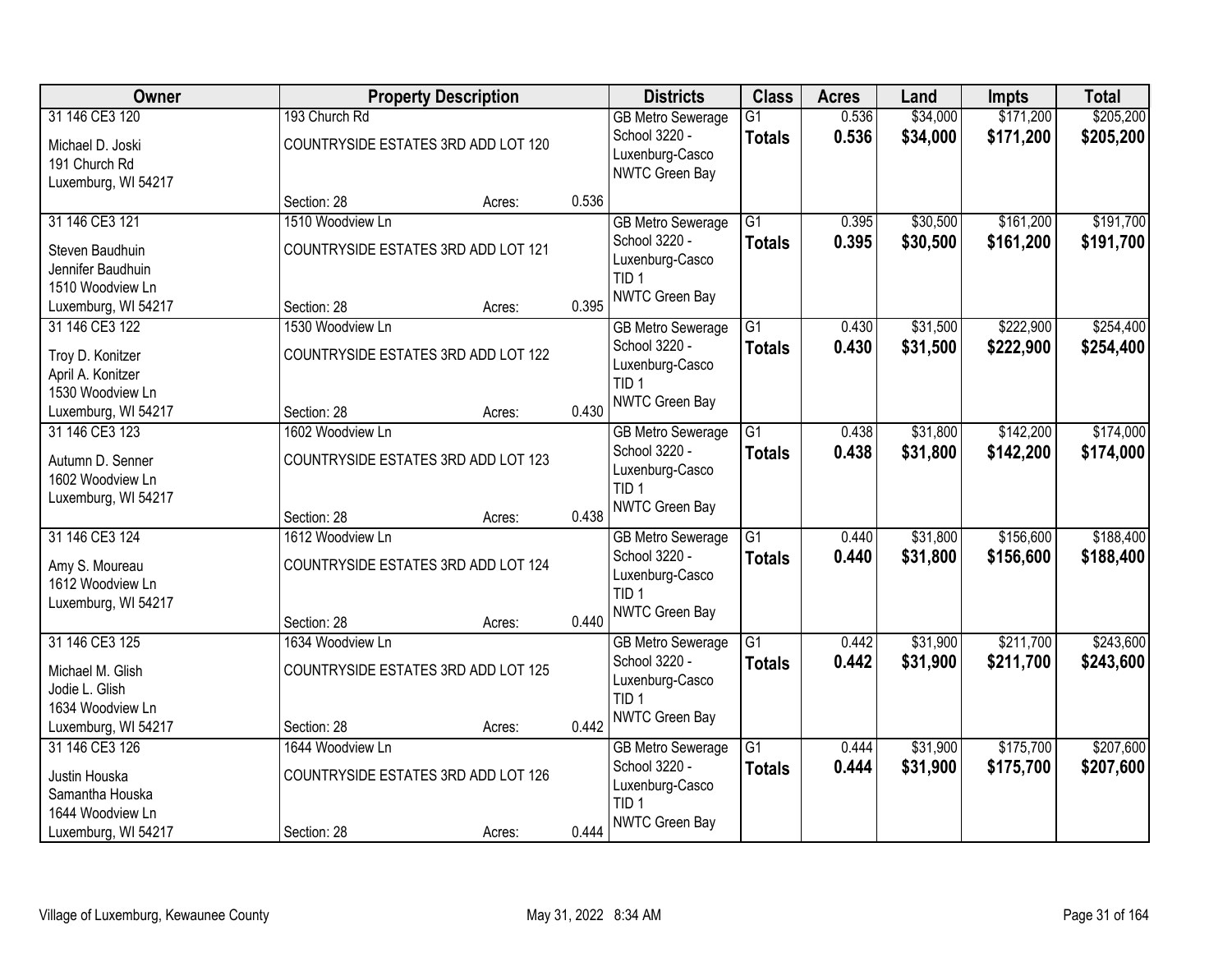| Owner                                |                                            | <b>Property Description</b> |       | <b>Districts</b>                    | <b>Class</b>    | <b>Acres</b> | Land     | <b>Impts</b> | <b>Total</b> |
|--------------------------------------|--------------------------------------------|-----------------------------|-------|-------------------------------------|-----------------|--------------|----------|--------------|--------------|
| 31 146 CE3 127                       | 1654 Woodview Ln                           |                             |       | <b>GB Metro Sewerage</b>            | G1              | 0.416        | \$31,100 | \$136,900    | \$168,000    |
| Lyle J. Dahlke                       | COUNTRYSIDE ESTATES 3RD ADD LOT 127        |                             |       | School 3220 -                       | <b>Totals</b>   | 0.416        | \$31,100 | \$136,900    | \$168,000    |
| 1654 Woodview Ln                     |                                            |                             |       | Luxenburg-Casco<br>TID <sub>1</sub> |                 |              |          |              |              |
| Luxemburg, WI 54217                  |                                            |                             |       | NWTC Green Bay                      |                 |              |          |              |              |
|                                      | Section: 28                                | Acres:                      | 0.416 |                                     |                 |              |          |              |              |
| 31 146 CE3 128                       | 1674 Woodview Ln                           |                             |       | <b>GB Metro Sewerage</b>            | $\overline{G1}$ | 0.596        | \$34,700 | \$194,700    | \$229,400    |
| Zachary M. Gilliame                  | COUNTRYSIDE ESTATES 3RD ADD PRT OF         |                             |       | School 3220 -                       | <b>Totals</b>   | 0.596        | \$34,700 | \$194,700    | \$229,400    |
| <b>Daniell Gilliame</b>              | COUNTRYSIDE ESTATES 3RD ADD: THAT PRT OF   |                             |       | Luxenburg-Casco                     |                 |              |          |              |              |
| 1674 Woodview Ln                     | LOT 1 OF 8CSM-5 MAP #1390 LYING IN THE TID |                             |       | TID <sub>1</sub>                    |                 |              |          |              |              |
| Luxemburg, WI 54217                  | Section: 28                                | Acres:                      | 0.596 | NWTC Green Bay                      |                 |              |          |              |              |
| 31 146 CE3 129                       | 1694 Woodview Ln                           |                             |       | <b>GB Metro Sewerage</b>            | G1              | 0.508        | \$33,700 | \$253,300    | \$287,000    |
| Ronald L & Cynthia Vandermause Trust | COUNTRYSIDE ESTATES 3RD ADD PRT OF         |                             |       | School 3220 -                       | <b>Totals</b>   | 0.508        | \$33,700 | \$253,300    | \$287,000    |
| 1694 Woodview Ln                     | COUNTRYSIDE ESTATES 3RD ADD: LOT 1 OF      |                             |       | Luxenburg-Casco                     |                 |              |          |              |              |
| Luxemburg, WI 54217                  | 8CSM-5 MAP #1390 EXC THAT PRT LYING IN THE |                             |       | NWTC Green Bay                      |                 |              |          |              |              |
|                                      | Section: 28                                | Acres:                      | 0.508 |                                     |                 |              |          |              |              |
| 31 146 CE3 130                       | 194 Robin Ln                               |                             |       | <b>GB Metro Sewerage</b>            | $\overline{G1}$ | 0.368        | \$29,600 | \$143,600    | \$173,200    |
| Cody A. Akerboom                     | COUNTRYSIDE ESTATES 3RD ADD LOT 130        |                             |       | School 3220 -                       | <b>Totals</b>   | 0.368        | \$29,600 | \$143,600    | \$173,200    |
| Samantha J. Akerboom                 |                                            |                             |       | Luxenburg-Casco                     |                 |              |          |              |              |
| 194 Robin Ln                         |                                            |                             |       | NWTC Green Bay                      |                 |              |          |              |              |
| Luxemburg, WI 54217                  | Section: 28                                | Acres:                      | 0.368 |                                     |                 |              |          |              |              |
| 31 146 CE3 131                       | 196 Robin Ln                               |                             |       | <b>GB Metro Sewerage</b>            | $\overline{G1}$ | 0.372        | \$29,700 | \$194,600    | \$224,300    |
| Justin J & Jena R Defere Trust       | COUNTRYSIDE ESTATES 3RD ADD LOT 131        |                             |       | School 3220 -                       | Totals          | 0.372        | \$29,700 | \$194,600    | \$224,300    |
| 196 Robin Ln                         |                                            |                             |       | Luxenburg-Casco                     |                 |              |          |              |              |
| Luxemburg, WI 54217                  |                                            |                             |       | NWTC Green Bay                      |                 |              |          |              |              |
|                                      | Section: 28                                | Acres:                      | 0.372 |                                     |                 |              |          |              |              |
| 31 146 CE3 132                       | 198 Robin Ln                               |                             |       | <b>GB Metro Sewerage</b>            | G1              | 0.349        | \$29,000 | \$147,600    | \$176,600    |
| Allen W. Jorgensen (LEst             | COUNTRYSIDE ESTATES 3RD ADD LOT 132        |                             |       | School 3220 -                       | <b>Totals</b>   | 0.349        | \$29,000 | \$147,600    | \$176,600    |
| Diane M. Jorgensen (LEst             |                                            |                             |       | Luxenburg-Casco                     |                 |              |          |              |              |
| 198 Robin Ln                         |                                            |                             |       | NWTC Green Bay                      |                 |              |          |              |              |
| Luxemburg, WI 54217                  | Section: 28                                | Acres:                      | 0.349 |                                     |                 |              |          |              |              |
| 31 146 CE3 133                       | 1673 Meadows Ln                            |                             |       | <b>GB Metro Sewerage</b>            | G1              | 0.598        | \$34,700 | \$184,000    | \$218,700    |
| Jonathan P. Wech                     | COUNTRYSIDE ESTATES 3RD ADD LOT 133        |                             |       | School 3220 -                       | <b>Totals</b>   | 0.598        | \$34,700 | \$184,000    | \$218,700    |
| Lori R. Wech                         |                                            |                             |       | Luxenburg-Casco                     |                 |              |          |              |              |
| 1673 Meadows Ln                      |                                            |                             |       | NWTC Green Bay                      |                 |              |          |              |              |
| Luxemburg, WI 54217                  | Section: 28                                | Acres:                      | 0.598 |                                     |                 |              |          |              |              |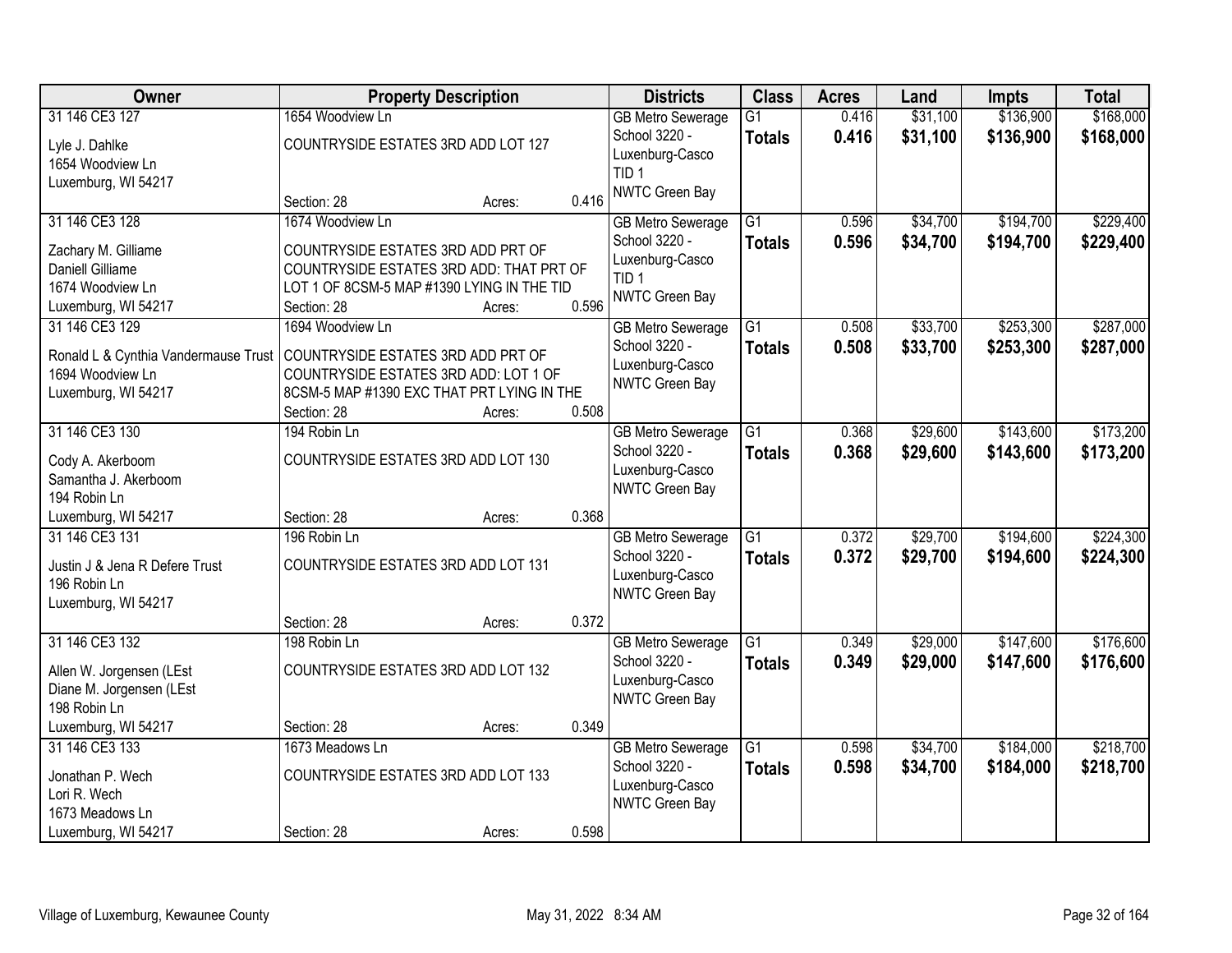| <b>Owner</b>         |                                     | <b>Property Description</b> |       | <b>Districts</b>         | <b>Class</b>    | <b>Acres</b> | Land     | <b>Impts</b> | <b>Total</b> |
|----------------------|-------------------------------------|-----------------------------|-------|--------------------------|-----------------|--------------|----------|--------------|--------------|
| 31 146 CE3 134       | 1653 Meadows Ln                     |                             |       | <b>GB Metro Sewerage</b> | $\overline{G1}$ | 0.442        | \$31,900 | \$166,300    | \$198,200    |
| Doug Thompson        | COUNTRYSIDE ESTATES 3RD ADD LOT 134 |                             |       | School 3220 -            | <b>Totals</b>   | 0.442        | \$31,900 | \$166,300    | \$198,200    |
| Glenda Thompson      |                                     |                             |       | Luxenburg-Casco          |                 |              |          |              |              |
| 1653 Meadows Ln      |                                     |                             |       | NWTC Green Bay           |                 |              |          |              |              |
| Luxemburg, WI 54217  | Section: 28                         | Acres:                      | 0.442 |                          |                 |              |          |              |              |
| 31 146 CE3 135       | 1633 Meadows Ln                     |                             |       | <b>GB Metro Sewerage</b> | $\overline{G1}$ | 0.441        | \$31,800 | \$151,900    | \$183,700    |
| Tonya L. Christoph   | COUNTRYSIDE ESTATES 3RD ADD LOT 135 |                             |       | School 3220 -            | <b>Totals</b>   | 0.441        | \$31,800 | \$151,900    | \$183,700    |
| 1633 Meadows Ln      |                                     |                             |       | Luxenburg-Casco          |                 |              |          |              |              |
| Luxemburg, WI 54217  |                                     |                             |       | NWTC Green Bay           |                 |              |          |              |              |
|                      | Section: 28                         | Acres:                      | 0.441 |                          |                 |              |          |              |              |
| 31 146 CE3 136       | 1623 Meadows Ln                     |                             |       | <b>GB Metro Sewerage</b> | $\overline{G1}$ | 0.439        | \$31,800 | \$155,300    | \$187,100    |
| Andrew Dax           | COUNTRYSIDE ESTATES 3RD ADD LOT 136 |                             |       | School 3220 -            | <b>Totals</b>   | 0.439        | \$31,800 | \$155,300    | \$187,100    |
| Amy Dax              |                                     |                             |       | Luxenburg-Casco          |                 |              |          |              |              |
| 1623 Meadows Ln      |                                     |                             |       | NWTC Green Bay           |                 |              |          |              |              |
| Luxemburg, WI 54217  | Section: 28                         | Acres:                      | 0.439 |                          |                 |              |          |              |              |
| 31 146 CE3 137       | 1603 Meadows Ln                     |                             |       | <b>GB Metro Sewerage</b> | G1              | 0.437        | \$31,700 | \$138,400    | \$170,100    |
| Jennifer M. Steeber  | COUNTRYSIDE ESTATES 3RD ADD LOT 137 |                             |       | School 3220 -            | <b>Totals</b>   | 0.437        | \$31,700 | \$138,400    | \$170,100    |
| 1603 Meadows Ln      |                                     |                             |       | Luxenburg-Casco          |                 |              |          |              |              |
| Luxemburg, WI 54217  |                                     |                             |       | TID <sub>1</sub>         |                 |              |          |              |              |
|                      | Section: 28                         | Acres:                      | 0.437 | NWTC Green Bay           |                 |              |          |              |              |
| 31 146 CE3 138       | 1531 Meadows Ln                     |                             |       | <b>GB Metro Sewerage</b> | $\overline{G1}$ | 0.435        | \$31,700 | \$137,300    | \$169,000    |
| Joshua L. Albert     | COUNTRYSIDE ESTATES 3RD ADD LOT 138 |                             |       | School 3220 -            | <b>Totals</b>   | 0.435        | \$31,700 | \$137,300    | \$169,000    |
| Wendy S. Albert      |                                     |                             |       | Luxenburg-Casco          |                 |              |          |              |              |
| 1531 Meadows Ln      |                                     |                             |       | NWTC Green Bay           |                 |              |          |              |              |
| Luxemburg, WI 54217  | Section: 28                         | Acres:                      | 0.435 |                          |                 |              |          |              |              |
| 31 146 CE3 139       | 1509 Meadows Ln                     |                             |       | <b>GB Metro Sewerage</b> | $\overline{G1}$ | 0.450        | \$32,100 | \$139,600    | \$171,700    |
| Lori Hlinak          | COUNTRYSIDE ESTATES 3RD ADD LOT 139 |                             |       | School 3220 -            | <b>Totals</b>   | 0.450        | \$32,100 | \$139,600    | \$171,700    |
| PO Box 219           |                                     |                             |       | Luxenburg-Casco          |                 |              |          |              |              |
| Luxemburg, WI 54217  |                                     |                             |       | NWTC Green Bay           |                 |              |          |              |              |
|                      | Section: 28                         | Acres:                      | 0.450 |                          |                 |              |          |              |              |
| 31 146 CE3 140       | 1505 Meadows Ln                     |                             |       | <b>GB Metro Sewerage</b> | $\overline{G1}$ | 0.540        | \$34,100 | \$221,800    | \$255,900    |
| Randall C. Heurkens  | COUNTRYSIDE ESTATES 3RD ADD LOT 140 |                             |       | School 3220 -            | <b>Totals</b>   | 0.540        | \$34,100 | \$221,800    | \$255,900    |
| Debra A. Heurkens    |                                     |                             |       | Luxenburg-Casco          |                 |              |          |              |              |
| 450 S New Franken Rd |                                     |                             |       | NWTC Green Bay           |                 |              |          |              |              |
| Green Bay, WI 54311  | Section: 28                         | Acres:                      | 0.540 |                          |                 |              |          |              |              |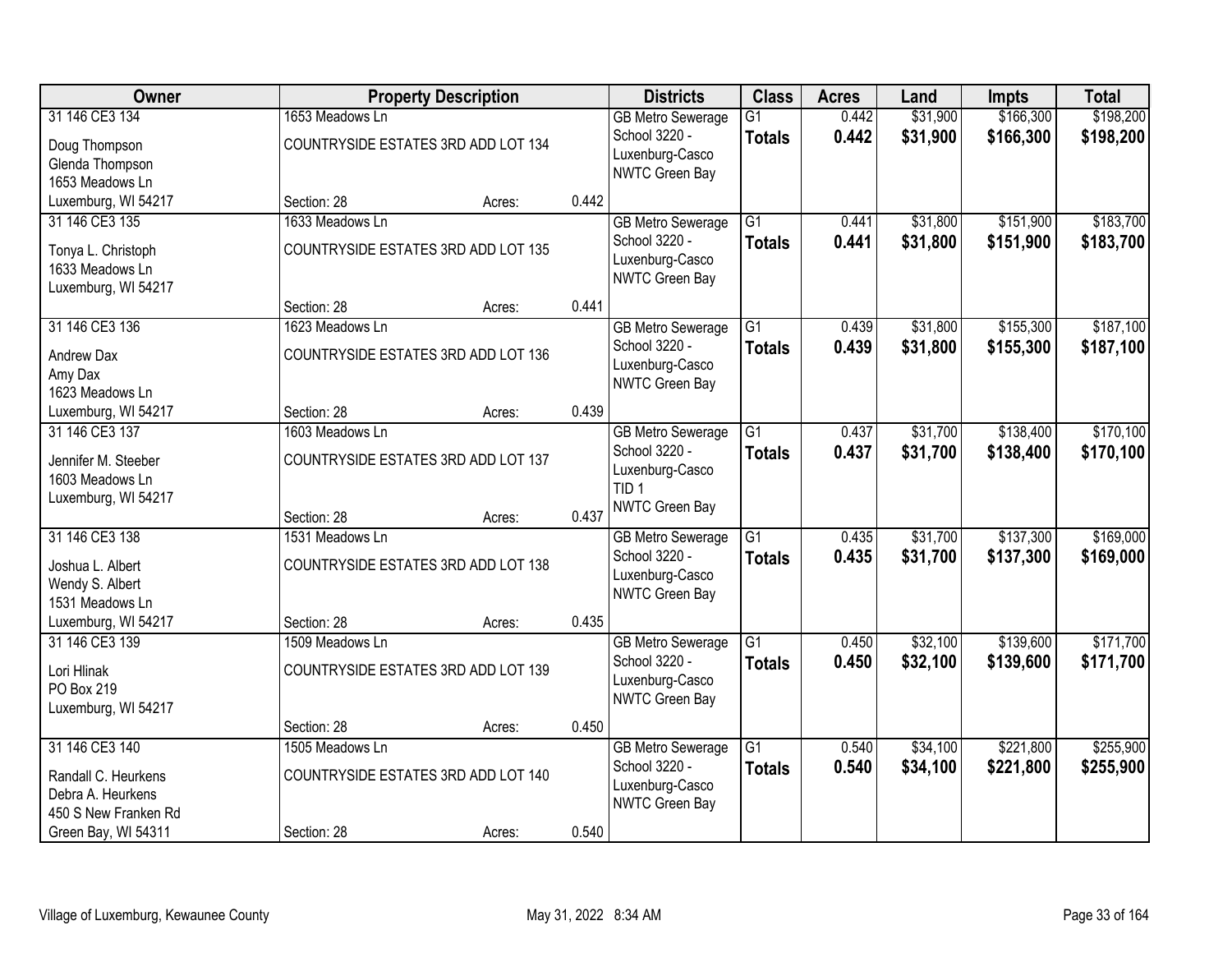| Owner                                    |                                     | <b>Property Description</b> |       | <b>Districts</b>                         | <b>Class</b>    | <b>Acres</b> | Land     | <b>Impts</b> | <b>Total</b> |
|------------------------------------------|-------------------------------------|-----------------------------|-------|------------------------------------------|-----------------|--------------|----------|--------------|--------------|
| 31 146 CE3 141                           | 205 Church Rd                       |                             |       | <b>GB Metro Sewerage</b>                 | $\overline{G1}$ | 0.520        | \$33,900 | \$207,200    | \$241,100    |
| Kevin Denoble                            | COUNTRYSIDE ESTATES 3RD ADD LOT 141 |                             |       | School 3220 -<br>Luxenburg-Casco         | <b>Totals</b>   | 0.520        | \$33,900 | \$207,200    | \$241,100    |
| Jennifer Denoble                         |                                     |                             |       | NWTC Green Bay                           |                 |              |          |              |              |
| 6072 Lilac Ln                            |                                     |                             |       |                                          |                 |              |          |              |              |
| Denmark, WI 54208                        | Section: 28                         | Acres:                      | 0.520 |                                          |                 |              |          |              |              |
| 31 146 CE3 142                           | 1510 Meadows Ln                     |                             |       | <b>GB Metro Sewerage</b>                 | $\overline{G1}$ | 0.379        | \$30,000 | \$157,500    | \$187,500    |
| Kyle D. Paal                             | COUNTRYSIDE ESTATES 3RD ADD LOT 142 |                             |       | School 3220 -                            | <b>Totals</b>   | 0.379        | \$30,000 | \$157,500    | \$187,500    |
| Jenna A. Paal                            |                                     |                             |       | Luxenburg-Casco<br><b>NWTC Green Bay</b> |                 |              |          |              |              |
| 1510 Meadows Ln                          |                                     |                             |       |                                          |                 |              |          |              |              |
| Luxemburg, WI 54217                      | Section: 28                         | Acres:                      | 0.379 |                                          |                 |              |          |              |              |
| 31 146 CE3 143                           | 1530 Meadows Ln                     |                             |       | <b>GB Metro Sewerage</b>                 | G1              | 0.380        | \$30,000 | \$166,200    | \$196,200    |
| Kelly L. Charles                         | COUNTRYSIDE ESTATES 3RD ADD LOT 143 |                             |       | School 3220 -                            | <b>Totals</b>   | 0.380        | \$30,000 | \$166,200    | \$196,200    |
| Jennifer Charles                         |                                     |                             |       | Luxenburg-Casco                          |                 |              |          |              |              |
| 1530 Meadows Ln                          |                                     |                             |       | NWTC Green Bay                           |                 |              |          |              |              |
| Luxemburg, WI 54217                      | Section: 28                         | Acres:                      | 0.380 |                                          |                 |              |          |              |              |
| 31 146 CE3 144                           | 1602 Meadows Ln                     |                             |       | <b>GB Metro Sewerage</b>                 | G1              | 0.351        | \$29,100 | \$154,300    | \$183,400    |
|                                          |                                     |                             |       | School 3220 -                            | <b>Totals</b>   | 0.351        | \$29,100 | \$154,300    | \$183,400    |
| Mary A Dorner (L Est)<br>1602 Meadows Ln | COUNTRYSIDE ESTATES 3RD ADD LOT 144 |                             |       | Luxenburg-Casco                          |                 |              |          |              |              |
| Luxemburg, WI 54217                      |                                     |                             |       | TID <sub>1</sub>                         |                 |              |          |              |              |
|                                          | Section: 28                         | Acres:                      | 0.351 | NWTC Green Bay                           |                 |              |          |              |              |
| 31 146 CE3 145                           | 1618 Meadows Ln                     |                             |       | <b>GB Metro Sewerage</b>                 | $\overline{G1}$ | 0.380        | \$30,000 | \$125,000    | \$155,000    |
|                                          |                                     |                             |       | School 3220 -                            | <b>Totals</b>   | 0.380        | \$30,000 | \$125,000    | \$155,000    |
| Stephen J. Heim                          | COUNTRYSIDE ESTATES 3RD ADD LOT 145 |                             |       | Luxenburg-Casco                          |                 |              |          |              |              |
| 1618 Meadows Ln                          |                                     |                             |       | NWTC Green Bay                           |                 |              |          |              |              |
| Luxemburg, WI 54217                      |                                     |                             |       |                                          |                 |              |          |              |              |
|                                          | Section: 28                         | Acres:                      | 0.380 |                                          |                 |              |          |              |              |
| 31 146 CE3 146                           | 1628 Meadows Ln                     |                             |       | <b>GB Metro Sewerage</b>                 | $\overline{G1}$ | 0.418        | \$31,100 | \$176,800    | \$207,900    |
| Wayne N. Kuiper                          | COUNTRYSIDE ESTATES 3RD ADD LOT 146 |                             |       | School 3220 -                            | <b>Totals</b>   | 0.418        | \$31,100 | \$176,800    | \$207,900    |
| Judith L. Kuiper                         |                                     |                             |       | Luxenburg-Casco                          |                 |              |          |              |              |
| 1628 Meadows Ln                          |                                     |                             |       | NWTC Green Bay                           |                 |              |          |              |              |
| Luxemburg, WI 54217                      | Section: 28                         | Acres:                      | 0.418 |                                          |                 |              |          |              |              |
| 31 146 CE3 147                           | 1642 Meadows Ln                     |                             |       | <b>GB Metro Sewerage</b>                 | $\overline{G1}$ | 0.399        | \$30,600 | \$138,200    | \$168,800    |
| Sherri L. Legois                         | COUNTRYSIDE ESTATES 3RD ADD LOT 147 |                             |       | School 3220 -                            | <b>Totals</b>   | 0.399        | \$30,600 | \$138,200    | \$168,800    |
| 1642 Meadows Ln                          |                                     |                             |       | Luxenburg-Casco                          |                 |              |          |              |              |
| Luxemburg, WI 54217                      |                                     |                             |       | NWTC Green Bay                           |                 |              |          |              |              |
|                                          | Section: 28                         | Acres:                      | 0.399 |                                          |                 |              |          |              |              |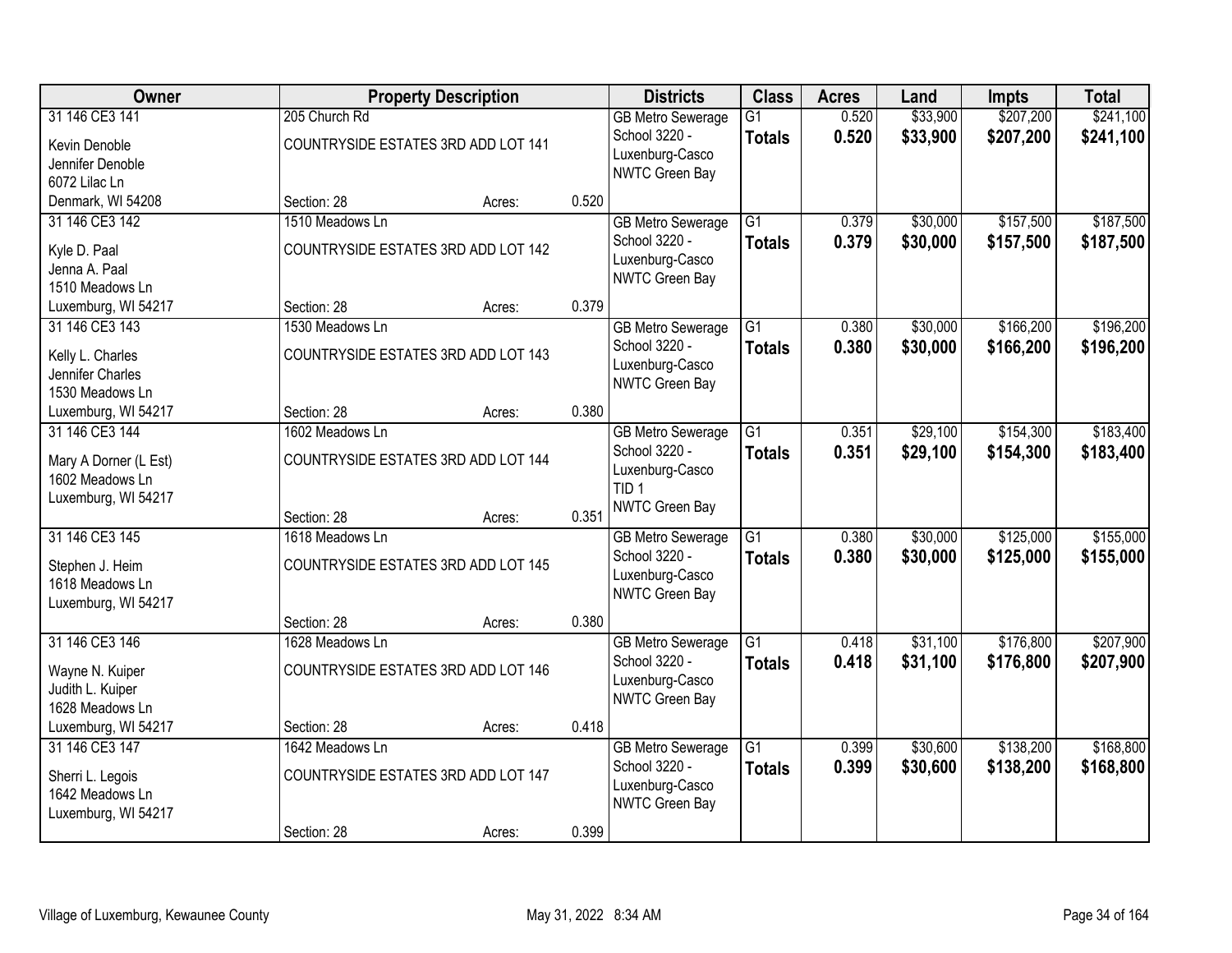| Owner                                                                                       |                                                          | <b>Property Description</b> |       | <b>Districts</b>                                                               | <b>Class</b>                     | <b>Acres</b>   | Land                 | <b>Impts</b>           | <b>Total</b>           |
|---------------------------------------------------------------------------------------------|----------------------------------------------------------|-----------------------------|-------|--------------------------------------------------------------------------------|----------------------------------|----------------|----------------------|------------------------|------------------------|
| 31 146 CE3 148<br>Scott C. Hagerty<br>Brittany M. Hagerty<br>1672 Meadows Ln                | 1672 Meadows Ln<br>COUNTRYSIDE ESTATES 3RD ADD LOT 148   |                             |       | <b>GB Metro Sewerage</b><br>School 3220 -<br>Luxenburg-Casco<br>NWTC Green Bay | $\overline{G1}$<br><b>Totals</b> | 0.399<br>0.399 | \$30,600<br>\$30,600 | \$171,700<br>\$171,700 | \$202,300<br>\$202,300 |
| Luxemburg, WI 54217                                                                         | Section: 28                                              | Acres:                      | 0.399 |                                                                                |                                  |                |                      |                        |                        |
| 31 146 CE3 149<br>Steven J. Boney<br>1694 Meadows Ln<br>Luxemburg, WI 54217                 | 1694 Meadows Ln<br>COUNTRYSIDE ESTATES 3RD ADD LOT 149   |                             |       | <b>GB Metro Sewerage</b><br>School 3220 -<br>Luxenburg-Casco<br>NWTC Green Bay | $\overline{G1}$<br><b>Totals</b> | 0.397<br>0.397 | \$30,500<br>\$30,500 | \$156,200<br>\$156,200 | \$186,700<br>\$186,700 |
|                                                                                             | Section: 28                                              | Acres:                      | 0.397 |                                                                                |                                  |                |                      |                        |                        |
| 31 146 CE3 150<br>Shane L. Rowell<br>Jennifer J. Rowell<br>210 Robin Ln                     | 210 Robin Ln<br>COUNTRYSIDE ESTATES 3RD ADD LOT 150      |                             |       | <b>GB Metro Sewerage</b><br>School 3220 -<br>Luxenburg-Casco<br>NWTC Green Bay | G1<br><b>Totals</b>              | 0.401<br>0.401 | \$30,600<br>\$30,600 | \$131,700<br>\$131,700 | \$162,300<br>\$162,300 |
| Luxemburg, WI 54217                                                                         | Section: 28                                              | Acres:                      | 0.401 |                                                                                |                                  |                |                      |                        |                        |
| 31 146 CE3 151<br>Kiah L. Simon<br>1694 Pine Tree Ln<br>Luxemburg, WI 54217                 | 1694 Pine Tree Ln<br>COUNTRYSIDE ESTATES 3RD ADD LOT 151 |                             |       | <b>GB</b> Metro Sewerage<br>School 3220 -<br>Luxenburg-Casco<br>NWTC Green Bay | G1<br><b>Totals</b>              | 0.397<br>0.397 | \$30,500<br>\$30,500 | \$175,300<br>\$175,300 | \$205,800<br>\$205,800 |
|                                                                                             | Section: 28                                              | Acres:                      | 0.397 |                                                                                |                                  |                |                      |                        |                        |
| 31 146 CE3 152<br>Robert A & Nancy M Haen Trust<br>1702 Pine Tree Ln<br>Luxemburg, WI 54217 | 1702 Pine Tree Ln<br>COUNTRYSIDE ESTATES 3RD ADD LOT 152 |                             |       | <b>GB Metro Sewerage</b><br>School 3220 -<br>Luxenburg-Casco<br>NWTC Green Bay | $\overline{G1}$<br><b>Totals</b> | 0.411<br>0.411 | \$30,900<br>\$30,900 | \$154,300<br>\$154,300 | \$185,200<br>\$185,200 |
|                                                                                             | Section: 28                                              | Acres:                      | 0.411 |                                                                                |                                  |                |                      |                        |                        |
| 31 146 CE3 153<br>Heidi Barta Trust<br>211 Robin Ln<br>Luxemburg, WI 54217                  | 211 Robin Ln<br>COUNTRYSIDE ESTATES 3RD ADD LOT 153      |                             |       | <b>GB Metro Sewerage</b><br>School 3220 -<br>Luxenburg-Casco<br>NWTC Green Bay | $\overline{G1}$<br><b>Totals</b> | 0.436<br>0.436 | \$31,700<br>\$31,700 | \$162,700<br>\$162,700 | \$194,400<br>\$194,400 |
|                                                                                             | Section: 28                                              | Acres:                      | 0.436 |                                                                                |                                  |                |                      |                        |                        |
| 31 146 CE3 154<br>Stacie M. Dart<br>201 Robin Ln<br>Luxemburg, WI 54217                     | 201 Robin Ln<br>COUNTRYSIDE ESTATES 3RD ADD LOT 154      |                             |       | <b>GB Metro Sewerage</b><br>School 3220 -<br>Luxenburg-Casco<br>NWTC Green Bay | $\overline{G1}$<br><b>Totals</b> | 0.398<br>0.398 | \$30,500<br>\$30,500 | \$170,700<br>\$170,700 | \$201,200<br>\$201,200 |
|                                                                                             | Section: 28                                              | Acres:                      | 0.398 |                                                                                |                                  |                |                      |                        |                        |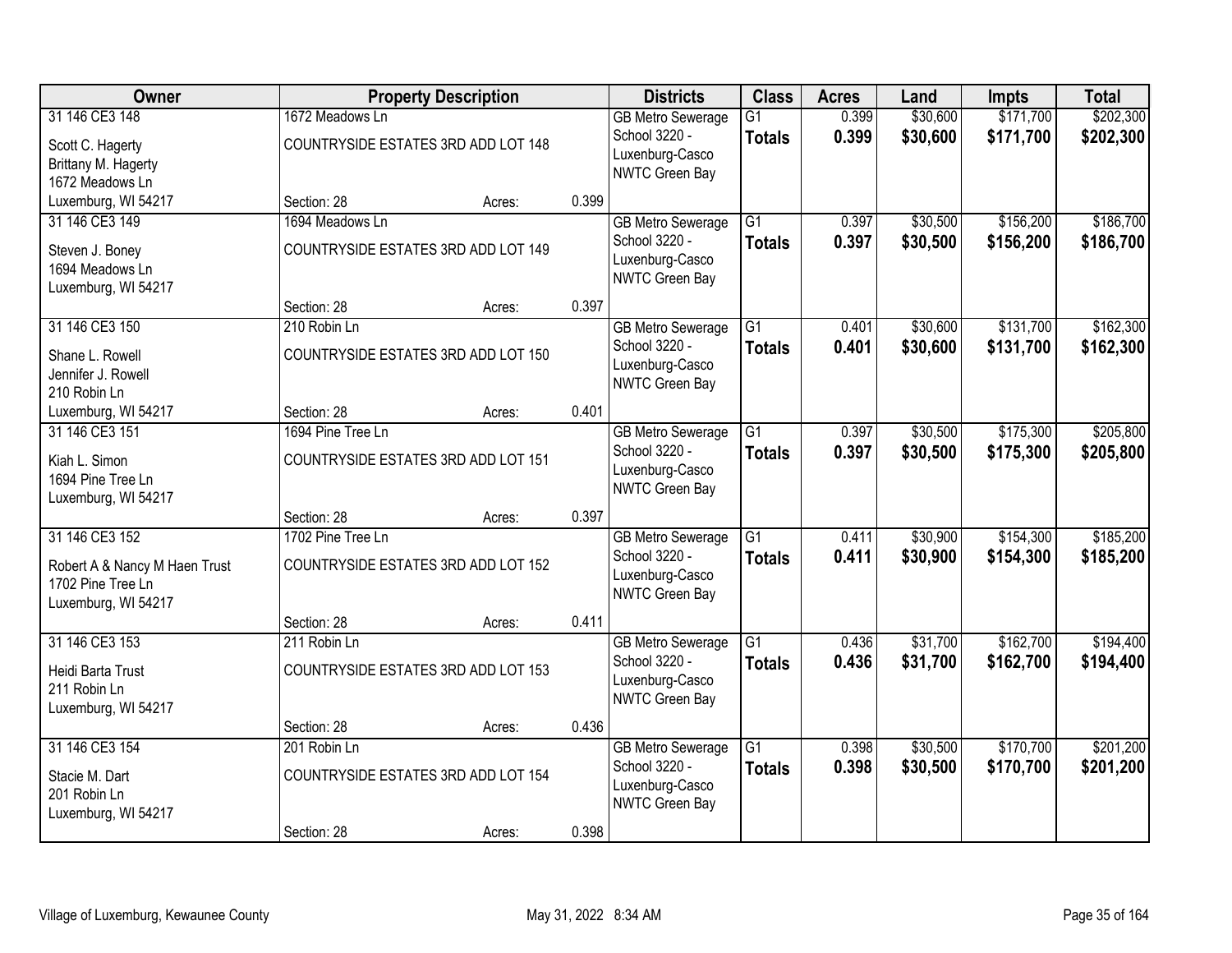| Owner                                                                                     |                   | <b>Property Description</b>         |       | <b>Districts</b>                                                               | <b>Class</b>                     | <b>Acres</b>   | Land                 | <b>Impts</b>           | <b>Total</b>           |
|-------------------------------------------------------------------------------------------|-------------------|-------------------------------------|-------|--------------------------------------------------------------------------------|----------------------------------|----------------|----------------------|------------------------|------------------------|
| 31 146 CE3 155<br>Michael L. Otradovec<br>Norma N. Otradovec<br>199 Robin Ln              | 199 Robin Ln      | COUNTRYSIDE ESTATES 3RD ADD LOT 155 |       | <b>GB Metro Sewerage</b><br>School 3220 -<br>Luxenburg-Casco<br>NWTC Green Bay | $\overline{G1}$<br><b>Totals</b> | 0.355<br>0.355 | \$29,200<br>\$29,200 | \$166,600<br>\$166,600 | \$195,800<br>\$195,800 |
| Luxemburg, WI 54217                                                                       | Section: 28       | Acres:                              | 0.355 |                                                                                |                                  |                |                      |                        |                        |
| 31 146 CE3 156<br>Joe Albert<br>Cathy Jo Albert<br>197 Robin Ln                           | 197 Robin Ln      | COUNTRYSIDE ESTATES 3RD ADD LOT 156 |       | <b>GB Metro Sewerage</b><br>School 3220 -<br>Luxenburg-Casco<br>NWTC Green Bay | $\overline{G1}$<br><b>Totals</b> | 0.357<br>0.357 | \$29,300<br>\$29,300 | \$151,600<br>\$151,600 | \$180,900<br>\$180,900 |
| Luxemburg, WI 54217                                                                       | Section: 28       | Acres:                              | 0.357 |                                                                                |                                  |                |                      |                        |                        |
| 31 146 CE3 157<br>Paul Baeb<br>Stacy A. Baeb<br>195 Robin Ln                              | 195 Robin Ln      | COUNTRYSIDE ESTATES 3RD ADD LOT 157 |       | <b>GB Metro Sewerage</b><br>School 3220 -<br>Luxenburg-Casco<br>NWTC Green Bay | $\overline{G1}$<br><b>Totals</b> | 0.370<br>0.370 | \$29,700<br>\$29,700 | \$186,400<br>\$186,400 | \$216,100<br>\$216,100 |
| Luxemburg, WI 54217                                                                       | Section: 28       | Acres:                              | 0.370 |                                                                                |                                  |                |                      |                        |                        |
| 31 146 CE4 158<br>Johanna M. Peterson<br>1709 Pine Tree Ln<br>Luxemburg, WI 54217         | 1709 Pine Tree Ln | COUNTRYSIDE ESTATES 4TH ADD LOT 158 |       | <b>GB Metro Sewerage</b><br>School 3220 -<br>Luxenburg-Casco<br>NWTC Green Bay | G1<br><b>Totals</b>              | 0.372<br>0.372 | \$29,700<br>\$29,700 | \$160,000<br>\$160,000 | \$189,700<br>\$189,700 |
|                                                                                           | Section: 28       | Acres:                              | 0.372 |                                                                                |                                  |                |                      |                        |                        |
| 31 146 CE4 159<br>Ashley M. Jadin<br>210 Country Ct<br>Luxemburg, WI 54217-1363           | 210 Country Ct    | COUNTRYSIDE ESTATES 4TH ADD LOT 159 |       | <b>GB Metro Sewerage</b><br>School 3220 -<br>Luxenburg-Casco<br>NWTC Green Bay | $\overline{G1}$<br><b>Totals</b> | 0.460<br>0.460 | \$32,400<br>\$32,400 | \$144,100<br>\$144,100 | \$176,500<br>\$176,500 |
|                                                                                           | Section: 28       | Acres:                              | 0.460 |                                                                                |                                  |                |                      |                        |                        |
| 31 146 CE4 160<br>David A. Demmin<br>220 Country Ct<br>Luxemburg, WI 54217                | 220 Country Ct    | COUNTRYSIDE ESTATES 4TH ADD LOT 160 |       | <b>GB Metro Sewerage</b><br>School 3220 -<br>Luxenburg-Casco<br>NWTC Green Bay | G1<br><b>Totals</b>              | 0.554<br>0.554 | \$34,200<br>\$34,200 | \$183,000<br>\$183,000 | \$217,200<br>\$217,200 |
|                                                                                           | Section: 28       | Acres:                              | 0.554 |                                                                                |                                  |                |                      |                        |                        |
| 31 146 CE4 161<br>Paul L & Karen A Simonar Trust<br>235 Country Ct<br>Luxemburg, WI 54217 | 235 Country Ct    | COUNTRYSIDE ESTATES 4TH ADD LOT 161 |       | <b>GB Metro Sewerage</b><br>School 3220 -<br>Luxenburg-Casco<br>NWTC Green Bay | $\overline{G1}$<br><b>Totals</b> | 0.816<br>0.816 | \$40,800<br>\$40,800 | \$225,700<br>\$225,700 | \$266,500<br>\$266,500 |
|                                                                                           | Section: 28       | Acres:                              | 0.816 |                                                                                |                                  |                |                      |                        |                        |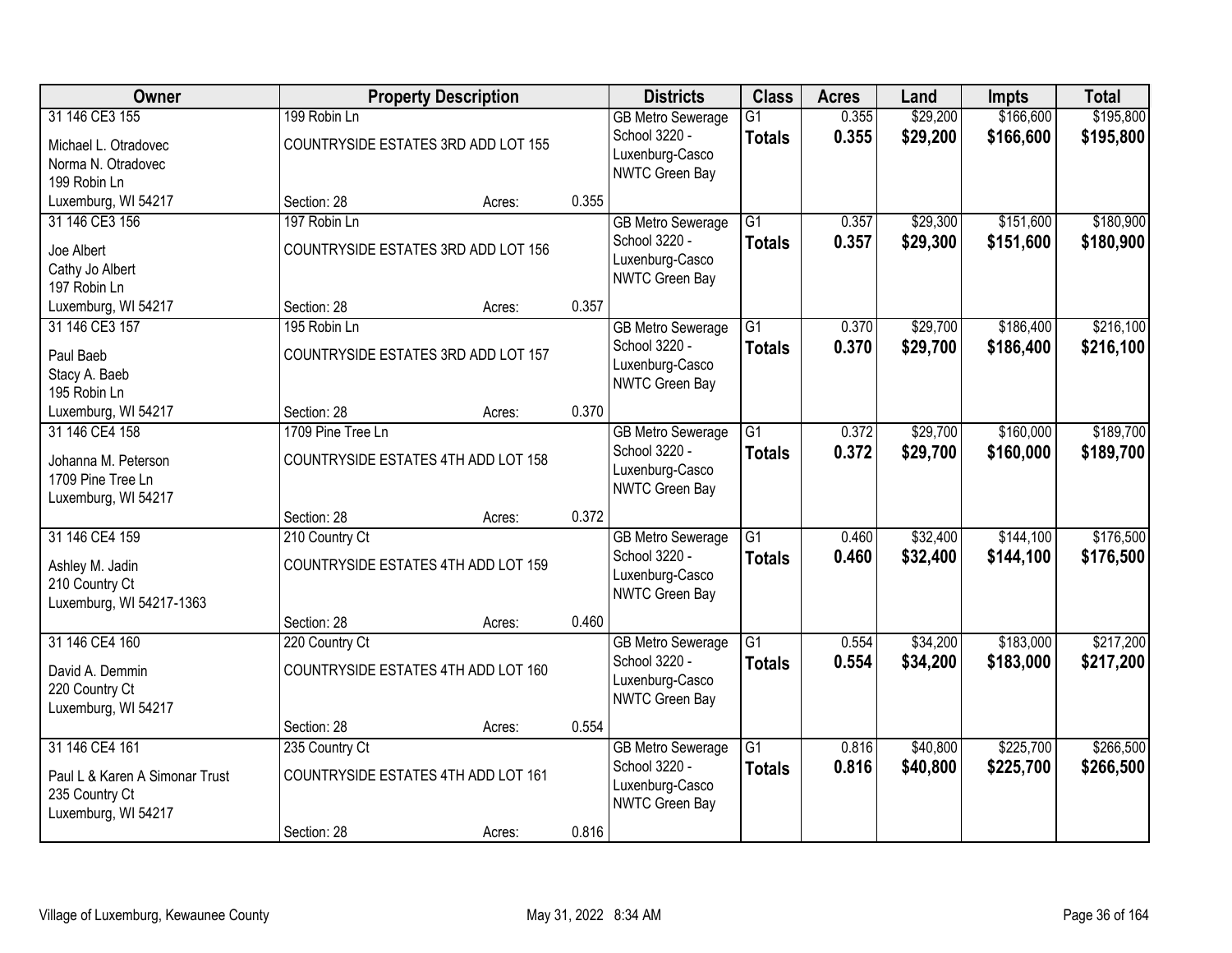| Owner                                                                                      |                                                          | <b>Property Description</b> |       | <b>Districts</b>                                                               | <b>Class</b>                     | <b>Acres</b>   | Land                 | Impts                  | <b>Total</b>           |
|--------------------------------------------------------------------------------------------|----------------------------------------------------------|-----------------------------|-------|--------------------------------------------------------------------------------|----------------------------------|----------------|----------------------|------------------------|------------------------|
| 31 146 CE4 162<br>Erwin Depas<br>Gloria Depas<br>221 Country Ct                            | 221 Country Ct<br>COUNTRYSIDE ESTATES 4TH ADD LOT 162    |                             |       | <b>GB Metro Sewerage</b><br>School 3220 -<br>Luxenburg-Casco<br>NWTC Green Bay | $\overline{G1}$<br><b>Totals</b> | 0.493<br>0.493 | \$38,600<br>\$38,600 | \$148,400<br>\$148,400 | \$187,000<br>\$187,000 |
| Luxemburg, WI 54217                                                                        | Section: 28                                              | Acres:                      | 0.493 |                                                                                |                                  |                |                      |                        |                        |
| 31 146 CE4 163<br>Leonard J & Janice Lemens Trust<br>211 Country Ct<br>Luxemburg, WI 54217 | 211 Country Ct<br>COUNTRYSIDE ESTATES 4TH ADD LOT 163    |                             |       | <b>GB Metro Sewerage</b><br>School 3220 -<br>Luxenburg-Casco<br>NWTC Green Bay | $\overline{G1}$<br><b>Totals</b> | 0.453<br>0.453 | \$32,200<br>\$32,200 | \$156,200<br>\$156,200 | \$188,400<br>\$188,400 |
|                                                                                            | Section: 28                                              | Acres:                      | 0.453 |                                                                                |                                  |                |                      |                        |                        |
| 31 146 CE4 164<br>Christine M. Leider<br>David Leider<br>1739 Pine Tree Ln                 | 1739 Pine Tree Ln<br>COUNTRYSIDE ESTATES 4TH ADD LOT 164 |                             |       | <b>GB Metro Sewerage</b><br>School 3220 -<br>Luxenburg-Casco<br>NWTC Green Bay | G1<br><b>Totals</b>              | 0.419<br>0.419 | \$34,300<br>\$34,300 | \$157,800<br>\$157,800 | \$192,100<br>\$192,100 |
| Luxemburg, WI 54217                                                                        | Section: 28                                              | Acres:                      | 0.419 |                                                                                |                                  |                |                      |                        |                        |
| 31 146 CE4 165<br>Vicki L. Treml<br>1738 Pine Tree Ln<br>Luxemburg, WI 54217               | 1738 Pine Tree Ln<br>COUNTRYSIDE ESTATES 4TH ADD LOT 165 |                             |       | <b>GB Metro Sewerage</b><br>School 3220 -<br>Luxenburg-Casco<br>NWTC Green Bay | G1<br><b>Totals</b>              | 0.384<br>0.384 | \$30,100<br>\$30,100 | \$128,600<br>\$128,600 | \$158,700<br>\$158,700 |
|                                                                                            | Section: 28                                              | Acres:                      | 0.384 |                                                                                |                                  |                |                      |                        |                        |
| 31 146 CE4 166<br>Andrew R. Engelking<br><b>Bethany Engelking</b><br>1734 Pine Tree Ln     | 1734 Pine Tree Ln<br>COUNTRYSIDE ESTATES 4TH ADD LOT 166 |                             |       | <b>GB Metro Sewerage</b><br>School 3220 -<br>Luxenburg-Casco<br>NWTC Green Bay | $\overline{G1}$<br><b>Totals</b> | 0.408<br>0.408 | \$30,800<br>\$30,800 | \$163,600<br>\$163,600 | \$194,400<br>\$194,400 |
| Luxemburg, WI 54217                                                                        | Section: 28                                              | Acres:                      | 0.408 |                                                                                |                                  |                |                      |                        |                        |
| 31 146 CE4 167<br>Laurence E. Hyde<br>Mary C. Hyde<br>1728 Pine Tree Ln                    | 1728 Pine Tree Ln<br>COUNTRYSIDE ESTATES 4TH ADD LOT 167 |                             |       | <b>GB Metro Sewerage</b><br>School 3220 -<br>Luxenburg-Casco<br>NWTC Green Bay | $\overline{G1}$<br><b>Totals</b> | 0.390<br>0.390 | \$30,300<br>\$30,300 | \$169,400<br>\$169,400 | \$199,700<br>\$199,700 |
| Luxemburg, WI 54217                                                                        | Section: 28                                              | Acres:                      | 0.390 |                                                                                |                                  |                |                      |                        |                        |
| 31 146 CE4 168<br>Scott C. Ward<br>1722 Pine Tree Ln<br>Luxemburg, WI 54217                | 1722 Pine Tree Ln<br>COUNTRYSIDE ESTATES 4TH ADD LOT 168 |                             |       | <b>GB Metro Sewerage</b><br>School 3220 -<br>Luxenburg-Casco<br>NWTC Green Bay | $\overline{G1}$<br><b>Totals</b> | 0.347<br>0.347 | \$29,000<br>\$29,000 | \$177,400<br>\$177,400 | \$206,400<br>\$206,400 |
|                                                                                            | Section: 28                                              | Acres:                      | 0.347 |                                                                                |                                  |                |                      |                        |                        |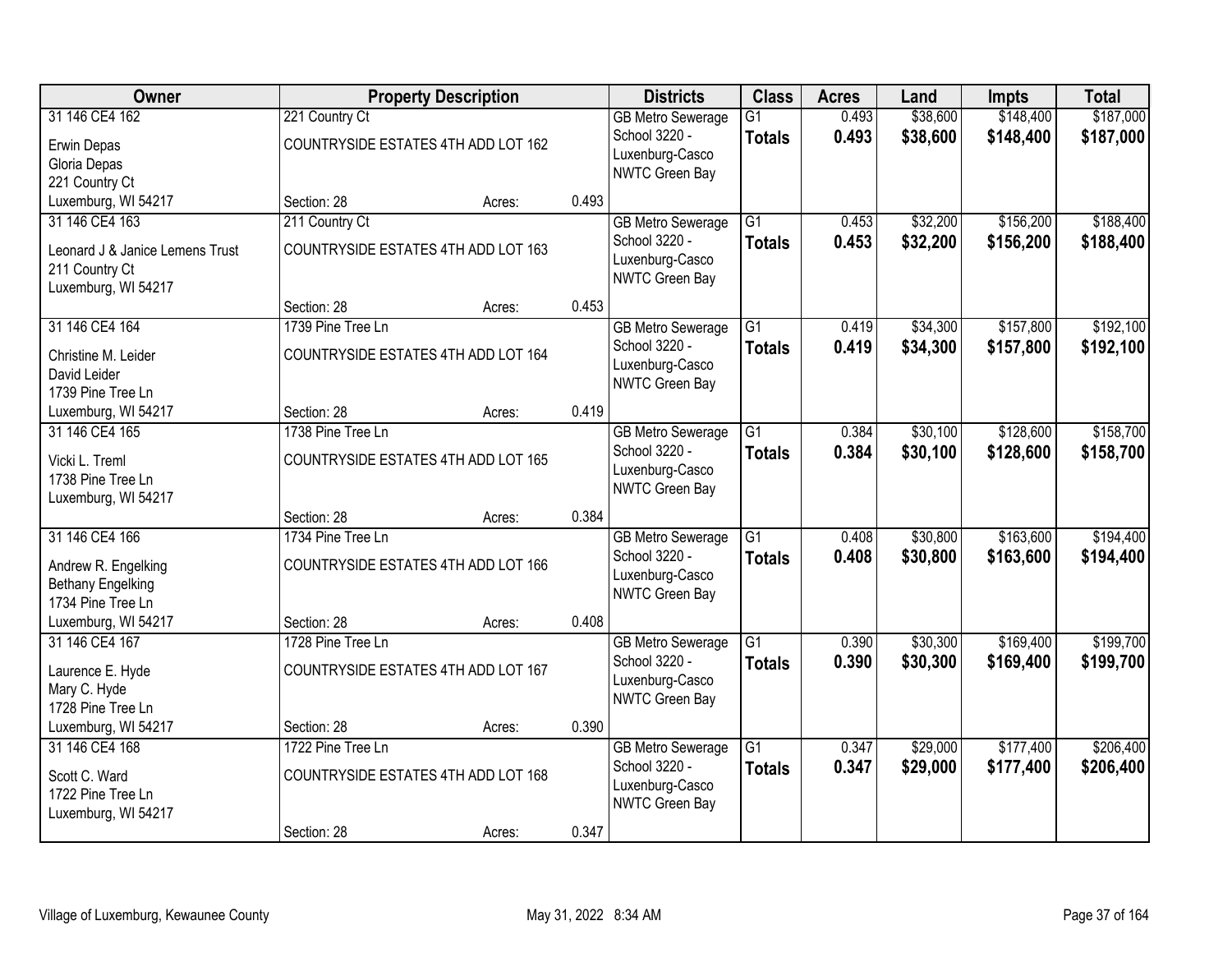| Owner                          |                                     | <b>Property Description</b>         |       | <b>Districts</b>                         | <b>Class</b>    | <b>Acres</b> | Land     | <b>Impts</b> | <b>Total</b> |
|--------------------------------|-------------------------------------|-------------------------------------|-------|------------------------------------------|-----------------|--------------|----------|--------------|--------------|
| 31 146 CE4 169                 | 1716 Pine Tree Ln                   |                                     |       | <b>GB Metro Sewerage</b>                 | $\overline{G1}$ | 0.351        | \$29,100 | \$152,000    | \$181,100    |
| Chad P. Delfosse               |                                     | COUNTRYSIDE ESTATES 4TH ADD LOT 169 |       | School 3220 -                            | <b>Totals</b>   | 0.351        | \$29,100 | \$152,000    | \$181,100    |
| 1716 Pine Tree Ln              |                                     |                                     |       | Luxenburg-Casco<br>NWTC Green Bay        |                 |              |          |              |              |
| Luxemburg, WI 54217            |                                     |                                     |       |                                          |                 |              |          |              |              |
|                                | Section: 28                         | Acres:                              | 0.351 |                                          |                 |              |          |              |              |
| 31 146 CE4 170                 | 1710 Pine Tree Ln                   |                                     |       | <b>GB Metro Sewerage</b>                 | $\overline{G1}$ | 0.335        | \$28,600 | \$148,200    | \$176,800    |
| Brian J. Burmeister            |                                     | COUNTRYSIDE ESTATES 4TH ADD LOT 170 |       | School 3220 -                            | <b>Totals</b>   | 0.335        | \$28,600 | \$148,200    | \$176,800    |
| 1710 Pine Tree Ln              |                                     |                                     |       | Luxenburg-Casco<br><b>NWTC Green Bay</b> |                 |              |          |              |              |
| Luxemburg, WI 54217            |                                     |                                     |       |                                          |                 |              |          |              |              |
|                                | Section: 28                         | Acres:                              | 0.335 |                                          |                 |              |          |              |              |
| 31 146 CE4 171                 | 1672 Pine Tree Ln                   |                                     |       | <b>GB Metro Sewerage</b>                 | $\overline{G1}$ | 0.351        | \$29,100 | \$159,800    | \$188,900    |
| Paul R. Madary                 |                                     | COUNTRYSIDE ESTATES 4TH ADD LOT 171 |       | School 3220 -                            | <b>Totals</b>   | 0.351        | \$29,100 | \$159,800    | \$188,900    |
| Roselynn M. Madary             |                                     |                                     |       | Luxenburg-Casco<br>NWTC Green Bay        |                 |              |          |              |              |
| 1672 Pine Tree Ln              |                                     |                                     |       |                                          |                 |              |          |              |              |
| Luxemburg, WI 54217            | Section: 28                         | Acres:                              | 0.351 |                                          |                 |              |          |              |              |
| 31 146 CE4 172                 | 1642 Pine Tree Ln                   |                                     |       | <b>GB Metro Sewerage</b>                 | $\overline{G1}$ | 0.351        | \$29,100 | \$168,200    | \$197,300    |
| Weldon L & Faye B Dahlke Trust |                                     | COUNTRYSIDE ESTATES 4TH ADD LOT 172 |       | School 3220 -                            | <b>Totals</b>   | 0.351        | \$29,100 | \$168,200    | \$197,300    |
| 1642 Pine Tree Ln              |                                     |                                     |       | Luxenburg-Casco<br>NWTC Green Bay        |                 |              |          |              |              |
| Luxemburg, WI 54217            |                                     |                                     |       |                                          |                 |              |          |              |              |
|                                | Section: 28                         | Acres:                              | 0.351 |                                          |                 |              |          |              |              |
| 31 146 CE4 173                 | 1628 Pine Tree Ln                   |                                     |       | <b>GB Metro Sewerage</b>                 | $\overline{G1}$ | 0.351        | \$29,100 | \$177,900    | \$207,000    |
| Nicole L. Aude                 | COUNTRYSIDE ESTATES 4TH ADD LOT 173 |                                     |       | School 3220 -                            | <b>Totals</b>   | 0.351        | \$29,100 | \$177,900    | \$207,000    |
| Tyler A. Aude                  |                                     |                                     |       | Luxenburg-Casco<br><b>NWTC Green Bay</b> |                 |              |          |              |              |
| 1628 Pine Tree Ln              |                                     |                                     |       |                                          |                 |              |          |              |              |
| Luxemburg, WI 54217            | Section: 28                         | Acres:                              | 0.351 |                                          |                 |              |          |              |              |
| 31 146 CE4 174                 | 1618 Pine Tree Ln                   |                                     |       | <b>GB Metro Sewerage</b>                 | $\overline{G1}$ | 0.351        | \$29,100 | \$164,000    | \$193,100    |
| Dory L. Peters                 |                                     | COUNTRYSIDE ESTATES 4TH ADD LOT 174 |       | School 3220 -                            | <b>Totals</b>   | 0.351        | \$29,100 | \$164,000    | \$193,100    |
| 1618 Pine Tree Ln              |                                     |                                     |       | Luxenburg-Casco<br><b>NWTC Green Bay</b> |                 |              |          |              |              |
| Luxemburg, WI 54217            |                                     |                                     |       |                                          |                 |              |          |              |              |
|                                | Section: 28                         | Acres:                              | 0.351 |                                          |                 |              |          |              |              |
| 31 146 CE4 175                 | 1602 Pine Tree Ln                   |                                     |       | <b>GB Metro Sewerage</b>                 | $\overline{G1}$ | 0.400        | \$30,600 | \$182,300    | \$212,900    |
| Kevin J. Buckmaster            |                                     | COUNTRYSIDE ESTATES 4TH ADD LOT 175 |       | School 3220 -                            | <b>Totals</b>   | 0.400        | \$30,600 | \$182,300    | \$212,900    |
| Melissa S. Buckmaster          |                                     |                                     |       | Luxenburg-Casco<br>TID <sub>1</sub>      |                 |              |          |              |              |
| 1602 Pine Tree Ln              |                                     |                                     |       | <b>NWTC Green Bay</b>                    |                 |              |          |              |              |
| Luxemburg, WI 54217            | Section: 28                         | Acres:                              | 0.400 |                                          |                 |              |          |              |              |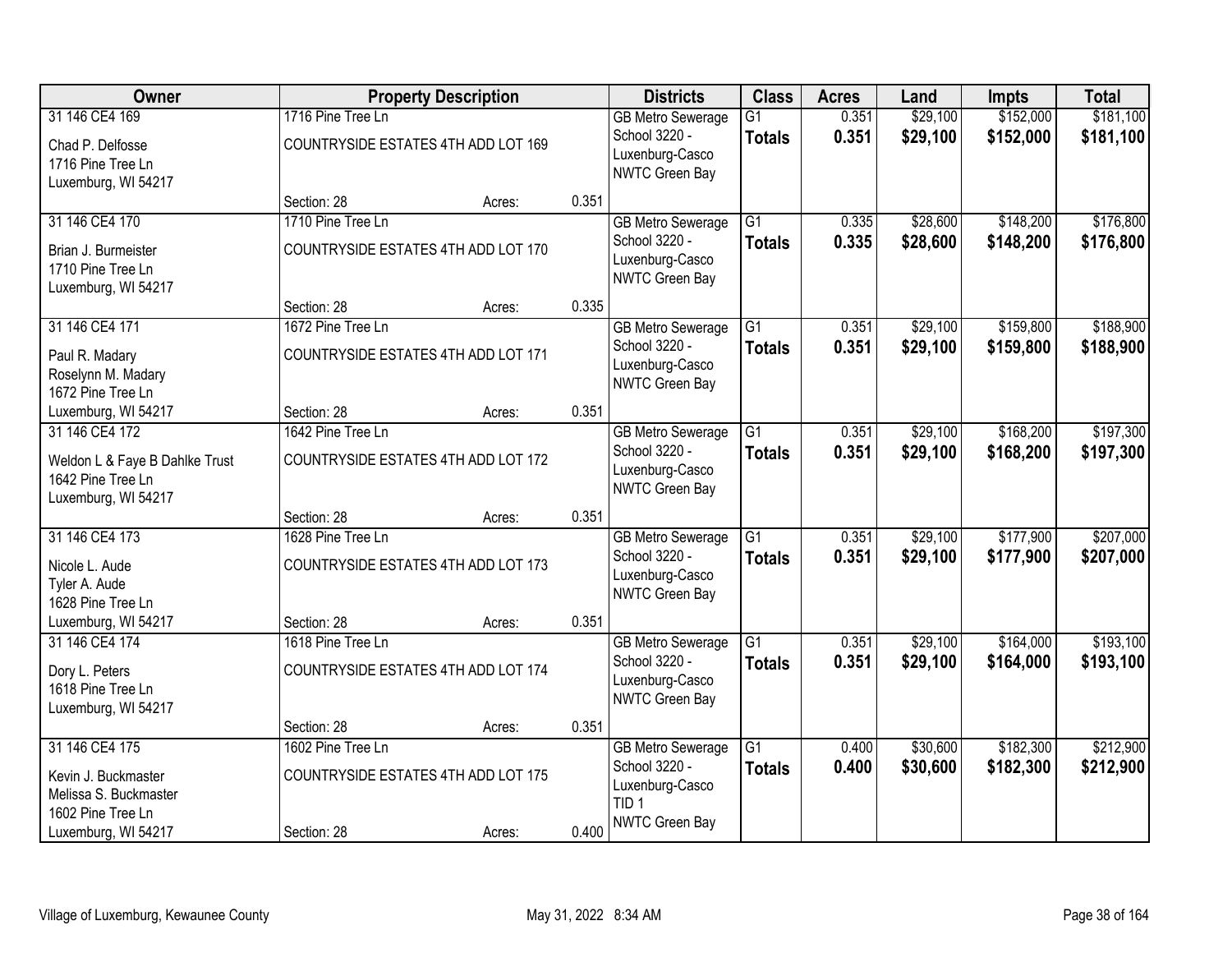| Owner                    |                                     | <b>Property Description</b>         |       | <b>Districts</b>         | <b>Class</b>    | <b>Acres</b> | Land     | Impts           | <b>Total</b> |
|--------------------------|-------------------------------------|-------------------------------------|-------|--------------------------|-----------------|--------------|----------|-----------------|--------------|
| 31 146 CE4 176           | 221 Ronald St                       |                                     |       | <b>GB Metro Sewerage</b> | $\overline{G1}$ | 0.303        | \$27,600 | $\overline{50}$ | \$27,600     |
| Dale C. Detampel         |                                     | COUNTRYSIDE ESTATES 4TH ADD LOT 176 |       | School 3220 -            | <b>Totals</b>   | 0.303        | \$27,600 | \$0             | \$27,600     |
| Kay A. Detampel          | (ASSESSED WITH PARCEL #31 146 L 13) |                                     |       | Luxenburg-Casco          |                 |              |          |                 |              |
| 1509 Charles Dr          |                                     |                                     |       | TID <sub>1</sub>         |                 |              |          |                 |              |
| Luxemburg, WI 54217      | Section: 28                         | Acres:                              | 0.303 | NWTC Green Bay           |                 |              |          |                 |              |
| 31 146 CE4 177           | 211 Ronald St                       |                                     |       | <b>GB Metro Sewerage</b> | $\overline{G1}$ | 0.285        | \$27,100 | \$135,400       | \$162,500    |
| Amanda J. Patton         |                                     | COUNTRYSIDE ESTATES 4TH ADD LOT 177 |       | School 3220 -            | <b>Totals</b>   | 0.285        | \$27,100 | \$135,400       | \$162,500    |
| 211 Ronald St            |                                     |                                     |       | Luxenburg-Casco          |                 |              |          |                 |              |
| Luxemburg, WI 54217      |                                     |                                     |       | NWTC Green Bay           |                 |              |          |                 |              |
|                          | Section: 28                         | Acres:                              | 0.285 |                          |                 |              |          |                 |              |
| 31 146 CE4 178           | 201 Ronald St                       |                                     |       | <b>GB Metro Sewerage</b> | $\overline{G1}$ | 0.336        | \$28,600 | \$188,800       | \$217,400    |
| Edward P Lapointe Trust  |                                     | COUNTRYSIDE ESTATES 4TH ADD LOT 178 |       | School 3220 -            | <b>Totals</b>   | 0.336        | \$28,600 | \$188,800       | \$217,400    |
| W3836 E Labelle Rd 38    |                                     |                                     |       | Luxenburg-Casco          |                 |              |          |                 |              |
| Powers, MI 49874         |                                     |                                     |       | NWTC Green Bay           |                 |              |          |                 |              |
|                          | Section: 28                         | Acres:                              | 0.336 |                          |                 |              |          |                 |              |
| 31 146 CE4 179           | 1531 Pine Tree Ln                   |                                     |       | <b>GB Metro Sewerage</b> | G1              | 0.426        | \$31,400 | \$148,100       | \$179,500    |
| Joseph P. Mleziva        |                                     | COUNTRYSIDE ESTATES 4TH ADD LOT 179 |       | School 3220 -            | <b>Totals</b>   | 0.426        | \$31,400 | \$148,100       | \$179,500    |
| 1531 Pine Tree Ln        |                                     |                                     |       | Luxenburg-Casco          |                 |              |          |                 |              |
| Luxemburg, WI 54217      |                                     |                                     |       | NWTC Green Bay           |                 |              |          |                 |              |
|                          | Section: 28                         | Acres:                              | 0.426 |                          |                 |              |          |                 |              |
| 31 146 CE4 180           | 1603 Pine Tree Ln                   |                                     |       | <b>GB Metro Sewerage</b> | $\overline{G1}$ | 0.350        | \$29,100 | \$219,700       | \$248,800    |
| Timothy N. Aschenbrenner |                                     | COUNTRYSIDE ESTATES 4TH ADD LOT 180 |       | School 3220 -            | <b>Totals</b>   | 0.350        | \$29,100 | \$219,700       | \$248,800    |
| Tina M. Aschenbrenner    |                                     |                                     |       | Luxenburg-Casco          |                 |              |          |                 |              |
| 1603 Pine Tree Ln        |                                     |                                     |       | TID <sub>1</sub>         |                 |              |          |                 |              |
| Luxemburg, WI 54217      | Section: 28                         | Acres:                              | 0.350 | NWTC Green Bay           |                 |              |          |                 |              |
| 31 146 CE4 181           | 1617 Pine Tree Ln                   |                                     |       | <b>GB</b> Metro Sewerage | $\overline{G1}$ | 0.355        | \$29,200 | \$142,000       | \$171,200    |
| Eric W. Lawonn           | COUNTRYSIDE ESTATES 4TH ADD LOT 181 |                                     |       | School 3220 -            | <b>Totals</b>   | 0.355        | \$29,200 | \$142,000       | \$171,200    |
| Holly C. Lawonn          |                                     |                                     |       | Luxenburg-Casco          |                 |              |          |                 |              |
| 1617 Pine Tree Ln        |                                     |                                     |       | NWTC Green Bay           |                 |              |          |                 |              |
| Luxemburg, WI 54217      | Section: 28                         | Acres:                              | 0.355 |                          |                 |              |          |                 |              |
| 31 146 CE4 182           | 1627 Pine Tree Ln                   |                                     |       | <b>GB Metro Sewerage</b> | $\overline{G1}$ | 0.355        | \$29,200 | \$170,600       | \$199,800    |
| Justin J. Mianecki       |                                     | COUNTRYSIDE ESTATES 4TH ADD LOT 182 |       | School 3220 -            | <b>Totals</b>   | 0.355        | \$29,200 | \$170,600       | \$199,800    |
| Tayna M. Mianecki        |                                     |                                     |       | Luxenburg-Casco          |                 |              |          |                 |              |
| 1627 Pine Tree Ln        |                                     |                                     |       | NWTC Green Bay           |                 |              |          |                 |              |
| Luxemburg, WI 54217      | Section: 28                         | Acres:                              | 0.355 |                          |                 |              |          |                 |              |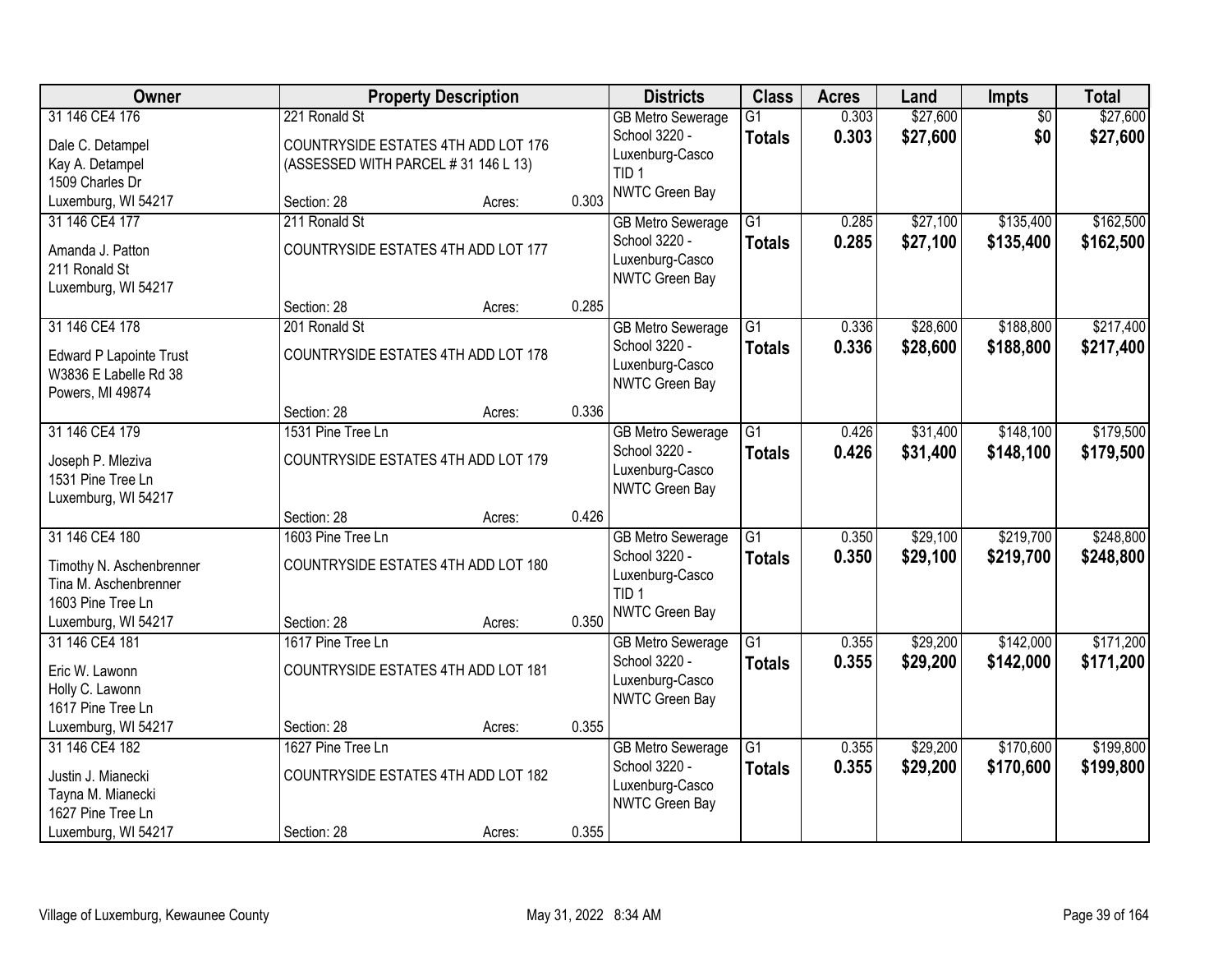| \$144,200<br>\$173,400<br>31 146 CE4 183<br>1643 Pine Tree Ln<br>0.355<br>\$29,200<br>$\overline{G1}$<br><b>GB Metro Sewerage</b><br>School 3220 -<br>0.355<br>\$29,200<br>\$144,200<br>\$173,400<br><b>Totals</b><br>COUNTRYSIDE ESTATES 4TH ADD LOT 183<br>Greg L. Loberger<br>Luxenburg-Casco<br>Shawn Loberger<br>NWTC Green Bay<br>1643 Pine Tree Ln<br>Luxemburg, WI 54217<br>0.355<br>Section: 28<br>Acres:<br>\$29,200<br>\$142,900<br>\$172,100<br>31 146 CE4 184<br>1673 Pine Tree Ln<br>$\overline{G1}$<br>0.355<br><b>GB Metro Sewerage</b><br>School 3220 -<br>0.355<br>\$29,200<br>\$142,900<br>\$172,100<br><b>Totals</b><br>COUNTRYSIDE ESTATES 4TH ADD LOT 184<br>Shawn L. Potts<br>Luxenburg-Casco<br>Nicole F. Potts<br>NWTC Green Bay<br>1673 Pine Tree Ln<br>0.355<br>Luxemburg, WI 54217<br>Section: 28<br>Acres:<br>31 146 CE4 185<br>\$226,800<br>\$262,400<br>185 Robin Ln<br>$\overline{G1}$<br>0.459<br>\$35,600<br><b>GB Metro Sewerage</b><br>School 3220 -<br>\$35,600<br>0.459<br>\$226,800<br>\$262,400<br><b>Totals</b><br>COUNTRYSIDE ESTATES 4TH ADD LOT 185<br>Joseph R. Mauel<br>Luxenburg-Casco<br>Jan E. Mauel<br>NWTC Green Bay<br>185 Robin Ln<br>0.459<br>Section: 28<br>Luxemburg, WI 54217<br>Acres:<br>\$32,800<br>31 146 CE4 186<br>183 Robin Ln<br><b>GB Metro Sewerage</b><br>G1<br>0.375<br>\$0<br>School 3220 -<br>0.375<br>\$0<br>\$32,800<br><b>Totals</b><br>Thomas E & Elizabet Liechty Trust<br>COUNTRYSIDE ESTATES 4TH ADD LOT 186 EXC<br>Luxenburg-Casco<br>1702 Scenic Ln<br>PCL DESC IN 475R737<br>NWTC Green Bay<br>Luxemburg, WI 54217<br>0.375<br>Section: 28<br>Acres:<br>31 146 CE4 187<br>$\overline{G1}$<br>\$31,000<br>\$206,500<br>1693 Scenic Ln<br>0.415<br><b>GB Metro Sewerage</b><br>School 3220 -<br>0.415<br>\$31,000<br>\$206,500<br>\$237,500<br><b>Totals</b><br>Donald J. Brien<br>COUNTRYSIDE ESTATES 4TH ADD LOT 187<br>Luxenburg-Casco<br>Chelsea Brien<br>NWTC Green Bay<br>1693 Scenic Ln<br>0.415<br>Luxemburg, WI 54217<br>Section: 28<br>Acres: | Owner          |              | <b>Property Description</b> | <b>Districts</b>         | <b>Class</b>    | <b>Acres</b> | Land     | Impts     | <b>Total</b> |
|----------------------------------------------------------------------------------------------------------------------------------------------------------------------------------------------------------------------------------------------------------------------------------------------------------------------------------------------------------------------------------------------------------------------------------------------------------------------------------------------------------------------------------------------------------------------------------------------------------------------------------------------------------------------------------------------------------------------------------------------------------------------------------------------------------------------------------------------------------------------------------------------------------------------------------------------------------------------------------------------------------------------------------------------------------------------------------------------------------------------------------------------------------------------------------------------------------------------------------------------------------------------------------------------------------------------------------------------------------------------------------------------------------------------------------------------------------------------------------------------------------------------------------------------------------------------------------------------------------------------------------------------------------------------------------------------------------------------------------------------------------------------------------------------------------------------------------------------------------------------------------------------------------------------------------------------------------------------------------------------------------------------------------------|----------------|--------------|-----------------------------|--------------------------|-----------------|--------------|----------|-----------|--------------|
|                                                                                                                                                                                                                                                                                                                                                                                                                                                                                                                                                                                                                                                                                                                                                                                                                                                                                                                                                                                                                                                                                                                                                                                                                                                                                                                                                                                                                                                                                                                                                                                                                                                                                                                                                                                                                                                                                                                                                                                                                                        |                |              |                             |                          |                 |              |          |           |              |
|                                                                                                                                                                                                                                                                                                                                                                                                                                                                                                                                                                                                                                                                                                                                                                                                                                                                                                                                                                                                                                                                                                                                                                                                                                                                                                                                                                                                                                                                                                                                                                                                                                                                                                                                                                                                                                                                                                                                                                                                                                        |                |              |                             |                          |                 |              |          |           |              |
|                                                                                                                                                                                                                                                                                                                                                                                                                                                                                                                                                                                                                                                                                                                                                                                                                                                                                                                                                                                                                                                                                                                                                                                                                                                                                                                                                                                                                                                                                                                                                                                                                                                                                                                                                                                                                                                                                                                                                                                                                                        |                |              |                             |                          |                 |              |          |           |              |
|                                                                                                                                                                                                                                                                                                                                                                                                                                                                                                                                                                                                                                                                                                                                                                                                                                                                                                                                                                                                                                                                                                                                                                                                                                                                                                                                                                                                                                                                                                                                                                                                                                                                                                                                                                                                                                                                                                                                                                                                                                        |                |              |                             |                          |                 |              |          |           |              |
|                                                                                                                                                                                                                                                                                                                                                                                                                                                                                                                                                                                                                                                                                                                                                                                                                                                                                                                                                                                                                                                                                                                                                                                                                                                                                                                                                                                                                                                                                                                                                                                                                                                                                                                                                                                                                                                                                                                                                                                                                                        |                |              |                             |                          |                 |              |          |           |              |
|                                                                                                                                                                                                                                                                                                                                                                                                                                                                                                                                                                                                                                                                                                                                                                                                                                                                                                                                                                                                                                                                                                                                                                                                                                                                                                                                                                                                                                                                                                                                                                                                                                                                                                                                                                                                                                                                                                                                                                                                                                        |                |              |                             |                          |                 |              |          |           |              |
|                                                                                                                                                                                                                                                                                                                                                                                                                                                                                                                                                                                                                                                                                                                                                                                                                                                                                                                                                                                                                                                                                                                                                                                                                                                                                                                                                                                                                                                                                                                                                                                                                                                                                                                                                                                                                                                                                                                                                                                                                                        |                |              |                             |                          |                 |              |          |           |              |
|                                                                                                                                                                                                                                                                                                                                                                                                                                                                                                                                                                                                                                                                                                                                                                                                                                                                                                                                                                                                                                                                                                                                                                                                                                                                                                                                                                                                                                                                                                                                                                                                                                                                                                                                                                                                                                                                                                                                                                                                                                        |                |              |                             |                          |                 |              |          |           |              |
|                                                                                                                                                                                                                                                                                                                                                                                                                                                                                                                                                                                                                                                                                                                                                                                                                                                                                                                                                                                                                                                                                                                                                                                                                                                                                                                                                                                                                                                                                                                                                                                                                                                                                                                                                                                                                                                                                                                                                                                                                                        |                |              |                             |                          |                 |              |          |           |              |
|                                                                                                                                                                                                                                                                                                                                                                                                                                                                                                                                                                                                                                                                                                                                                                                                                                                                                                                                                                                                                                                                                                                                                                                                                                                                                                                                                                                                                                                                                                                                                                                                                                                                                                                                                                                                                                                                                                                                                                                                                                        |                |              |                             |                          |                 |              |          |           |              |
|                                                                                                                                                                                                                                                                                                                                                                                                                                                                                                                                                                                                                                                                                                                                                                                                                                                                                                                                                                                                                                                                                                                                                                                                                                                                                                                                                                                                                                                                                                                                                                                                                                                                                                                                                                                                                                                                                                                                                                                                                                        |                |              |                             |                          |                 |              |          |           |              |
|                                                                                                                                                                                                                                                                                                                                                                                                                                                                                                                                                                                                                                                                                                                                                                                                                                                                                                                                                                                                                                                                                                                                                                                                                                                                                                                                                                                                                                                                                                                                                                                                                                                                                                                                                                                                                                                                                                                                                                                                                                        |                |              |                             |                          |                 |              |          |           |              |
| \$32,800<br>\$32,800<br>\$237,500<br>\$207,000                                                                                                                                                                                                                                                                                                                                                                                                                                                                                                                                                                                                                                                                                                                                                                                                                                                                                                                                                                                                                                                                                                                                                                                                                                                                                                                                                                                                                                                                                                                                                                                                                                                                                                                                                                                                                                                                                                                                                                                         |                |              |                             |                          |                 |              |          |           |              |
|                                                                                                                                                                                                                                                                                                                                                                                                                                                                                                                                                                                                                                                                                                                                                                                                                                                                                                                                                                                                                                                                                                                                                                                                                                                                                                                                                                                                                                                                                                                                                                                                                                                                                                                                                                                                                                                                                                                                                                                                                                        |                |              |                             |                          |                 |              |          |           |              |
|                                                                                                                                                                                                                                                                                                                                                                                                                                                                                                                                                                                                                                                                                                                                                                                                                                                                                                                                                                                                                                                                                                                                                                                                                                                                                                                                                                                                                                                                                                                                                                                                                                                                                                                                                                                                                                                                                                                                                                                                                                        |                |              |                             |                          |                 |              |          |           |              |
|                                                                                                                                                                                                                                                                                                                                                                                                                                                                                                                                                                                                                                                                                                                                                                                                                                                                                                                                                                                                                                                                                                                                                                                                                                                                                                                                                                                                                                                                                                                                                                                                                                                                                                                                                                                                                                                                                                                                                                                                                                        |                |              |                             |                          |                 |              |          |           |              |
|                                                                                                                                                                                                                                                                                                                                                                                                                                                                                                                                                                                                                                                                                                                                                                                                                                                                                                                                                                                                                                                                                                                                                                                                                                                                                                                                                                                                                                                                                                                                                                                                                                                                                                                                                                                                                                                                                                                                                                                                                                        |                |              |                             |                          |                 |              |          |           |              |
|                                                                                                                                                                                                                                                                                                                                                                                                                                                                                                                                                                                                                                                                                                                                                                                                                                                                                                                                                                                                                                                                                                                                                                                                                                                                                                                                                                                                                                                                                                                                                                                                                                                                                                                                                                                                                                                                                                                                                                                                                                        |                |              |                             |                          |                 |              |          |           |              |
|                                                                                                                                                                                                                                                                                                                                                                                                                                                                                                                                                                                                                                                                                                                                                                                                                                                                                                                                                                                                                                                                                                                                                                                                                                                                                                                                                                                                                                                                                                                                                                                                                                                                                                                                                                                                                                                                                                                                                                                                                                        |                |              |                             |                          |                 |              |          |           |              |
|                                                                                                                                                                                                                                                                                                                                                                                                                                                                                                                                                                                                                                                                                                                                                                                                                                                                                                                                                                                                                                                                                                                                                                                                                                                                                                                                                                                                                                                                                                                                                                                                                                                                                                                                                                                                                                                                                                                                                                                                                                        |                |              |                             |                          |                 |              |          |           |              |
|                                                                                                                                                                                                                                                                                                                                                                                                                                                                                                                                                                                                                                                                                                                                                                                                                                                                                                                                                                                                                                                                                                                                                                                                                                                                                                                                                                                                                                                                                                                                                                                                                                                                                                                                                                                                                                                                                                                                                                                                                                        |                |              |                             |                          |                 |              |          |           |              |
|                                                                                                                                                                                                                                                                                                                                                                                                                                                                                                                                                                                                                                                                                                                                                                                                                                                                                                                                                                                                                                                                                                                                                                                                                                                                                                                                                                                                                                                                                                                                                                                                                                                                                                                                                                                                                                                                                                                                                                                                                                        |                |              |                             |                          |                 |              |          |           |              |
|                                                                                                                                                                                                                                                                                                                                                                                                                                                                                                                                                                                                                                                                                                                                                                                                                                                                                                                                                                                                                                                                                                                                                                                                                                                                                                                                                                                                                                                                                                                                                                                                                                                                                                                                                                                                                                                                                                                                                                                                                                        |                |              |                             |                          |                 |              |          |           |              |
|                                                                                                                                                                                                                                                                                                                                                                                                                                                                                                                                                                                                                                                                                                                                                                                                                                                                                                                                                                                                                                                                                                                                                                                                                                                                                                                                                                                                                                                                                                                                                                                                                                                                                                                                                                                                                                                                                                                                                                                                                                        |                |              |                             |                          |                 |              |          |           |              |
|                                                                                                                                                                                                                                                                                                                                                                                                                                                                                                                                                                                                                                                                                                                                                                                                                                                                                                                                                                                                                                                                                                                                                                                                                                                                                                                                                                                                                                                                                                                                                                                                                                                                                                                                                                                                                                                                                                                                                                                                                                        |                |              |                             |                          |                 |              |          |           |              |
|                                                                                                                                                                                                                                                                                                                                                                                                                                                                                                                                                                                                                                                                                                                                                                                                                                                                                                                                                                                                                                                                                                                                                                                                                                                                                                                                                                                                                                                                                                                                                                                                                                                                                                                                                                                                                                                                                                                                                                                                                                        |                |              |                             |                          |                 |              |          |           |              |
|                                                                                                                                                                                                                                                                                                                                                                                                                                                                                                                                                                                                                                                                                                                                                                                                                                                                                                                                                                                                                                                                                                                                                                                                                                                                                                                                                                                                                                                                                                                                                                                                                                                                                                                                                                                                                                                                                                                                                                                                                                        | 31 146 CE4 188 | 180 Robin Ln |                             | <b>GB Metro Sewerage</b> | $\overline{G1}$ | 0.374        | \$29,800 | \$177,200 |              |
| 0.374<br>\$29,800<br>School 3220 -<br>\$177,200<br>\$207,000<br><b>Totals</b><br>Mitchael J. Vandermause<br>COUNTRYSIDE ESTATES 4TH ADD LOT 188 (SUR                                                                                                                                                                                                                                                                                                                                                                                                                                                                                                                                                                                                                                                                                                                                                                                                                                                                                                                                                                                                                                                                                                                                                                                                                                                                                                                                                                                                                                                                                                                                                                                                                                                                                                                                                                                                                                                                                   |                |              |                             |                          |                 |              |          |           |              |
| Luxenburg-Casco<br>Kristin Vandermause<br>$4-20-21$                                                                                                                                                                                                                                                                                                                                                                                                                                                                                                                                                                                                                                                                                                                                                                                                                                                                                                                                                                                                                                                                                                                                                                                                                                                                                                                                                                                                                                                                                                                                                                                                                                                                                                                                                                                                                                                                                                                                                                                    |                |              |                             |                          |                 |              |          |           |              |
| NWTC Green Bay<br>180 Robin Ln                                                                                                                                                                                                                                                                                                                                                                                                                                                                                                                                                                                                                                                                                                                                                                                                                                                                                                                                                                                                                                                                                                                                                                                                                                                                                                                                                                                                                                                                                                                                                                                                                                                                                                                                                                                                                                                                                                                                                                                                         |                |              |                             |                          |                 |              |          |           |              |
| Luxemburg, WI 54217<br>0.374<br>Section: 28<br>Acres:                                                                                                                                                                                                                                                                                                                                                                                                                                                                                                                                                                                                                                                                                                                                                                                                                                                                                                                                                                                                                                                                                                                                                                                                                                                                                                                                                                                                                                                                                                                                                                                                                                                                                                                                                                                                                                                                                                                                                                                  |                |              |                             |                          |                 |              |          |           |              |
| \$150,100<br>\$178,500<br>31 146 CE4 189<br>$\overline{G1}$<br>\$28,400<br>182 Robin Ln<br><b>GB Metro Sewerage</b><br>0.326                                                                                                                                                                                                                                                                                                                                                                                                                                                                                                                                                                                                                                                                                                                                                                                                                                                                                                                                                                                                                                                                                                                                                                                                                                                                                                                                                                                                                                                                                                                                                                                                                                                                                                                                                                                                                                                                                                           |                |              |                             |                          |                 |              |          |           |              |
| 0.326<br>School 3220 -<br>\$28,400<br>\$150,100<br>\$178,500<br><b>Totals</b>                                                                                                                                                                                                                                                                                                                                                                                                                                                                                                                                                                                                                                                                                                                                                                                                                                                                                                                                                                                                                                                                                                                                                                                                                                                                                                                                                                                                                                                                                                                                                                                                                                                                                                                                                                                                                                                                                                                                                          |                |              |                             |                          |                 |              |          |           |              |
| COUNTRYSIDE ESTATES 4TH ADD LOT 189<br>Kevin A. Codr<br>Luxenburg-Casco<br>Jennifer A. Codr                                                                                                                                                                                                                                                                                                                                                                                                                                                                                                                                                                                                                                                                                                                                                                                                                                                                                                                                                                                                                                                                                                                                                                                                                                                                                                                                                                                                                                                                                                                                                                                                                                                                                                                                                                                                                                                                                                                                            |                |              |                             |                          |                 |              |          |           |              |
| NWTC Green Bay<br>182 Robin Ln                                                                                                                                                                                                                                                                                                                                                                                                                                                                                                                                                                                                                                                                                                                                                                                                                                                                                                                                                                                                                                                                                                                                                                                                                                                                                                                                                                                                                                                                                                                                                                                                                                                                                                                                                                                                                                                                                                                                                                                                         |                |              |                             |                          |                 |              |          |           |              |
| 0.326<br>Luxemburg, WI 54217<br>Section: 28<br>Acres:                                                                                                                                                                                                                                                                                                                                                                                                                                                                                                                                                                                                                                                                                                                                                                                                                                                                                                                                                                                                                                                                                                                                                                                                                                                                                                                                                                                                                                                                                                                                                                                                                                                                                                                                                                                                                                                                                                                                                                                  |                |              |                             |                          |                 |              |          |           |              |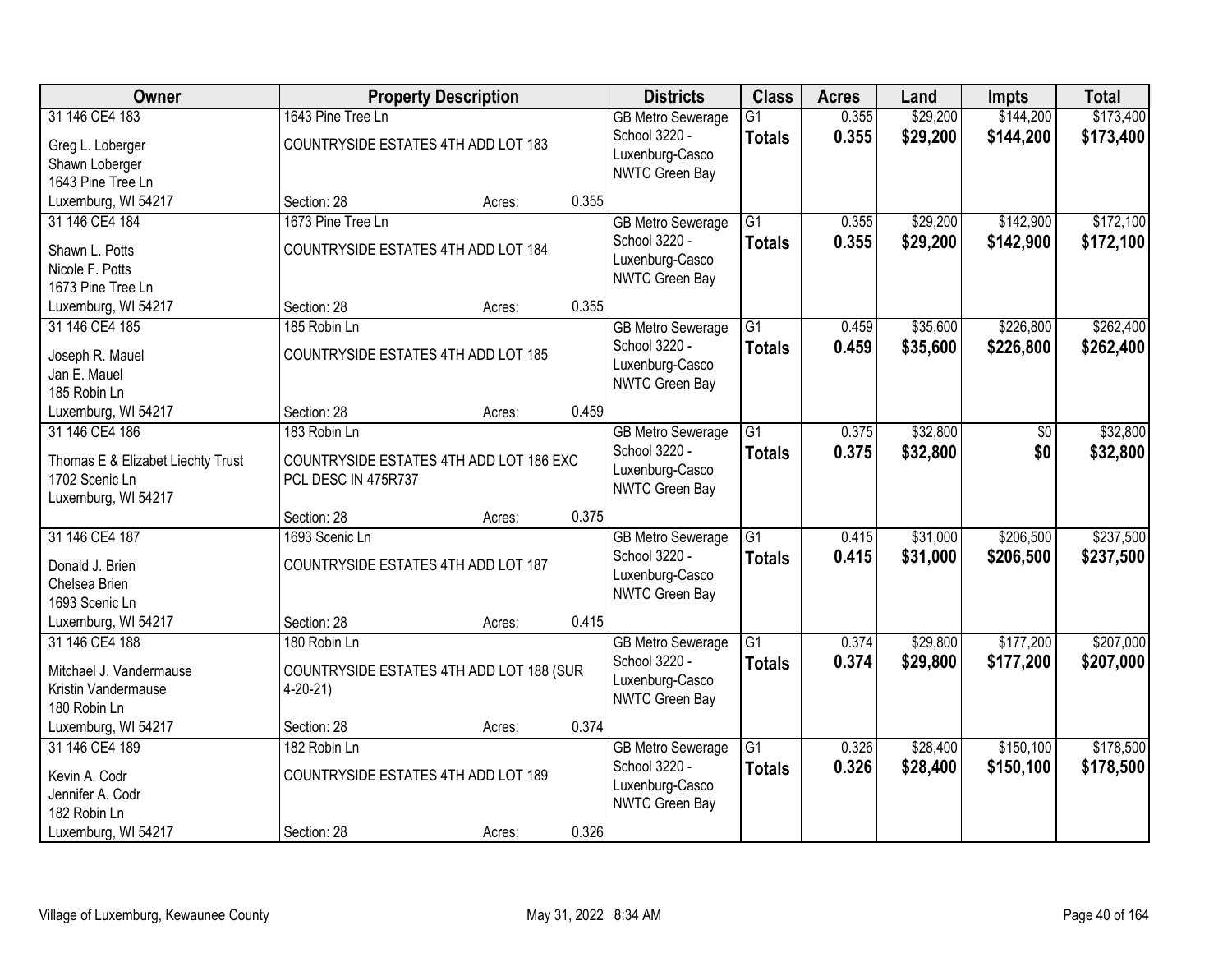| Owner                |                                     | <b>Property Description</b> |       | <b>Districts</b>         | <b>Class</b>    | <b>Acres</b> | Land     | <b>Impts</b> | <b>Total</b> |
|----------------------|-------------------------------------|-----------------------------|-------|--------------------------|-----------------|--------------|----------|--------------|--------------|
| 31 146 CE4 190       | 186 Robin Ln                        |                             |       | <b>GB Metro Sewerage</b> | $\overline{G1}$ | 0.337        | \$28,700 | \$187,900    | \$216,600    |
| Devin T. Vanness     | COUNTRYSIDE ESTATES 4TH ADD LOT 190 |                             |       | School 3220 -            | <b>Totals</b>   | 0.337        | \$28,700 | \$187,900    | \$216,600    |
| 186 Robin Ln         |                                     |                             |       | Luxenburg-Casco          |                 |              |          |              |              |
| Luxemburg, WI 54217  |                                     |                             |       | NWTC Green Bay           |                 |              |          |              |              |
|                      | Section: 28                         | Acres:                      | 0.337 |                          |                 |              |          |              |              |
| 31 146 CE5 191       | 185 Cardinal Ln                     |                             |       | <b>GB Metro Sewerage</b> | $\overline{G1}$ | 0.338        | \$28,700 | \$169,200    | \$197,900    |
| Adam M. Thiry        | COUNTRYSIDE ESTATES 5TH ADD LOT 191 |                             |       | School 3220 -            | <b>Totals</b>   | 0.338        | \$28,700 | \$169,200    | \$197,900    |
| Sierra N. Thiry      |                                     |                             |       | Luxenburg-Casco          |                 |              |          |              |              |
| 185 Cardinal Ln      |                                     |                             |       | TID <sub>1</sub>         |                 |              |          |              |              |
| Luxemburg, WI 54217  | Section: 28                         | Acres:                      | 0.338 | <b>NWTC Green Bay</b>    |                 |              |          |              |              |
| 31 146 CE5 192       | 183 Cardinal Ln                     |                             |       | <b>GB Metro Sewerage</b> | $\overline{G1}$ | 0.336        | \$25,800 | \$134,800    | \$160,600    |
| William J. Sutter    | COUNTRYSIDE ESTATES 5TH ADD LOT 192 |                             |       | School 3220 -            | <b>Totals</b>   | 0.336        | \$25,800 | \$134,800    | \$160,600    |
| Angela Sutter        |                                     |                             |       | Luxenburg-Casco          |                 |              |          |              |              |
| 183 Cardinal Ln      |                                     |                             |       | TID <sub>1</sub>         |                 |              |          |              |              |
| Luxemburg, WI 54217  | Section: 28                         | Acres:                      | 0.336 | NWTC Green Bay           |                 |              |          |              |              |
| 31 146 CE5 193       | 181 Cardinal Ln                     |                             |       | <b>GB Metro Sewerage</b> | G1              | 0.374        | \$29,800 | \$164,000    | \$193,800    |
| Christopher Robinson | COUNTRYSIDE ESTATES 5TH ADD LOT 193 |                             |       | School 3220 -            | <b>Totals</b>   | 0.374        | \$29,800 | \$164,000    | \$193,800    |
| Kayla Robinson       |                                     |                             |       | Luxenburg-Casco          |                 |              |          |              |              |
| 181 Cardinal Ln      |                                     |                             |       | TID <sub>1</sub>         |                 |              |          |              |              |
| Luxemburg, WI 54217  | Section: 28                         | Acres:                      | 0.374 | <b>NWTC Green Bay</b>    |                 |              |          |              |              |
| 31 146 CE5 194       | 1673 Scenic Ln                      |                             |       | <b>GB Metro Sewerage</b> | $\overline{G1}$ | 0.335        | \$28,600 | \$123,700    | \$152,300    |
| Renee L. Conard      | COUNTRYSIDE ESTATES 5TH ADD LOT 194 |                             |       | School 3220 -            | <b>Totals</b>   | 0.335        | \$28,600 | \$123,700    | \$152,300    |
| 1673 Scenic Ln       |                                     |                             |       | Luxenburg-Casco          |                 |              |          |              |              |
| Luxemburg, WI 54217  |                                     |                             |       | TID <sub>1</sub>         |                 |              |          |              |              |
|                      | Section: 28                         | Acres:                      | 0.335 | <b>NWTC Green Bay</b>    |                 |              |          |              |              |
| 31 146 CE5 195       | 1663 Scenic Ln                      |                             |       | <b>GB Metro Sewerage</b> | $\overline{G1}$ | 0.333        | \$28,600 | \$164,700    | \$193,300    |
| Andrew J. Bonness    | COUNTRYSIDE ESTATES 5TH ADD LOT 195 |                             |       | School 3220 -            | <b>Totals</b>   | 0.333        | \$28,600 | \$164,700    | \$193,300    |
| Davina E. Bonness    |                                     |                             |       | Luxenburg-Casco          |                 |              |          |              |              |
| 1663 Scenic Ln       |                                     |                             |       | TID <sub>1</sub>         |                 |              |          |              |              |
| Luxemburg, WI 54217  | Section: 28                         | Acres:                      | 0.333 | NWTC Green Bay           |                 |              |          |              |              |
| 31 146 CE5 196       | 1653 Scenic Ln                      |                             |       | <b>GB Metro Sewerage</b> | $\overline{G1}$ | 0.333        | \$28,600 | \$140,300    | \$168,900    |
| Adam V. Wonsowicz    | COUNTRYSIDE ESTATES 5TH ADD LOT 196 |                             |       | School 3220 -            | <b>Totals</b>   | 0.333        | \$28,600 | \$140,300    | \$168,900    |
| Kristin A. Wonsowicz |                                     |                             |       | Luxenburg-Casco          |                 |              |          |              |              |
| 1653 Scenic Ln       |                                     |                             |       | TID <sub>1</sub>         |                 |              |          |              |              |
| Luxemburg, WI 54217  | Section: 28                         | Acres:                      | 0.333 | <b>NWTC Green Bay</b>    |                 |              |          |              |              |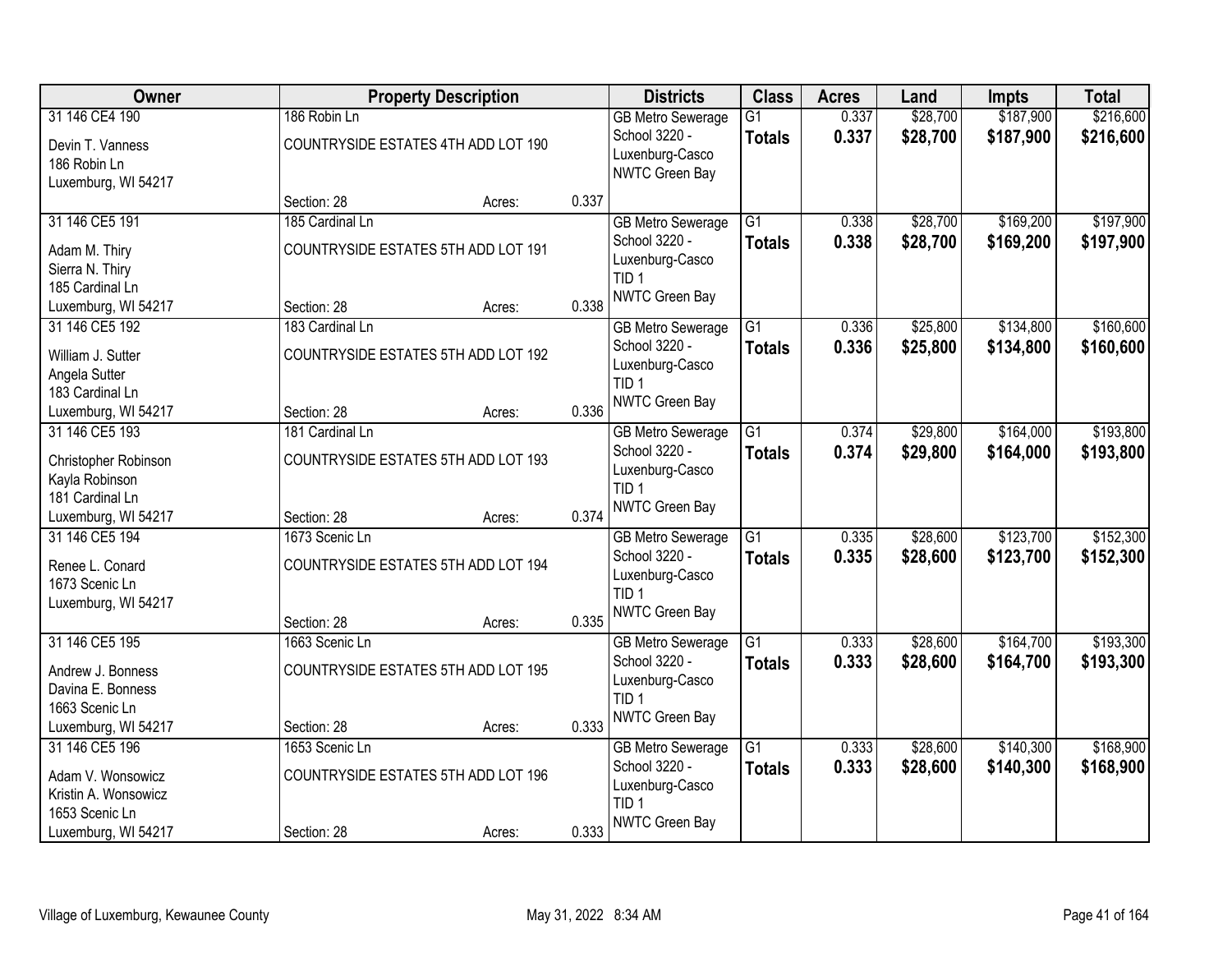| Owner                                                                                                   |                                                                                     | <b>Property Description</b> |                | <b>Districts</b>                                                                                          | <b>Class</b>                     | <b>Acres</b>   | Land                 | Impts                  | <b>Total</b>           |
|---------------------------------------------------------------------------------------------------------|-------------------------------------------------------------------------------------|-----------------------------|----------------|-----------------------------------------------------------------------------------------------------------|----------------------------------|----------------|----------------------|------------------------|------------------------|
| 31 146 CE5 197<br>Ryan J. Barbiaux<br>Nicole M. Barbiaux<br>1623 Scenic Ln                              | 1643 Scenic Ln<br>COUNTRYSIDE ESTATES 5TH ADD LOT 197 & 198                         |                             |                | <b>GB Metro Sewerage</b><br>School 3220 -<br>Luxenburg-Casco<br>TID <sub>1</sub>                          | $\overline{G1}$<br><b>Totals</b> | 0.667<br>0.667 | \$42,600<br>\$42,600 | \$284,500<br>\$284,500 | \$327,100<br>\$327,100 |
| Luxemburg, WI 54217                                                                                     | Section: 28                                                                         | Acres:                      | 0.667          | NWTC Green Bay                                                                                            |                                  |                |                      |                        |                        |
| 31 146 CE5 199<br>Brian M. Langin<br>Lynn M. Langin<br>1613 Scenic Ln<br>Luxemburg, WI 54217            | 1613 Scenic Ln<br>COUNTRYSIDE ESTATES 5TH ADD LOT 199<br>Section: 28                | Acres:                      | 0.334          | <b>GB Metro Sewerage</b><br>School 3220 -<br>Luxenburg-Casco<br>TID <sub>1</sub><br>NWTC Green Bay        | $\overline{G1}$<br><b>Totals</b> | 0.334<br>0.334 | \$28,600<br>\$28,600 | \$146,400<br>\$146,400 | \$175,000<br>\$175,000 |
| 31 146 CE5 200<br>Kevin R. Dahlke<br>1607 Scenic Ln<br>Luxemburg, WI 54217                              | 1607 Scenic Ln<br>COUNTRYSIDE ESTATES 5TH ADD LOT 200<br>Section: 28                | Acres:                      | 0.334          | <b>GB Metro Sewerage</b><br>School 3220 -<br>Luxenburg-Casco<br>TID <sub>1</sub><br>NWTC Green Bay        | G1<br><b>Totals</b>              | 0.334<br>0.334 | \$28,600<br>\$28,600 | \$130,700<br>\$130,700 | \$159,300<br>\$159,300 |
| 31 146 CE5 201<br>Shannon Hendzel<br>1603 Scenic Ln<br>Luxemburg, WI 54217                              | 1603 Scenic Ln<br>COUNTRYSIDE ESTATES 5TH ADD LOT 201                               |                             |                | <b>GB Metro Sewerage</b><br>School 3220 -<br>Luxenburg-Casco<br>TID <sub>1</sub><br><b>NWTC Green Bay</b> | G1<br><b>Totals</b>              | 0.314<br>0.314 | \$28,000<br>\$28,000 | \$145,600<br>\$145,600 | \$173,600<br>\$173,600 |
| 31 146 CE5 202<br>Ricky L. Duescher<br>c/o Beverly J. Duescher<br>1531 Scenic Ln<br>Luxemburg, WI 54217 | Section: 28<br>1531 Scenic Ln<br>COUNTRYSIDE ESTATES 5TH ADD LOT 202<br>Section: 28 | Acres:<br>Acres:            | 0.314<br>0.401 | <b>GB Metro Sewerage</b><br>School 3220 -<br>Luxenburg-Casco<br>TID <sub>1</sub><br><b>NWTC Green Bay</b> | $\overline{G1}$<br><b>Totals</b> | 0.401<br>0.401 | \$30,600<br>\$30,600 | \$132,000<br>\$132,000 | \$162,600<br>\$162,600 |
| 31 146 CE5 203<br>Jason Jakkola<br>Raelynn Jakkola<br>178 Meadowlark Ln<br>Luxemburg, WI 54217          | 178 Meadowlark Ln<br>COUNTRYSIDE ESTATES 5TH ADD LOT 203<br>Section: 28             | Acres:                      | 0.333          | <b>GB Metro Sewerage</b><br>School 3220 -<br>Luxenburg-Casco<br>TID <sub>1</sub><br>NWTC Green Bay        | $\overline{G1}$<br><b>Totals</b> | 0.333<br>0.333 | \$28,600<br>\$28,600 | \$201,300<br>\$201,300 | \$229,900<br>\$229,900 |
| 31 146 CE5 204<br>Jacob Massart<br>180 Meadowlark Ln<br>Luxemburg, WI 54217                             | 180 Meadowlark Ln<br>COUNTRYSIDE ESTATES 5TH ADD LOT 204<br>Section: 28             | Acres:                      | 0.333          | <b>GB Metro Sewerage</b><br>School 3220 -<br>Luxenburg-Casco<br>TID <sub>1</sub><br>NWTC Green Bay        | $\overline{G1}$<br><b>Totals</b> | 0.333<br>0.333 | \$28,600<br>\$28,600 | \$169,400<br>\$169,400 | \$198,000<br>\$198,000 |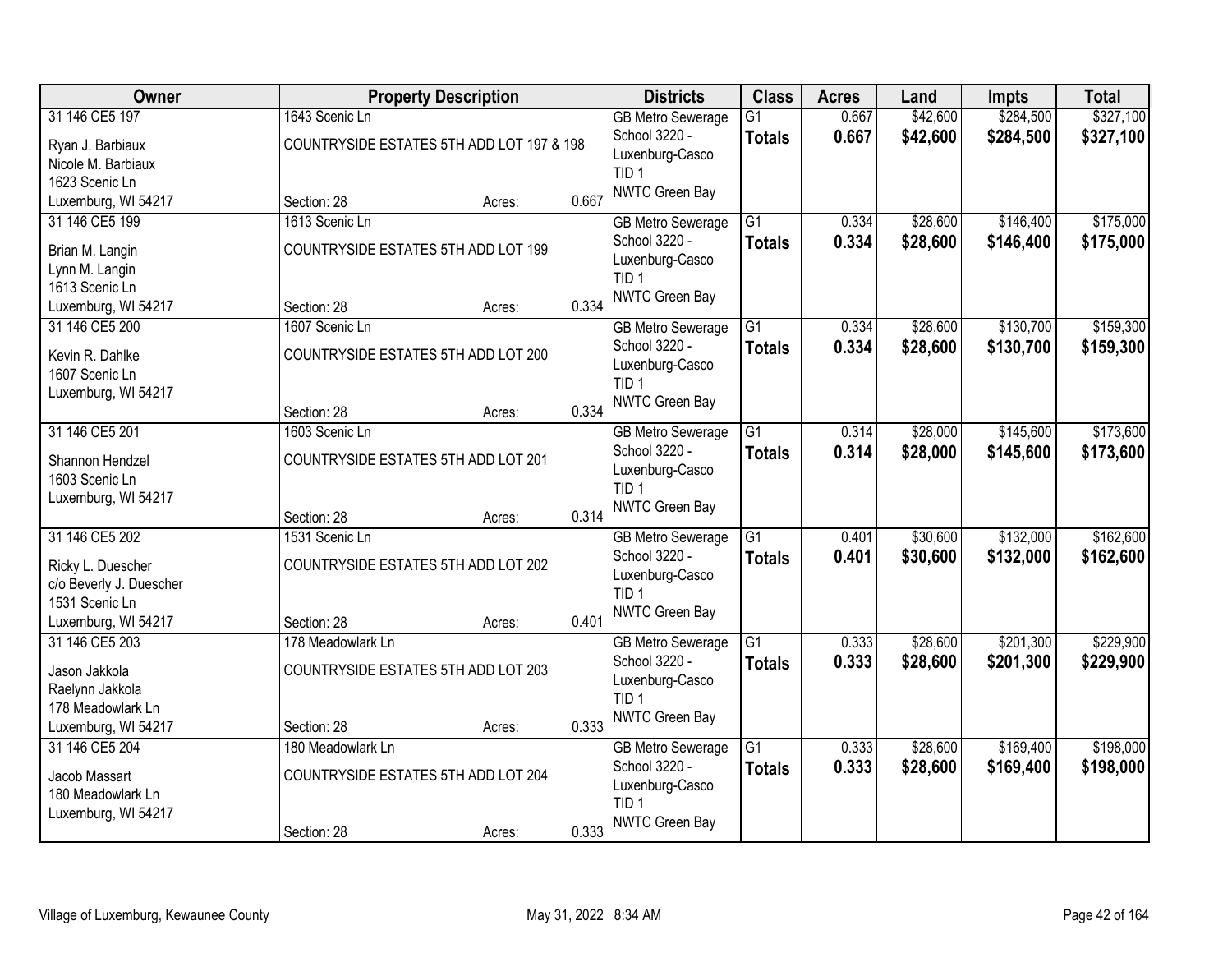| Owner                                 |                                     | <b>Property Description</b> |       | <b>Districts</b>                          | <b>Class</b>    | <b>Acres</b>   | Land     | Impts           | <b>Total</b> |
|---------------------------------------|-------------------------------------|-----------------------------|-------|-------------------------------------------|-----------------|----------------|----------|-----------------|--------------|
| 31 146 CE5 205                        | 182 Meadowlark Ln                   |                             |       | <b>GB Metro Sewerage</b>                  | $\overline{G1}$ | 0.337          | \$17,200 | $\overline{50}$ | \$17,200     |
| Tahsen M. Qadada                      | COUNTRYSIDE ESTATES 5TH ADD LOT 205 |                             |       | School 3220 -                             | <b>Totals</b>   | 0.337          | \$17,200 | \$0             | \$17,200     |
| Tatjana Qadada                        |                                     |                             |       | Luxenburg-Casco<br>TID <sub>1</sub>       |                 |                |          |                 |              |
| 537 Wingate St                        |                                     |                             |       | NWTC Green Bay                            |                 |                |          |                 |              |
| Green Bay, WI 54311                   | Section: 28                         | Acres:                      | 0.337 |                                           |                 |                |          |                 |              |
| 31 146 CE5 206                        | 186 Meadowlark Ln                   |                             |       | <b>GB Metro Sewerage</b>                  | $\overline{G1}$ | 0.337          | \$17,200 | \$94,000        | \$111,200    |
| Tahsen M. Qadada                      | COUNTRYSIDE ESTATES 5TH ADD LOT 206 |                             |       | School 3220 -                             | <b>Totals</b>   | 0.337          | \$17,200 | \$94,000        | \$111,200    |
| Tatjana Qadada                        |                                     |                             |       | Luxenburg-Casco<br>TID <sub>1</sub>       |                 |                |          |                 |              |
| 537 Wingate St                        |                                     |                             |       | <b>NWTC Green Bay</b>                     |                 |                |          |                 |              |
| Green Bay, WI 54311                   | Section: 28                         | Acres:                      | 0.337 |                                           |                 |                |          |                 |              |
| 31 146 CE5 207                        | 185 Church Rd                       |                             |       | <b>GB Metro Sewerage</b>                  | $\overline{G1}$ | 0.322          | \$14,100 | \$222,300       | \$236,400    |
| Michelle M. Austin Willard            | COUNTRYSIDE ESTATES 5TH ADD LOT 207 |                             |       | School 3220 -<br>Luxenburg-Casco          | <b>Totals</b>   | 0.322          | \$14,100 | \$222,300       | \$236,400    |
| 183 Church Rd                         |                                     |                             |       | TID <sub>1</sub>                          |                 |                |          |                 |              |
| Luxemburg, WI 54217                   |                                     |                             |       | NWTC Green Bay                            |                 |                |          |                 |              |
| 31 146 CE5 208                        | Section: 28<br>179 Church Rd        | Acres:                      | 0.322 |                                           | G1              |                | \$28,200 | \$232,700       | \$260,900    |
|                                       |                                     |                             |       | <b>GB Metro Sewerage</b><br>School 3220 - |                 | 0.322<br>0.322 | \$28,200 | \$232,700       |              |
| Jeffrey D. Demmin                     | COUNTRYSIDE ESTATES 5TH ADD LOT 208 |                             |       | Luxenburg-Casco                           | <b>Totals</b>   |                |          |                 | \$260,900    |
| Lauri A. Demmin                       |                                     |                             |       | TID <sub>1</sub>                          |                 |                |          |                 |              |
| 177 Church Rd                         |                                     |                             | 0.322 | <b>NWTC Green Bay</b>                     |                 |                |          |                 |              |
| Luxemburg, WI 54217<br>31 146 CE5 209 | Section: 28<br>175 Church Rd        | Acres:                      |       | <b>GB Metro Sewerage</b>                  | $\overline{G1}$ | 0.322          | \$14,100 | \$208,800       | \$222,900    |
|                                       |                                     |                             |       | School 3220 -                             | <b>Totals</b>   | 0.322          | \$14,100 | \$208,800       | \$222,900    |
| Ronald L. Debeck                      | COUNTRYSIDE ESTATES 5TH ADD LOT 209 |                             |       | Luxenburg-Casco                           |                 |                |          |                 |              |
| 175 Church Rd                         |                                     |                             |       | TID <sub>1</sub>                          |                 |                |          |                 |              |
| Luxemburg, WI 54217                   | Section: 28                         | Acres:                      | 0.322 | <b>NWTC Green Bay</b>                     |                 |                |          |                 |              |
| 31 146 CE5 210                        | 185 Meadowlark Ln                   |                             |       | <b>GB Metro Sewerage</b>                  | $\overline{G1}$ | 0.338          | \$28,700 | \$148,400       | \$177,100    |
|                                       |                                     |                             |       | School 3220 -                             | <b>Totals</b>   | 0.338          | \$28,700 | \$148,400       | \$177,100    |
| Dylan J. Cooper<br>Pamela S. Cooper   | COUNTRYSIDE ESTATES 5TH ADD LOT 210 |                             |       | Luxenburg-Casco                           |                 |                |          |                 |              |
| 185 Meadowlark Ln                     |                                     |                             |       | TID <sub>1</sub>                          |                 |                |          |                 |              |
| Luxemburg, WI 54217                   | Section: 28                         | Acres:                      | 0.338 | <b>NWTC Green Bay</b>                     |                 |                |          |                 |              |
| 31 146 CE5 211                        | 183 Meadowlark Ln                   |                             |       | <b>GB Metro Sewerage</b>                  | $\overline{G1}$ | 0.339          | \$28,700 | \$171,300       | \$200,000    |
| Kassondra G. Batchelor                | COUNTRYSIDE ESTATES 5TH ADD LOT 211 |                             |       | School 3220 -                             | <b>Totals</b>   | 0.339          | \$28,700 | \$171,300       | \$200,000    |
| 183 Meadowlark Ln                     |                                     |                             |       | Luxenburg-Casco                           |                 |                |          |                 |              |
| Luxemburg, WI 54217                   |                                     |                             |       | TID <sub>1</sub>                          |                 |                |          |                 |              |
|                                       | Section: 28                         | Acres:                      | 0.339 | <b>NWTC Green Bay</b>                     |                 |                |          |                 |              |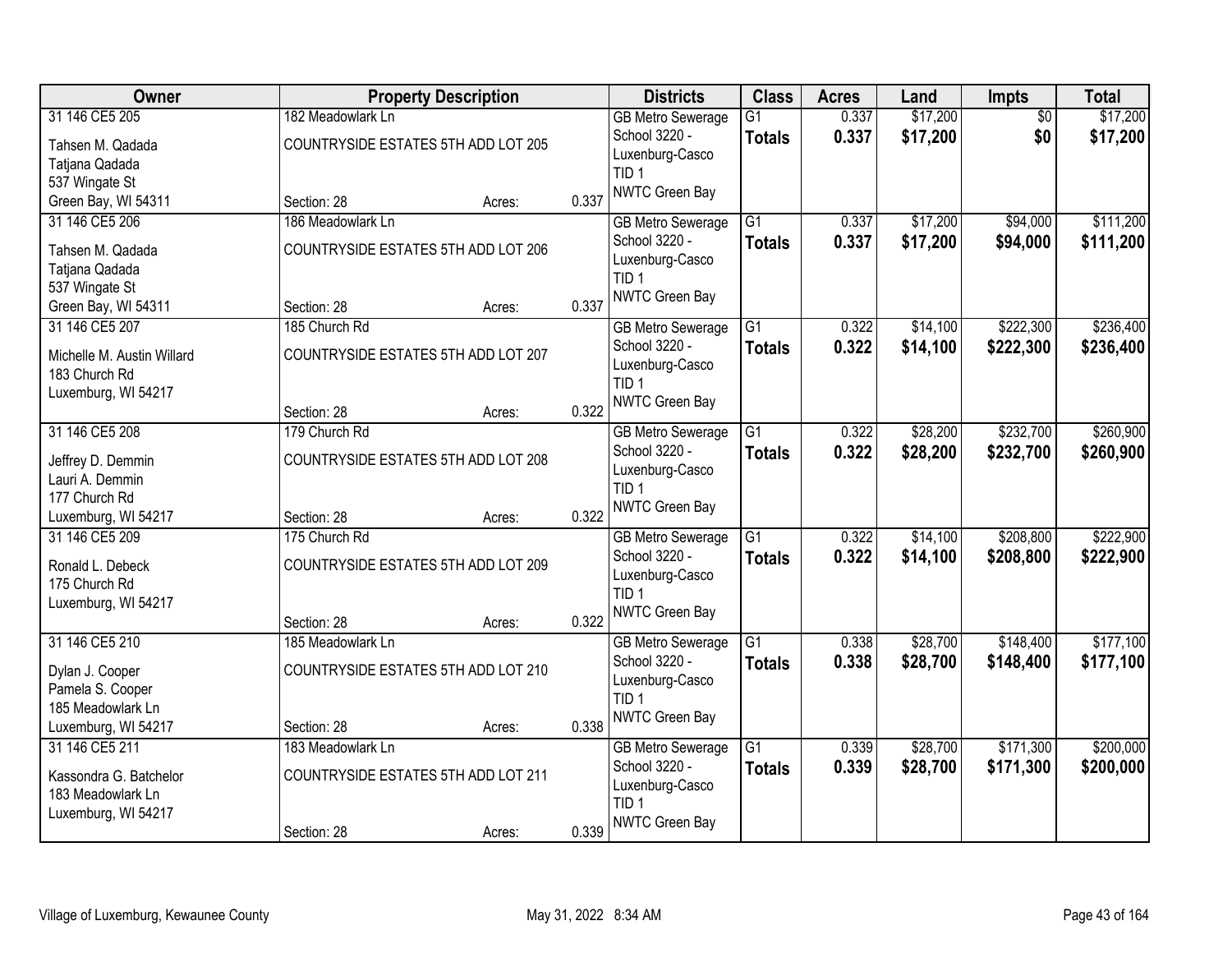| Owner                                                                     |                                                        | <b>Property Description</b> |       | <b>Districts</b>                                                                                   | <b>Class</b>                     | <b>Acres</b>   | Land                 | <b>Impts</b>           | <b>Total</b>           |
|---------------------------------------------------------------------------|--------------------------------------------------------|-----------------------------|-------|----------------------------------------------------------------------------------------------------|----------------------------------|----------------|----------------------|------------------------|------------------------|
| 31 146 CE5 212                                                            | 181 Meadowlark Ln                                      |                             |       | <b>GB Metro Sewerage</b>                                                                           | $\overline{G1}$                  | 0.373          | \$29,800             | \$175,200              | \$205,000              |
| Lischka Living Trust<br>181 Meadowlark Ln<br>Luxemburg, WI 54217          | COUNTRYSIDE ESTATES 5TH ADD LOT 212                    |                             |       | School 3220 -<br>Luxenburg-Casco<br>TID <sub>1</sub>                                               | <b>Totals</b>                    | 0.373          | \$29,800             | \$175,200              | \$205,000              |
|                                                                           | Section: 28                                            | Acres:                      | 0.373 | <b>NWTC Green Bay</b>                                                                              |                                  |                |                      |                        |                        |
| 31 146 CE5 213                                                            | 180 Bluebird Ln                                        |                             |       | <b>GB Metro Sewerage</b>                                                                           | $\overline{G1}$                  | 0.373          | \$29,800             | \$139,200              | \$169,000              |
| Gail M. Thiry<br>180 Bluebird Ln<br>Luxemburg, WI 54217                   | COUNTRYSIDE ESTATES 5TH ADD LOT 213                    |                             |       | School 3220 -<br>Luxenburg-Casco<br>TID <sub>1</sub>                                               | <b>Totals</b>                    | 0.373          | \$29,800             | \$139,200              | \$169,000              |
|                                                                           | Section: 28                                            | Acres:                      | 0.373 | <b>NWTC Green Bay</b>                                                                              |                                  |                |                      |                        |                        |
| 31 146 CE5 214                                                            | 182 Bluebird Ln                                        |                             |       | <b>GB Metro Sewerage</b>                                                                           | $\overline{G1}$                  | 0.339          | \$28,800             | \$207,700              | \$236,500              |
| Camen W. Dejardin<br>Miranda M. Dejardin<br>182 Bluebird Ln               | COUNTRYSIDE ESTATES 5TH ADD LOT 214                    |                             |       | School 3220 -<br>Luxenburg-Casco<br>TID <sub>1</sub>                                               | <b>Totals</b>                    | 0.339          | \$28,800             | \$207,700              | \$236,500              |
| Luxemburg, WI 54217                                                       | Section: 28                                            | Acres:                      | 0.339 | NWTC Green Bay                                                                                     |                                  |                |                      |                        |                        |
| 31 146 CE5 215                                                            | 186 Bluebird Ln                                        |                             |       | <b>GB Metro Sewerage</b>                                                                           | G1                               | 0.338          | \$28,700             | \$175,500              | \$204,200              |
| Neil R. Seering<br>Sarah A. Seering                                       | COUNTRYSIDE ESTATES 5TH ADD LOT 215                    |                             |       | School 3220 -<br>Luxenburg-Casco<br>TID <sub>1</sub>                                               | <b>Totals</b>                    | 0.338          | \$28,700             | \$175,500              | \$204,200              |
| 186 Bluebird Ln<br>Luxemburg, WI 54217                                    | Section: 28                                            | Acres:                      | 0.338 | <b>NWTC Green Bay</b>                                                                              |                                  |                |                      |                        |                        |
| 31 146 CE5 216                                                            | 185 Bluebird Ln                                        |                             |       | <b>GB Metro Sewerage</b>                                                                           | $\overline{G1}$                  | 0.338          | \$28,700             | \$139,500              | \$168,200              |
| Genial M. Mathu<br>Ellen A. Mathu<br>185 Bluebird Ln                      | COUNTRYSIDE ESTATES 5TH ADD LOT 216                    |                             |       | School 3220 -<br>Luxenburg-Casco<br>TID <sub>1</sub><br><b>NWTC Green Bay</b>                      | <b>Totals</b>                    | 0.338          | \$28,700             | \$139,500              | \$168,200              |
| Luxemburg, WI 54217<br>31 146 CE5 217                                     | Section: 28<br>183 Bluebird Ln                         | Acres:                      | 0.338 |                                                                                                    | $\overline{G1}$                  | 0.340          | \$28,800             | \$160,500              | \$189,300              |
| Marc J. Mcgovern<br>Amanda J. Mcgovern<br>183 Bluebird Ln                 | COUNTRYSIDE ESTATES 5TH ADD LOT 217                    |                             |       | <b>GB Metro Sewerage</b><br>School 3220 -<br>Luxenburg-Casco<br>TID <sub>1</sub><br>NWTC Green Bay | <b>Totals</b>                    | 0.340          | \$28,800             | \$160,500              | \$189,300              |
| Luxemburg, WI 54217                                                       | Section: 28                                            | Acres:                      | 0.340 |                                                                                                    |                                  |                |                      |                        |                        |
| 31 146 CE5 218<br>Carolyn Boehm<br>181 Bluebird Ln<br>Luxemburg, WI 54217 | 181 Bluebird Ln<br>COUNTRYSIDE ESTATES 5TH ADD LOT 218 |                             |       | <b>GB Metro Sewerage</b><br>School 3220 -<br>Luxenburg-Casco<br>TID <sub>1</sub><br>NWTC Green Bay | $\overline{G1}$<br><b>Totals</b> | 0.373<br>0.373 | \$29,800<br>\$29,800 | \$126,200<br>\$126,200 | \$156,000<br>\$156,000 |
|                                                                           | Section: 28                                            | Acres:                      | 0.373 |                                                                                                    |                                  |                |                      |                        |                        |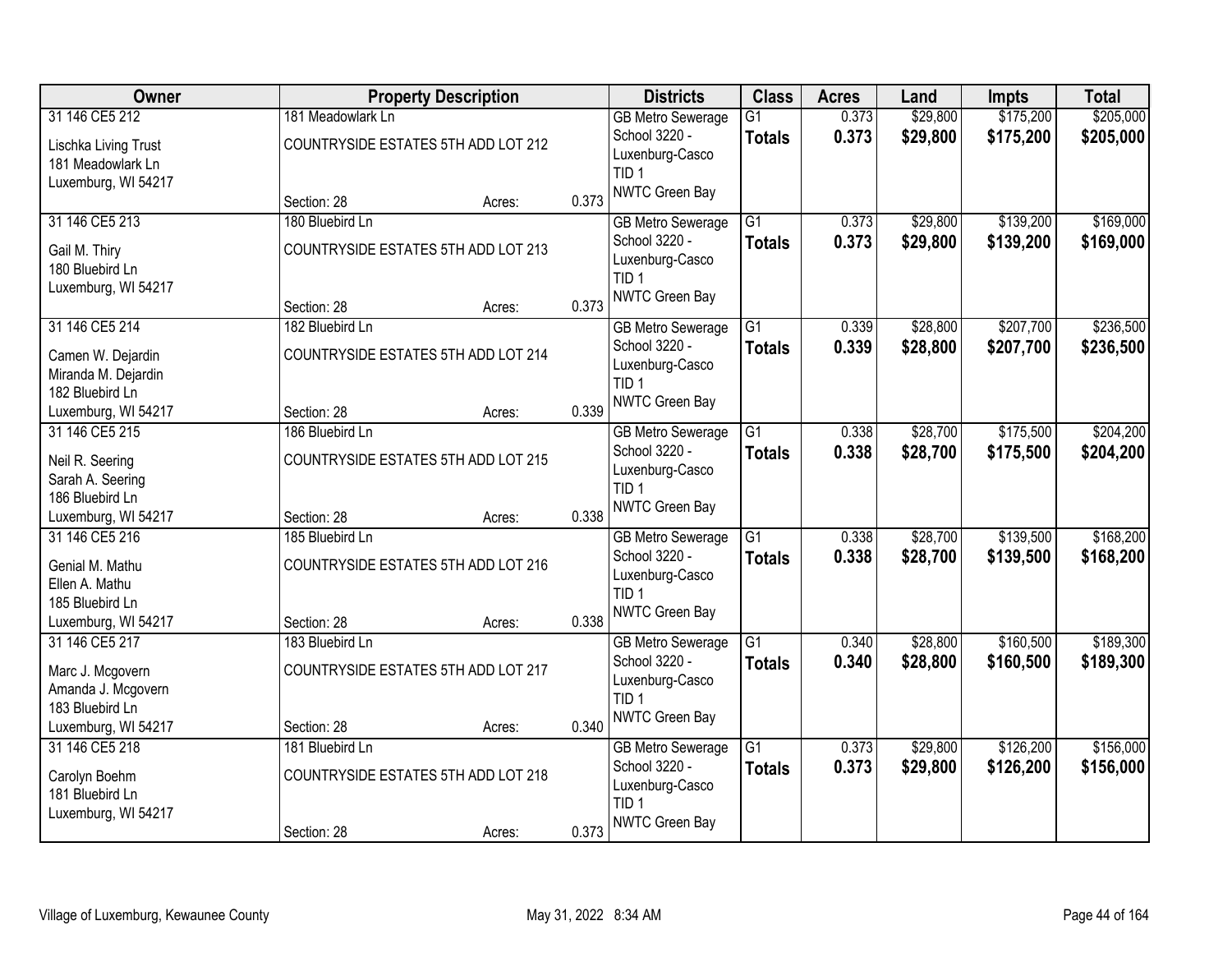| Owner                 |                                               | <b>Property Description</b> |       | <b>Districts</b>                          | <b>Class</b>    | <b>Acres</b> | Land     | <b>Impts</b> | <b>Total</b> |
|-----------------------|-----------------------------------------------|-----------------------------|-------|-------------------------------------------|-----------------|--------------|----------|--------------|--------------|
| 31 146 CE5 219        | 180 Cardinal Ln                               |                             |       | <b>GB Metro Sewerage</b>                  | $\overline{G1}$ | 0.350        | \$29,100 | \$137,200    | \$166,300    |
| Jamie D. Loritz       | COUNTRYSIDE ESTATES 5TH ADD LOT 219           |                             |       | School 3220 -                             | <b>Totals</b>   | 0.350        | \$29,100 | \$137,200    | \$166,300    |
| 180 Cardinal Ln       |                                               |                             |       | Luxenburg-Casco                           |                 |              |          |              |              |
| Luxemburg, WI 54217   |                                               |                             |       | TID <sub>1</sub><br>NWTC Green Bay        |                 |              |          |              |              |
|                       | Section: 28                                   | Acres:                      | 0.350 |                                           |                 |              |          |              |              |
| 31 146 CE5 220        | 182 Cardinal Ln                               |                             |       | <b>GB Metro Sewerage</b>                  | $\overline{G1}$ | 0.324        | \$28,300 | \$190,900    | \$219,200    |
| Gary Bloch            | COUNTRYSIDE ESTATES 5TH ADD LOT 220           |                             |       | School 3220 -                             | <b>Totals</b>   | 0.324        | \$28,300 | \$190,900    | \$219,200    |
| Carol Bloch           |                                               |                             |       | Luxenburg-Casco                           |                 |              |          |              |              |
| 182 Cardinal Ln       |                                               |                             |       | TID <sub>1</sub><br><b>NWTC Green Bay</b> |                 |              |          |              |              |
| Luxemburg, WI 54217   | Section: 28                                   | Acres:                      | 0.324 |                                           |                 |              |          |              |              |
| 31 146 CE5 221        | 186 Cardinal Ln                               |                             |       | <b>GB Metro Sewerage</b>                  | G1              | 0.326        | \$28,300 | \$183,500    | \$211,800    |
| Ashley N. Thompson    | COUNTRYSIDE ESTATES 5TH ADD LOT 221           |                             |       | School 3220 -                             | <b>Totals</b>   | 0.326        | \$28,300 | \$183,500    | \$211,800    |
| 186 Cardinal Ln       |                                               |                             |       | Luxenburg-Casco                           |                 |              |          |              |              |
| Luxemburg, WI 54217   |                                               |                             |       | TID <sub>1</sub><br><b>NWTC Green Bay</b> |                 |              |          |              |              |
|                       | Section: 28                                   | Acres:                      | 0.326 |                                           |                 |              |          |              |              |
| 31 146 CE5 222        | Oak St                                        |                             |       | <b>GB Metro Sewerage</b>                  | X4              | 0.712        | \$0      | \$0          | \$0          |
| Luxemburg Village     | COUNTRYSIDE ESTATES 5TH ADD OUTLOT 1          |                             |       | School 3220 -                             | <b>Totals</b>   | 0.712        | \$0      | \$0          | \$0          |
| 206 Maple St Box #307 | <b>EXEMPT</b>                                 |                             |       | Luxenburg-Casco                           |                 |              |          |              |              |
| Luxemburg, WI 54217   |                                               |                             |       | TID <sub>1</sub>                          |                 |              |          |              |              |
|                       | Section: 28                                   | Acres:                      | 0.712 | <b>NWTC Green Bay</b>                     |                 |              |          |              |              |
| 31 146 FV 1           | 728 N Main St                                 |                             |       | <b>GB Metro Sewerage</b>                  | $\overline{G1}$ | 1.880        | \$33,000 | \$233,300    | \$266,300    |
| Michael S. Bjurstrom  | NW1/4-NW1/4 S15 T24N R23E FAIRWAY VIEW SUBD:  |                             |       | School 3220 -                             | <b>Totals</b>   | 1.880        | \$33,000 | \$233,300    | \$266,300    |
| Aerica Bjurstrom      | LOT 1 OF 6CSM-364 MAP #1197                   |                             |       | Luxenburg-Casco                           |                 |              |          |              |              |
| 728 N Main St         |                                               |                             |       | <b>NWTC Green Bay</b>                     |                 |              |          |              |              |
| Luxemburg, WI 54217   | Section: 15                                   | Acres:                      | 1.880 |                                           |                 |              |          |              |              |
| 31 146 FV 3           | 736 N Main St                                 |                             |       | <b>GB Metro Sewerage</b>                  | $\overline{G1}$ | 2.300        | \$34,800 | \$185,300    | \$220,100    |
| Jared J. Siefert      | NW1/4-NW1/4 S15 T24N R23E PRT OF FAIRWAY VIEV |                             |       | School 3220 -                             | <b>Totals</b>   | 2.300        | \$34,800 | \$185,300    | \$220,100    |
| 736 N Main St         | SUBD LOT 3: LOT 1 OF 10CSM-89 MAP #1786       |                             |       | Luxenburg-Casco                           |                 |              |          |              |              |
| Luxemburg, WI 54217   |                                               |                             |       | NWTC Green Bay                            |                 |              |          |              |              |
|                       | Section: 15                                   | Acres:                      | 2.300 |                                           |                 |              |          |              |              |
| 31 146 FV 4           | 744 N Main St                                 |                             |       | <b>GB Metro Sewerage</b>                  | $\overline{G1}$ | 1.020        | \$29,200 | \$184,100    | \$213,300    |
| Thomas A. Giachino    | NW1/4-NW1/4 S15 T24N R23E FAIRWAY VIEW SUBD   |                             |       | School 3220 -                             | <b>Totals</b>   | 1.020        | \$29,200 | \$184,100    | \$213,300    |
| Barbara Giachino      | LOT <sub>4</sub>                              |                             |       | Luxenburg-Casco                           |                 |              |          |              |              |
| 744 N Main St         |                                               |                             |       | NWTC Green Bay                            |                 |              |          |              |              |
| Luxemburg, WI 54217   | Section: 15                                   | Acres:                      | 1.020 |                                           |                 |              |          |              |              |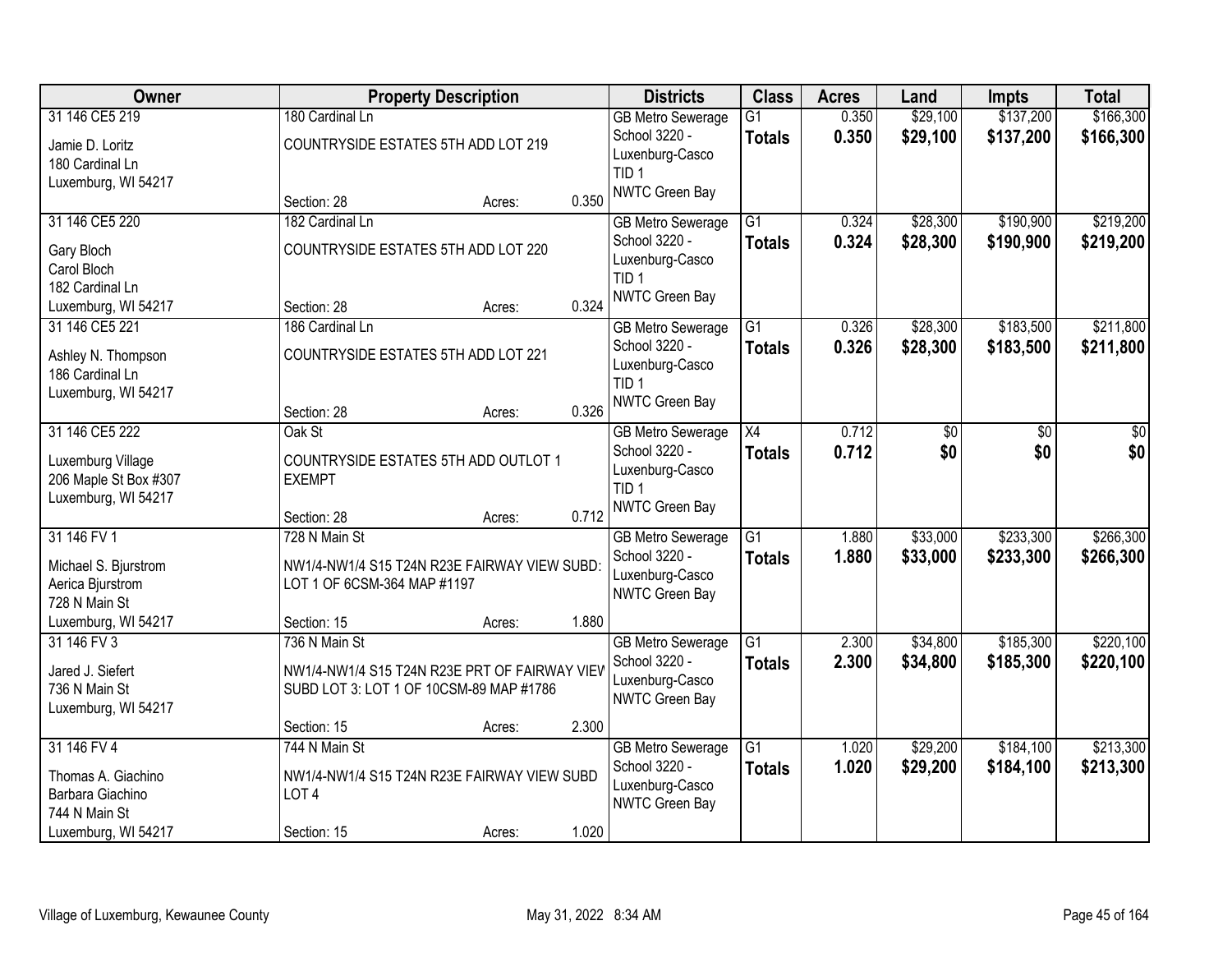| Owner                                                                                              | <b>Property Description</b>                                                                                                          |       | <b>Districts</b>                                                               | <b>Class</b>                     | <b>Acres</b>   | Land                 | <b>Impts</b>           | <b>Total</b>           |
|----------------------------------------------------------------------------------------------------|--------------------------------------------------------------------------------------------------------------------------------------|-------|--------------------------------------------------------------------------------|----------------------------------|----------------|----------------------|------------------------|------------------------|
| 31 146 FV 5<br>Dean M. Hilbert<br>Heidi L. Hilbert<br>507 Northbrook Rd                            | 507 Northbrook Rd<br>NW1/4-NW1/4 S15 T24N R23E FAIRWAY VIEW SUBD<br>LOT <sub>5</sub>                                                 |       | <b>GB Metro Sewerage</b><br>School 3220 -<br>Luxenburg-Casco<br>NWTC Green Bay | $\overline{G1}$<br><b>Totals</b> | 0.840<br>0.840 | \$27,400<br>\$27,400 | \$160,300<br>\$160,300 | \$187,700<br>\$187,700 |
| Luxemburg, WI 54217                                                                                | Section: 15<br>Acres:                                                                                                                | 0.840 |                                                                                |                                  |                |                      |                        |                        |
| 31 146 FV 6<br><b>Michael Vaness</b><br>Melissa Vaness<br>E0746 Macco Rd                           | 519 Northbrook Rd<br>NW1/4-NW1/4 S15 T24N R23E FAIRWAY VIEW SUBD<br>LOT <sub>6</sub>                                                 |       | <b>GB Metro Sewerage</b><br>School 3220 -<br>Luxenburg-Casco<br>NWTC Green Bay | $\overline{G1}$<br><b>Totals</b> | 0.737<br>0.737 | \$26,300<br>\$26,300 | \$25,900<br>\$25,900   | \$52,200<br>\$52,200   |
| Luxemburg, WI 54217                                                                                | Section: 15<br>Acres:                                                                                                                | 0.737 |                                                                                |                                  |                |                      |                        |                        |
| 31 146 FV 7<br>Carl H. Onesti<br>Bonnie J. Onesti<br>531 Northbrook Rd                             | 531 Northbrook Rd<br>NW1/4-NW1/4 S15 T24N R23E FAIRWAY VIEW SUBD<br>LOT <sub>7</sub>                                                 |       | <b>GB Metro Sewerage</b><br>School 3220 -<br>Luxenburg-Casco<br>NWTC Green Bay | $\overline{G1}$<br><b>Totals</b> | 1.610<br>1.610 | \$31,800<br>\$31,800 | \$303,800<br>\$303,800 | \$335,600<br>\$335,600 |
| Luxemburg, WI 54217                                                                                | Section: 15<br>Acres:                                                                                                                | 1.610 |                                                                                |                                  |                |                      |                        |                        |
| 31 146 H 1<br>David M Coble Trust<br>517 Heritage Rd<br>Luxemburg, WI 54217                        | 517 Heritage Rd<br>HERITAGE SUBD. LOT 1 EXC E 20' OF S 157' NOW<br>BNG PRT OF LOT 2 IN HERITAGE COURT SUBD. &<br>EXC E 10' OF N 160' |       | <b>GB Metro Sewerage</b><br>School 3220 -<br>Luxenburg-Casco<br>NWTC Green Bay | G1<br><b>Totals</b>              | 1.830<br>1.830 | \$42,700<br>\$42,700 | \$469,900<br>\$469,900 | \$512,600<br>\$512,600 |
|                                                                                                    | Section: 15<br>Acres:                                                                                                                | 1.830 |                                                                                |                                  |                |                      |                        |                        |
| 31 146 H 10<br>Adam D. Vandenhouten<br>611 Heritage Rd<br>Luxemburg, WI 54217                      | 611 Heritage Rd<br>HERITAGE SUBD. LOT 10                                                                                             |       | <b>GB</b> Metro Sewerage<br>School 3220 -<br>Luxenburg-Casco<br>NWTC Green Bay | $\overline{G1}$<br><b>Totals</b> | 0.340<br>0.340 | \$28,800<br>\$28,800 | \$115,700<br>\$115,700 | \$144,500<br>\$144,500 |
|                                                                                                    | Section: 15<br>Acres:                                                                                                                | 0.340 |                                                                                |                                  |                |                      |                        |                        |
| 31 146 H 11<br>Shawn R. Weinfurter<br>Stephanie Weinfurter<br>617 Heritage Rd                      | 617 Heritage Rd<br>HERITAGE SUBD. LOT 11                                                                                             |       | <b>GB Metro Sewerage</b><br>School 3220 -<br>Luxenburg-Casco<br>NWTC Green Bay | $\overline{G1}$<br><b>Totals</b> | 0.420<br>0.420 | \$31,200<br>\$31,200 | \$149,900<br>\$149,900 | \$181,100<br>\$181,100 |
| Luxemburg, WI 54217                                                                                | Section: 15<br>Acres:                                                                                                                | 0.420 |                                                                                |                                  |                |                      |                        |                        |
| 31 146 H 1ST 1<br>James M. Simonar<br>Elizabeth A. Simonar<br>612 Marcks Ct<br>Luxemburg, WI 54217 | Marcks Ct<br>HERITAGE SUBD. FIRST ADD. PRT OF LOT 12 & PRT<br>OF LOT 13 - TRACT 2 OF 6CSM-125 MAP #1081<br>Section: 15<br>Acres:     | 0.520 | <b>GB</b> Metro Sewerage<br>School 3220 -<br>Luxenburg-Casco<br>NWTC Green Bay | $\overline{G1}$<br><b>Totals</b> | 0.520<br>0.520 | \$33,900<br>\$33,900 | $\overline{50}$<br>\$0 | \$33,900<br>\$33,900   |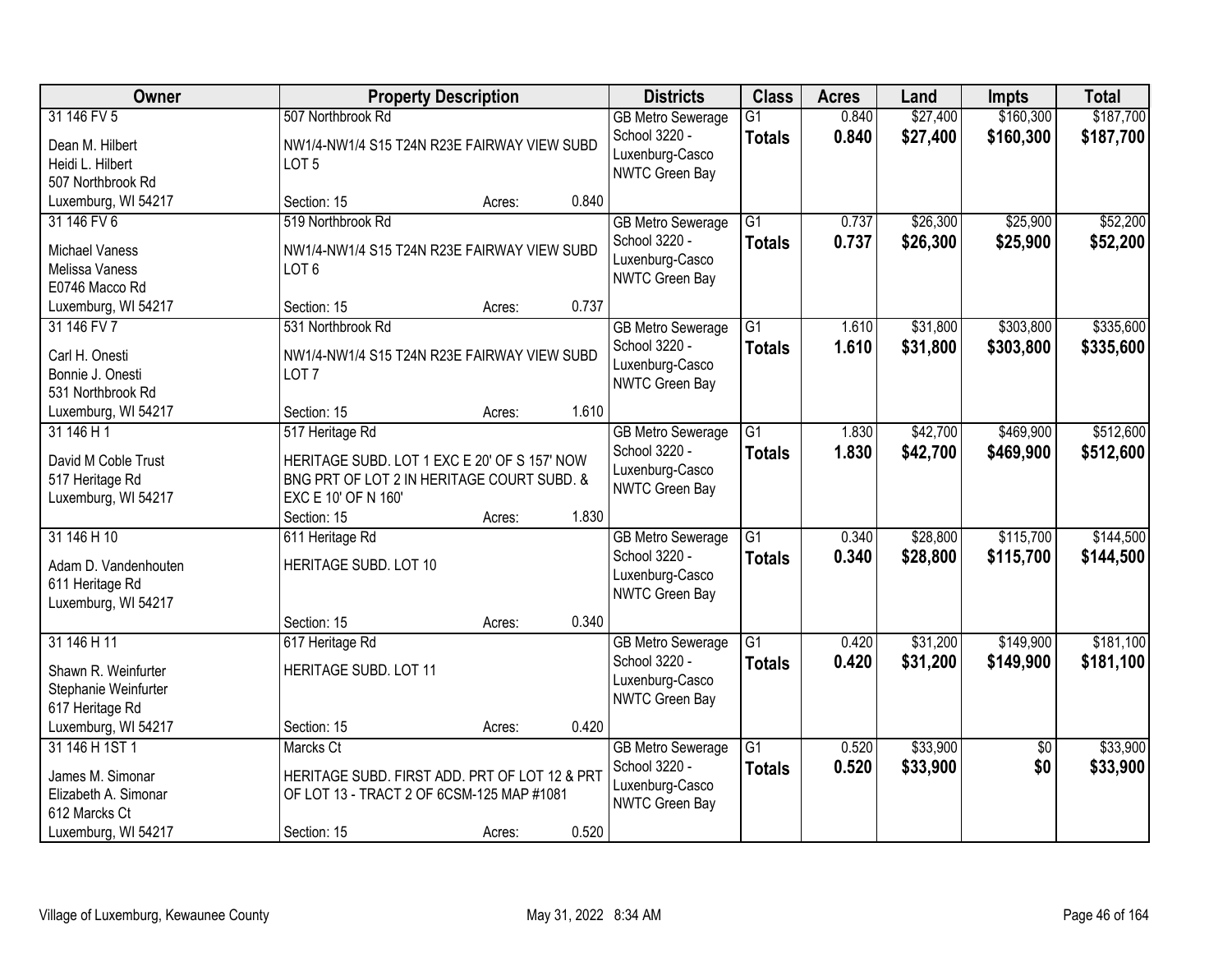| Owner                                | <b>Property Description</b>                     |        |       | <b>Districts</b>                          | <b>Class</b>    | <b>Acres</b> | Land     | <b>Impts</b>    | <b>Total</b> |
|--------------------------------------|-------------------------------------------------|--------|-------|-------------------------------------------|-----------------|--------------|----------|-----------------|--------------|
| 31 146 H 1ST 3                       | 612 Marcks Ct                                   |        |       | <b>GB Metro Sewerage</b>                  | $\overline{G1}$ | 0.490        | \$33,300 | \$147,200       | \$180,500    |
| James M. Simonar                     | HERITAGE SUBD. FIRST ADD. LOT 14 & E 45' OF LOT |        |       | School 3220 -                             | <b>Totals</b>   | 0.490        | \$33,300 | \$147,200       | \$180,500    |
| Elizabeth A. Simonar                 | 13 DESC AS COM AT NW COR OF LOT 14 OF           |        |       | Luxenburg-Casco                           |                 |              |          |                 |              |
| 612 Marcks Ct                        | HERITAGE SUBD FIRST ADD AS POB TH S 89*20'53"   |        |       | <b>NWTC Green Bay</b>                     |                 |              |          |                 |              |
| Luxemburg, WI 54217                  | Section: 15                                     | Acres: | 0.490 |                                           |                 |              |          |                 |              |
| 31 146 H 1ST 4                       | 618 Marcks Ct                                   |        |       | <b>GB Metro Sewerage</b>                  | $\overline{G1}$ | 0.310        | \$27,900 | \$148,000       | \$175,900    |
| Thomas J. Peot                       | HERITAGE SUBD. FIRST ADD. LOT 15                |        |       | School 3220 -                             | <b>Totals</b>   | 0.310        | \$27,900 | \$148,000       | \$175,900    |
| <b>Charlene Peot</b>                 |                                                 |        |       | Luxenburg-Casco                           |                 |              |          |                 |              |
| 618 Marcks Ct                        |                                                 |        |       | NWTC Green Bay                            |                 |              |          |                 |              |
| Luxemburg, WI 54217                  | Section: 15                                     | Acres: | 0.310 |                                           |                 |              |          |                 |              |
| 31 146 H 1ST 5                       | 617 Marcks Ct                                   |        |       | <b>GB</b> Metro Sewerage                  | $\overline{G1}$ | 0.420        | \$31,200 | \$200,000       | \$231,200    |
|                                      |                                                 |        |       | School 3220 -                             | <b>Totals</b>   | 0.420        | \$31,200 | \$200,000       | \$231,200    |
| David Gordon                         | HERITAGE SUBD. FIRST ADD. LOT 16                |        |       | Luxenburg-Casco                           |                 |              |          |                 |              |
| Dakotah Lynn Gordon<br>617 Marcks Ct |                                                 |        |       | NWTC Green Bay                            |                 |              |          |                 |              |
| Luxemburg, WI 54217                  | Section: 15                                     | Acres: | 0.420 |                                           |                 |              |          |                 |              |
| 31 146 H 1ST 6                       | 611 Marcks Ct                                   |        |       | <b>GB Metro Sewerage</b>                  | G1              | 0.410        | \$30,900 | \$161,600       | \$192,500    |
|                                      |                                                 |        |       | School 3220 -                             | <b>Totals</b>   | 0.410        | \$30,900 | \$161,600       | \$192,500    |
| Leah M. Roberts                      | HERITAGE SUBD. FIRST ADD. LOT 17                |        |       | Luxenburg-Casco                           |                 |              |          |                 |              |
| 611 Marcks Ct                        |                                                 |        |       | NWTC Green Bay                            |                 |              |          |                 |              |
| Luxemburg, WI 54217                  |                                                 |        |       |                                           |                 |              |          |                 |              |
| 31146H8                              | Section: 15                                     | Acres: | 0.410 |                                           | $\overline{G1}$ | 0.340        | \$28,800 |                 | \$28,800     |
|                                      | 601 Heritage Rd                                 |        |       | <b>GB</b> Metro Sewerage<br>School 3220 - |                 | 0.340        |          | $\overline{50}$ |              |
| <b>Todd Snider</b>                   | HERITAGE SUBD. LOT 8                            |        |       | Luxenburg-Casco                           | <b>Totals</b>   |              | \$28,800 | \$0             | \$28,800     |
| <b>Courtney Snider</b>               |                                                 |        |       | NWTC Green Bay                            |                 |              |          |                 |              |
| 605 Heritage Rd                      |                                                 |        |       |                                           |                 |              |          |                 |              |
| Luxemburg, WI 54217                  | Section: 15                                     | Acres: | 0.340 |                                           |                 |              |          |                 |              |
| 31 146 H 9                           | 605 Heritage Rd                                 |        |       | <b>GB</b> Metro Sewerage                  | $\overline{G1}$ | 0.350        | \$29,100 | \$102,200       | \$131,300    |
| <b>Todd Snider</b>                   | <b>HERITAGE SUBD. LOT 9</b>                     |        |       | School 3220 -                             | <b>Totals</b>   | 0.350        | \$29,100 | \$102,200       | \$131,300    |
| <b>Courtney Snider</b>               |                                                 |        |       | Luxenburg-Casco                           |                 |              |          |                 |              |
| 605 Heritage Rd                      |                                                 |        |       | NWTC Green Bay                            |                 |              |          |                 |              |
| Luxemburg, WI 54217                  | Section: 15                                     | Acres: | 0.350 |                                           |                 |              |          |                 |              |
| 31 146 HC 1                          | 531 Heritage Ct                                 |        |       | <b>GB Metro Sewerage</b>                  | $\overline{G1}$ | 0.400        | \$33,000 | $\overline{50}$ | \$33,000     |
| Thomas J & Melinda Rueckl Trust      | HERITAGE COURT SUBD. LOT 1 & E 10' OF N 160' OF |        |       | School 3220 -                             | <b>Totals</b>   | 0.400        | \$33,000 | \$0             | \$33,000     |
| 430 Tom's Way                        | LOT 1 OF HERITAGE SUBD.                         |        |       | Luxenburg-Casco                           |                 |              |          |                 |              |
| Luxemburg, WI 54217                  |                                                 |        |       | NWTC Green Bay                            |                 |              |          |                 |              |
|                                      | Section: 15                                     | Acres: | 0.400 |                                           |                 |              |          |                 |              |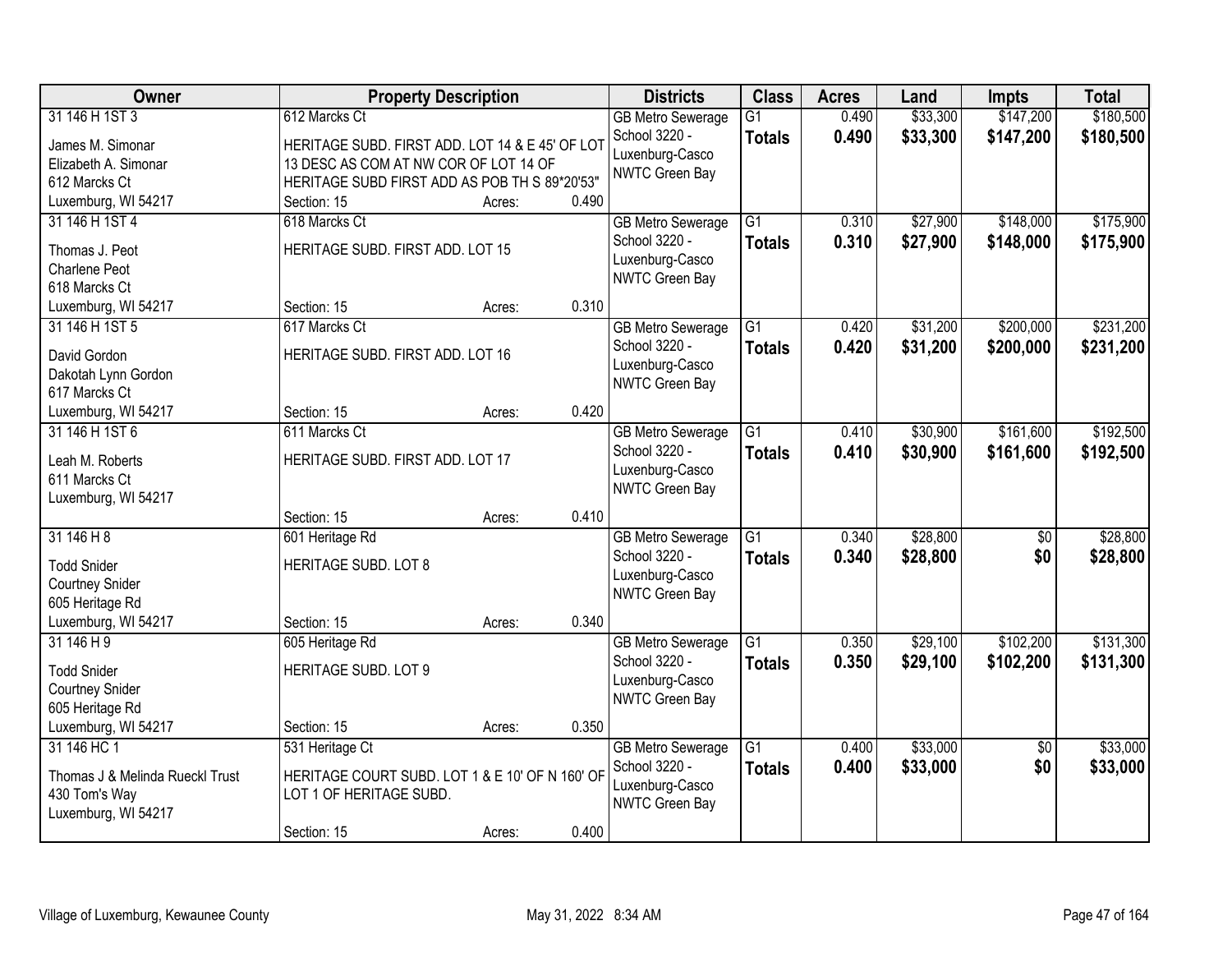| Owner                                                                                                |                                                                                                                                           | <b>Property Description</b> |       | <b>Districts</b>                                                               | <b>Class</b>                     | <b>Acres</b>   | Land                 | <b>Impts</b>           | <b>Total</b>           |
|------------------------------------------------------------------------------------------------------|-------------------------------------------------------------------------------------------------------------------------------------------|-----------------------------|-------|--------------------------------------------------------------------------------|----------------------------------|----------------|----------------------|------------------------|------------------------|
| 31 146 HC 2<br>Thomas J. Gall<br>Betty M. Gall<br>521 Heritage Ct                                    | 521 Heritage Ct<br>HERITAGE COURT SUBD. LOT 2                                                                                             |                             |       | <b>GB Metro Sewerage</b><br>School 3220 -<br>Luxenburg-Casco<br>NWTC Green Bay | $\overline{G1}$<br><b>Totals</b> | 0.420<br>0.420 | \$33,600<br>\$33,600 | \$194,500<br>\$194,500 | \$228,100<br>\$228,100 |
| Luxemburg, WI 54217                                                                                  | Section: 15                                                                                                                               | Acres:                      | 0.420 |                                                                                |                                  |                |                      |                        |                        |
| 31 146 HC 3<br>Ryan J. Derenne<br>Nicole M. Derenne<br>522 Heritage Ct<br>Luxemburg, WI 54217        | 522 Heritage Ct<br>HERITAGE COURT SUBD. LOT 3 & PRT OF LOT 12<br>OF HERITAGE SUBD 1ST ADD TRACT 1 OF<br>6CSM-125 MAP #1081<br>Section: 15 | Acres:                      | 0.680 | <b>GB Metro Sewerage</b><br>School 3220 -<br>Luxenburg-Casco<br>NWTC Green Bay | $\overline{G1}$<br><b>Totals</b> | 0.680<br>0.680 | \$38,000<br>\$38,000 | \$173,600<br>\$173,600 | \$211,600<br>\$211,600 |
| 31 146 HC 4                                                                                          | 532 Heritage Ct                                                                                                                           |                             |       | <b>GB Metro Sewerage</b>                                                       | $\overline{G1}$                  | 0.390          | \$32,700             | \$269,900              | \$302,600              |
| John E. Leclair<br>Kathy M. Leclair<br>532 Heritage Ct                                               | HERITAGE COURT SUBD. LOT 4                                                                                                                |                             |       | School 3220 -<br>Luxenburg-Casco<br>NWTC Green Bay                             | <b>Totals</b>                    | 0.390          | \$32,700             | \$269,900              | \$302,600              |
| Luxemburg, WI 54217                                                                                  | Section: 15                                                                                                                               | Acres:                      | 0.390 |                                                                                |                                  |                |                      |                        |                        |
| 31 146 J 1<br>Chelsea A. Ramirez<br>114 Haven Ln<br>Luxemburg, WI 54217                              | 114 Haven Ln<br>JOSSART SUBD. LOT 1 (INCLUDES PCL A VACATED<br>IN 686R571) EXC PCL IN 759R309                                             |                             |       | <b>GB Metro Sewerage</b><br>School 3220 -<br>Luxenburg-Casco<br>NWTC Green Bay | $\overline{G1}$<br><b>Totals</b> | 0.870<br>0.870 | \$33,900<br>\$33,900 | \$167,900<br>\$167,900 | \$201,800<br>\$201,800 |
|                                                                                                      | Section: 21                                                                                                                               | Acres:                      | 0.870 |                                                                                |                                  |                |                      |                        |                        |
| 31 146 J 10<br>Randall S. Pavlik<br>211 W Haven Ct<br>Luxemburg, WI 54217                            | 211 West Haven Ct<br>JOSSART SUBD. LOT 10                                                                                                 |                             |       | <b>GB Metro Sewerage</b><br>School 3220 -<br>Luxenburg-Casco<br>NWTC Green Bay | $\overline{G1}$<br><b>Totals</b> | 0.380<br>0.380 | \$30,000<br>\$30,000 | \$131,700<br>\$131,700 | \$161,700<br>\$161,700 |
|                                                                                                      | Section: 21                                                                                                                               | Acres:                      | 0.380 |                                                                                |                                  |                |                      |                        |                        |
| 31 146 J 11<br>Jared J. Dalebroux<br>215 W Haven Ct<br>Luxemburg, WI 54217                           | 215 West Haven Ct<br>JOSSART SUBD. LOT 11                                                                                                 |                             |       | <b>GB Metro Sewerage</b><br>School 3220 -<br>Luxenburg-Casco<br>NWTC Green Bay | $\overline{G1}$<br><b>Totals</b> | 0.480<br>0.480 | \$33,000<br>\$33,000 | \$139,800<br>\$139,800 | \$172,800<br>\$172,800 |
|                                                                                                      | Section: 21                                                                                                                               | Acres:                      | 0.480 |                                                                                |                                  |                |                      |                        |                        |
| 31 146 J 12<br>Robert P. Jossart<br>c/o Kristen K. Heurkens<br>1726 Scenic Ln<br>Luxemburg, WI 54217 | 221 West Haven Ct<br>JOSSART SUBD. LOT 12<br>Section: 21                                                                                  |                             | 0.640 | <b>GB Metro Sewerage</b><br>School 3220 -<br>Luxenburg-Casco<br>NWTC Green Bay | $\overline{G1}$<br><b>Totals</b> | 0.640<br>0.640 | \$21,100<br>\$21,100 | $\overline{50}$<br>\$0 | \$21,100<br>\$21,100   |
|                                                                                                      |                                                                                                                                           | Acres:                      |       |                                                                                |                                  |                |                      |                        |                        |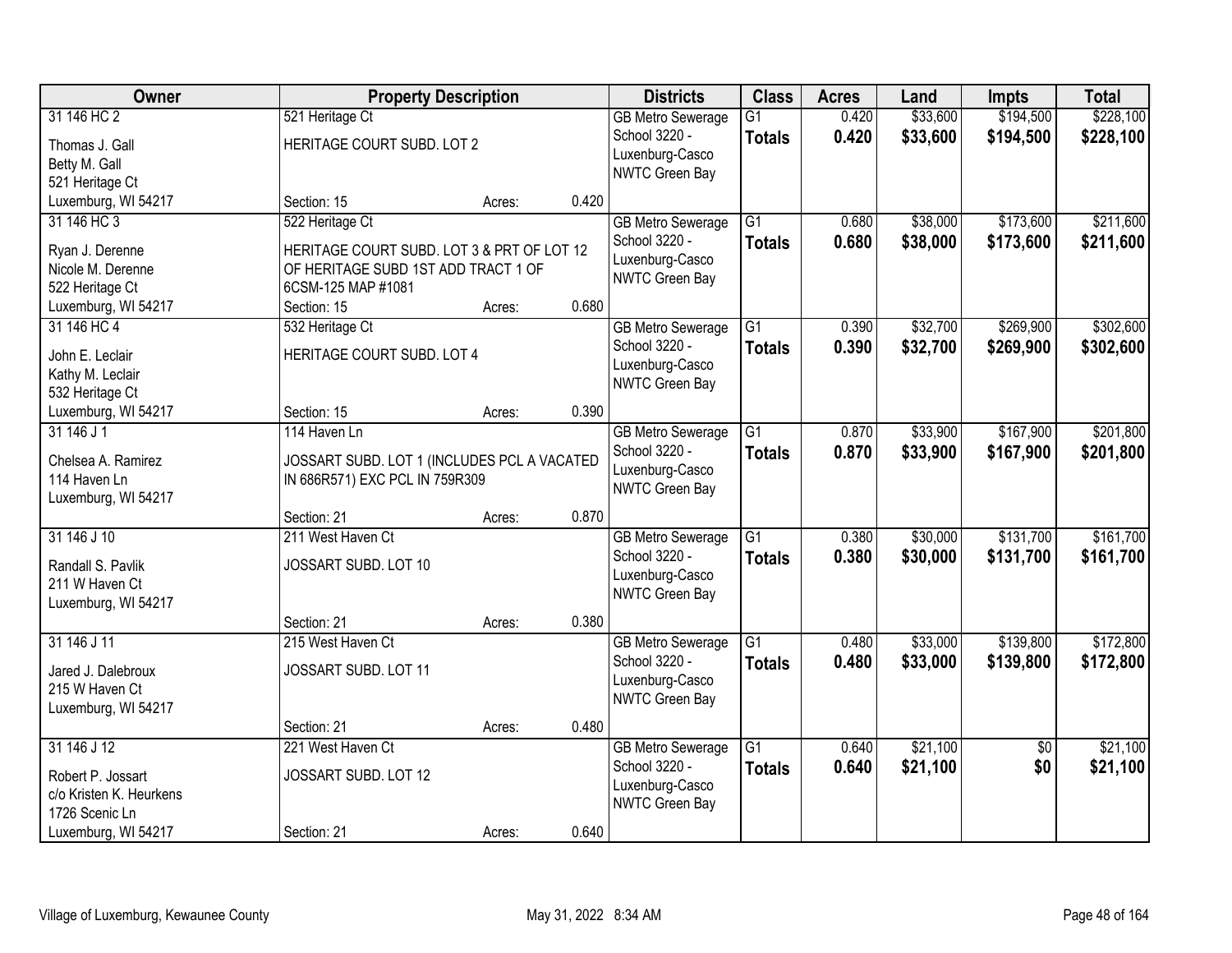| Owner                               | <b>Property Description</b>                 |        |       | <b>Districts</b>                          | <b>Class</b>    | <b>Acres</b> | Land     | Impts           | <b>Total</b> |
|-------------------------------------|---------------------------------------------|--------|-------|-------------------------------------------|-----------------|--------------|----------|-----------------|--------------|
| 31 146 J 13                         | 225 West Haven Ct                           |        |       | <b>GB Metro Sewerage</b>                  | $\overline{G1}$ | 1.110        | \$27,700 | $\overline{50}$ | \$27,700     |
| Robert P. Jossart                   | JOSSART SUBD. LOT 13                        |        |       | School 3220 -                             | <b>Totals</b>   | 1.110        | \$27,700 | \$0             | \$27,700     |
| c/o Kristen K. Heurkens             |                                             |        |       | Luxenburg-Casco                           |                 |              |          |                 |              |
| 1726 Scenic Ln                      |                                             |        |       | NWTC Green Bay                            |                 |              |          |                 |              |
| Luxemburg, WI 54217                 | Section: 21                                 | Acres: | 1.110 |                                           |                 |              |          |                 |              |
| 31 146 J 14                         | 231 West Haven Ct                           |        |       | <b>GB Metro Sewerage</b>                  | $\overline{G1}$ | 0.270        | \$26,600 | \$0             | \$26,600     |
| Robert P. Jossart                   | JOSSART SUBD. LOT 14                        |        |       | School 3220 -                             | <b>Totals</b>   | 0.270        | \$26,600 | \$0             | \$26,600     |
| c/o Kristen K. Heurkens             |                                             |        |       | Luxenburg-Casco                           |                 |              |          |                 |              |
| 1726 Scenic Ln                      |                                             |        |       | NWTC Green Bay                            |                 |              |          |                 |              |
| Luxemburg, WI 54217                 | Section: 21                                 | Acres: | 0.270 |                                           |                 |              |          |                 |              |
| 31 146 J 15                         | 237 West Haven Ct                           |        |       | <b>GB Metro Sewerage</b>                  | $\overline{G1}$ | 0.407        | \$30,800 | \$182,900       | \$213,700    |
| Anthony C. Heurkens                 | JOSSART SUBD. LOT 15 (INCLUDES PCL C        |        |       | School 3220 -                             | <b>Totals</b>   | 0.407        | \$30,800 | \$182,900       | \$213,700    |
| Kristen K. Heurkens                 | VACATED IN 686R571)                         |        |       | Luxenburg-Casco                           |                 |              |          |                 |              |
| 1726 Scenic Ln                      |                                             |        |       | NWTC Green Bay                            |                 |              |          |                 |              |
| Luxemburg, WI 54217                 | Section: 21                                 | Acres: | 0.407 |                                           |                 |              |          |                 |              |
| 31 146 J 2                          | 236 West Haven Ct                           |        |       | <b>GB Metro Sewerage</b>                  | $\overline{G1}$ | 0.301        | \$27,600 | \$146,800       | \$174,400    |
|                                     |                                             |        |       | School 3220 -                             | <b>Totals</b>   | 0.301        | \$27,600 | \$146,800       | \$174,400    |
| Richard T. Karman<br>Rachell Karman | JOSSART SUBD. LOT 2 (INCLUDES PCL B VACATED |        |       | Luxenburg-Casco                           |                 |              |          |                 |              |
| 236 W Haven Ct                      | IN 686R571)                                 |        |       | NWTC Green Bay                            |                 |              |          |                 |              |
| Luxemburg, WI 54217                 | Section: 21                                 | Acres: | 0.301 |                                           |                 |              |          |                 |              |
| 31 146 J 3                          | 230 West Haven Ct                           |        |       | <b>GB Metro Sewerage</b>                  | $\overline{G1}$ | 0.240        | \$25,300 | \$125,900       | \$151,200    |
|                                     |                                             |        |       | School 3220 -                             | <b>Totals</b>   | 0.240        | \$25,300 | \$125,900       | \$151,200    |
| Lisa A. Lefevre                     | JOSSART SUBD. LOT 3                         |        |       | Luxenburg-Casco                           |                 |              |          |                 |              |
| 230 W Haven Ct                      |                                             |        |       | NWTC Green Bay                            |                 |              |          |                 |              |
| Luxemburg, WI 54217                 |                                             |        |       |                                           |                 |              |          |                 |              |
| 31 146 J 4                          | Section: 21<br>224 West Haven Ct            | Acres: | 0.240 |                                           | $\overline{G1}$ | 0.270        | \$26,600 | \$142,200       | \$168,800    |
|                                     |                                             |        |       | <b>GB Metro Sewerage</b><br>School 3220 - |                 |              |          |                 |              |
| Joyce Destree                       | JOSSART SUBD. LOT 4                         |        |       | Luxenburg-Casco                           | <b>Totals</b>   | 0.270        | \$26,600 | \$142,200       | \$168,800    |
| 224 W Haven Ct                      |                                             |        |       | NWTC Green Bay                            |                 |              |          |                 |              |
| Luxemburg, WI 54217                 |                                             |        |       |                                           |                 |              |          |                 |              |
|                                     | Section: 21                                 | Acres: | 0.270 |                                           |                 |              |          |                 |              |
| 31 146 J 5                          | 218 West Haven Ct                           |        |       | <b>GB Metro Sewerage</b>                  | $\overline{G1}$ | 0.290        | \$27,200 | $\overline{50}$ | \$27,200     |
| Robert P. Jossart                   | JOSSART SUBD. LOT 5                         |        |       | School 3220 -                             | <b>Totals</b>   | 0.290        | \$27,200 | \$0             | \$27,200     |
| c/o Kristen K. Heurkens             |                                             |        |       | Luxenburg-Casco                           |                 |              |          |                 |              |
| 1726 Scenic Ln                      |                                             |        |       | NWTC Green Bay                            |                 |              |          |                 |              |
| Luxemburg, WI 54217                 | Section: 21                                 | Acres: | 0.290 |                                           |                 |              |          |                 |              |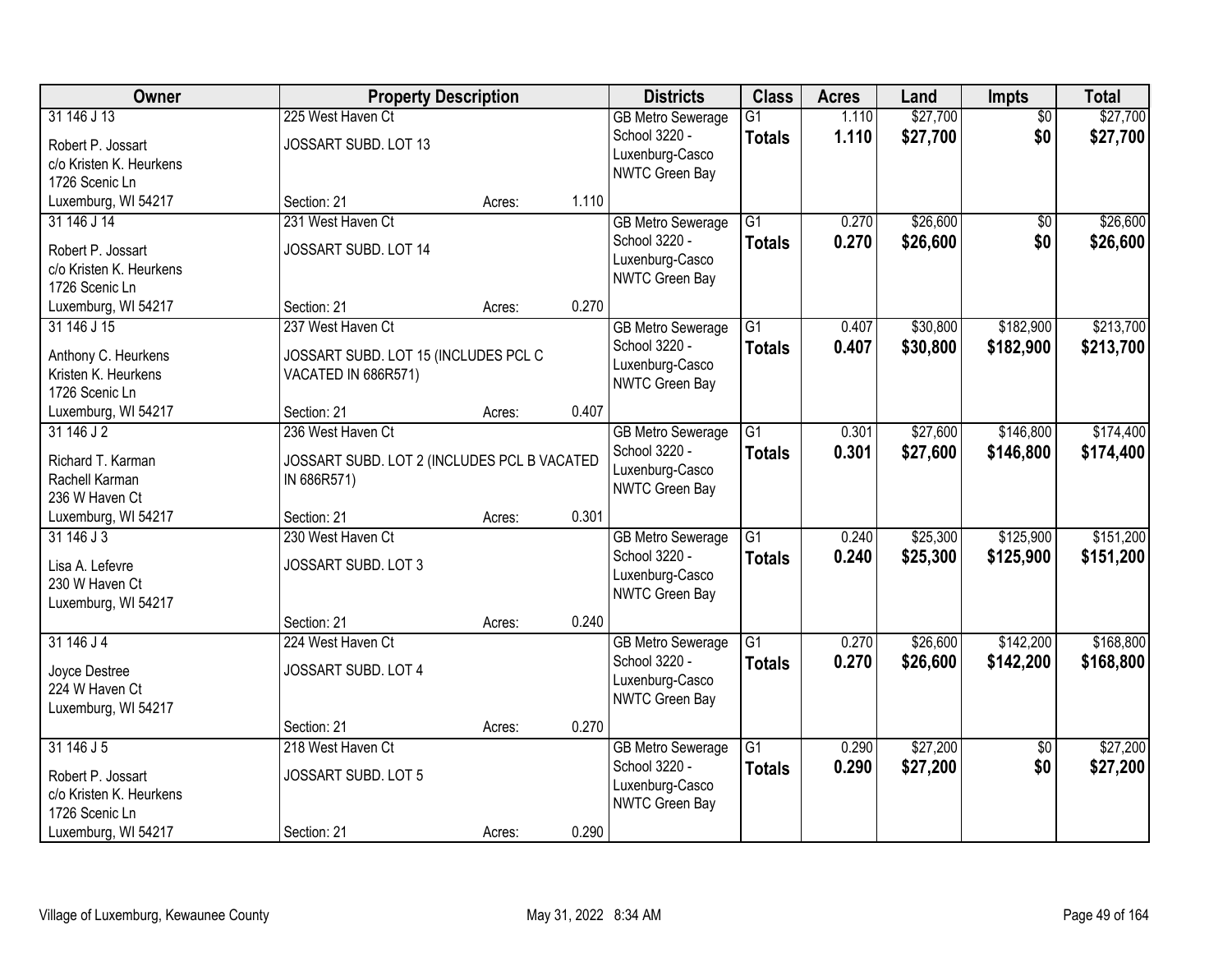| Owner                                                                        | <b>Property Description</b>                                                           |        |       | <b>Districts</b>                                                               | <b>Class</b>                     | <b>Acres</b>   | Land                 | <b>Impts</b>           | <b>Total</b>           |
|------------------------------------------------------------------------------|---------------------------------------------------------------------------------------|--------|-------|--------------------------------------------------------------------------------|----------------------------------|----------------|----------------------|------------------------|------------------------|
| 31 146 J 6<br>Jeffrey M. Jossart<br>Kathryn L. Jossart<br>212 W Haven Ct     | 212 West Haven Ct<br>JOSSART SUBD. LOT 6 & ALSO PCL IN 759R309 (SUF<br>$4 - 22 - 20$  |        |       | <b>GB Metro Sewerage</b><br>School 3220 -<br>Luxenburg-Casco<br>NWTC Green Bay | $\overline{G1}$<br><b>Totals</b> | 0.550<br>0.550 | \$34,200<br>\$34,200 | \$158,400<br>\$158,400 | \$192,600<br>\$192,600 |
| Luxemburg, WI 54217                                                          | Section: 21                                                                           | Acres: | 0.550 |                                                                                |                                  |                |                      |                        |                        |
| 31 146 J 7<br>Robert P. Jossart<br>c/o Kristen K. Heurkens<br>1726 Scenic Ln | 202 West Haven Ct<br>JOSSART SUBD. LOT 7                                              |        |       | <b>GB Metro Sewerage</b><br>School 3220 -<br>Luxenburg-Casco<br>NWTC Green Bay | $\overline{G1}$<br><b>Totals</b> | 0.430<br>0.430 | \$18,900<br>\$18,900 | \$0<br>\$0             | \$18,900<br>\$18,900   |
| Luxemburg, WI 54217                                                          | Section: 21                                                                           | Acres: | 0.430 |                                                                                |                                  |                |                      |                        |                        |
| 31 146 J 8<br>Robert P. Jossart<br>c/o Kristen K. Heurkens<br>1726 Scenic Ln | 201 West Haven Ct<br>JOSSART SUBD. LOT 8                                              |        |       | <b>GB Metro Sewerage</b><br>School 3220 -<br>Luxenburg-Casco<br>NWTC Green Bay | $\overline{G1}$<br><b>Totals</b> | 0.690<br>0.690 | \$21,400<br>\$21,400 | $\overline{50}$<br>\$0 | \$21,400<br>\$21,400   |
| Luxemburg, WI 54217                                                          | Section: 21                                                                           | Acres: | 0.690 |                                                                                |                                  |                |                      |                        |                        |
| 31 146 J 9<br>Robert P. Jossart<br>c/o Kristen K. Heurkens<br>1726 Scenic Ln | 205 West Haven Ct<br>JOSSART SUBD. LOT 9                                              |        |       | <b>GB Metro Sewerage</b><br>School 3220 -<br>Luxenburg-Casco<br>NWTC Green Bay | G1<br><b>Totals</b>              | 0.380<br>0.380 | \$18,000<br>\$18,000 | \$0<br>\$0             | \$18,000<br>\$18,000   |
| Luxemburg, WI 54217                                                          | Section: 21                                                                           | Acres: | 0.380 |                                                                                |                                  |                |                      |                        |                        |
| 31 146 L 1<br>Lisa M. Schwalen<br>307 Ronald St<br>Luxemburg, WI 54217       | 307 Ronald St<br>LINZMEIER SUBD. LOT 1                                                |        |       | <b>GB Metro Sewerage</b><br>School 3220 -<br>Luxenburg-Casco<br>NWTC Green Bay | $\overline{G1}$<br><b>Totals</b> | 0.310<br>0.310 | \$27,900<br>\$27,900 | \$148,300<br>\$148,300 | \$176,200<br>\$176,200 |
|                                                                              | Section: 28                                                                           | Acres: | 0.310 |                                                                                |                                  |                |                      |                        |                        |
| 31 146 L 10<br>Chad Vorpahl<br>Aimee Vorpahl<br>315 Church Rd                | 315 Church Rd<br>LINZMEIER SUBD. LOT 10                                               |        |       | <b>GB Metro Sewerage</b><br>School 3220 -<br>Luxenburg-Casco<br>NWTC Green Bay | $\overline{G1}$<br><b>Totals</b> | 0.340<br>0.340 | \$28,800<br>\$28,800 | \$134,000<br>\$134,000 | \$162,800<br>\$162,800 |
| Luxemburg, WI 54217                                                          | Section: 28                                                                           | Acres: | 0.340 |                                                                                |                                  |                |                      |                        |                        |
| 31 146 L 11<br>Guy F. Wilcox<br>N5350 Hawthorne Rd<br>Luxemburg, WI 54217    | 1506 Charles Dr<br>LINZMEIER SUBD. LOT 11 (CHARLES DR. & CHURCH<br>RD)<br>Section: 28 | Acres: | 0.340 | <b>GB Metro Sewerage</b><br>School 3220 -<br>Luxenburg-Casco<br>NWTC Green Bay | $\overline{G1}$<br><b>Totals</b> | 0.340<br>0.340 | \$28,800<br>\$28,800 | \$172,100<br>\$172,100 | \$200,900<br>\$200,900 |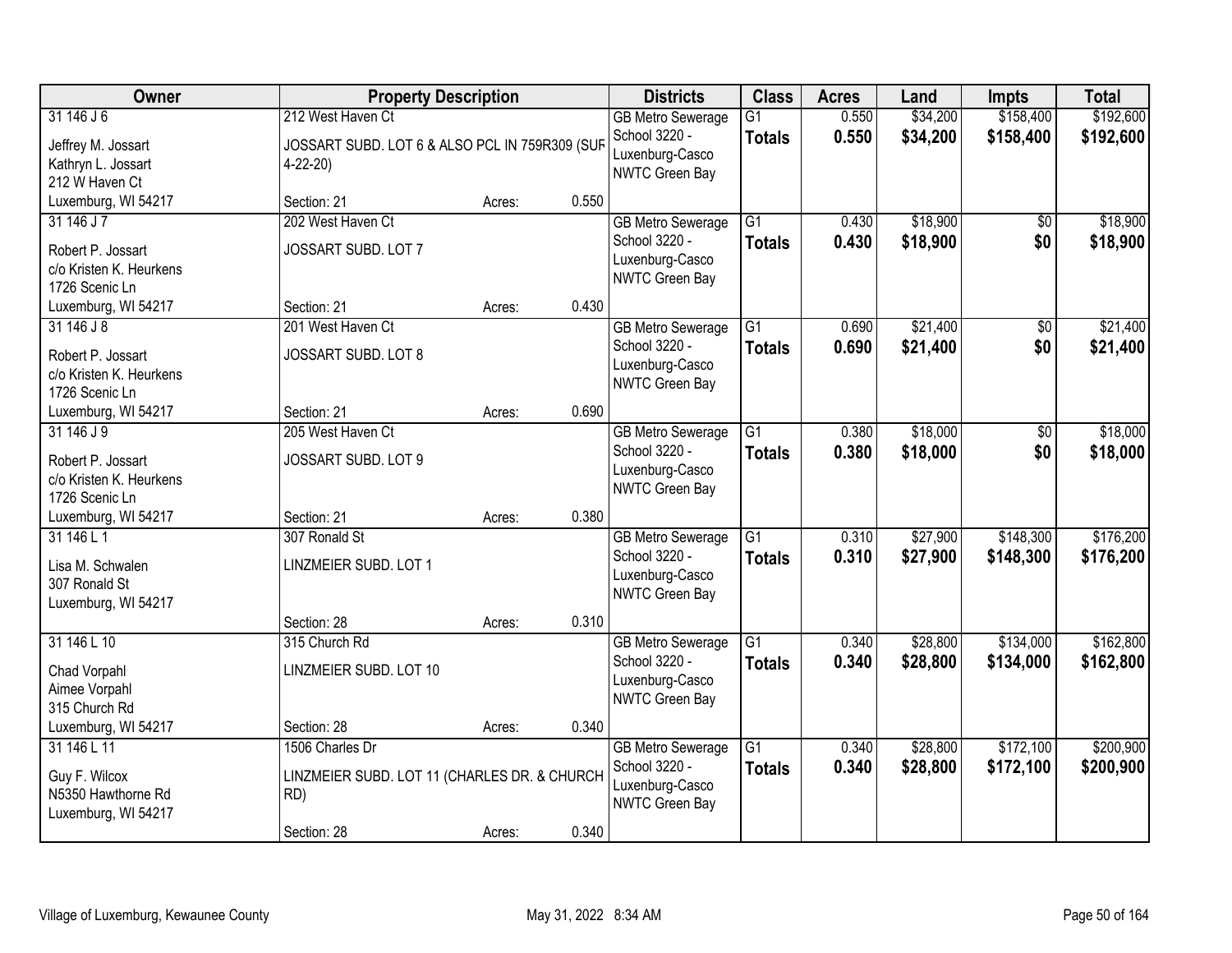| Owner                          | <b>Property Description</b>                 |        |       | <b>Districts</b>                    | <b>Class</b>    | <b>Acres</b> | Land     | <b>Impts</b>    | <b>Total</b> |
|--------------------------------|---------------------------------------------|--------|-------|-------------------------------------|-----------------|--------------|----------|-----------------|--------------|
| 31 146 L 12                    | 231 Church Rd                               |        |       | <b>GB Metro Sewerage</b>            | $\overline{G1}$ | 0.340        | \$28,800 | \$171,900       | \$200,700    |
| Dean A & Corinne M Zajac Trust | LINZMEIER SUBD. LOT 12                      |        |       | School 3220 -                       | <b>Totals</b>   | 0.340        | \$28,800 | \$171,900       | \$200,700    |
| 553 N Martha Lake Rd           |                                             |        |       | Luxenburg-Casco<br>TID <sub>1</sub> |                 |              |          |                 |              |
| Mercer, WI 54547               |                                             |        |       | NWTC Green Bay                      |                 |              |          |                 |              |
|                                | Section: 28                                 | Acres: | 0.340 |                                     |                 |              |          |                 |              |
| 31 146 L 13                    | 1509 Charles Dr                             |        |       | <b>GB Metro Sewerage</b>            | $\overline{G1}$ | 0.300        | \$27,500 | \$168,200       | \$195,700    |
| Dale C. Detampel               | LINZMEIER SUBD. LOT 13 (ASSESSMENT INCLUDES |        |       | School 3220 -                       | <b>Totals</b>   | 0.300        | \$27,500 | \$168,200       | \$195,700    |
| Kay A. Detampel                | PCL #31 146 CE4 176)                        |        |       | Luxenburg-Casco<br>TID <sub>1</sub> |                 |              |          |                 |              |
| 1509 Charles Dr                |                                             |        |       | NWTC Green Bay                      |                 |              |          |                 |              |
| Luxemburg, WI 54217            | Section: 28                                 | Acres: | 0.300 |                                     |                 |              |          |                 |              |
| 31 146 L 2                     | 315 Ronald St                               |        |       | <b>GB</b> Metro Sewerage            | G1              | 0.310        | \$27,900 | \$130,300       | \$158,200    |
| Jesse J. Dolphin               | LINZMEIER SUBD. LOT 2                       |        |       | School 3220 -                       | <b>Totals</b>   | 0.310        | \$27,900 | \$130,300       | \$158,200    |
| Amanda J. Dolphin              |                                             |        |       | Luxenburg-Casco                     |                 |              |          |                 |              |
| 315 Ronald St                  |                                             |        |       | NWTC Green Bay                      |                 |              |          |                 |              |
| Luxemburg, WI 54217            | Section: 28                                 | Acres: | 0.310 |                                     |                 |              |          |                 |              |
| 31 146 L 3                     | 1603 Alfred Dr                              |        |       | <b>GB Metro Sewerage</b>            | G1              | 0.310        | \$27,900 | \$181,100       | \$209,000    |
| Donna M. Berger                | LINZMEIER SUBD. LOT 3                       |        |       | School 3220 -                       | <b>Totals</b>   | 0.310        | \$27,900 | \$181,100       | \$209,000    |
| E2234 Rockledge Rd             |                                             |        |       | Luxenburg-Casco<br>NWTC Green Bay   |                 |              |          |                 |              |
| Luxemburg, WI 54217            |                                             |        |       |                                     |                 |              |          |                 |              |
|                                | Section: 28                                 | Acres: | 0.310 |                                     |                 |              |          |                 |              |
| 31 146 L 5                     | 1503 Main St                                |        |       | <b>GB Metro Sewerage</b>            | $\overline{G2}$ | 0.750        | \$28,500 | \$66,200        | \$94,700     |
|                                | LINZMEIER SUBD. LOT 5 (TAVERN & APPLIANCE   |        |       | School 3220 -                       | <b>Totals</b>   | 0.750        | \$28,500 | \$66,200        | \$94,700     |
|                                | STORE & BARNS)                              |        |       | Luxenburg-Casco<br>NWTC Green Bay   |                 |              |          |                 |              |
|                                |                                             |        |       |                                     |                 |              |          |                 |              |
|                                | Section: 28                                 | Acres: | 0.750 |                                     |                 |              |          |                 |              |
| 31146L6                        | 324 Ronald St                               |        |       | <b>GB Metro Sewerage</b>            | $\overline{G1}$ | 0.300        | \$20,000 | $\overline{60}$ | \$20,000     |
| D & D Simonar, LLC             | LINZMEIER SUBD. LOT 6                       |        |       | School 3220 -                       | <b>Totals</b>   | 0.300        | \$20,000 | \$0             | \$20,000     |
| 1800 Main St                   |                                             |        |       | Luxenburg-Casco<br>NWTC Green Bay   |                 |              |          |                 |              |
| Luxemburg, WI 54217            |                                             |        |       |                                     |                 |              |          |                 |              |
|                                | Section: 28                                 | Acres: | 0.300 |                                     |                 |              |          |                 |              |
| 31 146 L 7                     | 314 Ronald St                               |        |       | <b>GB Metro Sewerage</b>            | $\overline{G1}$ | 0.300        | \$27,500 | \$107,300       | \$134,800    |
| Kenneth Young                  | LINZMEIER SUBD. LOT 7                       |        |       | School 3220 -                       | <b>Totals</b>   | 0.300        | \$27,500 | \$107,300       | \$134,800    |
| Jill F. Young                  |                                             |        |       | Luxenburg-Casco<br>NWTC Green Bay   |                 |              |          |                 |              |
| 314 Ronald St                  |                                             |        |       |                                     |                 |              |          |                 |              |
| Luxemburg, WI 54217            | Section: 28                                 | Acres: | 0.300 |                                     |                 |              |          |                 |              |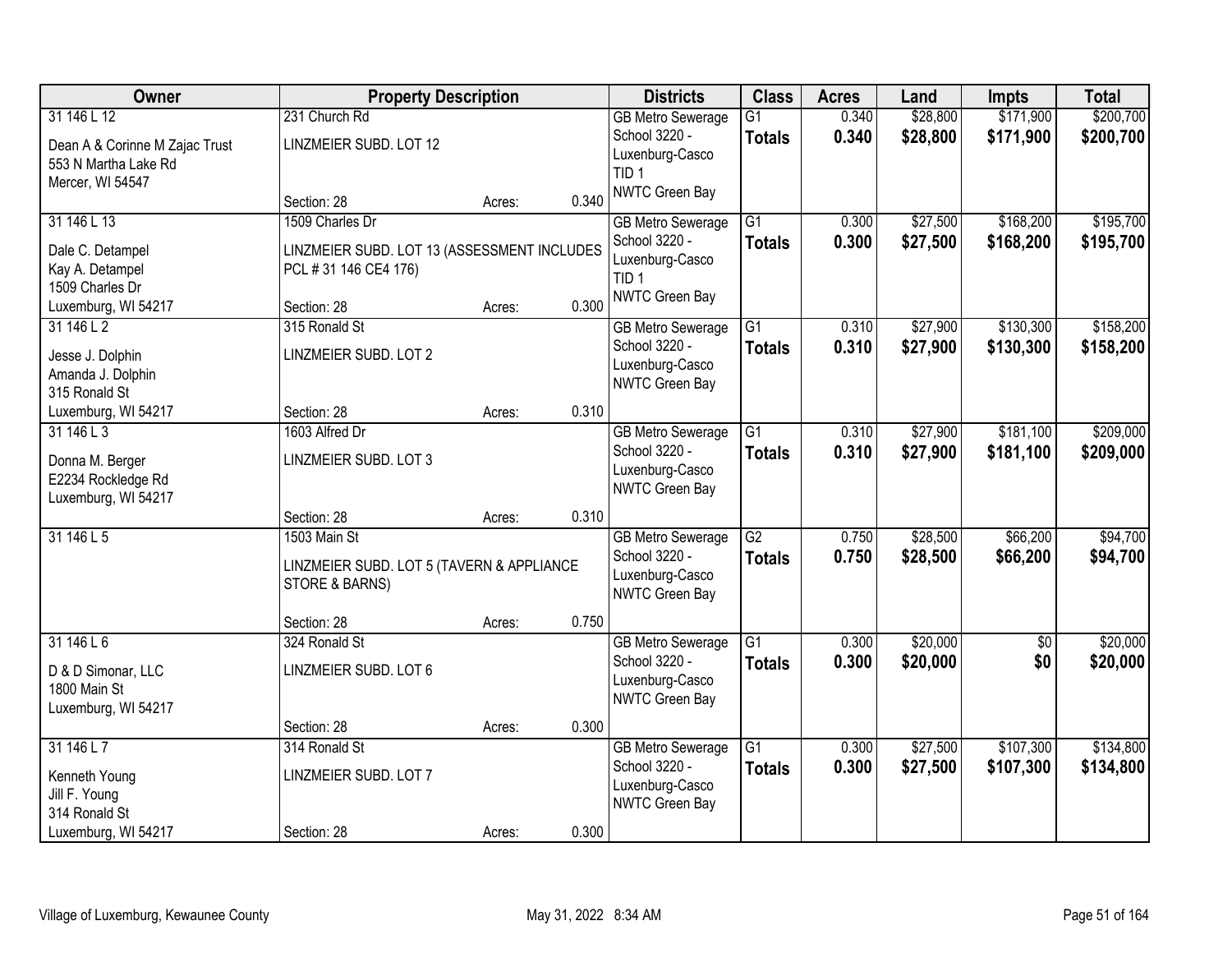| Owner                          |                                             | <b>Property Description</b> |       | <b>Districts</b>         | <b>Class</b>    | <b>Acres</b> | Land     | <b>Impts</b> | <b>Total</b> |
|--------------------------------|---------------------------------------------|-----------------------------|-------|--------------------------|-----------------|--------------|----------|--------------|--------------|
| 31146L8                        | 306 Ronald St                               |                             |       | <b>GB Metro Sewerage</b> | $\overline{G1}$ | 0.300        | \$27,500 | \$118,300    | \$145,800    |
| Donald G. Derenne              | LINZMEIER SUBD. LOT 8                       |                             |       | School 3220 -            | <b>Totals</b>   | 0.300        | \$27,500 | \$118,300    | \$145,800    |
| Annette Derenne                |                                             |                             |       | Luxenburg-Casco          |                 |              |          |              |              |
| 306 Ronald St                  |                                             |                             |       | NWTC Green Bay           |                 |              |          |              |              |
| Luxemburg, WI 54217            | Section: 28                                 | Acres:                      | 0.300 |                          |                 |              |          |              |              |
| 31 146 L 9                     | 325 Church Rd                               |                             |       | <b>GB Metro Sewerage</b> | $\overline{G1}$ | 0.340        | \$20,000 | \$0          | \$20,000     |
| Daniel J. Van Straten          | LINZMEIER SUBD. LOT 9                       |                             |       | School 3220 -            | <b>Totals</b>   | 0.340        | \$20,000 | \$0          | \$20,000     |
| 2554 Little Creek Rd           |                                             |                             |       | Luxenburg-Casco          |                 |              |          |              |              |
| Green Bay, WI 54311            |                                             |                             |       | NWTC Green Bay           |                 |              |          |              |              |
|                                | Section: 28                                 | Acres:                      | 0.340 |                          |                 |              |          |              |              |
| 31 146 LIP 1                   | 207 Frontier Rd                             |                             |       | <b>GB Metro Sewerage</b> | $\overline{G2}$ | 1.010        | \$8,500  | \$89,500     | \$98,000     |
| John G. Rueckl                 | LUXEMBURG INDUSTRIAL PARK PL LOT 1          |                             |       | School 3220 -            | <b>Totals</b>   | 1.010        | \$8,500  | \$89,500     | \$98,000     |
| Margaret M. Rueckl             |                                             |                             |       | Luxenburg-Casco          |                 |              |          |              |              |
| 1751 Alfred Dr                 |                                             |                             |       | TID <sub>1</sub>         |                 |              |          |              |              |
| Luxemburg, WI 54217            | Section: 21                                 | Acres:                      | 1.010 | NWTC Green Bay           |                 |              |          |              |              |
| 31 146 LIP 2                   | 307 Frontier Rd                             |                             |       | <b>GB Metro Sewerage</b> | X4              | 1.962        | \$0      | \$0          | \$0          |
| Luxemburg Village              | LUXEMBURG INDUSTRIAL PARK PL LOT 2 EXC LOT  |                             |       | School 3220 -            | <b>Totals</b>   | 1.962        | \$0      | \$0          | \$0          |
| 206 Maple St Box #307          | 1 OF 6CSM-5 MAP #1023 (EXEMPT)              |                             |       | Luxenburg-Casco          |                 |              |          |              |              |
| Luxemburg, WI 54217            |                                             |                             |       | TID <sub>1</sub>         |                 |              |          |              |              |
|                                | Section: 21                                 | Acres:                      | 1.962 | NWTC Green Bay           |                 |              |          |              |              |
| 31 146 LIP 2.1                 | 420 Haven Ln                                |                             |       | <b>GB Metro Sewerage</b> | $\overline{G2}$ | 0.861        | \$11,500 | \$166,200    | \$177,700    |
| Woc Properties, LLC            | LUXEMBURG INDUSTRIAL PARK PL PRT OF LOT 2:  |                             |       | School 3220 -            | <b>Totals</b>   | 0.861        | \$11,500 | \$166,200    | \$177,700    |
| 612 Marcks Ct                  | LOT 1 OF 6CSM-5 MAP #1023 (INCLUDES PCL D   |                             |       | Luxenburg-Casco          |                 |              |          |              |              |
| Luxemburg, WI 54217            | VACATED IN 686R571)                         |                             |       | TID <sub>1</sub>         |                 |              |          |              |              |
|                                | Section: 21                                 | Acres:                      | 0.861 | NWTC Green Bay           |                 |              |          |              |              |
| 31 146 LIP 3.1                 | 425 Haven Ln                                |                             |       | <b>GB</b> Metro Sewerage | $\overline{G2}$ | 1.900        | \$36,300 | \$400,300    | \$436,600    |
| Van Ess Concrete Flatwork, LLC | LUXEMBURG INDUSTRIAL PARK PL PRT OF         |                             |       | School 3220 -            | <b>Totals</b>   | 1.900        | \$36,300 | \$400,300    | \$436,600    |
| E0746 Macco Rd                 | LUXEMBURG INDUSTRIAL PARK PL: LOT 4 OF      |                             |       | Luxenburg-Casco          |                 |              |          |              |              |
| Luxemburg, WI 54217            | 8CSM-273 MAP #1514 (FORMERLY PRT OF 6CSM-25 |                             |       | TID <sub>1</sub>         |                 |              |          |              |              |
|                                | Section: 21                                 | Acres:                      | 1.900 | NWTC Green Bay           |                 |              |          |              |              |
| 31 146 LIP 3.2                 | 148 Enterprise Rd                           |                             |       | <b>GB Metro Sewerage</b> | $\overline{G2}$ | 3.610        | \$62,100 | \$14,000     | \$76,100     |
| Van Ess Concrete Flatwork, LLC | LUXEMBURG INDUSTRIAL PARK PL PRT OF         |                             |       | School 3220 -            | <b>Totals</b>   | 3.610        | \$62,100 | \$14,000     | \$76,100     |
| E0746 Macco Rd                 | LUXEMBURG INDUSTRIAL PARK PL: LOT 3 OF      |                             |       | Luxenburg-Casco          |                 |              |          |              |              |
| Luxemburg, WI 54217            | 8CSM-273 MAP #1514 (FORMERLY PRT OF 6CSM-25 |                             |       | TID <sub>1</sub>         |                 |              |          |              |              |
|                                | Section: 21                                 | Acres:                      | 3.610 | NWTC Green Bay           |                 |              |          |              |              |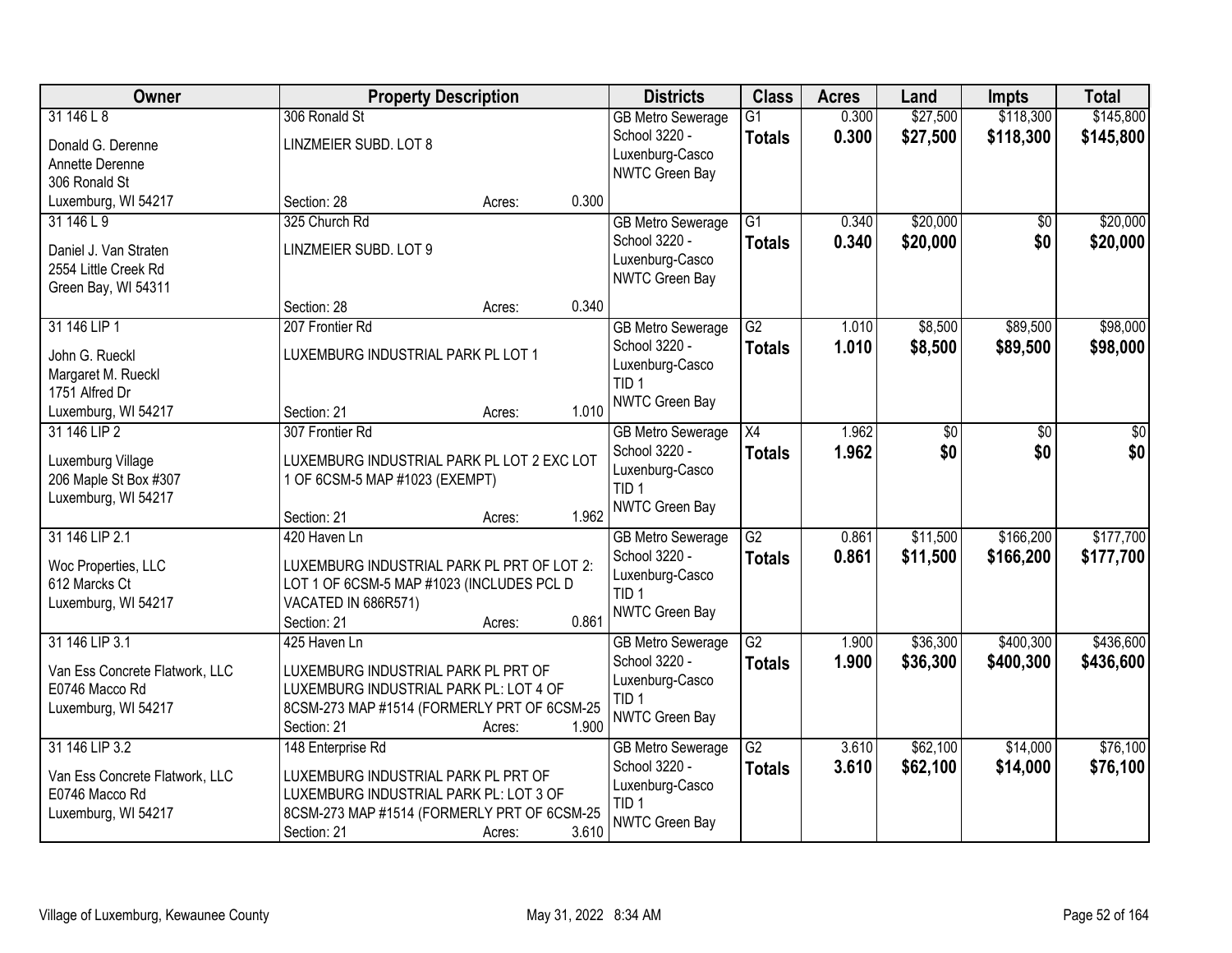| Owner                                                                                             | <b>Property Description</b>                                                                                                                                                                                | <b>Districts</b>                                                                                          | <b>Class</b>                            | <b>Acres</b>     | Land                   | <b>Impts</b>               | <b>Total</b>               |
|---------------------------------------------------------------------------------------------------|------------------------------------------------------------------------------------------------------------------------------------------------------------------------------------------------------------|-----------------------------------------------------------------------------------------------------------|-----------------------------------------|------------------|------------------------|----------------------------|----------------------------|
| 31 146 LIP 3.3<br>500 Frontier Road, LLC<br>19806 W Main St<br>Lannon, WI 53046                   | 142 Enterprise Rd<br>LUXEMBURG INDUSTRIAL PARK PL PRT OF<br>LUXEMBURG INDUSTRIAL PARK PL: LOT 2 OF<br>8CSM-273 MAP #1514 (FORMERLY PRT OF 6CSM-25                                                          | <b>GB Metro Sewerage</b><br>School 3220 -<br>Luxenburg-Casco<br>TID <sub>1</sub><br>NWTC Green Bay        | $\overline{G2}$<br><b>Totals</b>        | 2.120<br>2.120   | \$40,500<br>\$40,500   | \$312,500<br>\$312,500     | \$353,000<br>\$353,000     |
| 31 146 LIP 3.4<br>Kerry P. Degrave<br>Kelly T. Degrave<br>4546 S County Rd T<br>Denmark, WI 54208 | 2.120<br>Section: 21<br>Acres:<br>LUXEMBURG INDUSTRIAL PARK PL PRT OF<br>LUXEMBURG INDUSTRIAL PARK PL: LOT 1 OF<br>8CSM-273 MAP #1514 (FORMERLY PRT OF 6CSM-25<br>3.290<br>Section: 21<br>Acres:           | <b>GB Metro Sewerage</b><br>School 3220 -<br>Luxenburg-Casco<br>TID <sub>1</sub><br>NWTC Green Bay        | G2<br><b>Totals</b>                     | 3.290<br>3.290   | \$35,800<br>\$35,800   | \$0<br>\$0                 | \$35,800<br>\$35,800       |
| 31 146 LIP 5<br>Rio Creek Feed Mill, Inc<br>N7295 Feed Mill Ln<br>Algoma, WI 54201                | 615 Frontier Rd<br>LUXEMBURG INDUSTRIAL PARK PL LOT 2 OF<br>6CSM-25 MAP #1033 (FORMERLY LOTS 5 & 6)<br>8.130<br>Section: 21<br>Acres:                                                                      | <b>GB Metro Sewerage</b><br>School 3220 -<br>Luxenburg-Casco<br>TID <sub>1</sub><br>NWTC Green Bay        | $\overline{G2}$<br><b>Totals</b>        | 8.130<br>8.130   | \$155,300<br>\$155,300 | $\overline{50}$<br>\$0     | \$155,300<br>\$155,300     |
| 31 146 LIP 7<br>Rio Creek Feed Mill, Inc<br>N7295 Feed Mill Ln<br>Algoma, WI 54201                | 715 Frontier Rd<br>LUXEMBURG INDUSTRIAL PARK PL (SUR 9-10-08)<br>LOT <sub>7</sub><br>12.490<br>Section: 21<br>Acres:                                                                                       | <b>GB Metro Sewerage</b><br>School 3220 -<br>Luxenburg-Casco<br>TID <sub>1</sub><br><b>NWTC Green Bay</b> | $\overline{G2}$<br><b>Totals</b>        | 12.490<br>12.490 | \$80,300<br>\$80,300   | \$4,073,000<br>\$4,073,000 | \$4,153,300<br>\$4,153,300 |
| 31 146 LIP 8<br>Kewaunee County<br>810 Lincoln St<br>Kewaunee, WI 54216                           | 700 Frontier Rd<br>LUXEMBURG INDUSTRIAL PARK PL LOT 8 EXC COM<br>AT N1/4 COR OF LOT 8 TH S 00*12'42" W 150.62' N<br>89*07'18" E 277.96' N 00*23'48" E 144.43' W ALG N LN<br>5.088<br>Section: 21<br>Acres: | <b>GB</b> Metro Sewerage<br>School 3220 -<br>Luxenburg-Casco<br>TID <sub>1</sub><br><b>NWTC Green Bay</b> | $\overline{\text{X3}}$<br><b>Totals</b> | 5.088<br>5.088   | $\overline{50}$<br>\$0 | $\overline{50}$<br>\$0     | $\overline{\$0}$<br>\$0    |
| 31 146 LIP 9<br>John G. Rueckl<br>Margaret M. Rueckl<br>1751 Alfred Dr<br>Luxemburg, WI 54217     | 250 Frontier Rd<br>LUXEMBURG INDUSTRIAL PARK PL PRT OF<br>NW1/4-NE1/4 S21: LOT 1 OF 5CSM-93 MAP #881<br>(FORMERLY LOT 9)<br>0.784<br>Section: 21<br>Acres:                                                 | <b>GB Metro Sewerage</b><br>School 3220 -<br>Luxenburg-Casco<br>TID <sub>1</sub><br>NWTC Green Bay        | $\overline{G2}$<br><b>Totals</b>        | 0.784<br>0.784   | \$11,200<br>\$11,200   | \$70,600<br>\$70,600       | \$81,800<br>\$81,800       |
| 31 146 LIP 9.1M<br>Wak Properties, LLC<br>412 Fourth St<br>Luxemburg, WI 54217                    | 412 Fourth St<br>LUXEMBURG INDUSTRIAL PARK PL PRT OF<br>NW1/4-NE1/4 & PRT OF SW1/4-NE1/4 & PRT OF<br>NE1/4-NW1/4 & PRT OF SE1/4-NW1/4 S21: LOT 2 OF<br>5.380<br>Section: 21<br>Acres:                      | <b>GB Metro Sewerage</b><br>School 3220 -<br>Luxenburg-Casco<br>TID <sub>1</sub><br>NWTC Green Bay        | $\overline{G3}$<br><b>Totals</b>        | 5.380<br>5.380   | \$0<br>\$0             | $\overline{50}$<br>\$0     | $\overline{50}$<br>\$0     |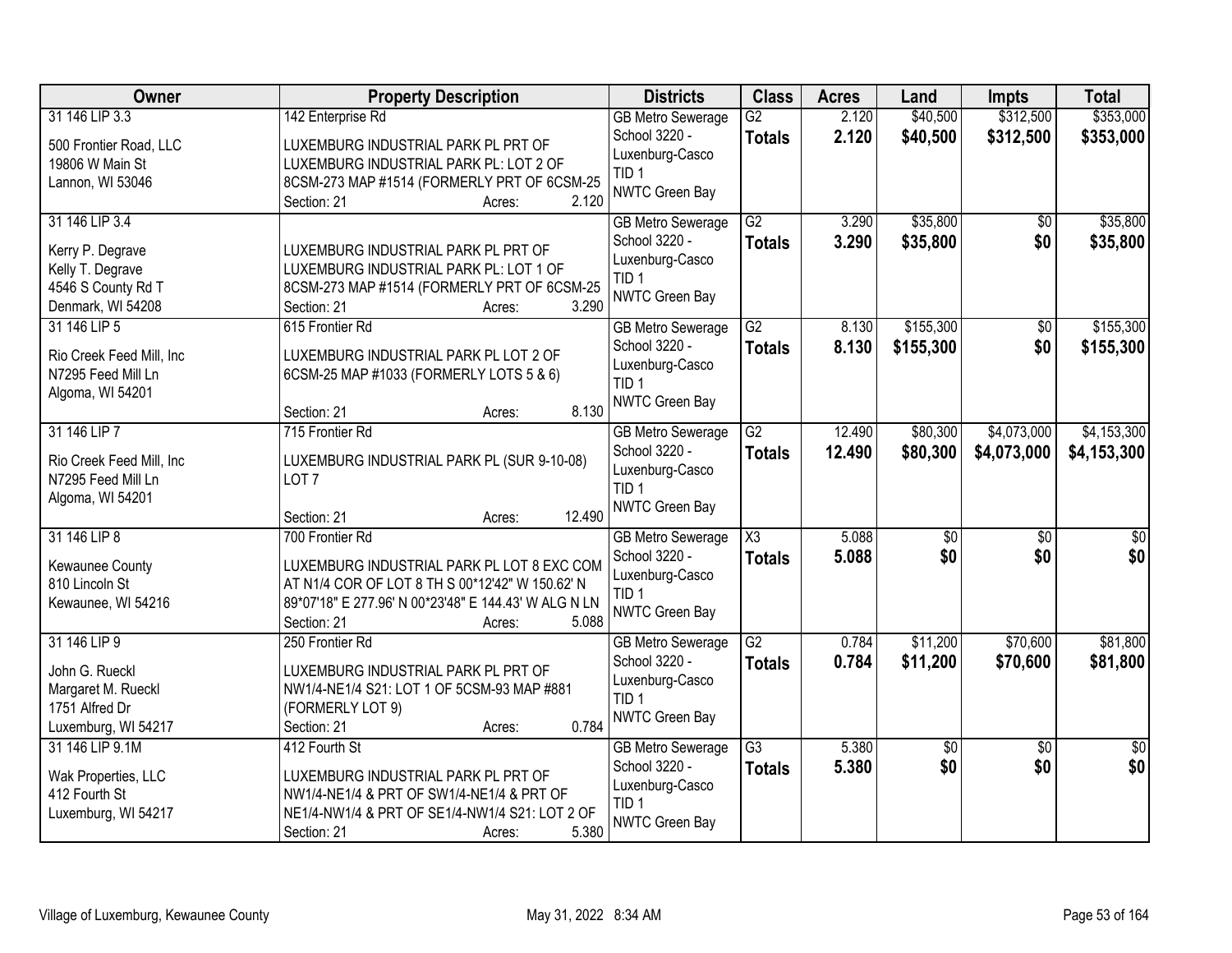| Owner                           | <b>Property Description</b>                    | <b>Districts</b>                          | <b>Class</b>    | <b>Acres</b> | Land     | <b>Impts</b>    | <b>Total</b> |
|---------------------------------|------------------------------------------------|-------------------------------------------|-----------------|--------------|----------|-----------------|--------------|
| 31 146 LIP 9.2                  | 500 Frontier Rd                                | <b>GB Metro Sewerage</b>                  | $\overline{G2}$ | 1.070        | \$38,700 | \$169,900       | \$208,600    |
| Wak Properties, LLC             | LUXEMBURG INDUSTRIAL PARK PL PRT OF            | School 3220 -                             | <b>Totals</b>   | 1.070        | \$38,700 | \$169,900       | \$208,600    |
| 412 Fourth St                   | SW1/4-NE1/4 & PRT OF SE1/4-NW1/4 S21: LOT 1 OF | Luxenburg-Casco                           |                 |              |          |                 |              |
| Luxemburg, WI 54217             | 7CSM-379 MAP #1387 (FORMERLY PRT OF LOT 2 OF   | TID <sub>1</sub>                          |                 |              |          |                 |              |
|                                 | 1.070<br>Section: 21<br>Acres:                 | NWTC Green Bay                            |                 |              |          |                 |              |
| 31 146 LIP 9.3                  | 280 Frontier Rd                                | <b>GB Metro Sewerage</b>                  | $\overline{X4}$ | 0.230        | \$0      | $\overline{50}$ | \$0          |
| <b>Wisconsin Public Service</b> | LUXEMBURG INDUSTRIAL PARK PL PRT OF            | School 3220 -                             | <b>Totals</b>   | 0.230        | \$0      | \$0             | \$0          |
| PO Box 19001                    | NW1/4-NE1/4 & PRT OF SW1/4-NE1/4 & PRT OF      | Luxenburg-Casco                           |                 |              |          |                 |              |
| Green Bay, WI 54307             | NE1/4-NW1/4 & PRT OF SE1/4-NW1/4 S21: LOT 1 OF | TID <sub>1</sub><br><b>NWTC Green Bay</b> |                 |              |          |                 |              |
|                                 | 0.230<br>Section: 21<br>Acres:                 |                                           |                 |              |          |                 |              |
| 31 146 LIP 9.4                  | 540 Frontier Rd                                | <b>GB Metro Sewerage</b>                  | $\overline{G2}$ | 0.930        | \$14,300 | $\overline{50}$ | \$14,300     |
| Wak Properties, LLC             | LUXEMBURG INDUSTRIAL PARK PL PRT OF            | School 3220 -                             | <b>Totals</b>   | 0.930        | \$14,300 | \$0             | \$14,300     |
| 2677 Dutchman Rd                | SW1/4-NE1/4 & PRT OF SE1/4-NW1/4 S21: LOT 2 OF | Luxenburg-Casco                           |                 |              |          |                 |              |
| Green Bay, WI 54311             | 7CSM-379 MAP #1387 (FORMERLY PRT OF LOT 2 OF   | TID <sub>1</sub>                          |                 |              |          |                 |              |
|                                 | Section: 21<br>0.930<br>Acres:                 | <b>NWTC Green Bay</b>                     |                 |              |          |                 |              |
| 31 146 M 1                      | 213 Center Dr                                  | <b>GB Metro Sewerage</b>                  | G1              | 0.320        | \$28,200 | \$99,000        | \$127,200    |
| Nicholas J. Patton              | MILLER'S SUBDIVISION LOT 1 (SUR 5-27-81) BLK 1 | School 3220 -                             | <b>Totals</b>   | 0.320        | \$28,200 | \$99,000        | \$127,200    |
| 213 Center Dr                   |                                                | Luxenburg-Casco                           |                 |              |          |                 |              |
| Luxemburg, WI 54217             |                                                | NWTC Green Bay                            |                 |              |          |                 |              |
|                                 | 0.320<br>Section: 21<br>Acres:                 |                                           |                 |              |          |                 |              |
| 31 146 M 10                     | 218 Third St                                   | <b>GB Metro Sewerage</b>                  | $\overline{G1}$ | 0.250        | \$25,700 | \$94,100        | \$119,800    |
| Kathryn R. Paque                | MILLER'S SUBDIVISION LOT 4 BLK 2               | School 3220 -                             | <b>Totals</b>   | 0.250        | \$25,700 | \$94,100        | \$119,800    |
| 218 Third St                    |                                                | Luxenburg-Casco                           |                 |              |          |                 |              |
| Luxemburg, WI 54217             |                                                | <b>NWTC Green Bay</b>                     |                 |              |          |                 |              |
|                                 | 0.250<br>Section: 21<br>Acres:                 |                                           |                 |              |          |                 |              |
| 31 146 M 11                     | 212 Third St                                   | <b>GB Metro Sewerage</b>                  | G1              | 0.250        | \$25,700 | \$102,200       | \$127,900    |
| Amy Roznowski                   | MILLER'S SUBDIVISION LOT 5 BLK 2               | School 3220 -                             | <b>Totals</b>   | 0.250        | \$25,700 | \$102,200       | \$127,900    |
| 212 Third St                    |                                                | Luxenburg-Casco                           |                 |              |          |                 |              |
| Luxemburg, WI 54217             |                                                | NWTC Green Bay                            |                 |              |          |                 |              |
|                                 | 0.250<br>Section: 21<br>Acres:                 |                                           |                 |              |          |                 |              |
| 31 146 M 12                     | 207 Ralph St                                   | <b>GB Metro Sewerage</b>                  | $\overline{G1}$ | 0.290        | \$27,200 | \$104,500       | \$131,700    |
| Ronald J. Deprey Jr             | MILLER'S SUBDIVISION LOT 6 BLK 2               | School 3220 -                             | <b>Totals</b>   | 0.290        | \$27,200 | \$104,500       | \$131,700    |
| Mary Deprey                     |                                                | Luxenburg-Casco                           |                 |              |          |                 |              |
| 207 Ralph St                    |                                                | NWTC Green Bay                            |                 |              |          |                 |              |
| Luxemburg, WI 54217             | 0.290<br>Section: 21<br>Acres:                 |                                           |                 |              |          |                 |              |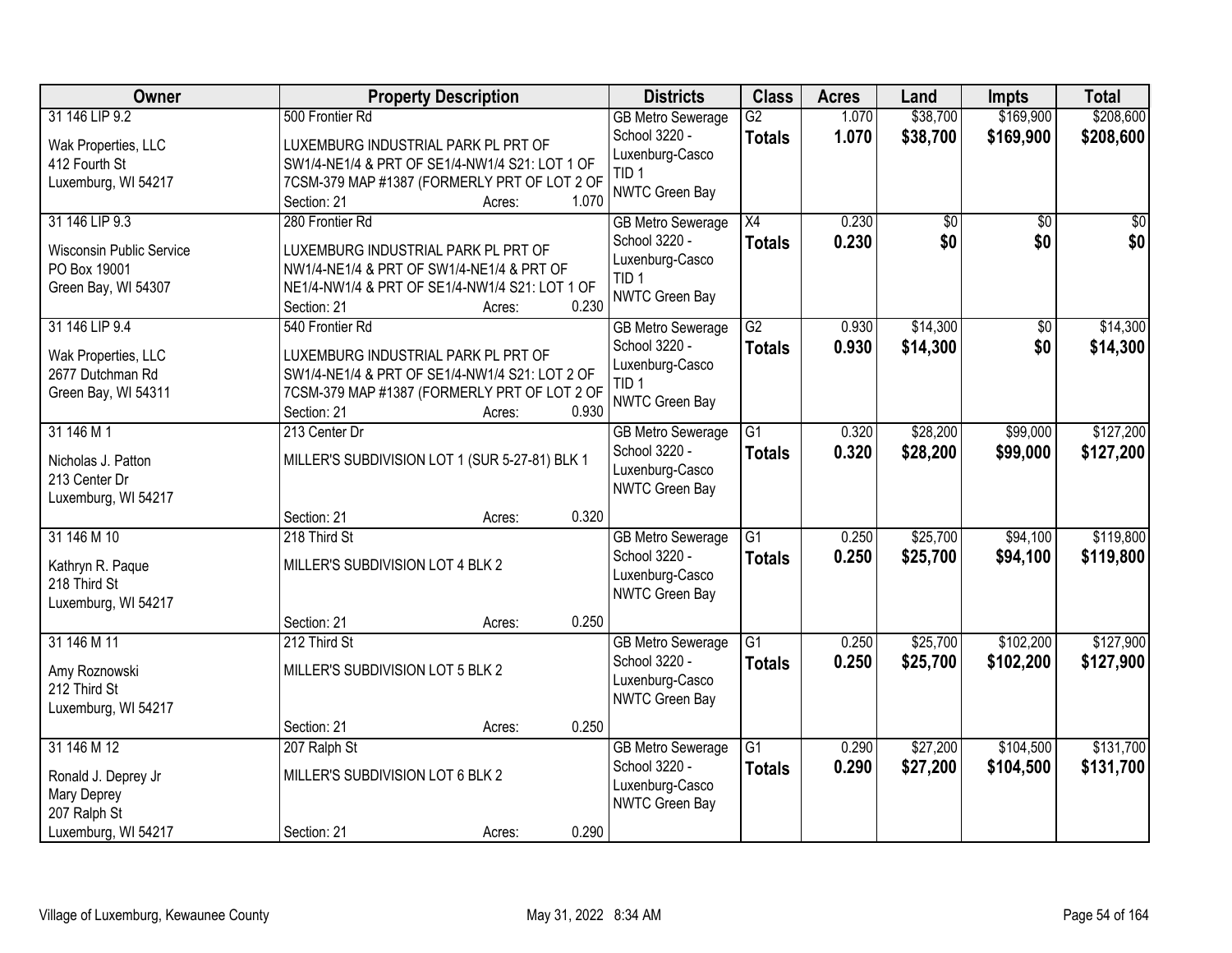| Owner                                                                                  |                                                       | <b>Property Description</b>                      |       | <b>Districts</b>                                                               | <b>Class</b>                     | <b>Acres</b>   | Land                 | <b>Impts</b>           | <b>Total</b>           |
|----------------------------------------------------------------------------------------|-------------------------------------------------------|--------------------------------------------------|-------|--------------------------------------------------------------------------------|----------------------------------|----------------|----------------------|------------------------|------------------------|
| 31 146 M 13<br>Makenzi J. Schulz<br>111 Third St<br>Luxemburg, WI 54217                | 111 Third St<br>MILLER'S SUBDIVISION LOT 1 BLK 3      |                                                  |       | <b>GB Metro Sewerage</b><br>School 3220 -<br>Luxenburg-Casco<br>NWTC Green Bay | $\overline{G1}$<br><b>Totals</b> | 0.310<br>0.310 | \$27,900<br>\$27,900 | \$127,200<br>\$127,200 | \$155,100<br>\$155,100 |
|                                                                                        | Section: 21                                           | Acres:                                           | 0.310 |                                                                                |                                  |                |                      |                        |                        |
| 31 146 M 14<br>Makenzi J. Schulz<br>111 Third St<br>Luxemburg, WI 54217                | 111 Third St                                          | MILLER'S SUBDIVISION N 40 FT OF LOT 2 BLK 3      |       | <b>GB Metro Sewerage</b><br>School 3220 -<br>Luxenburg-Casco<br>NWTC Green Bay | $\overline{G1}$<br><b>Totals</b> | 0.230<br>0.230 | \$6,200<br>\$6,200   | \$900<br>\$900         | \$7,100<br>\$7,100     |
|                                                                                        | Section: 21                                           | Acres:                                           | 0.230 |                                                                                |                                  |                |                      |                        |                        |
| 31 146 M 15<br>Amy L. Monfils<br>c/o Rob & Amy Doubeck<br>3725 N Holland Rd            | 119 Third St<br>3 (117 & 119 THIRD ST) (DUPLEX) BLK 3 | MILLER'S SUBDIVISION S 40' OF LOT 2 & ALL OF LOT |       | <b>GB Metro Sewerage</b><br>School 3220 -<br>Luxenburg-Casco<br>NWTC Green Bay | G1<br><b>Totals</b>              | 0.390<br>0.390 | \$30,300<br>\$30,300 | \$115,700<br>\$115,700 | \$146,000<br>\$146,000 |
| New Franken, WI 54229                                                                  | Section: 21                                           | Acres:                                           | 0.390 |                                                                                |                                  |                |                      |                        |                        |
| 31 146 M 17<br>D3 Property Management, LLC<br>1806 Woodhaven Ct<br>Luxemburg, WI 54217 | 211 Third St<br>4-23-12) BLK 3                        | MILLER'S SUBDIVISION LOT 4 & N 40' OF LOT 5 (SUR |       | <b>GB Metro Sewerage</b><br>School 3220 -<br>Luxenburg-Casco<br>NWTC Green Bay | $\overline{G2}$<br><b>Totals</b> | 0.340<br>0.340 | \$28,800<br>\$28,800 | \$92,500<br>\$92,500   | \$121,300<br>\$121,300 |
|                                                                                        | Section: 21                                           | Acres:                                           | 0.340 |                                                                                |                                  |                |                      |                        |                        |
| 31 146 M 18<br>Adam J. Salmon<br>3260 Highland View Ln<br>Green Bay, WI 54311          | 215 Third St<br>6 BLK 3                               | MILLER'S SUBDIVISION S 40' OF LOT 5 & ALL OF LOT |       | <b>GB Metro Sewerage</b><br>School 3220 -<br>Luxenburg-Casco<br>NWTC Green Bay | $\overline{G1}$<br><b>Totals</b> | 0.290<br>0.290 | \$27,200<br>\$27,200 | \$117,600<br>\$117,600 | \$144,800<br>\$144,800 |
|                                                                                        | Section: 21                                           | Acres:                                           | 0.290 |                                                                                |                                  |                |                      |                        |                        |
| 31 146 M 19<br>Miles E. Haucke<br>217 Third St<br>Luxemburg, WI 54217                  | 217 Third St                                          | MILLER'S SUBDIVISION LOT 7 (SUR 6-16-14) BLK 3   |       | <b>GB Metro Sewerage</b><br>School 3220 -<br>Luxenburg-Casco<br>NWTC Green Bay | $\overline{G1}$<br><b>Totals</b> | 0.254<br>0.254 | \$25,900<br>\$25,900 | \$110,300<br>\$110,300 | \$136,200<br>\$136,200 |
|                                                                                        | Section: 21                                           | Acres:                                           | 0.254 |                                                                                |                                  |                |                      |                        |                        |
| 31 146 M 2<br>Lora S. Mccartney<br>113 Second St<br>Luxemburg, WI 54217                | 113 Second St<br>MILLER'S SUBDIVISION LOT 2 BLK 1     |                                                  |       | <b>GB Metro Sewerage</b><br>School 3220 -<br>Luxenburg-Casco<br>NWTC Green Bay | $\overline{G1}$<br><b>Totals</b> | 0.240<br>0.240 | \$25,300<br>\$25,300 | \$102,900<br>\$102,900 | \$128,200<br>\$128,200 |
|                                                                                        | Section: 21                                           | Acres:                                           | 0.240 |                                                                                |                                  |                |                      |                        |                        |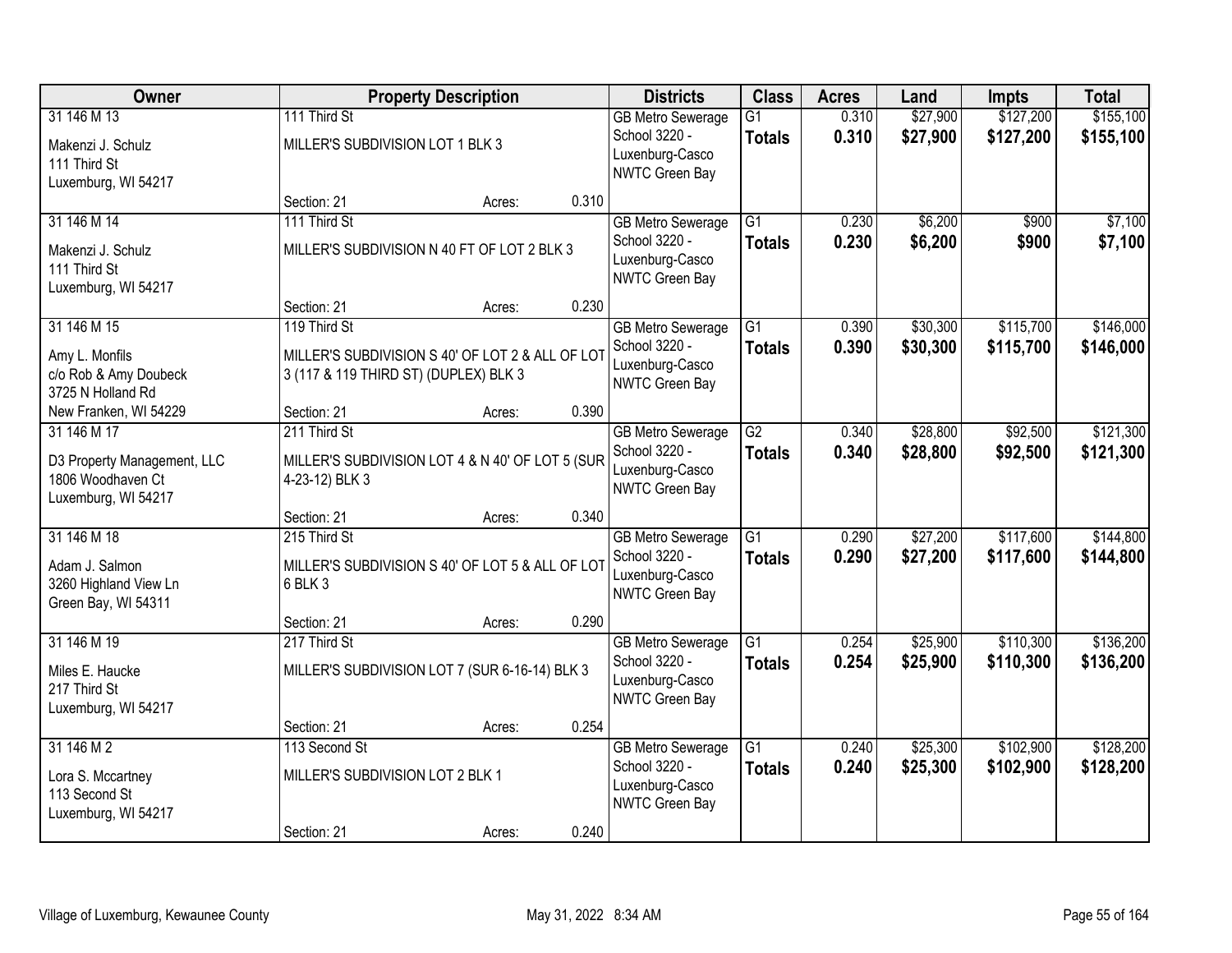| Owner                                                                                  |                                                   | <b>Property Description</b>                    |       | <b>Districts</b>                                                               | <b>Class</b>                     | <b>Acres</b>   | Land                 | <b>Impts</b>           | <b>Total</b>           |
|----------------------------------------------------------------------------------------|---------------------------------------------------|------------------------------------------------|-------|--------------------------------------------------------------------------------|----------------------------------|----------------|----------------------|------------------------|------------------------|
| 31 146 M 3<br>Abbey Bouril<br>230 Ralph St<br>Luxemburg, WI 54217                      | 230 Ralph St<br>MILLER'S SUBDIVISION LOT 3 BLK 1  |                                                |       | <b>GB Metro Sewerage</b><br>School 3220 -<br>Luxenburg-Casco<br>NWTC Green Bay | $\overline{G1}$<br><b>Totals</b> | 0.250<br>0.250 | \$25,700<br>\$25,700 | \$88,100<br>\$88,100   | \$113,800<br>\$113,800 |
|                                                                                        | Section: 21                                       | Acres:                                         | 0.250 |                                                                                |                                  |                |                      |                        |                        |
| 31 146 M 4<br>Judith A. Karas<br>224 Ralph St<br>Luxemburg, WI 54217                   | 224 Ralph St<br>MILLER'S SUBDIVISION LOT 4 BLK 1  |                                                |       | <b>GB Metro Sewerage</b><br>School 3220 -<br>Luxenburg-Casco<br>NWTC Green Bay | $\overline{G1}$<br><b>Totals</b> | 0.250<br>0.250 | \$25,700<br>\$25,700 | \$123,200<br>\$123,200 | \$148,900<br>\$148,900 |
|                                                                                        | Section: 21                                       | Acres:                                         | 0.250 |                                                                                |                                  |                |                      |                        |                        |
| 31 146 M 5<br>James E. Hynek<br>Judith A. Hynek<br>112 Third St                        | 112 Third St<br>MILLER'S SUBDIVISION LOT 5 BLK 1  |                                                |       | <b>GB Metro Sewerage</b><br>School 3220 -<br>Luxenburg-Casco<br>NWTC Green Bay | G1<br><b>Totals</b>              | 0.240<br>0.240 | \$25,300<br>\$25,300 | \$101,200<br>\$101,200 | \$126,500<br>\$126,500 |
| Luxemburg, WI 54217                                                                    | Section: 21                                       | Acres:                                         | 0.240 |                                                                                |                                  |                |                      |                        |                        |
| 31 146 M 6<br>Susan K. Theys<br>207 Center Dr<br>Luxemburg, WI 54217                   | 207 Center Dr                                     | MILLER'S SUBDIVISION LOT 6 (SUR 6-1-99) BLK 1  |       | <b>GB Metro Sewerage</b><br>School 3220 -<br>Luxenburg-Casco<br>NWTC Green Bay | $\overline{G1}$<br><b>Totals</b> | 0.310<br>0.310 | \$27,900<br>\$27,900 | \$116,300<br>\$116,300 | \$144,200<br>\$144,200 |
|                                                                                        | Section: 21                                       | Acres:                                         | 0.310 |                                                                                |                                  |                |                      |                        |                        |
| 31 146 M 7<br>Thomas A. Loritz<br>207 Second St<br>Luxemburg, WI 54217                 | 207 Second St                                     | MILLER'S SUBDIVISION N 97.43 FT OF LOT 1 BLK 2 |       | <b>GB</b> Metro Sewerage<br>School 3220 -<br>Luxenburg-Casco<br>NWTC Green Bay | $\overline{G1}$<br><b>Totals</b> | 0.280<br>0.280 | \$26,900<br>\$26,900 | \$97,900<br>\$97,900   | \$124,800<br>\$124,800 |
|                                                                                        | Section: 21                                       | Acres:                                         | 0.280 |                                                                                |                                  |                |                      |                        |                        |
| 31 146 M 8<br>Larry & Karen Braun Trust<br>213 Second St Box 58<br>Luxemburg, WI 54217 | 213 Second St<br>LOT 2 BLK 2                      | MILLER'S SUBDIVISION S 5 FT OF LOT 1 & ALL OF  |       | <b>GB Metro Sewerage</b><br>School 3220 -<br>Luxenburg-Casco<br>NWTC Green Bay | $\overline{G1}$<br><b>Totals</b> | 0.240<br>0.240 | \$25,300<br>\$25,300 | \$125,100<br>\$125,100 | \$150,400<br>\$150,400 |
|                                                                                        | Section: 21                                       | Acres:                                         | 0.240 |                                                                                |                                  |                |                      |                        |                        |
| 31 146 M 9<br>Cory R. Tekulve<br>Janelle M. Tekulve<br>225 Second St                   | 225 Second St<br>MILLER'S SUBDIVISION LOT 3 BLK 2 |                                                |       | <b>GB Metro Sewerage</b><br>School 3220 -<br>Luxenburg-Casco<br>NWTC Green Bay | $\overline{G1}$<br><b>Totals</b> | 0.240<br>0.240 | \$25,300<br>\$25,300 | \$127,900<br>\$127,900 | \$153,200<br>\$153,200 |
| Luxemburg, WI 54217                                                                    | Section: 21                                       | Acres:                                         | 0.240 |                                                                                |                                  |                |                      |                        |                        |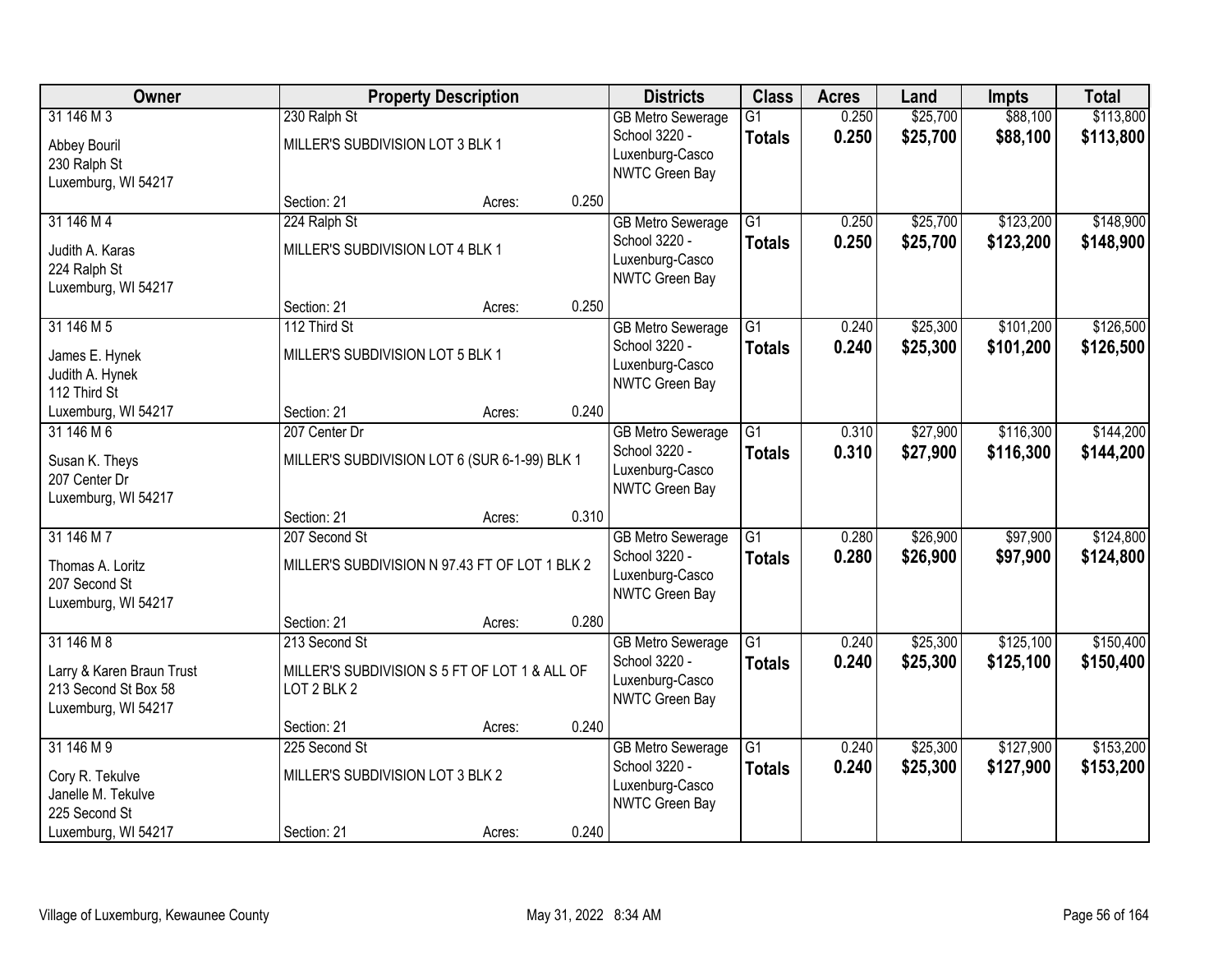| <b>Owner</b>                                                                                                                                                   | <b>Property Description</b>                                                                                                                                                                                      | <b>Districts</b>                                                                      | <b>Class</b>                     | <b>Acres</b>     | Land                 | <b>Impts</b>           | <b>Total</b>           |
|----------------------------------------------------------------------------------------------------------------------------------------------------------------|------------------------------------------------------------------------------------------------------------------------------------------------------------------------------------------------------------------|---------------------------------------------------------------------------------------|----------------------------------|------------------|----------------------|------------------------|------------------------|
| 31 146 NE 15 2<br>Jerry A & Peggy M Miesler Trust<br>E1694 Rockledge Rd<br>Luxemburg, WI 54217                                                                 | PRT OF NW1/4-NE1/4 S15: COM AT N1/4 COR S15 AS<br>POB TH S 89*25'18" E 491.60' S 00*52'18" W 886.11' N<br>89*25'18" W 491.60' N 00*52'18" E 886.11' TO POB<br>10.190<br>Section: 15<br>Acres:                    | <b>GB</b> Metro Sewerage<br>School 3220 -<br>Luxenburg-Casco<br>NWTC Green Bay        | $\overline{G4}$<br><b>Totals</b> | 10.190<br>10.190 | \$1,500<br>\$1,500   | $\overline{50}$<br>\$0 | \$1,500<br>\$1,500     |
| 31 146 NE 16 1<br>NEW Northbrook Investors, LLC<br>c/o Northbrook Golf & Grill<br>Attn: Karen Mleziva<br>407 Northbrook Rd Po Box 238<br>Luxemburg, WI 54217   | 407 Northbrook Rd<br>NE1/4-NE1/4 S16 T24N R23E NE1/4 OF NE1/4 S16<br>EXC COM AT NW COR TH S 840 FT E 140 FT NE'LY<br>TO A PT 579 FT S & 390 FT E FR STG PT TH N 579<br>29.710<br>Section: 16<br>Acres:           | <b>GB Metro Sewerage</b><br>School 3220 -<br>Luxenburg-Casco<br>NWTC Green Bay        | $\overline{G2}$<br><b>Totals</b> | 29.710<br>29.710 | \$59,400<br>\$59,400 | \$763,400<br>\$763,400 | \$822,800<br>\$822,800 |
| 31 146 NE 16 1.1<br>NEW Northbrook Investors, LLC<br>c/o Northbrook Golf & Grill<br>Attn: Karen Mleziva<br>407 Northbrook Rd Po Box 238<br>Luxemburg, WI 54217 | 401 Northbrook Rd<br>NE1/4-NE1/4 S16 T24N R23E COM N1/4 COR S16 S<br>89*53'00" E 1340.17' TO POB S 00*06'54" W 840' S<br>89*53'06" E 140' N 43'52'59" E 361.42' N 00*06' 54" E<br>6.770<br>Section: 16<br>Acres: | <b>GB Metro Sewerage</b><br>School 3220 -<br>Luxenburg-Casco<br>NWTC Green Bay        | $\overline{G2}$<br><b>Totals</b> | 6.770<br>6.770   | \$13,500<br>\$13,500 | \$0<br>\$0             | \$13,500<br>\$13,500   |
| 31 146 NE 16 2<br>NEW Northbrook Investors, LLC<br>c/o Northbrook Golf & Grill<br>Attn: Karen Mleziva<br>407 Northbrook Rd Po Box 238<br>Luxemburg, WI 54217   | NW1/4-NE1/4 S16 T24N R23E S1/4 OF NW1/4 OF<br>NE1/4 EXC PRT OF NORTHBROOK MEADOWS FIRST<br><b>ADD</b><br>8.090<br>Section: 16<br>Acres:                                                                          | <b>GB Metro Sewerage</b><br>School 3220 -<br>Luxenburg-Casco<br>NWTC Green Bay        | $\overline{G2}$<br><b>Totals</b> | 8.090<br>8.090   | \$16,200<br>\$16,200 | \$0<br>\$0             | \$16,200<br>\$16,200   |
| 31 146 NE 16 2.1<br>Jeffrey A. Groessl<br>Chelsey N. Groessl<br>391 Northbrook Rd<br>Luxemburg, WI 54217                                                       | 391 Northbrook Rd<br>NW1/4-NE1/4 S16 T24N R23E PRT OF NW1/4-NE1/4<br>S16: LOT 1 OF 2CSM-308-309 MAP #465<br>1.250<br>Section: 16<br>Acres:                                                                       | <b>GB Metro Sewerage</b><br>School 3220 -<br>Luxenburg-Casco<br>NWTC Green Bay        | $\overline{G1}$<br><b>Totals</b> | 1.250<br>1.250   | \$39,800<br>\$39,800 | \$143,500<br>\$143,500 | \$183,300<br>\$183,300 |
| 31 146 NE 16 2.3<br>NEW Northbrook Investors, LLC<br>c/o Northbrook Golf & Grill<br>Attn: Karen Mleziva<br>407 Northbrook Rd Po Box 238<br>Luxemburg, WI 54217 | NW1/4-NE1/4 S16 T24N R23E COM N1/4 COR S16 S<br>89*53'00" E 1048.17' S 00*06'54" W 220' S 89*53'00" E<br>192' TO POB TH CONT S 89*53'00" E 100' S 00*06'54"<br>1.770<br>Section: 16<br>Acres:                    | <b>GB Metro Sewerage</b><br>School 3220 -<br>Luxenburg-Casco<br><b>NWTC Green Bay</b> | $\overline{G2}$<br><b>Totals</b> | 1.770<br>1.770   | \$3,500<br>\$3,500   | \$0<br>\$0             | \$3,500<br>\$3,500     |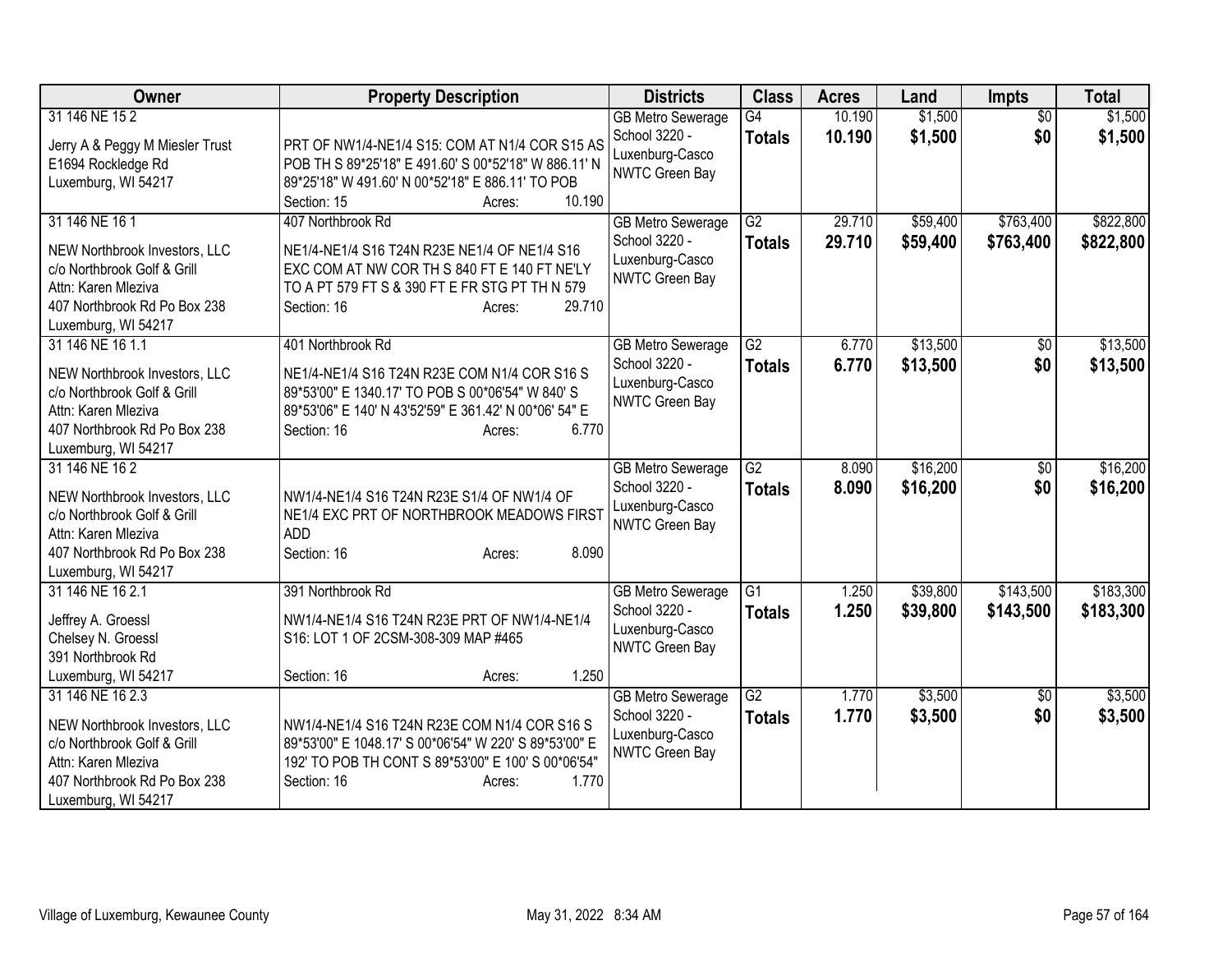| Owner                                                                                                                                | <b>Property Description</b>                                                                                                                                                    | <b>Districts</b>                                                                      | <b>Class</b>                     | <b>Acres</b>     | Land                 | <b>Impts</b>           | <b>Total</b>           |
|--------------------------------------------------------------------------------------------------------------------------------------|--------------------------------------------------------------------------------------------------------------------------------------------------------------------------------|---------------------------------------------------------------------------------------|----------------------------------|------------------|----------------------|------------------------|------------------------|
| 31 146 NE 16 3<br>NEW Northbrook Investors, LLC<br>c/o Northbrook Golf & Grill                                                       | SW1/4-NE1/4 S16 T24N R23E SW1/4 OF NE1/4                                                                                                                                       | <b>GB Metro Sewerage</b><br>School 3220 -<br>Luxenburg-Casco                          | $\overline{G2}$<br><b>Totals</b> | 38.000<br>38.000 | \$76,000<br>\$76,000 | \$0<br>\$0             | \$76,000<br>\$76,000   |
| Attn: Karen Mleziva<br>407 Northbrook Rd Po Box 238<br>Luxemburg, WI 54217                                                           | 38.000<br>Section: 16<br>Acres:                                                                                                                                                | NWTC Green Bay                                                                        |                                  |                  |                      |                        |                        |
| 31 146 NE 164<br>NEW Northbrook Investors, LLC<br>c/o Northbrook Golf & Grill<br>Attn: Karen Mleziva<br>407 Northbrook Rd Po Box 238 | SE1/4-NE1/4 S16 T24N R23E SE1/4 OF NE1/4<br>38.000<br>Section: 16<br>Acres:                                                                                                    | <b>GB Metro Sewerage</b><br>School 3220 -<br>Luxenburg-Casco<br>NWTC Green Bay        | $\overline{G2}$<br>Totals        | 38.000<br>38.000 | \$76,000<br>\$76,000 | \$26,400<br>\$26,400   | \$102,400<br>\$102,400 |
| Luxemburg, WI 54217<br>31 146 NE 21 3-1<br>Main Stop 2, LLC<br>4030 Champeau Rd<br>New Franken, WI 54229                             | 107 Main St<br>NE1/4-NE1/4 S21 T24N R23E COM AT NE COR OF<br>S21 TH S 173.25' W 165' N 173.25' E 165' TO POB (PCL<br>A OF SUR 4-13-91)<br>0.400<br>Section: 21<br>Acres:       | <b>GB Metro Sewerage</b><br>School 3220 -<br>Luxenburg-Casco<br><b>NWTC Green Bay</b> | $\overline{G2}$<br><b>Totals</b> | 0.400<br>0.400   | \$90,800<br>\$90,800 | \$288,700<br>\$288,700 | \$379,500<br>\$379,500 |
| 31 146 NE 21 3-10<br>Michael W. Hill<br>Desiree S. Hill<br>319 Main St<br>Luxemburg, WI 54217                                        | 319 Main St<br>NE1/4-NE1/4 S21 T24N R23E COM AT A PT 308' N OF<br>NE COR OF LOT 1 BLK 5 NLP TH N 66' W 132' S 66' E<br>132' TO POB<br>Section: 21<br>0.200<br>Acres:           | <b>GB Metro Sewerage</b><br>School 3220 -<br>Luxenburg-Casco<br>NWTC Green Bay        | $\overline{G1}$<br><b>Totals</b> | 0.200<br>0.200   | \$16,600<br>\$16,600 | \$96,200<br>\$96,200   | \$112,800<br>\$112,800 |
| 31 146 NE 21 3-11<br>Alexis J. Sagady<br>Shannon R. Sagady<br>325 Main St<br>Luxemburg, WI 54217                                     | 325 Main St<br>NE1/4-NE1/4 S21 T24N R23E COM AT A PT 242' N OF<br>NE COR OF LOT 1 BLK 5 N.L.P. TH N 66' W 82' S 66' E<br>82' TO POB<br>0.120<br>Section: 21<br>Acres:          | <b>GB Metro Sewerage</b><br>School 3220 -<br>Luxenburg-Casco<br>NWTC Green Bay        | $\overline{G1}$<br>Totals        | 0.120<br>0.120   | \$10,500<br>\$10,500 | \$77,100<br>\$77,100   | \$87,600<br>\$87,600   |
| 31 146 NE 21 3-12<br>Alexander W. Lensert<br>424 Peter St<br>Luxemburg, WI 54217                                                     | 424 Peter St<br>NE1/4-NE1/4 S21 T24N R23E COM AT A PT 242' N &<br>82' W OF NE COR OF LOT 1 BLK 5 N.L.P. TH N 66' W<br>50' S 66' E 50' TO POB<br>0.080<br>Section: 21<br>Acres: | <b>GB Metro Sewerage</b><br>School 3220 -<br>Luxenburg-Casco<br>NWTC Green Bay        | $\overline{G1}$<br><b>Totals</b> | 0.080<br>0.080   | \$7,000<br>\$7,000   | \$57,700<br>\$57,700   | \$64,700<br>\$64,700   |
| 31 146 NE 21 3-13<br>Tyler J. Harrison<br>407 Main St<br>Luxemburg, WI 54217                                                         | 407 Main St<br>NE1/4-NE1/4 S21 T24N R23E COM AT A PT 132' N OF<br>NE COR OF LOT 1 BLK 5 N.L.P. TH N 44' W 132'S 44' E<br>132'TO POB<br>0.130<br>Section: 21<br>Acres:          | <b>GB Metro Sewerage</b><br>School 3220 -<br>Luxenburg-Casco<br>NWTC Green Bay        | $\overline{G1}$<br>Totals        | 0.130<br>0.130   | \$11,300<br>\$11,300 | \$90,800<br>\$90,800   | \$102,100<br>\$102,100 |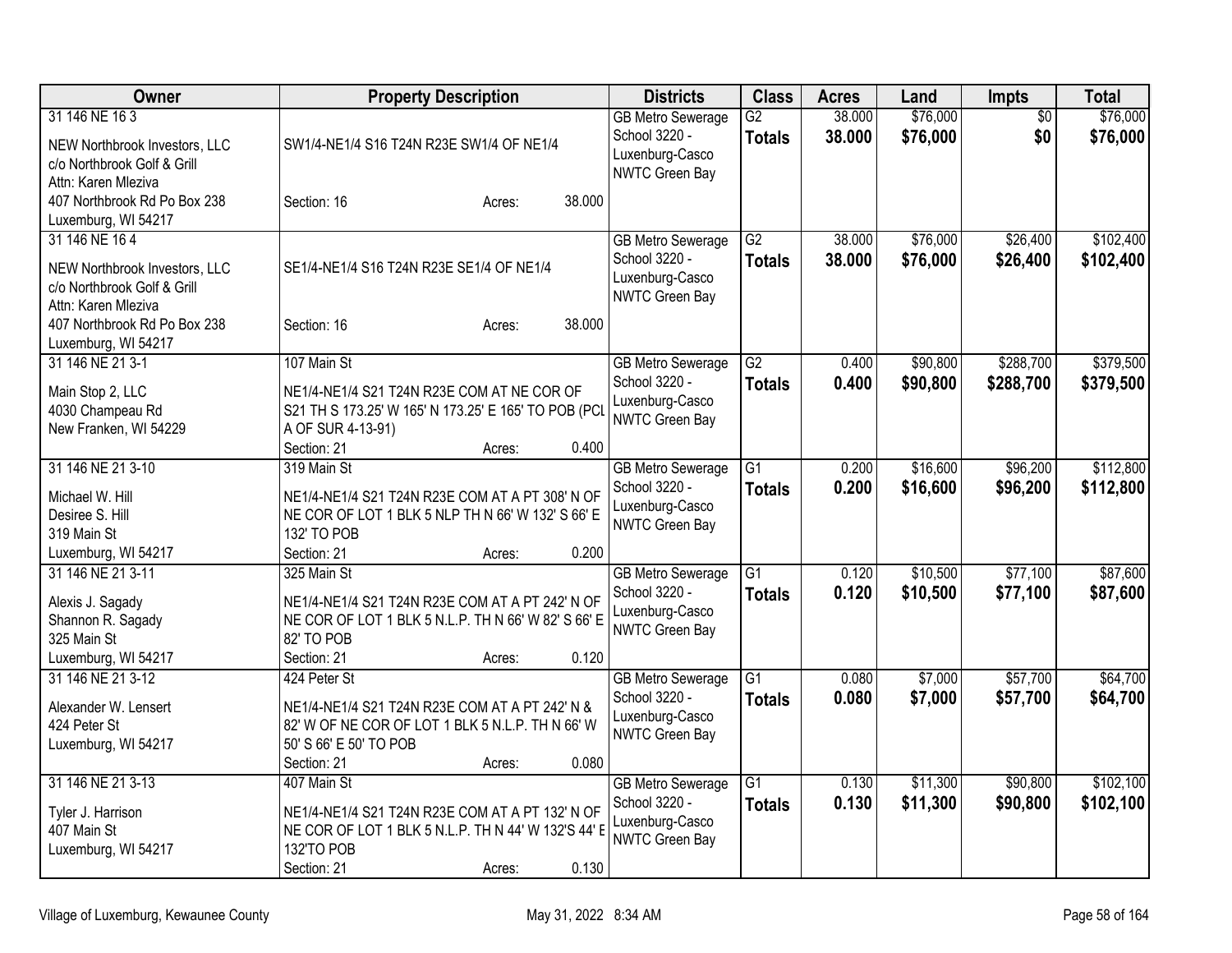| Owner                    | <b>Property Description</b>                         | <b>Districts</b>         | <b>Class</b>    | <b>Acres</b> | Land     | <b>Impts</b> | <b>Total</b> |
|--------------------------|-----------------------------------------------------|--------------------------|-----------------|--------------|----------|--------------|--------------|
| 31 146 NE 21 3-14        | 413 Main St                                         | <b>GB Metro Sewerage</b> | $\overline{G1}$ | 0.130        | \$11,300 | \$69,200     | \$80,500     |
| Ban Properties, LLC      | NE1/4-NE1/4-S21 T24N R23E COM AT A PT 88' N OF      | School 3220 -            | <b>Totals</b>   | 0.130        | \$11,300 | \$69,200     | \$80,500     |
| 215 Brookview Ct         | NE COR OF LOT 1 BLK 5 N.L.P. TH N 44'W 132' S 44' E | Luxenburg-Casco          |                 |              |          |              |              |
| Luxemburg, WI 54217      | 132'TO POB                                          | NWTC Green Bay           |                 |              |          |              |              |
|                          | 0.130<br>Section: 21<br>Acres:                      |                          |                 |              |          |              |              |
| 31 146 NE 21 3-15        | 419 Main St                                         | <b>GB Metro Sewerage</b> | $\overline{G1}$ | 0.270        | \$17,900 | \$90,200     | \$108,100    |
|                          |                                                     | School 3220 -            | <b>Totals</b>   | 0.270        | \$17,900 | \$90,200     | \$108,100    |
| <b>Todd Renard</b>       | NE1/4-NE1/4 S21 T24N R23E COM AT NE COR OF          | Luxenburg-Casco          |                 |              |          |              |              |
| Alice Renard             | LOT 1 BLK 5 N.L.P. TH N 88 FT W 132 FT S 88 FT E    | NWTC Green Bay           |                 |              |          |              |              |
| 419 Main St Box 146      | 132 FT TO P.O.B.                                    |                          |                 |              |          |              |              |
| Luxemburg, WI 54217      | 0.270<br>Section: 21<br>Acres:                      |                          |                 |              |          |              |              |
| 31 146 NE 21 3-16        | 418 First St                                        | <b>GB Metro Sewerage</b> | $\overline{G1}$ | 0.160        | \$13,900 | \$66,700     | \$80,600     |
| <b>Elizabeth Kallies</b> | NE1/4-NE1/4 S21 T24N R23E COM AT NE COR OF          | School 3220 -            | <b>Totals</b>   | 0.160        | \$13,900 | \$66,700     | \$80,600     |
| Kenneth Kallies          | LOT 6 BLK 5 NLP TH N 54' W 132' S 54' E 132' TO POB | Luxenburg-Casco          |                 |              |          |              |              |
| 418 First St             | (SUR 4-13-00 - LOST)                                | NWTC Green Bay           |                 |              |          |              |              |
| Luxemburg, WI 54214      | 0.160<br>Section: 21<br>Acres:                      |                          |                 |              |          |              |              |
| 31 146 NE 21 3-17        | 412 First St                                        | <b>GB Metro Sewerage</b> | G1              | 0.220        | \$17,300 | \$107,200    | \$124,500    |
|                          |                                                     | School 3220 -            | <b>Totals</b>   | 0.220        | \$17,300 | \$107,200    | \$124,500    |
| Amy A. Wery              | NE1/4-NE1/4 S21 T24N R23E COM AT A PT 54' N OF      | Luxenburg-Casco          |                 |              |          |              |              |
| 8820 County Rd X         | NE COR OF LOT 6 BLK 5 N.L.P. TH N 72'W 132' S 72' E | NWTC Green Bay           |                 |              |          |              |              |
| Forestville, WI 54213    | 132'TO POB                                          |                          |                 |              |          |              |              |
|                          | 0.220<br>Section: 21<br>Acres:                      |                          |                 |              |          |              |              |
| 31 146 NE 21 3-18        | 406 Peter St                                        | <b>GB Metro Sewerage</b> | $\overline{G1}$ | 0.150        | \$13,100 | \$107,800    | \$120,900    |
| Leland K. Johnson        | NE1/4-NE1/4 S21 T24N R23E COM AT A PT 126' N OF     | School 3220 -            | <b>Totals</b>   | 0.150        | \$13,100 | \$107,800    | \$120,900    |
| Kathryne Johnson         | NE COR OF LOT 6 BLK 5 NLP TH N 50' W 132' S 50' E   | Luxenburg-Casco          |                 |              |          |              |              |
| 406 Peter St Box 402     | 132' TO POB                                         | NWTC Green Bay           |                 |              |          |              |              |
| Luxemburg, WI 54217      | Section: 21<br>0.150<br>Acres:                      |                          |                 |              |          |              |              |
| 31 146 NE 21 3-19        | 412 Peter St                                        | <b>GB Metro Sewerage</b> | $\overline{G1}$ | 0.048        | \$4,200  | \$13,000     | \$17,200     |
| William F. Koffman       | NE1/4-NE1/4 S21 T24N R23E COM AT A PT 242' N OF     | School 3220 -            | <b>Totals</b>   | 0.048        | \$4,200  | \$13,000     | \$17,200     |
| Barbara Koffman          | NE COR OF LOT 6 BLK 5 N.L.P. TH N 66' W 32' S 66' E | Luxenburg-Casco          |                 |              |          |              |              |
| PO Box 428               | 32' TO POB                                          | <b>NWTC Green Bay</b>    |                 |              |          |              |              |
| Luxemburg, WI 54217      | 0.048<br>Section: 21<br>Acres:                      |                          |                 |              |          |              |              |
| 31 146 NE 21 3-2         | 119 Main St                                         | <b>GB Metro Sewerage</b> | $\overline{G1}$ | 0.240        | \$18,000 | \$117,400    | \$135,400    |
|                          |                                                     | School 3220 -            |                 | 0.240        |          |              |              |
| Kulhanek Properties, LLC | NE1/4-NE1/4 S21 T24N R23E COM AT NE COR OF          | Luxenburg-Casco          | <b>Totals</b>   |              | \$18,000 | \$117,400    | \$135,400    |
| N3412 Kadletz Rd         | NE1/4 OF NE1/4 S21 TH S 173.5 FT TO STG PT WH IS    | <b>NWTC Green Bay</b>    |                 |              |          |              |              |
| Luxemburg, WI 54217      | C/L OF S.T.HWY 163 TH S 80 FT W 165 FT N 80 FT E    |                          |                 |              |          |              |              |
|                          | 0.240<br>Section: 21<br>Acres:                      |                          |                 |              |          |              |              |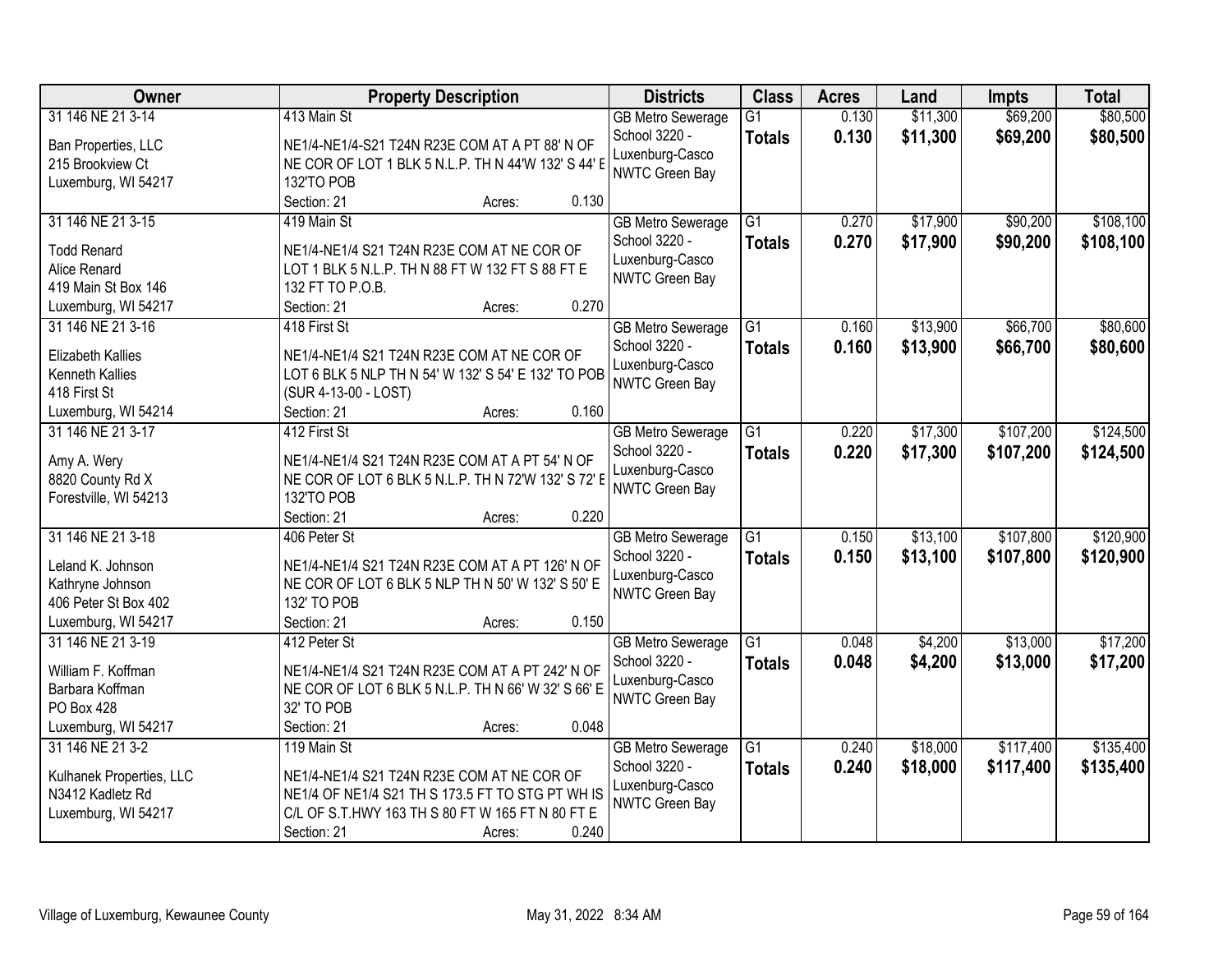| Owner                              | <b>Property Description</b>                        | <b>Districts</b>                          | <b>Class</b>    | <b>Acres</b> | Land     | <b>Impts</b> | <b>Total</b> |
|------------------------------------|----------------------------------------------------|-------------------------------------------|-----------------|--------------|----------|--------------|--------------|
| 31 146 NE 21 3-20                  | 324 First St                                       | <b>GB Metro Sewerage</b>                  | $\overline{G1}$ | 0.150        | \$13,100 | \$91,100     | \$104,200    |
| Marissa Christoff                  | NE1/4-NE1/4 S21 T24N R23E COM AT A PT 242' N &     | School 3220 -                             | <b>Totals</b>   | 0.150        | \$13,100 | \$91,100     | \$104,200    |
| E1066 Hill Rd                      | 32' W OF NE COR OF LOT 6 BLK 5 NLP TH N 66' W      | Luxenburg-Casco                           |                 |              |          |              |              |
| Luxemburg, WI 54217                | 100' S 66 'E 100' TO POB                           | NWTC Green Bay                            |                 |              |          |              |              |
|                                    | 0.150<br>Section: 21<br>Acres:                     |                                           |                 |              |          |              |              |
| 31 146 NE 21 3-21                  | 318 First St                                       | <b>GB Metro Sewerage</b>                  | $\overline{G1}$ | 0.200        | \$16,600 | \$102,600    | \$119,200    |
| <b>Jesse Strnad</b>                | NE1/4-NE1/4 S21 T24N R23E COM AT A PT 308' N OF    | School 3220 -                             | <b>Totals</b>   | 0.200        | \$16,600 | \$102,600    | \$119,200    |
| 318 First St                       | NE COR OF LOT 6 BLK 5 N.L.P. TH N 66' W 132' S 66' | Luxenburg-Casco                           |                 |              |          |              |              |
| Luxemburg, WI 54217                | E 132' TO POB                                      | <b>NWTC Green Bay</b>                     |                 |              |          |              |              |
|                                    | 0.200<br>Section: 21<br>Acres:                     |                                           |                 |              |          |              |              |
| 31 146 NE 21 3-22                  | 413 St John St                                     | <b>GB Metro Sewerage</b>                  | $\overline{G1}$ | 0.256        | \$18,500 | \$92,400     | \$110,900    |
|                                    | NE1/4-NE1/4 S21 T24N R23E PRT OF NE1/4-NE1/4       | School 3220 -                             | <b>Totals</b>   | 0.256        | \$18,500 | \$92,400     | \$110,900    |
| Brooke R. Nimmer<br>413 St John St | S21: LOT 2 OF 6CSM-238 MAP #1137                   | Luxenburg-Casco                           |                 |              |          |              |              |
| Luxemburg, WI 54217                |                                                    | NWTC Green Bay                            |                 |              |          |              |              |
|                                    | 0.256<br>Section: 21<br>Acres:                     |                                           |                 |              |          |              |              |
| 31 146 NE 21 3-22.1                | 405 St John St                                     | <b>GB Metro Sewerage</b>                  | G1              | 0.281        | \$19,400 | \$180,100    | \$199,500    |
|                                    |                                                    | School 3220 -                             | <b>Totals</b>   | 0.281        | \$19,400 | \$180,100    | \$199,500    |
| John A & Sheila R Nimmer Trust     | NE1/4-NE1/4 S21 T24N R23E PRT OF NE1/4-NE1/4       | Luxenburg-Casco                           |                 |              |          |              |              |
| 304 First St Po Box 194            | S21: LOT 1 OF 6CSM-238 MAP #1137                   | NWTC Green Bay                            |                 |              |          |              |              |
| Luxemburg, WI 54217                | 0.281                                              |                                           |                 |              |          |              |              |
| 31 146 NE 21 3-23                  | Section: 21<br>Acres:<br>412 St John St            |                                           | $\overline{G1}$ | 0.200        | \$16,600 | \$101,400    | \$118,000    |
|                                    |                                                    | <b>GB Metro Sewerage</b><br>School 3220 - |                 |              |          |              |              |
| Austin A. Collins                  | NE1/4-NE1/4 S21 T24N R23E COM AT A PT 616' N OF    | Luxenburg-Casco                           | <b>Totals</b>   | 0.200        | \$16,600 | \$101,400    | \$118,000    |
| PO Box 395                         | NE COR OF LOT 6 BLK 5 N.L.P. TH N 132'W 66' S 132' | TID <sub>1</sub>                          |                 |              |          |              |              |
| Luxemburg, WI 54217                | E 66'TO POB                                        | <b>NWTC Green Bay</b>                     |                 |              |          |              |              |
|                                    | 0.200<br>Section: 21<br>Acres:                     |                                           |                 |              |          |              |              |
| 31 146 NE 21 3-24                  | 230 First St                                       | <b>GB Metro Sewerage</b>                  | $\overline{G1}$ | 0.200        | \$16,600 | \$65,200     | \$81,800     |
| Jan M. Smithwick                   | NE1/4-NE1/4 S21 T24N R23E COM AT A PT 616' N OF    | School 3220 -                             | <b>Totals</b>   | 0.200        | \$16,600 | \$65,200     | \$81,800     |
| 230 First St                       | NW COR OF LOT 6 BLK 5 N.L.P. TH N 132' E 66' S 132 | Luxenburg-Casco                           |                 |              |          |              |              |
| Luxemburg, WI 54217                | W 66' TO POB                                       | TID <sub>1</sub>                          |                 |              |          |              |              |
|                                    | 0.200<br>Section: 21<br>Acres:                     | NWTC Green Bay                            |                 |              |          |              |              |
| 31 146 NE 21 3-25                  | 218 First St                                       | <b>GB Metro Sewerage</b>                  | $\overline{G1}$ | 0.200        | \$16,600 | \$92,900     | \$109,500    |
| Maxwell E. Marsh                   | NE1/4-NE1/4 S21 T24N R23E COM AT A PT 748' N OF    | School 3220 -                             | <b>Totals</b>   | 0.200        | \$16,600 | \$92,900     | \$109,500    |
| 218 First St                       | NE COR OF LOT 6 BLK 5 N.L.P. TH W 132' N 66'E 132' | Luxenburg-Casco                           |                 |              |          |              |              |
| Luxemburg, WI 54217                | S 66'TO POB                                        | NWTC Green Bay                            |                 |              |          |              |              |
|                                    | 0.200<br>Section: 21<br>Acres:                     |                                           |                 |              |          |              |              |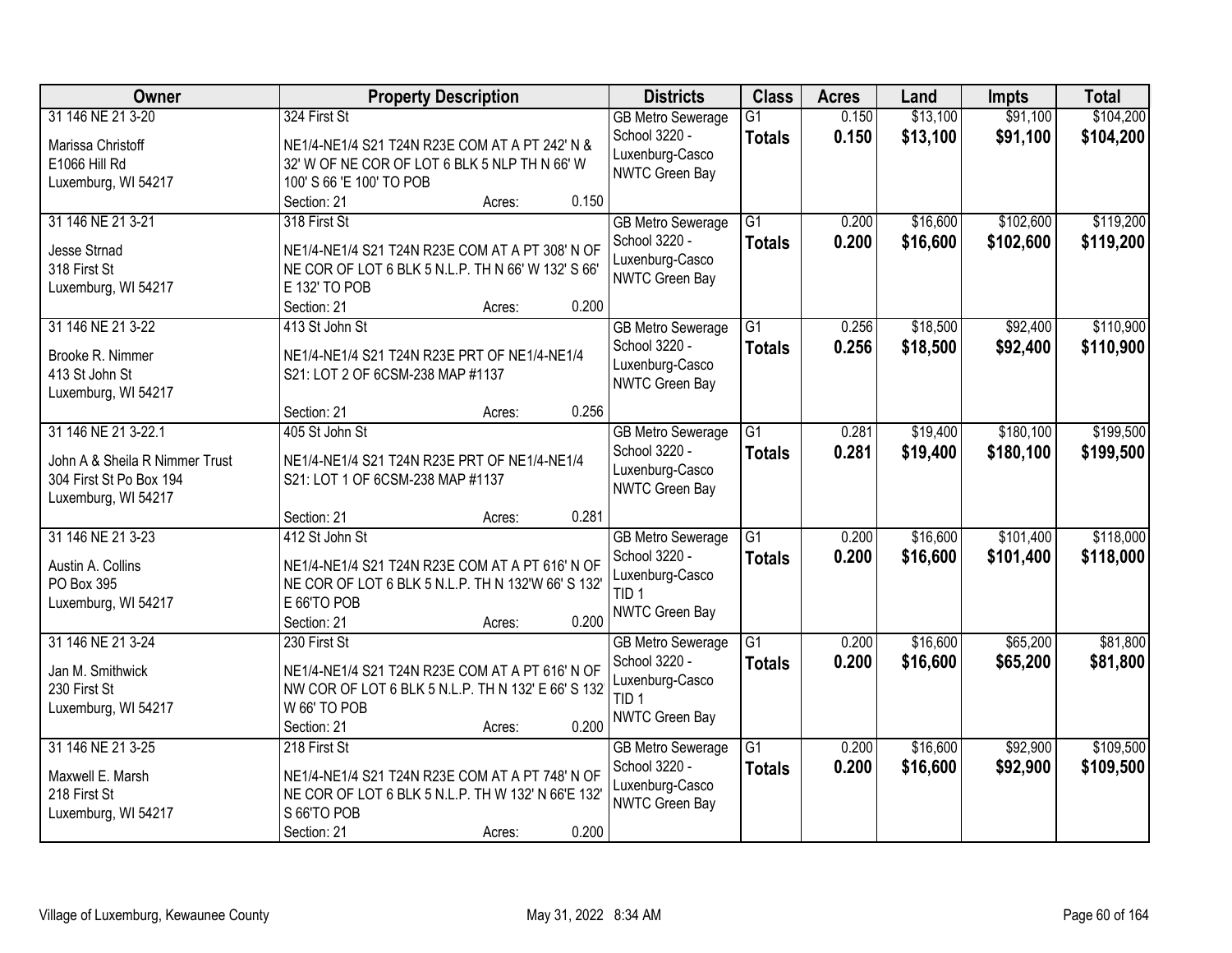| <b>Owner</b>                         | <b>Property Description</b>                                                                          | <b>Districts</b>         | <b>Class</b>    | <b>Acres</b> | Land     | <b>Impts</b> | <b>Total</b> |
|--------------------------------------|------------------------------------------------------------------------------------------------------|--------------------------|-----------------|--------------|----------|--------------|--------------|
| 31 146 NE 21 3-26                    | 212 First St                                                                                         | <b>GB Metro Sewerage</b> | $\overline{G1}$ | 0.130        | \$11,300 | \$73,700     | \$85,000     |
| Casi Hafeman                         | NE1/4-NE1/4 S21 T24N R23E COM AT A PT 814' N OF                                                      | School 3220 -            | <b>Totals</b>   | 0.130        | \$11,300 | \$73,700     | \$85,000     |
| 212 First St                         | NE COR OF LOT 6 BLK 5 NLP TH N 44' W 132' S 44' E                                                    | Luxenburg-Casco          |                 |              |          |              |              |
| Luxemburg, WI 54217                  | 132' TO POB (SUR 11-16-88)                                                                           | <b>NWTC Green Bay</b>    |                 |              |          |              |              |
|                                      | 0.130<br>Section: 21<br>Acres:                                                                       |                          |                 |              |          |              |              |
| 31 146 NE 21 3-27                    | 206 First St                                                                                         | <b>GB Metro Sewerage</b> | $\overline{G1}$ | 0.200        | \$16,400 | \$69,600     | \$86,000     |
|                                      |                                                                                                      | School 3220 -            | <b>Totals</b>   | 0.200        | \$16,400 | \$69,600     | \$86,000     |
| Nicholas E. Behnke<br>Anna M. Behnke | NE1/4-NE1/4 S21 T24N R23E COM AT A PT 858' N OF<br>NE COR OF LOT 6 BLK 5 NLP TH N 66' W 132' S 66' E | Luxenburg-Casco          |                 |              |          |              |              |
| 206 First St                         | 132' TO POB                                                                                          | <b>NWTC Green Bay</b>    |                 |              |          |              |              |
| Luxemburg, WI 54217                  | 0.200<br>Section: 21<br>Acres:                                                                       |                          |                 |              |          |              |              |
| 31 146 NE 21 3-28                    | 124 First St                                                                                         | <b>GB Metro Sewerage</b> | $\overline{G1}$ | 0.230        | \$17,600 | \$65,300     | \$82,900     |
|                                      |                                                                                                      | School 3220 -            | <b>Totals</b>   | 0.230        | \$17,600 | \$65,300     | \$82,900     |
| Kulhanek Properties, LLC             | NE1/4-NE1/4 S21 T24N R23E COM AT NE COR OF                                                           | Luxenburg-Casco          |                 |              |          |              |              |
| N3412 Kadletz Rd                     | THE INSECTN OF FIRST & RALPH ST'S TH N 75.5' E                                                       | NWTC Green Bay           |                 |              |          |              |              |
| Luxemburg, WI 54217                  | 132' S 75.5' W 132' TO POB                                                                           |                          |                 |              |          |              |              |
|                                      | 0.230<br>Section: 21<br>Acres:                                                                       |                          |                 |              |          |              |              |
| 31 146 NE 21 3-29                    | 118 First St                                                                                         | <b>GB Metro Sewerage</b> | G1              | 0.240        | \$17,200 | \$63,800     | \$81,000     |
| Allen J. Kulhanek                    | NE1/4-NE1/4 S21 T24N R23E COM AT A PT 75.5 FT N                                                      | School 3220 -            | <b>Totals</b>   | 0.240        | \$17,200 | \$63,800     | \$81,000     |
| Anne M. Kulhanek                     | OF NE COR OF THE INSECTN OF FIRST & RALPH                                                            | Luxenburg-Casco          |                 |              |          |              |              |
| N3412 Kadletz Rd                     | ST'S TH N 80 FT E 132 FT S 80 FT W 132 FT TO                                                         | NWTC Green Bay           |                 |              |          |              |              |
| Luxemburg, WI 54217                  | 0.240<br>Section: 21<br>Acres:                                                                       |                          |                 |              |          |              |              |
| 31 146 NE 21 3-3                     | 125 Main St                                                                                          | <b>GB Metro Sewerage</b> | $\overline{G1}$ | 0.230        | \$17,600 | \$112,000    | \$129,600    |
|                                      |                                                                                                      | School 3220 -            | <b>Totals</b>   | 0.230        | \$17,600 | \$112,000    | \$129,600    |
| Daniel M. Gilson<br>125 Main St      | NE1/4-NE1/4 S21 T24N R23E COM AT NW COR OF                                                           | Luxenburg-Casco          |                 |              |          |              |              |
| Luxemburg, WI 54217                  | THE INSECTN OF RALPH & MAIN ST'S TH N ALG W<br>LN OF MAIN ST 77 FT W 148 FT S 77 FT E 148 FT TO      | <b>NWTC Green Bay</b>    |                 |              |          |              |              |
|                                      | 0.230<br>Section: 21<br>Acres:                                                                       |                          |                 |              |          |              |              |
| 31 146 NE 21 3-30                    | 407 Center Dr                                                                                        | <b>GB Metro Sewerage</b> | $\overline{G2}$ | 0.400        | \$54,000 | \$55,100     | \$109,100    |
|                                      |                                                                                                      | School 3220 -            | <b>Totals</b>   | 0.400        | \$54,000 | \$55,100     | \$109,100    |
| Kulhanek Properties, LLC             | NE1/4-NE1/4 S21 T24N R23E COM AT A PT 155.5 FT                                                       | Luxenburg-Casco          |                 |              |          |              |              |
| N3412 Kadletz Rd                     | N OF NE COR OF THE INSECTN OF FIRST & RALPH                                                          | NWTC Green Bay           |                 |              |          |              |              |
| Luxemburg, WI 54217                  | ST'S TH N 132 FT E 132 FT S 132 FT W 132 FT TO                                                       |                          |                 |              |          |              |              |
|                                      | 0.400<br>Section: 21<br>Acres:                                                                       |                          |                 |              |          |              |              |
| 31 146 NE 21 3-31.1                  | 113 First St                                                                                         | <b>GB Metro Sewerage</b> | $\overline{G1}$ | 0.240        | \$17,200 | \$98,300     | \$115,500    |
| Lee M. Berger                        | NE1/4-NE1/4 S21 T24N R23E COM AT NE COR S21                                                          | School 3220 -            | <b>Totals</b>   | 0.240        | \$17,200 | \$98,300     | \$115,500    |
| 113 First St                         | TH ALG N'LY LN OF NE1/4 S 89*10'31" W 378.95' S                                                      | Luxenburg-Casco          |                 |              |          |              |              |
| Luxemburg, WI 54217                  | 0*49'29" W 42.63' TO POB S 0*49'29" W 132.40' S                                                      | NWTC Green Bay           |                 |              |          |              |              |
|                                      | 0.240<br>Section: 21<br>Acres:                                                                       |                          |                 |              |          |              |              |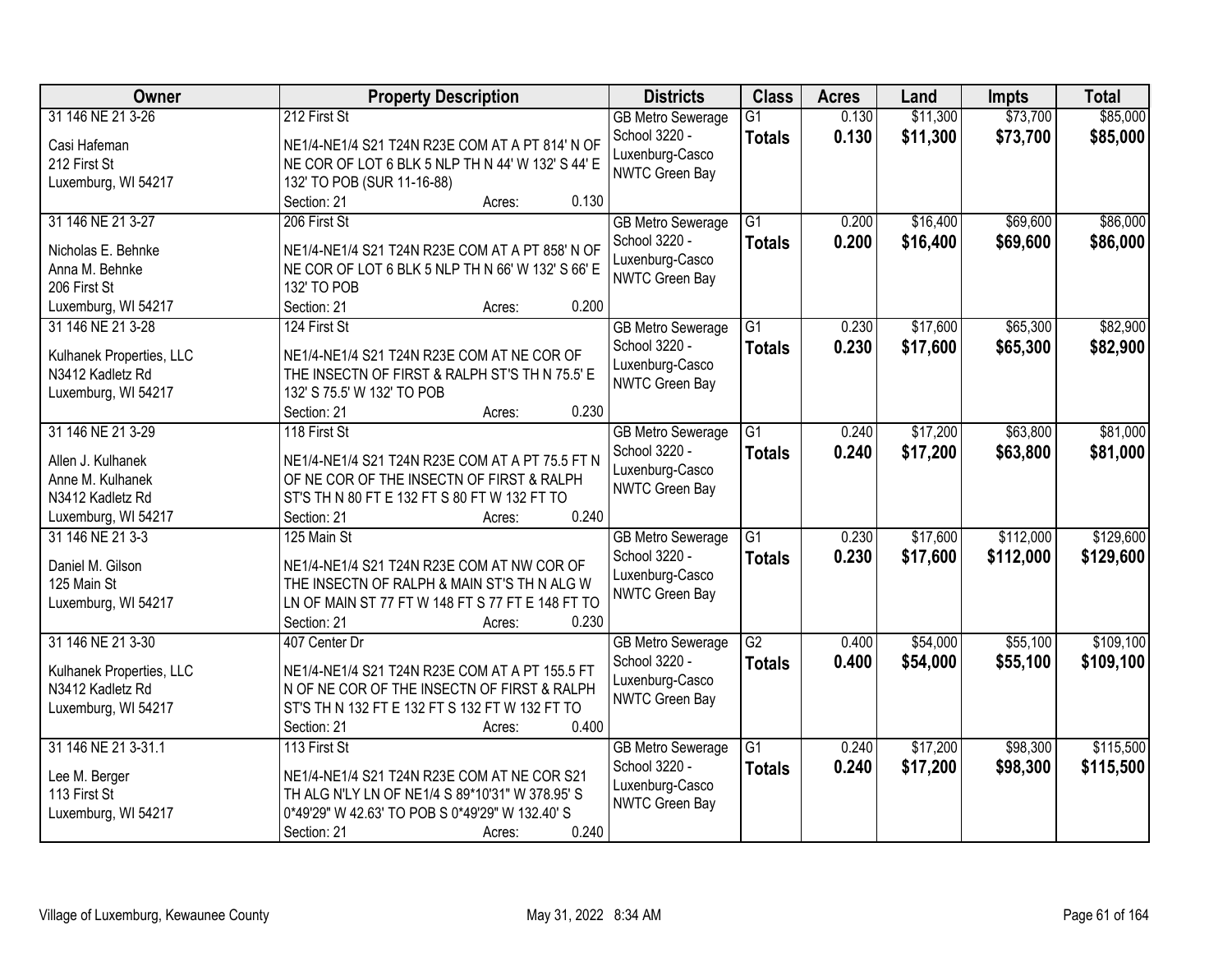| Owner                | <b>Property Description</b>                         | <b>Districts</b>         | <b>Class</b>    | <b>Acres</b> | Land     | <b>Impts</b> | <b>Total</b> |
|----------------------|-----------------------------------------------------|--------------------------|-----------------|--------------|----------|--------------|--------------|
| 31 146 NE 21 3-31.2  | 320 Center Dr                                       | <b>GB Metro Sewerage</b> | $\overline{G1}$ | 0.160        | \$13,900 | \$49,900     | \$63,800     |
| Gaspar G. Gonzalez   | NE1/4-NE1/4 S21 T24N R23E COM AT A PT 1149' N &     | School 3220 -            | <b>Totals</b>   | 0.160        | \$13,900 | \$49,900     | \$63,800     |
| Elizabet Gonzalez    | 80' W OF NE COR OF LOT 1 BLK 6 NLP TH N 132' W      | Luxenburg-Casco          |                 |              |          |              |              |
| 4814 Isabella Cir    | 52' S 132' E 52' TO POB                             | NWTC Green Bay           |                 |              |          |              |              |
| Hobart, WI 54155     | 0.160<br>Section: 21<br>Acres:                      |                          |                 |              |          |              |              |
| 31 146 NE 21 3-32    | 119 First St                                        | <b>GB Metro Sewerage</b> | $\overline{G1}$ | 0.200        | \$16,600 | \$97,300     | \$113,900    |
|                      |                                                     | School 3220 -            | <b>Totals</b>   | 0.200        | \$16,600 | \$97,300     | \$113,900    |
| Cody M. Willems      | NE1/4-NE1/4 S21 T24N R23E COM AT A PT 1084' N       | Luxenburg-Casco          |                 |              |          |              |              |
| 119 First St         | OF NE COR OF LOT 1 BLK 6 NLP TH N 65' W 132' S      | NWTC Green Bay           |                 |              |          |              |              |
| Luxemburg, WI 54217  | 65' E 132' TO POB                                   |                          |                 |              |          |              |              |
|                      | 0.200<br>Section: 21<br>Acres:                      |                          |                 |              |          |              |              |
| 31 146 NE 21 3-33    | 125 First St                                        | <b>GB Metro Sewerage</b> | $\overline{G1}$ | 0.270        | \$19,000 | \$119,000    | \$138,000    |
| <b>Montie Trust</b>  | NE1/4-NE1/4 S21 T24N R23E COM AT A PT 995' N OF     | School 3220 -            | <b>Totals</b>   | 0.270        | \$19,000 | \$119,000    | \$138,000    |
| 125 First St         | NE COR OF LOT 1 BLK 6 NLP TH N 89' W 132' S 89' E   | Luxenburg-Casco          |                 |              |          |              |              |
| Luxemburg, WI 54217  | 132' TO POB                                         | NWTC Green Bay           |                 |              |          |              |              |
|                      | Section: 21<br>0.270<br>Acres:                      |                          |                 |              |          |              |              |
| 31 146 NE 21 3-34    | 207 First St                                        | <b>GB Metro Sewerage</b> | $\overline{G1}$ | 0.520        | \$26,300 | \$165,000    | \$191,300    |
|                      |                                                     | School 3220 -            | <b>Totals</b>   | 0.520        | \$26,300 | \$165,000    | \$191,300    |
| Roy J. Dejardin      | NE1/4-NE1/4 S21 T24N R23E COM AT A PT 759 FT N      | Luxenburg-Casco          |                 |              |          |              |              |
| Kristen M. Dejardin  | OF NE COR OF LOT 1 BLK 6 NLP TH N 170 FT W 132      | NWTC Green Bay           |                 |              |          |              |              |
| 207 First St Box 465 | FT S 170 FT E 132 FT TO P.O.B.                      |                          |                 |              |          |              |              |
| Luxemburg, WI 54217  | 0.520<br>Section: 21<br>Acres:                      |                          |                 |              |          |              |              |
| 31 146 NE 21 3-35    | 219 First St                                        | <b>GB Metro Sewerage</b> | $\overline{G1}$ | 0.180        | \$15,700 | \$54,200     | \$69,900     |
| Steven Kriescher     | NE1/4-NE1/4 S21 T24N R23E COM AT A PT 699' N OF     | School 3220 -            | <b>Totals</b>   | 0.180        | \$15,700 | \$54,200     | \$69,900     |
| 219 First St         | NE COR OF LOT 1 BLK 6 NLP TH N 60' W 132' S 60' E   | Luxenburg-Casco          |                 |              |          |              |              |
| Luxemburg, WI 54217  | 132' TO POB                                         | NWTC Green Bay           |                 |              |          |              |              |
|                      | Section: 21<br>0.180<br>Acres:                      |                          |                 |              |          |              |              |
| 31 146 NE 21 3-36    | 225 First St                                        | <b>GB Metro Sewerage</b> | $\overline{G1}$ | 0.180        | \$15,700 | \$91,300     | \$107,000    |
| Rodney A. Spude      | NE1/4-NE1/4 S21 T24N R23E COM AT A PT 619' N OF     | School 3220 -            | <b>Totals</b>   | 0.180        | \$15,700 | \$91,300     | \$107,000    |
| Kathy G. Spude       | NE COR OF LOT 1 BLK 6 N.L.P. TH N 80'W 132' S 80' E | Luxenburg-Casco          |                 |              |          |              |              |
| 225 First St         | 132'TO POB                                          | TID <sub>1</sub>         |                 |              |          |              |              |
| Luxemburg, WI 54217  | 0.180<br>Section: 21<br>Acres:                      | NWTC Green Bay           |                 |              |          |              |              |
| 31 146 NE 21 3-37    | 307 First St                                        | <b>GB Metro Sewerage</b> | $\overline{G1}$ | 0.370        | \$22,100 | \$101,400    | \$123,500    |
|                      |                                                     | School 3220 -            |                 |              |          |              |              |
| Nicholas C. Mcdonald | NE1/4-NE1/4 S21 T24N R23E COM AT A PT 425' N OF     | Luxenburg-Casco          | <b>Totals</b>   | 0.370        | \$22,100 | \$101,400    | \$123,500    |
| Ann T. Mcdonald      | NE COR OF LOT 1 BLK 6 N.L.P. TH W 132'N 125'E       | NWTC Green Bay           |                 |              |          |              |              |
| 307 First St         | 132'S 125'TO POB                                    |                          |                 |              |          |              |              |
| Luxemburg, WI 54217  | 0.370<br>Section: 21<br>Acres:                      |                          |                 |              |          |              |              |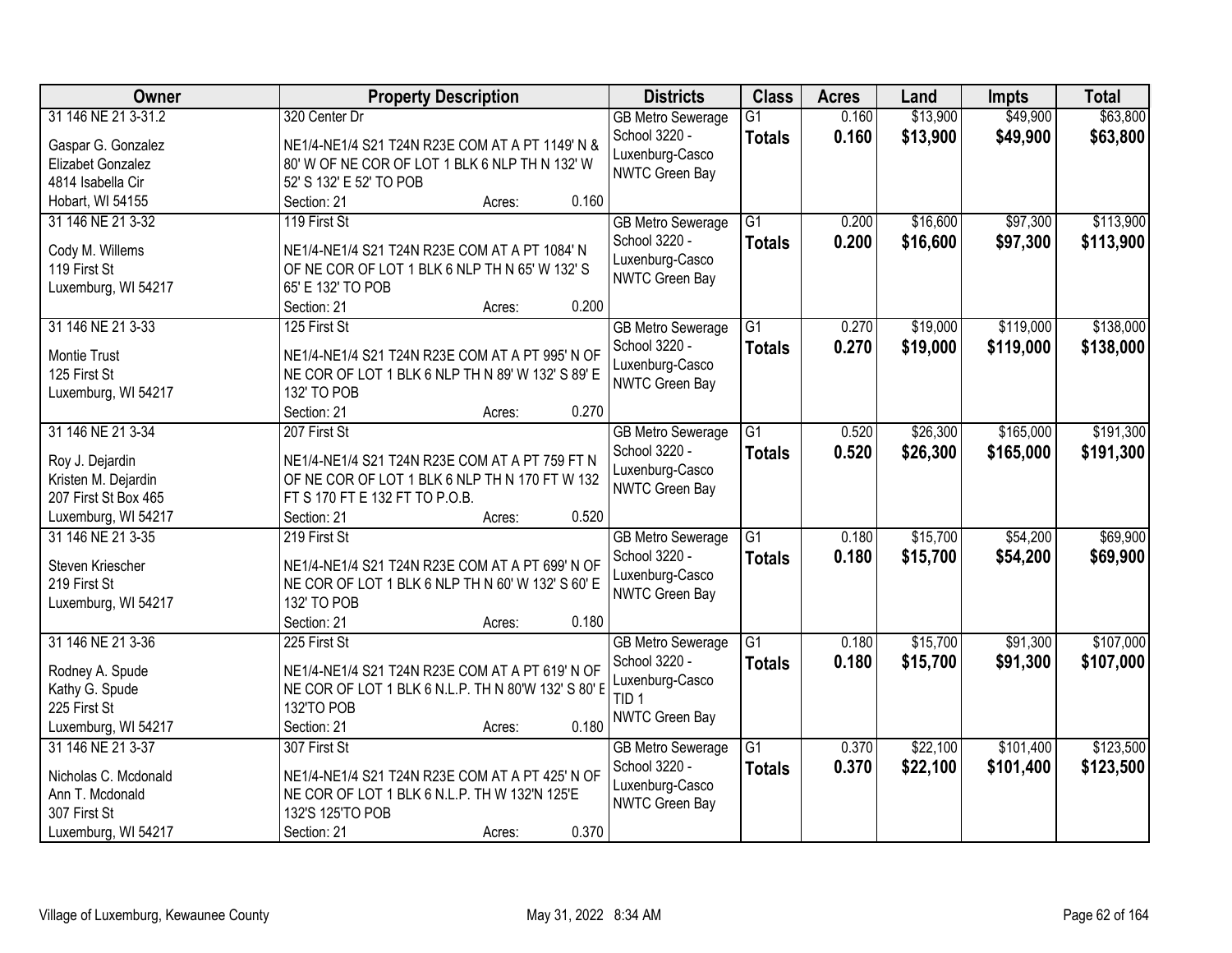| Owner                                       | <b>Property Description</b>                                         | <b>Districts</b>                  | <b>Class</b>    | <b>Acres</b> | Land     | <b>Impts</b> | <b>Total</b> |
|---------------------------------------------|---------------------------------------------------------------------|-----------------------------------|-----------------|--------------|----------|--------------|--------------|
| 31 146 NE 21 3-38                           | 319 First St                                                        | <b>GB Metro Sewerage</b>          | $\overline{G1}$ | 0.370        | \$22,100 | \$78,800     | \$100,900    |
| Dominique A. Leroy                          | NE1/4-NE1/4 S21 T24N R23E COM AT A PT 303' N OF                     | School 3220 -                     | <b>Totals</b>   | 0.370        | \$22,100 | \$78,800     | \$100,900    |
| 319 First St                                | NE COR OF LOT 1 BLK 6 N.L.P. TH N 122'W 132'S                       | Luxenburg-Casco                   |                 |              |          |              |              |
| Luxemburg, WI 54217                         | 122'E 132'TO POB                                                    | NWTC Green Bay                    |                 |              |          |              |              |
|                                             | 0.370<br>Section: 21<br>Acres:                                      |                                   |                 |              |          |              |              |
| 31 146 NE 21 3-39                           | 325 First St                                                        | <b>GB Metro Sewerage</b>          | $\overline{G1}$ | 0.180        | \$15,700 | \$72,200     | \$87,900     |
| Douglas J. Vickman                          | NE1/4-NE1/4 S21 T24N R23E COM AT A PT 242' N OF                     | School 3220 -                     | <b>Totals</b>   | 0.180        | \$15,700 | \$72,200     | \$87,900     |
| 325 First St                                | NE COR OF LOT 1 BLK 6 NLP TH W 132' N 61' E 132' S                  | Luxenburg-Casco                   |                 |              |          |              |              |
| Luxemburg, WI 54217                         | 61' TO POB                                                          | NWTC Green Bay                    |                 |              |          |              |              |
|                                             | 0.180<br>Section: 21<br>Acres:                                      |                                   |                 |              |          |              |              |
| 31 146 NE 21 3-4                            | 207 Main St                                                         | <b>GB Metro Sewerage</b>          | $\overline{G1}$ | 0.230        | \$17,600 | \$87,200     | \$104,800    |
| Alan G. Holtz                               | NE1/4-NE1/4 S21 T24N R23E COM AT A PT 847' N OF                     | School 3220 -                     | <b>Totals</b>   | 0.230        | \$17,600 | \$87,200     | \$104,800    |
| Theresa A. Holtz                            | NE COR OF LOT 1 BLK 5 N.L.P. TH N 77' W 132' S 77'                  | Luxenburg-Casco                   |                 |              |          |              |              |
| 207 Main St                                 | E 132' TO POB                                                       | NWTC Green Bay                    |                 |              |          |              |              |
| Luxemburg, WI 54217                         | 0.230<br>Section: 21<br>Acres:                                      |                                   |                 |              |          |              |              |
| 31 146 NE 21 3-40.1                         | 407 First St                                                        | <b>GB Metro Sewerage</b>          | G1              | 0.150        | \$13,100 | \$85,500     | \$98,600     |
|                                             |                                                                     | School 3220 -                     | <b>Totals</b>   | 0.150        | \$13,100 | \$85,500     | \$98,600     |
| Emily M. Thiry                              | NE1/4-NE1/4 S21 T24N R23E COM AT A PT 126' N OF                     | Luxenburg-Casco                   |                 |              |          |              |              |
| c/o A/K/A Emily Marie Thiry<br>407 First St | NE COR OF LOT 1 BLK 6 N.L.P. TH N 50' W 132' S 50'<br>E 132' TO POB | NWTC Green Bay                    |                 |              |          |              |              |
| Luxemburg, WI 54217                         | 0.150<br>Section: 21<br>Acres:                                      |                                   |                 |              |          |              |              |
| 31 146 NE 21 3-40.2                         | 413 First St                                                        | <b>GB</b> Metro Sewerage          | $\overline{G1}$ | 0.180        | \$15,700 | \$136,400    | \$152,100    |
|                                             |                                                                     | School 3220 -                     | <b>Totals</b>   | 0.180        | \$15,700 | \$136,400    | \$152,100    |
| Paul M. Jacques                             | NE1/4-NE1/4 S21 T24N R23E COM AT A PT 66' N OF                      | Luxenburg-Casco                   |                 |              |          |              |              |
| Kathy Trus Jacques                          | NE COR OF LOT 1 BLK 6 N.L.P. TH N 60'W 132' S 60' E                 | <b>NWTC Green Bay</b>             |                 |              |          |              |              |
| 413 First St Box 233                        | 132'TO POB                                                          |                                   |                 |              |          |              |              |
| Luxemburg, WI 54217                         | 0.180<br>Section: 21<br>Acres:                                      |                                   |                 |              |          |              |              |
| 31 146 NE 21 3-41                           | 419 First St                                                        | <b>GB Metro Sewerage</b>          | $\overline{G1}$ | 0.200        | \$16,400 | \$100,600    | \$117,000    |
| Kelly Anderson                              | NE1/4-NE1/4 S21 T24N R23E COM AT NE COR OF                          | School 3220 -                     | <b>Totals</b>   | 0.200        | \$16,400 | \$100,600    | \$117,000    |
| 419 First St                                | LOT 1 BLK 6 N.L.P. TH N 66' W 132' S 66' E 132' TO                  | Luxenburg-Casco<br>NWTC Green Bay |                 |              |          |              |              |
| Luxemburg, WI 54217                         | POB                                                                 |                                   |                 |              |          |              |              |
|                                             | 0.200<br>Section: 21<br>Acres:                                      |                                   |                 |              |          |              |              |
| 31 146 NE 21 3-42                           | 412 Second St                                                       | <b>GB Metro Sewerage</b>          | $\overline{G1}$ | 0.200        | \$16,400 | \$130,300    | \$146,700    |
| Daniel F. Ledvina                           | NE1/4-NE1/4 S21 T24N R23E COM AT NE COR OF                          | School 3220 -                     | <b>Totals</b>   | 0.200        | \$16,400 | \$130,300    | \$146,700    |
| Julie A. Ledvina                            | LOT 6 BLK 6 N.L.P. TH N 66 FT W 132 FT S 66 FT E                    | Luxenburg-Casco                   |                 |              |          |              |              |
| 412 Second St Box 87                        | 132 FT TO P.O.B.                                                    | NWTC Green Bay                    |                 |              |          |              |              |
| Luxemburg, WI 54217                         | 0.200<br>Section: 21<br>Acres:                                      |                                   |                 |              |          |              |              |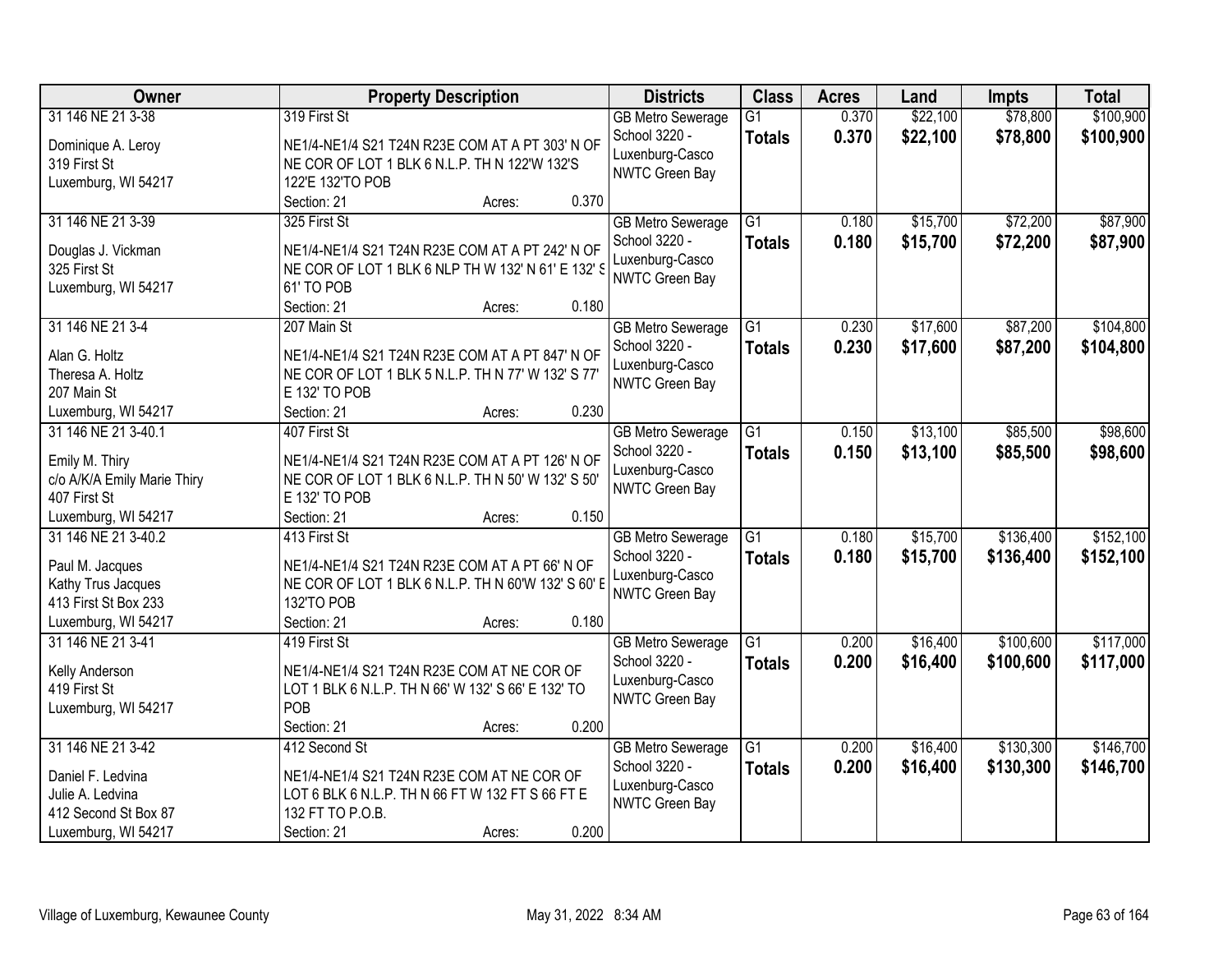| Owner                                        | <b>Property Description</b>                                                                 | <b>Districts</b>         | <b>Class</b>    | <b>Acres</b> | Land     | <b>Impts</b> | <b>Total</b> |
|----------------------------------------------|---------------------------------------------------------------------------------------------|--------------------------|-----------------|--------------|----------|--------------|--------------|
| 31 146 NE 21 3-43                            | 406 Second St                                                                               | <b>GB Metro Sewerage</b> | $\overline{G1}$ | 0.330        | \$18,200 | \$102,600    | \$120,800    |
| Bruce W & Kathryn M Tielens Trust            | NE1/4-NE1/4 S21 T24N R23E COM AT A PT 66' N OF                                              | School 3220 -            | <b>Totals</b>   | 0.330        | \$18,200 | \$102,600    | \$120,800    |
| 406 Second St                                | NE COR OF LOT 6 BLK 6 N.L.P. TH N 110'W 132'S                                               | Luxenburg-Casco          |                 |              |          |              |              |
| Luxemburg, WI 54217                          | 110'E 132'TO POB                                                                            | NWTC Green Bay           |                 |              |          |              |              |
|                                              | 0.330<br>Section: 21<br>Acres:                                                              |                          |                 |              |          |              |              |
| 31 146 NE 21 3-44                            | 324 Second St                                                                               | <b>GB Metro Sewerage</b> | $\overline{G1}$ | 0.260        | \$17,700 | \$61,400     | \$79,100     |
|                                              |                                                                                             | School 3220 -            | <b>Totals</b>   | 0.260        | \$17,700 | \$61,400     | \$79,100     |
| Lisa Ann Matchopatow<br>324 Second St Box 61 | NE1/4-NE1/4 S21 T24N R23E COM AT A PT 242' N &                                              | Luxenburg-Casco          |                 |              |          |              |              |
|                                              | 148' W OF NE COR OF LOT 1 BLK 6 N.L.P. TH W 132'<br>N 84' E 132' S 84' TO POB (SUR 8-20-92) | NWTC Green Bay           |                 |              |          |              |              |
| Luxemburg, WI 54217                          | 0.260<br>Section: 21<br>Acres:                                                              |                          |                 |              |          |              |              |
| 31 146 NE 21 3-45                            | 318 Second St                                                                               | <b>GB Metro Sewerage</b> | $\overline{G1}$ | 0.230        | \$17,000 | \$132,900    | \$149,900    |
|                                              |                                                                                             | School 3220 -            | <b>Totals</b>   | 0.230        | \$17,000 | \$132,900    | \$149,900    |
| Danielle L. Bertrand                         | NE1/4-NE1/4 S21 T24N R23E COM AT A PT 16 FT W &                                             | Luxenburg-Casco          |                 |              |          |              |              |
| 318 Second St                                | 326 FT N OF NW COR OF LOT 1 BLK 6 N.L.P. TH W                                               | NWTC Green Bay           |                 |              |          |              |              |
| Luxemburg, WI 54217                          | 132 FT N 75 FT E 132 FT S 75 FT TO P.O.B.                                                   |                          |                 |              |          |              |              |
|                                              | 0.230<br>Section: 21<br>Acres:                                                              |                          |                 |              |          |              |              |
| 31 146 NE 21 3-46                            | 312 Second St                                                                               | <b>GB Metro Sewerage</b> | G1              | 0.230        | \$17,000 | \$108,900    | \$125,900    |
| Sheri A. Pagenkopf                           | NE1/4-NE1/4 S21 T24N R23E COM AT A PT 16' W &                                               | School 3220 -            | <b>Totals</b>   | 0.230        | \$17,000 | \$108,900    | \$125,900    |
| 312 Second St                                | 401' N OF NW COR OF LOT 1 BLK 6 N.L.P. TH W 132'                                            | Luxenburg-Casco          |                 |              |          |              |              |
| Luxemburg, WI 54217                          | N 75' E 132' S 75' TO POB                                                                   | NWTC Green Bay           |                 |              |          |              |              |
|                                              | 0.230<br>Section: 21<br>Acres:                                                              |                          |                 |              |          |              |              |
| 31 146 NE 21 3-47                            | 307 St John St                                                                              | <b>GB</b> Metro Sewerage | $\overline{G1}$ | 0.230        | \$17,000 | \$113,500    | \$130,500    |
|                                              |                                                                                             | School 3220 -            | <b>Totals</b>   | 0.230        | \$17,000 | \$113,500    | \$130,500    |
| Dennis L. Haumschild                         | NE1/4-NE1/4 S21 T24N R23E COM AT A PT 16' W &                                               | Luxenburg-Casco          |                 |              |          |              |              |
| 307 St John St                               | 476' N OF NW COR OF LOT 1 BLK 6 N.L.P. TH W 132'                                            | NWTC Green Bay           |                 |              |          |              |              |
| Luxemburg, WI 54217                          | N 75' E 132' S 75' TO POB                                                                   |                          |                 |              |          |              |              |
|                                              | 0.230<br>Section: 21<br>Acres:                                                              |                          |                 |              |          |              |              |
| 31 146 NE 21 3-48                            | 306 St John St                                                                              | <b>GB Metro Sewerage</b> | $\overline{G1}$ | 0.270        | \$17,900 | \$133,600    | \$151,500    |
| Tod R & Annette M Simonar Trust              | NE1/4-NE1/4 S21 T24N R23E COM AT A PT 619 FT N                                              | School 3220 -            | <b>Totals</b>   | 0.270        | \$17,900 | \$133,600    | \$151,500    |
| 306 St John St Box 388                       | & 148 FT W OF NE COR OF LOT 1 BLK 6 N.L.P. TH N                                             | Luxenburg-Casco          |                 |              |          |              |              |
| Luxemburg, WI 54217                          | 89 FT W 132 FT S 89 FT E 132 FT TO P.O.B.                                                   | TID <sub>1</sub>         |                 |              |          |              |              |
|                                              | 0.270<br>Section: 21<br>Acres:                                                              | NWTC Green Bay           |                 |              |          |              |              |
| 31 146 NE 21 3-49                            | 218 Second St                                                                               | <b>GB Metro Sewerage</b> | $\overline{G1}$ | 0.430        | \$16,800 | \$89,800     | \$106,600    |
|                                              |                                                                                             | School 3220 -            | <b>Totals</b>   | 0.430        | \$16,800 | \$89,800     | \$106,600    |
| Aaron A. Engelking                           | NE1/4-NE1/4 S21 T24N R23E COM AT A PT 849 FT N                                              | Luxenburg-Casco          |                 |              |          |              |              |
| Dana M. Engelking                            | & 148 FT W OF NE COR OF LOT 1 BLK 6 N.L.P. TH W                                             | NWTC Green Bay           |                 |              |          |              |              |
| 218 Second St                                | 132 FT S 141 FT E 132 FT N 141 FT TO P.O.B.                                                 |                          |                 |              |          |              |              |
| Luxemburg, WI 54217                          | 0.430<br>Section: 21<br>Acres:                                                              |                          |                 |              |          |              |              |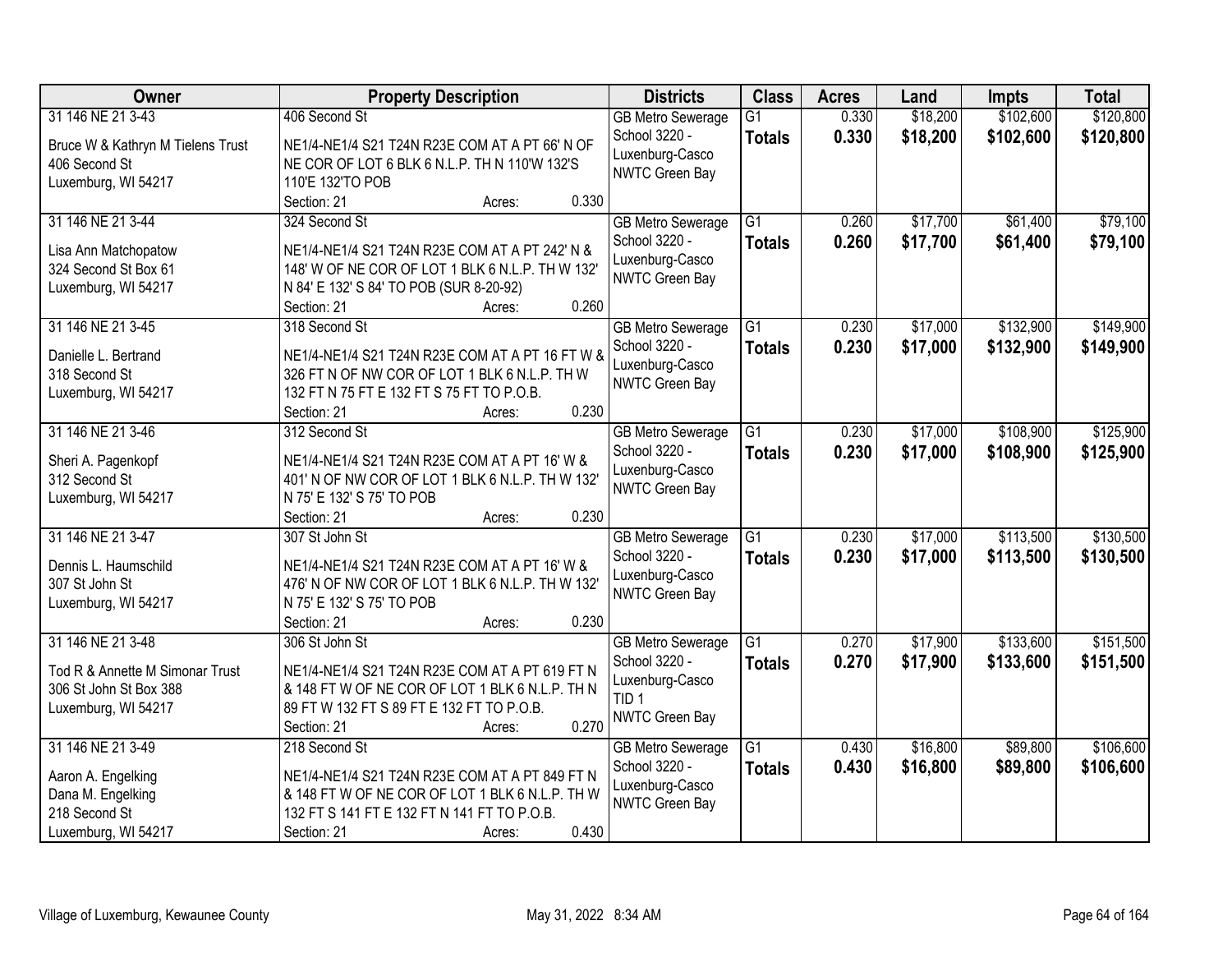| Owner                                  | <b>Property Description</b>                         | <b>Districts</b>         | <b>Class</b>    | <b>Acres</b> | Land       | <b>Impts</b>    | <b>Total</b>    |
|----------------------------------------|-----------------------------------------------------|--------------------------|-----------------|--------------|------------|-----------------|-----------------|
| 31 146 NE 21 3-5                       | 213 Main St                                         | <b>GB Metro Sewerage</b> | $\overline{G1}$ | 0.230        | \$17,600   | \$155,600       | \$173,200       |
| Seidl Family Trust 12/9/19             | NE1/4-NE1/4 S21 T24N R23E COM AT A PT 770' N OF     | School 3220 -            | <b>Totals</b>   | 0.230        | \$17,600   | \$155,600       | \$173,200       |
| 213 Main St                            | NE COR OF LOT 1 BLK 5 N.L.P. TH N 77' W 132'S 77' E | Luxenburg-Casco          |                 |              |            |                 |                 |
| Luxemburg, WI 54217                    | 132'TO POB                                          | <b>NWTC Green Bay</b>    |                 |              |            |                 |                 |
|                                        | 0.230<br>Section: 21<br>Acres:                      |                          |                 |              |            |                 |                 |
| 31 146 NE 21 3-50                      | 307 Ralph St                                        | <b>GB Metro Sewerage</b> | $\overline{G1}$ | 0.240        | \$17,200   | \$62,000        | \$79,200        |
|                                        |                                                     | School 3220 -            | <b>Totals</b>   | 0.240        | \$17,200   | \$62,000        | \$79,200        |
| Daniel J. Vanlannen                    | NE1/4-NE1/4 S21 T24N R23E COM AT A PT 929' N &      | Luxenburg-Casco          |                 |              |            |                 |                 |
| Deanna M. Vanlannen                    | 148' W OF NE COR OF LOT 1 BLK 6 N.L.P. TH W 132'    | <b>NWTC Green Bay</b>    |                 |              |            |                 |                 |
| 307 Ralph St                           | 80' E 132' N 80' TO POB                             |                          |                 |              |            |                 |                 |
| Luxemburg, WI 54217                    | 0.240<br>Section: 21<br>Acres:                      |                          |                 |              |            |                 |                 |
| 31 146 NE 21 3-51                      | 312 Ralph St                                        | <b>GB Metro Sewerage</b> | $\overline{G1}$ | 0.260        | \$17,700   | \$115,000       | \$132,700       |
| Donald J & Myra M Schimmels Trust      | NE1/4-NE1/4 S21 T24N R23E COM AT A PT 995' N &      | School 3220 -            | <b>Totals</b>   | 0.260        | \$17,700   | \$115,000       | \$132,700       |
| 312 Ralph St                           | 148 ' W OF NE COR OF LOT 1 BLK 6 N.L.P. TH N 85' W  | Luxenburg-Casco          |                 |              |            |                 |                 |
| Luxemburg, WI 54217                    | 132' S 85' E 132' TO POB                            | NWTC Green Bay           |                 |              |            |                 |                 |
|                                        | 0.260<br>Section: 21<br>Acres:                      |                          |                 |              |            |                 |                 |
| 31 146 NE 21 3-52                      | 118 Second St                                       | <b>GB Metro Sewerage</b> | G1              | 0.210        | \$16,600   | \$125,900       | \$142,500       |
|                                        |                                                     | School 3220 -            | <b>Totals</b>   | 0.210        | \$16,600   | \$125,900       | \$142,500       |
| David Beaumia                          | NE1/4-NE1/4 S21 T24N R23E COM AT A PT 1080 FT N     | Luxenburg-Casco          |                 |              |            |                 |                 |
| Rebecca L. Beaumia                     | & 148 FT W OF NE COR OF LOT 1 BLK 6 N.L.P. TH N     | <b>NWTC Green Bay</b>    |                 |              |            |                 |                 |
| 118 Second St                          | 69 FT W 132 FT S 69 FT E 132 FT TO P.O.B.           |                          |                 |              |            |                 |                 |
| Luxemburg, WI 54217                    | 0.210<br>Section: 21<br>Acres:                      |                          |                 |              |            |                 |                 |
| 31 146 NE 21 3-53                      | 116 Second St                                       | <b>GB Metro Sewerage</b> | $\overline{G2}$ | 0.400        | \$18,500   | \$225,400       | \$243,900       |
| Cri Rentals, LLC                       | NE1/4-NE1/4 S21 T24N R23E COM AT NE COR OF          | School 3220 -            | <b>Totals</b>   | 0.400        | \$18,500   | \$225,400       | \$243,900       |
| 4362 Forest Ridge Dr                   | LOT 1 BLK 6 N.L.P. (WH PT IS S 89*03'43" W A DIST   | Luxenburg-Casco          |                 |              |            |                 |                 |
| Green Bay, WI 54313                    | OF 379' FR SE COR OF NE1/4-NE1/4) TH S 89*03'43"    | <b>NWTC Green Bay</b>    |                 |              |            |                 |                 |
|                                        | Section: 21<br>0.400<br>Acres:                      |                          |                 |              |            |                 |                 |
| 31 146 NE 21 3-54                      | 195 Center Dr                                       | <b>GB Metro Sewerage</b> | $\overline{G2}$ | 2.000        | \$79,700   | \$87,300        | \$167,000       |
|                                        |                                                     | School 3220 -            | <b>Totals</b>   | 2.000        | \$79,700   | \$87,300        | \$167,000       |
| Uvw-LLC                                | NE1/4-NE1/4 S21 T24N R23E COM NE COR LOT 1          | Luxenburg-Casco          |                 |              |            |                 |                 |
| 195 Center Dr Ste 101                  | BLK 3 MILLERS SUBD AS POB N 89*49' W ALG S R/W      | NWTC Green Bay           |                 |              |            |                 |                 |
| Luxemburg, WI 54217                    | LN S.T.H."54" 175' TO W LN NE1/4-NE1/4 S 1*48' W    |                          |                 |              |            |                 |                 |
|                                        | 2.000<br>Section: 21<br>Acres:                      |                          |                 |              |            |                 |                 |
| 31 146 NE 21 3-54.1M                   |                                                     | <b>GB Metro Sewerage</b> | G3              | 0.487        | $\sqrt{6}$ | $\overline{50}$ | $\overline{50}$ |
| Frog Station Properties of Luxemburg W | NE1/4-NE1/4 S21 T24N R23E W 175'OF N1/2 OF          | School 3220 -            | <b>Totals</b>   | 0.487        | \$0        | \$0             | \$0             |
| <b>LLC</b>                             | NE1/4-NE1/4 S21 EXC N 497.80' (SUR 9-22-90)         | Luxenburg-Casco          |                 |              |            |                 |                 |
| 112 Fourth St                          | (STATE ASSESSED)                                    | NWTC Green Bay           |                 |              |            |                 |                 |
| Luxemburg, WI 54217                    | 0.487<br>Section: 21<br>Acres:                      |                          |                 |              |            |                 |                 |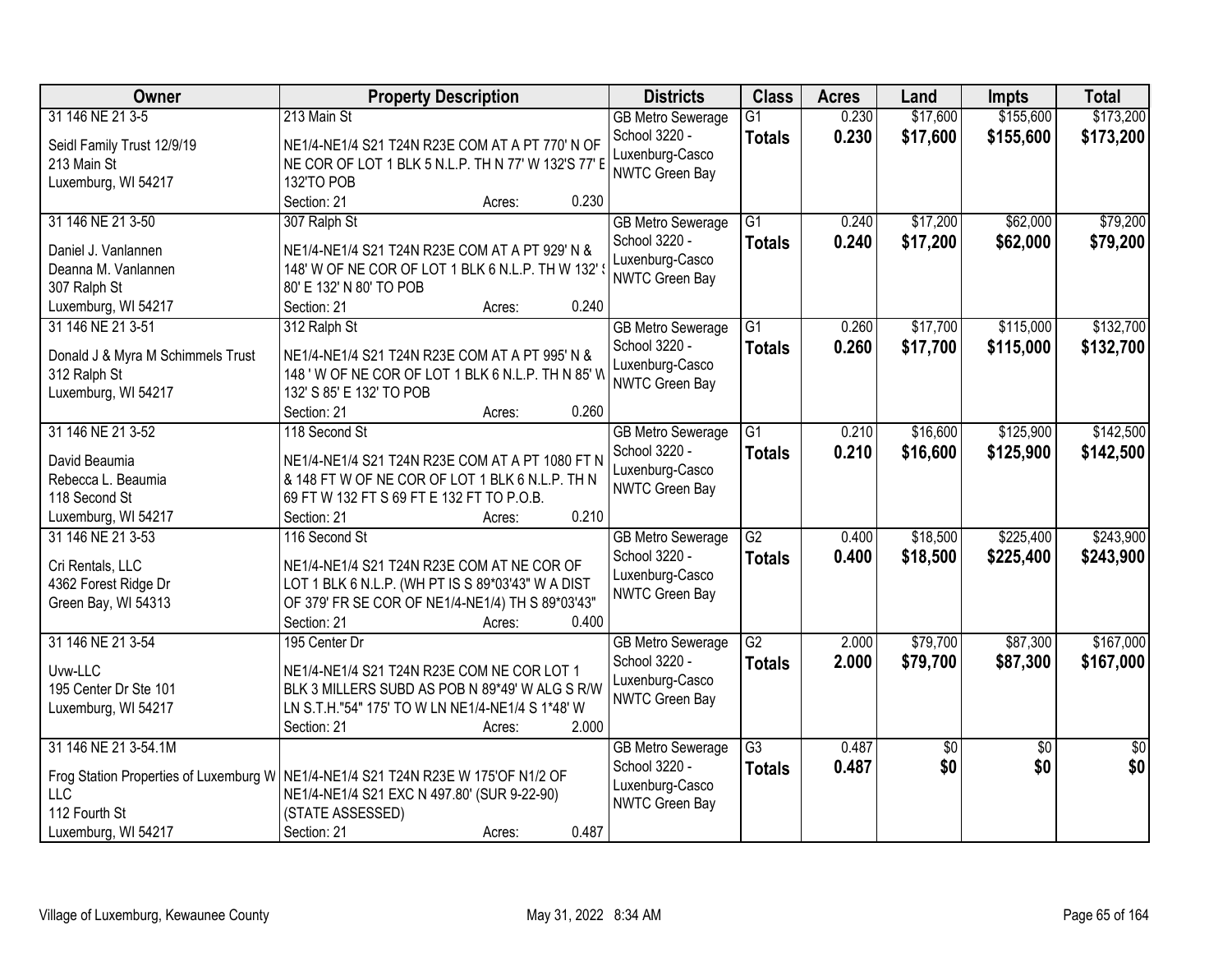| Owner                          | <b>Property Description</b>                         | <b>Districts</b>                          | <b>Class</b>                     | <b>Acres</b>   | Land                 | <b>Impts</b>           | <b>Total</b>           |
|--------------------------------|-----------------------------------------------------|-------------------------------------------|----------------------------------|----------------|----------------------|------------------------|------------------------|
| 31 146 NE 21 3-55              | 407 Third St                                        | <b>GB Metro Sewerage</b><br>School 3220 - | $\overline{G1}$<br><b>Totals</b> | 1.870<br>1.870 | \$24,900<br>\$24,900 | \$179,500<br>\$179,500 | \$204,400<br>\$204,400 |
| Theresa Lee                    | NE1/4-NE1/4 S21 T24N R23E COM AT A PT 351' N OF     | Luxenburg-Casco                           |                                  |                |                      |                        |                        |
| 407 Third St                   | SW COR OF NE1/4-NE1/4 S21 TH E 267' N 305' W 267    | TID <sub>1</sub>                          |                                  |                |                      |                        |                        |
| Luxemburg, WI 54217            | S 305' TO POB                                       | NWTC Green Bay                            |                                  |                |                      |                        |                        |
|                                | 1.870<br>Section: 21<br>Acres:                      |                                           |                                  |                |                      |                        |                        |
| 31 146 NE 21 3-56              | 409 Third St                                        | <b>GB Metro Sewerage</b>                  | G2                               | 1.060          | \$30,500             | \$503,100              | \$533,600              |
| Woodland Properties Group, LLC | NE1/4-NE1/4 S21 T24N R23E COM AT A PT 176' N OF     | School 3220 -                             | <b>Totals</b>                    | 1.060          | \$30,500             | \$503,100              | \$533,600              |
| 9820 County Rd B               | SW COR OF NE1/4-NE1/4 S21 TH E 267' N 175' W 267'   | Luxenburg-Casco                           |                                  |                |                      |                        |                        |
| Mishicot, WI 54228             | S 175' TO POB (SUR 6-21-06)                         | TID <sub>1</sub>                          |                                  |                |                      |                        |                        |
|                                | 1.060<br>Section: 21<br>Acres:                      | NWTC Green Bay                            |                                  |                |                      |                        |                        |
| 31 146 NE 21 3-57.1            | 419 Third St                                        | <b>GB Metro Sewerage</b>                  | $\overline{G1}$                  | 0.784          | \$20,200             | \$99,800               | \$120,000              |
| James J. Jaykoski              | NE1/4-NE1/4 S21 T24N R23E LOT 1 OF 2CSM-104-105     | School 3220 -                             | <b>Totals</b>                    | 0.784          | \$20,200             | \$99,800               | \$120,000              |
| 419 Third St                   | MAP #355 & ALSO PCL IN 656R302 (SUR 11-20-13)       | Luxenburg-Casco                           |                                  |                |                      |                        |                        |
| Luxemburg, WI 54217            |                                                     | TID <sub>1</sub>                          |                                  |                |                      |                        |                        |
|                                | 0.784<br>Section: 21<br>Acres:                      | <b>NWTC Green Bay</b>                     |                                  |                |                      |                        |                        |
| 31 146 NE 21 3-57.2            | 413 Third St                                        | <b>GB Metro Sewerage</b>                  | $\overline{G1}$                  | 0.250          | \$17,400             | \$0                    | \$17,400               |
|                                |                                                     | School 3220 -                             | <b>Totals</b>                    | 0.250          | \$17,400             | \$0                    | \$17,400               |
| James J. Jaykoski              | NE1/4-NE1/4 S21 T24N R23E LOT 2 OF 2CSM-104-105     | Luxenburg-Casco                           |                                  |                |                      |                        |                        |
| 419 Third St                   | MAP #355                                            | TID <sub>1</sub>                          |                                  |                |                      |                        |                        |
| Luxemburg, WI 54217            | 0.250<br>Section: 21                                | <b>NWTC Green Bay</b>                     |                                  |                |                      |                        |                        |
| 31 146 NE 21 3-58              | Acres:                                              |                                           | $\overline{X4}$                  | 0.000          |                      | $\overline{50}$        | $\overline{50}$        |
|                                |                                                     | <b>GB Metro Sewerage</b>                  |                                  |                | \$0                  |                        |                        |
| Luxemburg Village              | NE1/4-NE1/4 S21 T24N R23E COM SW COR OF             | School 3220 -                             | <b>Totals</b>                    | 0.000          | \$0                  | \$0                    | \$0                    |
| 206 Maple St Box #307          | NE1/4-NE1/4 S21 TH N 89*03'43"E 330.06 FT TO NW     | Luxenburg-Casco<br>TID <sub>1</sub>       |                                  |                |                      |                        |                        |
| Luxemburg, WI 54217            | COR LOT 6 BLK 15 OF NLP1 AS POB TH N 0*49'29"E      |                                           |                                  |                |                      |                        |                        |
|                                | Section: 21<br>0.000<br>Acres:                      | <b>NWTC Green Bay</b>                     |                                  |                |                      |                        |                        |
| 31 146 NE 21 3-6               | 219 Main St                                         | <b>GB Metro Sewerage</b>                  | $\overline{G1}$                  | 0.270          | \$19,000             | \$103,700              | \$122,700              |
| Michael M. Hettiger            | NE1/4-NE1/4-S21 T24N R23E COM AT A PT 682' N OF     | School 3220 -                             | <b>Totals</b>                    | 0.270          | \$19,000             | \$103,700              | \$122,700              |
| 219 Main St                    | NE COR OF LOT 1 BLK 5 N.L.P. TH N 88' W 132'S 88' E | Luxenburg-Casco                           |                                  |                |                      |                        |                        |
| Luxemburg, WI 54217            | 132'TO POB                                          | NWTC Green Bay                            |                                  |                |                      |                        |                        |
|                                | 0.270<br>Section: 21<br>Acres:                      |                                           |                                  |                |                      |                        |                        |
| 31 146 NE 21 3-7               | 225 Main St                                         | <b>GB Metro Sewerage</b>                  | $\overline{G1}$                  | 0.200          | \$16,400             | \$104,400              | \$120,800              |
|                                |                                                     | School 3220 -                             | <b>Totals</b>                    | 0.200          | \$16,400             | \$104,400              | \$120,800              |
| Donald F. Sladky               | NE1/4-NE1/4-S21 T24N R23E COM AT A PT 616' N OF     | Luxenburg-Casco                           |                                  |                |                      |                        |                        |
| Rose Sladky                    | NE COR OF LOT 1 BLK 5 N.L.P. TH N 66' W 132'S 66' E | TID <sub>1</sub>                          |                                  |                |                      |                        |                        |
| 1741 Sheridan Ave              | 132'TO POB                                          | NWTC Green Bay                            |                                  |                |                      |                        |                        |
| Escondido, CA 92027            | 0.200<br>Section: 21<br>Acres:                      |                                           |                                  |                |                      |                        |                        |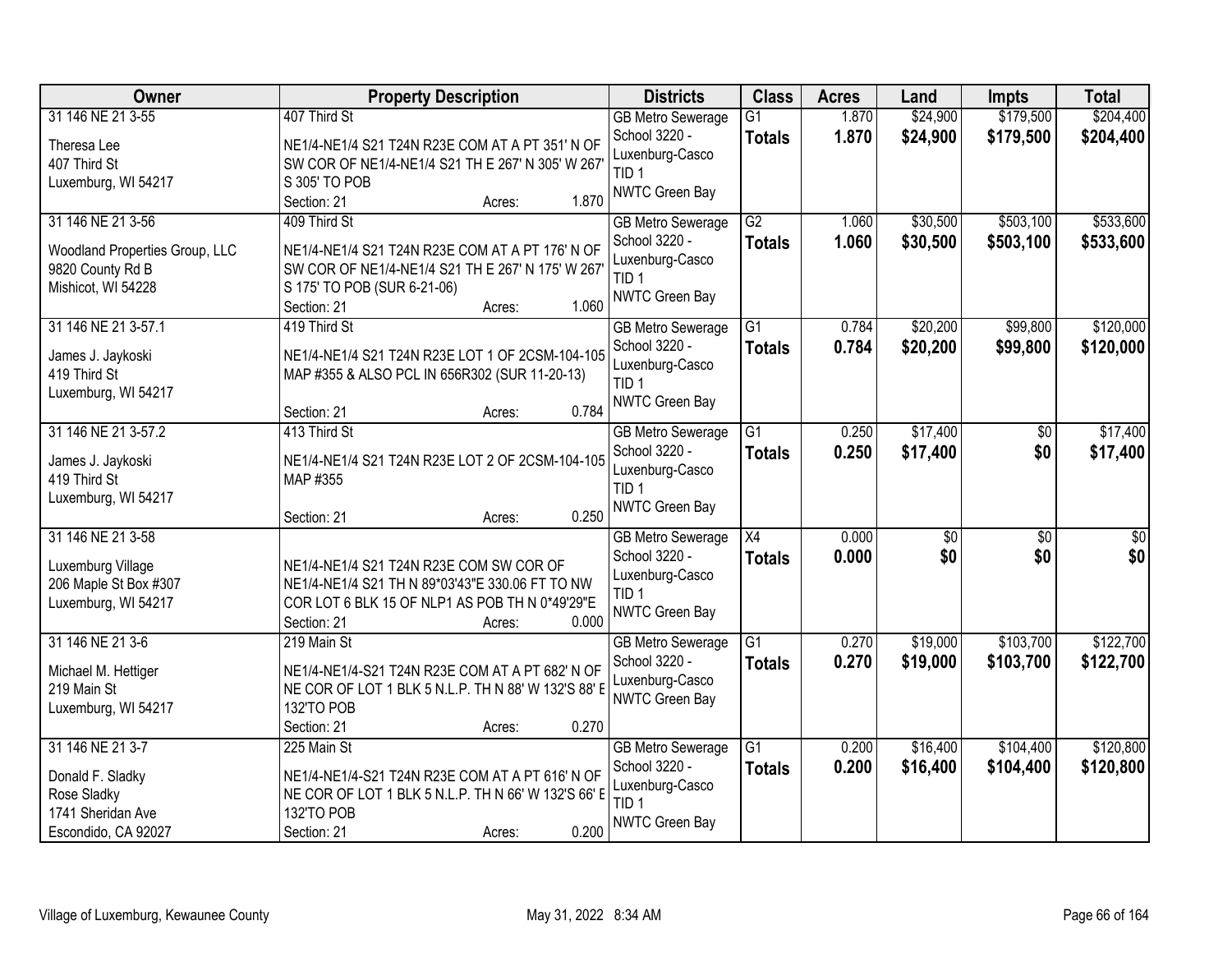| Owner                        | <b>Property Description</b>                                                          | <b>Districts</b>                    | <b>Class</b>    | <b>Acres</b> | Land            | <b>Impts</b>    | <b>Total</b>     |
|------------------------------|--------------------------------------------------------------------------------------|-------------------------------------|-----------------|--------------|-----------------|-----------------|------------------|
| 31 146 NE 21 3-8             | 307 Main St                                                                          | <b>GB Metro Sewerage</b>            | $\overline{G1}$ | 0.330        | \$18,200        | \$137,800       | \$156,000        |
| Allan D. Peot                | NE1/4-NE1/4 S21 T24N R23E COM AT A PT 440' N OF                                      | School 3220 -                       | <b>Totals</b>   | 0.330        | \$18,200        | \$137,800       | \$156,000        |
| Theresa A. Peot              | NE COR OF LOT 1 BLK 5 NLP TH N 110' W 132' S 110'                                    | Luxenburg-Casco                     |                 |              |                 |                 |                  |
| 307 Main St                  | E 132' TO POB (SUR 2-26-85)                                                          | NWTC Green Bay                      |                 |              |                 |                 |                  |
| Luxemburg, WI 54217          | 0.330<br>Section: 21<br>Acres:                                                       |                                     |                 |              |                 |                 |                  |
| 31 146 NE 21 3-9             | 313 Main St                                                                          | <b>GB Metro Sewerage</b>            | $\overline{G1}$ | 0.200        | \$16,600        | \$134,500       | \$151,100        |
|                              |                                                                                      | School 3220 -                       | <b>Totals</b>   | 0.200        | \$16,600        | \$134,500       | \$151,100        |
| John C. Daming               | NE1/4-NE1/4 S21 T24N R23E COM AT A PT 374'N OF                                       | Luxenburg-Casco                     |                 |              |                 |                 |                  |
| Brenda M. Daming             | NE COR OF LOT 1 BLK 5 N.L.P. TH N 66'W 132'S 66'E                                    | NWTC Green Bay                      |                 |              |                 |                 |                  |
| 313 Main St                  | 132' TO POB (SUR 8-12-92)<br>0.200                                                   |                                     |                 |              |                 |                 |                  |
| Luxemburg, WI 54217          | Section: 21<br>Acres:                                                                |                                     |                 |              |                 |                 |                  |
| 31 146 NE 21 4-1.1M          | 206 Fourth St                                                                        | <b>GB Metro Sewerage</b>            | $\overline{G3}$ | 1.003        | $\overline{50}$ | \$0             | $\overline{50}$  |
|                              | Frog Station Properties of Luxemburg W   NW1/4-NE1/4 S21 T24N R23E LOT 2 OF 6CSM-109 | School 3220 -                       | <b>Totals</b>   | 1.003        | \$0             | \$0             | \$0              |
| LLC                          | MAP #1073 (STATE ASSESSED)                                                           | Luxenburg-Casco<br>TID <sub>1</sub> |                 |              |                 |                 |                  |
| 112 Fourth St                |                                                                                      | NWTC Green Bay                      |                 |              |                 |                 |                  |
| Luxemburg, WI 54217          | 1.003<br>Section: 21<br>Acres:                                                       |                                     |                 |              |                 |                 |                  |
| 31 146 NE 21 4-10M           | 312 Fourth St                                                                        | <b>GB Metro Sewerage</b>            | $\overline{G3}$ | 1.414        | \$0             | \$0             | \$0              |
|                              | Frog Station Properties of Luxemburg W   NW1/4-NE1/4 S21 T24N R23E LOT 3 OF 6CSM-109 | School 3220 -                       | <b>Totals</b>   | 1.414        | \$0             | \$0             | \$0              |
| <b>LLC</b>                   | MAP #1073 (FORMERLY N 205.33' OF LOT 1 OF                                            | Luxenburg-Casco                     |                 |              |                 |                 |                  |
| 112 Fourth St                | 1CSM-361-2 MAP #267) (STATE ASSESSED)                                                | TID <sub>1</sub>                    |                 |              |                 |                 |                  |
| Luxemburg, WI 54217          | 1.414<br>Section: 21<br>Acres:                                                       | NWTC Green Bay                      |                 |              |                 |                 |                  |
| 31 146 NE 21 4-1M            | 112 Fourth St                                                                        | <b>GB Metro Sewerage</b>            | $\overline{G3}$ | 3.488        | $\overline{30}$ | $\overline{30}$ | $\overline{\$0}$ |
|                              |                                                                                      | School 3220 -                       | Totals          | 3.488        | \$0             | \$0             | \$0              |
|                              | Frog Station Properties of Luxemburg W   NW1/4-NE1/4 S21 T24N R23E LOT 1 OF 6CSM-109 | Luxenburg-Casco                     |                 |              |                 |                 |                  |
| <b>LLC</b>                   | MAP #1073 (MAIN PLANT SITE) (STATE ASSESSED)                                         | NWTC Green Bay                      |                 |              |                 |                 |                  |
| 112 Fourth St                |                                                                                      |                                     |                 |              |                 |                 |                  |
| Luxemburg, WI 54217          | 3.488<br>Section: 21<br>Acres:                                                       |                                     |                 |              |                 |                 |                  |
| 31 146 NE 21 4-3M            | 107 Fourth St                                                                        | <b>GB Metro Sewerage</b>            | $\overline{G3}$ | 1.500        | $\sqrt{$0}$     | $\sqrt{6}$      | $\sqrt{50}$      |
| Ebert Family Properties, LLC | NW1/4-NE1/4 S21 T24N R23E COM AT A PT 1700.3' W                                      | School 3220 -                       | <b>Totals</b>   | 1.500        | \$0             | \$0             | \$0              |
| N6939 County Rd D            | OF NE COR OF S21 TH S 41.75'TO STG PT TH                                             | Luxenburg-Casco                     |                 |              |                 |                 |                  |
| Algoma, WI 54201             | CONTAG S 217.8' W 300' N 217.8' TH E ALG S LN OF                                     | NWTC Green Bay                      |                 |              |                 |                 |                  |
|                              | 1.500<br>Section: 21<br>Acres:                                                       |                                     |                 |              |                 |                 |                  |
| 31 146 NE 21 4-4             | 177 Center Dr                                                                        | <b>GB Metro Sewerage</b>            | $\overline{G2}$ | 0.640        | \$63,100        | \$48,900        | \$112,000        |
|                              |                                                                                      | School 3220 -                       | <b>Totals</b>   | 0.640        | \$63,100        | \$48,900        | \$112,000        |
| Randall L. Ebert             | NW1/4-NE1/4 S21 T24N R23E PCL IN NW1/4 OF NE1/4                                      | Luxenburg-Casco                     |                 |              |                 |                 |                  |
| Renee K. Ebert               | S21: COM AT NE COR OF S21 TH S 88*58'09" W                                           | NWTC Green Bay                      |                 |              |                 |                 |                  |
| N6939 County Rd D            | 2000.22 FT TH S 0*48'49" W 41.27 FT TO STG PT TH S                                   |                                     |                 |              |                 |                 |                  |
| Algoma, WI 54201             | 0.640<br>Section: 21<br>Acres:                                                       |                                     |                 |              |                 |                 |                  |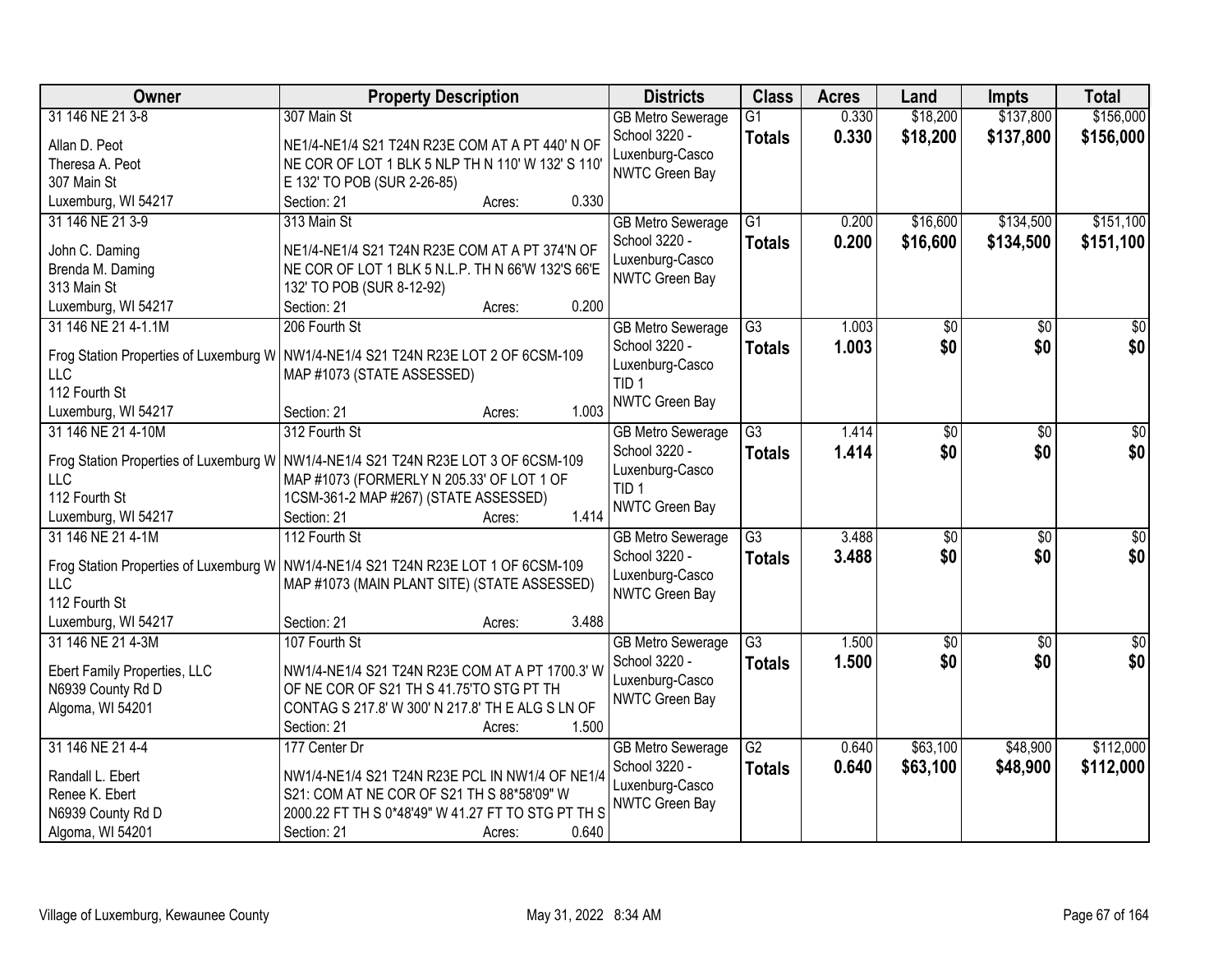| Owner                                | <b>Property Description</b>                                                                | <b>Districts</b>                          | <b>Class</b>        | <b>Acres</b> | Land            | <b>Impts</b>    | <b>Total</b>    |
|--------------------------------------|--------------------------------------------------------------------------------------------|-------------------------------------------|---------------------|--------------|-----------------|-----------------|-----------------|
| 31 146 NE 21 4-5M                    | 407 Fourth St                                                                              | <b>GB Metro Sewerage</b>                  | $\overline{G3}$     | 9.730        | $\overline{50}$ | $\overline{50}$ | $\sqrt{30}$     |
| <b>Fermented Nutrition Corp</b>      | NW1/4-NE1/4 S21 T24N R23E COM AT NE COR OF                                                 | School 3220 -                             | <b>Totals</b>       | 9.730        | \$0             | \$0             | \$0             |
| 407 Fourth St                        | S21 S 89*16'39" W 1999.99' S 00*57'58" W 570.45' TO                                        | Luxenburg-Casco                           |                     |              |                 |                 |                 |
| Luxemburg, WI 54217                  | C/L FRONTIER RD S 89*07'18" W 1.06' TO POB TH                                              | TID <sub>1</sub>                          |                     |              |                 |                 |                 |
|                                      | 9.730<br>Section: 21<br>Acres:                                                             | NWTC Green Bay                            |                     |              |                 |                 |                 |
| 31 146 NE 21 4-6M                    | 110 Frontier Rd                                                                            | <b>GB Metro Sewerage</b>                  | $\overline{G3}$     | 1.861        | $\overline{50}$ | $\overline{30}$ | $\overline{50}$ |
|                                      | Frog Station Properties of Luxemburg W   NW1/4-NE1/4 S21 T24N R23E COM AT NE COR OF        | School 3220 -                             | <b>Totals</b>       | 1.861        | \$0             | \$0             | \$0             |
| LLC                                  | S21 TH S 88*58'09" W 2000.22 FT S 0*48'49" W 259.07                                        | Luxenburg-Casco                           |                     |              |                 |                 |                 |
| 112 Fourth St                        | FT TO STG PT TH CONTAG S 0*48' 49" W 270.46 FT N                                           | TID <sub>1</sub>                          |                     |              |                 |                 |                 |
| Luxemburg, WI 54217                  | 1.861<br>Section: 21<br>Acres:                                                             | NWTC Green Bay                            |                     |              |                 |                 |                 |
| 31 146 NE 21 4-7                     | 175 Center Dr                                                                              | <b>GB Metro Sewerage</b>                  | $\overline{G2}$     | 3.040        | \$88,800        | \$607,300       | \$696,100       |
| John G. Rueckl                       | NW1/4-NE1/4 S21 T24N R23E LOT 1 OF 1CSM-321                                                | School 3220 -                             | <b>Totals</b>       | 3.040        | \$88,800        | \$607,300       | \$696,100       |
| Margaret M. Rueckl                   | MAP #244                                                                                   | Luxenburg-Casco                           |                     |              |                 |                 |                 |
| 1751 Alfred Dr                       |                                                                                            | TID <sub>1</sub>                          |                     |              |                 |                 |                 |
| Luxemburg, WI 54217                  | 3.040<br>Section: 21<br>Acres:                                                             | NWTC Green Bay                            |                     |              |                 |                 |                 |
| 31 146 NE 21 4-8M                    | 412 Fourth St                                                                              | <b>GB</b> Metro Sewerage                  | $\overline{G3}$     | 2.911        | \$0             | \$0             | \$0             |
|                                      |                                                                                            | School 3220 -                             | <b>Totals</b>       | 2.911        | \$0             | \$0             | \$0             |
| Wak Properties, LLC                  | NW1/4-NE1/4 S21 T24N R23E LOT 1 OF 6CSM-46 MAF                                             | Luxenburg-Casco                           |                     |              |                 |                 |                 |
| 412 Fourth St<br>Luxemburg, WI 54217 | #1043 (FORMERLY PRT OF LOT 1 OF 1CSM-361 MAP<br>#267) & ALSO PCL IN 656R304 (SUR 11-20-13) | TID 1                                     |                     |              |                 |                 |                 |
|                                      | 2.911<br>Section: 21<br>Acres:                                                             | NWTC Green Bay                            |                     |              |                 |                 |                 |
| 31 146 NE 21 5-2                     |                                                                                            | <b>GB</b> Metro Sewerage                  | $\overline{\chi_3}$ | 29.604       | $\overline{30}$ | $\overline{30}$ | \$0             |
|                                      |                                                                                            | School 3220 -                             | Totals              | 29.604       | \$0             | \$0             | \$0             |
| (Fairgrounds)                        | SW1/4-NE1/4 S21 T24N R23E THAT PRT OF E1/2 OF                                              | Luxenburg-Casco                           |                     |              |                 |                 |                 |
| 810 Lincoln St                       | SW1/4-NE1/4 S21 LYG N OF RR CO R/W EXC N 21.4' &                                           | NWTC Green Bay                            |                     |              |                 |                 |                 |
| Kewaunee, WI 54216                   | ALSO A PCL COM 21.4' S OF NE COR OF W1/2 OF                                                |                                           |                     |              |                 |                 |                 |
|                                      | 29.604<br>Section: 21<br>Acres:                                                            |                                           | $\overline{G2}$     |              |                 |                 |                 |
| 31 146 NE 21 5-3                     |                                                                                            | <b>GB Metro Sewerage</b><br>School 3220 - |                     | 0.996        | \$30,200        | $\overline{60}$ | \$30,200        |
| Wak Properties, LLC                  | PRT OF SW1/4-NE1/4 S21: LOTS 1 & 2 OF 6CSM-148                                             | Luxenburg-Casco                           | <b>Totals</b>       | 0.996        | \$30,200        | \$0             | \$30,200        |
| 412 Fourth St                        | MAP #1093                                                                                  | NWTC Green Bay                            |                     |              |                 |                 |                 |
| Luxemburg, WI 54217                  |                                                                                            |                                           |                     |              |                 |                 |                 |
|                                      | 0.996<br>Section: 21<br>Acres:                                                             |                                           |                     |              |                 |                 |                 |
| 31 146 NE 21 5-4                     | 424 Cedar St                                                                               | <b>GB Metro Sewerage</b>                  | $\overline{G1}$     | 0.703        | \$19,900        | \$74,400        | \$94,300        |
| Debra M. Carstens                    | SW1/4-NE1/4 S21 T24N R23E THAT PRT OF E1/2 OF                                              | School 3220 -                             | G4                  | 0.140        | \$100           | \$0             | \$100           |
| 424 Cedar St                         | SW1/4- NE1/4 S21 LYG S OF RR CO R/W EXC E'LY                                               | Luxenburg-Casco                           | <b>Totals</b>       | 0.843        | \$20,000        | \$74,400        | \$94,400        |
| Luxemburg, WI 54217                  | 150' & ALSO A PCL DESC AS COM CEN S21 N                                                    | NWTC Green Bay                            |                     |              |                 |                 |                 |
|                                      | 0.843<br>Section: 21<br>Acres:                                                             |                                           |                     |              |                 |                 |                 |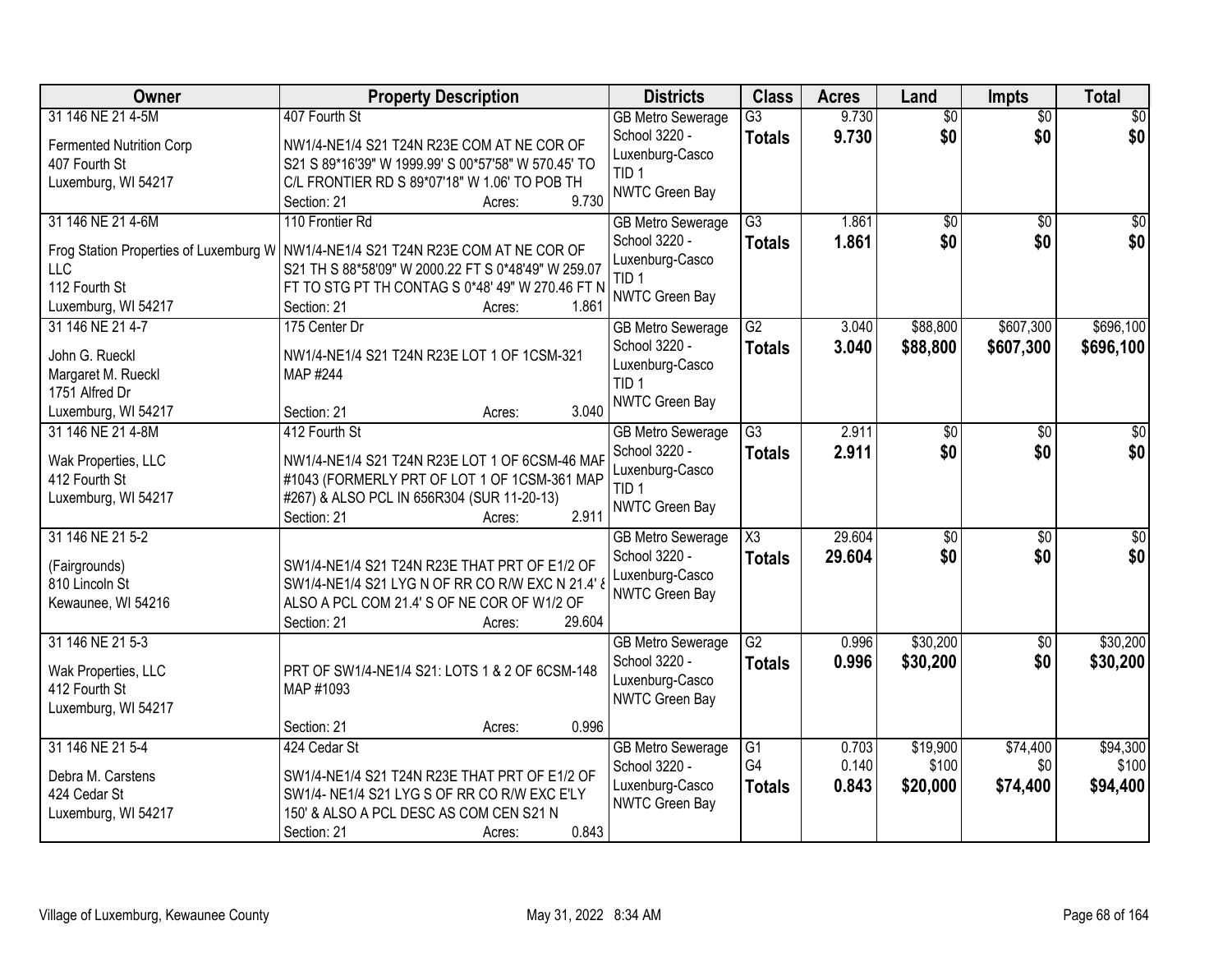| Owner                                                                                               | <b>Property Description</b>                                                                                                                                                                           | <b>Districts</b>                                                                                   | <b>Class</b>                     | <b>Acres</b>   | Land                   | <b>Impts</b>           | <b>Total</b>            |
|-----------------------------------------------------------------------------------------------------|-------------------------------------------------------------------------------------------------------------------------------------------------------------------------------------------------------|----------------------------------------------------------------------------------------------------|----------------------------------|----------------|------------------------|------------------------|-------------------------|
| 31 146 NE 21 5-4.1<br>Debra M. Carstens<br>424 Cedar St<br>Luxemburg, WI 54217                      | SW1/4-NE1/4 S21 T24N R23E COM AT CEN OF S21<br>TH N 00*10'12" W ALG 1/4 SEC LN 76.47' TO<br>INTERSECTION WITH S'LY LN OF RR R/W N 89*28'53'<br>1.070<br>Section: 21<br>Acres:                         | <b>GB Metro Sewerage</b><br>School 3220 -<br>Luxenburg-Casco<br>TID <sub>1</sub><br>NWTC Green Bay | $\overline{G1}$<br><b>Totals</b> | 1.070<br>1.070 | \$200<br>\$200         | $\overline{50}$<br>\$0 | \$200<br>\$200          |
| 31 146 NE 21 5-5<br>Katherine C. Rose<br>112 Cedar St<br>Luxemburg, WI 54217                        | 112 Cedar St<br>SW1/4-NE1/4 S21 T24N R23E E 150' OF THE<br>FOLLOWING DESC PROP: ALL THE LAND LYG & BNG<br>SITUATED S OF RR R/W AS IS NOW ESTABLISHED &<br>0.170<br>Section: 21<br>Acres:              | <b>GB Metro Sewerage</b><br>School 3220 -<br>Luxenburg-Casco<br>NWTC Green Bay                     | $\overline{G1}$<br><b>Totals</b> | 0.170<br>0.170 | \$14,800<br>\$14,800   | \$95,500<br>\$95,500   | \$110,300<br>\$110,300  |
| 31 146 NE 21 6-1<br>Patricia Schwartz<br>Leonard E. Schwartz<br>425 Third St<br>Luxemburg, WI 54217 | 425 Third St<br>SE1/4-NE1/4 S21 T24N R23E COM AT NW COR OF<br>SE1/4-NE1/4 S21 TH S 110' E 254' TO W LN OF THIRD<br>ST TH N 110' W 254' TO POB (SUR 10-15-18) & ALSO<br>0.689<br>Section: 21<br>Acres: | <b>GB Metro Sewerage</b><br>School 3220 -<br>Luxenburg-Casco<br>NWTC Green Bay                     | $\overline{G1}$<br>Totals        | 0.689<br>0.689 | \$19,600<br>\$19,600   | \$116,900<br>\$116,900 | \$136,500<br>\$136,500  |
| 31 146 NE 21 6-1.1<br>(Fairgrounds)<br>810 Lincoln St<br>Kewaunee, WI 54216                         | 625 Third St<br>SE1/4-NE1/4 S21 T24N R23E COM NW COR<br>SE1/4-NE1/4 S21 TH S 230' TO POB TH E 254' TO W<br>LN OF THIRD ST TH S 770' E 34' S TO N LN OF RR<br>5.250<br>Section: 21<br>Acres:           | <b>GB Metro Sewerage</b><br>School 3220 -<br>Luxenburg-Casco<br>NWTC Green Bay                     | X3<br><b>Totals</b>              | 5.250<br>5.250 | \$0<br>\$0             | \$0<br>\$0             | \$0<br>\$0              |
| 31 146 NE 21 6-10<br>Railroad R/W<br>c/o Luxemburg Village<br>206 Maple St<br>Luxemburg, WI 54217   | SE1/4-NE1/4 S21 T24N R23E RR R/W THRU SE1/4 OF<br>NE1/4 EXC 347R02 EXEMPT<br>0.000<br>Section: 21<br>Acres:                                                                                           | <b>GB Metro Sewerage</b><br>School 3220 -<br>Luxenburg-Casco<br>NWTC Green Bay                     | $\overline{\text{X2}}$<br>Totals | 0.000<br>0.000 | $\overline{30}$<br>\$0 | $\overline{30}$<br>\$0 | $\overline{\$0}$<br>\$0 |
| 31 146 NE 21 6-11<br>Luxemburg Village<br>206 Maple St Box #307<br>Luxemburg, WI 54217              | SE1/4-NE1/4 S21 T24N R23E RDWYS IN<br>179R539-540-541 & 181R580 & 448R240(#393144)<br><b>EXEMPT</b><br>Section: 21<br>0.000<br>Acres:                                                                 | <b>GB Metro Sewerage</b><br>School 3220 -<br>Luxenburg-Casco<br>NWTC Green Bay                     | $\overline{X4}$<br><b>Totals</b> | 0.000<br>0.000 | $\sqrt{$0}$<br>\$0     | $\sqrt{6}$<br>\$0      | $\sqrt{50}$<br>\$0      |
| 31 146 NE 21 6-2<br>Scott Wolfe<br>507 Third St<br>Luxemburg, WI 54217                              | Third St<br>SE1/4-NE1/4 S21 T24N R23E COM AT A PT 110'S OF<br>NW COR OF SE1/4-NE1/4 S21 TH E 254' TO W LN OF<br>THIRD ST TH S 120' W 254' N 120' TO POB EXC E 115<br>0.114<br>Section: 21<br>Acres:   | <b>GB Metro Sewerage</b><br>School 3220 -<br>Luxenburg-Casco<br>NWTC Green Bay                     | $\overline{G1}$<br><b>Totals</b> | 0.114<br>0.114 | \$9,900<br>\$9,900     | $\overline{30}$<br>\$0 | \$9,900<br>\$9,900      |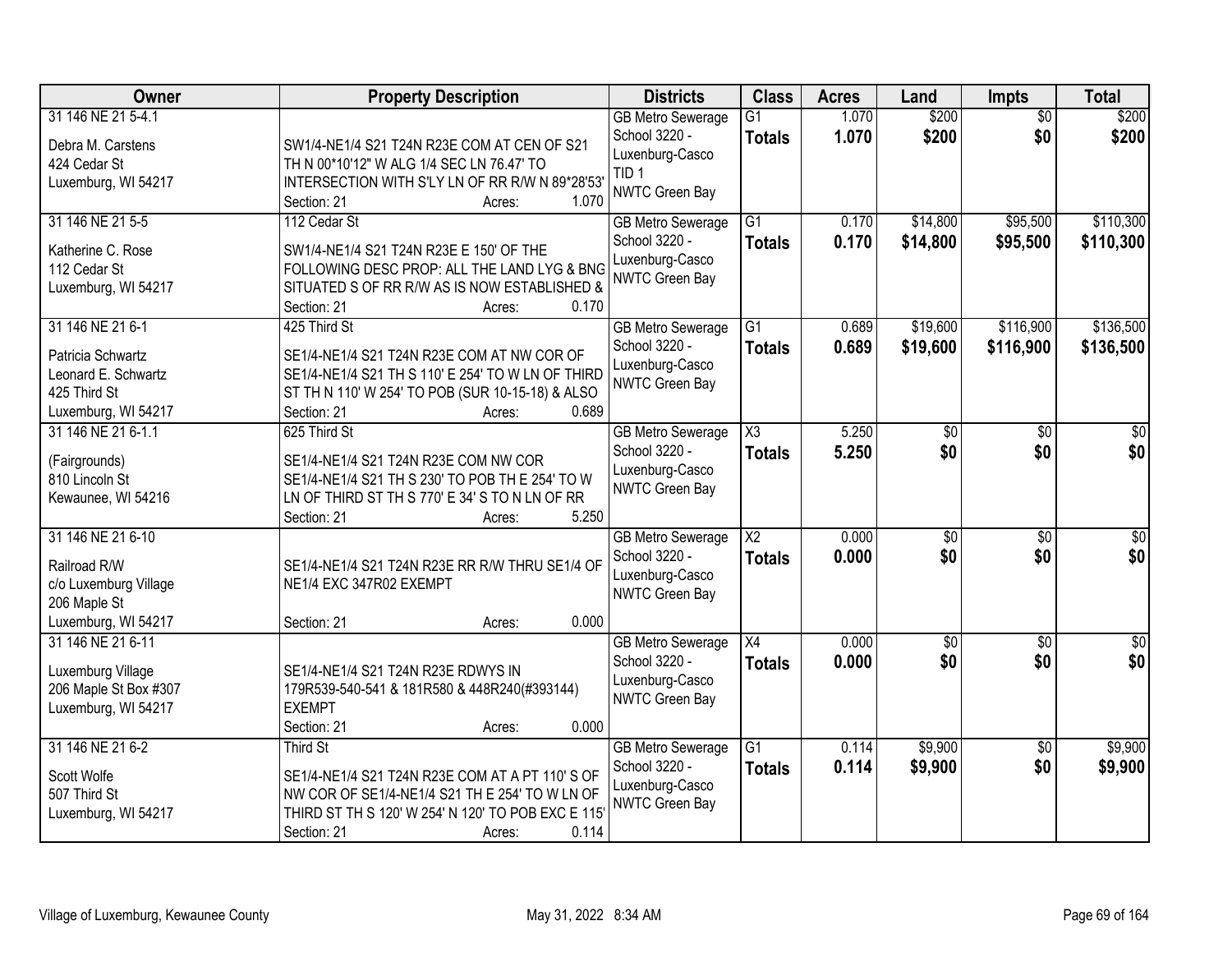| <b>Owner</b>                  | <b>Property Description</b>                                                                        | <b>Districts</b>                  | <b>Class</b>    | <b>Acres</b> | Land        | <b>Impts</b>    | <b>Total</b>    |
|-------------------------------|----------------------------------------------------------------------------------------------------|-----------------------------------|-----------------|--------------|-------------|-----------------|-----------------|
| 31 146 NE 21 6-2.1            | 507 Third St                                                                                       | <b>GB Metro Sewerage</b>          | G1              | 0.250        | \$17,400    | \$80,100        | \$97,500        |
| Scott Wolfe                   | SE1/4-NE1/4 S21 T24N R23E COM SE COR OF LOT 1                                                      | School 3220 -                     | <b>Totals</b>   | 0.250        | \$17,400    | \$80,100        | \$97,500        |
| 507 Third St                  | CSM VOL 2 PG 11 TH S 0*49'30" W ALG W LN OF                                                        | Luxenburg-Casco                   |                 |              |             |                 |                 |
| Luxemburg, WI 54217           | THIRD ST 136 FT TO POB TH S 0*49' 30" W 94 FT TO                                                   | <b>NWTC Green Bay</b>             |                 |              |             |                 |                 |
|                               | 0.250<br>Section: 21<br>Acres:                                                                     |                                   |                 |              |             |                 |                 |
| 31 146 NE 21 6-3              | 206 Willow St                                                                                      | <b>GB Metro Sewerage</b>          | $\overline{G2}$ | 0.410        | \$24,300    | \$167,000       | \$191,300       |
| Lee J. Derenne                |                                                                                                    | School 3220 -                     | <b>Totals</b>   | 0.410        | \$24,300    | \$167,000       | \$191,300       |
| Lois Tru A. Derenne           | SE1/4-NE1/4 S21 T24N R23E COM AT PT 148 FT W &<br>20 FT S OF SE COR OF BLK 12 N.L.P. TH N 108 FT W | Luxenburg-Casco                   |                 |              |             |                 |                 |
| 206 Willow St                 | 150 FT S TO N LN OF RR R/W TH E'LY ALG SD N LN                                                     | <b>NWTC Green Bay</b>             |                 |              |             |                 |                 |
| Luxemburg, WI 54217           | 0.410<br>Section: 21<br>Acres:                                                                     |                                   |                 |              |             |                 |                 |
| 31 146 NE 21 6-4              | 206 Willow St                                                                                      | <b>GB Metro Sewerage</b>          | G2              | 0.190        | \$10,300    | \$4,200         | \$14,500        |
|                               |                                                                                                    | School 3220 -                     | <b>Totals</b>   | 0.190        | \$10,300    | \$4,200         | \$14,500        |
| Willow Street Properties, LLC | SE1/4-NE1/4 S21 T24N R23E COM AT SW COR OF                                                         | Luxenburg-Casco                   |                 |              |             |                 |                 |
| 206 Willow St                 | SE1/4 OF NE1/4 S21 TH N'LY ALG W'LY BDY LN 104.5                                                   | NWTC Green Bay                    |                 |              |             |                 |                 |
| Luxemburg, WI 54217           | FT TO C/L OF RR R/W TH CONTAG N'LY 35 FT TO                                                        |                                   |                 |              |             |                 |                 |
|                               | 0.190<br>Section: 21<br>Acres:                                                                     |                                   |                 |              |             |                 |                 |
| 31 146 NE 21 6-5              | 231 Willow St                                                                                      | <b>GB Metro Sewerage</b>          | G2              | 0.250        | \$21,000    | \$54,800        | \$75,800        |
| Willow Street Properties, LLC | SE1/4-NE1/4 S21 T24N R23E COM AT SW COR OF                                                         | School 3220 -                     | <b>Totals</b>   | 0.250        | \$21,000    | \$54,800        | \$75,800        |
| 206 Willow St                 | SE1/4 OF NE1/4 S21 TH N'LY ALG W'LY BDY LN 104.5                                                   | Luxenburg-Casco<br>NWTC Green Bay |                 |              |             |                 |                 |
| Luxemburg, WI 54217           | FT TO C/L OF RR R/W TH E'LY ALG C/L OF SD R/W                                                      |                                   |                 |              |             |                 |                 |
|                               | 0.250<br>Section: 21<br>Acres:                                                                     |                                   |                 |              |             |                 |                 |
| 31 146 NE 21 6-5.1            | <b>Willow St</b>                                                                                   | <b>GB Metro Sewerage</b>          | $\overline{G2}$ | 0.680        | \$13,700    | $\overline{50}$ | \$13,700        |
| Willow Street Properties, LLC | SE1/4-NE1/4 S21 T24N R23E COM SW COR                                                               | School 3220 -                     | <b>Totals</b>   | 0.680        | \$13,700    | \$0             | \$13,700        |
| 206 Willow St                 | SE1/4-NE1/4 S21 N 209.5' TH E 118' TO POB S 85' M/L                                                | Luxenburg-Casco                   |                 |              |             |                 |                 |
| Luxemburg, WI 54217           | TO A PT PARALLEL WITH & 20' N'LY FROM C/L OF                                                       | NWTC Green Bay                    |                 |              |             |                 |                 |
|                               | 0.680<br>Section: 21<br>Acres:                                                                     |                                   |                 |              |             |                 |                 |
| 31 146 NE 21 6-6              | 307 Willow St                                                                                      | <b>GB Metro Sewerage</b>          | G2              | 0.223        | \$16,900    | \$23,600        | \$40,500        |
| Harold J Jicha Trust          | SE1/4-NE1/4 S21 T24N R23E PRT OF SE1/4-NE1/4                                                       | School 3220 -                     | <b>Totals</b>   | 0.223        | \$16,900    | \$23,600        | \$40,500        |
| 1331 Bellevue St #6           | S21: LOT 1 OF 5CSM-109 MAP #889                                                                    | Luxenburg-Casco                   |                 |              |             |                 |                 |
| Green Bay, WI 54302           |                                                                                                    | NWTC Green Bay                    |                 |              |             |                 |                 |
|                               | 0.223<br>Section: 21<br>Acres:                                                                     |                                   |                 |              |             |                 |                 |
| 31 146 NE 21 6-6.1            | 331 Willow St                                                                                      | <b>GB Metro Sewerage</b>          | X4              | 0.251        | $\sqrt{$0}$ | $\overline{50}$ | $\overline{50}$ |
|                               |                                                                                                    | School 3220 -                     | <b>Totals</b>   | 0.251        | \$0         | \$0             | \$0             |
| Rescue Service Assoc          | SE1/4-NE1/4 S21 T24N R23E PRT OF SE1/4-NE1/4                                                       | Luxenburg-Casco                   |                 |              |             |                 |                 |
| 331 Willow St                 | S21: LOT 2 OF 5CSM-109 MAP #889 EXEMPT                                                             | NWTC Green Bay                    |                 |              |             |                 |                 |
| Luxemburg, WI 54217           | 0.251<br>Section: 21                                                                               |                                   |                 |              |             |                 |                 |
|                               | Acres:                                                                                             |                                   |                 |              |             |                 |                 |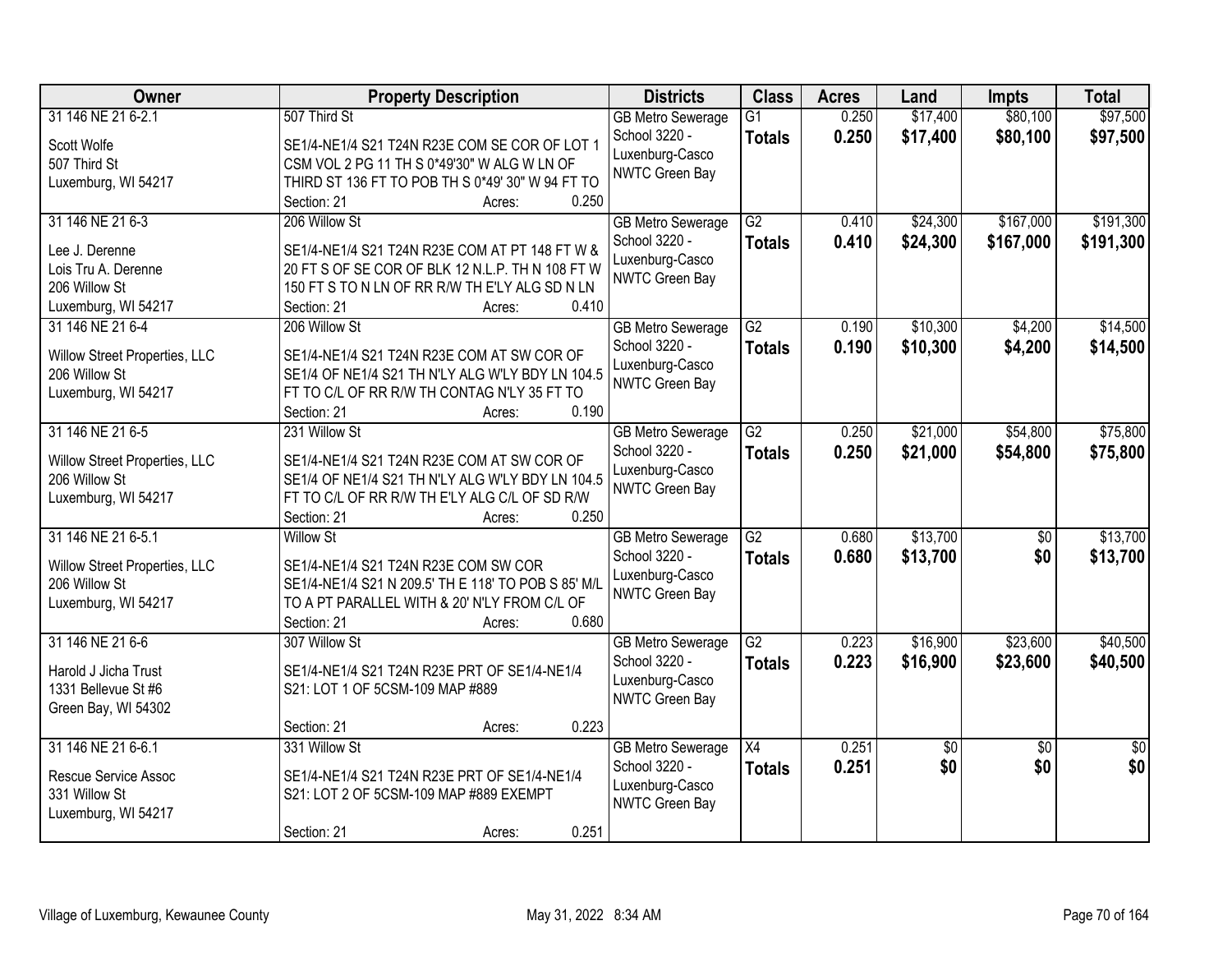| Owner                           | <b>Property Description</b>                       | <b>Districts</b>                          | <b>Class</b>    | <b>Acres</b> | Land     | <b>Impts</b>    | <b>Total</b> |
|---------------------------------|---------------------------------------------------|-------------------------------------------|-----------------|--------------|----------|-----------------|--------------|
| 31 146 NE 21 6-7                | <b>Willow St</b>                                  | <b>GB Metro Sewerage</b>                  | $\overline{G2}$ | 0.380        | \$22,500 | \$4,700         | \$27,200     |
| Harold J & Berdina Lemens Trust | SE1/4-NE1/4 S21 T24N R23E COM AT SW COR OF        | School 3220 -                             | <b>Totals</b>   | 0.380        | \$22,500 | \$4,700         | \$27,200     |
| c/o James Lemens                | SE1/4 OF NE1/4 S21 TH N'LY ALG W'LY BDY LN 104.5  | Luxenburg-Casco                           |                 |              |          |                 |              |
| N5658 Whispering Pines Ct       | TO C/L OF RR R/W TH E'LY ALG C/L OF SD R/W        | <b>NWTC Green Bay</b>                     |                 |              |          |                 |              |
| Luxemburg, WI 54217             | 0.380<br>Section: 21<br>Acres:                    |                                           |                 |              |          |                 |              |
| 31 146 NE 21 6-8                | Cedar St                                          | <b>GB</b> Metro Sewerage                  | $\overline{G2}$ | 0.200        | \$19,000 | \$85,300        | \$104,300    |
| Christoff Real Estate, LLC      | SE1/4-NE1/4 S21 T24N R23E COM AT NW COR OF        | School 3220 -                             | <b>Totals</b>   | 0.200        | \$19,000 | \$85,300        | \$104,300    |
| E1066 Hill Rd                   | LOT F NLP TH W ALG RR R/W TO W LN OF              | Luxenburg-Casco                           |                 |              |          |                 |              |
| Luxemburg, WI 54217             | SE1/4-NE1/4 S21 TH S TO CEDAR ST THE ALG SD       | NWTC Green Bay                            |                 |              |          |                 |              |
|                                 | 0.200<br>Section: 21<br>Acres:                    |                                           |                 |              |          |                 |              |
| 31 146 NE 21 6-9                | <b>Willow St</b>                                  | <b>GB Metro Sewerage</b>                  | $\overline{G2}$ | 0.160        | \$12,800 | $\overline{50}$ | \$12,800     |
|                                 |                                                   | School 3220 -                             | <b>Totals</b>   | 0.160        | \$12,800 | \$0             | \$12,800     |
| Luxemburg Implement Co          | SE1/4-NE1/4 S21 T24N R23E COM AT SW COR OF        | Luxenburg-Casco                           |                 |              |          |                 |              |
| 913 Main St                     | SE1/4-NE1/4 S21 TH N'LY ALG W'LY BDY LN OF SD     | NWTC Green Bay                            |                 |              |          |                 |              |
| Luxemburg, WI 54217             | SE1/4-NE1/4 104.5' TO C/L OF RR CO MAIN TRACK     |                                           |                 |              |          |                 |              |
| 31 146 NE 28 28-1               | 0.160<br>Section: 21<br>Acres:<br>1507 Main St    |                                           | $\overline{G2}$ |              |          | \$105,500       |              |
|                                 |                                                   | <b>GB Metro Sewerage</b><br>School 3220 - |                 | 0.450        | \$24,400 |                 | \$129,900    |
| Judith J Simonar Trust          | NE1/4-NE1/4 S28 T24N R23E COM AT A PT 192' S &    | Luxenburg-Casco                           | <b>Totals</b>   | 0.450        | \$24,400 | \$105,500       | \$129,900    |
| 1720 Main St                    | 24.75' W OF NE COR OF NE1/4-NE1/4 S28 TH W 96' S  | <b>NWTC Green Bay</b>                     |                 |              |          |                 |              |
| Luxemburg, WI 54217             | 133' E 96' N 133' TO POB & ALSO LOT 1 OF          |                                           |                 |              |          |                 |              |
|                                 | 0.450<br>Section: 28<br>Acres:                    |                                           |                 |              |          |                 |              |
| 31 146 NE 28 28-1.1             | 1513 Main St                                      | <b>GB Metro Sewerage</b>                  | $\overline{G2}$ | 0.340        | \$21,400 | \$116,700       | \$138,100    |
| Lee J Simonar Trust             | NE1/4-NE1/4 S28 T24N R23E COM AT A PT 325' S OF   | School 3220 -                             | <b>Totals</b>   | 0.340        | \$21,400 | \$116,700       | \$138,100    |
| 1513 Main St                    | NE COR OF NE1/4-NE1/4 S28 TH W 146' S 104' E 146' | Luxenburg-Casco                           |                 |              |          |                 |              |
| Luxemburg, WI 54217             | N 104' TO POB (SUR 2-2-84) (GUN SHOP)             | <b>NWTC Green Bay</b>                     |                 |              |          |                 |              |
|                                 | Section: 28<br>0.340<br>Acres:                    |                                           |                 |              |          |                 |              |
| 31 146 NE 28 28-4               | 1601 Main St                                      | <b>GB Metro Sewerage</b>                  | $\overline{G2}$ | 2.200        | \$36,400 | \$609,800       | \$646,200    |
| Dpd Simonar, LLC                | NE1/4-NE1/4 S28 T24N R23E PRT OF 4CSM-87 BEING    | School 3220 -                             | <b>Totals</b>   | 2.200        | \$36,400 | \$609,800       | \$646,200    |
| 1601 Main St                    | PRT OF NE1/4-NE1/4 S28: LOT 1 OF 8CSM-291 MAP     | Luxenburg-Casco                           |                 |              |          |                 |              |
| Luxemburg, WI 54217             | #1522 (BEING PRT OF LOT 4 OF LINZMEIER SUBD)      | NWTC Green Bay                            |                 |              |          |                 |              |
|                                 | 2.200<br>Section: 28<br>Acres:                    |                                           |                 |              |          |                 |              |
| 31 146 NE 28 28-4.1             | 1619 Main St                                      | <b>GB Metro Sewerage</b>                  | $\overline{G1}$ | 0.893        | \$20,700 | \$152,100       | \$172,800    |
|                                 |                                                   | School 3220 -                             | <b>Totals</b>   | 0.893        | \$20,700 | \$152,100       | \$172,800    |
| Carol J Simonar Trust           | NE1/4-NE1/4 S28 T24N R23E PRT OF NE1/4-NE1/4      | Luxenburg-Casco                           |                 |              |          |                 |              |
| 1619 Main St                    | S28: LOT 3 OF 4CSM-87-MAP #690                    | NWTC Green Bay                            |                 |              |          |                 |              |
| Luxemburg, WI 54217             |                                                   |                                           |                 |              |          |                 |              |
|                                 | 0.893<br>Section: 28<br>Acres:                    |                                           |                 |              |          |                 |              |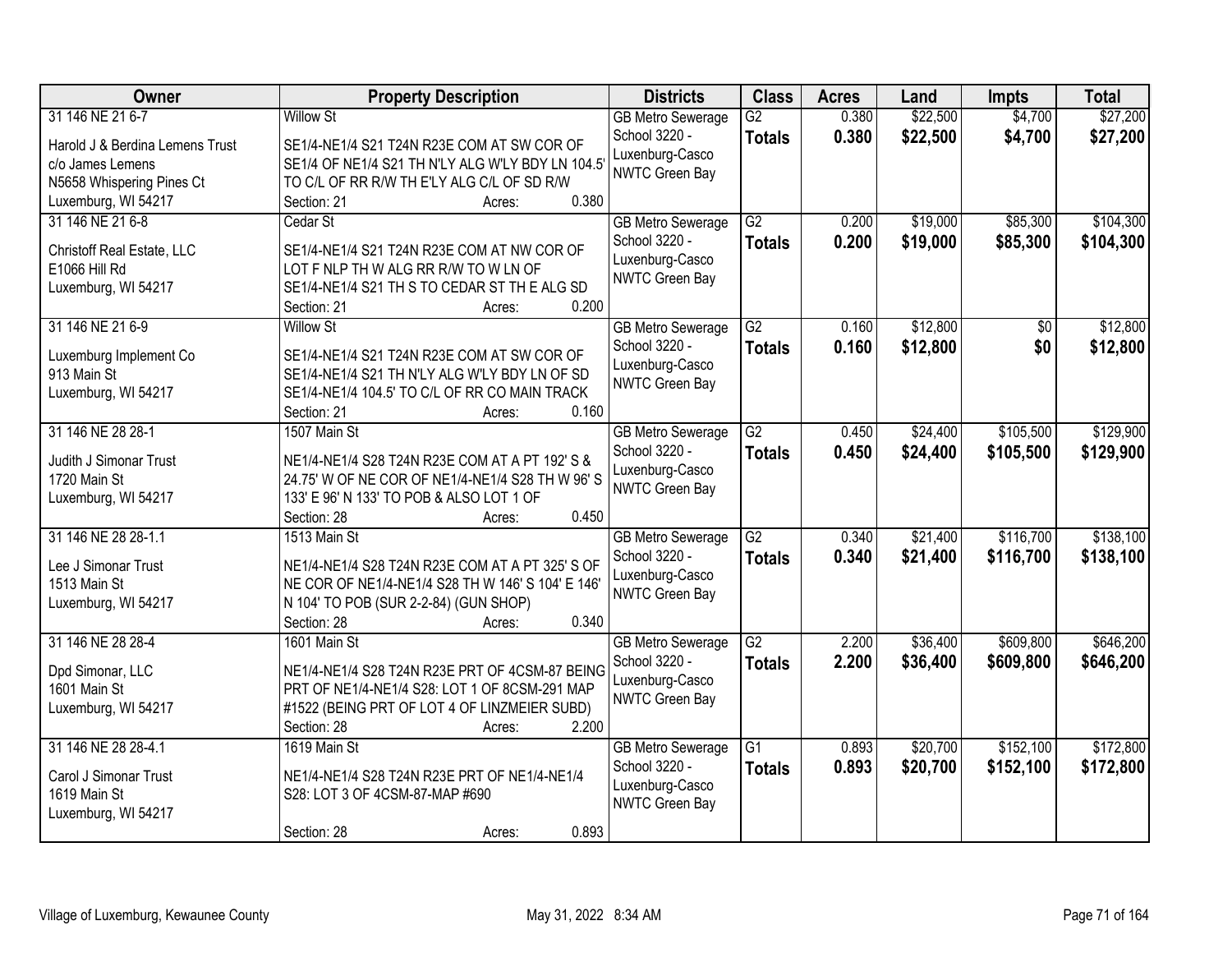| Owner                                                                                         |                                                                                                                                                                          | <b>Property Description</b> |       | <b>Districts</b>                                                                      | <b>Class</b>                     | <b>Acres</b>   | Land                   | Impts                  | <b>Total</b>           |
|-----------------------------------------------------------------------------------------------|--------------------------------------------------------------------------------------------------------------------------------------------------------------------------|-----------------------------|-------|---------------------------------------------------------------------------------------|----------------------------------|----------------|------------------------|------------------------|------------------------|
| 31 146 NE 28 28-6.1                                                                           | 1625 Main St                                                                                                                                                             |                             |       | <b>GB Metro Sewerage</b><br>School 3220 -                                             | G2<br><b>Totals</b>              | 1.220<br>1.220 | \$32,200<br>\$32,200   | \$541,700<br>\$541,700 | \$573,900<br>\$573,900 |
| Pheasant View Acres, LLC<br>N4730 Prahl Rd<br>Luxemburg, WI 54217                             | NE1/4-NE1/4 S28 T24N R23E PRT OF NE1/4-NE1/4<br>S28: LOT 2 OF 3CSM-330 MAP #636 (MINI-MART)                                                                              |                             |       | Luxenburg-Casco<br>NWTC Green Bay                                                     |                                  |                |                        |                        |                        |
|                                                                                               | Section: 28                                                                                                                                                              | Acres:                      | 1.220 |                                                                                       |                                  |                |                        |                        |                        |
| 31 146 NE 28 28-7<br>Dean L. Simonar<br>Teresa A. Simonar<br>1601 Main St                     | 415 Robin Ln<br>NE1/4-NE1/4 S28 T24N R23E LOT 2 OF 2CSM-48-50<br>MAP #326 (DAYCARE CENTER)                                                                               |                             |       | <b>GB Metro Sewerage</b><br>School 3220 -<br>Luxenburg-Casco<br><b>NWTC Green Bay</b> | G2<br><b>Totals</b>              | 1.339<br>1.339 | \$32,700<br>\$32,700   | \$220,900<br>\$220,900 | \$253,600<br>\$253,600 |
| Luxemburg, WI 54217                                                                           | Section: 28                                                                                                                                                              | Acres:                      | 1.339 |                                                                                       |                                  |                |                        |                        |                        |
| 31 146 NE 28 28-8<br>Gary G. Simonar<br>1812 Charles Dr<br>Luxemburg, WI 54217                | 418 Robin Ln<br>NE1/4-NE1/4 S28 T24N R23E PRT NE1/4-NE1/4 S28:<br>LOT 1 OF 3CSM-330 MAP #636 (CAR WASH)                                                                  |                             |       | <b>GB Metro Sewerage</b><br>School 3220 -<br>Luxenburg-Casco<br>NWTC Green Bay        | $\overline{G2}$<br><b>Totals</b> | 0.390<br>0.390 | \$22,700<br>\$22,700   | \$88,200<br>\$88,200   | \$110,900<br>\$110,900 |
|                                                                                               | Section: 28                                                                                                                                                              | Acres:                      | 0.390 |                                                                                       |                                  |                |                        |                        |                        |
| 31 146 NE 28 31-2<br>Vaness Family Limited Partnership<br>PO Box 10947<br>Green Bay, WI 54307 | 1712 Alfred Dr<br>SE1/4-NE1/4 S28 T24N R23E LOT 1 OF 2CSM-48-50<br>MAP #326 (N'LY 46 FT OF LOT 1 IS LOCATED IN<br>NE1/4-NE1/4) (SOUTH END APTS)                          |                             |       | <b>GB Metro Sewerage</b><br>School 3220 -<br>Luxenburg-Casco<br>NWTC Green Bay        | $\overline{G2}$<br><b>Totals</b> | 1.260<br>1.260 | \$31,400<br>\$31,400   | \$439,700<br>\$439,700 | \$471,100<br>\$471,100 |
|                                                                                               | Section: 28                                                                                                                                                              | Acres:                      | 1.260 |                                                                                       |                                  |                |                        |                        |                        |
| 31 146 NE 28 31-3<br>Sandra Rose Holdings, LLC<br>703 Sunset Beach Rd<br>Suamico, WI 54173    | 1742 Alfred Dr<br>SE1/4-NE1/4 S28 T24N R23E LOT 1 OF 2CSM-121<br>MAP #364                                                                                                |                             |       | <b>GB Metro Sewerage</b><br>School 3220 -<br>Luxenburg-Casco<br>NWTC Green Bay        | $\overline{G2}$<br><b>Totals</b> | 1.860<br>1.860 | \$34,000<br>\$34,000   | \$660,600<br>\$660,600 | \$694,600<br>\$694,600 |
|                                                                                               | Section: 28                                                                                                                                                              | Acres:                      | 1.860 |                                                                                       |                                  |                |                        |                        |                        |
| 31 146 NE 28 31-4<br>Luxemburg Village<br>206 Maple St Box #307<br>Luxemburg, WI 54217        | SE1/4-NE1/4 S28 T24N R23E COM E1/4 COR S28 N<br>00*01'48" E 16.50'S 89*30'01"W 58.35' TO POB S<br>89*30'01" W 196.85' N 0*02'10" W 598.67' N 89* 57'50" I<br>Section: 28 | Acres:                      | 2.750 | <b>GB Metro Sewerage</b><br>School 3220 -<br>Luxenburg-Casco<br><b>NWTC Green Bay</b> | $\overline{X4}$<br><b>Totals</b> | 2.750<br>2.750 | $\overline{50}$<br>\$0 | $\overline{50}$<br>\$0 | $\overline{50}$<br>\$0 |
| 31 146 NLP 1<br>Luxemburg Implement Co<br>913 Main St<br>Luxemburg, WI 54217                  | 913 Main St<br>NORTH LUXEMBURG PLAT LOTS 1 & 2 BLK 1<br>Section: 21                                                                                                      | Acres:                      | 0.240 | <b>GB Metro Sewerage</b><br>School 3220 -<br>Luxenburg-Casco<br>NWTC Green Bay        | $\overline{G2}$<br><b>Totals</b> | 0.240<br>0.240 | \$18,200<br>\$18,200   | \$112,000<br>\$112,000 | \$130,200<br>\$130,200 |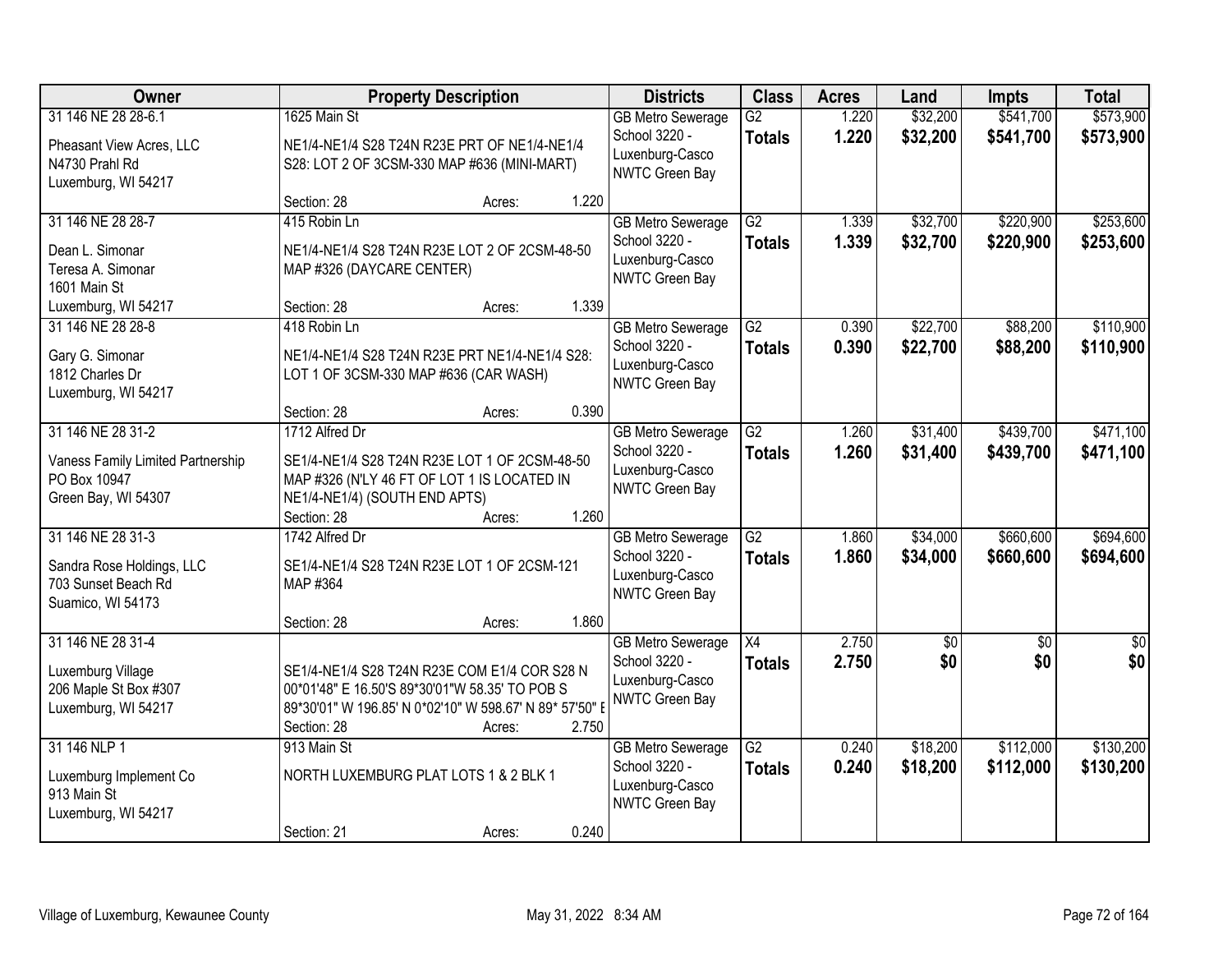| Owner                                  |                           | <b>Property Description</b>                            |       | <b>Districts</b>                          | <b>Class</b>    | <b>Acres</b> | Land       | <b>Impts</b>    | <b>Total</b> |
|----------------------------------------|---------------------------|--------------------------------------------------------|-------|-------------------------------------------|-----------------|--------------|------------|-----------------|--------------|
| 31 146 NLP 11                          | 231 Elm St                |                                                        |       | <b>GB Metro Sewerage</b>                  | $\overline{G2}$ | 0.550        | \$26,300   | \$80,400        | \$106,700    |
| Kahr Trust                             |                           | 1ST ADD-N. LUXEMBURG PLAT LOTS 1-2-3 & 4 BLK           |       | School 3220 -<br>Luxenburg-Casco          | <b>Totals</b>   | 0.550        | \$26,300   | \$80,400        | \$106,700    |
| PO Box 116                             | 12                        |                                                        |       | NWTC Green Bay                            |                 |              |            |                 |              |
| Luxemburg, WI 54217                    | Section: 21               |                                                        | 0.550 |                                           |                 |              |            |                 |              |
| 31 146 NLP 1 10                        | 206 Oak St                | Acres:                                                 |       | <b>GB Metro Sewerage</b>                  | $\overline{G1}$ | 0.300        | \$18,100   | \$88,100        | \$106,200    |
|                                        |                           |                                                        |       | School 3220 -                             | <b>Totals</b>   | 0.300        | \$18,100   | \$88,100        | \$106,200    |
| Erin E. Hoff                           |                           | 1ST ADD-N. LUXEMBURG PLAT LOTS 7-8 & S 22' OF          |       | Luxenburg-Casco                           |                 |              |            |                 |              |
| 206 Oak St<br>Luxemburg, WI 54217      | E 61' OF LOT 9 BLK 14     |                                                        |       | <b>NWTC Green Bay</b>                     |                 |              |            |                 |              |
|                                        | Section: 21               | Acres:                                                 | 0.300 |                                           |                 |              |            |                 |              |
| 31 146 NLP 1 11                        | 518 Third St              |                                                        |       | <b>GB Metro Sewerage</b>                  | G1              | 0.270        | \$17,900   | \$46,000        | \$63,900     |
| Marvin F. Dorn                         |                           | 1ST ADD-N. LUXEMBURG PLAT LOT 9 EXC S 22 FT            |       | School 3220 -                             | <b>Totals</b>   | 0.270        | \$17,900   | \$46,000        | \$63,900     |
| 518 Third St                           |                           | OF E 61 FT; ALL OF LOT 10 & S1/2 OF LOT 11 BLK 14      |       | Luxenburg-Casco                           |                 |              |            |                 |              |
| Luxemburg, WI 54217                    |                           |                                                        |       | NWTC Green Bay                            |                 |              |            |                 |              |
|                                        | Section: 21               | Acres:                                                 | 0.270 |                                           |                 |              |            |                 |              |
| 31 146 NLP 1 12                        | 207 Maple St              |                                                        |       | <b>GB Metro Sewerage</b>                  | $\overline{G1}$ | 0.200        | \$16,400   | \$103,100       | \$119,500    |
| Robert J. Jonet                        |                           | 1ST ADD-N. LUXEMBURG PLAT N1/2 OF LOT 11 &             |       | School 3220 -<br>Luxenburg-Casco          | <b>Totals</b>   | 0.200        | \$16,400   | \$103,100       | \$119,500    |
| Rachael Jonet                          | ALL OF LOT 12 BLK 14      |                                                        |       | NWTC Green Bay                            |                 |              |            |                 |              |
| 207 Maple St                           |                           |                                                        |       |                                           |                 |              |            |                 |              |
| Luxemburg, WI 54217<br>31 146 NLP 1 13 | Section: 21               | Acres:                                                 | 0.200 |                                           | $\overline{X4}$ | 0.800        |            | $\overline{50}$ |              |
|                                        | 206 Maple St              |                                                        |       | <b>GB Metro Sewerage</b><br>School 3220 - | <b>Totals</b>   | 0.800        | \$0<br>\$0 | \$0             | \$0<br>\$0   |
| Luxemburg Village                      |                           | 1ST ADD-N. LUXEMBURG PLAT LOTS 1-2-3-4-5 & 6           |       | Luxenburg-Casco                           |                 |              |            |                 |              |
| 206 Maple St Box #307                  |                           | EXC COM AT SW COR OF LOT 4 TH E 75 FT TO STG           |       | <b>NWTC Green Bay</b>                     |                 |              |            |                 |              |
| Luxemburg, WI 54217                    | Section: 21               | PT TH E 185 FT N 115 FT W 185 FT S 115 FT TO<br>Acres: | 0.800 |                                           |                 |              |            |                 |              |
| 31 146 NLP 12                          | 213 Elm St                |                                                        |       | <b>GB Metro Sewerage</b>                  | $\overline{G1}$ | 0.550        | \$19,100   | \$81,500        | \$100,600    |
|                                        |                           |                                                        |       | School 3220 -                             | <b>Totals</b>   | 0.550        | \$19,100   | \$81,500        | \$100,600    |
| Diane L. Heling<br>213 Elm St          | EXC S 10' OF LOT 9 BLK 12 | 1ST ADD-N. LUXEMBURG PLAT LOTS 9-10-11 & 12            |       | Luxenburg-Casco                           |                 |              |            |                 |              |
| Luxemburg, WI 54217                    |                           |                                                        |       | NWTC Green Bay                            |                 |              |            |                 |              |
|                                        | Section: 21               | Acres:                                                 | 0.550 |                                           |                 |              |            |                 |              |
| 31 146 NLP 13                          | 607 Second St             |                                                        |       | <b>GB Metro Sewerage</b>                  | $\overline{G1}$ | 0.270        | \$17,900   | \$85,300        | \$103,200    |
| Walter A & Donna Tr Ferrier            |                           | 1ST ADD-N. LUXEMBURG PLAT E1/2 OF LOTS 1-2-3           |       | School 3220 -                             | <b>Totals</b>   | 0.270        | \$17,900   | \$85,300        | \$103,200    |
| 607 Second St Box 222                  | & 4 BLK 13                |                                                        |       | Luxenburg-Casco                           |                 |              |            |                 |              |
| Luxemburg, WI 54217                    |                           |                                                        |       | NWTC Green Bay                            |                 |              |            |                 |              |
|                                        | Section: 21               | Acres:                                                 | 0.270 |                                           |                 |              |            |                 |              |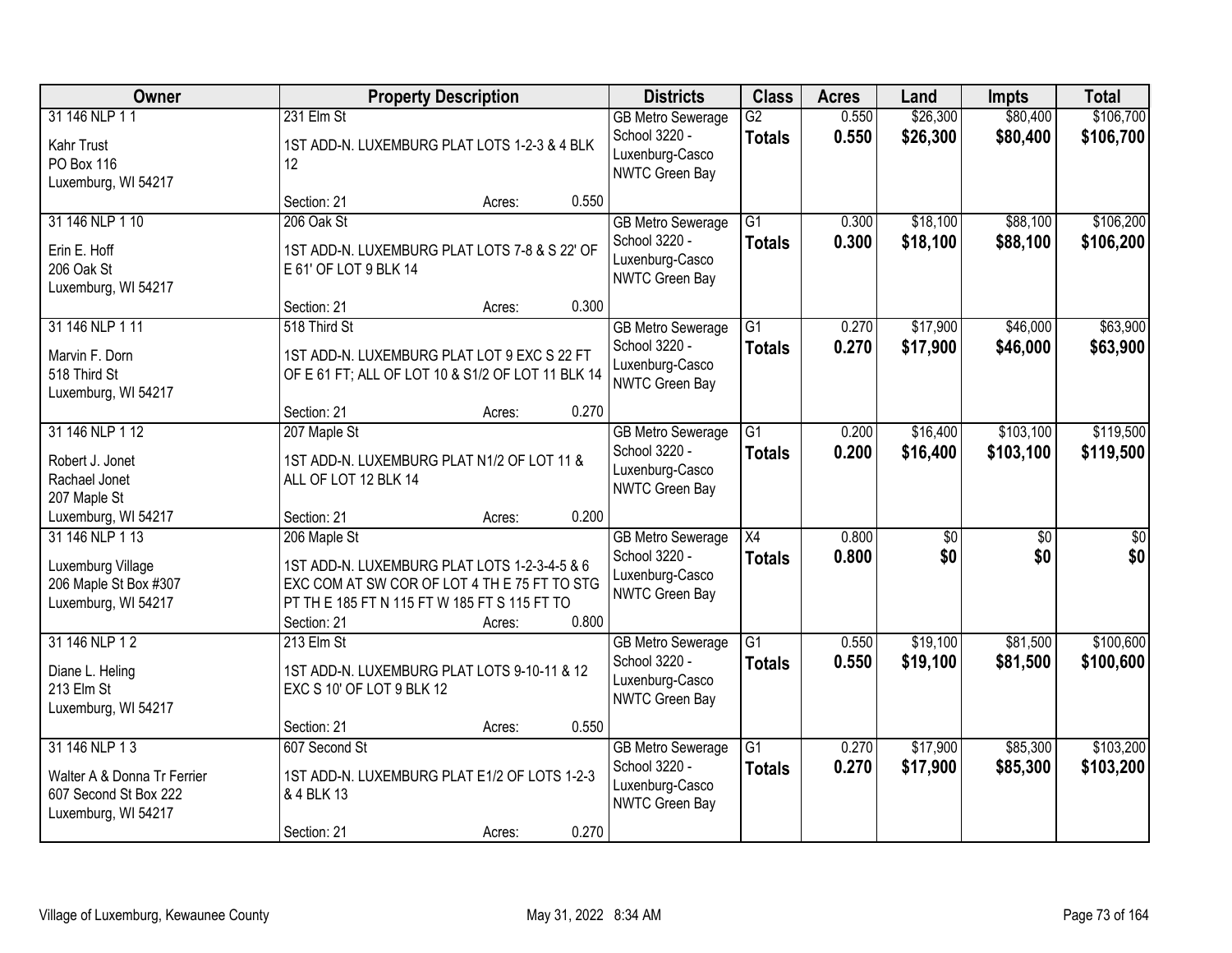| Owner                                                                                      |                                                                                                         | <b>Property Description</b> |       | <b>Districts</b>                                                               | <b>Class</b>                     | <b>Acres</b>   | Land                 | <b>Impts</b>           | <b>Total</b>           |
|--------------------------------------------------------------------------------------------|---------------------------------------------------------------------------------------------------------|-----------------------------|-------|--------------------------------------------------------------------------------|----------------------------------|----------------|----------------------|------------------------|------------------------|
| 31 146 NLP 14<br>Kate L. Hacker<br>219 Oak St<br>Luxemburg, WI 54217                       | 219 Oak St<br>1ST ADD-N. LUXEMBURG PLAT W1/2 OF LOTS 1-2-3<br>& 4 BLK 13                                |                             |       | <b>GB Metro Sewerage</b><br>School 3220 -<br>Luxenburg-Casco<br>NWTC Green Bay | $\overline{G1}$<br><b>Totals</b> | 0.270<br>0.270 | \$17,900<br>\$17,900 | \$78,500<br>\$78,500   | \$96,400<br>\$96,400   |
|                                                                                            | Section: 21                                                                                             | Acres:                      | 0.270 |                                                                                |                                  |                |                      |                        |                        |
| 31 146 NLP 15<br>Todd W. Burdick<br>Brenda M. Burdick<br>224 Elm St                        | 224 Elm St<br>1ST ADD-N. LUXEMBURG PLAT LOTS 5 & 6 BLK 13                                               |                             |       | <b>GB Metro Sewerage</b><br>School 3220 -<br>Luxenburg-Casco<br>NWTC Green Bay | G1<br><b>Totals</b>              | 0.270<br>0.270 | \$17,900<br>\$17,900 | \$89,400<br>\$89,400   | \$107,300<br>\$107,300 |
| Luxemburg, WI 54217                                                                        | Section: 21                                                                                             | Acres:                      | 0.270 |                                                                                |                                  |                |                      |                        |                        |
| 31 146 NLP 16<br>Rueckl's Sunset Apartments, LLC<br>N4920 Valley Rd<br>Luxemburg, WI 54217 | 624 Third St<br>1ST ADD-N. LUXEMBURG PLAT LOTS 7 & 8 BLK 13                                             |                             |       | <b>GB</b> Metro Sewerage<br>School 3220 -<br>Luxenburg-Casco<br>NWTC Green Bay | $\overline{G2}$<br><b>Totals</b> | 0.270<br>0.270 | \$21,800<br>\$21,800 | \$134,000<br>\$134,000 | \$155,800<br>\$155,800 |
|                                                                                            | Section: 21                                                                                             | Acres:                      | 0.270 |                                                                                |                                  |                |                      |                        |                        |
| 31 146 NLP 17<br>Janice Deprez<br>612 Third St<br>Luxemburg, WI 54217                      | 612 Third St<br>1ST ADD-N. LUXEMBURG PLAT LOTS 9 & 10 (SUR<br>8-12-21) BLK 13                           |                             |       | <b>GB Metro Sewerage</b><br>School 3220 -<br>Luxenburg-Casco<br>NWTC Green Bay | G1<br><b>Totals</b>              | 0.270<br>0.270 | \$17,900<br>\$17,900 | \$64,000<br>\$64,000   | \$81,900<br>\$81,900   |
|                                                                                            | Section: 21                                                                                             | Acres:                      | 0.270 |                                                                                |                                  |                |                      |                        |                        |
| 31 146 NLP 18<br>Christopher J. Neville<br>606 Third St<br>Luxemburg, WI 54217             | 606 Third St<br>1ST ADD-N. LUXEMBURG PLAT LOTS 11 & 12 BLK 13                                           |                             |       | <b>GB Metro Sewerage</b><br>School 3220 -<br>Luxenburg-Casco<br>NWTC Green Bay | $\overline{G1}$<br><b>Totals</b> | 0.270<br>0.270 | \$17,900<br>\$17,900 | \$68,700<br>\$68,700   | \$86,600<br>\$86,600   |
|                                                                                            | Section: 21                                                                                             | Acres:                      | 0.270 |                                                                                |                                  |                |                      |                        |                        |
| 31 146 NLP 19<br>Luxemburg Village<br>206 Maple St Box #307<br>Luxemburg, WI 54217         | 231 Maple St<br>1ST ADD-N. LUXEMBURG PLAT LOTS 1-2-3-4-5 & 6 &<br>W 33 FT OF ABANDONED ST EXEMPT BLK 14 |                             |       | <b>GB Metro Sewerage</b><br>School 3220 -<br>Luxenburg-Casco<br>NWTC Green Bay | $\overline{X4}$<br><b>Totals</b> | 0.800<br>0.800 | $\sqrt{50}$<br>\$0   | $\sqrt{6}$<br>\$0      | \$0<br>\$0             |
|                                                                                            | Section: 21                                                                                             | Acres:                      | 0.800 |                                                                                |                                  |                |                      |                        |                        |
| 31 146 NLP 10<br>715 Main, LLC<br>PO Box 258<br>Luxemburg, WI 54217                        | 715 Main St<br>NORTH LUXEMBURG PLAT LOT 3 (SUR 6-16-86) BLK<br>$\overline{2}$                           |                             |       | <b>GB Metro Sewerage</b><br>School 3220 -<br>Luxenburg-Casco<br>NWTC Green Bay | $\overline{G2}$<br><b>Totals</b> | 0.130<br>0.130 | \$11,300<br>\$11,300 | \$39,800<br>\$39,800   | \$51,100<br>\$51,100   |
|                                                                                            | Section: 21                                                                                             | Acres:                      | 0.130 |                                                                                |                                  |                |                      |                        |                        |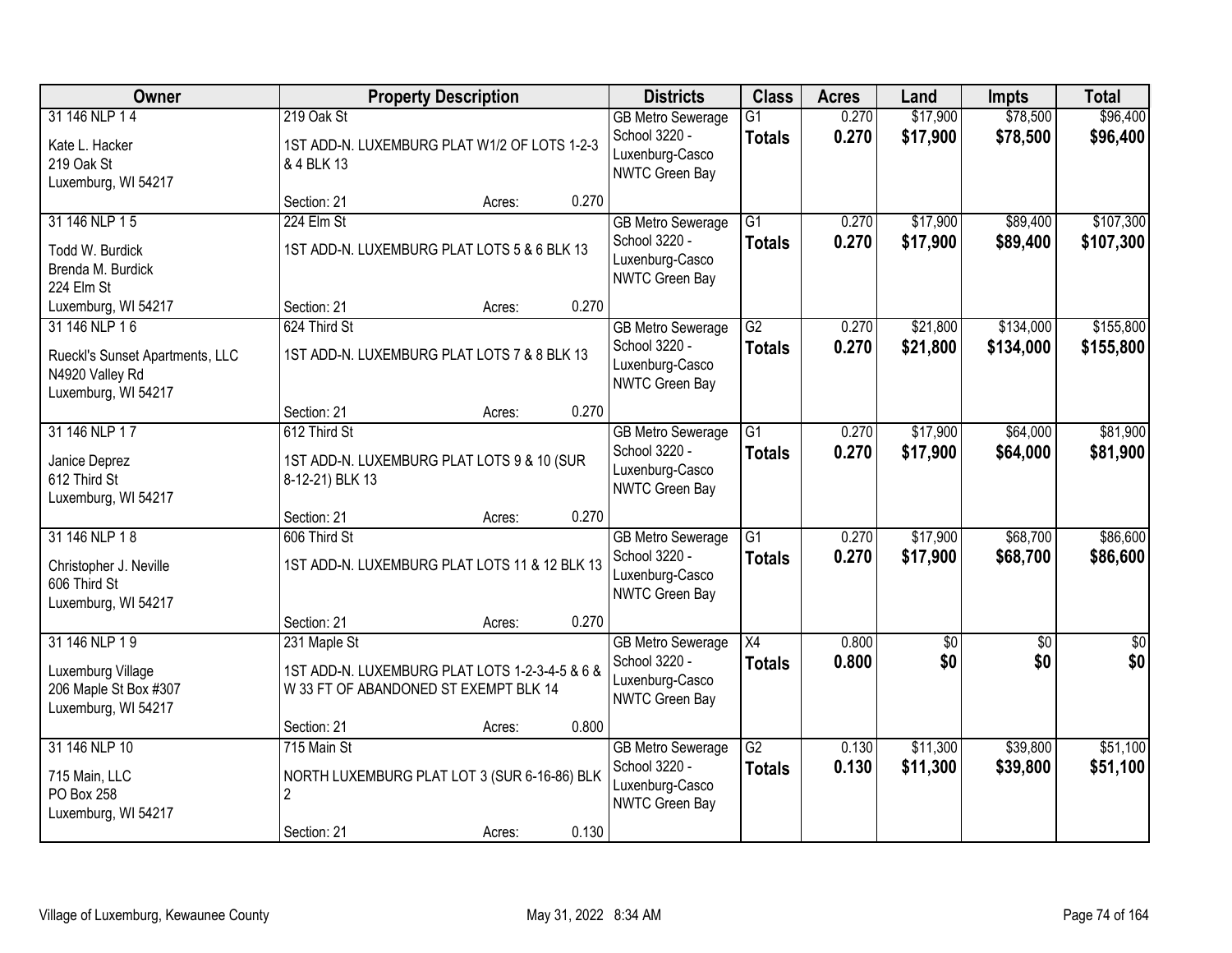| Owner                                                                                             | <b>Property Description</b>                                                                         |        |       | <b>Districts</b>                                                               | <b>Class</b>                     | <b>Acres</b>   | Land                 | <b>Impts</b>           | <b>Total</b>           |
|---------------------------------------------------------------------------------------------------|-----------------------------------------------------------------------------------------------------|--------|-------|--------------------------------------------------------------------------------|----------------------------------|----------------|----------------------|------------------------|------------------------|
| 31 146 NLP 11<br>Harold J & Berdina Lemens Trust<br>c/o James Lemens                              | 737 Main St<br>NORTH LUXEMBURG PLAT LOT 4 EXC S 5.5 FT OF E<br>152 FT BLK 2                         |        |       | <b>GB Metro Sewerage</b><br>School 3220 -<br>Luxenburg-Casco                   | $\overline{G2}$<br><b>Totals</b> | 0.320<br>0.320 | \$20,800<br>\$20,800 | \$33,900<br>\$33,900   | \$54,700<br>\$54,700   |
| N5658 Whispering Pines Ct<br>Luxemburg, WI 54217                                                  | Section: 21                                                                                         | Acres: | 0.320 | NWTC Green Bay                                                                 |                                  |                |                      |                        |                        |
| 31 146 NLP 12.1<br>Luxemburg Village<br>206 Maple St Box #307<br>Luxemburg, WI 54217              | NORTH LUXEMBURG PLAT LOT 5 (SUR 5-2-83)<br><b>EXEMPT BLK 2</b>                                      |        |       | <b>GB Metro Sewerage</b><br>School 3220 -<br>Luxenburg-Casco<br>NWTC Green Bay | $\overline{X4}$<br><b>Totals</b> | 0.000<br>0.000 | \$0<br>\$0           | \$0<br>\$0             | \$0<br>\$0             |
| 31 146 NLP 12.2                                                                                   | Section: 21<br>407 Elm St                                                                           | Acres: | 0.000 |                                                                                | G2                               | 0.400          | \$23,800             | \$111,200              | \$135,000              |
| Scot E. Lautenbach<br>619 Main St<br>Luxemburg, WI 54217                                          | NORTH LUXEMBURG PLAT LOTS 6 & 7 & W 45' OF<br>LOT 8 EXC N 5.50' OF E 87' OF LOT 7 BLK 2             |        |       | <b>GB Metro Sewerage</b><br>School 3220 -<br>Luxenburg-Casco<br>NWTC Green Bay | <b>Totals</b>                    | 0.400          | \$23,800             | \$111,200              | \$135,000              |
|                                                                                                   | Section: 21                                                                                         | Acres: | 0.400 |                                                                                |                                  |                |                      |                        |                        |
| 31 146 NLP 13<br>Scot E. Lautenbach<br>619 Main St<br>Luxemburg, WI 54217                         | 413 Elm St<br>NORTH LUXEMBURG PLAT N 5.50' OF E 87' OF LOT 7<br>& E 87' OF LOT 8 (SUR 5-2-83) BLK 2 |        |       | <b>GB Metro Sewerage</b><br>School 3220 -<br>Luxenburg-Casco<br>NWTC Green Bay | G1<br><b>Totals</b>              | 0.088<br>0.088 | \$7,700<br>\$7,700   | \$33,100<br>\$33,100   | \$40,800<br>\$40,800   |
|                                                                                                   | Section: 21                                                                                         | Acres: | 0.088 |                                                                                |                                  |                |                      |                        |                        |
| 31 146 NLP 14<br>Harold J & Berdina Lemens Trust<br>c/o James Lemens<br>N5658 Whispering Pines Ct | 737 Main St<br>NORTH LUXEMBURG PLAT S 5.5 FT OF E 152 FT OF<br>LOT 4 & E 152 FT OF LOT 9 BLK 2      |        |       | <b>GB Metro Sewerage</b><br>School 3220 -<br>Luxenburg-Casco<br>NWTC Green Bay | $\overline{G2}$<br><b>Totals</b> | 0.150<br>0.150 | \$13,100<br>\$13,100 | \$61,400<br>\$61,400   | \$74,500<br>\$74,500   |
| Luxemburg, WI 54217                                                                               | Section: 21                                                                                         | Acres: | 0.150 |                                                                                |                                  |                |                      |                        |                        |
| 31 146 NLP 15<br>Henry D. Deprey<br>Julie K. Deprey<br>607 Main St                                | 607 Main St<br>NORTH LUXEMBURG PLAT LOT 1 EXC E 32 FT OF S<br>12 FT 6 IN. BLK 3                     |        |       | <b>GB Metro Sewerage</b><br>School 3220 -<br>Luxenburg-Casco<br>NWTC Green Bay | $\overline{G1}$<br><b>Totals</b> | 0.100<br>0.100 | \$8,700<br>\$8,700   | \$99,800<br>\$99,800   | \$108,500<br>\$108,500 |
| Luxemburg, WI 54217                                                                               | Section: 21                                                                                         | Acres: | 0.100 |                                                                                |                                  |                |                      |                        |                        |
| 31 146 NLP 16<br>Henry D. Deprey<br>Julie K. Deprey<br>607 Main St                                | 616 Main St<br>NORTH LUXEMBURG PLAT LOT 2 EXC E 32 FT OF N<br>2 FT BLK 3                            |        |       | <b>GB Metro Sewerage</b><br>School 3220 -<br>Luxenburg-Casco<br>NWTC Green Bay | $\overline{G2}$<br><b>Totals</b> | 0.130<br>0.130 | \$11,300<br>\$11,300 | \$195,500<br>\$195,500 | \$206,800<br>\$206,800 |
| Luxemburg, WI 54217                                                                               | Section: 21                                                                                         | Acres: | 0.130 |                                                                                |                                  |                |                      |                        |                        |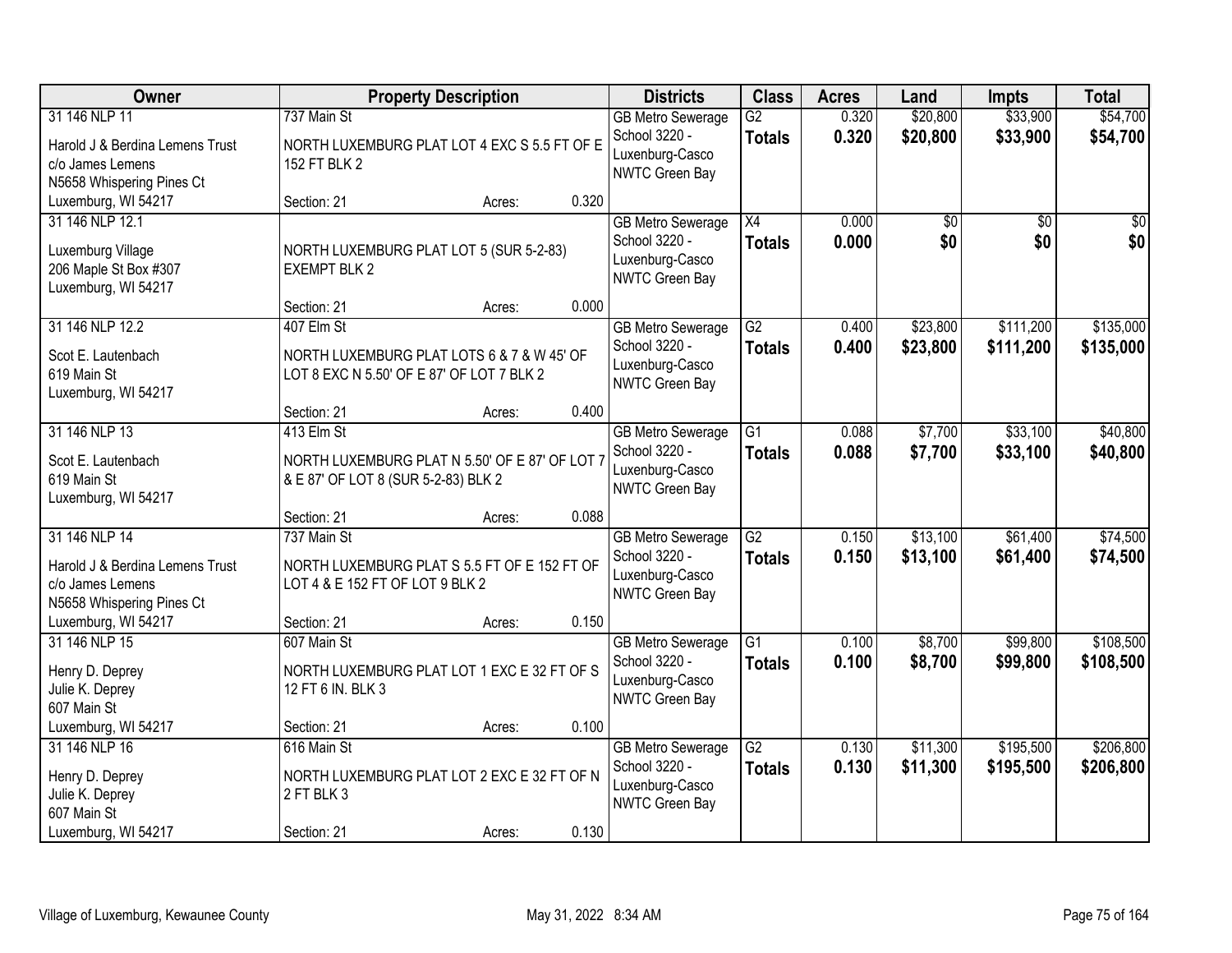| Owner                                                                              |                                                 | <b>Property Description</b>                                                                 |       | <b>Districts</b>                                                               | <b>Class</b>                     | <b>Acres</b>   | Land                 | <b>Impts</b>           | <b>Total</b>           |
|------------------------------------------------------------------------------------|-------------------------------------------------|---------------------------------------------------------------------------------------------|-------|--------------------------------------------------------------------------------|----------------------------------|----------------|----------------------|------------------------|------------------------|
| 31 146 NLP 17<br>Henry D. Deprey<br>607 Main St<br>Luxemburg, WI 54217             | 619 Main St                                     | NORTH LUXEMBURG PLAT E 32 FT OF S 12 FT 6 IN<br>OF LOT 1 & E 32 FT OF N 2 FT OF LOT 2 BLK 3 |       | <b>GB Metro Sewerage</b><br>School 3220 -<br>Luxenburg-Casco<br>NWTC Green Bay | $\overline{G2}$<br><b>Totals</b> | 0.010<br>0.010 | \$3,500<br>\$3,500   | \$14,100<br>\$14,100   | \$17,600<br>\$17,600   |
|                                                                                    | Section: 21                                     | Acres:                                                                                      | 0.010 |                                                                                |                                  |                |                      |                        |                        |
| 31 146 NLP 18<br>Erin C. Roberts<br>E1455 Luxemburg Rd<br>Luxemburg, WI 54217      | 625 Main St<br>NORTH LUXEMBURG PLAT LOT 3 BLK 3 |                                                                                             |       | <b>GB Metro Sewerage</b><br>School 3220 -<br>Luxenburg-Casco<br>NWTC Green Bay | G2<br><b>Totals</b>              | 0.130<br>0.130 | \$11,300<br>\$11,300 | \$44,200<br>\$44,200   | \$55,500<br>\$55,500   |
|                                                                                    | Section: 21                                     | Acres:                                                                                      | 0.130 |                                                                                |                                  |                |                      |                        |                        |
| 31 146 NLP 19<br>Jacolyn D. Frisque<br>631 Main St Po Box 8<br>Luxemburg, WI 54217 | 631 Main St<br>NORTH LUXEMBURG PLAT LOT 4 BLK 3 |                                                                                             |       | <b>GB</b> Metro Sewerage<br>School 3220 -<br>Luxenburg-Casco<br>NWTC Green Bay | $\overline{G1}$<br><b>Totals</b> | 0.130<br>0.130 | \$11,300<br>\$11,300 | \$76,800<br>\$76,800   | \$88,100<br>\$88,100   |
|                                                                                    | Section: 21                                     | Acres:                                                                                      | 0.130 |                                                                                |                                  |                |                      |                        |                        |
| 31 146 NLP 2<br>Luxemburg Motor Co<br>925 Main St<br>Luxemburg, WI 54217           | 937 Main St                                     | NORTH LUXEMBURG PLAT LOTS 3 & 4 BLK 1                                                       |       | <b>GB Metro Sewerage</b><br>School 3220 -<br>Luxenburg-Casco<br>NWTC Green Bay | $\overline{G2}$<br><b>Totals</b> | 0.270<br>0.270 | \$19,400<br>\$19,400 | \$90,000<br>\$90,000   | \$109,400<br>\$109,400 |
|                                                                                    | Section: 21                                     | Acres:                                                                                      | 0.270 |                                                                                |                                  |                |                      |                        |                        |
| 31 146 NLP 2 1<br>Jamie J. Jeanquart<br>Margaret Jeanquart<br>702 Marcks Ct        | 1007 Main St<br>OF LOT 3 BLK A                  | 2ND ADD-N. LUXEMBURG PLAT LOTS 1-2 & N 8 FT                                                 |       | <b>GB</b> Metro Sewerage<br>School 3220 -<br>Luxenburg-Casco<br>NWTC Green Bay | $\overline{G1}$<br><b>Totals</b> | 0.290<br>0.290 | \$18,100<br>\$18,100 | \$101,600<br>\$101,600 | \$119,700<br>\$119,700 |
| Luxemburg, WI 54217                                                                | Section: 21                                     | Acres:                                                                                      | 0.290 |                                                                                |                                  |                |                      |                        |                        |
| 31 146 NLP 2 2<br>Michael C. Koss<br>Jennife Koss<br>1013 Main St                  | 1013 Main St<br>ALL OF LOT 4 BLK A              | 2ND ADD-N. LUXEMBURG PLAT LOT 3 EXC N 8 FT;                                                 |       | <b>GB Metro Sewerage</b><br>School 3220 -<br>Luxenburg-Casco<br>NWTC Green Bay | $\overline{G1}$<br><b>Totals</b> | 0.240<br>0.240 | \$17,200<br>\$17,200 | \$125,800<br>\$125,800 | \$143,000<br>\$143,000 |
| Luxemburg, WI 54217                                                                | Section: 21                                     | Acres:                                                                                      | 0.240 |                                                                                |                                  |                |                      |                        |                        |
| 31 146 NLP 2 3<br>Silas Klug<br><b>Emily Klug</b><br>1019 Main St                  | 1019 Main St<br>OF LOT OO BLK A                 | 2ND ADD-N. LUXEMBURG PLAT LOTS 5-6 & N 12 FT                                                |       | <b>GB Metro Sewerage</b><br>School 3220 -<br>Luxenburg-Casco<br>NWTC Green Bay | $\overline{G1}$<br><b>Totals</b> | 0.300<br>0.300 | \$18,100<br>\$18,100 | \$93,000<br>\$93,000   | \$111,100<br>\$111,100 |
| Luxemburg, WI 54217                                                                | Section: 21                                     | Acres:                                                                                      | 0.300 |                                                                                |                                  |                |                      |                        |                        |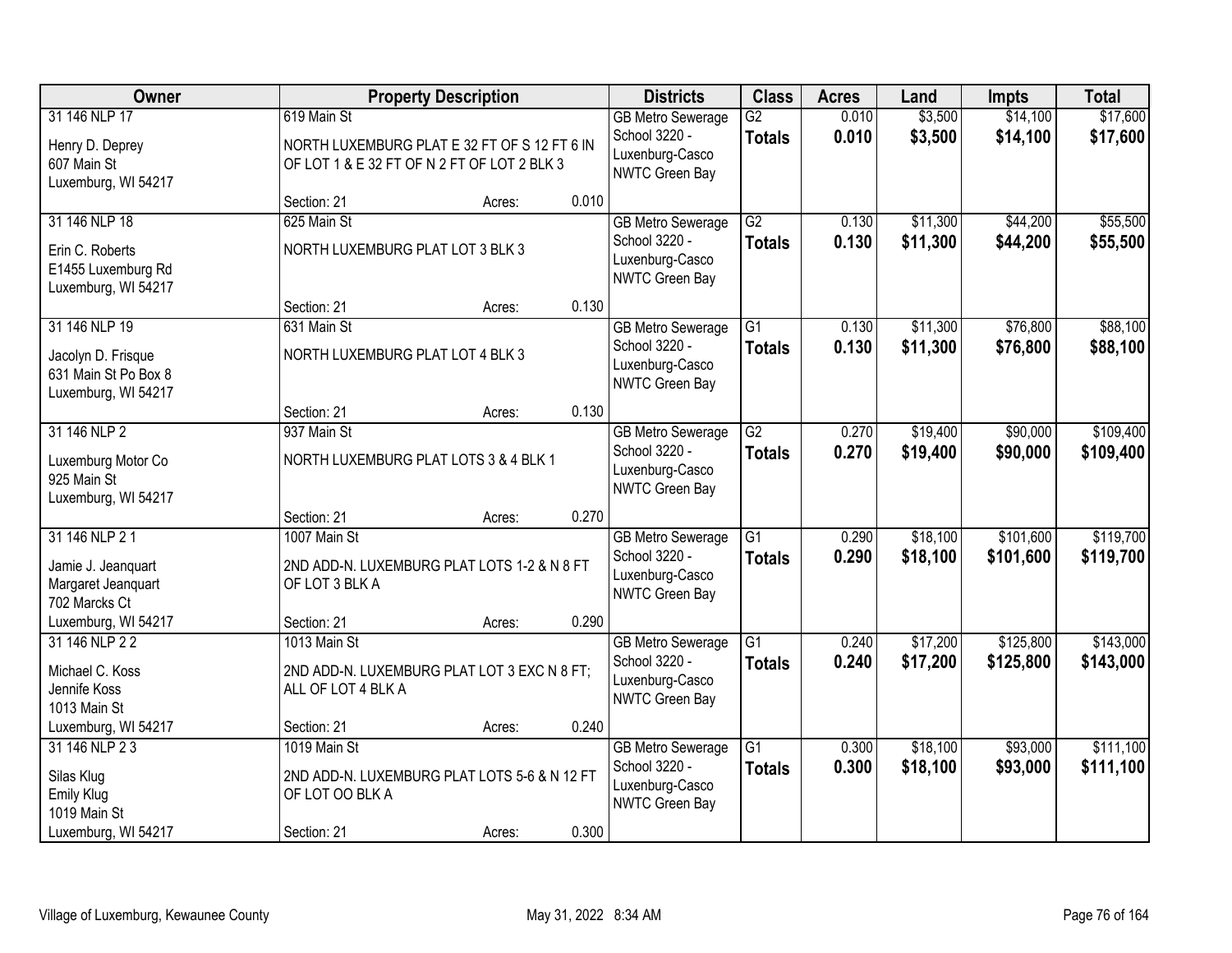| Owner                                                                                       | <b>Property Description</b>                                                           |        |       | <b>Districts</b>                                                               | <b>Class</b>                     | <b>Acres</b>   | Land                 | <b>Impts</b>           | <b>Total</b>           |
|---------------------------------------------------------------------------------------------|---------------------------------------------------------------------------------------|--------|-------|--------------------------------------------------------------------------------|----------------------------------|----------------|----------------------|------------------------|------------------------|
| 31 146 NLP 24<br>Luxemburg Motor Co<br>925 Main St<br>Luxemburg, WI 54217                   | Ash St<br>2ND ADD-N. LUXEMBURG PLAT LOTS 10-11 & 12 BLK<br>A                          |        |       | <b>GB Metro Sewerage</b><br>School 3220 -<br>Luxenburg-Casco<br>NWTC Green Bay | $\overline{G2}$<br><b>Totals</b> | 0.400<br>0.400 | \$24,200<br>\$24,200 | \$1,500<br>\$1,500     | \$25,700<br>\$25,700   |
|                                                                                             | Section: 21                                                                           | Acres: | 0.400 |                                                                                |                                  |                |                      |                        |                        |
| 31 146 NLP 2 5<br>Vadim L. Drevenchuk<br>2600 Forest View Ct Apt 12<br>Appleton, WI 54915   | 1025 Main St<br>PRT OF 2ND ADD-N. LUXEMBURG PLAT: LOT 1 OF<br>7CSM-74 MAP #1242 BLK B |        |       | <b>GB Metro Sewerage</b><br>School 3220 -<br>Luxenburg-Casco<br>NWTC Green Bay | $\overline{G1}$<br><b>Totals</b> | 0.210<br>0.210 | \$16,600<br>\$16,600 | \$52,300<br>\$52,300   | \$68,900<br>\$68,900   |
|                                                                                             | Section: 21                                                                           | Acres: | 0.210 |                                                                                |                                  |                |                      |                        |                        |
| 31 146 NLP 26<br>Pavel L. Drevenchuk<br>1025A Main St<br>Luxemburg, WI 54217                | 1031 Main St<br>PRT OF 2ND ADD-N. LUXEMBURG PLAT: LOT 2 OF<br>7CSM-74 MAP #1242 BLK B |        |       | <b>GB Metro Sewerage</b><br>School 3220 -<br>Luxenburg-Casco<br>NWTC Green Bay | G <sub>1</sub><br><b>Totals</b>  | 0.220<br>0.220 | \$16,800<br>\$16,800 | \$104,100<br>\$104,100 | \$120,900<br>\$120,900 |
|                                                                                             | Section: 21                                                                           | Acres: | 0.220 |                                                                                |                                  |                |                      |                        |                        |
| 31 146 NLP 20<br>Lance W & Suzanne M Kirchman Trust<br>630 N Main St<br>Luxemburg, WI 54217 | 637 Main St<br>NORTH LUXEMBURG PLAT LOT 5 BLK 3                                       |        |       | <b>GB Metro Sewerage</b><br>School 3220 -<br>Luxenburg-Casco<br>NWTC Green Bay | $\overline{G2}$<br><b>Totals</b> | 0.130<br>0.130 | \$11,300<br>\$11,300 | \$153,000<br>\$153,000 | \$164,300<br>\$164,300 |
|                                                                                             | Section: 21                                                                           | Acres: | 0.130 |                                                                                |                                  |                |                      |                        |                        |
| 31 146 NLP 21<br>Lance W & Suzanne M Kirchman Trust<br>630 N Main St<br>Luxemburg, WI 54217 | Main St<br>NORTH LUXEMBURG PLAT LOT 6 BLK 3                                           |        |       | <b>GB</b> Metro Sewerage<br>School 3220 -<br>Luxenburg-Casco<br>NWTC Green Bay | G2<br><b>Totals</b>              | 0.130<br>0.130 | \$11,300<br>\$11,300 | \$0<br>\$0             | \$11,300<br>\$11,300   |
|                                                                                             | Section: 21                                                                           | Acres: | 0.130 |                                                                                |                                  |                |                      |                        |                        |
| 31 146 NLP 22<br>Kenneth J. Arendt<br>Hannah Arendt<br>412 Elm St                           | 412 Elm St<br>NORTH LUXEMBURG PLAT E 92' OF LOTS 7 & 8 BLK<br>3                       |        |       | <b>GB Metro Sewerage</b><br>School 3220 -<br>Luxenburg-Casco<br>NWTC Green Bay | $\overline{G1}$<br><b>Totals</b> | 0.190<br>0.190 | \$16,300<br>\$16,300 | \$85,100<br>\$85,100   | \$101,400<br>\$101,400 |
| Luxemburg, WI 54217                                                                         | Section: 21                                                                           | Acres: | 0.190 |                                                                                |                                  |                |                      |                        |                        |
| 31 146 NLP 23                                                                               | 406 Elm St<br>NORTH LUXEMBURG PLAT W 40' OF LOTS 7 & 8 BLK<br>3                       |        |       | <b>GB Metro Sewerage</b><br>School 3220 -<br>Luxenburg-Casco<br>NWTC Green Bay | G2<br><b>Totals</b>              | 0.080<br>0.080 | \$7,000<br>\$7,000   | \$19,500<br>\$19,500   | \$26,500<br>\$26,500   |
|                                                                                             | Section: 21                                                                           | Acres: | 0.080 |                                                                                |                                  |                |                      |                        |                        |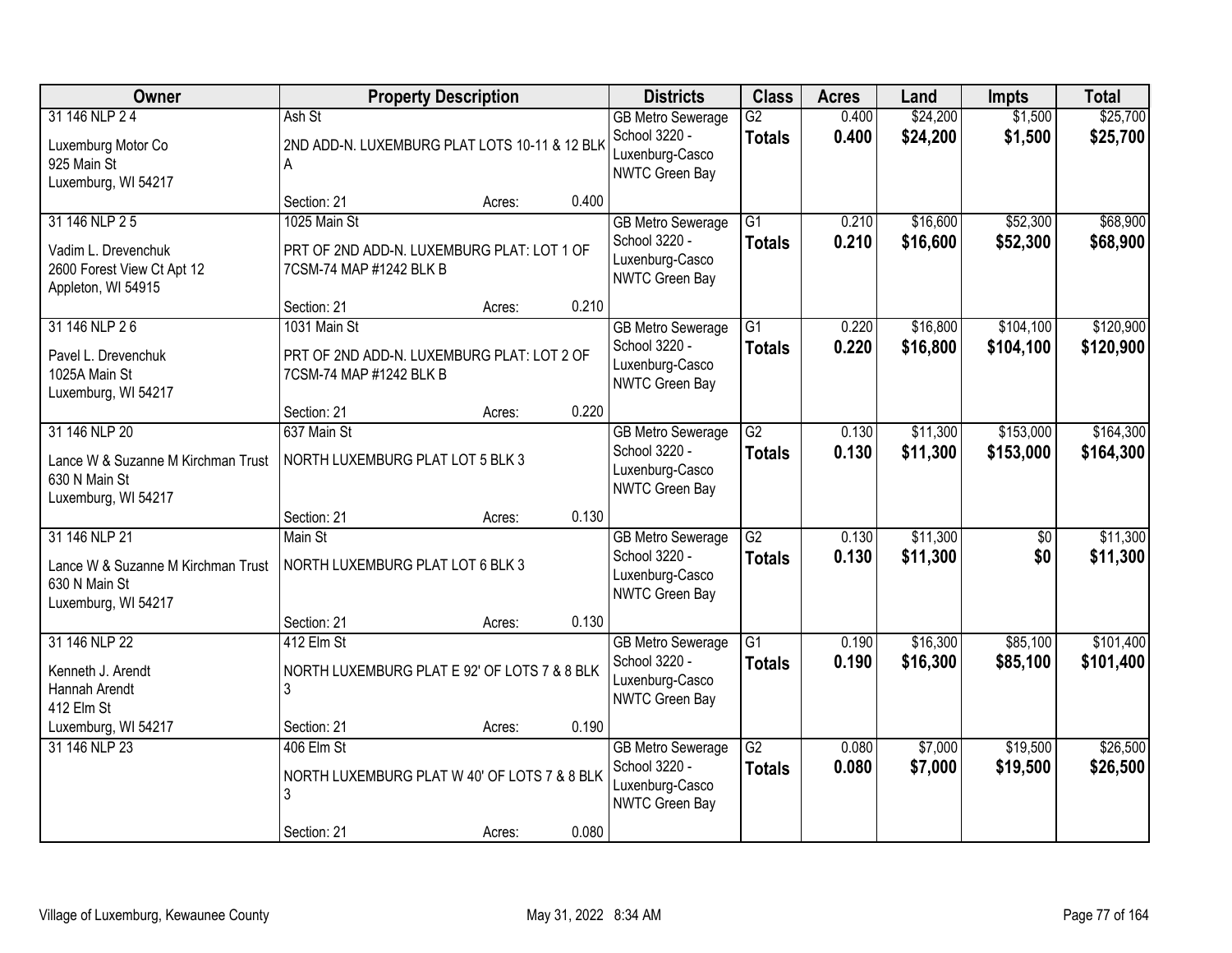| Owner                                                                              |                                                   | <b>Property Description</b>                  |       | <b>Districts</b>                                                                      | <b>Class</b>                     | <b>Acres</b>   | Land                        | <b>Impts</b>           | <b>Total</b>           |
|------------------------------------------------------------------------------------|---------------------------------------------------|----------------------------------------------|-------|---------------------------------------------------------------------------------------|----------------------------------|----------------|-----------------------------|------------------------|------------------------|
| 31 146 NLP 24<br>Emily Kane<br>612 First St<br>Luxemburg, WI 54217                 | 618 First St<br>WITH 31 146 NLP 25)               | NORTH LUXEMBURG PLAT LOT 9 BLK 3 (ASSESSED   |       | <b>GB Metro Sewerage</b><br>School 3220 -<br>Luxenburg-Casco<br><b>NWTC Green Bay</b> |                                  |                | Assessed with 31 146 NLP 25 |                        |                        |
|                                                                                    | Section: 21                                       | Acres:                                       | 0.130 |                                                                                       |                                  |                |                             |                        |                        |
| 31 146 NLP 25<br>Emily Kane<br>612 First St<br>Luxemburg, WI 54217                 | 612 First St<br>NORTH LUXEMBURG PLAT LOT 10 BLK 3 |                                              |       | <b>GB Metro Sewerage</b><br>School 3220 -<br>Luxenburg-Casco<br>NWTC Green Bay        | $\overline{G1}$<br><b>Totals</b> | 0.260<br>0.260 | \$19,300<br>\$19,300        | \$112,000<br>\$112,000 | \$131,300<br>\$131,300 |
|                                                                                    | Section: 21                                       | Acres:                                       | 0.130 |                                                                                       |                                  |                |                             |                        |                        |
| 31 146 NLP 26<br>Ann M. Vandenhouten<br>431 Oak St<br>Luxemburg, WI 54217          | 431 Oak St<br>BLK <sub>3</sub>                    | NORTH LUXEMBURG PLAT E1/2 OF LOTS 11 & 12    |       | <b>GB Metro Sewerage</b><br>School 3220 -<br>Luxenburg-Casco<br>NWTC Green Bay        | G1<br><b>Totals</b>              | 0.130<br>0.130 | \$11,300<br>\$11,300        | \$125,700<br>\$125,700 | \$137,000<br>\$137,000 |
|                                                                                    | Section: 21                                       | Acres:                                       | 0.130 |                                                                                       |                                  |                |                             |                        |                        |
| 31 146 NLP 27<br>Mark A. Fisher<br>Amy F. Fisher<br>407 Oak St                     | 407 Oak St<br>BLK <sub>3</sub>                    | NORTH LUXEMBURG PLAT W1/2 OF LOTS 11 & 12    |       | <b>GB Metro Sewerage</b><br>School 3220 -<br>Luxenburg-Casco<br>NWTC Green Bay        | G1<br><b>Totals</b>              | 0.130<br>0.130 | \$11,300<br>\$11,300        | \$81,900<br>\$81,900   | \$93,200<br>\$93,200   |
| Luxemburg, WI 54217                                                                | Section: 21                                       | Acres:                                       | 0.130 |                                                                                       |                                  |                |                             |                        |                        |
| 31 146 NLP 28<br>JD'S Auto Service, LLC<br>PO Box 277<br>Luxemburg, WI 54217       | 507 Main St<br>2 BLK 4                            | NORTH LUXEMBURG PLAT LOT 1 & N 28 FT OF LOT  |       | <b>GB Metro Sewerage</b><br>School 3220 -<br>Luxenburg-Casco<br><b>NWTC Green Bay</b> | $\overline{G2}$<br><b>Totals</b> | 0.220<br>0.220 | \$17,400<br>\$17,400        | \$43,000<br>\$43,000   | \$60,400<br>\$60,400   |
|                                                                                    | Section: 21                                       | Acres:                                       | 0.220 |                                                                                       |                                  |                |                             |                        |                        |
| 31 146 NLP 29<br><b>Tlachac Family Trust</b><br>513 Main St<br>Luxemburg, WI 54217 | 513 Main St Unit BOX 9<br>FT OF LOT 3 BLK 4       | NORTH LUXEMBURG PLAT S 16 FT OF LOT 2 & N 38 |       | <b>GB Metro Sewerage</b><br>School 3220 -<br>Luxenburg-Casco<br>NWTC Green Bay        | $\overline{G2}$<br><b>Totals</b> | 0.160<br>0.160 | \$13,900<br>\$13,900        | \$115,700<br>\$115,700 | \$129,600<br>\$129,600 |
|                                                                                    | Section: 21                                       | Acres:                                       | 0.160 |                                                                                       |                                  |                |                             |                        |                        |
| 31 146 NLP 3<br>Luxemburg Motor Co<br>925 Main St<br>Luxemburg, WI 54217           | 937 Main St                                       | NORTH LUXEMBURG PLAT LOTS 5 & 6 BLK 1        |       | <b>GB Metro Sewerage</b><br>School 3220 -<br>Luxenburg-Casco<br>NWTC Green Bay        | G2<br><b>Totals</b>              | 0.270<br>0.270 | \$19,400<br>\$19,400        | \$40,500<br>\$40,500   | \$59,900<br>\$59,900   |
|                                                                                    | Section: 21                                       | Acres:                                       | 0.270 |                                                                                       |                                  |                |                             |                        |                        |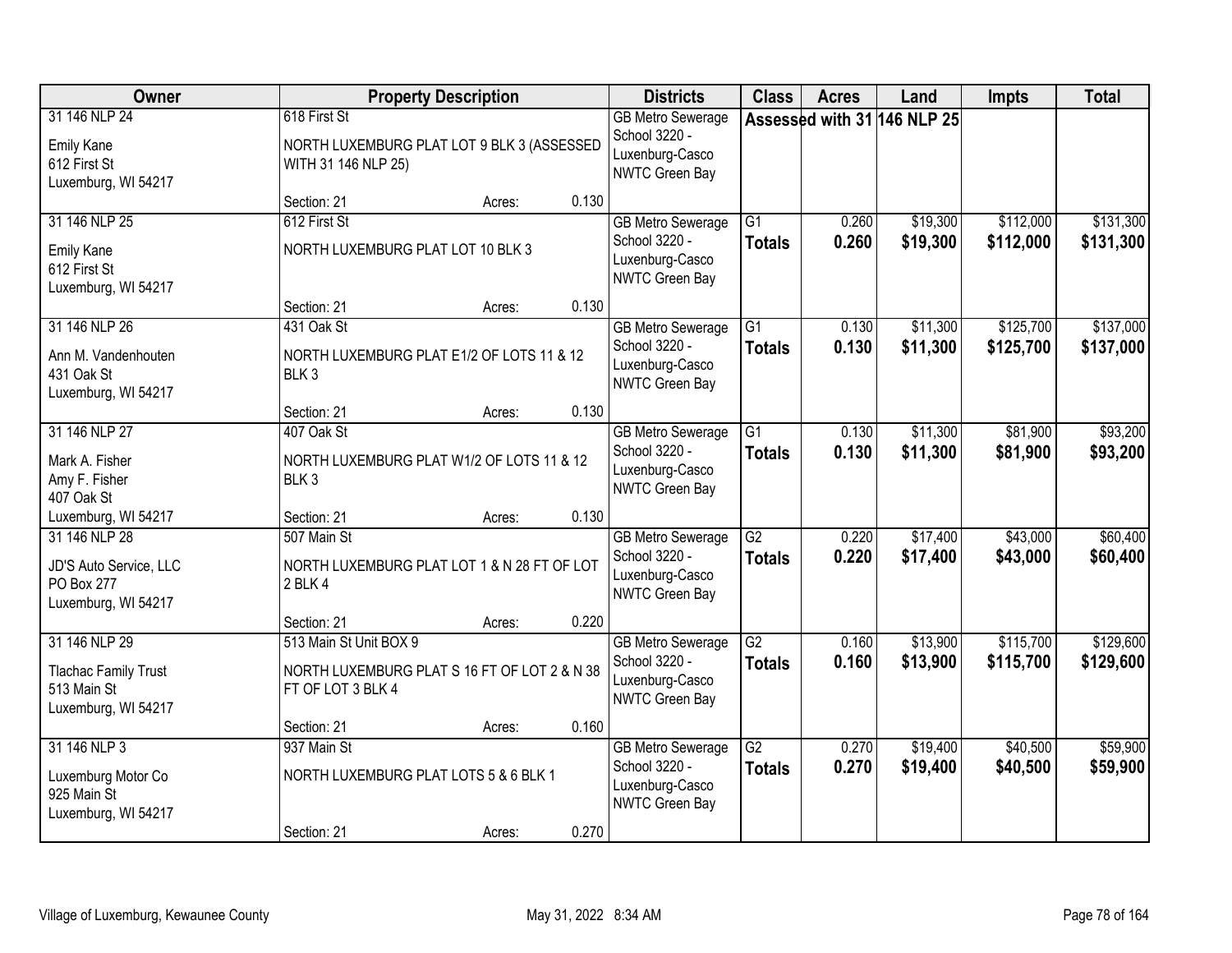| Owner                                                                                       |                                                                                           | <b>Property Description</b> |       | <b>Districts</b>                                                                      | <b>Class</b>                     | <b>Acres</b>   | Land                 | <b>Impts</b>           | <b>Total</b>           |
|---------------------------------------------------------------------------------------------|-------------------------------------------------------------------------------------------|-----------------------------|-------|---------------------------------------------------------------------------------------|----------------------------------|----------------|----------------------|------------------------|------------------------|
| 31 146 NLP 30<br>Farmhouse Bar & Grill, LLC<br>N2948 Sleepy Hollow Rd<br>Kewaunee, WI 54216 | 525 Main St<br>NORTH LUXEMBURG PLAT S 6' OF LOT 3; ALL OF<br>LOT 4 & N 26' OF LOT 5 BLK 4 |                             |       | <b>GB Metro Sewerage</b><br>School 3220 -<br>Luxenburg-Casco<br>NWTC Green Bay        | $\overline{G2}$<br><b>Totals</b> | 0.230<br>0.230 | \$17,800<br>\$17,800 | \$183,000<br>\$183,000 | \$200,800<br>\$200,800 |
|                                                                                             | Section: 21                                                                               | Acres:                      | 0.230 |                                                                                       |                                  |                |                      |                        |                        |
| 31 146 NLP 31<br>Oak Street Leasing, LLC<br>416 Oak St Box 320<br>Luxemburg, WI 54217       | 418 Oak St<br>NORTH LUXEMBURG PLAT S 18 FT OF LOT 5 & ALL<br>OF LOT 6 BLK 4               |                             |       | <b>GB</b> Metro Sewerage<br>School 3220 -<br>Luxenburg-Casco<br><b>NWTC Green Bay</b> | $\overline{G2}$<br><b>Totals</b> | 0.190<br>0.190 | \$16,200<br>\$16,200 | \$131,000<br>\$131,000 | \$147,200<br>\$147,200 |
|                                                                                             | Section: 21                                                                               | Acres:                      | 0.190 |                                                                                       |                                  |                |                      |                        |                        |
| 31 146 NLP 32<br>Jacob T. Kumpfer<br>Alexandri Kumpfer<br>406 Oak St                        | 406 Oak St<br>NORTH LUXEMBURG PLAT LOTS 7 - 8 & S 38' OF<br>LOT 9 BLK 4                   |                             |       | <b>GB Metro Sewerage</b><br>School 3220 -<br>Luxenburg-Casco<br>NWTC Green Bay        | $\overline{G1}$<br><b>Totals</b> | 0.380<br>0.380 | \$23,200<br>\$23,200 | \$61,300<br>\$61,300   | \$84,500<br>\$84,500   |
| Luxemburg, WI 54217                                                                         | Section: 21                                                                               | Acres:                      | 0.380 |                                                                                       |                                  |                |                      |                        |                        |
| 31 146 NLP 33<br>Chauncey W. Junio<br>Darcie M. Junio<br>512 First St                       | 512 First St<br>NORTH LUXEMBURG PLAT N 6 FT OF LOT 9 & ALL<br>OF LOT 10 BLK 4             |                             |       | <b>GB Metro Sewerage</b><br>School 3220 -<br>Luxenburg-Casco<br>NWTC Green Bay        | G1<br><b>Totals</b>              | 0.150<br>0.150 | \$13,100<br>\$13,100 | \$85,500<br>\$85,500   | \$98,600<br>\$98,600   |
| Luxemburg, WI 54217                                                                         | Section: 21                                                                               | Acres:                      | 0.150 |                                                                                       |                                  |                |                      |                        |                        |
| 31 146 NLP 34<br>Maple Corners, LLC<br>PO Box 258<br>Luxemburg, WI 54217                    | 407 Maple St<br>NORTH LUXEMBURG PLAT LOTS 11 & 12 BLK 4                                   |                             |       | <b>GB Metro Sewerage</b><br>School 3220 -<br>Luxenburg-Casco<br>NWTC Green Bay        | $\overline{G1}$<br><b>Totals</b> | 0.270<br>0.270 | \$19,800<br>\$19,800 | \$81,600<br>\$81,600   | \$101,400<br>\$101,400 |
|                                                                                             | Section: 21                                                                               | Acres:                      | 0.270 |                                                                                       |                                  |                |                      |                        |                        |
| 31 146 NLP 35<br>Ban Properties, LLC<br>215 Brookview Ct<br>Luxemburg, WI 54217             | 425 Main St<br>NORTH LUXEMBURG PLAT LOT 1; N1/2 OF LOT 2 & E<br>1/2 OF LOT 6 BLK 5        |                             |       | <b>GB Metro Sewerage</b><br>School 3220 -<br>Luxenburg-Casco<br>NWTC Green Bay        | $\overline{G1}$<br><b>Totals</b> | 0.250<br>0.250 | \$18,900<br>\$18,900 | \$115,000<br>\$115,000 | \$133,900<br>\$133,900 |
|                                                                                             | Section: 21                                                                               | Acres:                      | 0.250 |                                                                                       |                                  |                |                      |                        |                        |
| 31 146 NLP 36<br>Eric D. Marcelle<br>431 Main St<br>Luxemburg, WI 54217                     | 431 Main St<br>NORTH LUXEMBURG PLAT S1/2 OF LOT 2 & ALL OF<br>LOT 3 BLK 5                 |                             |       | <b>GB Metro Sewerage</b><br>School 3220 -<br>Luxenburg-Casco<br>NWTC Green Bay        | $\overline{G1}$<br><b>Totals</b> | 0.200<br>0.200 | \$16,600<br>\$16,600 | \$112,600<br>\$112,600 | \$129,200<br>\$129,200 |
|                                                                                             | Section: 21                                                                               | Acres:                      | 0.200 |                                                                                       |                                  |                |                      |                        |                        |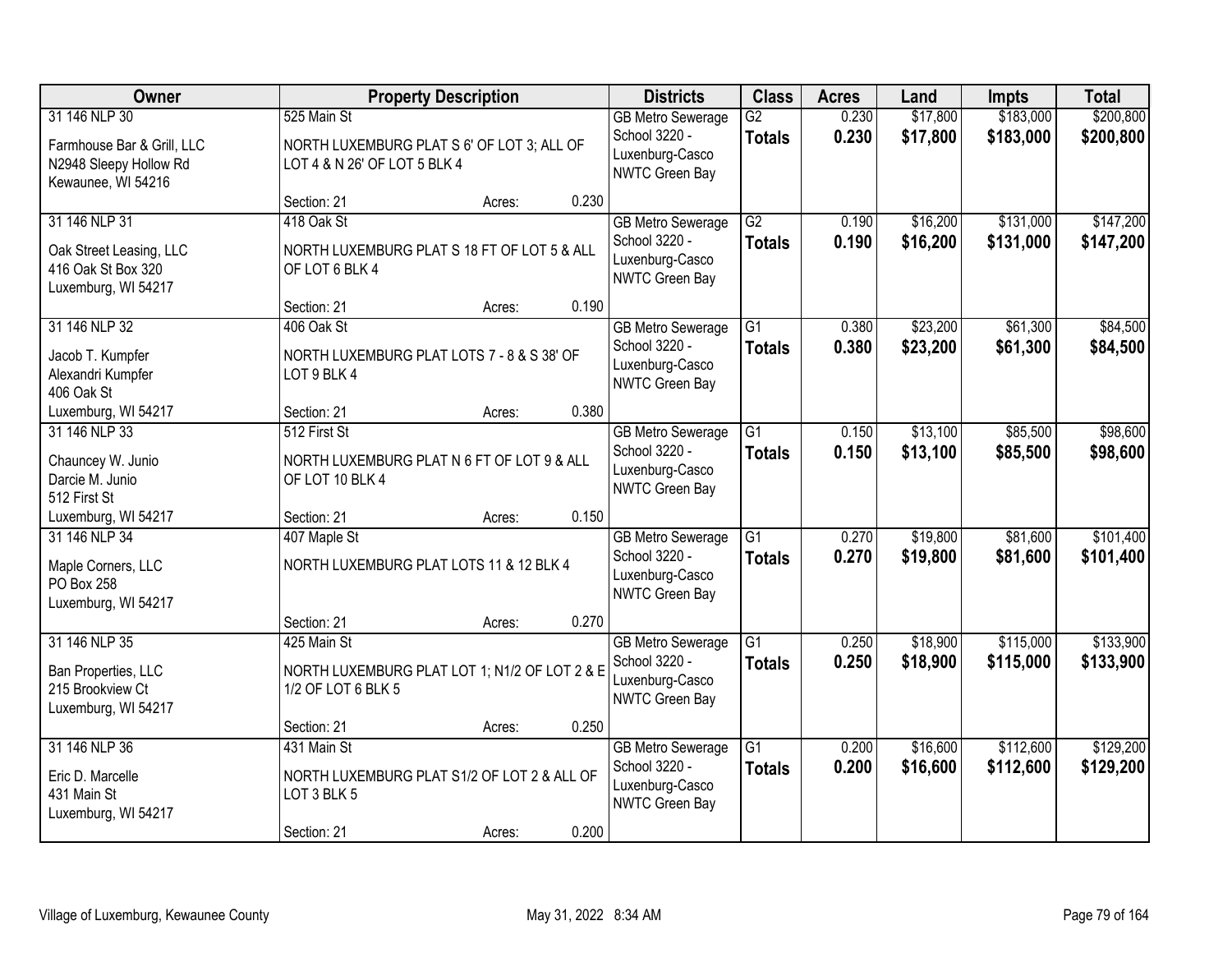| Owner                                                                               |                                                                                 | <b>Property Description</b> |       | <b>Districts</b>                                                                      | <b>Class</b>                     | <b>Acres</b>   | Land                 | <b>Impts</b>           | <b>Total</b>           |
|-------------------------------------------------------------------------------------|---------------------------------------------------------------------------------|-----------------------------|-------|---------------------------------------------------------------------------------------|----------------------------------|----------------|----------------------|------------------------|------------------------|
| 31 146 NLP 37<br>Henry C. Wuest<br>Sandra J. Wuest<br>412 Maple St                  | 412 Maple St<br>NORTH LUXEMBURG PLAT E1/2 OF LOTS 4 & 5 BLK 5                   |                             |       | <b>GB Metro Sewerage</b><br>School 3220 -<br>Luxenburg-Casco<br><b>NWTC Green Bay</b> | $\overline{G1}$<br><b>Totals</b> | 0.130<br>0.130 | \$11,300<br>\$11,300 | \$97,100<br>\$97,100   | \$108,400<br>\$108,400 |
| Luxemburg, WI 54217                                                                 | Section: 21                                                                     | Acres:                      | 0.130 |                                                                                       |                                  |                |                      |                        |                        |
| 31 146 NLP 38<br>Kathryn Jordan<br>PO Box 46<br>Luxemburg, WI 54217                 | 406 Maple St<br>NORTH LUXEMBURG PLAT W1/2 OF LOTS 4 - 5 & 6<br>BLK <sub>5</sub> |                             |       | <b>GB Metro Sewerage</b><br>School 3220 -<br>Luxenburg-Casco<br>NWTC Green Bay        | $\overline{G1}$<br><b>Totals</b> | 0.200<br>0.200 | \$16,700<br>\$16,700 | \$116,700<br>\$116,700 | \$133,400<br>\$133,400 |
|                                                                                     | Section: 21                                                                     | Acres:                      | 0.200 |                                                                                       |                                  |                |                      |                        |                        |
| 31 146 NLP 39<br>Toby C. Froelich<br>N0921 Norman Rd<br>Kewaunee, WI 54216          | 425 First St<br>NORTH LUXEMBURG PLAT E 76 FT OF LOTS 1 -2 & 3<br>BLK 6          |                             |       | <b>GB Metro Sewerage</b><br>School 3220 -<br>Luxenburg-Casco<br><b>NWTC Green Bay</b> | G1<br><b>Totals</b>              | 0.230<br>0.230 | \$18,000<br>\$18,000 | \$74,000<br>\$74,000   | \$92,000<br>\$92,000   |
|                                                                                     | Section: 21                                                                     | Acres:                      | 0.230 |                                                                                       |                                  |                |                      |                        |                        |
| 31 146 NLP 4<br>Dj Massarts, LLC<br>925 Main St<br>Luxemburg, WI 54217              | 925 Main St<br>NORTH LUXEMBURG PLAT LOT 7 BLK 1                                 |                             |       | <b>GB Metro Sewerage</b><br>School 3220 -<br>Luxenburg-Casco<br>NWTC Green Bay        | G2<br><b>Totals</b>              | 0.130<br>0.130 | \$11,300<br>\$11,300 | \$10,600<br>\$10,600   | \$21,900<br>\$21,900   |
|                                                                                     | Section: 21                                                                     | Acres:                      | 0.130 |                                                                                       |                                  |                |                      |                        |                        |
| 31 146 NLP 40<br>Tracy M. Dart<br>318 Maple St<br>Luxemburg, WI 54217               | 318 Maple St<br>NORTH LUXEMBURG PLAT W 56' OF LOTS 1-2 & 3<br>BLK 6             |                             |       | <b>GB Metro Sewerage</b><br>School 3220 -<br>Luxenburg-Casco<br><b>NWTC Green Bay</b> | $\overline{G1}$<br><b>Totals</b> | 0.170<br>0.170 | \$14,800<br>\$14,800 | \$105,300<br>\$105,300 | \$120,100<br>\$120,100 |
|                                                                                     | Section: 21                                                                     | Acres:                      | 0.170 |                                                                                       |                                  |                |                      |                        |                        |
| 31 146 NLP 41<br>Robert J. Garfinkel<br>312 Maple St Box 203<br>Luxemburg, WI 54217 | 312 Maple St<br>NORTH LUXEMBURG PLAT E 1/2 OF LOTS 4-5 & 6<br>BLK 6             |                             |       | <b>GB Metro Sewerage</b><br>School 3220 -<br>Luxenburg-Casco<br>NWTC Green Bay        | G1<br><b>Totals</b>              | 0.200<br>0.200 | \$16,700<br>\$16,700 | \$112,400<br>\$112,400 | \$129,100<br>\$129,100 |
|                                                                                     | Section: 21                                                                     | Acres:                      | 0.200 |                                                                                       |                                  |                |                      |                        |                        |
| 31 146 NLP 42<br>Savannah K. Schoenick<br>Levi A. Schoenick<br>306 Maple St         | 306 Maple St<br>NORTH LUXEMBURG PLAT W1/2 OF LOTS 4-5 & 6<br>BLK 6              |                             |       | <b>GB Metro Sewerage</b><br>School 3220 -<br>Luxenburg-Casco<br>NWTC Green Bay        | $\overline{G1}$<br><b>Totals</b> | 0.200<br>0.200 | \$16,700<br>\$16,700 | \$112,000<br>\$112,000 | \$128,700<br>\$128,700 |
| Luxemburg, WI 54217                                                                 | Section: 21                                                                     | Acres:                      | 0.200 |                                                                                       |                                  |                |                      |                        |                        |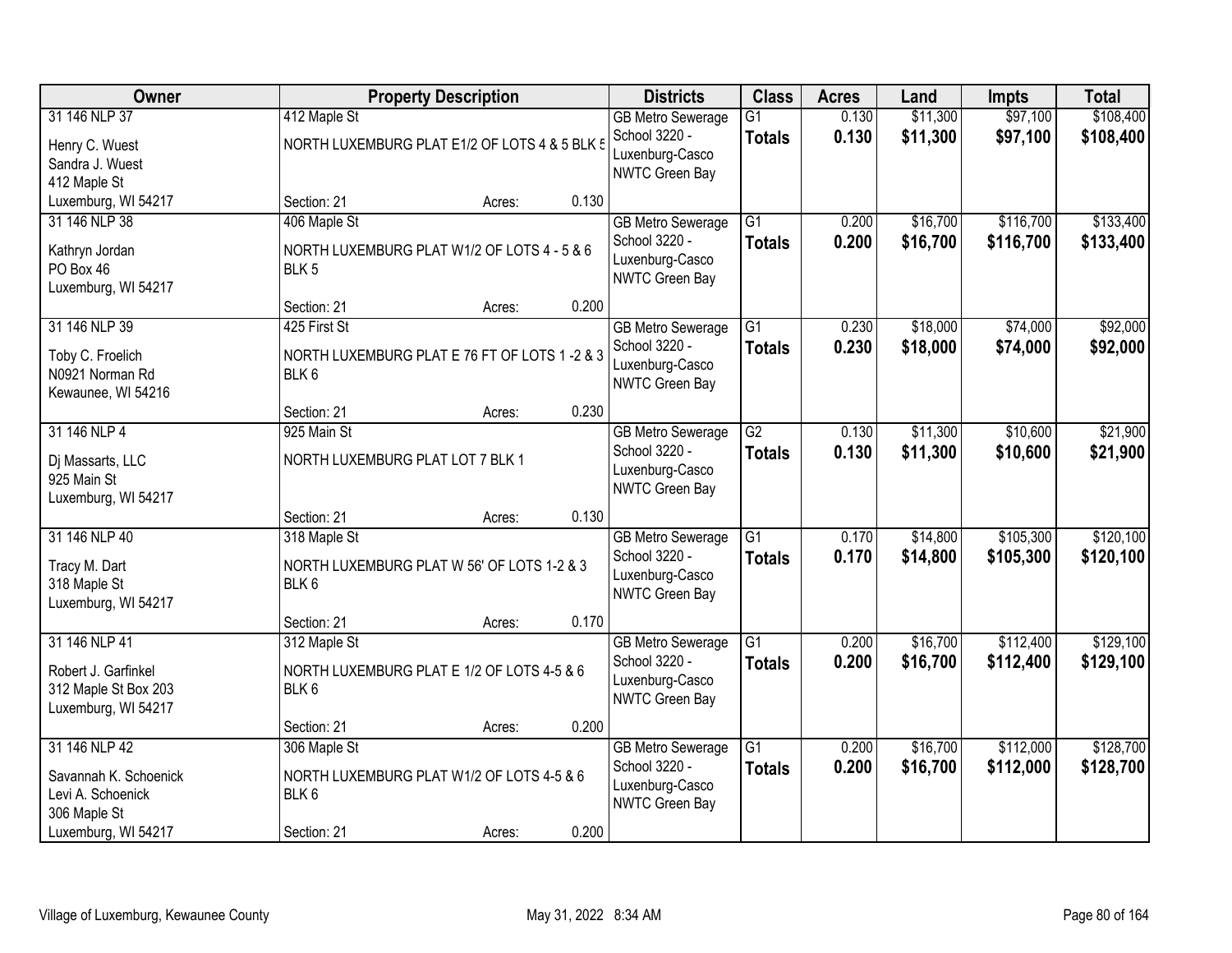| Owner                                                                              | <b>Property Description</b>                                                                         |                 | <b>Districts</b>                                                                      | <b>Class</b>                     | <b>Acres</b>   | Land                   | <b>Impts</b>           | <b>Total</b>           |
|------------------------------------------------------------------------------------|-----------------------------------------------------------------------------------------------------|-----------------|---------------------------------------------------------------------------------------|----------------------------------|----------------|------------------------|------------------------|------------------------|
| 31 146 NLP 43.1                                                                    | 507 First St                                                                                        |                 | <b>GB Metro Sewerage</b><br>School 3220 -                                             | G1<br><b>Totals</b>              | 0.170<br>0.170 | \$14,800<br>\$14,800   | \$93,500<br>\$93,500   | \$108,300<br>\$108,300 |
| Thomas Junio<br>507 First St PO Box 164<br>Luxemburg, WI 54217                     | NORTH LUXEMBURG PLAT LOT 1 & N 12 FT OF LOT<br>2 BLK 7                                              |                 | Luxenburg-Casco<br>NWTC Green Bay                                                     |                                  |                |                        |                        |                        |
|                                                                                    | Section: 21                                                                                         | 0.170<br>Acres: |                                                                                       |                                  |                |                        |                        |                        |
| 31 146 NLP 43.2<br>Randall L. Frisque<br>Jane VT Frisque<br>513 First St Box 211   | 513 First St<br>NORTH LUXEMBURG PLAT S 32 FT OF LOT 2 & ALL<br>OF LOT 3 BLK 7                       |                 | <b>GB Metro Sewerage</b><br>School 3220 -<br>Luxenburg-Casco<br><b>NWTC Green Bay</b> | $\overline{G1}$<br><b>Totals</b> | 0.230<br>0.230 | \$18,000<br>\$18,000   | \$103,400<br>\$103,400 | \$121,400<br>\$121,400 |
| Luxemburg, WI 54217                                                                | Section: 21                                                                                         | 0.230<br>Acres: |                                                                                       |                                  |                |                        |                        |                        |
| 31 146 NLP 44<br>Ban Properties, LLC<br>215 Brookview Ct<br>Luxemburg, WI 54217    | 519 First St<br>NORTH LUXEMBURG PLAT LOT 4 BLK 7                                                    |                 | <b>GB Metro Sewerage</b><br>School 3220 -<br>Luxenburg-Casco<br>NWTC Green Bay        | $\overline{G1}$<br><b>Totals</b> | 0.130<br>0.130 | \$11,300<br>\$11,300   | \$57,400<br>\$57,400   | \$68,700<br>\$68,700   |
|                                                                                    | Section: 21                                                                                         | 0.130<br>Acres: |                                                                                       |                                  |                |                        |                        |                        |
| 31 146 NLP 45<br>Cody J. Harvey<br>324 Oak St<br>Luxemburg, WI 54217               | 324 Oak St<br>NORTH LUXEMBURG PLAT LOTS 5 & 6 BLK 7                                                 |                 | <b>GB Metro Sewerage</b><br>School 3220 -<br>Luxenburg-Casco<br>NWTC Green Bay        | G1<br><b>Totals</b>              | 0.270<br>0.270 | \$19,800<br>\$19,800   | \$105,800<br>\$105,800 | \$125,600<br>\$125,600 |
|                                                                                    | Section: 21                                                                                         | 0.270<br>Acres: |                                                                                       |                                  |                |                        |                        |                        |
| 31 146 NLP 46<br>Luxemburg Village<br>206 Maple St Box #307<br>Luxemburg, WI 54217 | NORTH LUXEMBURG PLAT LOTS 7-8-9-10-11 & 12 &<br>E 33 FT OF ABANDONED ST EXEMPT BLK 7<br>Section: 21 | 0.000           | <b>GB Metro Sewerage</b><br>School 3220 -<br>Luxenburg-Casco<br><b>NWTC Green Bay</b> | $\overline{X4}$<br><b>Totals</b> | 0.000<br>0.000 | $\overline{50}$<br>\$0 | $\overline{50}$<br>\$0 | $\overline{50}$<br>\$0 |
| 31 146 NLP 47                                                                      | 607 First St                                                                                        | Acres:          | <b>GB Metro Sewerage</b>                                                              | $\overline{G1}$                  | 0.130          | \$11,300               | \$89,600               | \$100,900              |
| Daniel G. Raduenz<br>607 First St Box 92<br>Luxemburg, WI 54217                    | NORTH LUXEMBURG PLAT LOT 1 BLK 8                                                                    |                 | School 3220 -<br>Luxenburg-Casco<br>NWTC Green Bay                                    | <b>Totals</b>                    | 0.130          | \$11,300               | \$89,600               | \$100,900              |
|                                                                                    | Section: 21                                                                                         | 0.130<br>Acres: |                                                                                       |                                  |                |                        |                        |                        |
| 31 146 NLP 48<br>Dale J. Depeau<br>Renee M. Depeau<br>613 First St Box 472         | 613 First St<br>NORTH LUXEMBURG PLAT LOT 2 & N 39 FT OF LOT<br>3 BLK 8                              |                 | <b>GB</b> Metro Sewerage<br>School 3220 -<br>Luxenburg-Casco<br>NWTC Green Bay        | $\overline{G1}$<br><b>Totals</b> | 0.250<br>0.250 | \$18,900<br>\$18,900   | \$119,800<br>\$119,800 | \$138,700<br>\$138,700 |
| Luxemburg, WI 54217                                                                | Section: 21                                                                                         | 0.250<br>Acres: |                                                                                       |                                  |                |                        |                        |                        |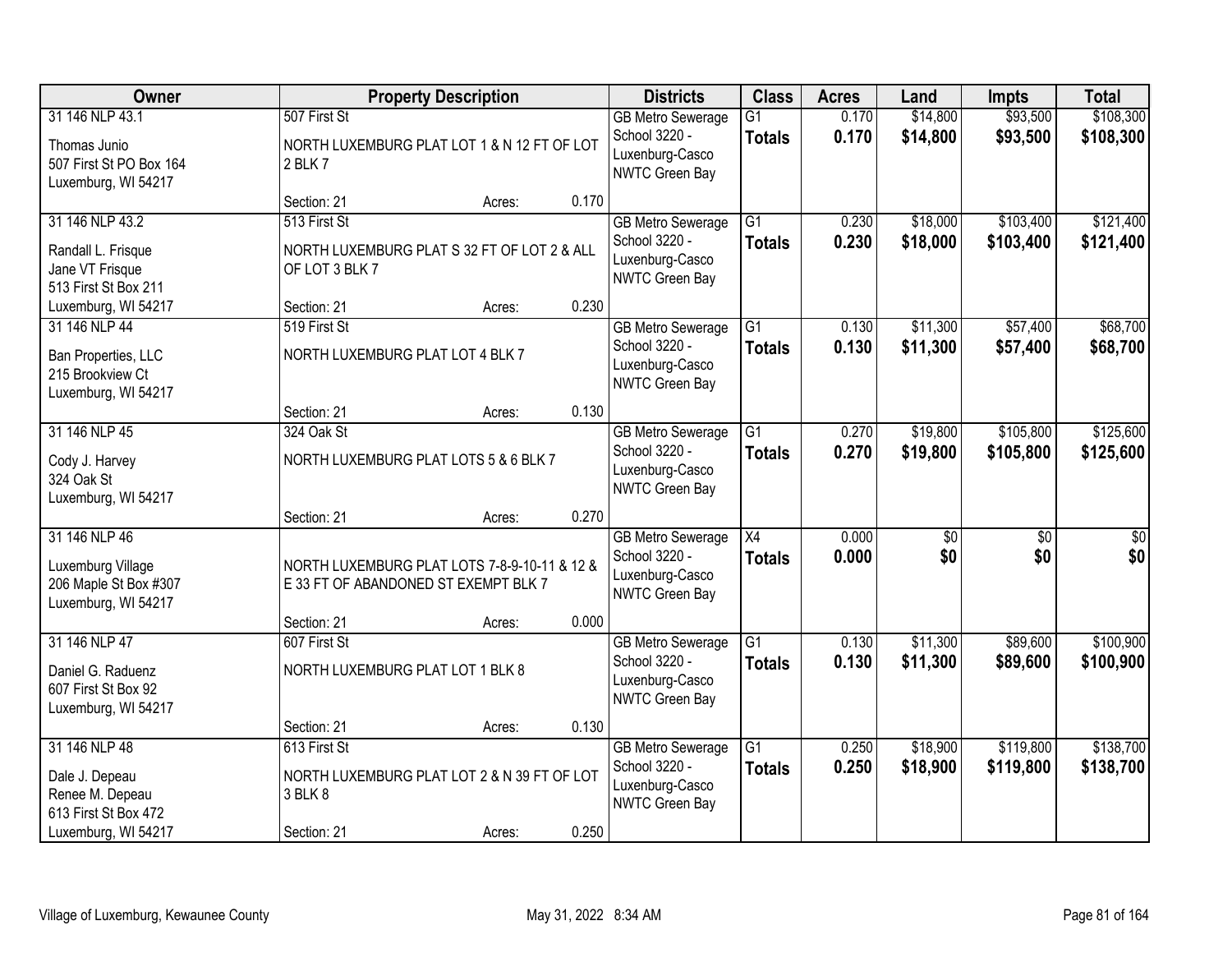| Owner                                                                              |                                                                                                                                    | <b>Property Description</b> |       | <b>Districts</b>                                                               | <b>Class</b>                     | <b>Acres</b>   | Land                   | <b>Impts</b>           | <b>Total</b>           |
|------------------------------------------------------------------------------------|------------------------------------------------------------------------------------------------------------------------------------|-----------------------------|-------|--------------------------------------------------------------------------------|----------------------------------|----------------|------------------------|------------------------|------------------------|
| 31 146 NLP 49<br>Andrew J. Anderson<br>625 First St<br>Luxemburg, WI 54217         | 625 First St<br>NORTH LUXEMBURG PLAT S 5' OF LOT 3; ALL OF<br>LOT 4 & N1/2 OF LOT 5 BLK 8                                          |                             |       | <b>GB Metro Sewerage</b><br>School 3220 -<br>Luxenburg-Casco<br>NWTC Green Bay | $\overline{G1}$<br><b>Totals</b> | 0.220<br>0.220 | \$17,600<br>\$17,600   | \$86,500<br>\$86,500   | \$104,100<br>\$104,100 |
|                                                                                    | Section: 21                                                                                                                        | Acres:                      | 0.220 |                                                                                |                                  |                |                        |                        |                        |
| 31 146 NLP 5<br>Luxemburg Implement Co<br>913 Main St<br>Luxemburg, WI 54217       | <b>First St</b><br>NORTH LUXEMBURG PLAT LOTS 8 - 9 & 10 BLK 1                                                                      |                             |       | <b>GB Metro Sewerage</b><br>School 3220 -<br>Luxenburg-Casco<br>NWTC Green Bay | G2<br><b>Totals</b>              | 0.400<br>0.400 | \$23,000<br>\$23,000   | \$7,400<br>\$7,400     | \$30,400<br>\$30,400   |
|                                                                                    | Section: 21                                                                                                                        | Acres:                      | 0.400 |                                                                                |                                  |                |                        |                        |                        |
| 31 146 NLP 50<br>Steven K. Gilray<br>330 Elm St<br>Luxemburg, WI 54217             | 330 Elm St<br>NORTH LUXEMBURG PLAT S1/2 OF LOT 5 & ALL OF<br>LOT 6 BLK 8                                                           |                             |       | <b>GB Metro Sewerage</b><br>School 3220 -<br>Luxenburg-Casco<br>NWTC Green Bay | G1<br><b>Totals</b>              | 0.200<br>0.200 | \$16,700<br>\$16,700   | \$106,400<br>\$106,400 | \$123,100<br>\$123,100 |
|                                                                                    | Section: 21                                                                                                                        | Acres:                      | 0.200 |                                                                                |                                  |                |                        |                        |                        |
| 31 146 NLP 51<br>Kevin J. Metzler<br>PO Box 415<br>Luxemburg, WI 54217             | 306 Elm St<br>NORTH LUXEMBURG PLAT LOTS 7-8 & 9 BLK 8                                                                              |                             |       | <b>GB Metro Sewerage</b><br>School 3220 -<br>Luxenburg-Casco<br>NWTC Green Bay | G1<br><b>Totals</b>              | 0.400<br>0.400 | \$23,800<br>\$23,800   | \$72,400<br>\$72,400   | \$96,200<br>\$96,200   |
|                                                                                    | Section: 21                                                                                                                        | Acres:                      | 0.400 |                                                                                |                                  |                |                        |                        |                        |
| 31 146 NLP 52<br><b>Richard Lelou</b><br>c/o Dawn Lelou-Matte<br>3306 Samuel Rd    | 606 Second St<br>NORTH LUXEMBURG PLAT LOTS 10-11 & 12 BLK 8                                                                        |                             |       | <b>GB Metro Sewerage</b><br>School 3220 -<br>Luxenburg-Casco<br>NWTC Green Bay | $\overline{G1}$<br><b>Totals</b> | 0.400<br>0.400 | \$23,800<br>\$23,800   | \$60,600<br>\$60,600   | \$84,400<br>\$84,400   |
| Manitowoc, WI 54220                                                                | Section: 21                                                                                                                        | Acres:                      | 0.400 |                                                                                |                                  |                |                        |                        |                        |
| 31 146 NLP 53<br>Luxemburg Village<br>206 Maple St Box #307<br>Luxemburg, WI 54217 | 307 Elm St<br>NORTH LUXEMBURG PLAT LOTS<br>1-2-3-4-5-6-7-8-9-10-11 & 12 (PARK) EXEMPT BLK 9                                        |                             |       | <b>GB Metro Sewerage</b><br>School 3220 -<br>Luxenburg-Casco<br>NWTC Green Bay | $\overline{X4}$<br><b>Totals</b> | 1.630<br>1.630 | $\overline{50}$<br>\$0 | $\overline{50}$<br>\$0 | $\overline{50}$<br>\$0 |
|                                                                                    | Section: 21                                                                                                                        | Acres:                      | 1.630 |                                                                                |                                  |                |                        |                        |                        |
| 31 146 NLP 54<br>Spartan Construction, Inc<br>307 Cedar St<br>Luxemburg, WI 54217  | 331 Cedar St<br>NORTH LUXEMBURG PLAT LOTS 1-2-3 & 4 & ALSO<br>ADJACENT 1/2 OF PCL IN 603R90 (SUR 5-31-11) BLK<br>10<br>Section: 21 | Acres:                      | 0.530 | <b>GB Metro Sewerage</b><br>School 3220 -<br>Luxenburg-Casco<br>NWTC Green Bay | $\overline{G2}$<br><b>Totals</b> | 0.530<br>0.530 | \$26,100<br>\$26,100   | \$106,300<br>\$106,300 | \$132,400<br>\$132,400 |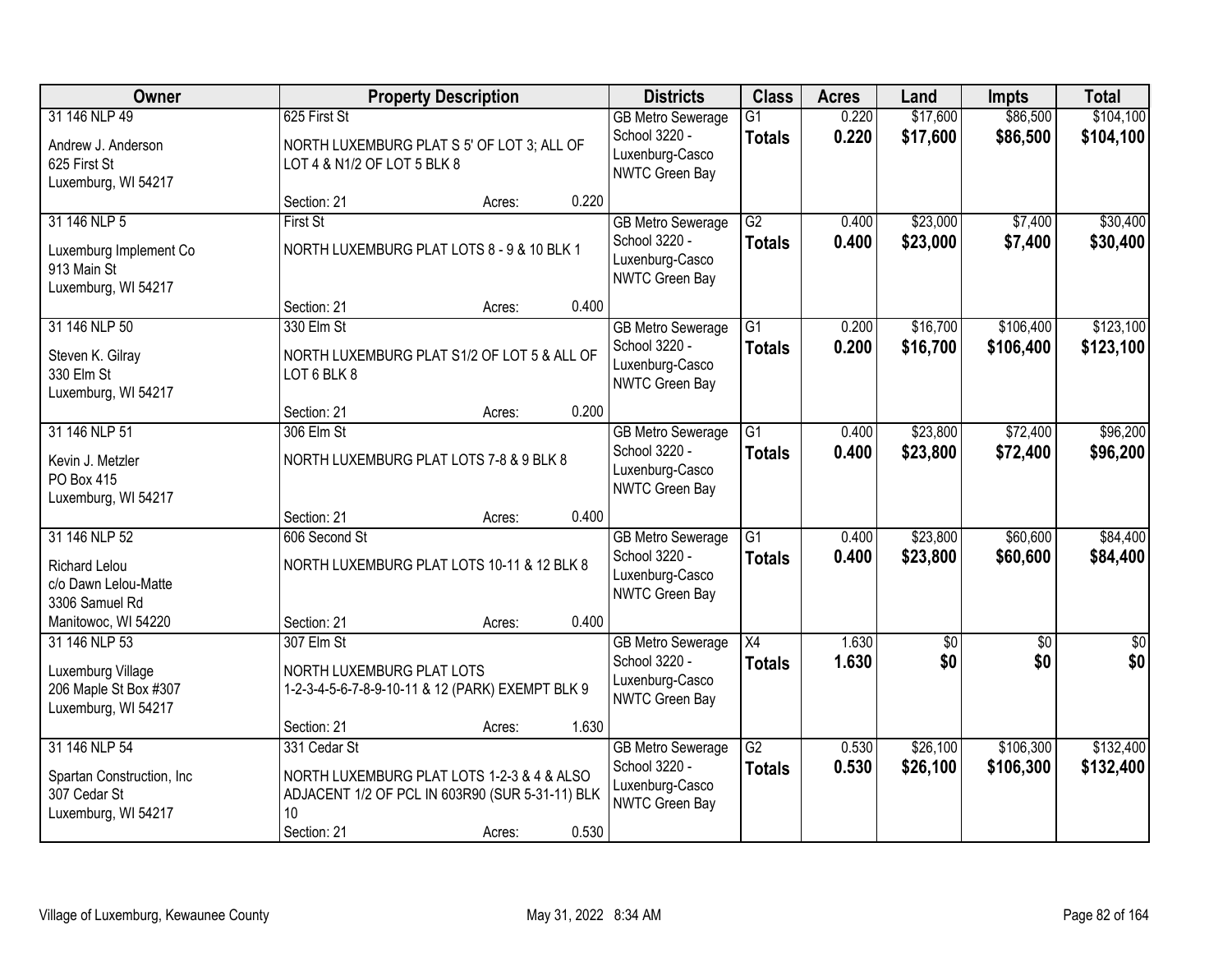| Owner                                                                                            | <b>Property Description</b>                                                                                                                |                  |                | <b>Districts</b>                                                                      | <b>Class</b>                     | <b>Acres</b>   | Land                 | Impts                  | <b>Total</b>           |
|--------------------------------------------------------------------------------------------------|--------------------------------------------------------------------------------------------------------------------------------------------|------------------|----------------|---------------------------------------------------------------------------------------|----------------------------------|----------------|----------------------|------------------------|------------------------|
| 31 146 NLP 55<br>Spartan Construction, Inc<br>307 Cedar St<br>Luxemburg, WI 54217                | 330 Ash St<br>NORTH LUXEMBURG PLAT LOTS 5 & 6 & ALSO<br>ADJACENT 1/2 OF PCL IN 603R90 BLK 10                                               |                  |                | <b>GB Metro Sewerage</b><br>School 3220 -<br>Luxenburg-Casco<br><b>NWTC Green Bay</b> | $\overline{G1}$<br><b>Totals</b> | 0.287<br>0.287 | \$20,400<br>\$20,400 | $\overline{50}$<br>\$0 | \$20,400<br>\$20,400   |
| 31 146 NLP 56.1<br>David H. Arendt<br>Gary J. Arendt<br>E1668 Heritage Rd<br>Luxemburg, WI 54217 | Section: 21<br>310 Ash St<br>NORTH LUXEMBURG PLAT LOTS 7 & 8 & ALSO<br>ADJACENT 1/2 OF PCL IN 603R90 BLK 10<br>Section: 21                 | Acres:<br>Acres: | 0.287<br>0.277 | <b>GB Metro Sewerage</b><br>School 3220 -<br>Luxenburg-Casco<br><b>NWTC Green Bay</b> | $\overline{G1}$<br><b>Totals</b> | 0.277<br>0.277 | \$20,000<br>\$20,000 | \$117,000<br>\$117,000 | \$137,000<br>\$137,000 |
| 31 146 NLP 56.2<br>Charles E. Alberts<br>918 Second St<br>Luxemburg, WI 54217                    | 918 Second St<br>NORTH LUXEMBURG PLAT LOT 9 & S 22 FT OF LOT<br>10 & ALSO ADJACENT 1/2 OF PCL IN 603R90 BLK 10<br>Section: 21              | Acres:           | 0.212          | <b>GB Metro Sewerage</b><br>School 3220 -<br>Luxenburg-Casco<br><b>NWTC Green Bay</b> | G1<br><b>Totals</b>              | 0.212<br>0.212 | \$17,200<br>\$17,200 | \$68,800<br>\$68,800   | \$86,000<br>\$86,000   |
| 31 146 NLP 57<br>Spartan Construction, Inc.<br>307 Cedar St<br>Luxemburg, WI 54217               | 307 Cedar St<br>NORTH LUXEMBURG PLAT N 22' OF LOT 10; ALL OF<br>LOTS 11 & 12 & ALSO ADJACENT 1/2 OF PCL IN<br>603R90 BLK 10<br>Section: 21 | Acres:           | 0.258          | <b>GB Metro Sewerage</b><br>School 3220 -<br>Luxenburg-Casco<br><b>NWTC Green Bay</b> | G2<br><b>Totals</b>              | 0.258<br>0.258 | \$18,900<br>\$18,900 | \$191,000<br>\$191,000 | \$209,900<br>\$209,900 |
| 31 146 NLP 58<br>Christoff Real Estate, LLC<br>E1066 Hill Rd<br>Luxemburg, WI 54217              | 907 Second St<br>NORTH LUXEMBURG PLAT LOT 1 BLK 11<br>Section: 21                                                                          | Acres:           | 0.100          | <b>GB Metro Sewerage</b><br>School 3220 -<br>Luxenburg-Casco<br><b>NWTC Green Bay</b> | $\overline{G2}$<br><b>Totals</b> | 0.100<br>0.100 | \$8,700<br>\$8,700   | \$69,900<br>\$69,900   | \$78,600<br>\$78,600   |
| 31 146 NLP 59<br>Christoff Real Estate, LLC<br>E1066 Hill Rd<br>Luxemburg, WI 54217              | 913 Second St<br>NORTH LUXEMBURG PLAT LOTS 2-3 & N 27 FT OF<br>LOT 4 BLK 11<br>Section: 21                                                 | Acres:           | 0.350          | <b>GB Metro Sewerage</b><br>School 3220 -<br>Luxenburg-Casco<br>NWTC Green Bay        | $\overline{G2}$<br><b>Totals</b> | 0.350<br>0.350 | \$21,600<br>\$21,600 | $\sqrt{6}$<br>\$0      | \$21,600<br>\$21,600   |
| 31 146 NLP 6<br>Luxemburg Implement Co<br>913 Main St<br>Luxemburg, WI 54217                     | Cedar St<br>NORTH LUXEMBURG PLAT E1/2 OF LOTS 11 & 12<br>BLK <sub>1</sub><br>Section: 21                                                   | Acres:           | 0.120          | <b>GB Metro Sewerage</b><br>School 3220 -<br>Luxenburg-Casco<br>NWTC Green Bay        | G2<br><b>Totals</b>              | 0.120<br>0.120 | \$10,500<br>\$10,500 | \$33,000<br>\$33,000   | \$43,500<br>\$43,500   |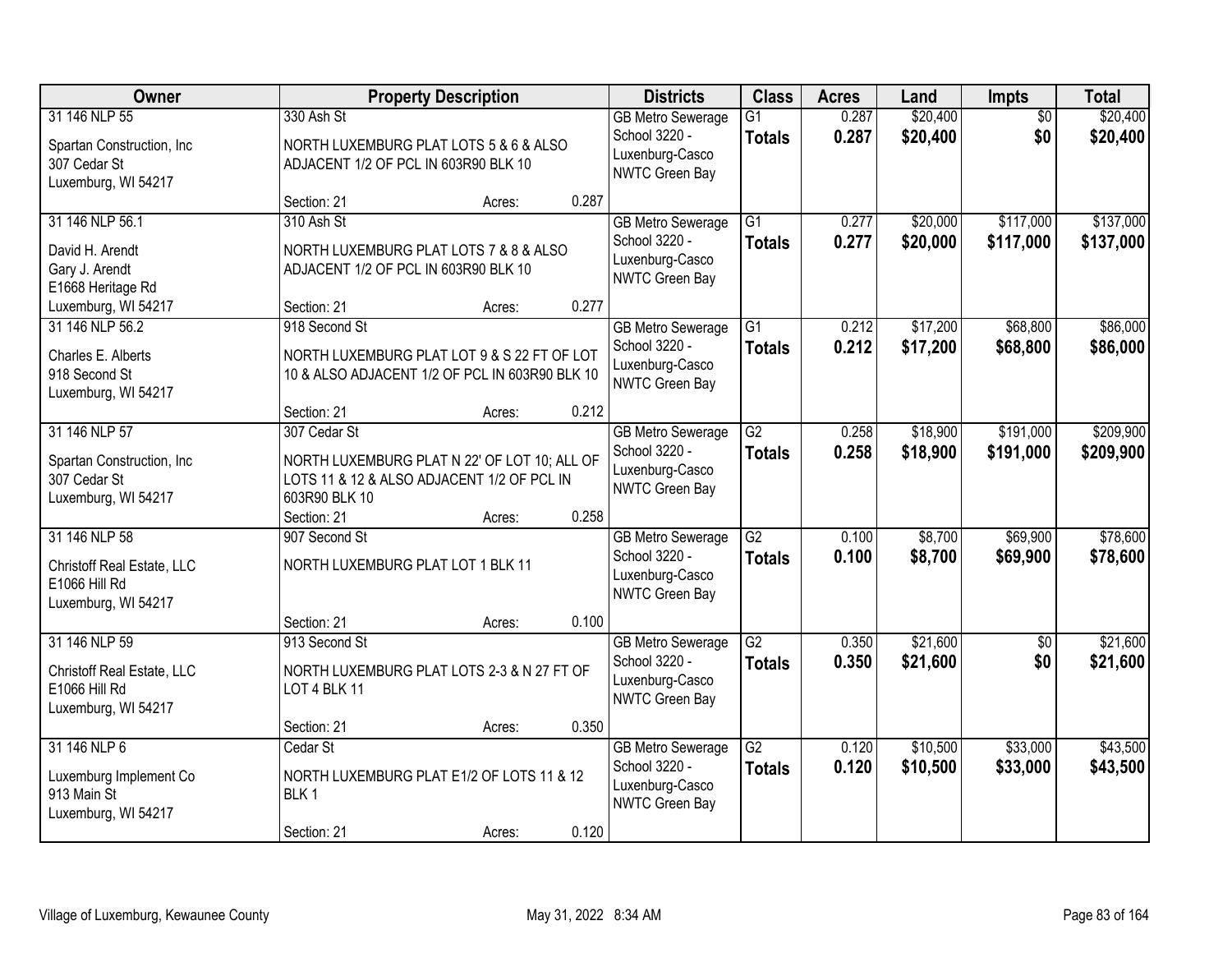| Owner                                                                                 |                                                                        | <b>Property Description</b>                   |       | <b>Districts</b>                                                               | <b>Class</b>                     | <b>Acres</b>   | Land                 | <b>Impts</b>           | <b>Total</b>           |
|---------------------------------------------------------------------------------------|------------------------------------------------------------------------|-----------------------------------------------|-------|--------------------------------------------------------------------------------|----------------------------------|----------------|----------------------|------------------------|------------------------|
| 31 146 NLP 60<br>Katie J. Vlies<br>230 Ash St<br>Luxemburg, WI 54217                  | 230 Ash St<br>LOT 4; E 72 FT OF LOTS 5 & 6 BLK 11                      | NORTH LUXEMBURG PLAT E 72 FT OF S 17 FT OF    |       | <b>GB Metro Sewerage</b><br>School 3220 -<br>Luxenburg-Casco<br>NWTC Green Bay | $\overline{G1}$<br><b>Totals</b> | 0.180<br>0.180 | \$15,700<br>\$15,700 | \$74,900<br>\$74,900   | \$90,600<br>\$90,600   |
|                                                                                       | Section: 21                                                            | Acres:                                        | 0.180 |                                                                                |                                  |                |                      |                        |                        |
| 31 146 NLP 61<br>Joseph E. Leiterman<br>224 Ash St<br>Luxemburg, WI 54217             | 224 Ash St<br>W 60' OF LOTS 5 & 6 BLK 11                               | NORTH LUXEMBURG PLAT W 60' OF S 17' OF LOT 4; |       | <b>GB Metro Sewerage</b><br>School 3220 -<br>Luxenburg-Casco<br>NWTC Green Bay | $\overline{G1}$<br><b>Totals</b> | 0.140<br>0.140 | \$12,200<br>\$12,200 | \$52,900<br>\$52,900   | \$65,100<br>\$65,100   |
|                                                                                       | Section: 21                                                            | Acres:                                        | 0.140 |                                                                                |                                  |                |                      |                        |                        |
| 31 146 NLP 62<br><b>Brandon Crooks</b><br>212 Ash St<br>Luxemburg, WI 54217           | 212 Ash St<br>LOT 9 BLK 11                                             | NORTH LUXEMBURG PLAT LOTS 7-8 & S 33 FT OF    |       | <b>GB Metro Sewerage</b><br>School 3220 -<br>Luxenburg-Casco<br>NWTC Green Bay | $\overline{G1}$<br><b>Totals</b> | 0.370<br>0.370 | \$22,900<br>\$22,900 | \$51,400<br>\$51,400   | \$74,300<br>\$74,300   |
|                                                                                       | Section: 21                                                            | Acres:                                        | 0.370 |                                                                                |                                  |                |                      |                        |                        |
| 31 146 NLP 63<br>Christoff Real Estate, LLC<br>E1066 Hill Rd<br>Luxemburg, WI 54217   | Cedar St<br><b>LOT 11 BLK 11</b>                                       | NORTH LUXEMBURG PLAT N 11' OF LOT 9; LOT 10 & |       | <b>GB</b> Metro Sewerage<br>School 3220 -<br>Luxenburg-Casco<br>NWTC Green Bay | $\overline{G2}$<br><b>Totals</b> | 0.270<br>0.270 | \$7,600<br>\$7,600   | \$0<br>\$0             | \$7,600<br>\$7,600     |
|                                                                                       | Section: 21                                                            | Acres:                                        | 0.270 |                                                                                |                                  |                |                      |                        |                        |
| 31 146 NLP 64<br>Christoff Real Estate, LLC<br>E1066 Hill Rd<br>Luxemburg, WI 54217   | 219 Cedar St<br>NORTH LUXEMBURG PLAT LOT 12 BLK 11                     |                                               |       | <b>GB Metro Sewerage</b><br>School 3220 -<br>Luxenburg-Casco<br>NWTC Green Bay | $\overline{G2}$<br><b>Totals</b> | 0.130<br>0.130 | \$4,600<br>\$4,600   | \$10,100<br>\$10,100   | \$14,700<br>\$14,700   |
|                                                                                       | Section: 21                                                            | Acres:                                        | 0.130 |                                                                                |                                  |                |                      |                        |                        |
| 31 146 NLP 65<br>Kahr Trust<br><b>PO Box 116</b><br>Luxemburg, WI 54217               | 230 Willow St<br>NORTH LUXEMBURG PLAT LOTS 5 & 6<br>(WAREHOUSE) BLK 12 |                                               |       | <b>GB Metro Sewerage</b><br>School 3220 -<br>Luxenburg-Casco<br>NWTC Green Bay | $\overline{G2}$<br><b>Totals</b> | 0.270<br>0.270 | \$19,400<br>\$19,400 | \$46,500<br>\$46,500   | \$65,900<br>\$65,900   |
|                                                                                       | Section: 21                                                            | Acres:                                        | 0.270 |                                                                                |                                  |                |                      |                        |                        |
| 31 146 NLP 66<br>Ross & Ashley Holda, LLC<br>E1054 County Rd N<br>Luxemburg, WI 54217 | 831 Main St<br>NORTH LUXEMBURG PLAT LOT A                              |                                               |       | <b>GB Metro Sewerage</b><br>School 3220 -<br>Luxenburg-Casco<br>NWTC Green Bay | $\overline{G2}$<br><b>Totals</b> | 0.150<br>0.150 | \$13,100<br>\$13,100 | \$194,100<br>\$194,100 | \$207,200<br>\$207,200 |
|                                                                                       | Section: 21                                                            | Acres:                                        | 0.150 |                                                                                |                                  |                |                      |                        |                        |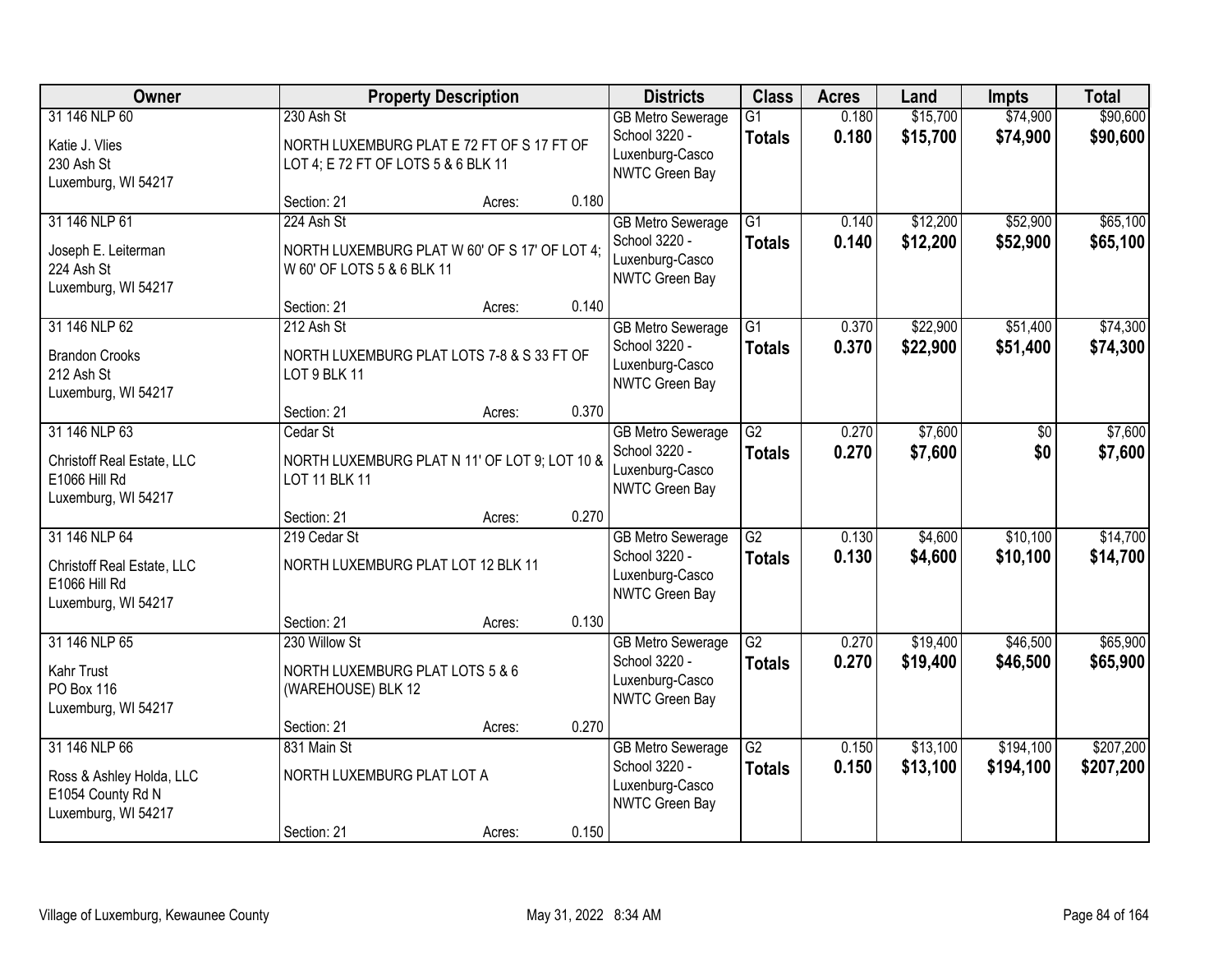| Owner                       |                                           | <b>Property Description</b> |       | <b>Districts</b>                  | <b>Class</b>    | <b>Acres</b> | Land     | <b>Impts</b>    | <b>Total</b> |
|-----------------------------|-------------------------------------------|-----------------------------|-------|-----------------------------------|-----------------|--------------|----------|-----------------|--------------|
| 31 146 NLP 67               | 412 Cedar St                              |                             |       | <b>GB Metro Sewerage</b>          | $\overline{G2}$ | 0.150        | \$13,100 | \$46,100        | \$59,200     |
| <b>B Seidl Rentals, LLC</b> | NORTH LUXEMBURG PLAT LOT B & E1/2 OF THAT |                             |       | School 3220 -                     | <b>Totals</b>   | 0.150        | \$13,100 | \$46,100        | \$59,200     |
| 913 Main St                 | PCL OF LAND LYG BETW LOTS B & C LYG N OF  |                             |       | Luxenburg-Casco<br>NWTC Green Bay |                 |              |          |                 |              |
| Luxemburg, WI 54217         | <b>CEDAR ST</b>                           |                             |       |                                   |                 |              |          |                 |              |
|                             | Section: 21                               | Acres:                      | 0.150 |                                   |                 |              |          |                 |              |
| 31 146 NLP 68               | 330 Cedar St                              |                             |       | <b>GB Metro Sewerage</b>          | $\overline{G2}$ | 0.130        | \$11,300 | \$0             | \$11,300     |
| Spartan Construction, Inc   | NORTH LUXEMBURG PLAT LOT C                |                             |       | School 3220 -<br>Luxenburg-Casco  | <b>Totals</b>   | 0.130        | \$11,300 | \$0             | \$11,300     |
| 307 Cedar St                |                                           |                             |       | NWTC Green Bay                    |                 |              |          |                 |              |
| Luxemburg, WI 54217         |                                           |                             |       |                                   |                 |              |          |                 |              |
|                             | Section: 21                               | Acres:                      | 0.130 |                                   |                 |              |          |                 |              |
| 31 146 NLP 69               | 308 Cedar St                              |                             |       | <b>GB Metro Sewerage</b>          | $\overline{G2}$ | 0.130        | \$11,300 | \$32,700        | \$44,000     |
| Spartan Construction, Inc   | NORTH LUXEMBURG PLAT LOT D                |                             |       | School 3220 -<br>Luxenburg-Casco  | <b>Totals</b>   | 0.130        | \$11,300 | \$32,700        | \$44,000     |
| 307 Cedar St                |                                           |                             |       | NWTC Green Bay                    |                 |              |          |                 |              |
| Luxemburg, WI 54217         |                                           |                             |       |                                   |                 |              |          |                 |              |
|                             | Section: 21                               | Acres:                      | 0.130 |                                   |                 |              |          |                 |              |
| 31 146 NLP 7                |                                           |                             |       | <b>GB Metro Sewerage</b>          | X4              | 0.000        | \$0      | \$0             | \$0          |
| Luxemburg Village           | NORTH LUXEMBURG PLAT W1/2 OF LOTS 11 & 12 |                             |       | School 3220 -<br>Luxenburg-Casco  | <b>Totals</b>   | 0.000        | \$0      | \$0             | \$0          |
| 206 Maple St Box #307       | <b>EXEMPT BLK 1</b>                       |                             |       | NWTC Green Bay                    |                 |              |          |                 |              |
| Luxemburg, WI 54217         |                                           |                             |       |                                   |                 |              |          |                 |              |
|                             | Section: 21                               | Acres:                      | 0.000 |                                   |                 |              |          |                 |              |
| 31 146 NLP 70               | Cedar St                                  |                             |       | <b>GB Metro Sewerage</b>          | $\overline{G2}$ | 0.100        | \$8,700  | \$4,100         | \$12,800     |
| Christoff Real Estate, LLC  | NORTH LUXEMBURG PLAT LOT E                |                             |       | School 3220 -<br>Luxenburg-Casco  | <b>Totals</b>   | 0.100        | \$8,700  | \$4,100         | \$12,800     |
| E1066 Hill Rd               |                                           |                             |       | NWTC Green Bay                    |                 |              |          |                 |              |
| Luxemburg, WI 54217         |                                           |                             |       |                                   |                 |              |          |                 |              |
|                             | Section: 21                               | Acres:                      | 0.100 |                                   |                 |              |          |                 |              |
| 31 146 NLP 71               | Cedar St                                  |                             |       | <b>GB Metro Sewerage</b>          | $\overline{G2}$ | 0.100        | \$10,000 | \$15,800        | \$25,800     |
| Christoff Real Estate, LLC  | NORTH LUXEMBURG PLAT LOT F                |                             |       | School 3220 -<br>Luxenburg-Casco  | <b>Totals</b>   | 0.100        | \$10,000 | \$15,800        | \$25,800     |
| E1066 Hill Rd               |                                           |                             |       | NWTC Green Bay                    |                 |              |          |                 |              |
| Luxemburg, WI 54217         |                                           |                             |       |                                   |                 |              |          |                 |              |
|                             | Section: 21                               | Acres:                      | 0.100 |                                   |                 |              |          |                 |              |
| 31 146 NLP 72               |                                           |                             |       | <b>GB Metro Sewerage</b>          | $\overline{X4}$ | 0.000        | \$0      | $\overline{30}$ | \$0          |
| Railroad R/W                | NORTH LUXEMBURG PLAT RR R/W EXEMPT        |                             |       | School 3220 -<br>Luxenburg-Casco  | <b>Totals</b>   | 0.000        | \$0      | \$0             | \$0          |
| c/o Luxemburg Village       |                                           |                             |       | NWTC Green Bay                    |                 |              |          |                 |              |
| 206 Maple St                |                                           |                             |       |                                   |                 |              |          |                 |              |
| Luxemburg, WI 54217         | Section: 21                               | Acres:                      | 0.000 |                                   |                 |              |          |                 |              |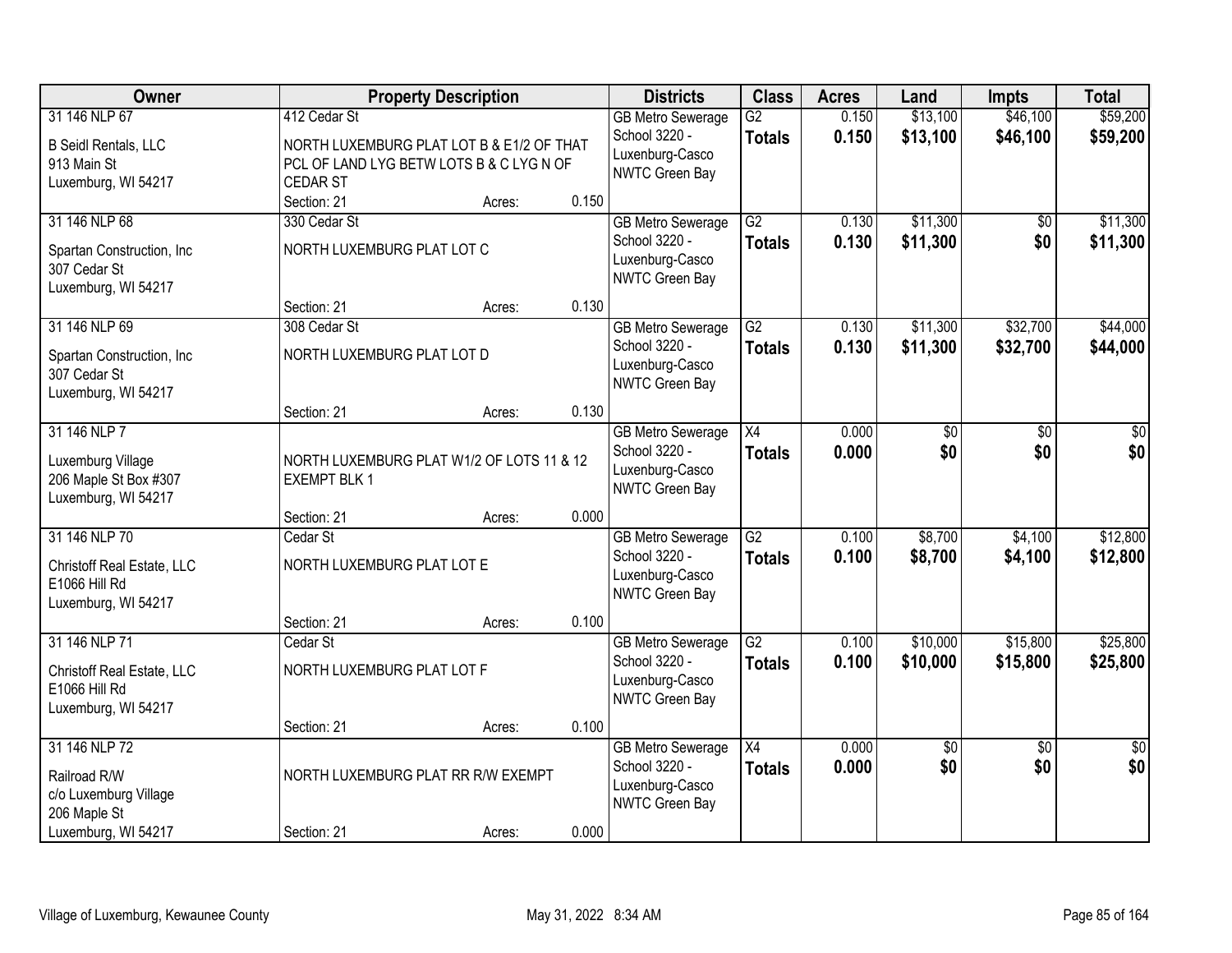| Owner                                                                               |                                                                                     | <b>Property Description</b> |       | <b>Districts</b>                                                               | <b>Class</b>                     | <b>Acres</b>   | Land                 | <b>Impts</b>           | <b>Total</b>           |
|-------------------------------------------------------------------------------------|-------------------------------------------------------------------------------------|-----------------------------|-------|--------------------------------------------------------------------------------|----------------------------------|----------------|----------------------|------------------------|------------------------|
| 31 146 NLP 8<br>Cravillion Heim & Rueckl, LLC<br>706 Main St<br>Luxemburg, WI 54217 | 707 Main St<br>NORTH LUXEMBURG PLAT LOT 1 & N 2 FT OF LOT 2<br>BLK <sub>2</sub>     |                             |       | <b>GB Metro Sewerage</b><br>School 3220 -<br>Luxenburg-Casco<br>NWTC Green Bay | $\overline{G2}$<br><b>Totals</b> | 0.140<br>0.140 | \$12,200<br>\$12,200 | \$81,300<br>\$81,300   | \$93,500<br>\$93,500   |
|                                                                                     | Section: 21                                                                         | Acres:                      | 0.140 |                                                                                |                                  |                |                      |                        |                        |
| 31 146 NLP 9<br>Ultimate Home Buyers, LLC<br>6303 386th St<br>Sartell, MN 56377     | 713 Main St<br>NORTH LUXEMBURG PLAT S 42 FT OF LOT 2 BLK 2                          |                             |       | <b>GB Metro Sewerage</b><br>School 3220 -<br>Luxenburg-Casco<br>NWTC Green Bay | $\overline{G2}$<br><b>Totals</b> | 0.130<br>0.130 | \$11,300<br>\$11,300 | \$116,400<br>\$116,400 | \$127,700<br>\$127,700 |
|                                                                                     | Section: 21                                                                         | Acres:                      | 0.130 |                                                                                |                                  |                |                      |                        |                        |
| 31 146 NM 1<br>Nicole M. Belter<br>381 Northbrook Rd<br>Luxemburg, WI 54217         | 381 Northbrook Rd<br>NORTHBROOK MEADOWS SUBD. LOT 1 (BNG PRT<br>OF NW1/4-NE1/4 S16) |                             |       | <b>GB Metro Sewerage</b><br>School 3220 -<br>Luxenburg-Casco<br>NWTC Green Bay | G1<br><b>Totals</b>              | 0.516<br>0.516 | \$26,800<br>\$26,800 | \$125,600<br>\$125,600 | \$152,400<br>\$152,400 |
|                                                                                     | Section: 16                                                                         | Acres:                      | 0.516 |                                                                                |                                  |                |                      |                        |                        |
| 31 146 NM 10<br>Kyle Conard<br>Cassie Conard<br>355 Brookview Dr                    | 355 Brookview Dr<br>NORTHBROOK MEADOWS SUBD. LOT 10 (BNG PRT<br>OF NW1/4-NE1/4 S16) |                             |       | <b>GB Metro Sewerage</b><br>School 3220 -<br>Luxenburg-Casco<br>NWTC Green Bay | G1<br><b>Totals</b>              | 0.360<br>0.360 | \$47,400<br>\$47,400 | \$211,500<br>\$211,500 | \$258,900<br>\$258,900 |
| Luxemburg, WI 54217                                                                 | Section: 16                                                                         | Acres:                      | 0.360 |                                                                                |                                  |                |                      |                        |                        |
| 31 146 NM 11<br>Tracie A. Ropson<br>341 Brookview Dr<br>Luxemburg, WI 54217         | 341 Brookview Dr<br>NORTHBROOK MEADOWS SUBD. LOT 11 (BNG PRT<br>OF NW1/4-NE1/4 S16) |                             |       | <b>GB Metro Sewerage</b><br>School 3220 -<br>Luxenburg-Casco<br>NWTC Green Bay | $\overline{G1}$<br><b>Totals</b> | 0.360<br>0.360 | \$47,400<br>\$47,400 | \$241,000<br>\$241,000 | \$288,400<br>\$288,400 |
|                                                                                     | Section: 16                                                                         | Acres:                      | 0.360 |                                                                                |                                  |                |                      |                        |                        |
| 31 146 NM 12<br>Jean Nett<br>337 Brookview Dr<br>Luxemburg, WI 54217                | 337 Brookview Dr<br>NORTHBROOK MEADOWS SUBD. LOT 12 (BNG PRT<br>OF NW1/4-NE1/4 S16) |                             |       | <b>GB Metro Sewerage</b><br>School 3220 -<br>Luxenburg-Casco<br>NWTC Green Bay | $\overline{G1}$<br><b>Totals</b> | 0.390<br>0.390 | \$48,300<br>\$48,300 | \$254,300<br>\$254,300 | \$302,600<br>\$302,600 |
|                                                                                     | Section: 16                                                                         | Acres:                      | 0.390 |                                                                                |                                  |                |                      |                        |                        |
| 31 146 NM 13<br>Corina K. Haase<br>332 Brookview Dr<br>Luxemburg, WI 54217          | 332 Brookview Dr<br>NORTHBROOK MEADOWS SUBD. LOT 13 (BNG PRT<br>OF NW1/4-NE1/4 S16) |                             |       | <b>GB Metro Sewerage</b><br>School 3220 -<br>Luxenburg-Casco<br>NWTC Green Bay | $\overline{G1}$<br><b>Totals</b> | 0.400<br>0.400 | \$23,600<br>\$23,600 | \$179,300<br>\$179,300 | \$202,900<br>\$202,900 |
|                                                                                     | Section: 16                                                                         | Acres:                      | 0.400 |                                                                                |                                  |                |                      |                        |                        |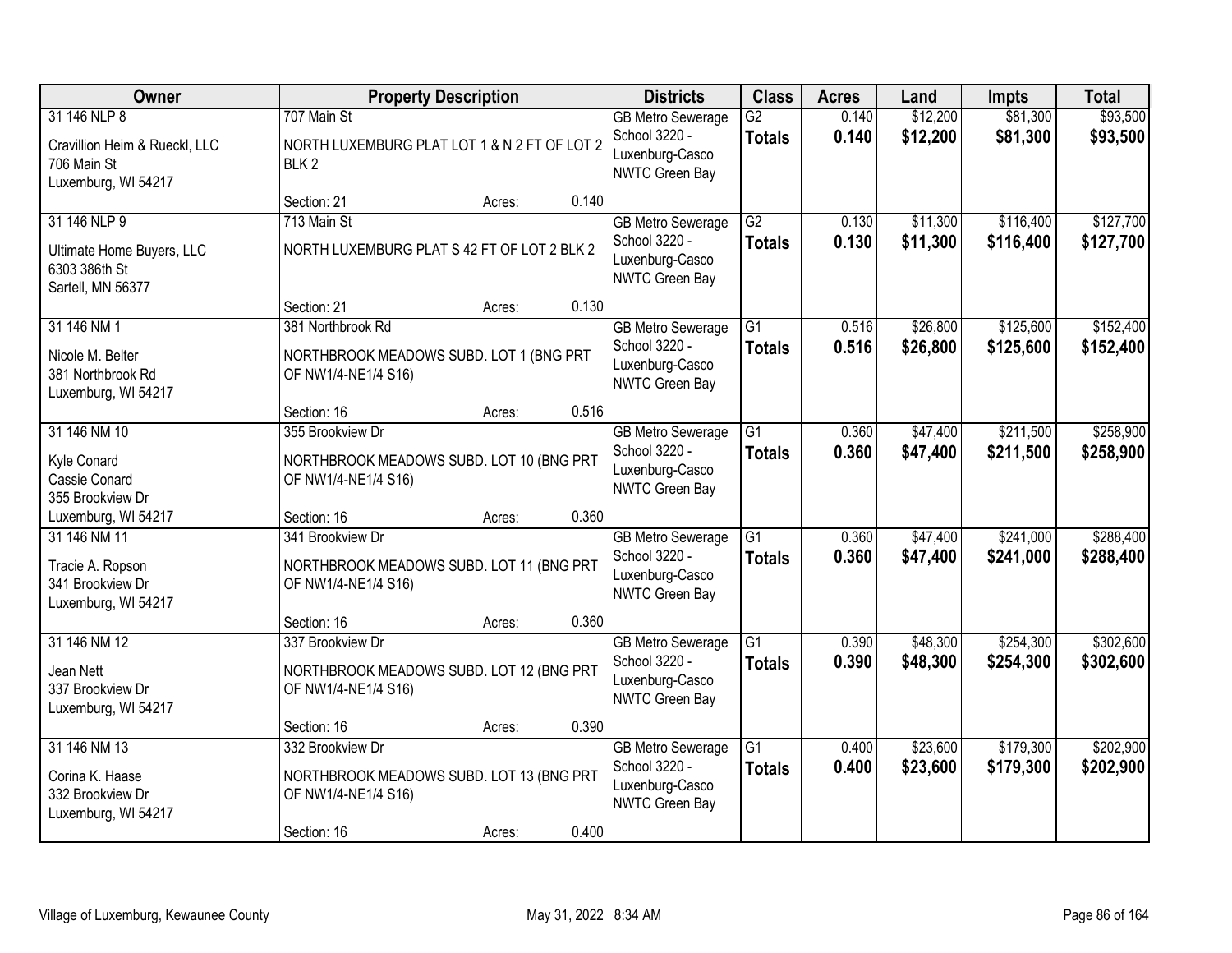| Owner                                                                                          | <b>Property Description</b>                                                                                                                                                                       | <b>Districts</b>                                                                      | <b>Class</b>                     | <b>Acres</b>   | Land                 | <b>Impts</b>           | <b>Total</b>           |
|------------------------------------------------------------------------------------------------|---------------------------------------------------------------------------------------------------------------------------------------------------------------------------------------------------|---------------------------------------------------------------------------------------|----------------------------------|----------------|----------------------|------------------------|------------------------|
| 31 146 NM 14<br>Jackie L. Key<br>342 Brookview Dr<br>Luxemburg, WI 54217                       | 342 Brookview Dr<br>NORTHBROOK MEADOWS SUBD. LOT 14 (BNG PRT<br>OF NW1/4-NE1/4 S16)                                                                                                               | <b>GB Metro Sewerage</b><br>School 3220 -<br>Luxenburg-Casco<br>NWTC Green Bay        | $\overline{G1}$<br><b>Totals</b> | 0.350<br>0.350 | \$22,100<br>\$22,100 | \$157,300<br>\$157,300 | \$179,400<br>\$179,400 |
|                                                                                                | 0.350<br>Section: 16<br>Acres:                                                                                                                                                                    |                                                                                       |                                  |                |                      |                        |                        |
| 31 146 NM 15<br>Lance J. Vlies<br>Crystal M. Vlies<br>352 Brookview Dr                         | 352 Brookview Dr<br>NORTHBROOK MEADOWS SUBD. LOT 15 (BNG PRT<br>OF NW1/4-NE1/4 S16)                                                                                                               | <b>GB Metro Sewerage</b><br>School 3220 -<br>Luxenburg-Casco<br>NWTC Green Bay        | $\overline{G1}$<br><b>Totals</b> | 0.380<br>0.380 | \$23,000<br>\$23,000 | \$193,500<br>\$193,500 | \$216,500<br>\$216,500 |
| Luxemburg, WI 54217                                                                            | 0.380<br>Section: 16<br>Acres:                                                                                                                                                                    |                                                                                       |                                  |                |                      |                        |                        |
| 31 146 NM 16<br>Corey Helms<br>Kristin Helms<br>362 Brookview Dr                               | 362 Brookview Dr<br>NORTHBROOK MEADOWS SUBD. LOT 16 (BNG PRT<br>OF NW1/4-NE1/4 S16)                                                                                                               | <b>GB Metro Sewerage</b><br>School 3220 -<br>Luxenburg-Casco<br>NWTC Green Bay        | $\overline{G1}$<br><b>Totals</b> | 0.450<br>0.450 | \$25,100<br>\$25,100 | \$188,000<br>\$188,000 | \$213,100<br>\$213,100 |
| Luxemburg, WI 54217                                                                            | 0.450<br>Section: 16<br>Acres:                                                                                                                                                                    |                                                                                       |                                  |                |                      |                        |                        |
| 31 146 NM 17<br>Brock E. Delebreau<br>372 Brookview Dr Po Box 443<br>Luxemburg, WI 54217       | 372 Brookview Dr<br>NORTHBROOK MEADOWS SUBD. LOT 17 (BNG PRT<br>OF NW1/4-NE1/4 S16)                                                                                                               | <b>GB</b> Metro Sewerage<br>School 3220 -<br>Luxenburg-Casco<br>NWTC Green Bay        | G1<br><b>Totals</b>              | 0.340<br>0.340 | \$21,800<br>\$21,800 | \$143,000<br>\$143,000 | \$164,800<br>\$164,800 |
|                                                                                                | 0.340<br>Section: 16<br>Acres:                                                                                                                                                                    |                                                                                       |                                  |                |                      |                        |                        |
| 31 146 NM 18<br>Kevin L. Tlachac<br>Lisa A. Tlachac<br>382 Brookview Dr                        | 382 Brookview Dr<br>NORTHBROOK MEADOWS SUBD. LOT 18 (BNG PRT<br>OF NW1/4-NE1/4 S16)                                                                                                               | <b>GB</b> Metro Sewerage<br>School 3220 -<br>Luxenburg-Casco<br>NWTC Green Bay        | $\overline{G1}$<br><b>Totals</b> | 0.330<br>0.330 | \$21,500<br>\$21,500 | \$182,400<br>\$182,400 | \$203,900<br>\$203,900 |
| Luxemburg, WI 54217                                                                            | 0.330<br>Section: 16<br>Acres:                                                                                                                                                                    |                                                                                       |                                  |                |                      |                        |                        |
| 31 146 NM 19<br>Haegele Family Trust<br>405 Fayette Ave<br>Algoma, WI 54201                    | 392 Brookview Dr<br>NORTHBROOK MEADOWS SUBD. LOT 19 EXC COM<br>NE COR LOT 19 AS POB S 18*57'10" E 4' ALG W'LY<br>R/W OF BROOKVIEW DR N 88*24'48" W 127.49' TO W<br>0.390<br>Section: 16<br>Acres: | <b>GB Metro Sewerage</b><br>School 3220 -<br>Luxenburg-Casco<br><b>NWTC Green Bay</b> | $\overline{G1}$<br><b>Totals</b> | 0.390<br>0.390 | \$23,300<br>\$23,300 | \$142,200<br>\$142,200 | \$165,500<br>\$165,500 |
| 31 146 NM 2<br>Dean M. Hilbert<br>Heidi L. Hilbert<br>507 Northbrook Rd<br>Luxemburg, WI 54217 | <b>Brookview Dr</b><br>NORTHBROOK MEADOWS SUBD. LOT 2 (BNG PRT<br>OF NW1/4-NE1/4 S16)<br>1.685<br>Section: 16<br>Acres:                                                                           | <b>GB Metro Sewerage</b><br>School 3220 -<br>Luxenburg-Casco<br>NWTC Green Bay        | $\overline{G4}$<br><b>Totals</b> | 1.685<br>1.685 | \$300<br>\$300       | $\overline{30}$<br>\$0 | \$300<br>\$300         |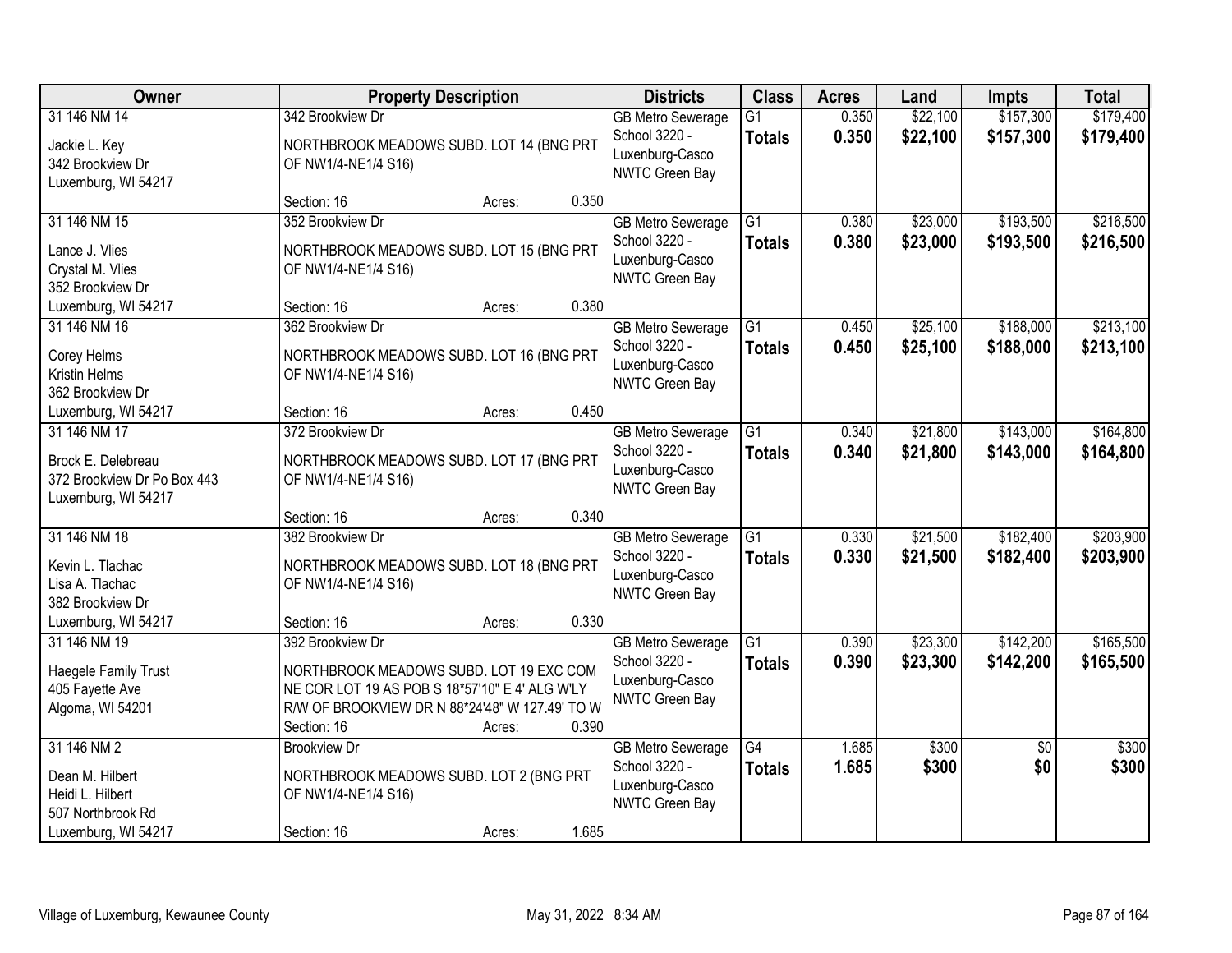| Owner                                 | <b>Property Description</b>                                                            | <b>Districts</b>                         | <b>Class</b>    | <b>Acres</b> | Land     | <b>Impts</b> | <b>Total</b> |
|---------------------------------------|----------------------------------------------------------------------------------------|------------------------------------------|-----------------|--------------|----------|--------------|--------------|
| 31 146 NM 20                          | 402 Brookview Dr                                                                       | <b>GB Metro Sewerage</b>                 | $\overline{G1}$ | 0.340        | \$21,800 | \$165,500    | \$187,300    |
| Lori R. Wech                          | NORTHBROOK MEADOWS SUBD. LOT 20 & THAT                                                 | School 3220 -                            | <b>Totals</b>   | 0.340        | \$21,800 | \$165,500    | \$187,300    |
| 1673 Meadows Ln                       | PRT OF LOT 19 DESC AS BEG NE COR LOT 19 AS                                             | Luxenburg-Casco                          |                 |              |          |              |              |
| Luxemburg, WI 54217                   | POB S 18*57'10"E 4' ALG W'LY R/W OF BROOKVIEW                                          | <b>NWTC Green Bay</b>                    |                 |              |          |              |              |
|                                       | 0.340<br>Section: 16<br>Acres:                                                         |                                          |                 |              |          |              |              |
| 31 146 NM 21                          | 422 Brookview Dr                                                                       | <b>GB Metro Sewerage</b>                 | $\overline{G1}$ | 0.400        | \$23,600 | \$147,600    | \$171,200    |
|                                       |                                                                                        | School 3220 -                            | <b>Totals</b>   | 0.400        | \$23,600 | \$147,600    | \$171,200    |
| Michael L. Zeitler<br>Kristen Zeitler | NORTHBROOK MEADOWS SUBD. LOT 21 EXC COM<br>NE COR LOT 21 N 89*53'00" W ALG N LN LOT 21 | Luxenburg-Casco                          |                 |              |          |              |              |
| 422 Brookview Dr                      | 75.34' TO POB N 89*53'00" W 75.74' TO NW COR LOT                                       | <b>NWTC Green Bay</b>                    |                 |              |          |              |              |
| Luxemburg, WI 54217                   | 0.400<br>Section: 16<br>Acres:                                                         |                                          |                 |              |          |              |              |
| 31 146 NM 22                          | 442 Brookview Dr                                                                       | <b>GB Metro Sewerage</b>                 | $\overline{G1}$ | 0.310        | \$20,900 | \$151,100    | \$172,000    |
|                                       |                                                                                        | School 3220 -                            | <b>Totals</b>   | 0.310        | \$20,900 | \$151,100    | \$172,000    |
| Tammy L. Hallet                       | NORTHBROOK MEADOWS SUBD. LOT 22 & EXC A                                                | Luxenburg-Casco                          |                 |              |          |              |              |
| 442 Brookview Dr                      | PCL COM AT SE COR OF LOT 22 AS POB N 89* 53'00'                                        | <b>NWTC Green Bay</b>                    |                 |              |          |              |              |
| Luxemburg, WI 54217                   | W ALG S LN OF LOT 22 75.34' N 81*05'34" E 72.31' TO                                    |                                          |                 |              |          |              |              |
|                                       | Section: 16<br>0.310<br>Acres:                                                         |                                          |                 |              |          |              |              |
| 31 146 NM 23                          | 462 Brookview Dr                                                                       | <b>GB Metro Sewerage</b>                 | G1              | 0.290        | \$20,200 | \$162,900    | \$183,100    |
| Jessic Babler                         | NORTHBROOK MEADOWS SUBD. LOT 23 (BNG PRT                                               | School 3220 -                            | <b>Totals</b>   | 0.290        | \$20,200 | \$162,900    | \$183,100    |
| J Abram G A. Babler                   | OF NW1/4-NE1/4 S16)                                                                    | Luxenburg-Casco<br><b>NWTC Green Bay</b> |                 |              |          |              |              |
| 462 Brookview Dr                      |                                                                                        |                                          |                 |              |          |              |              |
| Luxemburg, WI 54217                   | 0.290<br>Section: 16<br>Acres:                                                         |                                          |                 |              |          |              |              |
| 31 146 NM 24                          | 482 Brookview Dr                                                                       | <b>GB Metro Sewerage</b>                 | $\overline{G1}$ | 0.280        | \$19,900 | \$136,200    | \$156,100    |
| Michelle M. Kinnard                   | NORTHBROOK MEADOWS SUBD. LOT 24 (BNG PRT                                               | School 3220 -                            | <b>Totals</b>   | 0.280        | \$19,900 | \$136,200    | \$156,100    |
| 482 Brookview Dr                      | OF NW1/4-NE1/4 S16)                                                                    | Luxenburg-Casco                          |                 |              |          |              |              |
| Luxemburg, WI 54217                   |                                                                                        | <b>NWTC Green Bay</b>                    |                 |              |          |              |              |
|                                       | 0.280<br>Section: 16<br>Acres:                                                         |                                          |                 |              |          |              |              |
| 31 146 NM 25                          | 371 Northbrook Rd                                                                      | <b>GB Metro Sewerage</b>                 | G1              | 0.380        | \$23,000 | \$164,100    | \$187,100    |
| Stephanie Hedsand                     | NORTHBROOK MEADOWS SUBD. LOT 25 (BNG PRT                                               | School 3220 -                            | <b>Totals</b>   | 0.380        | \$23,000 | \$164,100    | \$187,100    |
| Devin K. Hedsand                      | OF NW1/4-NE1/4 S16)                                                                    | Luxenburg-Casco                          |                 |              |          |              |              |
| 371 Northbrook Rd                     |                                                                                        | NWTC Green Bay                           |                 |              |          |              |              |
| Luxemburg, WI 54217                   | 0.380<br>Section: 16<br>Acres:                                                         |                                          |                 |              |          |              |              |
| 31 146 NM 26                          | 361 Northbrook Rd                                                                      | <b>GB Metro Sewerage</b>                 | $\overline{G1}$ | 0.320        | \$21,200 | \$134,000    | \$155,200    |
|                                       |                                                                                        | School 3220 -                            | <b>Totals</b>   | 0.320        | \$21,200 | \$134,000    | \$155,200    |
| Noelia Gomez Orosco                   | NORTHBROOK MEADOWS SUBD. LOT 26 (BNG PRT                                               | Luxenburg-Casco                          |                 |              |          |              |              |
| 361 Northbrook Rd                     | OF NW1/4-NE1/4 S16)                                                                    | NWTC Green Bay                           |                 |              |          |              |              |
| Luxemburg, WI 54217                   |                                                                                        |                                          |                 |              |          |              |              |
|                                       | 0.320<br>Section: 16<br>Acres:                                                         |                                          |                 |              |          |              |              |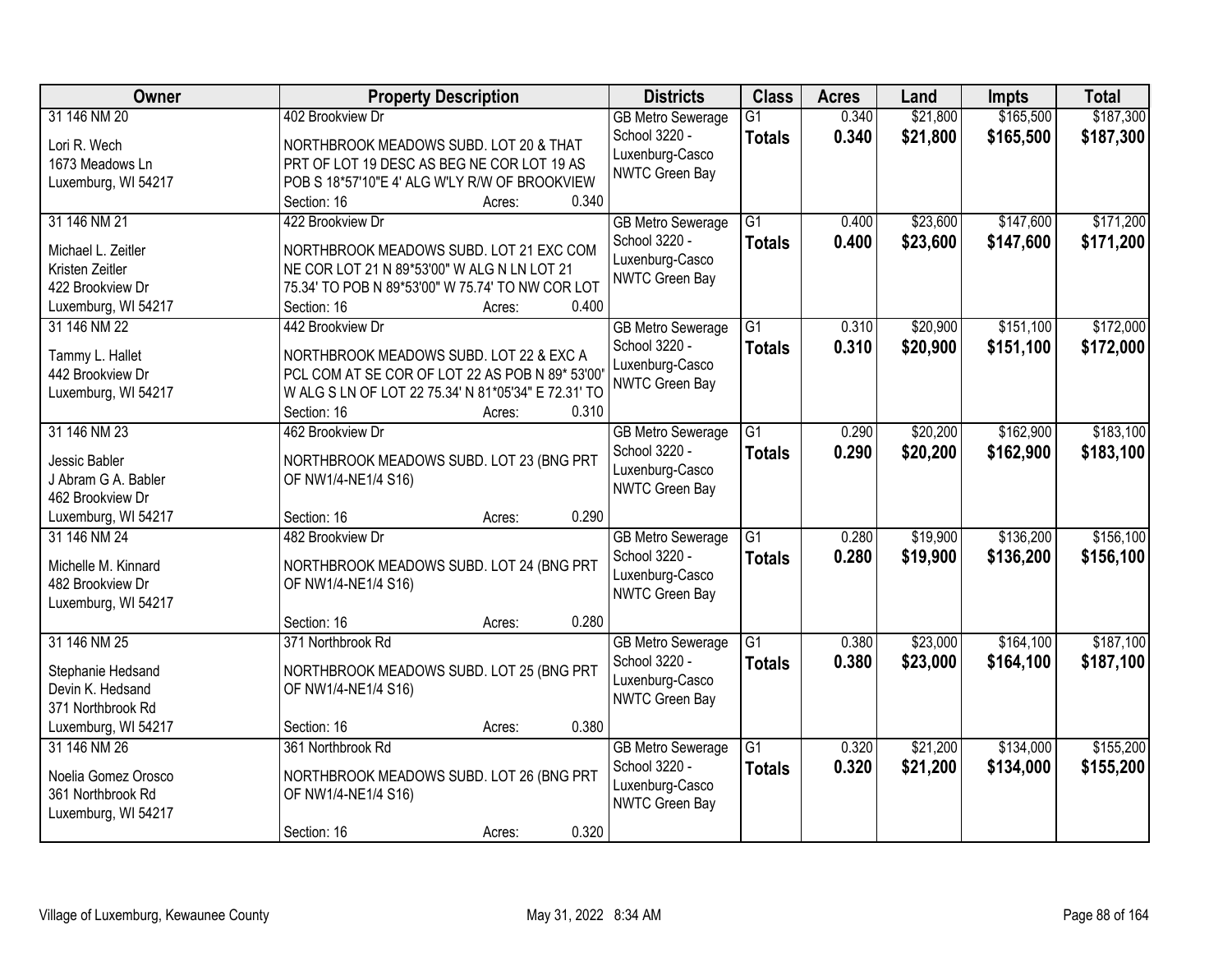| Owner                                                                                                      |                                                                                                                                                                                  | <b>Property Description</b> |       | <b>Districts</b>                                                               | <b>Class</b>                     | <b>Acres</b>   | Land                 | <b>Impts</b>           | <b>Total</b>           |
|------------------------------------------------------------------------------------------------------------|----------------------------------------------------------------------------------------------------------------------------------------------------------------------------------|-----------------------------|-------|--------------------------------------------------------------------------------|----------------------------------|----------------|----------------------|------------------------|------------------------|
| 31 146 NM 27<br>Brian J. Ploof<br>351 Northbrook Rd<br>Luxemburg, WI 54217                                 | 351 Northbrook Rd<br>NORTHBROOK MEADOWS SUBD. LOT 27 (BNG PRT<br>OF NW1/4-NE1/4 S16)                                                                                             |                             |       | <b>GB Metro Sewerage</b><br>School 3220 -<br>Luxenburg-Casco<br>NWTC Green Bay | $\overline{G1}$<br><b>Totals</b> | 0.320<br>0.320 | \$21,200<br>\$21,200 | \$158,200<br>\$158,200 | \$179,400<br>\$179,400 |
|                                                                                                            | Section: 16                                                                                                                                                                      | Acres:                      | 0.320 |                                                                                |                                  |                |                      |                        |                        |
| 31 146 NM 28<br>Shelley A. Paul<br>341 Northbrook Rd<br>Luxemburg, WI 54217                                | 341 Northbrook Rd<br>NORTHBROOK MEADOWS SUBD. LOT 28 (BNG PRT<br>OF NW1/4-NE1/4 S16)                                                                                             |                             |       | <b>GB Metro Sewerage</b><br>School 3220 -<br>Luxenburg-Casco<br>NWTC Green Bay | $\overline{G1}$<br><b>Totals</b> | 0.320<br>0.320 | \$21,200<br>\$21,200 | \$148,300<br>\$148,300 | \$169,500<br>\$169,500 |
|                                                                                                            | Section: 16                                                                                                                                                                      | Acres:                      | 0.320 |                                                                                |                                  |                |                      |                        |                        |
| 31 146 NM 3<br>Dean M. Hilbert<br>Heidi L. Hilbert<br>507 Northbrook Rd<br>Luxemburg, WI 54217             | <b>Brookview Dr</b><br>NORTHBROOK MEADOWS SUBD. LOT 3 EXC THAT<br>PRT INCL IN PHASE 1 OF NMC DESC AS COM NE<br>COR S16 TH N 89*53'00" E 1632.17' TH S 00*06'54" W<br>Section: 16 | Acres:                      | 0.575 | <b>GB Metro Sewerage</b><br>School 3220 -<br>Luxenburg-Casco<br>NWTC Green Bay | G4<br><b>Totals</b>              | 0.575<br>0.575 | \$100<br>\$100       | $\overline{50}$<br>\$0 | \$100<br>\$100         |
| 31 146 NM 4<br>Jeffrey J. Frey<br>Sara E. Frey<br>415 Brookview Dr                                         | 415 Brookview Dr<br>NORTHBROOK MEADOWS SUBD. LOT 4 (BNG PRT<br>OF NW1/4-NE1/4 S16)                                                                                               |                             |       | <b>GB</b> Metro Sewerage<br>School 3220 -<br>Luxenburg-Casco<br>NWTC Green Bay | G1<br><b>Totals</b>              | 0.940<br>0.940 | \$44,400<br>\$44,400 | \$230,500<br>\$230,500 | \$274,900<br>\$274,900 |
| Luxemburg, WI 54217                                                                                        | Section: 16                                                                                                                                                                      | Acres:                      | 0.940 |                                                                                |                                  |                |                      |                        |                        |
| 31 146 NM 5<br>Robert L. Desh<br><b>Barbara Desh</b><br>391 Brookview Dr                                   | 391 Brookview Dr<br>NORTHBROOK MEADOWS SUBD. LOT 5 (BNG PRT<br>OF NW1/4-NE1/4 S16) (SUR 10-02-07)                                                                                |                             |       | <b>GB</b> Metro Sewerage<br>School 3220 -<br>Luxenburg-Casco<br>NWTC Green Bay | $\overline{G1}$<br><b>Totals</b> | 0.440<br>0.440 | \$49,800<br>\$49,800 | \$237,800<br>\$237,800 | \$287,600<br>\$287,600 |
| Luxemburg, WI 54217                                                                                        | Section: 16                                                                                                                                                                      | Acres:                      | 0.440 |                                                                                |                                  |                |                      |                        |                        |
| 31 146 NM 6<br>Cynthia S. Machut<br>Mark M. Machut<br>385 Brookview Dr                                     | 385 Brookview Dr<br>NORTHBROOK MEADOWS SUBD. LOT 6 (BNG PRT<br>OF NW1/4-NE1/4 S16)                                                                                               |                             |       | <b>GB Metro Sewerage</b><br>School 3220 -<br>Luxenburg-Casco<br>NWTC Green Bay | $\overline{G1}$<br><b>Totals</b> | 0.360<br>0.360 | \$47,400<br>\$47,400 | \$234,700<br>\$234,700 | \$282,100<br>\$282,100 |
| Luxemburg, WI 54217                                                                                        | Section: 16                                                                                                                                                                      | Acres:                      | 0.360 |                                                                                |                                  |                |                      |                        |                        |
| 31 146 NM 7<br>Leo Vandenlangenberg<br>Laverne Vandenlangenberg<br>381 Brookview Dr<br>Luxemburg, WI 54217 | 381 Brookview Dr<br>NORTHBROOK MEADOWS SUBD. LOT 7 (BNG PRT<br>OF NW1/4-NE1/4 S16)<br>Section: 16                                                                                | Acres:                      | 0.360 | <b>GB Metro Sewerage</b><br>School 3220 -<br>Luxenburg-Casco<br>NWTC Green Bay | $\overline{G1}$<br><b>Totals</b> | 0.360<br>0.360 | \$47,400<br>\$47,400 | \$181,500<br>\$181,500 | \$228,900<br>\$228,900 |
|                                                                                                            |                                                                                                                                                                                  |                             |       |                                                                                |                                  |                |                      |                        |                        |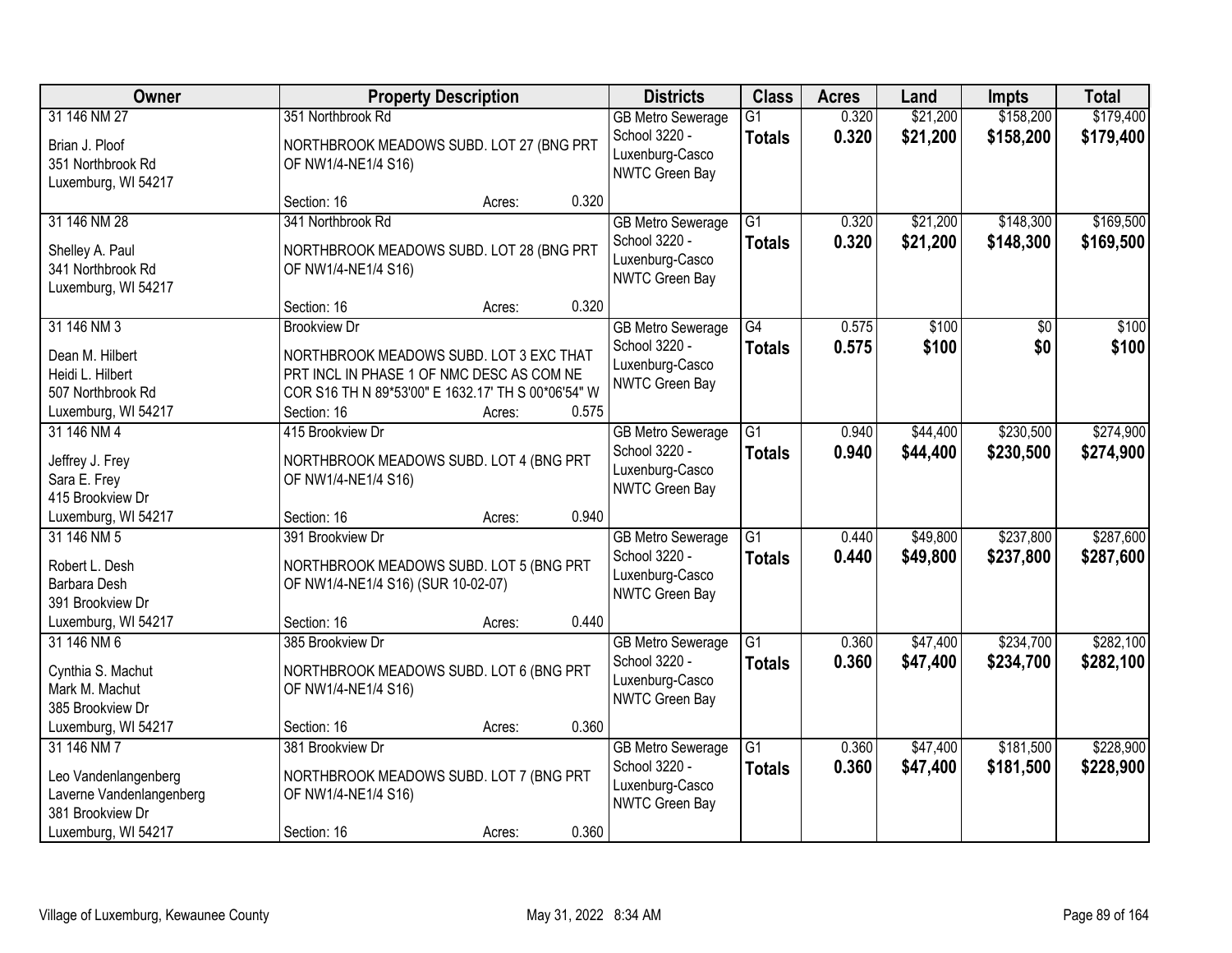| Owner                                                                                             |                                                                                                    | <b>Property Description</b> |       | <b>Districts</b>                                                                      | <b>Class</b>                     | <b>Acres</b>   | Land                 | <b>Impts</b>           | <b>Total</b>           |
|---------------------------------------------------------------------------------------------------|----------------------------------------------------------------------------------------------------|-----------------------------|-------|---------------------------------------------------------------------------------------|----------------------------------|----------------|----------------------|------------------------|------------------------|
| 31 146 NM 8<br>Brian M. Barbiaux<br>Nicole I. Barbiaux<br>371 Brookview Dr                        | 371 Brookview Dr<br>NORTHBROOK MEADOWS SUBD. LOT 8 (BNG PRT<br>OF NW1/4-NE1/4 S16)                 |                             |       | <b>GB Metro Sewerage</b><br>School 3220 -<br>Luxenburg-Casco<br>NWTC Green Bay        | $\overline{G1}$<br><b>Totals</b> | 0.360<br>0.360 | \$47,400<br>\$47,400 | \$170,100<br>\$170,100 | \$217,500<br>\$217,500 |
| Luxemburg, WI 54217                                                                               | Section: 16                                                                                        | Acres:                      | 0.360 |                                                                                       |                                  |                |                      |                        |                        |
| 31 146 NM 9<br>Kent E. Treml<br>Kristen K. Treml<br>361 Brookview Dr                              | 361 Brookview Dr<br>NORTHBROOK MEADOWS SUBD. LOT 9 (BNG PRT<br>OF NW1/4-NE1/4 S16)                 |                             |       | <b>GB Metro Sewerage</b><br>School 3220 -<br>Luxenburg-Casco<br><b>NWTC Green Bay</b> | $\overline{G1}$<br><b>Totals</b> | 0.360<br>0.360 | \$47,400<br>\$47,400 | \$200,300<br>\$200,300 | \$247,700<br>\$247,700 |
| Luxemburg, WI 54217                                                                               | Section: 16                                                                                        | Acres:                      | 0.360 |                                                                                       |                                  |                |                      |                        |                        |
| 31 146 NM1 29<br>Jeremy D. Jahnke<br>405 Mueller Ct<br>Luxemburg, WI 54217                        | 405 Mueller Ct<br>NORTHBROOK MEADOWS 1ST ADD LOT 29 (BNG<br>PRT OF NW1/4-NE1/4 S16)                |                             |       | <b>GB Metro Sewerage</b><br>School 3220 -<br>Luxenburg-Casco<br>NWTC Green Bay        | $\overline{G1}$<br><b>Totals</b> | 0.420<br>0.420 | \$24,200<br>\$24,200 | \$146,600<br>\$146,600 | \$170,800<br>\$170,800 |
|                                                                                                   | Section: 16                                                                                        | Acres:                      | 0.420 |                                                                                       |                                  |                |                      |                        |                        |
| 31 146 NM1 30<br>Ryan Dachelet<br>415 Mueller Ct<br>Luxemburg, WI 54217                           | 415 Mueller Ct<br>NORTHBROOK MEADOWS 1ST ADD LOT 30 (BNG<br>PRT OF NW1/4-NE1/4 S16)                |                             |       | <b>GB Metro Sewerage</b><br>School 3220 -<br>Luxenburg-Casco<br>NWTC Green Bay        | G1<br><b>Totals</b>              | 0.350<br>0.350 | \$22,100<br>\$22,100 | \$152,700<br>\$152,700 | \$174,800<br>\$174,800 |
|                                                                                                   | Section: 16                                                                                        | Acres:                      | 0.350 |                                                                                       |                                  |                |                      |                        |                        |
| 31 146 NM1 31<br>Troy R. Valentine<br>Gina M. Valentine<br>425 Mueller Ct                         | 425 Mueller Ct<br>NORTHBROOK MEADOWS 1ST ADD LOT 31 (BNG<br>PRT OF NW1/4-NE1/4 S16)                |                             |       | <b>GB Metro Sewerage</b><br>School 3220 -<br>Luxenburg-Casco<br><b>NWTC Green Bay</b> | $\overline{G1}$<br><b>Totals</b> | 0.620<br>0.620 | \$28,000<br>\$28,000 | \$227,300<br>\$227,300 | \$255,300<br>\$255,300 |
| Luxemburg, WI 54217                                                                               | Section: 16                                                                                        | Acres:                      | 0.620 |                                                                                       |                                  |                |                      |                        |                        |
| 31 146 NM1 32<br>Erik S. Larscheid<br>Nicole M. Larscheid<br>1540 S Huron Rd Apt 2                | 435 Mueller Ct<br>NORTHBROOK MEADOWS 1ST ADD LOT 32 (BNG<br>PRT OF NW1/4-NE1/4 S16)                |                             |       | <b>GB Metro Sewerage</b><br>School 3220 -<br>Luxenburg-Casco<br>NWTC Green Bay        | $\overline{G4}$<br><b>Totals</b> | 0.610<br>0.610 | \$100<br>\$100       | $\overline{50}$<br>\$0 | \$100<br>\$100         |
| Green Bay, WI 54311                                                                               | Section: 16                                                                                        | Acres:                      | 0.610 |                                                                                       |                                  |                |                      |                        |                        |
| 31 146 NM1 33<br>Steven P. Roberts Jr<br>Dana M. Roberts<br>445 Mueller Ct<br>Luxemburg, WI 54217 | 445 Mueller Ct<br>NORTHBROOK MEADOWS 1ST ADD LOT 33 (BNG<br>PRT OF NW1/4-NE1/4 S16)<br>Section: 16 | Acres:                      | 0.410 | <b>GB Metro Sewerage</b><br>School 3220 -<br>Luxenburg-Casco<br>NWTC Green Bay        | $\overline{G1}$<br><b>Totals</b> | 0.410<br>0.410 | \$23,900<br>\$23,900 | \$199,100<br>\$199,100 | \$223,000<br>\$223,000 |
|                                                                                                   |                                                                                                    |                             |       |                                                                                       |                                  |                |                      |                        |                        |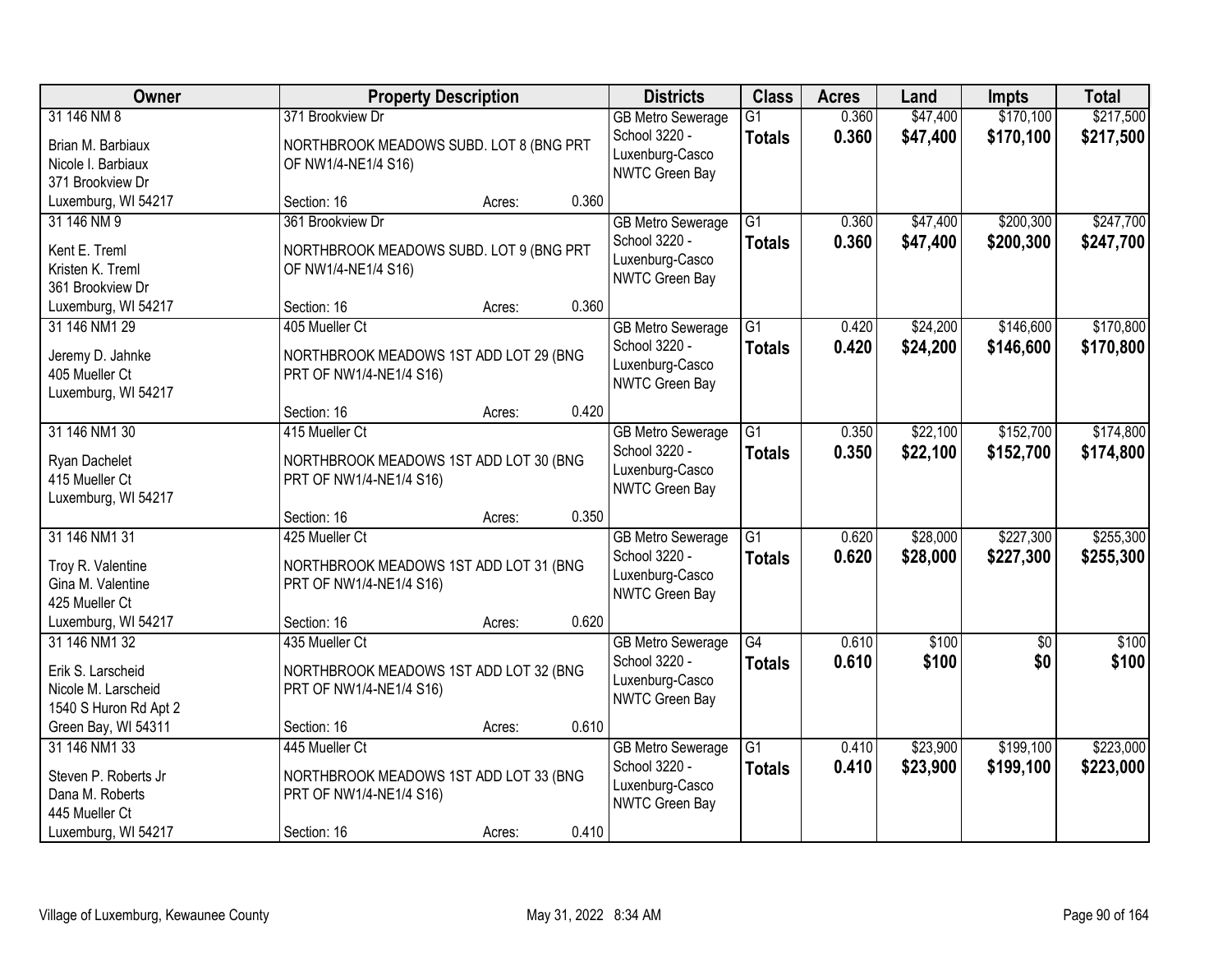| Owner                                                                            |                                                                                                      | <b>Property Description</b> |       | <b>Districts</b>                                                                      | <b>Class</b>                     | <b>Acres</b>   | Land                 | <b>Impts</b>           | <b>Total</b>           |
|----------------------------------------------------------------------------------|------------------------------------------------------------------------------------------------------|-----------------------------|-------|---------------------------------------------------------------------------------------|----------------------------------|----------------|----------------------|------------------------|------------------------|
| 31 146 NM1 34<br>Christopher L. Vaniten<br>455 Mueller Ct<br>Luxemburg, WI 54217 | 455 Mueller Ct<br>NORTHBROOK MEADOWS 1ST ADD LOT 34 (BNG<br>PRT OF NW1/4-NE1/4 S16)                  |                             |       | <b>GB Metro Sewerage</b><br>School 3220 -<br>Luxenburg-Casco<br>NWTC Green Bay        | $\overline{G1}$<br><b>Totals</b> | 0.580<br>0.580 | \$27,500<br>\$27,500 | \$207,000<br>\$207,000 | \$234,500<br>\$234,500 |
|                                                                                  | Section: 16                                                                                          | Acres:                      | 0.580 |                                                                                       |                                  |                |                      |                        |                        |
| 31 146 NM1 35<br>Brick R. Cole<br>465 Mueller Ct<br>Luxemburg, WI 54217          | 465 Mueller Ct<br>NORTHBROOK MEADOWS 1ST ADD LOT 35 (BNG<br>PRT OF NW1/4-NE1/4 S16)                  |                             |       | <b>GB Metro Sewerage</b><br>School 3220 -<br>Luxenburg-Casco<br><b>NWTC Green Bay</b> | $\overline{G1}$<br><b>Totals</b> | 0.730<br>0.730 | \$29,200<br>\$29,200 | \$168,800<br>\$168,800 | \$198,000<br>\$198,000 |
|                                                                                  | Section: 16                                                                                          | Acres:                      | 0.730 |                                                                                       |                                  |                |                      |                        |                        |
| 31 146 NM1 36<br>Aura P. Rubel<br>458 Mueller Ct<br>Luxemburg, WI 54217          | 458 Mueller Ct<br>NORTHBROOK MEADOWS 1ST ADD LOT 36 (BNG<br>PRT OF NW1/4-NE1/4 S16)                  |                             |       | <b>GB Metro Sewerage</b><br>School 3220 -<br>Luxenburg-Casco<br>NWTC Green Bay        | G1<br><b>Totals</b>              | 0.640<br>0.640 | \$28,200<br>\$28,200 | \$202,800<br>\$202,800 | \$231,000<br>\$231,000 |
|                                                                                  | Section: 16                                                                                          | Acres:                      | 0.640 |                                                                                       |                                  |                |                      |                        |                        |
| 31 146 NM1 37<br>Jamie Hippert<br>Norman J. Hippert<br>448 Mueller Ct            | 448 Mueller Ct<br>NORTHBROOK MEADOWS 1ST ADD LOT 37 (BNG<br>PRT OF NW1/4-NE1/4 S16)                  |                             |       | <b>GB Metro Sewerage</b><br>School 3220 -<br>Luxenburg-Casco<br>NWTC Green Bay        | G1<br><b>Totals</b>              | 0.500<br>0.500 | \$26,600<br>\$26,600 | \$195,400<br>\$195,400 | \$222,000<br>\$222,000 |
| Luxemburg, WI 54217                                                              | Section: 16                                                                                          | Acres:                      | 0.500 |                                                                                       |                                  |                |                      |                        |                        |
| 31 146 NM1 38<br>Todd A. Dahlke<br>April C. Dahlke<br>412 Mueller Ct             | 412 Mueller Ct<br>NORTHBROOK MEADOWS 1ST ADD LOT 38 (BNG<br>PRT OF NW1/4-NE1/4 S16)                  |                             |       | <b>GB Metro Sewerage</b><br>School 3220 -<br>Luxenburg-Casco<br><b>NWTC Green Bay</b> | $\overline{G1}$<br><b>Totals</b> | 0.560<br>0.560 | \$27,300<br>\$27,300 | \$213,700<br>\$213,700 | \$241,000<br>\$241,000 |
| Luxemburg, WI 54217                                                              | Section: 16                                                                                          | Acres:                      | 0.560 |                                                                                       |                                  |                |                      |                        |                        |
| 31 146 NM1 39<br>Joseph F. Salm<br>Annette Salm<br>708 Lowell Rd                 | 708 Lowell Rd<br>NORTHBROOK MEADOWS 1ST ADD LOT 39 (BNG<br>PRT OF NW1/4-NE1/4 S16)                   |                             |       | <b>GB Metro Sewerage</b><br>School 3220 -<br>Luxenburg-Casco<br>NWTC Green Bay        | G1<br><b>Totals</b>              | 0.370<br>0.370 | \$22,700<br>\$22,700 | \$145,200<br>\$145,200 | \$167,900<br>\$167,900 |
| Luxemburg, WI 54217                                                              | Section: 16                                                                                          | Acres:                      | 0.370 |                                                                                       |                                  |                |                      |                        |                        |
| 31 146 NM1 40<br>Brian D. Patrycia<br>322 Brookview Dr<br>Luxemburg, WI 54217    | 322 Brookview Dr<br>NORTHBROOK MEADOWS 1ST ADD LOT 40 (BNG<br>PRT OF NW1/4-NE1/4 S16)<br>Section: 16 | Acres:                      | 0.360 | <b>GB Metro Sewerage</b><br>School 3220 -<br>Luxenburg-Casco<br>NWTC Green Bay        | $\overline{G1}$<br><b>Totals</b> | 0.360<br>0.360 | \$22,400<br>\$22,400 | \$211,000<br>\$211,000 | \$233,400<br>\$233,400 |
|                                                                                  |                                                                                                      |                             |       |                                                                                       |                                  |                |                      |                        |                        |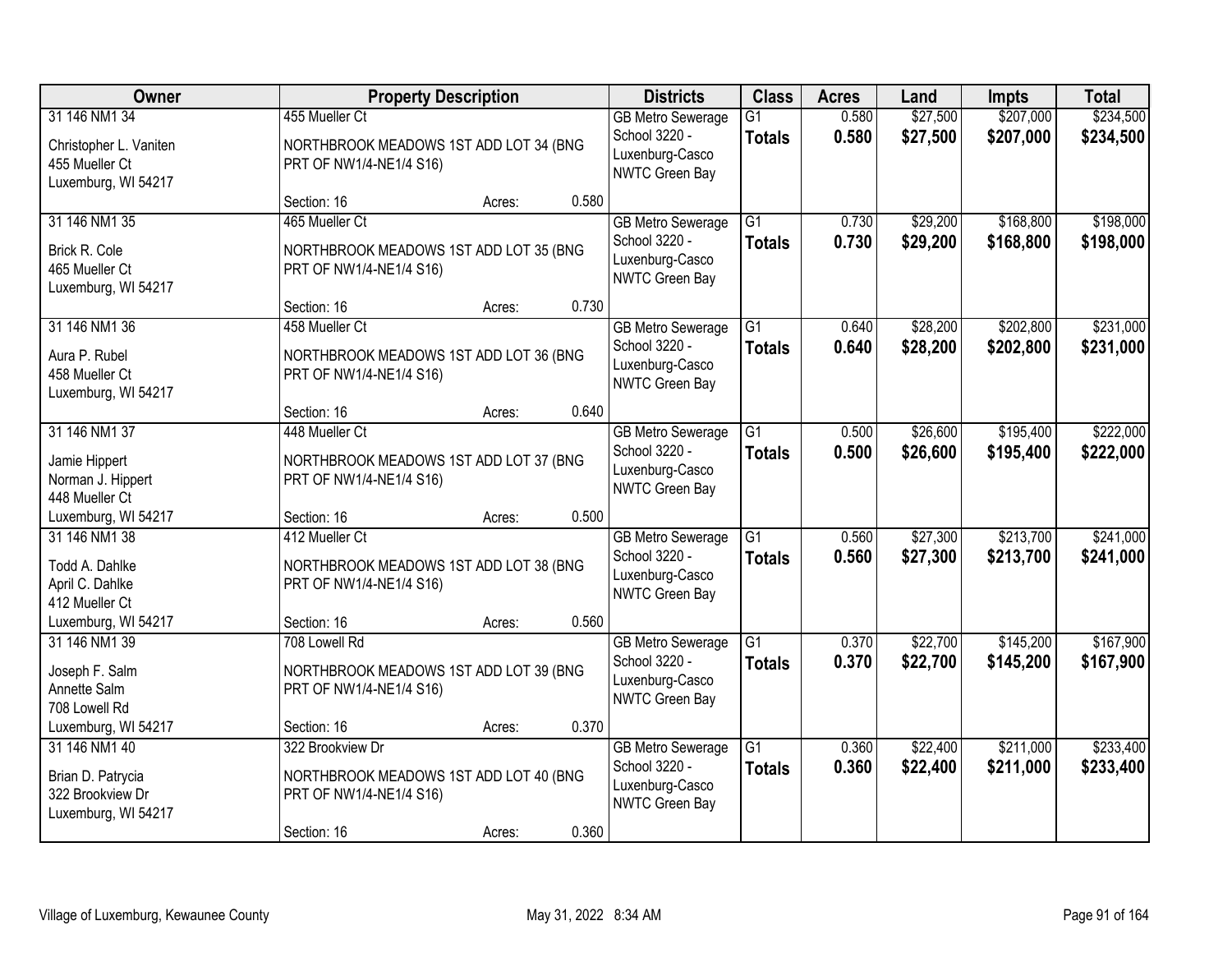| <b>Owner</b>                       | <b>Property Description</b>              |        |       | <b>Districts</b>                  | <b>Class</b>    | <b>Acres</b> | Land     | <b>Impts</b>    | <b>Total</b> |
|------------------------------------|------------------------------------------|--------|-------|-----------------------------------|-----------------|--------------|----------|-----------------|--------------|
| 31 146 NM1 41                      | 321 Brookview Dr                         |        |       | <b>GB Metro Sewerage</b>          | $\overline{G1}$ | 0.690        | \$28,700 | \$194,500       | \$223,200    |
| Kenneth B & Jeannett Kiehnau Trust | NORTHBROOK MEADOWS 1ST ADD LOT 41 & ALSO |        |       | School 3220 -                     | <b>Totals</b>   | 0.690        | \$28,700 | \$194,500       | \$223,200    |
| 321 Brookview Dr                   | PCL IN 733R392 (BNG PRT OF NW1/4-NE1/4 & |        |       | Luxenburg-Casco                   |                 |              |          |                 |              |
| Luxemburg, WI 54217                | NE1/4-NW1/4 S16)                         |        |       | NWTC Green Bay                    |                 |              |          |                 |              |
|                                    | Section: 16                              | Acres: | 0.690 |                                   |                 |              |          |                 |              |
| 31 146 NM1 48                      | 244 Fairway Dr                           |        |       | <b>GB Metro Sewerage</b>          | $\overline{G1}$ | 0.320        | \$21,200 | \$176,400       | \$197,600    |
| Thomas J. Valentine                | NORTHBROOK MEADOWS 1ST ADD LOT 48 (BNG   |        |       | School 3220 -                     | <b>Totals</b>   | 0.320        | \$21,200 | \$176,400       | \$197,600    |
| 244 Fairway Dr                     | PRT OF NE1/4-NW1/4 S16)                  |        |       | Luxenburg-Casco                   |                 |              |          |                 |              |
| Luxemburg, WI 54217                |                                          |        |       | NWTC Green Bay                    |                 |              |          |                 |              |
|                                    | Section: 16                              | Acres: | 0.320 |                                   |                 |              |          |                 |              |
| 31 146 NM1 49                      | 250 Fairway Dr                           |        |       | <b>GB Metro Sewerage</b>          | G1              | 0.310        | \$20,900 | \$200,700       | \$221,600    |
| Deborah Marie A. Zalig             | NORTHBROOK MEADOWS 1ST ADD LOT 49 (BNG   |        |       | School 3220 -                     | <b>Totals</b>   | 0.310        | \$20,900 | \$200,700       | \$221,600    |
| 250 Fairway Dr                     | PRT OF NE1/4-NW1/4 S16)                  |        |       | Luxenburg-Casco                   |                 |              |          |                 |              |
| Luxemburg, WI 54217                |                                          |        |       | NWTC Green Bay                    |                 |              |          |                 |              |
|                                    | Section: 16                              | Acres: | 0.310 |                                   |                 |              |          |                 |              |
| 31 146 NM1 50                      | 260 Fairway Dr                           |        |       | <b>GB Metro Sewerage</b>          | G1              | 0.350        | \$22,100 | \$198,400       | \$220,500    |
| Justin D. Delfosse                 | NORTHBROOK MEADOWS 1ST ADD LOT 50 (BNG   |        |       | School 3220 -                     | <b>Totals</b>   | 0.350        | \$22,100 | \$198,400       | \$220,500    |
| Stefanie Delfosse                  | PRT OF NE1/4-NW1/4 S16)                  |        |       | Luxenburg-Casco                   |                 |              |          |                 |              |
| 260 Fairway Dr                     |                                          |        |       | NWTC Green Bay                    |                 |              |          |                 |              |
| Luxemburg, WI 54217                | Section: 16                              | Acres: | 0.350 |                                   |                 |              |          |                 |              |
| 31 146 NM1 51                      | 280 Fairway Dr                           |        |       | <b>GB Metro Sewerage</b>          | $\overline{G1}$ | 0.450        | \$25,100 | \$252,400       | \$277,500    |
|                                    |                                          |        |       | School 3220 -                     | <b>Totals</b>   | 0.450        | \$25,100 | \$252,400       | \$277,500    |
| Mark JJr& Judy A Steiner Trust     | NORTHBROOK MEADOWS 1ST ADD LOT 51 (BNG   |        |       | Luxenburg-Casco                   |                 |              |          |                 |              |
| 280 Fairway Dr                     | PRT OF NE1/4-NW1/4 S16)                  |        |       | NWTC Green Bay                    |                 |              |          |                 |              |
| Luxemburg, WI 54217                | Section: 16                              | Acres: | 0.450 |                                   |                 |              |          |                 |              |
| 31 146 NM1 52                      | Fairway Dr                               |        |       | <b>GB Metro Sewerage</b>          | $\overline{G1}$ | 0.560        | \$52,300 | $\overline{60}$ | \$52,300     |
|                                    |                                          |        |       | School 3220 -                     | <b>Totals</b>   | 0.560        | \$52,300 | \$0             | \$52,300     |
| John A. Slatky                     | NORTHBROOK MEADOWS 1ST ADD LOT 52 (BNG   |        |       | Luxenburg-Casco                   |                 |              |          |                 |              |
| Sally A. Slatky                    | PRT OF NW1/4-NE1/4 S16)                  |        |       | NWTC Green Bay                    |                 |              |          |                 |              |
| 291 Fairway Dr                     |                                          |        |       |                                   |                 |              |          |                 |              |
| Luxemburg, WI 54217                | Section: 16                              | Acres: | 0.560 |                                   |                 |              |          |                 |              |
| 31 146 NM1 53                      | 291 Fairway Dr                           |        |       | <b>GB Metro Sewerage</b>          | $\overline{G1}$ | 0.650        | \$53,300 | \$263,100       | \$316,400    |
| John A. Slatky                     | NORTHBROOK MEADOWS 1ST ADD LOT 53 (BNG   |        |       | School 3220 -                     | <b>Totals</b>   | 0.650        | \$53,300 | \$263,100       | \$316,400    |
| Sally A. Slatky                    | PRT OF NW1/4-NE1/4 & NE1/4-NW1/4 S16)    |        |       | Luxenburg-Casco<br>NWTC Green Bay |                 |              |          |                 |              |
| 291 Fairway Dr                     |                                          |        |       |                                   |                 |              |          |                 |              |
| Luxemburg, WI 54217                | Section: 16                              | Acres: | 0.650 |                                   |                 |              |          |                 |              |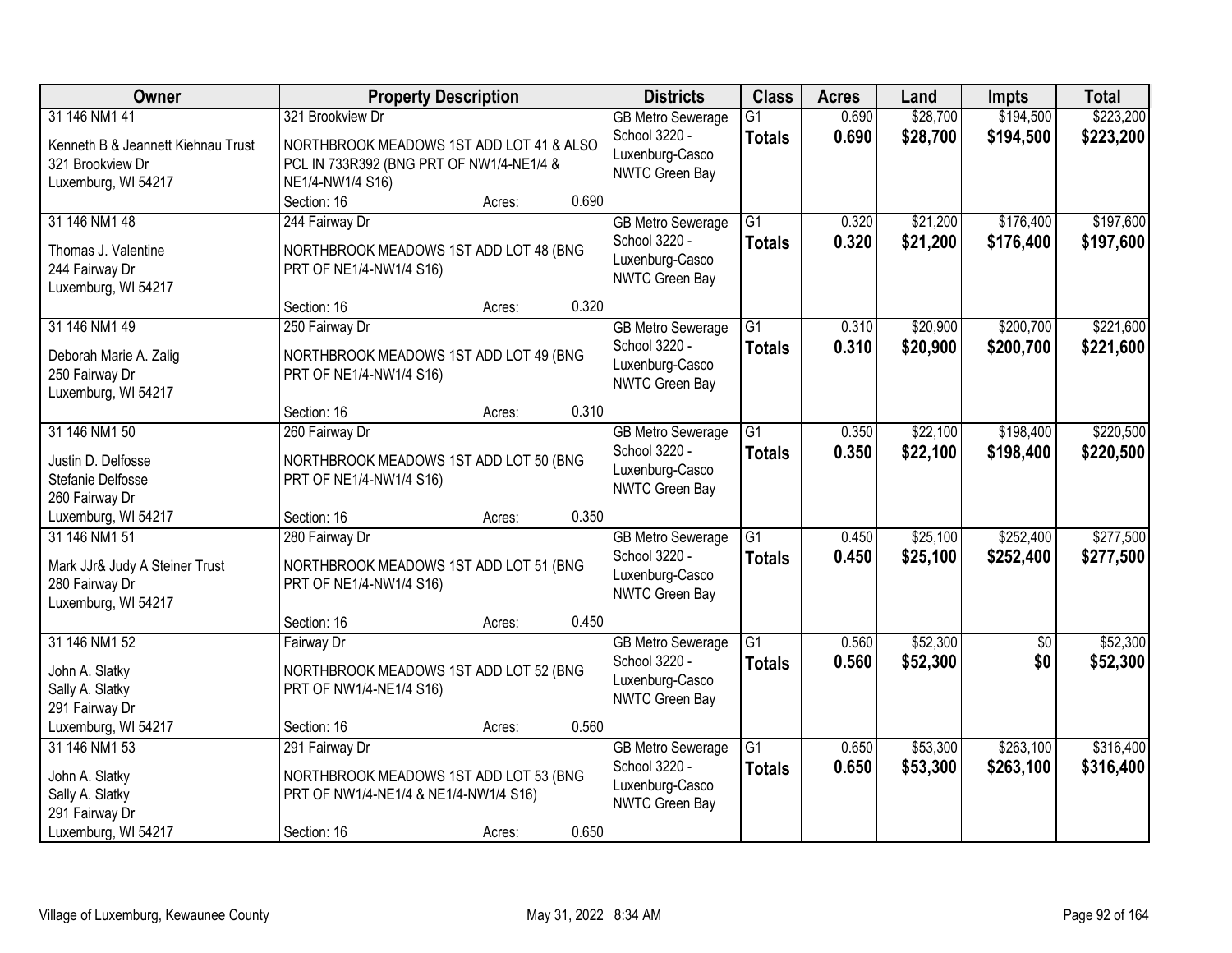| Owner                                                                                      | <b>Property Description</b>                                                           |        |       | <b>Districts</b>                                                               | <b>Class</b>                     | <b>Acres</b>   | Land                 | <b>Impts</b>           | <b>Total</b>           |
|--------------------------------------------------------------------------------------------|---------------------------------------------------------------------------------------|--------|-------|--------------------------------------------------------------------------------|----------------------------------|----------------|----------------------|------------------------|------------------------|
| 31 146 NM1 54<br>Paul A & Cynthia L Kollath Trust<br>281 Fairway Dr<br>Luxemburg, WI 54217 | 281 Fairway Dr<br>NORTHBROOK MEADOWS 1ST ADD LOT 54 (BNG<br>PRT OF NE1/4-NW1/4 S16)   |        |       | <b>GB Metro Sewerage</b><br>School 3220 -<br>Luxenburg-Casco<br>NWTC Green Bay | $\overline{G1}$<br><b>Totals</b> | 0.350<br>0.350 | \$47,100<br>\$47,100 | \$413,200<br>\$413,200 | \$460,300<br>\$460,300 |
|                                                                                            | Section: 16                                                                           | Acres: | 0.350 |                                                                                |                                  |                |                      |                        |                        |
| 31 146 NM1 55<br>Paul A & Cynthia L Kollath Trust<br>281 Fairway Dr<br>Luxemburg, WI 54217 | 275 Fairway Dr<br>NORTHBROOK MEADOWS 1ST ADD LOT 55 (BNG<br>PRT OF NE1/4-NW1/4 S16)   |        |       | <b>GB Metro Sewerage</b><br>School 3220 -<br>Luxenburg-Casco<br>NWTC Green Bay | $\overline{G1}$<br><b>Totals</b> | 0.290<br>0.290 | \$45,200<br>\$45,200 | \$0<br>\$0             | \$45,200<br>\$45,200   |
|                                                                                            | Section: 16                                                                           | Acres: | 0.290 |                                                                                |                                  |                |                      |                        |                        |
| 31 146 NM1 56<br>Martha A. Winkler<br>261 Fairway Dr<br>Luxemburg, WI 54217                | 261 Fairway Dr<br>NORTHBROOK MEADOWS 1ST ADD LOT 56 (BNG<br>PRT OF NE1/4-NW1/4 S16)   |        |       | <b>GB Metro Sewerage</b><br>School 3220 -<br>Luxenburg-Casco<br>NWTC Green Bay | $\overline{G1}$<br><b>Totals</b> | 0.300<br>0.300 | \$45,500<br>\$45,500 | \$174,700<br>\$174,700 | \$220,200<br>\$220,200 |
|                                                                                            | Section: 16                                                                           | Acres: | 0.300 |                                                                                |                                  |                |                      |                        |                        |
| 31 146 NM1 57<br>Chad J. Holewinski<br>Michelle L. Holewinski<br>251 Fairway Dr            | 251 Fairway Dr<br>NORTHBROOK MEADOWS 1ST ADD LOT 57 (BNG<br>PRT OF NE1/4-NW1/4 S16)   |        |       | <b>GB Metro Sewerage</b><br>School 3220 -<br>Luxenburg-Casco<br>NWTC Green Bay | G1<br><b>Totals</b>              | 0.310<br>0.310 | \$45,900<br>\$45,900 | \$164,600<br>\$164,600 | \$210,500<br>\$210,500 |
| Luxemburg, WI 54217                                                                        | Section: 16                                                                           | Acres: | 0.310 |                                                                                |                                  |                |                      |                        |                        |
| 31 146 NM1 58<br>Donn Clermont<br>Ann Clermont<br>245 Fairway Dr                           | 245 Fairway Dr<br>NORTHBROOK MEADOWS 1ST ADD LOT 58 (BNG<br>PRT OF NE1/4-NW1/4 S16)   |        |       | <b>GB</b> Metro Sewerage<br>School 3220 -<br>Luxenburg-Casco<br>NWTC Green Bay | $\overline{G1}$<br><b>Totals</b> | 0.350<br>0.350 | \$47,100<br>\$47,100 | \$206,300<br>\$206,300 | \$253,400<br>\$253,400 |
| Luxemburg, WI 54217                                                                        | Section: 16                                                                           | Acres: | 0.350 |                                                                                |                                  |                |                      |                        |                        |
| 31 146 NM1 59<br>Nathan E. Allen<br>Amber L. Allen<br>241 Fairway Dr                       | 241 Fairway Dr<br>NORTHBROOK MEADOWS 1ST ADD LOT 59 (BNG<br>PRT OF NE1/4-NW1/4 S16)   |        |       | <b>GB Metro Sewerage</b><br>School 3220 -<br>Luxenburg-Casco<br>NWTC Green Bay | $\overline{G1}$<br><b>Totals</b> | 0.340<br>0.340 | \$46,800<br>\$46,800 | \$247,200<br>\$247,200 | \$294,000<br>\$294,000 |
| Luxemburg, WI 54217                                                                        | Section: 16                                                                           | Acres: | 0.340 |                                                                                |                                  |                |                      |                        |                        |
| 31 146 NM1 67<br>Joshua M. Dhuey<br>Tomomi Dhuey<br>286 Brookview Dr                       | 286 Brookview Dr<br>NORTHBROOK MEADOWS 1ST ADD LOT 67 (BNG<br>PRT OF NE1/4-NW1/4 S16) |        |       | <b>GB Metro Sewerage</b><br>School 3220 -<br>Luxenburg-Casco<br>NWTC Green Bay | $\overline{G1}$<br><b>Totals</b> | 0.320<br>0.320 | \$21,000<br>\$21,000 | \$193,600<br>\$193,600 | \$214,600<br>\$214,600 |
| Luxemburg, WI 54217                                                                        | Section: 16                                                                           | Acres: | 0.320 |                                                                                |                                  |                |                      |                        |                        |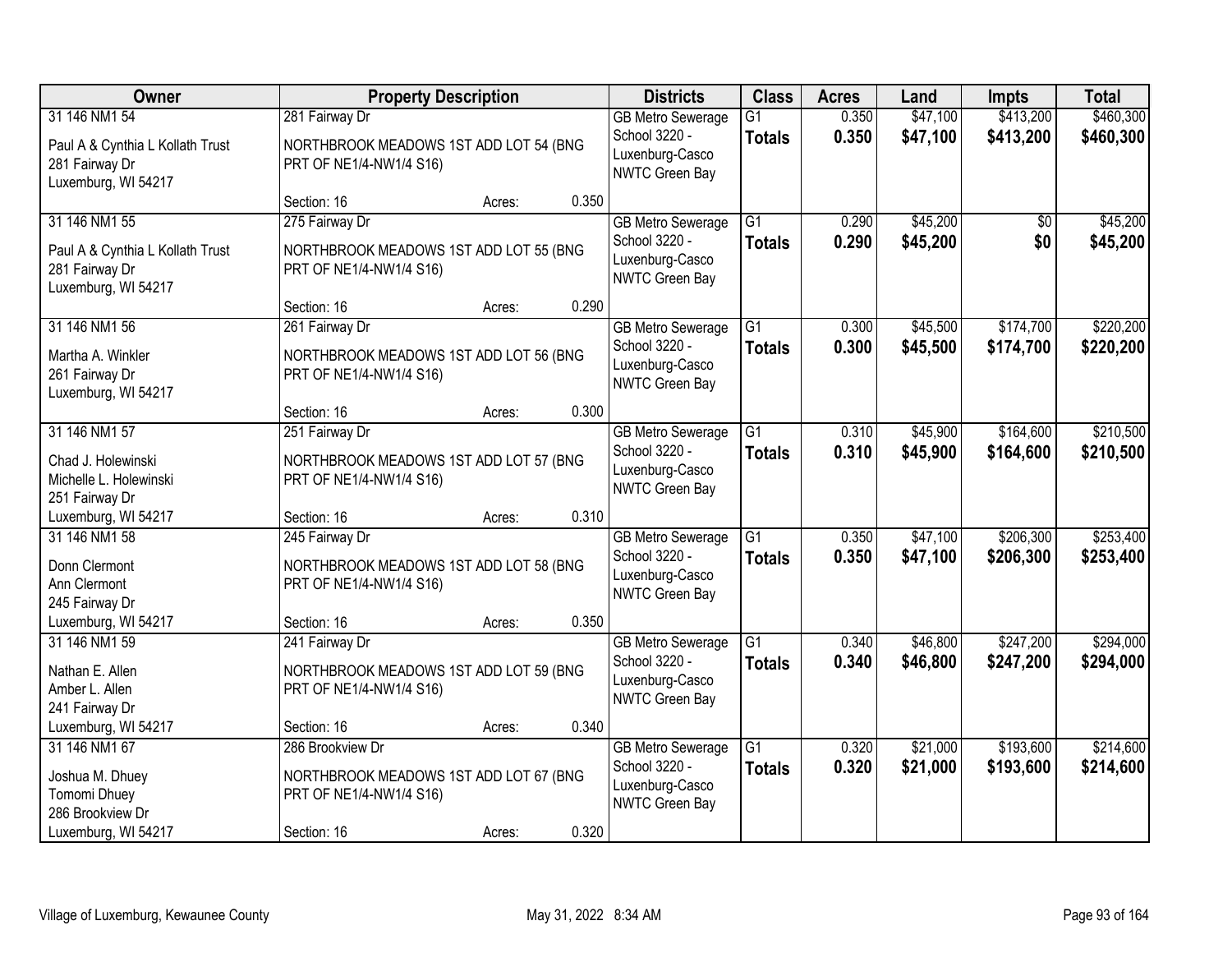| Owner                                                                                   |                                                                                        | <b>Property Description</b> |       | <b>Districts</b>                                                               | <b>Class</b>                     | <b>Acres</b>   | Land                 | <b>Impts</b>            | <b>Total</b>           |
|-----------------------------------------------------------------------------------------|----------------------------------------------------------------------------------------|-----------------------------|-------|--------------------------------------------------------------------------------|----------------------------------|----------------|----------------------|-------------------------|------------------------|
| 31 146 NM2 68<br>Tracy A. Baierl<br>717 Lowell Rd<br>Luxemburg, WI 54217                | 717 Lowell Rd<br>NORTHBROOK MEADOWS 2ND ADD LOT 68 (BNG<br>PRT OF NE1/4-NW1/4 S16)     |                             |       | <b>GB Metro Sewerage</b><br>School 3220 -<br>Luxenburg-Casco<br>NWTC Green Bay | $\overline{G1}$<br><b>Totals</b> | 0.268<br>0.268 | \$19,300<br>\$19,300 | \$183,600<br>\$183,600  | \$202,900<br>\$202,900 |
|                                                                                         | Section: 16                                                                            | Acres:                      | 0.268 |                                                                                |                                  |                |                      |                         |                        |
| 31 146 NM2 69<br>Andrew P. Naze<br>Lisa N. Naze<br>727 Lowell Rd                        | 727 Lowell Rd<br>NORTHBROOK MEADOWS 2ND ADD LOT 69 (BNG<br>PRT OF NE1/4-NW1/4 S16)     |                             |       | <b>GB Metro Sewerage</b><br>School 3220 -<br>Luxenburg-Casco<br>NWTC Green Bay | $\overline{G1}$<br><b>Totals</b> | 0.268<br>0.268 | \$19,300<br>\$19,300 | \$172,900<br>\$172,900  | \$192,200<br>\$192,200 |
| Luxemburg, WI 54217                                                                     | Section: 16                                                                            | Acres:                      | 0.268 |                                                                                |                                  |                |                      |                         |                        |
| 31 146 NM2 70<br>Jerry J & Sherri A Denil Trust<br>737 Lowell Rd<br>Luxemburg, WI 54217 | 737 Lowell Rd<br>NORTHBROOK MEADOWS 2ND ADD LOT 70 (BNG<br>PRT OF NE1/4-NW1/4 S16)     |                             |       | <b>GB Metro Sewerage</b><br>School 3220 -<br>Luxenburg-Casco<br>NWTC Green Bay | $\overline{G1}$<br><b>Totals</b> | 0.277<br>0.277 | \$19,600<br>\$19,600 | \$177,500<br>\$177,500  | \$197,100<br>\$197,100 |
|                                                                                         | Section: 16                                                                            | Acres:                      | 0.277 |                                                                                |                                  |                |                      |                         |                        |
| 31 146 NM2 71<br>Joseph C. Vincent<br>Tavia A. Vincent<br>295 Northbrook Rd             | 295 Northbrook Rd<br>NORTHBROOK MEADOWS 2ND ADD LOT 71 (BNG<br>PRT OF NE1/4-NW1/4 S16) |                             |       | <b>GB Metro Sewerage</b><br>School 3220 -<br>Luxenburg-Casco<br>NWTC Green Bay | G1<br><b>Totals</b>              | 0.360<br>0.360 | \$22,200<br>\$22,200 | \$184,400<br>\$184,400  | \$206,600<br>\$206,600 |
| Luxemburg, WI 54217                                                                     | Section: 16                                                                            | Acres:                      | 0.360 |                                                                                |                                  |                |                      |                         |                        |
| 31 146 NM2 72<br>Ryne B. Birchler<br>718 Lowell Rd<br>Luxemburg, WI 54217               | 718 Lowell Rd<br>NORTHBROOK MEADOWS 2ND ADD LOT 72 (BNG<br>PRT OF NW1/4-NE1/4 S16)     |                             |       | <b>GB</b> Metro Sewerage<br>School 3220 -<br>Luxenburg-Casco<br>NWTC Green Bay | $\overline{G1}$<br><b>Totals</b> | 0.301<br>0.301 | \$20,400<br>\$20,400 | \$181,000<br>\$181,000  | \$201,400<br>\$201,400 |
|                                                                                         | Section: 16                                                                            | Acres:                      | 0.301 |                                                                                |                                  |                |                      |                         |                        |
| 31 146 NM2 73<br>Aaron L. Bowen<br>Lana M. Bowen<br>728 Lowell Rd                       | 728 Lowell Rd<br>NORTHBROOK MEADOWS 2ND ADD LOT 73 (BNG<br>PRT OF NW1/4-NE1/4 S16)     |                             |       | <b>GB</b> Metro Sewerage<br>School 3220 -<br>Luxenburg-Casco<br>NWTC Green Bay | $\overline{G1}$<br><b>Totals</b> | 0.300<br>0.300 | \$20,300<br>\$20,300 | \$161,400<br>\$161,400  | \$181,700<br>\$181,700 |
| Luxemburg, WI 54217                                                                     | Section: 16                                                                            | Acres:                      | 0.300 |                                                                                |                                  |                |                      |                         |                        |
| 31 146 NM2 74<br>Coleen A. Blizel<br>Allen D. Blizel<br>738 Lowell Rd                   | 738 Lowell Rd<br>NORTHBROOK MEADOWS 2ND ADD LOT 74 (BNG<br>PRT OF NW1/4-NE1/4 S16)     |                             |       | <b>GB Metro Sewerage</b><br>School 3220 -<br>Luxenburg-Casco<br>NWTC Green Bay | $\overline{G1}$<br><b>Totals</b> | 0.307<br>0.307 | \$20,600<br>\$20,600 | \$160, 100<br>\$160,100 | \$180,700<br>\$180,700 |
| Luxemburg, WI 54217                                                                     | Section: 16                                                                            | Acres:                      | 0.307 |                                                                                |                                  |                |                      |                         |                        |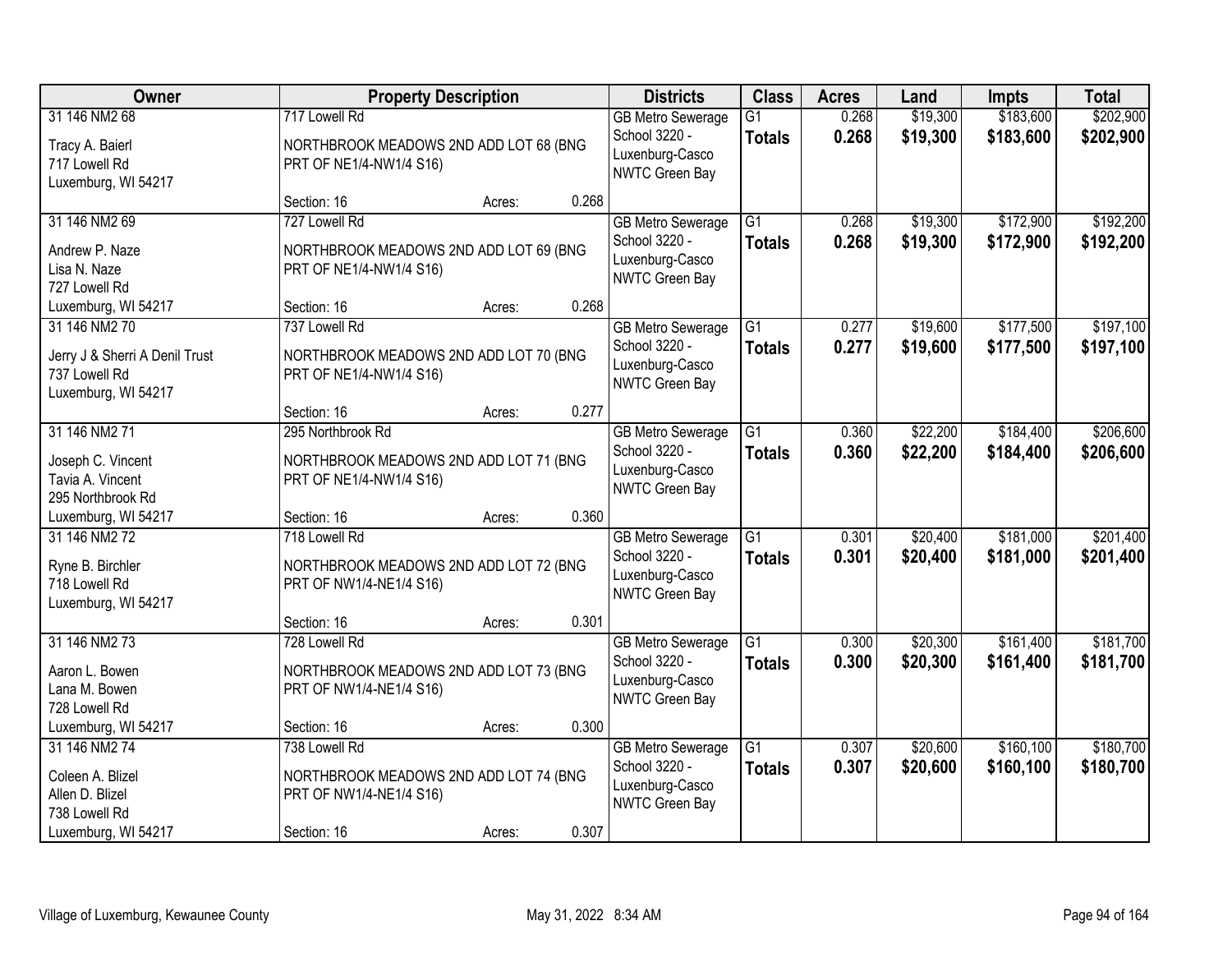| Owner                                                                                  |                                                                                        | <b>Property Description</b> |       | <b>Districts</b>                                                                      | <b>Class</b>                     | <b>Acres</b>   | Land                 | <b>Impts</b>           | <b>Total</b>           |
|----------------------------------------------------------------------------------------|----------------------------------------------------------------------------------------|-----------------------------|-------|---------------------------------------------------------------------------------------|----------------------------------|----------------|----------------------|------------------------|------------------------|
| 31 146 NM2 75<br>Austin J. Stodola<br>748 Lowell Rd<br>Luxemburg, WI 54217             | 748 Lowell Rd<br>NORTHBROOK MEADOWS 2ND ADD LOT 75 (BNG<br>PRT OF NW1/4-NE1/4 S16)     |                             |       | <b>GB Metro Sewerage</b><br>School 3220 -<br>Luxenburg-Casco<br>NWTC Green Bay        | $\overline{G1}$<br><b>Totals</b> | 0.373<br>0.373 | \$22,600<br>\$22,600 | \$156,000<br>\$156,000 | \$178,600<br>\$178,600 |
|                                                                                        | Section: 16                                                                            | Acres:                      | 0.373 |                                                                                       |                                  |                |                      |                        |                        |
| 31 146 NM2 76<br>Courtney E. Dart<br>311 Northbrook Rd<br>Luxemburg, WI 54217          | 311 Northbrook Rd<br>NORTHBROOK MEADOWS 2ND ADD LOT 76 (BNG<br>PRT OF NW1/4-NE1/4 S16) |                             |       | <b>GB Metro Sewerage</b><br>School 3220 -<br>Luxenburg-Casco<br><b>NWTC Green Bay</b> | $\overline{G1}$<br><b>Totals</b> | 0.321<br>0.321 | \$21,000<br>\$21,000 | \$148,000<br>\$148,000 | \$169,000<br>\$169,000 |
|                                                                                        | Section: 16                                                                            | Acres:                      | 0.321 |                                                                                       |                                  |                |                      |                        |                        |
| 31 146 NM2 77<br>Jacob T. Jandrin<br>331 Northbrook Rd<br>Luxemburg, WI 54217          | 321 Northbrook Rd<br>NORTHBROOK MEADOWS 2ND ADD LOT 77 (BNG<br>PRT OF NW1/4-NE1/4 S16) |                             |       | <b>GB Metro Sewerage</b><br>School 3220 -<br>Luxenburg-Casco<br>NWTC Green Bay        | $\overline{G1}$<br><b>Totals</b> | 0.321<br>0.321 | \$21,000<br>\$21,000 | $\overline{50}$<br>\$0 | \$21,000<br>\$21,000   |
|                                                                                        | Section: 16                                                                            | Acres:                      | 0.321 |                                                                                       |                                  |                |                      |                        |                        |
| 31 146 NM2 78<br>Jacob T. Jandrin<br>331 Northbrook Rd<br>Luxemburg, WI 54217          | 331 Northbrook Rd<br>NORTHBROOK MEADOWS 2ND ADD LOT 78 (BNG<br>PRT OF NW1/4-NE1/4 S16) |                             |       | <b>GB Metro Sewerage</b><br>School 3220 -<br>Luxenburg-Casco<br>NWTC Green Bay        | G1<br><b>Totals</b>              | 0.321<br>0.321 | \$21,000<br>\$21,000 | \$144,700<br>\$144,700 | \$165,700<br>\$165,700 |
|                                                                                        | Section: 16                                                                            | Acres:                      | 0.321 |                                                                                       |                                  |                |                      |                        |                        |
| 31 146 NM3 100<br>Matthew N. Sautner<br>Micole Sautner<br>225 Northbrook Rd            | 225 Northbrook Rd<br>NORTHBROOK MEADOWS 3RD ADD LOT 100                                |                             |       | <b>GB Metro Sewerage</b><br>School 3220 -<br>Luxenburg-Casco<br><b>NWTC Green Bay</b> | $\overline{G1}$<br><b>Totals</b> | 0.308<br>0.308 | \$20,600<br>\$20,600 | \$150,300<br>\$150,300 | \$170,900<br>\$170,900 |
| Luxemburg, WI 54217                                                                    | Section: 16                                                                            | Acres:                      | 0.308 |                                                                                       |                                  |                |                      |                        |                        |
| 31 146 NM3 101<br>Thomas Patrick Woods III<br>215 Northbrook Rd<br>Luxemburg, WI 54217 | 215 Northbrook Rd<br>NORTHBROOK MEADOWS 3RD ADD LOT 101                                |                             |       | <b>GB Metro Sewerage</b><br>School 3220 -<br>Luxenburg-Casco<br>NWTC Green Bay        | G1<br><b>Totals</b>              | 0.609<br>0.609 | \$27,600<br>\$27,600 | \$172,300<br>\$172,300 | \$199,900<br>\$199,900 |
|                                                                                        | Section: 16                                                                            | Acres:                      | 0.609 |                                                                                       |                                  |                |                      |                        |                        |
| 31 146 NM3 102<br>Daybreak Development, LLP<br>2585 S Broadway<br>Green Bay, WI 54304  | 240 Fairway Dr<br>NORTHBROOK MEADOWS 3RD ADD LOT 102                                   |                             |       | <b>GB Metro Sewerage</b><br>School 3220 -<br>Luxenburg-Casco<br>NWTC Green Bay        | $\overline{G1}$<br><b>Totals</b> | 0.325<br>0.325 | \$12,700<br>\$12,700 | $\overline{30}$<br>\$0 | \$12,700<br>\$12,700   |
|                                                                                        | Section: 16                                                                            | Acres:                      | 0.325 |                                                                                       |                                  |                |                      |                        |                        |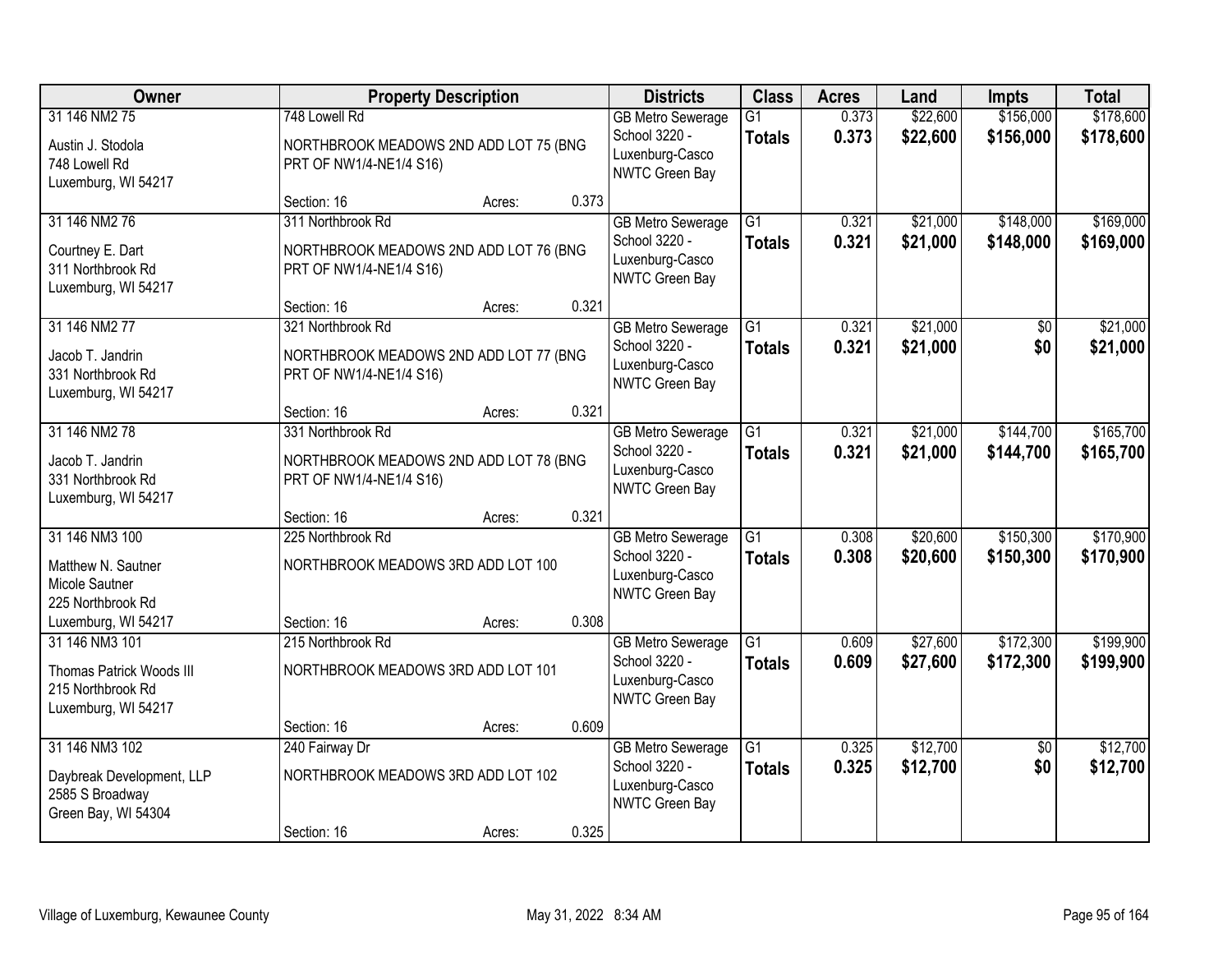| Owner                                                                                 |                | <b>Property Description</b>        |       | <b>Districts</b>                                                                      | <b>Class</b>                     | <b>Acres</b>   | Land                 | Impts                  | <b>Total</b>         |
|---------------------------------------------------------------------------------------|----------------|------------------------------------|-------|---------------------------------------------------------------------------------------|----------------------------------|----------------|----------------------|------------------------|----------------------|
| 31 146 NM3 103<br>Daybreak Development, LLP<br>2585 S Broadway<br>Green Bay, WI 54304 | 234 Fairway Dr | NORTHBROOK MEADOWS 3RD ADD LOT 103 |       | <b>GB Metro Sewerage</b><br>School 3220 -<br>Luxenburg-Casco<br>NWTC Green Bay        | $\overline{G1}$<br><b>Totals</b> | 0.303<br>0.303 | \$12,300<br>\$12,300 | $\overline{50}$<br>\$0 | \$12,300<br>\$12,300 |
|                                                                                       | Section: 16    | Acres:                             | 0.303 |                                                                                       |                                  |                |                      |                        |                      |
| 31 146 NM3 104<br>Daybreak Development, LLP<br>2585 S Broadway<br>Green Bay, WI 54304 | 230 Fairway Dr | NORTHBROOK MEADOWS 3RD ADD LOT 104 |       | <b>GB Metro Sewerage</b><br>School 3220 -<br>Luxenburg-Casco<br><b>NWTC Green Bay</b> | $\overline{G1}$<br><b>Totals</b> | 0.312<br>0.312 | \$6,400<br>\$6,400   | $\overline{50}$<br>\$0 | \$6,400<br>\$6,400   |
|                                                                                       | Section: 16    | Acres:                             | 0.312 |                                                                                       |                                  |                |                      |                        |                      |
| 31 146 NM3 105<br>Daybreak Development, LLP<br>2585 S Broadway<br>Green Bay, WI 54304 | 220 Fairway Dr | NORTHBROOK MEADOWS 3RD ADD LOT 105 |       | <b>GB Metro Sewerage</b><br>School 3220 -<br>Luxenburg-Casco<br>NWTC Green Bay        | $\overline{G1}$<br><b>Totals</b> | 1.135<br>1.135 | \$9,000<br>\$9,000   | $\overline{50}$<br>\$0 | \$9,000<br>\$9,000   |
|                                                                                       | Section: 16    | Acres:                             | 1.135 |                                                                                       |                                  |                |                      |                        |                      |
| 31 146 NM3 106<br>Daybreak Development, LLP<br>2585 S Broadway<br>Green Bay, WI 54304 | 235 Fairway Dr | NORTHBROOK MEADOWS 3RD ADD LOT 106 |       | <b>GB Metro Sewerage</b><br>School 3220 -<br>Luxenburg-Casco<br>NWTC Green Bay        | G1<br><b>Totals</b>              | 0.275<br>0.275 | \$6,100<br>\$6,100   | \$0<br>\$0             | \$6,100<br>\$6,100   |
|                                                                                       | Section: 16    | Acres:                             | 0.275 |                                                                                       |                                  |                |                      |                        |                      |
| 31 146 NM3 107<br>Daybreak Development, LLP<br>2585 S Broadway<br>Green Bay, WI 54304 | 231 Fairway Dr | NORTHBROOK MEADOWS 3RD ADD LOT 107 |       | <b>GB Metro Sewerage</b><br>School 3220 -<br>Luxenburg-Casco<br><b>NWTC Green Bay</b> | $\overline{G1}$<br><b>Totals</b> | 0.291<br>0.291 | \$6,200<br>\$6,200   | $\overline{50}$<br>\$0 | \$6,200<br>\$6,200   |
|                                                                                       | Section: 16    | Acres:                             | 0.291 |                                                                                       |                                  |                |                      |                        |                      |
| 31 146 NM3 108<br>Daybreak Development, LLP<br>2585 S Broadway<br>Green Bay, WI 54304 | 225 Fairway Dr | NORTHBROOK MEADOWS 3RD ADD LOT 108 |       | <b>GB Metro Sewerage</b><br>School 3220 -<br>Luxenburg-Casco<br>NWTC Green Bay        | G1<br><b>Totals</b>              | 0.304<br>0.304 | \$6,300<br>\$6,300   | $\sqrt{6}$<br>\$0      | \$6,300<br>\$6,300   |
|                                                                                       | Section: 16    | Acres:                             | 0.304 |                                                                                       |                                  |                |                      |                        |                      |
| 31 146 NM3 109<br>Daybreak Development, LLP<br>2585 S Broadway<br>Green Bay, WI 54304 | 215 Fairway Dr | NORTHBROOK MEADOWS 3RD ADD LOT 109 |       | <b>GB Metro Sewerage</b><br>School 3220 -<br>Luxenburg-Casco<br>NWTC Green Bay        | $\overline{G1}$<br><b>Totals</b> | 0.314<br>0.314 | \$6,400<br>\$6,400   | $\overline{30}$<br>\$0 | \$6,400<br>\$6,400   |
|                                                                                       | Section: 16    | Acres:                             | 0.314 |                                                                                       |                                  |                |                      |                        |                      |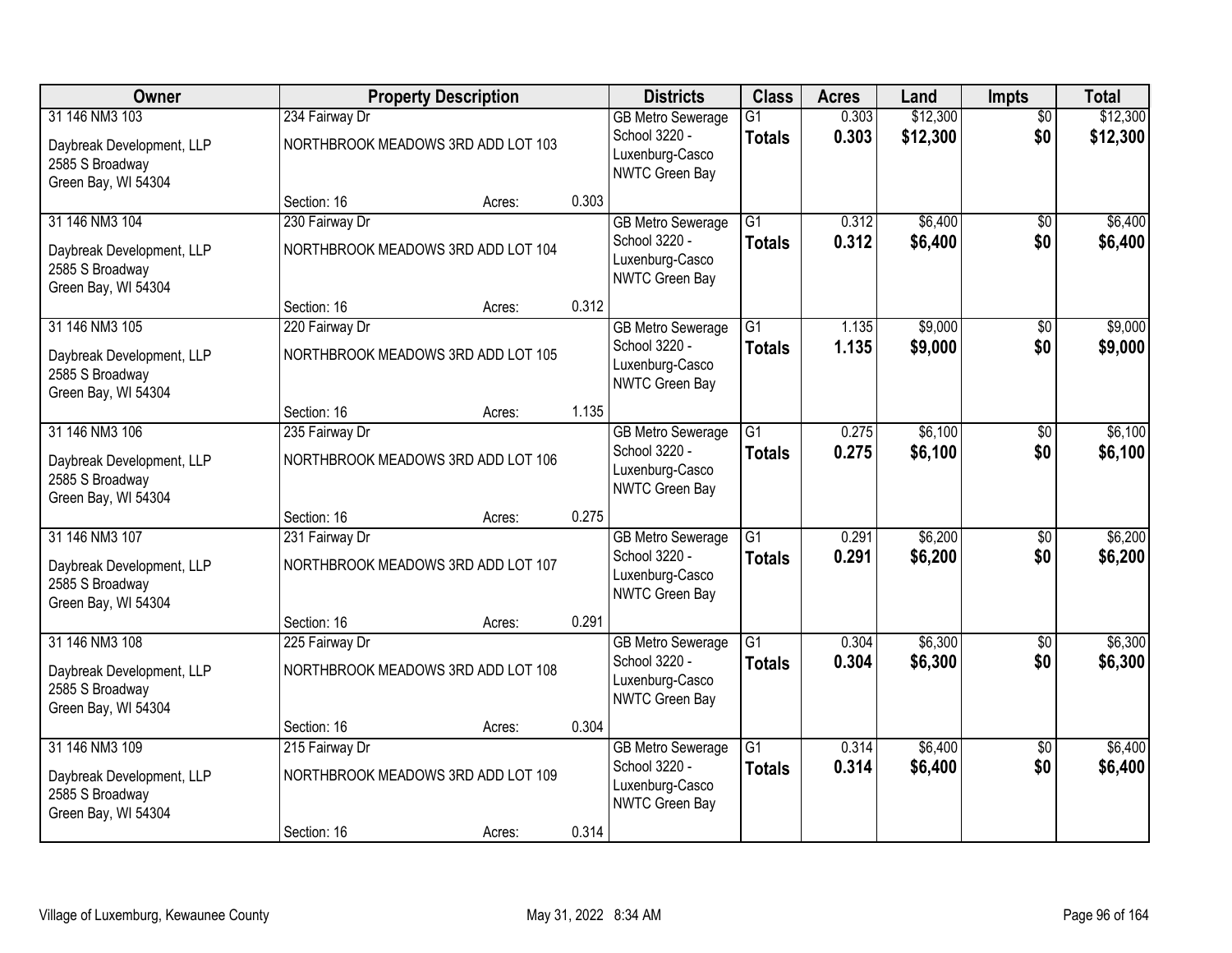| Owner                                                                              |                                                                                | <b>Property Description</b> |       | <b>Districts</b>                                                                      | <b>Class</b>                     | <b>Acres</b>   | Land                 | <b>Impts</b>           | <b>Total</b>           |
|------------------------------------------------------------------------------------|--------------------------------------------------------------------------------|-----------------------------|-------|---------------------------------------------------------------------------------------|----------------------------------|----------------|----------------------|------------------------|------------------------|
| 31 146 NM3 79<br>Leon Charnetski<br>Lacy Charnetski<br>281 Brookview Ct            | 281 Brookview Ct<br>NORTHBROOK MEADOWS 3RD ADD LOT 79 & ALSO<br>PCL IN 733R394 |                             |       | <b>GB Metro Sewerage</b><br>School 3220 -<br>Luxenburg-Casco<br>NWTC Green Bay        | $\overline{G1}$<br><b>Totals</b> | 0.553<br>0.553 | \$27,000<br>\$27,000 | \$163,500<br>\$163,500 | \$190,500<br>\$190,500 |
| Luxemburg, WI 54217                                                                | Section: 16                                                                    | Acres:                      | 0.553 |                                                                                       |                                  |                |                      |                        |                        |
| 31 146 NM3 80<br>Randall E. Dreyer<br>Paula L. Dreyer<br>273 Brookview Ct          | 273 Brookview Ct<br>NORTHBROOK MEADOWS 3RD ADD LOT 80                          |                             |       | <b>GB Metro Sewerage</b><br>School 3220 -<br>Luxenburg-Casco<br>NWTC Green Bay        | $\overline{G1}$<br><b>Totals</b> | 0.353<br>0.353 | \$22,000<br>\$22,000 | \$150,700<br>\$150,700 | \$172,700<br>\$172,700 |
| Luxemburg, WI 54217                                                                | Section: 16                                                                    | Acres:                      | 0.353 |                                                                                       |                                  |                |                      |                        |                        |
| 31 146 NM3 81<br>Jacqueline S. Dequaine<br>255 Brookview Ct<br>Luxemburg, WI 54217 | 255 Brookview Ct<br>NORTHBROOK MEADOWS 3RD ADD LOT 81                          |                             |       | <b>GB Metro Sewerage</b><br>School 3220 -<br>Luxenburg-Casco<br>NWTC Green Bay        | $\overline{G1}$<br><b>Totals</b> | 0.344<br>0.344 | \$21,700<br>\$21,700 | \$133,800<br>\$133,800 | \$155,500<br>\$155,500 |
|                                                                                    | Section: 16                                                                    | Acres:                      | 0.344 |                                                                                       |                                  |                |                      |                        |                        |
| 31 146 NM3 82<br>Tony A Klink Trust<br>247 Brookview Ct<br>Luxemburg, WI 54217     | 247 Brookview Ct<br>NORTHBROOK MEADOWS 3RD ADD LOT 82                          |                             |       | <b>GB Metro Sewerage</b><br>School 3220 -<br>Luxenburg-Casco<br>NWTC Green Bay        | $\overline{G1}$<br><b>Totals</b> | 0.322<br>0.322 | \$21,000<br>\$21,000 | \$144,400<br>\$144,400 | \$165,400<br>\$165,400 |
|                                                                                    | Section: 16                                                                    | Acres:                      | 0.322 |                                                                                       |                                  |                |                      |                        |                        |
| 31 146 NM3 83<br>Jeremy D. Jerabek<br>Amy L. Jerabek<br>239 Brookview Ct           | 239 Brookview Ct<br>NORTHBROOK MEADOWS 3RD ADD LOT 83                          |                             |       | <b>GB Metro Sewerage</b><br>School 3220 -<br>Luxenburg-Casco<br><b>NWTC Green Bay</b> | $\overline{G1}$<br><b>Totals</b> | 0.356<br>0.356 | \$19,800<br>\$19,800 | \$163,700<br>\$163,700 | \$183,500<br>\$183,500 |
| Luxemburg, WI 54217                                                                | Section: 16                                                                    | Acres:                      | 0.356 |                                                                                       |                                  |                |                      |                        |                        |
| 31 146 NM3 84<br>Dakota Tomek<br>233 Brookview Ct<br>Luxemburg, WI 54217           | 233 Brookview Ct<br>NORTHBROOK MEADOWS 3RD ADD LOT 84                          |                             |       | <b>GB Metro Sewerage</b><br>School 3220 -<br>Luxenburg-Casco<br><b>NWTC Green Bay</b> | $\overline{G1}$<br><b>Totals</b> | 0.734<br>0.734 | \$29,000<br>\$29,000 | \$177,100<br>\$177,100 | \$206,100<br>\$206,100 |
|                                                                                    | Section: 16                                                                    | Acres:                      | 0.734 |                                                                                       |                                  |                |                      |                        |                        |
| 31 146 NM3 85<br>Mikaila C. Griffin<br>221 Brookview Ct<br>Luxemburg, WI 54217     | 221 Brookview Ct<br>NORTHBROOK MEADOWS 3RD ADD LOT 85                          |                             |       | <b>GB Metro Sewerage</b><br>School 3220 -<br>Luxenburg-Casco<br>NWTC Green Bay        | $\overline{G1}$<br><b>Totals</b> | 0.929<br>0.929 | \$25,800<br>\$25,800 | \$96,200<br>\$96,200   | \$122,000<br>\$122,000 |
|                                                                                    | Section: 16                                                                    | Acres:                      | 0.929 |                                                                                       |                                  |                |                      |                        |                        |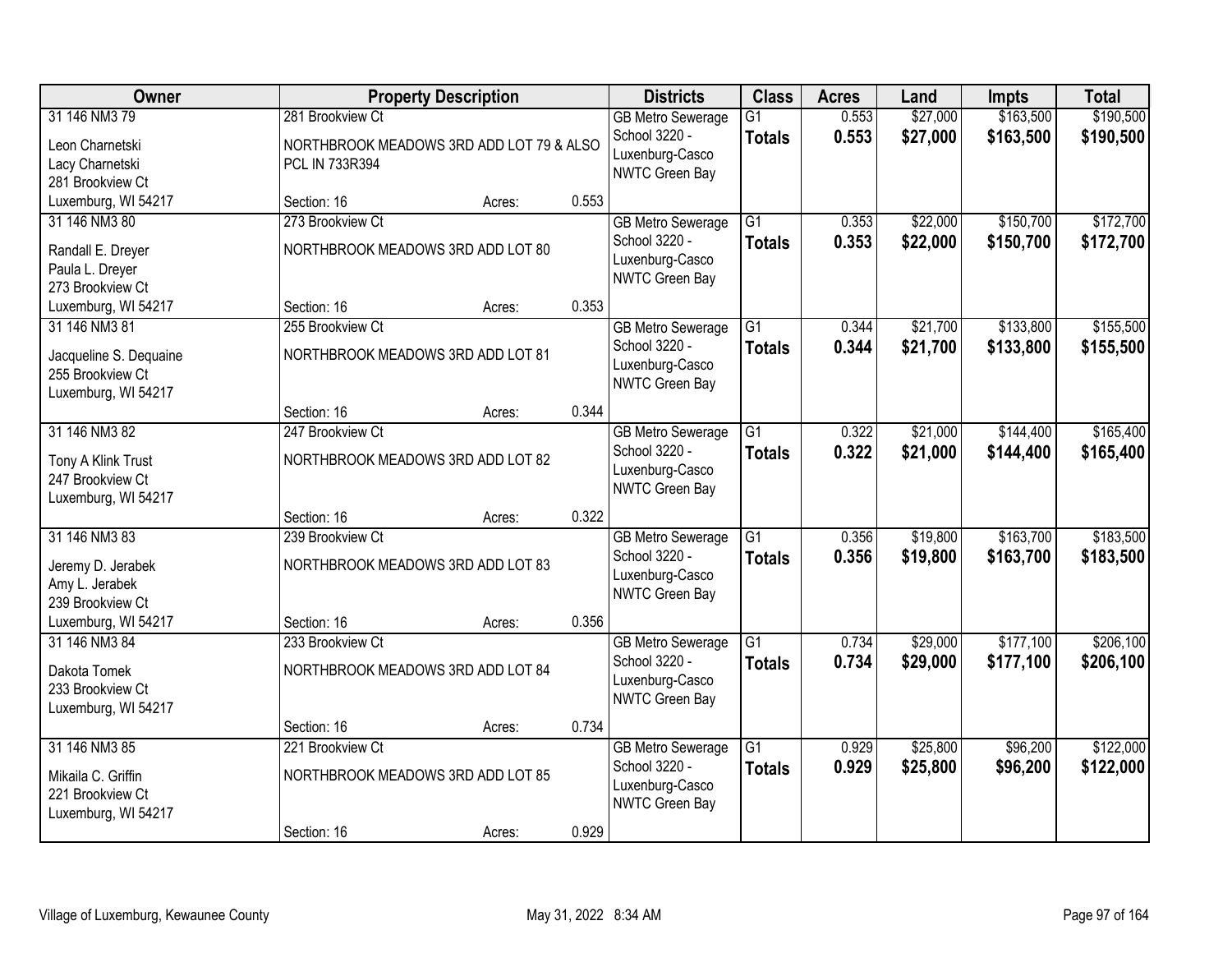| Owner                                                                            |                                                                                | <b>Property Description</b> |       | <b>Districts</b>                                                               | <b>Class</b>                     | <b>Acres</b>   | Land                 | <b>Impts</b>           | <b>Total</b>           |
|----------------------------------------------------------------------------------|--------------------------------------------------------------------------------|-----------------------------|-------|--------------------------------------------------------------------------------|----------------------------------|----------------|----------------------|------------------------|------------------------|
| 31 146 NM3 86<br>Brock J. Agamaite<br>Nicole P. Agamaite<br>215 Brookview Ct     | 215 Brookview Ct<br>NORTHBROOK MEADOWS 3RD ADD LOT 86                          |                             |       | <b>GB Metro Sewerage</b><br>School 3220 -<br>Luxenburg-Casco<br>NWTC Green Bay | $\overline{G1}$<br><b>Totals</b> | 1.224<br>1.224 | \$32,900<br>\$32,900 | \$200,600<br>\$200,600 | \$233,500<br>\$233,500 |
| Luxemburg, WI 54217                                                              | Section: 16                                                                    | Acres:                      | 1.224 |                                                                                |                                  |                |                      |                        |                        |
| 31 146 NM3 87<br>Jason P. Kakuk<br>Julie L. Kakuk<br>245 Northbrook Rd           | 211 Brookview Ct<br>NORTHBROOK MEADOWS 3RD ADD LOT 87                          |                             |       | <b>GB Metro Sewerage</b><br>School 3220 -<br>Luxenburg-Casco<br>NWTC Green Bay | $\overline{G1}$<br><b>Totals</b> | 0.762<br>0.762 | \$29,300<br>\$29,300 | \$0<br>\$0             | \$29,300<br>\$29,300   |
| Luxemburg, WI 54217                                                              | Section: 16                                                                    | Acres:                      | 0.762 |                                                                                |                                  |                |                      |                        |                        |
| 31 146 NM3 88<br>Eric S. Basten<br>Brenda M. Basten<br>206 Brookview Ct          | 206 Brookview Ct<br>NORTHBROOK MEADOWS 3RD ADD LOT 88                          |                             |       | <b>GB Metro Sewerage</b><br>School 3220 -<br>Luxenburg-Casco<br>NWTC Green Bay | G1<br><b>Totals</b>              | 0.545<br>0.545 | \$26,900<br>\$26,900 | \$215,000<br>\$215,000 | \$241,900<br>\$241,900 |
| Luxemburg, WI 54217                                                              | Section: 16                                                                    | Acres:                      | 0.545 |                                                                                |                                  |                |                      |                        |                        |
| 31 146 NM3 89<br>Kirk B. Beaster<br>Stefanie Beaster<br>218 Brookview Ct         | 218 Brookview Ct<br>NORTHBROOK MEADOWS 3RD ADD LOT 89                          |                             |       | <b>GB Metro Sewerage</b><br>School 3220 -<br>Luxenburg-Casco<br>NWTC Green Bay | G1<br><b>Totals</b>              | 0.442<br>0.442 | \$24,700<br>\$24,700 | \$290,800<br>\$290,800 | \$315,500<br>\$315,500 |
| Luxemburg, WI 54217                                                              | Section: 16                                                                    | Acres:                      | 0.442 |                                                                                |                                  |                |                      |                        |                        |
| 31 146 NM3 90<br>Elizabeth M. Delain<br>232 Brookview Ct<br>Luxemburg, WI 54217  | 232 Brookview Ct<br>NORTHBROOK MEADOWS 3RD ADD LOT 90 EXC PC<br>IN 790R970     |                             |       | <b>GB Metro Sewerage</b><br>School 3220 -<br>Luxenburg-Casco<br>NWTC Green Bay | $\overline{G1}$<br><b>Totals</b> | 0.335<br>0.335 | \$21,400<br>\$21,400 | \$160,000<br>\$160,000 | \$181,400<br>\$181,400 |
|                                                                                  | Section: 16                                                                    | Acres:                      | 0.335 |                                                                                |                                  |                |                      |                        |                        |
| 31 146 NM3 91<br><b>Kelly Phillips</b><br>141 Mandrake Dr<br>Green Bay, WI 54311 | 254 Brookview Ct<br>NORTHBROOK MEADOWS 3RD ADD LOT 91 & ALSO<br>PCL IN 790R970 |                             |       | <b>GB Metro Sewerage</b><br>School 3220 -<br>Luxenburg-Casco<br>NWTC Green Bay | $\overline{G1}$<br><b>Totals</b> | 0.308<br>0.308 | \$20,600<br>\$20,600 | \$99,500<br>\$99,500   | \$120,100<br>\$120,100 |
|                                                                                  | Section: 16                                                                    | Acres:                      | 0.308 |                                                                                |                                  |                |                      |                        |                        |
| 31 146 NM3 92<br>Heidi E. Englebert<br>266 Brookview Ct<br>Luxemburg, WI 54217   | 266 Brookview Ct<br>NORTHBROOK MEADOWS 3RD ADD LOT 92                          |                             |       | <b>GB Metro Sewerage</b><br>School 3220 -<br>Luxenburg-Casco<br>NWTC Green Bay | $\overline{G1}$<br><b>Totals</b> | 0.341<br>0.341 | \$21,600<br>\$21,600 | \$146,200<br>\$146,200 | \$167,800<br>\$167,800 |
|                                                                                  | Section: 16                                                                    | Acres:                      | 0.341 |                                                                                |                                  |                |                      |                        |                        |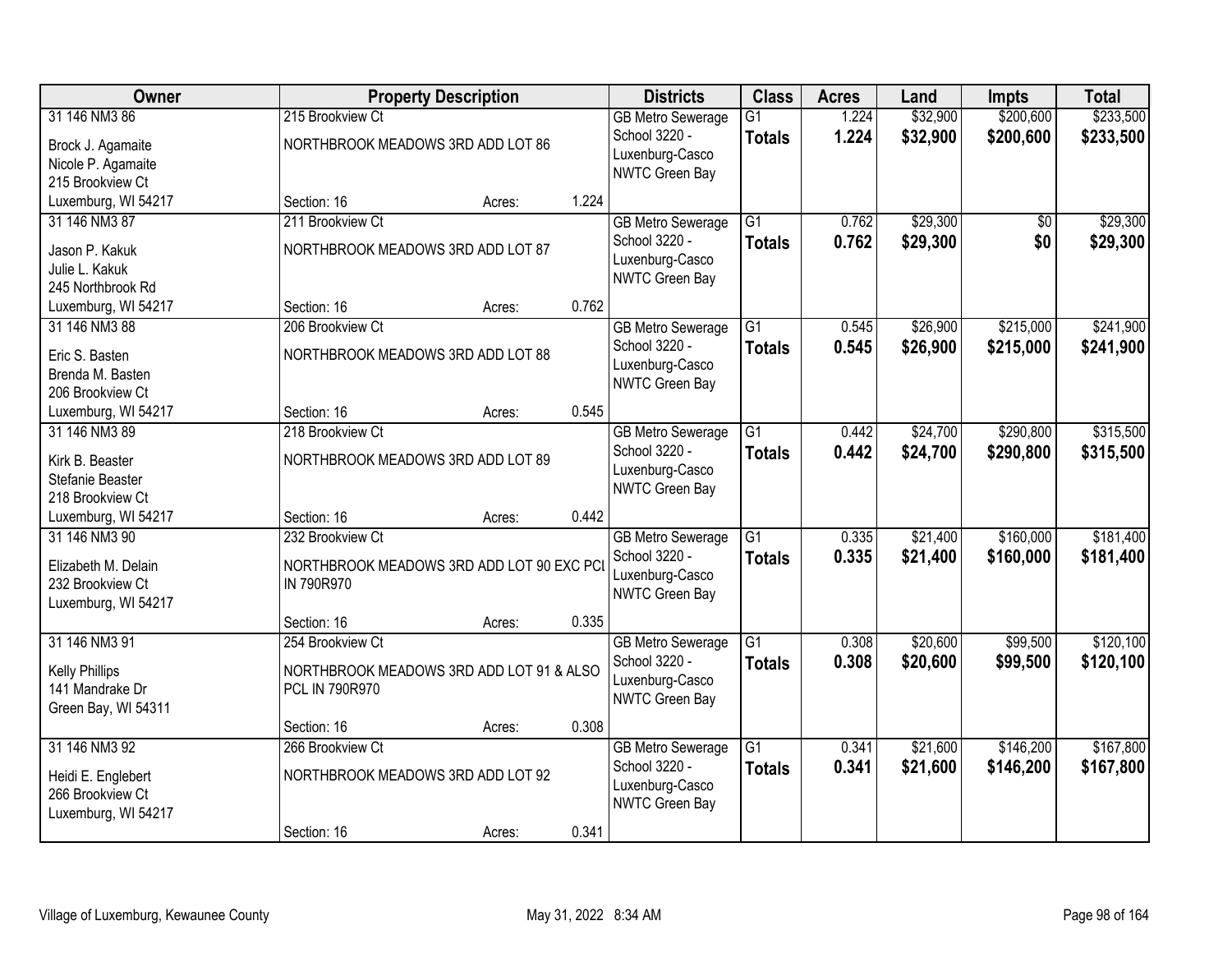| Owner                       |                                   | <b>Property Description</b> |       | <b>Districts</b>         | <b>Class</b>    | <b>Acres</b> | Land     | <b>Impts</b> | <b>Total</b> |
|-----------------------------|-----------------------------------|-----------------------------|-------|--------------------------|-----------------|--------------|----------|--------------|--------------|
| 31 146 NM3 93               | 278 Brookview Ct                  |                             |       | <b>GB Metro Sewerage</b> | $\overline{G1}$ | 0.341        | \$21,600 | \$156,100    | \$177,700    |
| Brandon P. Strelow          | NORTHBROOK MEADOWS 3RD ADD LOT 93 |                             |       | School 3220 -            | <b>Totals</b>   | 0.341        | \$21,600 | \$156,100    | \$177,700    |
| Jenny L. Strelow            |                                   |                             |       | Luxenburg-Casco          |                 |              |          |              |              |
| 278 Brookview Ct            |                                   |                             |       | NWTC Green Bay           |                 |              |          |              |              |
| Luxemburg, WI 54217         | Section: 16                       | Acres:                      | 0.341 |                          |                 |              |          |              |              |
| 31 146 NM3 94               | 285 Northbrook Rd                 |                             |       | <b>GB Metro Sewerage</b> | $\overline{G1}$ | 0.367        | \$14,700 | \$163,800    | \$178,500    |
| Keith Uhan                  | NORTHBROOK MEADOWS 3RD ADD LOT 94 |                             |       | School 3220 -            | <b>Totals</b>   | 0.367        | \$14,700 | \$163,800    | \$178,500    |
| 285 Northbrook Rd           |                                   |                             |       | Luxenburg-Casco          |                 |              |          |              |              |
| Luxemburg, WI 54217         |                                   |                             |       | NWTC Green Bay           |                 |              |          |              |              |
|                             | Section: 16                       | Acres:                      | 0.367 |                          |                 |              |          |              |              |
| 31 146 NM3 95               | 275 Northbrook Rd                 |                             |       | <b>GB Metro Sewerage</b> | G1              | 0.366        | \$22,400 | \$126,600    | \$149,000    |
| Gerald G. Gorin             | NORTHBROOK MEADOWS 3RD ADD LOT 95 |                             |       | School 3220 -            | <b>Totals</b>   | 0.366        | \$22,400 | \$126,600    | \$149,000    |
| 275 Northbrook Rd           |                                   |                             |       | Luxenburg-Casco          |                 |              |          |              |              |
| Luxemburg, WI 54217         |                                   |                             |       | NWTC Green Bay           |                 |              |          |              |              |
|                             | Section: 16                       | Acres:                      | 0.366 |                          |                 |              |          |              |              |
| 31 146 NM3 96               | 265 Northbrook Rd                 |                             |       | <b>GB Metro Sewerage</b> | $\overline{G1}$ | 0.298        | \$20,300 | \$140,700    | \$161,000    |
| Lacey L. Busse              | NORTHBROOK MEADOWS 3RD ADD LOT 96 |                             |       | School 3220 -            | <b>Totals</b>   | 0.298        | \$20,300 | \$140,700    | \$161,000    |
| 265 Northbrook Rd           |                                   |                             |       | Luxenburg-Casco          |                 |              |          |              |              |
| Luxemburg, WI 54217         |                                   |                             |       | NWTC Green Bay           |                 |              |          |              |              |
|                             | Section: 16                       | Acres:                      | 0.298 |                          |                 |              |          |              |              |
| 31 146 NM3 97               | 255 Northbrook Rd                 |                             |       | <b>GB Metro Sewerage</b> | $\overline{G1}$ | 0.298        | \$20,300 | \$124,000    | \$144,300    |
| Jake C. Lefevre             | NORTHBROOK MEADOWS 3RD ADD LOT 97 |                             |       | School 3220 -            | <b>Totals</b>   | 0.298        | \$20,300 | \$124,000    | \$144,300    |
| 255 Northbrook Rd           |                                   |                             |       | Luxenburg-Casco          |                 |              |          |              |              |
| Luxemburg, WI 54217         |                                   |                             |       | NWTC Green Bay           |                 |              |          |              |              |
|                             | Section: 16                       | Acres:                      | 0.298 |                          |                 |              |          |              |              |
| 31 146 NM3 98               | 245 Northbrook Rd                 |                             |       | <b>GB Metro Sewerage</b> | $\overline{G1}$ | 0.298        | \$20,300 | \$150,000    | \$170,300    |
| Jason P. Kakuk              | NORTHBROOK MEADOWS 3RD ADD LOT 98 |                             |       | School 3220 -            | <b>Totals</b>   | 0.298        | \$20,300 | \$150,000    | \$170,300    |
| Julie L. Kakuk              |                                   |                             |       | Luxenburg-Casco          |                 |              |          |              |              |
| 245 Northbrook Rd           |                                   |                             |       | NWTC Green Bay           |                 |              |          |              |              |
| Luxemburg, WI 54217         | Section: 16                       | Acres:                      | 0.298 |                          |                 |              |          |              |              |
| 31 146 NM3 99               | 235 Northbrook Rd                 |                             |       | <b>GB Metro Sewerage</b> | $\overline{G1}$ | 0.298        | \$20,300 | \$129,800    | \$150,100    |
| Jennifer Hansen A M. Hansen | NORTHBROOK MEADOWS 3RD ADD LOT 99 |                             |       | School 3220 -            | <b>Totals</b>   | 0.298        | \$20,300 | \$129,800    | \$150,100    |
| 235 Northbrook Rd           |                                   |                             |       | Luxenburg-Casco          |                 |              |          |              |              |
| Luxemburg, WI 54217         |                                   |                             |       | NWTC Green Bay           |                 |              |          |              |              |
|                             | Section: 16                       | Acres:                      | 0.298 |                          |                 |              |          |              |              |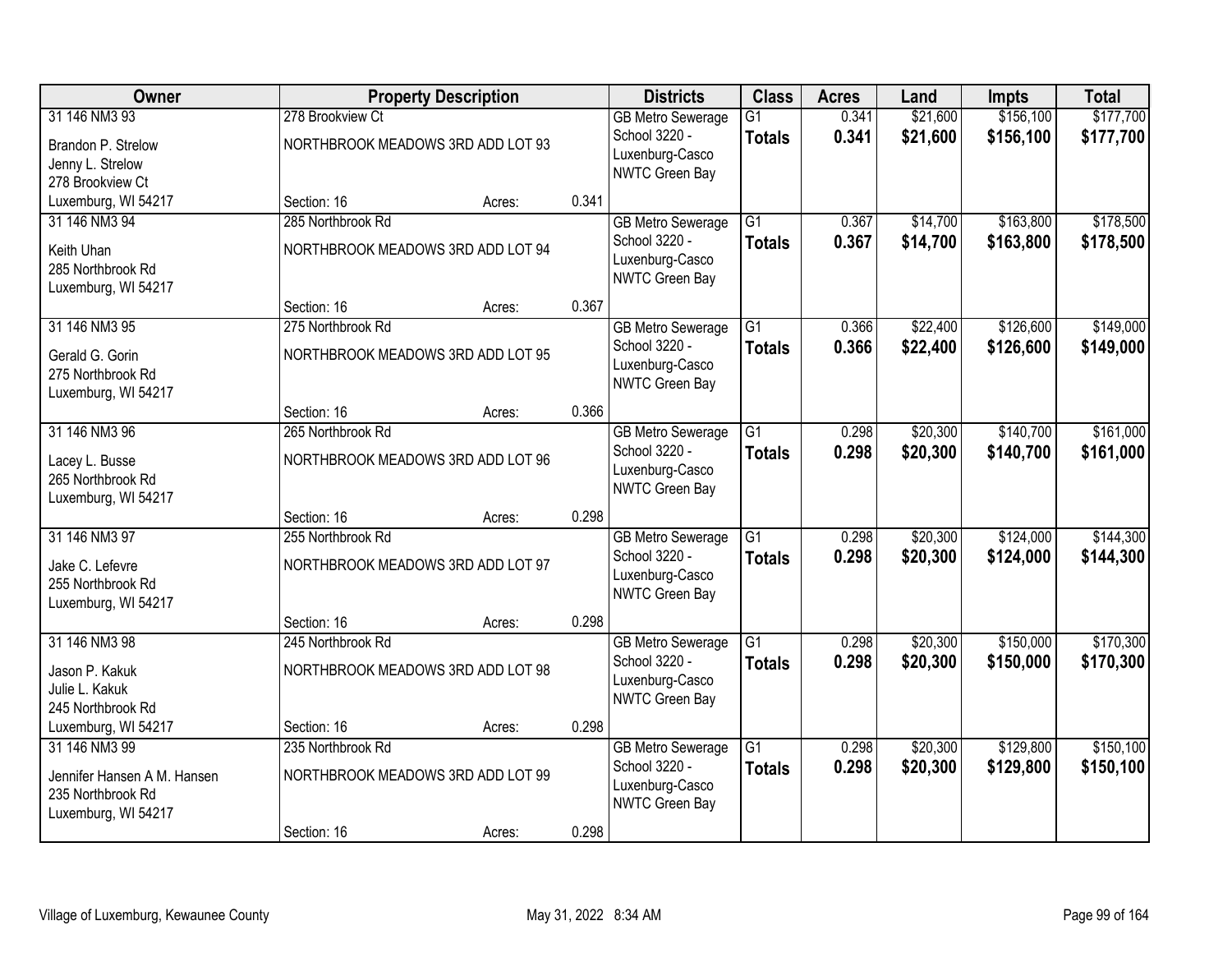| Owner                              | <b>Property Description</b>                             | <b>Districts</b>                  | <b>Class</b>    | <b>Acres</b> | Land            | <b>Impts</b>    | <b>Total</b>     |
|------------------------------------|---------------------------------------------------------|-----------------------------------|-----------------|--------------|-----------------|-----------------|------------------|
| 31 146 NMC 423                     | 423 Brookview Dr                                        | <b>GB Metro Sewerage</b>          | $\overline{G1}$ | 0.000        | \$31,200        | \$161,100       | \$192,300        |
| Daniel G. Stahl                    | NORTHBROOK MEADOWS CONDO. UNIT 423 OF 1                 | School 3220 -                     | <b>Totals</b>   | 0.000        | \$31,200        | \$161,100       | \$192,300        |
| Lucille M. Stahl                   | CND 30 - BLDG 1 (BEING PRT OF LOT 3                     | Luxenburg-Casco                   |                 |              |                 |                 |                  |
| 423 Brookview Dr                   | NORTHBROOK MEADOWS SUBD)                                | NWTC Green Bay                    |                 |              |                 |                 |                  |
| Luxemburg, WI 54217                | 0.000<br>Section: 16<br>Acres:                          |                                   |                 |              |                 |                 |                  |
| 31 146 NMC 425                     | 425 Brookview Dr                                        | <b>GB</b> Metro Sewerage          | $\overline{G1}$ | 0.000        | \$31,200        | \$113,900       | \$145,100        |
| Mary L Vandrisse Trust             | NORTHBROOK MEADOWS CONDO. UNIT 425 OF 1                 | School 3220 -                     | <b>Totals</b>   | 0.000        | \$31,200        | \$113,900       | \$145,100        |
| 425 Brookview Dr                   | CND 30 - BLDG 1 (BEING PRT OF LOT 3                     | Luxenburg-Casco                   |                 |              |                 |                 |                  |
| Luxemburg, WI 54217                | NORTHBROOK MEADOWS SUBD)                                | NWTC Green Bay                    |                 |              |                 |                 |                  |
|                                    | 0.000<br>Section: 16<br>Acres:                          |                                   |                 |              |                 |                 |                  |
| 31 146 NMC 427                     | 427 Brookview Dr                                        | <b>GB Metro Sewerage</b>          | $\overline{G1}$ | 0.000        | \$31,200        | \$123,400       | \$154,600        |
|                                    |                                                         | School 3220 -                     | <b>Totals</b>   | 0.000        | \$31,200        | \$123,400       | \$154,600        |
| Lori A. Pravechek                  | NORTHBROOK MEADOWS CONDO. UNIT 427 OF 1                 | Luxenburg-Casco                   |                 |              |                 |                 |                  |
| 427 Brookview Dr                   | CND 30 - BLDG 1 (BEING PRT OF LOT 3                     | NWTC Green Bay                    |                 |              |                 |                 |                  |
| Luxemburg, WI 54217                | NORTHBROOK MEADOWS SUBD)                                |                                   |                 |              |                 |                 |                  |
|                                    | 0.000<br>Section: 16<br>Acres:                          |                                   |                 |              |                 |                 |                  |
| 31 146 NMC 429                     | 429 Brookview Dr                                        | <b>GB Metro Sewerage</b>          | G1              | 0.000        | \$31,200        | \$161,100       | \$192,300        |
| Joseph R. Malfroid                 | NORTHBROOK MEADOWS CONDO. UNIT 429 OF 1                 | School 3220 -                     | <b>Totals</b>   | 0.000        | \$31,200        | \$161,100       | \$192,300        |
| Lynn A. Malfroid                   | CND 30 - BLDG 1 (BEING PRT OF LOT 3                     | Luxenburg-Casco<br>NWTC Green Bay |                 |              |                 |                 |                  |
| 429 Brookview Dr                   | NORTHBROOK MEADOWS SUBD)                                |                                   |                 |              |                 |                 |                  |
| Luxemburg, WI 54217                | 0.000<br>Section: 16<br>Acres:                          |                                   |                 |              |                 |                 |                  |
| 31 146 NMC CE                      | <b>Brookview Dr</b>                                     | <b>GB Metro Sewerage</b>          | $\overline{G1}$ | 0.000        | $\overline{50}$ | $\overline{50}$ | $\overline{\$0}$ |
| Northbrook Meadows Condominium     | NORTHBROOK MEADOWS CONDO. COMMON                        | School 3220 -                     | <b>Totals</b>   | 0.000        | \$0             | \$0             | \$0              |
| c/o Common Element                 | <b>ELEMENT AREA</b>                                     | Luxenburg-Casco                   |                 |              |                 |                 |                  |
| 000 Northbrook Rd                  |                                                         | NWTC Green Bay                    |                 |              |                 |                 |                  |
| Luxemburg, WI 54217                | 0.000<br>Section: 16<br>Acres:                          |                                   |                 |              |                 |                 |                  |
| 31 146 NW 15 1.1                   |                                                         | <b>GB Metro Sewerage</b>          | $\overline{G4}$ | 11.250       | \$2,000         | $\sqrt{6}$      | \$2,000          |
|                                    |                                                         | School 3220 -                     | <b>Totals</b>   | 11.250       | \$2,000         | \$0             | \$2,000          |
| Lance W & Suzanne M Kirchman Trust | NW1/4-NW1/4 S15 T24N R23E NW1/4 OF NW1/4 S15            | Luxenburg-Casco                   |                 |              |                 |                 |                  |
| 630 N Main St                      | EXC TR 1 CSM VOL 1 PGS 208-9 & EXC TR 4 CSM             | NWTC Green Bay                    |                 |              |                 |                 |                  |
| Luxemburg, WI 54217                | VOL 1 PG 371 & EXC TR 2 CSM VOL 1 PGS 395-7 &<br>11.250 |                                   |                 |              |                 |                 |                  |
| 31 146 NW 15 1.10                  | Section: 15<br>Acres:                                   |                                   |                 |              |                 |                 |                  |
|                                    | 720 N Main St                                           | <b>GB Metro Sewerage</b>          | $\overline{G1}$ | 2.853        | \$29,200        | \$167,500       | \$196,700        |
| Laurence H. Courchaine             | NW1/4-NW1/4 S15 T24N R23E LOT 3 OF 2CSM-204             | School 3220 -<br>Luxenburg-Casco  | <b>Totals</b>   | 2.853        | \$29,200        | \$167,500       | \$196,700        |
| 720 N Main St                      | MAP #407 (RESURVEY OF LOT 2 OF 1CSM-395) EXC            | <b>NWTC Green Bay</b>             |                 |              |                 |                 |                  |
| Luxemburg, WI 54217                | THT PRT IN LOT 1 OF 10CSM-337 MAP #1902                 |                                   |                 |              |                 |                 |                  |
|                                    | 2.853<br>Section: 15<br>Acres:                          |                                   |                 |              |                 |                 |                  |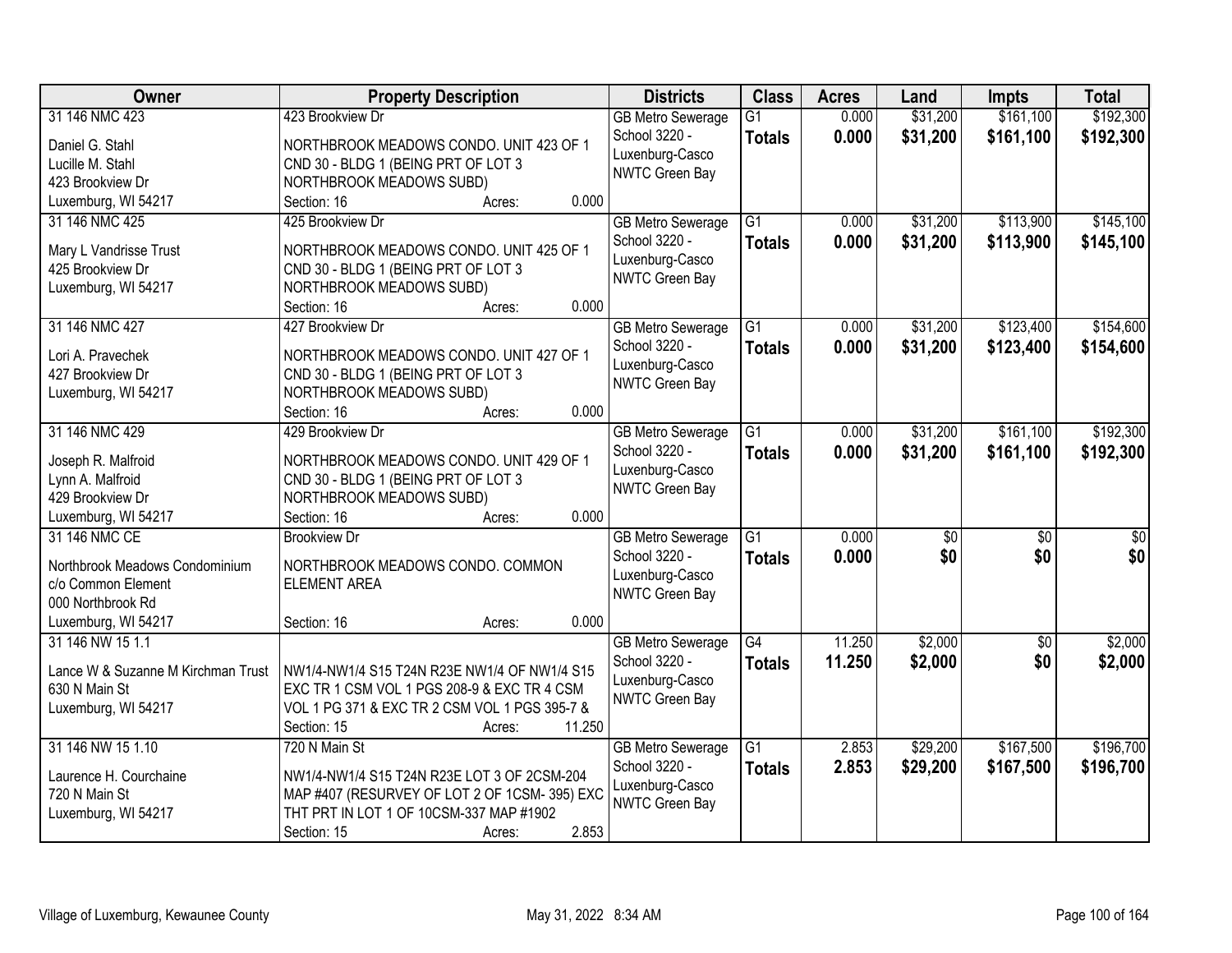| Owner                                                                                                  | <b>Property Description</b>                                                                                                                                                                                                      | <b>Districts</b>                                                                      | <b>Class</b>                     | <b>Acres</b>     | Land                 | <b>Impts</b>           | <b>Total</b>           |
|--------------------------------------------------------------------------------------------------------|----------------------------------------------------------------------------------------------------------------------------------------------------------------------------------------------------------------------------------|---------------------------------------------------------------------------------------|----------------------------------|------------------|----------------------|------------------------|------------------------|
| 31 146 NW 15 1.2<br>Cameron P. Derenne<br>555 Northbrook Rd                                            | 555 Northbrook Rd<br>PRT OF NW1/4-NW1/4 S15 T24N R23E: LOT 1 OF<br>1CSM-208 MAP #167                                                                                                                                             | <b>GB Metro Sewerage</b><br>School 3220 -<br>Luxenburg-Casco<br>NWTC Green Bay        | $\overline{G1}$<br><b>Totals</b> | 2.030<br>2.030   | \$33,600<br>\$33,600 | \$147,500<br>\$147,500 | \$181,100<br>\$181,100 |
| Luxemburg, WI 54217                                                                                    | 2.030<br>Section: 15<br>Acres:                                                                                                                                                                                                   |                                                                                       |                                  |                  |                      |                        |                        |
| 31 146 NW 15 1.6<br>James A. Thiry<br>Diane J. Thiry<br>543 Northbrook Rd                              | 543 Northbrook Rd<br>NW1/4-NW1/4 S15 T24N R23E LOT 4 CSM VOL 1 PG<br>371                                                                                                                                                         | <b>GB Metro Sewerage</b><br>School 3220 -<br>Luxenburg-Casco<br>NWTC Green Bay        | $\overline{G1}$<br><b>Totals</b> | 2.890<br>2.890   | \$37,400<br>\$37,400 | \$239,500<br>\$239,500 | \$276,900<br>\$276,900 |
| Luxemburg, WI 54217                                                                                    | 2.890<br>Section: 15<br>Acres:                                                                                                                                                                                                   |                                                                                       |                                  |                  |                      | \$183,800              |                        |
| 31 146 NW 15 1.8<br>Mary K. Zingler<br>720 N Main St<br>Luxemburg, WI 54217                            | 710 N Main St<br>NW1/4-NW1/4 S15 T24N R23E: LOT 1 OF 10CSM-337<br>MAP #1902 (FORMERLY LOT 2 OF 2CSM-204 MAP<br>#407) (RESURVEY OF LOT 2 OF 1CSM-395)<br>0.937<br>Section: 15<br>Acres:                                           | <b>GB Metro Sewerage</b><br>School 3220 -<br>Luxenburg-Casco<br><b>NWTC Green Bay</b> | $\overline{G1}$<br><b>Totals</b> | 0.937<br>0.937   | \$28,400<br>\$28,400 | \$183,800              | \$212,200<br>\$212,200 |
| 31 146 NW 15 1.9<br>Dwayne D. Highdale<br>Mary L. Highdale<br>724 N Main St                            | 724 N Main St<br>NW1/4-NW1/4 S15 T24N R23E LOT 1 OF 2CSM-204<br>MAP #407 (RESURVEY OF LOT 2 OF 1CSM-395)                                                                                                                         | <b>GB Metro Sewerage</b><br>School 3220 -<br>Luxenburg-Casco<br><b>NWTC Green Bay</b> | G1<br><b>Totals</b>              | 0.720<br>0.720   | \$26,100<br>\$26,100 | \$148,900<br>\$148,900 | \$175,000<br>\$175,000 |
| Luxemburg, WI 54217<br>31 146 NW 15 2.1<br>J Jadin, Inc<br>E1839 Thiry Daems Rd<br>Luxemburg, WI 54217 | 0.720<br>Section: 15<br>Acres:<br>Main St<br>SW1/4-NW1/4 S15 T24N R23E PRT OF SW1/4-NW1/4 8<br>NW1/4-NW1/4 S15 DESC AS: COM AT SW COR OF<br>SW1/4-NW1/4 TH N 967.75' TH N 78*25'20" E 301.02'<br>17.182<br>Section: 15<br>Acres: | <b>GB Metro Sewerage</b><br>School 3220 -<br>Luxenburg-Casco<br><b>NWTC Green Bay</b> | $\overline{G4}$<br><b>Totals</b> | 17.182<br>17.182 | \$3,100<br>\$3,100   | \$0<br>\$0             | \$3,100<br>\$3,100     |
| 31 146 NW 15 2.10<br>J Jadin, Inc<br>E1839 Thiry Daems Rd<br>Luxemburg, WI 54217                       | Heritage Rd<br>SW1/4-NW1/4 S15 T24N R23E LOT 3 OF 4CSM-120<br>MAP #707 EXC PCL IN 627R616<br>0.459<br>Section: 15<br>Acres:                                                                                                      | <b>GB Metro Sewerage</b><br>School 3220 -<br>Luxenburg-Casco<br>NWTC Green Bay        | $\overline{G1}$<br><b>Totals</b> | 0.459<br>0.459   | \$18,800<br>\$18,800 | \$3,500<br>\$3,500     | \$22,300<br>\$22,300   |
| 31 146 NW 15 2.11<br>J Jadin, Inc<br>E1839 Thiry Daems Rd<br>Luxemburg, WI 54217                       | SW1/4-NW1/4 S15 T24N R23E LOT 4 OF 4CSM-120<br>MAP #707<br>0.276<br>Section: 15<br>Acres:                                                                                                                                        | <b>GB Metro Sewerage</b><br>School 3220 -<br>Luxenburg-Casco<br>NWTC Green Bay        | $\overline{G4}$<br><b>Totals</b> | 0.276<br>0.276   | \$100<br>\$100       | $\overline{30}$<br>\$0 | \$100<br>\$100         |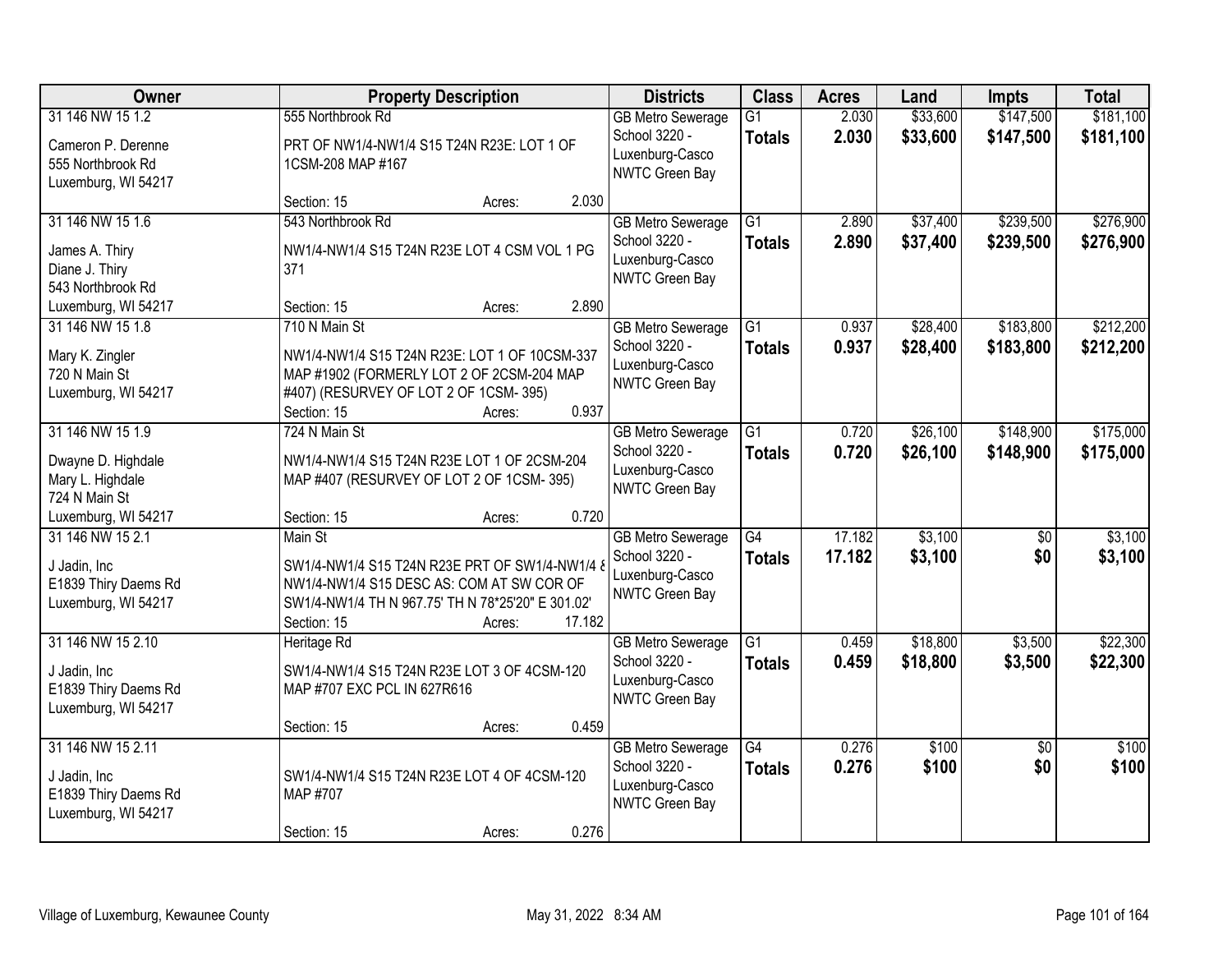| Owner                                                                                   | <b>Property Description</b>                                                                                                                                                          | <b>Districts</b>                                                                      | <b>Class</b>                     | <b>Acres</b>   | Land                 | <b>Impts</b>           | <b>Total</b>           |
|-----------------------------------------------------------------------------------------|--------------------------------------------------------------------------------------------------------------------------------------------------------------------------------------|---------------------------------------------------------------------------------------|----------------------------------|----------------|----------------------|------------------------|------------------------|
| 31 146 NW 15 2.12                                                                       | 602 Heritage Rd                                                                                                                                                                      | <b>GB Metro Sewerage</b><br>School 3220 -                                             | $\overline{G1}$<br><b>Totals</b> | 0.407<br>0.407 | \$30,800<br>\$30,800 | \$153,400<br>\$153,400 | \$184,200<br>\$184,200 |
| Laura B. Ryan<br>602 Heritage Rd<br>Luxemburg, WI 54217                                 | SW1/4-NW1/4 S15 T24N R23E PRT OF SW1/4-NW1/4<br>S15: LOT 1 OF 5CSM-292 MAP #979                                                                                                      | Luxenburg-Casco<br><b>NWTC Green Bay</b>                                              |                                  |                |                      |                        |                        |
|                                                                                         | 0.407<br>Section: 15<br>Acres:                                                                                                                                                       |                                                                                       |                                  |                |                      |                        |                        |
| 31 146 NW 15 2.12.1<br>Trevor D. Depas                                                  | 614 Heritage Rd<br>SW1/4-NW1/4 S15 T24N R23E PRT OF SW1/4-NW1/4                                                                                                                      | <b>GB Metro Sewerage</b><br>School 3220 -                                             | $\overline{G1}$<br><b>Totals</b> | 0.407<br>0.407 | \$30,800<br>\$30,800 | \$93,700<br>\$93,700   | \$124,500<br>\$124,500 |
| 614 Heritage Rd<br>Luxemburg, WI 54217                                                  | S15: LOT 2 OF 5CSM-292 MAP #979                                                                                                                                                      | Luxenburg-Casco<br><b>NWTC Green Bay</b>                                              |                                  |                |                      |                        |                        |
|                                                                                         | 0.407<br>Section: 15<br>Acres:                                                                                                                                                       |                                                                                       |                                  |                |                      |                        |                        |
| 31 146 NW 15 2.13<br>Adam G and Erica A LeRoy<br>540 Heritage Rd<br>Luxemburg, WI 54217 | 540 Heritage Rd<br>SW1/4-NW1/4 S15 T24N R23E COM AT SW COR OF<br>SW1/4-NW1/4 S15 TH N 89*15' E 431.75' TO STG PT<br>TH N 2*55' E 144' N 89*15' E 223.33' S 0*45' E 143.71' S         | <b>GB Metro Sewerage</b><br>School 3220 -<br>Luxenburg-Casco<br><b>NWTC Green Bay</b> | $\overline{G1}$<br><b>Totals</b> | 0.750<br>0.750 | \$36,400<br>\$36,400 | \$118,300<br>\$118,300 | \$154,700<br>\$154,700 |
|                                                                                         | Section: 15<br>0.750<br>Acres:                                                                                                                                                       |                                                                                       |                                  |                |                      |                        |                        |
| 31 146 NW 15 2.14                                                                       | 700 Heritage Rd                                                                                                                                                                      | <b>GB Metro Sewerage</b>                                                              | X4                               | 12.630         | \$0                  | \$0                    | \$0                    |
| St John's Lutheran Church<br>700 Heritage Rd<br>Luxemburg, WI 54217                     | SW1/4-NW1/4 S15 T24N R23E PRT OF SW1/4-NW1/4<br>S15: TRACT IN 5CSM-210 MAP #939 & ALSO PCL IN<br>752R203 EXEMPT                                                                      | School 3220 -<br>Luxenburg-Casco<br><b>NWTC Green Bay</b>                             | <b>Totals</b>                    | 12.630         | \$0                  | \$0                    | \$0                    |
|                                                                                         | 12.630<br>Section: 15<br>Acres:                                                                                                                                                      |                                                                                       |                                  |                |                      |                        |                        |
| 31 146 NW 15 2.2<br>Brian M. Kipp                                                       | 520 Heritage Rd<br>SW1/4-NW1/4 S15 T24N R23E COM AT W 1/4 COR OF                                                                                                                     | <b>GB Metro Sewerage</b><br>School 3220 -                                             | $\overline{G1}$<br><b>Totals</b> | 1.030<br>1.030 | \$39,200<br>\$39,200 | \$199,900<br>\$199,900 | \$239,100<br>\$239,100 |
| Linda L. Kipp<br>520 Heritage Rd<br>Luxemburg, WI 54217                                 | S15 TH N 89*14' E 243.75' TO POB TH N 89*14' E 188'<br>N 2*55' E 153.82' N 87*06' W 21.05' N 0*50' E 45.12' S<br>1.030<br>Section: 15<br>Acres:                                      | Luxenburg-Casco<br><b>NWTC Green Bay</b>                                              |                                  |                |                      |                        |                        |
| 31 146 NW 15 2.3                                                                        | 630 N Main St                                                                                                                                                                        | <b>GB Metro Sewerage</b>                                                              | G1                               | 2.970          | \$37,700             | \$190,500              | \$228,200              |
| Lance W & Suzanne M Kirchman Trust<br>630 N Main St<br>Luxemburg, WI 54217              | SW1/4-NW1/4 S15 T24N R23E PRT OF SW1/4-NW1/4<br>S15: COM SW COR SW1/4-NW1/4 N 967.75' TO POB N<br>308.5' M/L TO N LN SW1/4-NW1/4 E ALG N LN TO A P<br>2.970<br>Section: 15<br>Acres: | School 3220 -<br>Luxenburg-Casco<br><b>NWTC Green Bay</b>                             | <b>Totals</b>                    | 2.970          | \$37,700             | \$190,500              | \$228,200              |
| 31 146 NW 15 2.4                                                                        | 508 Heritage Rd                                                                                                                                                                      | <b>GB Metro Sewerage</b>                                                              | $\overline{G1}$                  | 0.710          | \$19,900             | \$176,900              | \$196,800              |
| Jeffrey P-Beth A T Cravillion<br>508 Heritage Rd Box 313<br>Luxemburg, WI 54217         | SW1/4-NW1/4 S15 T24N R23E TRACT 1 OF<br>2CSM-163-4 MAP #384                                                                                                                          | School 3220 -<br>Luxenburg-Casco<br>NWTC Green Bay                                    | <b>Totals</b>                    | 0.710          | \$19,900             | \$176,900              | \$196,800              |
|                                                                                         | 0.710<br>Section: 15<br>Acres:                                                                                                                                                       |                                                                                       |                                  |                |                      |                        |                        |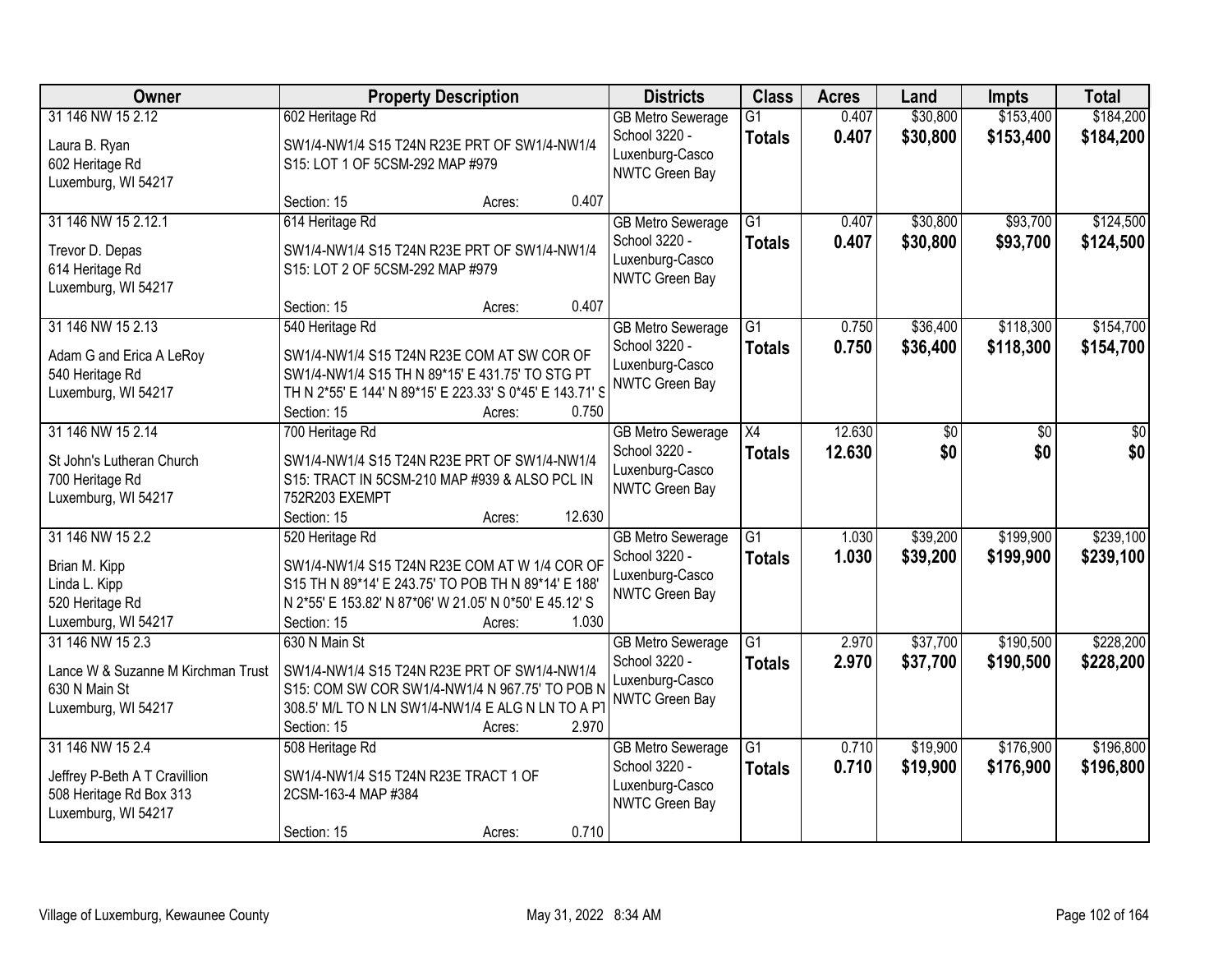| <b>Owner</b>                                | <b>Property Description</b>                                   | <b>Districts</b>         | <b>Class</b>     | <b>Acres</b> | Land     | <b>Impts</b>    | <b>Total</b> |
|---------------------------------------------|---------------------------------------------------------------|--------------------------|------------------|--------------|----------|-----------------|--------------|
| 31 146 NW 15 2.5                            | 508 Paul Ln                                                   | <b>GB Metro Sewerage</b> | $\overline{G1}$  | 0.500        | \$19,000 | \$179,100       | \$198,100    |
| Joshua L. Fischer                           | SW1/4-NW1/4 S15 T24N R23E TRACT 1 OF 2CSM-193                 | School 3220 -            | <b>Totals</b>    | 0.500        | \$19,000 | \$179,100       | \$198,100    |
| April E. Fischer                            | MAP #400                                                      | Luxenburg-Casco          |                  |              |          |                 |              |
| 508 Paul Ln                                 |                                                               | NWTC Green Bay           |                  |              |          |                 |              |
| Luxemburg, WI 54217                         | 0.500<br>Section: 15<br>Acres:                                |                          |                  |              |          |                 |              |
| 31 146 NW 15 2.6                            | 507 Paul Ln                                                   | <b>GB Metro Sewerage</b> | $\overline{G1}$  | 0.520        | \$19,100 | \$163,300       | \$182,400    |
| Jamie M. Conard                             | SW1/4-NW1/4 S15 T24N R23E TRACT 2 OF 2CSM-193                 | School 3220 -            | <b>Totals</b>    | 0.520        | \$19,100 | \$163,300       | \$182,400    |
| Sarah A. Conard                             | MAP #400                                                      | Luxenburg-Casco          |                  |              |          |                 |              |
| 507 Paul Ln                                 |                                                               | <b>NWTC Green Bay</b>    |                  |              |          |                 |              |
| Luxemburg, WI 54217                         | 0.520<br>Section: 15<br>Acres:                                |                          |                  |              |          |                 |              |
| 31 146 NW 15 2.7                            | 610 N Main St                                                 | <b>GB Metro Sewerage</b> | $\overline{G1}$  | 0.480        | \$33,000 | \$179,200       | \$212,200    |
|                                             | SW1/4-NW1/4 S15 T24N R23E TRACT 3 OF 2CSM-193                 | School 3220 -            | <b>Totals</b>    | 0.480        | \$33,000 | \$179,200       | \$212,200    |
| Terry A. Jorgensen<br>Roxanne M. Jorgensen  | MAP #400                                                      | Luxenburg-Casco          |                  |              |          |                 |              |
| 610 N Main St                               |                                                               | <b>NWTC Green Bay</b>    |                  |              |          |                 |              |
| Luxemburg, WI 54217                         | 0.480<br>Section: 15<br>Acres:                                |                          |                  |              |          |                 |              |
| 31 146 NW 15 2.8                            |                                                               | <b>GB Metro Sewerage</b> | G4               | 0.402        | \$100    | \$0             | \$100        |
|                                             |                                                               | School 3220 -            | <b>Totals</b>    | 0.402        | \$100    | \$0             | \$100        |
| J Jadin, Inc                                | SW1/4-NW1/4 S15 T24N R23E LOT 1 OF 4CSM-120<br>MAP #707       | Luxenburg-Casco          |                  |              |          |                 |              |
| E1839 Thiry Daems Rd<br>Luxemburg, WI 54217 |                                                               | NWTC Green Bay           |                  |              |          |                 |              |
|                                             | 0.402<br>Section: 15<br>Acres:                                |                          |                  |              |          |                 |              |
| 31 146 NW 15 2.9                            |                                                               | <b>GB Metro Sewerage</b> | $\overline{G4}$  | 0.437        | \$100    | $\overline{30}$ | \$100        |
|                                             |                                                               | School 3220 -            | <b>Totals</b>    | 0.437        | \$100    | \$0             | \$100        |
| J Jadin, Inc                                | SW1/4-NW1/4 S15 T24N R23E LOT 2 OF 4CSM-120                   | Luxenburg-Casco          |                  |              |          |                 |              |
| E1839 Thiry Daems Rd                        | MAP #707                                                      | NWTC Green Bay           |                  |              |          |                 |              |
| Luxemburg, WI 54217                         | 0.437<br>Section: 15<br>Acres:                                |                          |                  |              |          |                 |              |
| 31 146 NW 15 5                              | Northbrook Rd                                                 | <b>GB Metro Sewerage</b> | $\overline{G4}$  | 19.588       | \$3,500  | $\sqrt{$0}$     | \$3,500      |
|                                             |                                                               | School 3220 -            | G <sub>5</sub> M | 14.000       | \$12,300 | \$0             | \$12,300     |
| Jerry A & Peggy M Miesler Trust             | NE1/4-NW1/4 S15 T24N R23E PRT OF NE1/4-NW1/4                  | Luxenburg-Casco          | <b>Totals</b>    | 33.588       | \$15,800 | \$0             | \$15,800     |
| E1694 Rockledge Rd                          | S15: COM N1/4 COR S15 S 00*29'45" W 1329.92' S                | <b>NWTC Green Bay</b>    |                  |              |          |                 |              |
| Luxemburg, WI 54217                         | 89*31'52" W 1330.76' N 00*29'22" E 712.70' ALG W LN<br>33.588 |                          |                  |              |          |                 |              |
| 31 146 NW 16 5                              | Section: 15<br>Acres:                                         | <b>GB Metro Sewerage</b> | $\overline{G2}$  | 5.890        | \$11,800 | $\overline{60}$ | \$11,800     |
|                                             |                                                               | School 3220 -            | <b>Totals</b>    | 5.890        | \$11,800 | \$0             | \$11,800     |
| NEW Northbrook Investors, LLC               | NE1/4-NW1/4 S16 T24N R23E E 3/4 OF S1/4 OF                    | Luxenburg-Casco          |                  |              |          |                 |              |
| c/o Northbrook Golf & Grill                 | NE1/4-NW1/4 EXC PRT OF NORTHBROOK MEADOWS                     | <b>NWTC Green Bay</b>    |                  |              |          |                 |              |
| Attn: Karen Mleziva                         | <b>FIRST ADD</b>                                              |                          |                  |              |          |                 |              |
| 407 Northbrook Rd Po Box 238                | 5.890<br>Section: 16<br>Acres:                                |                          |                  |              |          |                 |              |
| Luxemburg, WI 54217                         |                                                               |                          |                  |              |          |                 |              |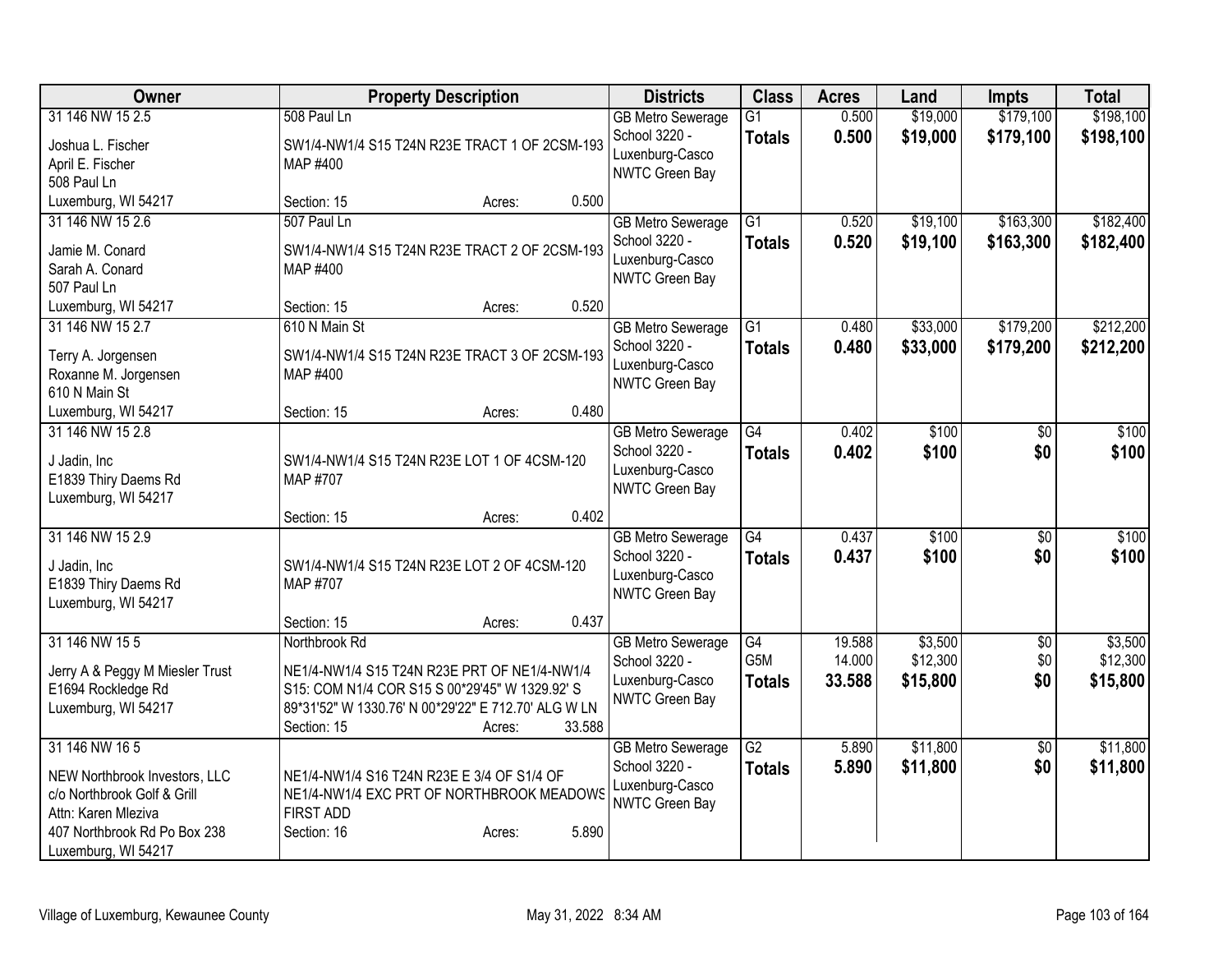| Owner                                    | <b>Property Description</b>                                      | <b>Districts</b>         | <b>Class</b>    | <b>Acres</b> | Land     | <b>Impts</b>    | <b>Total</b> |
|------------------------------------------|------------------------------------------------------------------|--------------------------|-----------------|--------------|----------|-----------------|--------------|
| 31 146 NW 16 5.1                         | Lowell Rd                                                        | <b>GB Metro Sewerage</b> | $\overline{G4}$ | 4.820        | \$900    | $\overline{50}$ | \$900        |
| David J. Jauquet                         | NE1/4-NW1/4 S16 T24N R23E W1/4 OF NE1/4-NW1/4                    | School 3220 -            | G <sub>5</sub>  | 7.500        | \$11,300 | \$0             | \$11,300     |
| Stacy M. Jauquet                         | S <sub>16</sub>                                                  | Luxenburg-Casco          | <b>Totals</b>   | 12.320       | \$12,200 | \$0             | \$12,200     |
| E0202 County Rd N                        |                                                                  | NWTC Green Bay           |                 |              |          |                 |              |
| Luxemburg, WI 54217                      | 12.320<br>Section: 16<br>Acres:                                  |                          |                 |              |          |                 |              |
| 31 146 NW 16 5.3                         | 291 Northbrook Rd                                                | <b>GB Metro Sewerage</b> | $\overline{X4}$ | 0.860        | \$0      | $\overline{50}$ | \$0          |
|                                          |                                                                  | School 3220 -            | <b>Totals</b>   | 0.860        | \$0      | \$0             | \$0          |
| Luxemburg Village {Well #4)              | PRT OF NE1/4-NW1/4 S16: OUTLOT 1 OF 7CSM-188<br>MAP #1297 EXEMPT | Luxenburg-Casco          |                 |              |          |                 |              |
| 206 Maple St Box #307                    |                                                                  | <b>NWTC Green Bay</b>    |                 |              |          |                 |              |
| Luxemburg, WI 54217                      | 0.860<br>Section: 16<br>Acres:                                   |                          |                 |              |          |                 |              |
| 31 146 NW 166                            |                                                                  | <b>GB</b> Metro Sewerage | $\overline{G2}$ | 30.000       | \$60,000 | \$0             | \$60,000     |
|                                          |                                                                  | School 3220 -            |                 | 30.000       | \$60,000 | \$0             | \$60,000     |
| NEW Northbrook Investors, LLC            | SE1/4-NW1/4 S16 T24N R23E E 3/4 OF SE1/4 OF                      | Luxenburg-Casco          | <b>Totals</b>   |              |          |                 |              |
| c/o Northbrook Golf & Grill              | <b>NW1/4</b>                                                     | NWTC Green Bay           |                 |              |          |                 |              |
| Attn: Karen Mleziva                      |                                                                  |                          |                 |              |          |                 |              |
| 407 Northbrook Rd Po Box 238             | 30.000<br>Section: 16<br>Acres:                                  |                          |                 |              |          |                 |              |
| Luxemburg, WI 54217                      |                                                                  |                          |                 |              |          |                 |              |
| 31 146 NW 16 6.1                         |                                                                  | <b>GB Metro Sewerage</b> | G4              | 10.000       | \$1,800  | \$0             | \$1,800      |
| David J. Jauquet                         | SE1/4-NW1/4 S16 T24N R23E W1/4 OF SE1/4-NW1/4                    | School 3220 -            | <b>Totals</b>   | 10.000       | \$1,800  | \$0             | \$1,800      |
| Stacy M. Jauquet                         | S <sub>16</sub>                                                  | Luxenburg-Casco          |                 |              |          |                 |              |
| E0202 County Rd N                        |                                                                  | NWTC Green Bay           |                 |              |          |                 |              |
| Luxemburg, WI 54217                      | 10.000<br>Section: 16<br>Acres:                                  |                          |                 |              |          |                 |              |
| 31 146 NW 167                            |                                                                  | <b>GB Metro Sewerage</b> | G4              | 26.000       | \$4,700  | \$0             | \$4,700      |
|                                          |                                                                  | School 3220 -            | G <sub>5</sub>  | 11.730       | \$17,600 | \$0             | \$17,600     |
| David J. Jauquet                         | NW1/4-NW1/4 S16 T24N R23E NW1/4-NW1/4 S16 EXC                    | Luxenburg-Casco          | <b>Totals</b>   | 37.730       | \$22,300 | \$0             | \$22,300     |
| Stacy M. Jauquet                         | N 343' OF W 287.5'                                               | NWTC Green Bay           |                 |              |          |                 |              |
| E0202 County Rd N<br>Luxemburg, WI 54217 | 37.730<br>Section: 16<br>Acres:                                  |                          |                 |              |          |                 |              |
| 31 146 NW 21 4-11                        | Center Dr                                                        | <b>GB Metro Sewerage</b> | $\overline{G1}$ | 0.470        | \$18,800 | $\overline{50}$ | \$18,800     |
|                                          |                                                                  | School 3220 -            | <b>Totals</b>   | 0.470        | \$18,800 | \$0             | \$18,800     |
| Robert P. Jossart                        | NW1/4-NE1/4 S21 T24N R23E PRT OF NW1/4-NE1/4 &                   | Luxenburg-Casco          |                 |              |          |                 |              |
| c/o Kristen K. Heurkens                  | NE1/4-NW1/4 S21: LOT 2 OF 5CSM-82 MAP #876                       | NWTC Green Bay           |                 |              |          |                 |              |
| 1726 Scenic Ln                           |                                                                  |                          |                 |              |          |                 |              |
| Luxemburg, WI 54217                      | 0.470<br>Section: 21<br>Acres:                                   |                          |                 |              |          |                 |              |
| 31 146 NW 21 4-12                        | 159 Center Dr                                                    | <b>GB Metro Sewerage</b> | $\overline{G1}$ | 0.490        | \$18,900 | \$99,200        | \$118,100    |
| Robert P. Jossart                        | NE1/4-NW1/4 S21 T24N R23E LOT 1 OF 5CSM-82 MAF                   | School 3220 -            | <b>Totals</b>   | 0.490        | \$18,900 | \$99,200        | \$118,100    |
| c/o Kristen K. Heurkens                  | #876                                                             | Luxenburg-Casco          |                 |              |          |                 |              |
| 1726 Scenic Ln                           |                                                                  | <b>NWTC Green Bay</b>    |                 |              |          |                 |              |
| Luxemburg, WI 54217                      | 0.490<br>Section: 21<br>Acres:                                   |                          |                 |              |          |                 |              |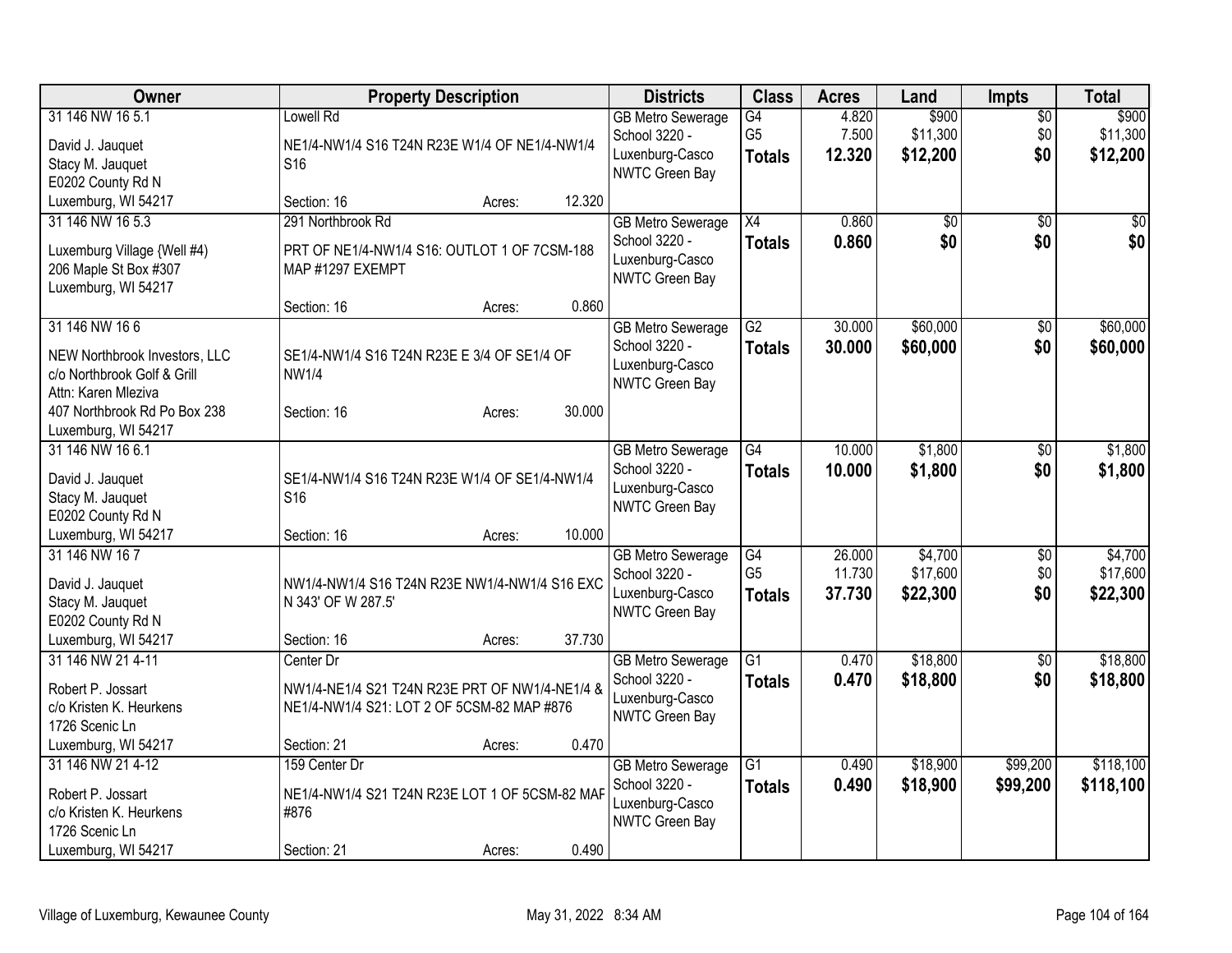| 31 146 NW 21 4-12.1<br>\$126,400<br>\$441,400<br>151 Center Dr<br>$\overline{G2}$<br>0.910<br><b>GB Metro Sewerage</b><br>School 3220 -<br>0.910<br>\$126,400<br>\$441,400<br>\$567,800<br><b>Totals</b><br>Bk Milwaukee, LLC<br>NE1/4-NW1/4 S21 T24N R23E COM AT A PT 1052' W 8<br>Luxenburg-Casco<br>c/o Family Dollar Lease Accounting Stor   41.25' S OF NW COR OF E1/2 OF NW1/4-NE1/4 S21 TH<br>NWTC Green Bay<br>#31490<br>S 198' E 220' N 198' TH W 220' TO POB EXC .09 AC<br>500 Volvo Pkwy<br>0.910<br>Section: 21<br>Acres:<br>Chesapeake, VA 23320<br>31 146 NW 21 4-12.2<br>$\overline{G1}$<br>\$20,800<br>\$138,700<br>\$159,500<br>149 Center Dr<br>0.910<br><b>GB Metro Sewerage</b><br>\$138,700<br>School 3220 -<br>0.910<br>\$20,800<br>\$159,500<br><b>Totals</b><br>NE1/4-NW1/4 S21 T24N R23E COM AT NE COR OF<br>Mike Secker Real Estate, LLC<br>Luxenburg-Casco<br>N5008 Cedar Valley Rd<br>W1/2 OF NW1/4-NE1/4 S21 TH S 41.25' W 1101.5' TO<br><b>NWTC Green Bay</b><br>Kewaunee, WI 54216<br>STG PT TH CONT W 220' S 198' E 220' N 198' TO POB<br>0.910<br>Section: 21<br>Acres:<br>\$119,500<br>31 146 NW 21 4-12.3<br>G1<br>\$21,200<br>113 Haven Ln<br><b>GB Metro Sewerage</b><br>1.000<br>School 3220 -<br>1.000<br>\$21,200<br>\$119,500<br><b>Totals</b><br><b>Kahr Trust</b><br>NE1/4-NW1/4 S21 T24N R23E COM AT A PT 1101.5' W<br>Luxenburg-Casco<br>PO Box 116<br>& 239.25' S OF NE COR OF W1/2 OF NW1/4-NE1/4 S2<br>NWTC Green Bay<br>TH S ALG W LN OF TN RD 198' W 220' N 198' TH E<br>Luxemburg, WI 54217<br>1.000<br>Section: 21<br>Acres:<br>\$23,300<br>31 146 NW 21 4-12.4<br>115 Haven Ln<br>$\overline{G1}$<br><b>GB Metro Sewerage</b><br>1.490<br>\$0<br>School 3220 -<br>1.490<br>\$23,300<br>\$0<br><b>Totals</b><br>Kahr Trust<br>NE1/4-NW1/4 S21 T24N R23E PRT OF NE1/4-NW1/4:<br>Luxenburg-Casco<br>COM AT A PT 1101.5' W & 41.25' S OF NE COR OF<br>PO Box 116<br><b>NWTC Green Bay</b><br>Luxemburg, WI 54217<br>W1/2 OF NW1/4-NE1/4 S21 TH CONT S 2*40'40" E 396'<br>1.490<br>Section: 21<br>Acres:<br>31 146 NW 21 4-13<br>\$17,400<br>\$107,300<br>G1<br>1.140<br>200 Haven Ln<br><b>GB Metro Sewerage</b><br>School 3220 -<br>1.140<br>\$17,400<br>\$107,300<br><b>Totals</b><br>NE1/4-NW1/4 S21 T24N R23E PRT OF NE1/4-NW1/4:<br>Hunter W. Roop<br>Luxenburg-Casco<br>LOT 1 OF 5CSM-280 MAP #973<br>Victoria Roop<br><b>NWTC Green Bay</b><br>200 Haven Ln<br>Luxemburg, WI 54217<br>1.140<br>Section: 21<br>Acres:<br>15.278<br>31 146 NW 21 4-14M<br>133 Center Dr<br>$\overline{G3}$<br>$\overline{60}$<br>$\overline{50}$<br>$\overline{50}$<br><b>GB Metro Sewerage</b><br>\$0<br>15.278<br>\$0<br>School 3220 -<br><b>Totals</b><br>Paul Secker Real Estate, LLC<br>NE1/4-NW1/4 S21 T24N R23E PRT OF NE1/4-NW1/4<br>Luxenburg-Casco<br>2425 Ironwood Dr<br>S21: COM N1/4 COR S21 S 88*22'51" W 703.60' S<br><b>NWTC Green Bay</b><br>Green Bay, WI 54304<br>03*34'01" E 61.68' TO POB S 03*34'01" E 584.57' N<br>15.278<br>Section:<br>Acres:<br>31 146 NW 22 10-1<br>$\overline{G2}$<br>\$56,700<br>\$115,200<br>512 Ralph St<br><b>GB Metro Sewerage</b><br>0.444<br>School 3220 -<br>0.444<br>\$56,700<br>\$115,200<br><b>Totals</b><br>NW1/4-NW1/4 S22 T24N R23E PRT NW1/4-NW1/4 S22<br>Nimmer Brothers, LLC | <b>Owner</b> | <b>Property Description</b> | <b>Districts</b> | <b>Class</b> | <b>Acres</b> | Land | <b>Impts</b> | <b>Total</b> |
|---------------------------------------------------------------------------------------------------------------------------------------------------------------------------------------------------------------------------------------------------------------------------------------------------------------------------------------------------------------------------------------------------------------------------------------------------------------------------------------------------------------------------------------------------------------------------------------------------------------------------------------------------------------------------------------------------------------------------------------------------------------------------------------------------------------------------------------------------------------------------------------------------------------------------------------------------------------------------------------------------------------------------------------------------------------------------------------------------------------------------------------------------------------------------------------------------------------------------------------------------------------------------------------------------------------------------------------------------------------------------------------------------------------------------------------------------------------------------------------------------------------------------------------------------------------------------------------------------------------------------------------------------------------------------------------------------------------------------------------------------------------------------------------------------------------------------------------------------------------------------------------------------------------------------------------------------------------------------------------------------------------------------------------------------------------------------------------------------------------------------------------------------------------------------------------------------------------------------------------------------------------------------------------------------------------------------------------------------------------------------------------------------------------------------------------------------------------------------------------------------------------------------------------------------------------------------------------------------------------------------------------------------------------------------------------------------------------------------------------------------------------------------------------------------------------------------------------------------------------------------------------------------------------------------------------------------------------------------------------------------------------------------------------------------------------------------------------------------------------------------------------------------------------------------------------------------------------------------------------------------------------------------------|--------------|-----------------------------|------------------|--------------|--------------|------|--------------|--------------|
|                                                                                                                                                                                                                                                                                                                                                                                                                                                                                                                                                                                                                                                                                                                                                                                                                                                                                                                                                                                                                                                                                                                                                                                                                                                                                                                                                                                                                                                                                                                                                                                                                                                                                                                                                                                                                                                                                                                                                                                                                                                                                                                                                                                                                                                                                                                                                                                                                                                                                                                                                                                                                                                                                                                                                                                                                                                                                                                                                                                                                                                                                                                                                                                                                                                                                 |              |                             |                  |              |              |      |              | \$567,800    |
|                                                                                                                                                                                                                                                                                                                                                                                                                                                                                                                                                                                                                                                                                                                                                                                                                                                                                                                                                                                                                                                                                                                                                                                                                                                                                                                                                                                                                                                                                                                                                                                                                                                                                                                                                                                                                                                                                                                                                                                                                                                                                                                                                                                                                                                                                                                                                                                                                                                                                                                                                                                                                                                                                                                                                                                                                                                                                                                                                                                                                                                                                                                                                                                                                                                                                 |              |                             |                  |              |              |      |              |              |
|                                                                                                                                                                                                                                                                                                                                                                                                                                                                                                                                                                                                                                                                                                                                                                                                                                                                                                                                                                                                                                                                                                                                                                                                                                                                                                                                                                                                                                                                                                                                                                                                                                                                                                                                                                                                                                                                                                                                                                                                                                                                                                                                                                                                                                                                                                                                                                                                                                                                                                                                                                                                                                                                                                                                                                                                                                                                                                                                                                                                                                                                                                                                                                                                                                                                                 |              |                             |                  |              |              |      |              |              |
|                                                                                                                                                                                                                                                                                                                                                                                                                                                                                                                                                                                                                                                                                                                                                                                                                                                                                                                                                                                                                                                                                                                                                                                                                                                                                                                                                                                                                                                                                                                                                                                                                                                                                                                                                                                                                                                                                                                                                                                                                                                                                                                                                                                                                                                                                                                                                                                                                                                                                                                                                                                                                                                                                                                                                                                                                                                                                                                                                                                                                                                                                                                                                                                                                                                                                 |              |                             |                  |              |              |      |              |              |
|                                                                                                                                                                                                                                                                                                                                                                                                                                                                                                                                                                                                                                                                                                                                                                                                                                                                                                                                                                                                                                                                                                                                                                                                                                                                                                                                                                                                                                                                                                                                                                                                                                                                                                                                                                                                                                                                                                                                                                                                                                                                                                                                                                                                                                                                                                                                                                                                                                                                                                                                                                                                                                                                                                                                                                                                                                                                                                                                                                                                                                                                                                                                                                                                                                                                                 |              |                             |                  |              |              |      |              |              |
|                                                                                                                                                                                                                                                                                                                                                                                                                                                                                                                                                                                                                                                                                                                                                                                                                                                                                                                                                                                                                                                                                                                                                                                                                                                                                                                                                                                                                                                                                                                                                                                                                                                                                                                                                                                                                                                                                                                                                                                                                                                                                                                                                                                                                                                                                                                                                                                                                                                                                                                                                                                                                                                                                                                                                                                                                                                                                                                                                                                                                                                                                                                                                                                                                                                                                 |              |                             |                  |              |              |      |              |              |
|                                                                                                                                                                                                                                                                                                                                                                                                                                                                                                                                                                                                                                                                                                                                                                                                                                                                                                                                                                                                                                                                                                                                                                                                                                                                                                                                                                                                                                                                                                                                                                                                                                                                                                                                                                                                                                                                                                                                                                                                                                                                                                                                                                                                                                                                                                                                                                                                                                                                                                                                                                                                                                                                                                                                                                                                                                                                                                                                                                                                                                                                                                                                                                                                                                                                                 |              |                             |                  |              |              |      |              |              |
|                                                                                                                                                                                                                                                                                                                                                                                                                                                                                                                                                                                                                                                                                                                                                                                                                                                                                                                                                                                                                                                                                                                                                                                                                                                                                                                                                                                                                                                                                                                                                                                                                                                                                                                                                                                                                                                                                                                                                                                                                                                                                                                                                                                                                                                                                                                                                                                                                                                                                                                                                                                                                                                                                                                                                                                                                                                                                                                                                                                                                                                                                                                                                                                                                                                                                 |              |                             |                  |              |              |      |              |              |
| \$140,700<br>\$140,700<br>\$23,300<br>\$23,300<br>\$124,700<br>\$124,700<br>\$0<br>\$171,900<br>\$171,900                                                                                                                                                                                                                                                                                                                                                                                                                                                                                                                                                                                                                                                                                                                                                                                                                                                                                                                                                                                                                                                                                                                                                                                                                                                                                                                                                                                                                                                                                                                                                                                                                                                                                                                                                                                                                                                                                                                                                                                                                                                                                                                                                                                                                                                                                                                                                                                                                                                                                                                                                                                                                                                                                                                                                                                                                                                                                                                                                                                                                                                                                                                                                                       |              |                             |                  |              |              |      |              |              |
|                                                                                                                                                                                                                                                                                                                                                                                                                                                                                                                                                                                                                                                                                                                                                                                                                                                                                                                                                                                                                                                                                                                                                                                                                                                                                                                                                                                                                                                                                                                                                                                                                                                                                                                                                                                                                                                                                                                                                                                                                                                                                                                                                                                                                                                                                                                                                                                                                                                                                                                                                                                                                                                                                                                                                                                                                                                                                                                                                                                                                                                                                                                                                                                                                                                                                 |              |                             |                  |              |              |      |              |              |
|                                                                                                                                                                                                                                                                                                                                                                                                                                                                                                                                                                                                                                                                                                                                                                                                                                                                                                                                                                                                                                                                                                                                                                                                                                                                                                                                                                                                                                                                                                                                                                                                                                                                                                                                                                                                                                                                                                                                                                                                                                                                                                                                                                                                                                                                                                                                                                                                                                                                                                                                                                                                                                                                                                                                                                                                                                                                                                                                                                                                                                                                                                                                                                                                                                                                                 |              |                             |                  |              |              |      |              |              |
|                                                                                                                                                                                                                                                                                                                                                                                                                                                                                                                                                                                                                                                                                                                                                                                                                                                                                                                                                                                                                                                                                                                                                                                                                                                                                                                                                                                                                                                                                                                                                                                                                                                                                                                                                                                                                                                                                                                                                                                                                                                                                                                                                                                                                                                                                                                                                                                                                                                                                                                                                                                                                                                                                                                                                                                                                                                                                                                                                                                                                                                                                                                                                                                                                                                                                 |              |                             |                  |              |              |      |              |              |
|                                                                                                                                                                                                                                                                                                                                                                                                                                                                                                                                                                                                                                                                                                                                                                                                                                                                                                                                                                                                                                                                                                                                                                                                                                                                                                                                                                                                                                                                                                                                                                                                                                                                                                                                                                                                                                                                                                                                                                                                                                                                                                                                                                                                                                                                                                                                                                                                                                                                                                                                                                                                                                                                                                                                                                                                                                                                                                                                                                                                                                                                                                                                                                                                                                                                                 |              |                             |                  |              |              |      |              |              |
|                                                                                                                                                                                                                                                                                                                                                                                                                                                                                                                                                                                                                                                                                                                                                                                                                                                                                                                                                                                                                                                                                                                                                                                                                                                                                                                                                                                                                                                                                                                                                                                                                                                                                                                                                                                                                                                                                                                                                                                                                                                                                                                                                                                                                                                                                                                                                                                                                                                                                                                                                                                                                                                                                                                                                                                                                                                                                                                                                                                                                                                                                                                                                                                                                                                                                 |              |                             |                  |              |              |      |              |              |
|                                                                                                                                                                                                                                                                                                                                                                                                                                                                                                                                                                                                                                                                                                                                                                                                                                                                                                                                                                                                                                                                                                                                                                                                                                                                                                                                                                                                                                                                                                                                                                                                                                                                                                                                                                                                                                                                                                                                                                                                                                                                                                                                                                                                                                                                                                                                                                                                                                                                                                                                                                                                                                                                                                                                                                                                                                                                                                                                                                                                                                                                                                                                                                                                                                                                                 |              |                             |                  |              |              |      |              |              |
|                                                                                                                                                                                                                                                                                                                                                                                                                                                                                                                                                                                                                                                                                                                                                                                                                                                                                                                                                                                                                                                                                                                                                                                                                                                                                                                                                                                                                                                                                                                                                                                                                                                                                                                                                                                                                                                                                                                                                                                                                                                                                                                                                                                                                                                                                                                                                                                                                                                                                                                                                                                                                                                                                                                                                                                                                                                                                                                                                                                                                                                                                                                                                                                                                                                                                 |              |                             |                  |              |              |      |              |              |
|                                                                                                                                                                                                                                                                                                                                                                                                                                                                                                                                                                                                                                                                                                                                                                                                                                                                                                                                                                                                                                                                                                                                                                                                                                                                                                                                                                                                                                                                                                                                                                                                                                                                                                                                                                                                                                                                                                                                                                                                                                                                                                                                                                                                                                                                                                                                                                                                                                                                                                                                                                                                                                                                                                                                                                                                                                                                                                                                                                                                                                                                                                                                                                                                                                                                                 |              |                             |                  |              |              |      |              |              |
|                                                                                                                                                                                                                                                                                                                                                                                                                                                                                                                                                                                                                                                                                                                                                                                                                                                                                                                                                                                                                                                                                                                                                                                                                                                                                                                                                                                                                                                                                                                                                                                                                                                                                                                                                                                                                                                                                                                                                                                                                                                                                                                                                                                                                                                                                                                                                                                                                                                                                                                                                                                                                                                                                                                                                                                                                                                                                                                                                                                                                                                                                                                                                                                                                                                                                 |              |                             |                  |              |              |      |              |              |
|                                                                                                                                                                                                                                                                                                                                                                                                                                                                                                                                                                                                                                                                                                                                                                                                                                                                                                                                                                                                                                                                                                                                                                                                                                                                                                                                                                                                                                                                                                                                                                                                                                                                                                                                                                                                                                                                                                                                                                                                                                                                                                                                                                                                                                                                                                                                                                                                                                                                                                                                                                                                                                                                                                                                                                                                                                                                                                                                                                                                                                                                                                                                                                                                                                                                                 |              |                             |                  |              |              |      |              |              |
|                                                                                                                                                                                                                                                                                                                                                                                                                                                                                                                                                                                                                                                                                                                                                                                                                                                                                                                                                                                                                                                                                                                                                                                                                                                                                                                                                                                                                                                                                                                                                                                                                                                                                                                                                                                                                                                                                                                                                                                                                                                                                                                                                                                                                                                                                                                                                                                                                                                                                                                                                                                                                                                                                                                                                                                                                                                                                                                                                                                                                                                                                                                                                                                                                                                                                 |              |                             |                  |              |              |      |              |              |
|                                                                                                                                                                                                                                                                                                                                                                                                                                                                                                                                                                                                                                                                                                                                                                                                                                                                                                                                                                                                                                                                                                                                                                                                                                                                                                                                                                                                                                                                                                                                                                                                                                                                                                                                                                                                                                                                                                                                                                                                                                                                                                                                                                                                                                                                                                                                                                                                                                                                                                                                                                                                                                                                                                                                                                                                                                                                                                                                                                                                                                                                                                                                                                                                                                                                                 |              |                             |                  |              |              |      |              |              |
|                                                                                                                                                                                                                                                                                                                                                                                                                                                                                                                                                                                                                                                                                                                                                                                                                                                                                                                                                                                                                                                                                                                                                                                                                                                                                                                                                                                                                                                                                                                                                                                                                                                                                                                                                                                                                                                                                                                                                                                                                                                                                                                                                                                                                                                                                                                                                                                                                                                                                                                                                                                                                                                                                                                                                                                                                                                                                                                                                                                                                                                                                                                                                                                                                                                                                 |              |                             |                  |              |              |      |              |              |
|                                                                                                                                                                                                                                                                                                                                                                                                                                                                                                                                                                                                                                                                                                                                                                                                                                                                                                                                                                                                                                                                                                                                                                                                                                                                                                                                                                                                                                                                                                                                                                                                                                                                                                                                                                                                                                                                                                                                                                                                                                                                                                                                                                                                                                                                                                                                                                                                                                                                                                                                                                                                                                                                                                                                                                                                                                                                                                                                                                                                                                                                                                                                                                                                                                                                                 |              |                             |                  |              |              |      |              |              |
|                                                                                                                                                                                                                                                                                                                                                                                                                                                                                                                                                                                                                                                                                                                                                                                                                                                                                                                                                                                                                                                                                                                                                                                                                                                                                                                                                                                                                                                                                                                                                                                                                                                                                                                                                                                                                                                                                                                                                                                                                                                                                                                                                                                                                                                                                                                                                                                                                                                                                                                                                                                                                                                                                                                                                                                                                                                                                                                                                                                                                                                                                                                                                                                                                                                                                 |              |                             |                  |              |              |      |              |              |
|                                                                                                                                                                                                                                                                                                                                                                                                                                                                                                                                                                                                                                                                                                                                                                                                                                                                                                                                                                                                                                                                                                                                                                                                                                                                                                                                                                                                                                                                                                                                                                                                                                                                                                                                                                                                                                                                                                                                                                                                                                                                                                                                                                                                                                                                                                                                                                                                                                                                                                                                                                                                                                                                                                                                                                                                                                                                                                                                                                                                                                                                                                                                                                                                                                                                                 |              |                             |                  |              |              |      |              |              |
|                                                                                                                                                                                                                                                                                                                                                                                                                                                                                                                                                                                                                                                                                                                                                                                                                                                                                                                                                                                                                                                                                                                                                                                                                                                                                                                                                                                                                                                                                                                                                                                                                                                                                                                                                                                                                                                                                                                                                                                                                                                                                                                                                                                                                                                                                                                                                                                                                                                                                                                                                                                                                                                                                                                                                                                                                                                                                                                                                                                                                                                                                                                                                                                                                                                                                 |              |                             |                  |              |              |      |              |              |
|                                                                                                                                                                                                                                                                                                                                                                                                                                                                                                                                                                                                                                                                                                                                                                                                                                                                                                                                                                                                                                                                                                                                                                                                                                                                                                                                                                                                                                                                                                                                                                                                                                                                                                                                                                                                                                                                                                                                                                                                                                                                                                                                                                                                                                                                                                                                                                                                                                                                                                                                                                                                                                                                                                                                                                                                                                                                                                                                                                                                                                                                                                                                                                                                                                                                                 |              |                             |                  |              |              |      |              |              |
|                                                                                                                                                                                                                                                                                                                                                                                                                                                                                                                                                                                                                                                                                                                                                                                                                                                                                                                                                                                                                                                                                                                                                                                                                                                                                                                                                                                                                                                                                                                                                                                                                                                                                                                                                                                                                                                                                                                                                                                                                                                                                                                                                                                                                                                                                                                                                                                                                                                                                                                                                                                                                                                                                                                                                                                                                                                                                                                                                                                                                                                                                                                                                                                                                                                                                 |              |                             |                  |              |              |      |              |              |
|                                                                                                                                                                                                                                                                                                                                                                                                                                                                                                                                                                                                                                                                                                                                                                                                                                                                                                                                                                                                                                                                                                                                                                                                                                                                                                                                                                                                                                                                                                                                                                                                                                                                                                                                                                                                                                                                                                                                                                                                                                                                                                                                                                                                                                                                                                                                                                                                                                                                                                                                                                                                                                                                                                                                                                                                                                                                                                                                                                                                                                                                                                                                                                                                                                                                                 |              |                             |                  |              |              |      |              |              |
|                                                                                                                                                                                                                                                                                                                                                                                                                                                                                                                                                                                                                                                                                                                                                                                                                                                                                                                                                                                                                                                                                                                                                                                                                                                                                                                                                                                                                                                                                                                                                                                                                                                                                                                                                                                                                                                                                                                                                                                                                                                                                                                                                                                                                                                                                                                                                                                                                                                                                                                                                                                                                                                                                                                                                                                                                                                                                                                                                                                                                                                                                                                                                                                                                                                                                 |              |                             |                  |              |              |      |              |              |
|                                                                                                                                                                                                                                                                                                                                                                                                                                                                                                                                                                                                                                                                                                                                                                                                                                                                                                                                                                                                                                                                                                                                                                                                                                                                                                                                                                                                                                                                                                                                                                                                                                                                                                                                                                                                                                                                                                                                                                                                                                                                                                                                                                                                                                                                                                                                                                                                                                                                                                                                                                                                                                                                                                                                                                                                                                                                                                                                                                                                                                                                                                                                                                                                                                                                                 |              |                             |                  |              |              |      |              |              |
|                                                                                                                                                                                                                                                                                                                                                                                                                                                                                                                                                                                                                                                                                                                                                                                                                                                                                                                                                                                                                                                                                                                                                                                                                                                                                                                                                                                                                                                                                                                                                                                                                                                                                                                                                                                                                                                                                                                                                                                                                                                                                                                                                                                                                                                                                                                                                                                                                                                                                                                                                                                                                                                                                                                                                                                                                                                                                                                                                                                                                                                                                                                                                                                                                                                                                 |              |                             |                  |              |              |      |              |              |
|                                                                                                                                                                                                                                                                                                                                                                                                                                                                                                                                                                                                                                                                                                                                                                                                                                                                                                                                                                                                                                                                                                                                                                                                                                                                                                                                                                                                                                                                                                                                                                                                                                                                                                                                                                                                                                                                                                                                                                                                                                                                                                                                                                                                                                                                                                                                                                                                                                                                                                                                                                                                                                                                                                                                                                                                                                                                                                                                                                                                                                                                                                                                                                                                                                                                                 |              |                             |                  |              |              |      |              |              |
|                                                                                                                                                                                                                                                                                                                                                                                                                                                                                                                                                                                                                                                                                                                                                                                                                                                                                                                                                                                                                                                                                                                                                                                                                                                                                                                                                                                                                                                                                                                                                                                                                                                                                                                                                                                                                                                                                                                                                                                                                                                                                                                                                                                                                                                                                                                                                                                                                                                                                                                                                                                                                                                                                                                                                                                                                                                                                                                                                                                                                                                                                                                                                                                                                                                                                 |              |                             |                  |              |              |      |              |              |
|                                                                                                                                                                                                                                                                                                                                                                                                                                                                                                                                                                                                                                                                                                                                                                                                                                                                                                                                                                                                                                                                                                                                                                                                                                                                                                                                                                                                                                                                                                                                                                                                                                                                                                                                                                                                                                                                                                                                                                                                                                                                                                                                                                                                                                                                                                                                                                                                                                                                                                                                                                                                                                                                                                                                                                                                                                                                                                                                                                                                                                                                                                                                                                                                                                                                                 |              | LOT 2 OF 4CSM-115 MAP #705  | Luxenburg-Casco  |              |              |      |              |              |
| 3105 Carnoustie Way<br>NWTC Green Bay<br>New Franken, WI 54229                                                                                                                                                                                                                                                                                                                                                                                                                                                                                                                                                                                                                                                                                                                                                                                                                                                                                                                                                                                                                                                                                                                                                                                                                                                                                                                                                                                                                                                                                                                                                                                                                                                                                                                                                                                                                                                                                                                                                                                                                                                                                                                                                                                                                                                                                                                                                                                                                                                                                                                                                                                                                                                                                                                                                                                                                                                                                                                                                                                                                                                                                                                                                                                                                  |              |                             |                  |              |              |      |              |              |
| 0.444<br>Section: 22<br>Acres:                                                                                                                                                                                                                                                                                                                                                                                                                                                                                                                                                                                                                                                                                                                                                                                                                                                                                                                                                                                                                                                                                                                                                                                                                                                                                                                                                                                                                                                                                                                                                                                                                                                                                                                                                                                                                                                                                                                                                                                                                                                                                                                                                                                                                                                                                                                                                                                                                                                                                                                                                                                                                                                                                                                                                                                                                                                                                                                                                                                                                                                                                                                                                                                                                                                  |              |                             |                  |              |              |      |              |              |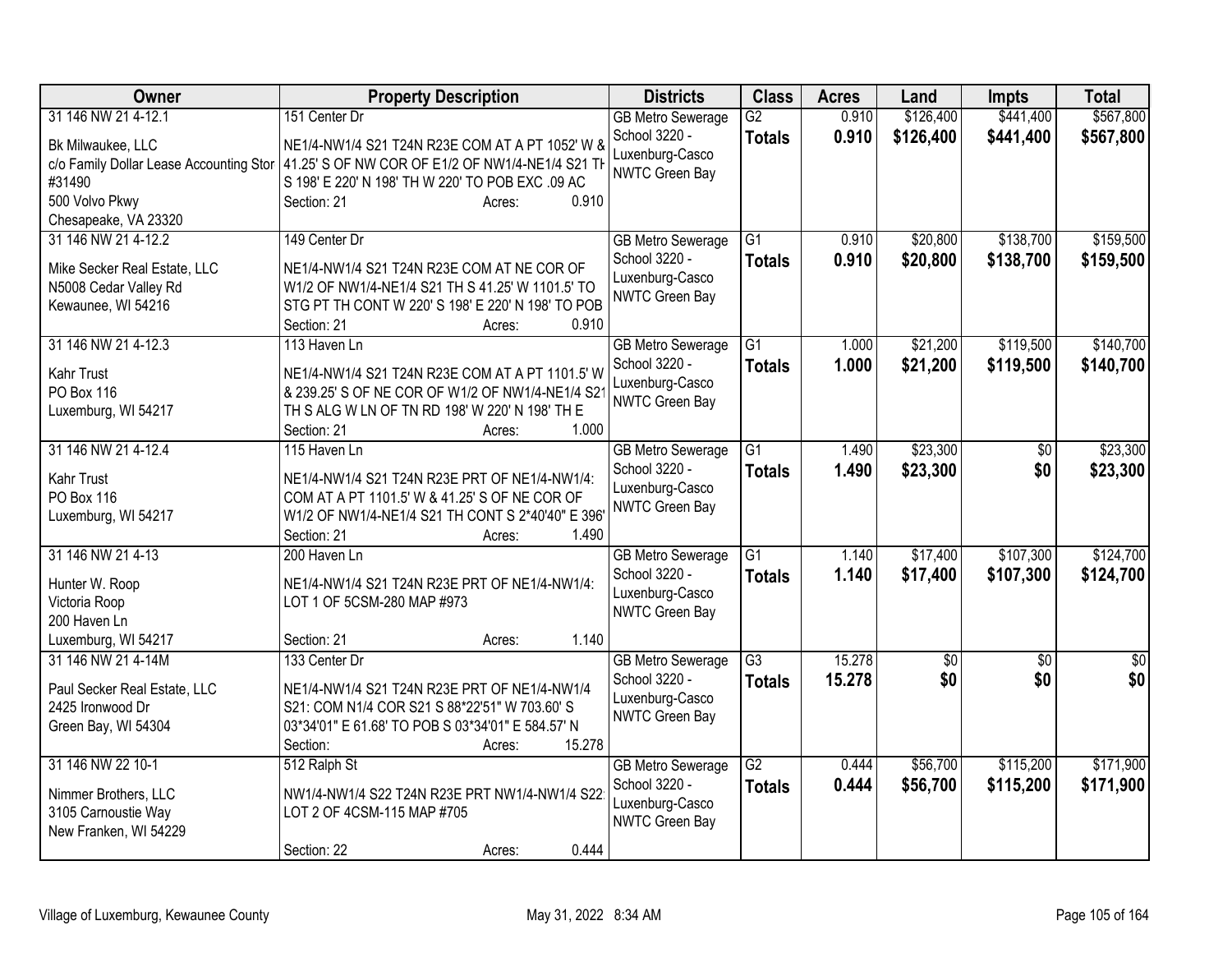| <b>Owner</b>                              |                                                                                                   | <b>Property Description</b> |       | <b>Districts</b>                          | <b>Class</b>                     | <b>Acres</b>   | Land                 | <b>Impts</b>           | <b>Total</b>           |
|-------------------------------------------|---------------------------------------------------------------------------------------------------|-----------------------------|-------|-------------------------------------------|----------------------------------|----------------|----------------------|------------------------|------------------------|
| 31 146 NW 22 10-1.1                       | 513 Center Dr<br>NW1/4-NW1/4 S22 T24N R23E PRT NW1/4-NW1/4 S22                                    |                             |       | <b>GB Metro Sewerage</b><br>School 3220 - | $\overline{G2}$<br><b>Totals</b> | 0.438<br>0.438 | \$56,300<br>\$56,300 | \$134,500<br>\$134,500 | \$190,800<br>\$190,800 |
| James/Susan Heim, LLC<br>E1830 Hill Rd    | LOT 1 OF 4CSM-115 MAP #705                                                                        |                             |       | Luxenburg-Casco<br><b>NWTC Green Bay</b>  |                                  |                |                      |                        |                        |
| Luxemburg, WI 54217                       | Section: 22                                                                                       | Acres:                      | 0.438 |                                           |                                  |                |                      |                        |                        |
| 31 146 NW 22 10-10                        | 513 Peter St                                                                                      |                             |       | <b>GB Metro Sewerage</b><br>School 3220 - | $\overline{G1}$<br><b>Totals</b> | 0.300<br>0.300 | \$19,900<br>\$19,900 | \$114,200<br>\$114,200 | \$134,100<br>\$134,100 |
| Adam Dellemann<br>Dawn Dellemann          | NW1/4-NW1/4 S22 T24N R23E COM AT A PT 176' N OF<br>NW COR OF LOT 1 BLK 1 COLLE'S ADD TH E 148' TO |                             |       | Luxenburg-Casco                           |                                  |                |                      |                        |                        |
| 513 Peter St                              | POB TH E 132' S 100' W 132' N 100' TO POB                                                         |                             |       | <b>NWTC Green Bay</b>                     |                                  |                |                      |                        |                        |
| Luxemburg, WI 54217                       | Section: 22                                                                                       | Acres:                      | 0.300 |                                           |                                  |                |                      |                        |                        |
| 31 146 NW 22 10-11                        | 413 Colle St                                                                                      |                             |       | <b>GB Metro Sewerage</b><br>School 3220 - | $\overline{G1}$<br><b>Totals</b> | 0.230<br>0.230 | \$17,600<br>\$17,600 | \$126,100<br>\$126,100 | \$143,700<br>\$143,700 |
| Antonio Valenzuela                        | NW1/4-NW1/4 S22 T24N R23E COM AT A PT 16' E OF                                                    |                             |       | Luxenburg-Casco                           |                                  |                |                      |                        |                        |
| Rebecca S. Valenzuela                     | NW COR OF LOT 6 BLK 1 COLLE'S ADD TH E 132' N                                                     |                             |       | <b>NWTC Green Bay</b>                     |                                  |                |                      |                        |                        |
| 413 Colle St                              | 76' W 132' S 76' TO POB                                                                           |                             |       |                                           |                                  |                |                      |                        |                        |
| Luxemburg, WI 54217<br>31 146 NW 22 10-12 | Section: 22<br>412 Main St                                                                        | Acres:                      | 0.230 |                                           | G1                               | 0.300          | \$19,900             | \$124,700              | \$144,600              |
|                                           |                                                                                                   |                             |       | <b>GB Metro Sewerage</b><br>School 3220 - |                                  | 0.300          | \$19,900             |                        |                        |
| Denny R. Proffitt                         | NW1/4-NW1/4 S22 T24N R23E COM AT NE COR OF                                                        |                             |       | Luxenburg-Casco                           | <b>Totals</b>                    |                |                      | \$124,700              | \$144,600              |
| Nancy J. Proffitt                         | LOT 1 BLK 1 COLLE'S ADD TH N 98 FT W 132 FT S 98                                                  |                             |       | <b>NWTC Green Bay</b>                     |                                  |                |                      |                        |                        |
| 412 Main St Box 385                       | FT E 132 FT TO P.O.B                                                                              |                             |       |                                           |                                  |                |                      |                        |                        |
| Luxemburg, WI 54217                       | Section: 22                                                                                       | Acres:                      | 0.300 |                                           |                                  |                |                      |                        |                        |
| 31 146 NW 22 10-13                        | 406 Main St                                                                                       |                             |       | <b>GB Metro Sewerage</b>                  | $\overline{G2}$                  | 0.240          | \$18,200             | \$76,300               | \$94,500               |
| Wisconsin Postal Holdings, LLC            | NW1/4-NW1/4 S22 T24N R23E COM AT A PT 98 FT N                                                     |                             |       | School 3220 -                             | <b>Totals</b>                    | 0.240          | \$18,200             | \$76,300               | \$94,500               |
| 75 Columbia Ave                           | OF NE COR OF LOT 1 BLK 1 COLLE'S ADD TH N 78                                                      |                             |       | Luxenburg-Casco<br><b>NWTC Green Bay</b>  |                                  |                |                      |                        |                        |
| Cedarhurst, NY 11516                      | FT W 132 FT S 78 FT E 132 FT TO P.O.B. * LEGAL                                                    |                             |       |                                           |                                  |                |                      |                        |                        |
|                                           | Section: 22                                                                                       | Acres:                      | 0.240 |                                           |                                  |                |                      |                        |                        |
| 31 146 NW 22 10-14                        | 331 Seidl St                                                                                      |                             |       | <b>GB Metro Sewerage</b>                  | G4                               | 0.490          | \$100                | $\sqrt{6}$             | \$100                  |
| Gus & Tiger, LLC                          | PRT OF NW1/4-NW1/4 S22 T24N R23E: LOT 4 OF                                                        |                             |       | School 3220 -                             | <b>Totals</b>                    | 0.490          | \$100                | \$0                    | \$100                  |
| N9027 County Rd Dk Unit A                 | 11CSM-11 MAP #1939                                                                                |                             |       | Luxenburg-Casco                           |                                  |                |                      |                        |                        |
| Luxemburg, WI 54217                       |                                                                                                   |                             |       | NWTC Green Bay                            |                                  |                |                      |                        |                        |
|                                           | Section: 22                                                                                       | Acres:                      | 0.490 |                                           |                                  |                |                      |                        |                        |
| 31 146 NW 22 10-2                         | 513 Ralph St                                                                                      |                             |       | <b>GB Metro Sewerage</b>                  | $\overline{G2}$                  | 0.260          | \$21,400             | \$43,200               | \$64,600               |
| Cheddar Real Estate, LLC                  | NW1/4-NW1/4 S22 T24N R23E COM AT NE COR OF                                                        |                             |       | School 3220 -                             | <b>Totals</b>                    | 0.260          | \$21,400             | \$43,200               | \$64,600               |
| 124 Main St                               | LOT 1 BLK 2 ASR PLT COLLE BROS LOTS TH S                                                          |                             |       | Luxenburg-Casco                           |                                  |                |                      |                        |                        |
| Luxemburg, WI 54217                       | 89*28'01" E 16' ALG S'LY R/W OF RALPH ST TO POB S                                                 |                             |       | <b>NWTC Green Bay</b>                     |                                  |                |                      |                        |                        |
|                                           | Section: 22                                                                                       | Acres:                      | 0.260 |                                           |                                  |                |                      |                        |                        |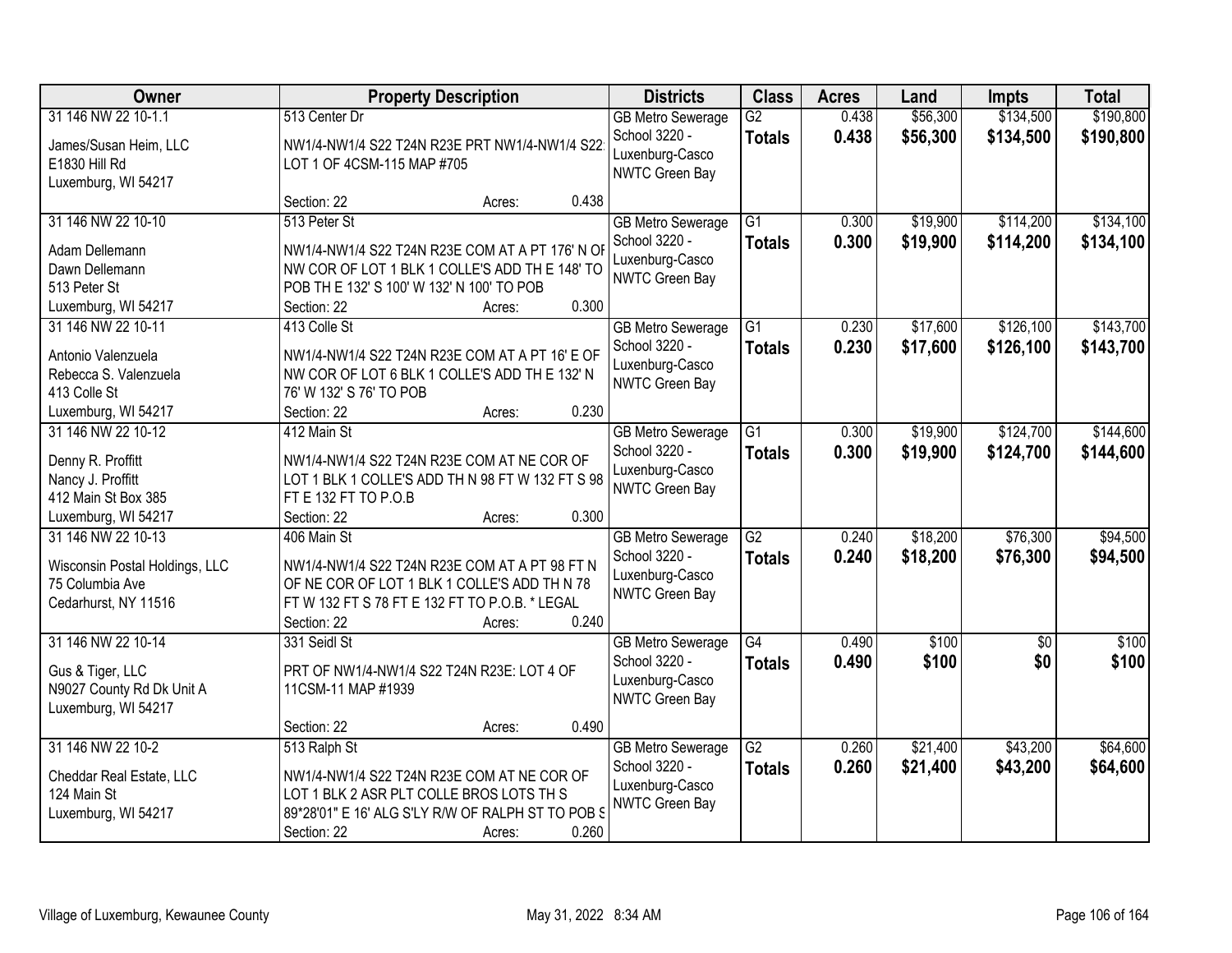| Owner                                    | <b>Property Description</b>                                           | <b>Districts</b>         | <b>Class</b>    | <b>Acres</b> | Land     | <b>Impts</b> | <b>Total</b> |
|------------------------------------------|-----------------------------------------------------------------------|--------------------------|-----------------|--------------|----------|--------------|--------------|
| 31 146 NW 22 10-3                        | 213 Colle St                                                          | <b>GB Metro Sewerage</b> | $\overline{G1}$ | 0.210        | \$23,900 | \$100,700    | \$124,600    |
| Erin Carlson                             | NW1/4-NW1/4 S22 T24N R23E COM AT A PT 16' E &                         | School 3220 -            | <b>Totals</b>   | 0.210        | \$23,900 | \$100,700    | \$124,600    |
| 213 Colle St                             | 86' S OF NE COR OF LOT 1 BLK 2 ASR PLT COLLE                          | Luxenburg-Casco          |                 |              |          |              |              |
| Luxemburg, WI 54217                      | BROS LOTS TH S 70' E 132' N 70' W 132' TO POB                         | <b>NWTC Green Bay</b>    |                 |              |          |              |              |
|                                          | 0.210<br>Section: 22<br>Acres:                                        |                          |                 |              |          |              |              |
| 31 146 NW 22 10-4                        | 219 Colle St                                                          | <b>GB Metro Sewerage</b> | $\overline{G1}$ | 0.210        | \$23,900 | \$76,900     | \$100,800    |
|                                          |                                                                       | School 3220 -            | <b>Totals</b>   | 0.210        | \$23,900 | \$76,900     | \$100,800    |
| Donald M. Kollross                       | NW1/4-NW1/4 S22 T24N R23E COM AT A PT 16 FT E 8                       | Luxenburg-Casco          |                 |              |          |              |              |
| Jean M. Kollross                         | 156 FT S OF NE COR OF LOT 1 BLK 2 ASR PLT                             | <b>NWTC Green Bay</b>    |                 |              |          |              |              |
| 219 Colle St                             | COLLE BROS LOTS TH S 70 FT E 132 FT N 70 FT W<br>0.210<br>Section: 22 |                          |                 |              |          |              |              |
| Luxemburg, WI 54217<br>31 146 NW 22 10-5 | Acres:<br>512 St John St                                              | <b>GB Metro Sewerage</b> | $\overline{G1}$ | 0.260        | \$26,100 | \$120,500    | \$146,600    |
|                                          |                                                                       | School 3220 -            |                 |              |          |              |              |
| Zachary P. Lensmire                      | NW1/4-NW1/4 S22 T24N R23E COM AT A PT 16' E &                         | Luxenburg-Casco          | <b>Totals</b>   | 0.260        | \$26,100 | \$120,500    | \$146,600    |
| Autumn M. Lensmire                       | 226' S OF NE COR OF LOT 1 BLK 2 ASR PLT COLLE                         | TID <sub>1</sub>         |                 |              |          |              |              |
| 512 St John St                           | BROS LOTS TH S 86' E 132' N 86' W 132' TO POB                         | <b>NWTC Green Bay</b>    |                 |              |          |              |              |
| Luxemburg, WI 54217                      | 0.260<br>Section: 22<br>Acres:                                        |                          |                 |              |          |              |              |
| 31 146 NW 22 10-6                        | 513 St John St                                                        | <b>GB Metro Sewerage</b> | G1              | 0.270        | \$26,600 | \$126,500    | \$153,100    |
| William F. Koffman                       | NW1/4-NW1/4 S22 T24N R23E COM AT A PT 16 FT E                         | School 3220 -            | <b>Totals</b>   | 0.270        | \$26,600 | \$126,500    | \$153,100    |
| Barbara Koffman                          | OF NE COR OF LOT 1 BLK 3 ASR PLT COLLE BROS                           | Luxenburg-Casco          |                 |              |          |              |              |
| 513 St John St Box 428                   | LOTS TH S 88 FT E 132 FT N 88 FT W 132 FT TO                          | <b>NWTC Green Bay</b>    |                 |              |          |              |              |
| Luxemburg, WI 54217                      | 0.270<br>Section: 22<br>Acres:                                        |                          |                 |              |          |              |              |
| 31 146 NW 22 10-7                        | 313 Colle St                                                          | <b>GB Metro Sewerage</b> | $\overline{G1}$ | 0.220        | \$24,400 | \$75,100     | \$99,500     |
|                                          |                                                                       | School 3220 -            | <b>Totals</b>   | 0.220        | \$24,400 | \$75,100     | \$99,500     |
| Tabitha R. Lang                          | NW1/4-NW1/4 S22 T24N R23E COM AT A PT 16' E &                         | Luxenburg-Casco          |                 |              |          |              |              |
| 313 Colle St                             | 88' S OF NE COR OF LOT 1 BLK 3 ASR PLT COLLE                          | <b>NWTC Green Bay</b>    |                 |              |          |              |              |
| Luxemburg, WI 54217                      | BROS LOTS TH S 72' E 132' N 72' W 132' TO POB                         |                          |                 |              |          |              |              |
|                                          | 0.220<br>Section: 22<br>Acres:                                        |                          |                 |              |          |              |              |
| 31 146 NW 22 10-8                        | 319 Colle St                                                          | <b>GB Metro Sewerage</b> | G1              | 0.210        | \$23,900 | \$109,200    | \$133,100    |
| Leroy C. Vanpay                          | NW1/4-NW1/4 S22 T24N R23E COM AT A PT 16 FT E 8                       | School 3220 -            | <b>Totals</b>   | 0.210        | \$23,900 | \$109,200    | \$133,100    |
| 319 Colle St                             | 160 FT S OF NE COR OF LOT 1 BLK 3 ASR PLT                             | Luxenburg-Casco          |                 |              |          |              |              |
| Luxemburg, WI 54217                      | COLLE BROS LOTS TH S 70 FT E 132 FT N 70 FT W                         | NWTC Green Bay           |                 |              |          |              |              |
|                                          | 0.210<br>Section: 22<br>Acres:                                        |                          |                 |              |          |              |              |
| 31 146 NW 22 10-9                        | 512 Peter St                                                          | <b>GB Metro Sewerage</b> | $\overline{G1}$ | 0.230        | \$24,800 | \$100,500    | \$125,300    |
|                                          |                                                                       | School 3220 -            | <b>Totals</b>   | 0.230        | \$24,800 | \$100,500    | \$125,300    |
| Doris J. Te Kulve                        | NW1/4-NW1/4 S22 T24N R23E COM AT A PT 16' E &                         | Luxenburg-Casco          |                 |              |          |              |              |
| 512 Peter St                             | 230' S OF NE COR OF LOT 1 BLK 3 ASR PLT COLLE                         | <b>NWTC Green Bay</b>    |                 |              |          |              |              |
| Luxemburg, WI 54217                      | BROS LOTS TH S 76.32' E 132' N 76.32' W 132' TO                       |                          |                 |              |          |              |              |
|                                          | 0.230<br>Section: 22<br>Acres:                                        |                          |                 |              |          |              |              |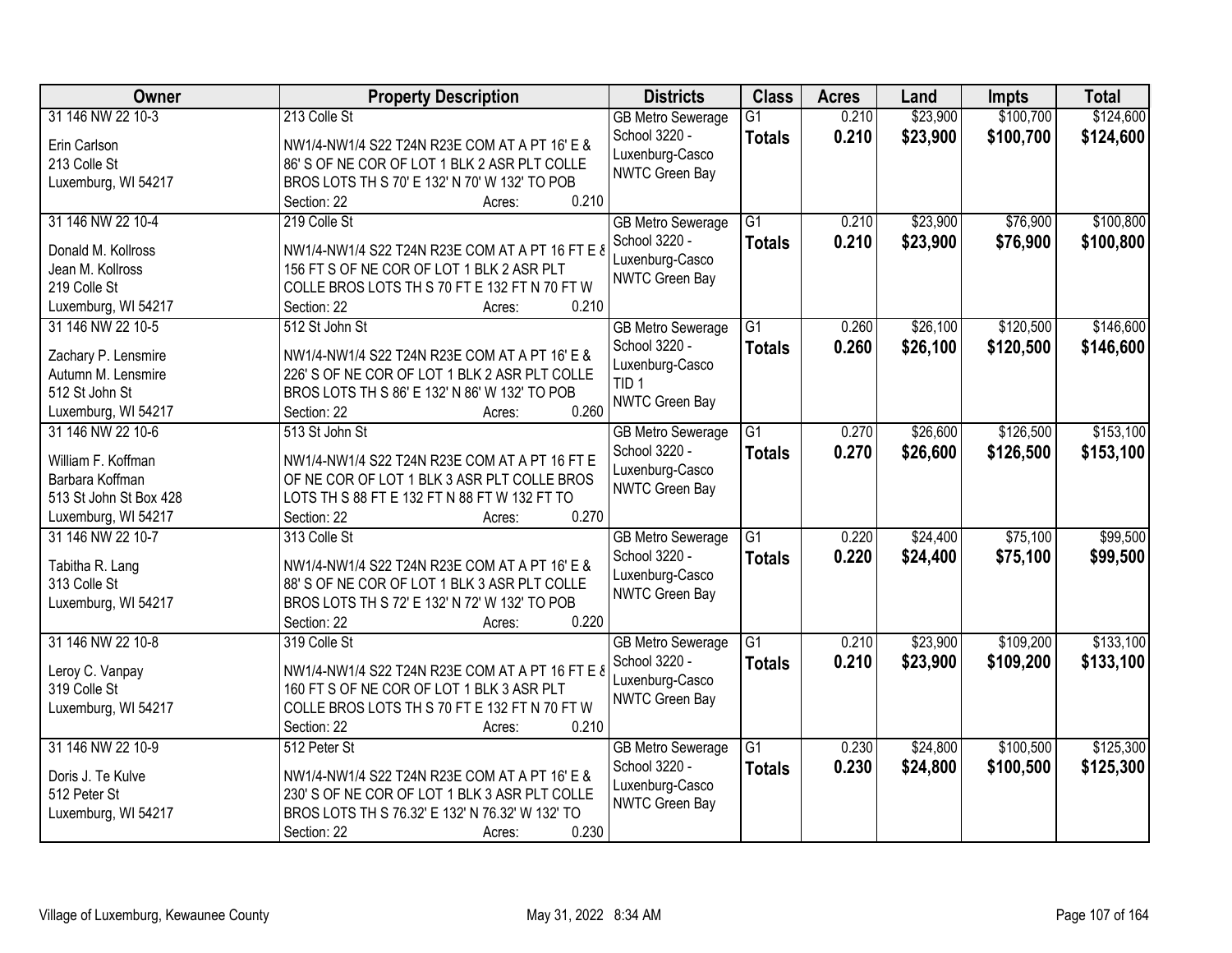| <b>Owner</b>                              | <b>Property Description</b>                                        | <b>Districts</b>                          | <b>Class</b>    | <b>Acres</b> | Land     | <b>Impts</b>           | <b>Total</b> |
|-------------------------------------------|--------------------------------------------------------------------|-------------------------------------------|-----------------|--------------|----------|------------------------|--------------|
| 31 146 NW 22 11-1.1                       |                                                                    | <b>GB Metro Sewerage</b><br>School 3220 - | $\overline{G1}$ | 4.800        | \$8,800  | $\overline{50}$<br>\$0 | \$8,800      |
| Gus & Tiger, LLC                          | PRT OF SW1/4-NW1/4 & SE1/4-NW1/4 & NE1/4-NW1/4                     | Luxenburg-Casco                           | <b>Totals</b>   | 4.800        | \$8,800  |                        | \$8,800      |
| N9027 County Rd Dk Unit A                 | & NW1/4-NW1/4 S22 T24N R23E: LOT 3 OF 11CSM-11                     | NWTC Green Bay                            |                 |              |          |                        |              |
| Luxemburg, WI 54217                       | MAP #1939 (SUR 12-7-13)                                            |                                           |                 |              |          |                        |              |
|                                           | 4.800<br>Section: 22<br>Acres:                                     |                                           |                 |              |          |                        |              |
| 31 146 NW 22 11-1.2                       | 524 Maria St                                                       | <b>GB Metro Sewerage</b>                  | $\overline{G1}$ | 0.576        | \$26,900 | \$142,000              | \$168,900    |
| Jeffrey C. Mathu                          | SW1/4-NW1/4 S22 T24N R23E COM 66' E & 88' N OF                     | School 3220 -                             | <b>Totals</b>   | 0.576        | \$26,900 | \$142,000              | \$168,900    |
| Ann M. Mathu                              | SE COR OF BLK 6 COLLE'S ADD TH E 132' N PARA                       | Luxenburg-Casco                           |                 |              |          |                        |              |
| 524 Maria St                              | WITH MARIA ST 190' W 132' TH S ALG E SIDE OF                       | <b>NWTC Green Bay</b>                     |                 |              |          |                        |              |
| Luxemburg, WI 54217                       | 0.576<br>Section: 22<br>Acres:                                     |                                           |                 |              |          |                        |              |
| 31 146 NW 22 11-1.3                       | 418 Maria St                                                       | <b>GB Metro Sewerage</b>                  | $\overline{G1}$ | 0.530        | \$34,000 | \$146,000              | \$180,000    |
| James Hart                                | SW1/4-NW1/4 S22 T24N R23E COM AT SW COR OF                         | School 3220 -                             | <b>Totals</b>   | 0.530        | \$34,000 | \$146,000              | \$180,000    |
| Jennifer Hart                             | LOT 1 BLK 4 SEIDL SUBD TH RUNG IN A S'LY DIR                       | Luxenburg-Casco                           |                 |              |          |                        |              |
| 418 Maria St                              | PARA WITH MARIA ST 175' TH E'LY 132' TH N'LY 175'                  | <b>NWTC Green Bay</b>                     |                 |              |          |                        |              |
| Luxemburg, WI 54217                       | Section: 22<br>0.530<br>Acres:                                     |                                           |                 |              |          |                        |              |
| 31 146 NW 22 11-1.4                       | 707 Elm St                                                         | <b>GB</b> Metro Sewerage                  | G1              | 1.600        | \$35,700 | \$265,600              | \$301,300    |
|                                           |                                                                    | School 3220 -                             | <b>Totals</b>   | 1.600        | \$35,700 | \$265,600              | \$301,300    |
| <b>Bruce G &amp; Patricia Seidl Trust</b> | SW1/4-NW1/4 S22 T24N R23E PRT SW1/4-NW1/4 S22:                     | Luxenburg-Casco                           |                 |              |          |                        |              |
| 707 Elm St                                | TRACT 1 OF 2CSM-175 MAP #391                                       | NWTC Green Bay                            |                 |              |          |                        |              |
| Luxemburg, WI 54217                       |                                                                    |                                           |                 |              |          |                        |              |
|                                           | 1.600<br>Section: 22<br>Acres:                                     |                                           |                 |              |          |                        |              |
| 31 146 NW 22 11-2                         | 530 Maria St                                                       | <b>GB Metro Sewerage</b>                  | $\overline{G1}$ | 0.270        | \$19,000 | \$62,400               | \$81,400     |
| Dustin A. Smith                           | SW1/4-NW1/4 S22 T24N R23E COM AT A PT 66' E OF                     | School 3220 -                             | <b>Totals</b>   | 0.270        | \$19,000 | \$62,400               | \$81,400     |
| Melinda Smith                             | SE COR OF BLK 6 COLLE'S ADD TH E 132'N 88' W                       | Luxenburg-Casco                           |                 |              |          |                        |              |
| 530 Maria St                              | 132' S 88'TO POB                                                   | <b>NWTC Green Bay</b>                     |                 |              |          |                        |              |
| Luxemburg, WI 54217                       | 0.270<br>Section: 22<br>Acres:                                     |                                           |                 |              |          |                        |              |
| 31 146 NW 22 11-3                         | 606 Maria St                                                       | <b>GB Metro Sewerage</b>                  | $\overline{G1}$ | 0.270        | \$19,000 | \$86,600               | \$105,600    |
|                                           |                                                                    | School 3220 -                             | <b>Totals</b>   | 0.270        | \$19,000 | \$86,600               | \$105,600    |
| Steve Miller                              | SW1/4-NW1/4 S22 T24N R23E COM AT A PT 66' E OF                     | Luxenburg-Casco                           |                 |              |          |                        |              |
| Jessica Miller<br>3055 Stump Rd           | SE COR OF BLK 6 COLLE'S ADD TH S 90' E 132' N 90'<br>W 132' TO POB | <b>NWTC Green Bay</b>                     |                 |              |          |                        |              |
| New Franken, WI 54229                     | 0.270<br>Section: 22                                               |                                           |                 |              |          |                        |              |
| 31 146 NW 22 11-4                         | Acres:<br>612 Maria St                                             |                                           | $\overline{G1}$ | 0.270        | \$19,000 | \$121,100              | \$140,100    |
|                                           |                                                                    | <b>GB Metro Sewerage</b><br>School 3220 - |                 |              |          |                        |              |
| Jason J. Haen                             | SW1/4-NW1/4 S22 T24N R23E COM AT A PT 66 FT E 8                    | Luxenburg-Casco                           | <b>Totals</b>   | 0.270        | \$19,000 | \$121,100              | \$140,100    |
| Joan E. Haen                              | 90 FT S OF SE COR OF BLK 6 COLLE'S ADD TH S 90                     | <b>NWTC Green Bay</b>                     |                 |              |          |                        |              |
| 612 Maria St Box 283                      | FT E 132 FT N 90 FT W 132 FT TO P.O.B.                             |                                           |                 |              |          |                        |              |
| Luxemburg, WI 54217                       | 0.270<br>Section: 22<br>Acres:                                     |                                           |                 |              |          |                        |              |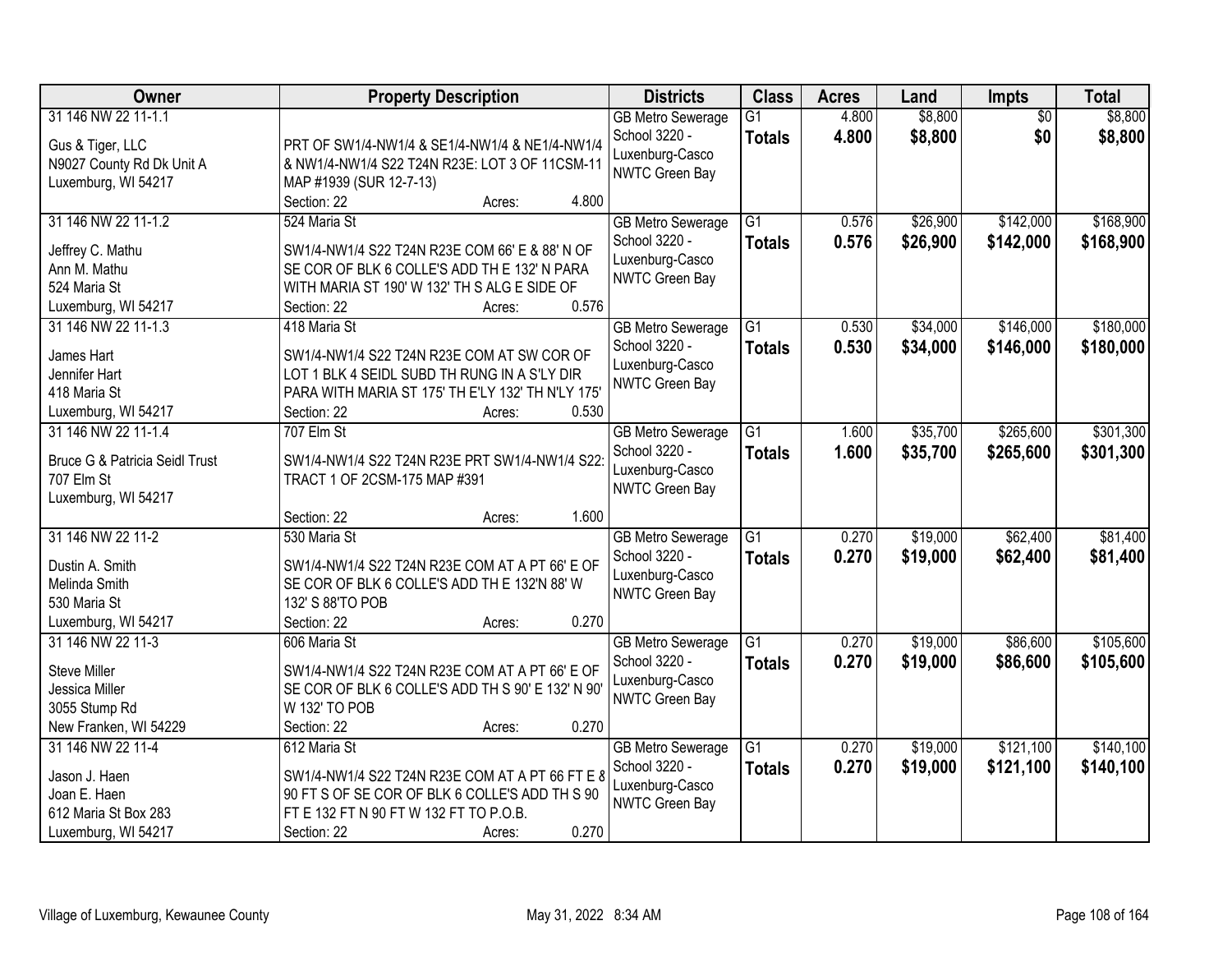| \$139,000<br>618 Maria St<br>0.450<br>\$18,800<br>$\overline{G1}$<br><b>GB Metro Sewerage</b><br>School 3220 -<br>0.450<br>\$18,800<br>\$120,200<br>\$139,000<br><b>Totals</b><br>Carl J. Shefchik<br>SW1/4-NW1/4 S22 T24N R23E COM AT A PT ON THE<br>Luxenburg-Casco<br>Kay E. Shefchik<br>E LN OF MARIA ST 66' E OF NW COR OF INSECTN<br><b>NWTC Green Bay</b><br>OF MARIA & ELM STS TH N 150' E 135' S TO N'LY LN<br>618 Maria St Box 266<br>Luxemburg, WI 54217<br>0.450<br>Section: 22<br>Acres:<br>\$18,500<br>\$108,100<br>31 146 NW 22 11-6.1<br>830 Main St<br>$\overline{G1}$<br>0.380<br><b>GB Metro Sewerage</b><br>School 3220 -<br>0.380<br>\$18,500<br>\$108,100<br><b>Totals</b><br>Gerald G. Marcelle<br>SW1/4-NW1/4 S22 T24N R23E COM AT SW COR OF<br>Luxenburg-Casco<br>SW1/4-NW1/4 S22 TH E 216' N 69.5' TH NE'LY & PARA<br>830 Main St<br><b>NWTC Green Bay</b><br>Luxemburg, WI 54217<br>TO RR R/W APPROX 144' N 40' SW'LY ALG S LN OF<br>0.380<br>Section: 22<br>Acres:<br>31 146 NW 22 11-6.2<br>\$32,500<br>807 Main St<br>$\overline{G1}$<br>\$15,700<br><b>GB Metro Sewerage</b><br>0.180<br>School 3220 -<br>0.180<br>\$15,700<br>\$32,500<br><b>Totals</b><br>Gerald G. Marcelle<br>SW1/4-NW1/4 S22 T24N R23E COM AT A PT 216' E OF<br>Luxenburg-Casco<br>SW1/4- NW1/4 S22 TH E 114' N 98.5' TH SW'LY TO A<br>830 Main St<br>NWTC Green Bay<br>Luxemburg, WI 54217<br>PT 69.5' N OF STG PT TH S 69.5' TO POB (SUR<br>0.180<br>Section: 22<br>Acres:<br>31 146 NW 22 11-7<br>\$1,800<br>$\overline{G4}$<br>10.000<br><b>GB Metro Sewerage</b><br>\$0<br>School 3220 -<br>10.000<br>\$1,800<br>\$0<br><b>Totals</b><br>Glen F. Rueckl<br>SW1/4-NW1/4 S22 T24N R23E THAT PRT OF<br>Luxenburg-Casco<br>N4920 Valley Rd<br>SW1/-NW1/4 S22 LYG S & E OF RR R/W (SUR 5-12-03)<br><b>NWTC Green Bay</b><br>Luxemburg, WI 54217<br>10.000<br>Section: 22<br>Acres:<br>31 146 NW 22 11-8<br>$\overline{\text{X2}}$<br>0.000<br>$\overline{50}$<br>$\overline{50}$<br><b>GB Metro Sewerage</b><br>0.000<br>\$0<br>School 3220 -<br>\$0<br><b>Totals</b><br>Dept of Natural Resources<br>SW1/4-NW1/4 S22 T24N R23E RAILROAD R/W THRU<br>Luxenburg-Casco<br>101 S Webster St<br>SW1/4 OF NW1/4 EXEMPT<br>NWTC Green Bay<br>Madison, WI 53707<br>0.000<br>Section: 22<br>Acres:<br>$\overline{G4}$<br>\$700<br>31 146 NW 22 12-2<br>4.000<br>$\overline{50}$<br><b>GB Metro Sewerage</b><br>4.000<br>\$700<br>\$0<br>School 3220 -<br><b>Totals</b><br>Glen F. Rueckl<br>SE1/4-NW1/4 S22 T24N R23E E 4 A OF W1/2 OF SE1/4<br>Luxenburg-Casco<br>OF NW1/4<br>N4920 Valley Rd<br>NWTC Green Bay<br>Luxemburg, WI 54217<br>4.000<br>Section: 22<br>Acres:<br>31 146 NW 22 9-1<br>\$600<br>\$600<br>$\overline{G4}$<br>3.416<br>$\overline{50}$<br><b>GB Metro Sewerage</b><br>School 3220 -<br>3.416<br>\$600<br>\$0<br><b>Totals</b><br>Glen F. Rueckl<br>NE1/4-NW1/4 S22 T24N R23E W1/2 OF NE1/4-NW1/4<br>Luxenburg-Casco<br>Karen A. Rueckl<br>S22 EXC RR R/W & EXC HWY & EXC ROCK LEDGE<br>NWTC Green Bay<br>SUBD. & EXC 20' X 146.46' PCL LYG S OF LOT 23 IN<br>N4920 Valley Rd | Owner               | <b>Property Description</b>    | <b>Districts</b> | <b>Class</b> | <b>Acres</b> | Land | <b>Impts</b> | <b>Total</b> |
|--------------------------------------------------------------------------------------------------------------------------------------------------------------------------------------------------------------------------------------------------------------------------------------------------------------------------------------------------------------------------------------------------------------------------------------------------------------------------------------------------------------------------------------------------------------------------------------------------------------------------------------------------------------------------------------------------------------------------------------------------------------------------------------------------------------------------------------------------------------------------------------------------------------------------------------------------------------------------------------------------------------------------------------------------------------------------------------------------------------------------------------------------------------------------------------------------------------------------------------------------------------------------------------------------------------------------------------------------------------------------------------------------------------------------------------------------------------------------------------------------------------------------------------------------------------------------------------------------------------------------------------------------------------------------------------------------------------------------------------------------------------------------------------------------------------------------------------------------------------------------------------------------------------------------------------------------------------------------------------------------------------------------------------------------------------------------------------------------------------------------------------------------------------------------------------------------------------------------------------------------------------------------------------------------------------------------------------------------------------------------------------------------------------------------------------------------------------------------------------------------------------------------------------------------------------------------------------------------------------------------------------------------------------------------------------------------------------------------------------------------------------------------------------------------------------------------------------------------------------------------------------------------------------------------------------------------------------------------------------------------------------------------------------------------------------------------------------------------|---------------------|--------------------------------|------------------|--------------|--------------|------|--------------|--------------|
|                                                                                                                                                                                                                                                                                                                                                                                                                                                                                                                                                                                                                                                                                                                                                                                                                                                                                                                                                                                                                                                                                                                                                                                                                                                                                                                                                                                                                                                                                                                                                                                                                                                                                                                                                                                                                                                                                                                                                                                                                                                                                                                                                                                                                                                                                                                                                                                                                                                                                                                                                                                                                                                                                                                                                                                                                                                                                                                                                                                                                                                                                                  | 31 146 NW 22 11-5   |                                |                  |              |              |      | \$120,200    |              |
|                                                                                                                                                                                                                                                                                                                                                                                                                                                                                                                                                                                                                                                                                                                                                                                                                                                                                                                                                                                                                                                                                                                                                                                                                                                                                                                                                                                                                                                                                                                                                                                                                                                                                                                                                                                                                                                                                                                                                                                                                                                                                                                                                                                                                                                                                                                                                                                                                                                                                                                                                                                                                                                                                                                                                                                                                                                                                                                                                                                                                                                                                                  |                     |                                |                  |              |              |      |              |              |
| \$126,600<br>\$126,600<br>\$48,200<br>\$48,200<br>\$1,800<br>\$1,800<br>$\overline{50}$<br>\$0<br>\$700<br>\$700<br>\$600                                                                                                                                                                                                                                                                                                                                                                                                                                                                                                                                                                                                                                                                                                                                                                                                                                                                                                                                                                                                                                                                                                                                                                                                                                                                                                                                                                                                                                                                                                                                                                                                                                                                                                                                                                                                                                                                                                                                                                                                                                                                                                                                                                                                                                                                                                                                                                                                                                                                                                                                                                                                                                                                                                                                                                                                                                                                                                                                                                        |                     |                                |                  |              |              |      |              |              |
|                                                                                                                                                                                                                                                                                                                                                                                                                                                                                                                                                                                                                                                                                                                                                                                                                                                                                                                                                                                                                                                                                                                                                                                                                                                                                                                                                                                                                                                                                                                                                                                                                                                                                                                                                                                                                                                                                                                                                                                                                                                                                                                                                                                                                                                                                                                                                                                                                                                                                                                                                                                                                                                                                                                                                                                                                                                                                                                                                                                                                                                                                                  |                     |                                |                  |              |              |      |              |              |
|                                                                                                                                                                                                                                                                                                                                                                                                                                                                                                                                                                                                                                                                                                                                                                                                                                                                                                                                                                                                                                                                                                                                                                                                                                                                                                                                                                                                                                                                                                                                                                                                                                                                                                                                                                                                                                                                                                                                                                                                                                                                                                                                                                                                                                                                                                                                                                                                                                                                                                                                                                                                                                                                                                                                                                                                                                                                                                                                                                                                                                                                                                  |                     |                                |                  |              |              |      |              |              |
|                                                                                                                                                                                                                                                                                                                                                                                                                                                                                                                                                                                                                                                                                                                                                                                                                                                                                                                                                                                                                                                                                                                                                                                                                                                                                                                                                                                                                                                                                                                                                                                                                                                                                                                                                                                                                                                                                                                                                                                                                                                                                                                                                                                                                                                                                                                                                                                                                                                                                                                                                                                                                                                                                                                                                                                                                                                                                                                                                                                                                                                                                                  |                     |                                |                  |              |              |      |              |              |
|                                                                                                                                                                                                                                                                                                                                                                                                                                                                                                                                                                                                                                                                                                                                                                                                                                                                                                                                                                                                                                                                                                                                                                                                                                                                                                                                                                                                                                                                                                                                                                                                                                                                                                                                                                                                                                                                                                                                                                                                                                                                                                                                                                                                                                                                                                                                                                                                                                                                                                                                                                                                                                                                                                                                                                                                                                                                                                                                                                                                                                                                                                  |                     |                                |                  |              |              |      |              |              |
|                                                                                                                                                                                                                                                                                                                                                                                                                                                                                                                                                                                                                                                                                                                                                                                                                                                                                                                                                                                                                                                                                                                                                                                                                                                                                                                                                                                                                                                                                                                                                                                                                                                                                                                                                                                                                                                                                                                                                                                                                                                                                                                                                                                                                                                                                                                                                                                                                                                                                                                                                                                                                                                                                                                                                                                                                                                                                                                                                                                                                                                                                                  |                     |                                |                  |              |              |      |              |              |
|                                                                                                                                                                                                                                                                                                                                                                                                                                                                                                                                                                                                                                                                                                                                                                                                                                                                                                                                                                                                                                                                                                                                                                                                                                                                                                                                                                                                                                                                                                                                                                                                                                                                                                                                                                                                                                                                                                                                                                                                                                                                                                                                                                                                                                                                                                                                                                                                                                                                                                                                                                                                                                                                                                                                                                                                                                                                                                                                                                                                                                                                                                  |                     |                                |                  |              |              |      |              |              |
|                                                                                                                                                                                                                                                                                                                                                                                                                                                                                                                                                                                                                                                                                                                                                                                                                                                                                                                                                                                                                                                                                                                                                                                                                                                                                                                                                                                                                                                                                                                                                                                                                                                                                                                                                                                                                                                                                                                                                                                                                                                                                                                                                                                                                                                                                                                                                                                                                                                                                                                                                                                                                                                                                                                                                                                                                                                                                                                                                                                                                                                                                                  |                     |                                |                  |              |              |      |              |              |
|                                                                                                                                                                                                                                                                                                                                                                                                                                                                                                                                                                                                                                                                                                                                                                                                                                                                                                                                                                                                                                                                                                                                                                                                                                                                                                                                                                                                                                                                                                                                                                                                                                                                                                                                                                                                                                                                                                                                                                                                                                                                                                                                                                                                                                                                                                                                                                                                                                                                                                                                                                                                                                                                                                                                                                                                                                                                                                                                                                                                                                                                                                  |                     |                                |                  |              |              |      |              |              |
|                                                                                                                                                                                                                                                                                                                                                                                                                                                                                                                                                                                                                                                                                                                                                                                                                                                                                                                                                                                                                                                                                                                                                                                                                                                                                                                                                                                                                                                                                                                                                                                                                                                                                                                                                                                                                                                                                                                                                                                                                                                                                                                                                                                                                                                                                                                                                                                                                                                                                                                                                                                                                                                                                                                                                                                                                                                                                                                                                                                                                                                                                                  |                     |                                |                  |              |              |      |              |              |
|                                                                                                                                                                                                                                                                                                                                                                                                                                                                                                                                                                                                                                                                                                                                                                                                                                                                                                                                                                                                                                                                                                                                                                                                                                                                                                                                                                                                                                                                                                                                                                                                                                                                                                                                                                                                                                                                                                                                                                                                                                                                                                                                                                                                                                                                                                                                                                                                                                                                                                                                                                                                                                                                                                                                                                                                                                                                                                                                                                                                                                                                                                  |                     |                                |                  |              |              |      |              |              |
|                                                                                                                                                                                                                                                                                                                                                                                                                                                                                                                                                                                                                                                                                                                                                                                                                                                                                                                                                                                                                                                                                                                                                                                                                                                                                                                                                                                                                                                                                                                                                                                                                                                                                                                                                                                                                                                                                                                                                                                                                                                                                                                                                                                                                                                                                                                                                                                                                                                                                                                                                                                                                                                                                                                                                                                                                                                                                                                                                                                                                                                                                                  |                     |                                |                  |              |              |      |              |              |
|                                                                                                                                                                                                                                                                                                                                                                                                                                                                                                                                                                                                                                                                                                                                                                                                                                                                                                                                                                                                                                                                                                                                                                                                                                                                                                                                                                                                                                                                                                                                                                                                                                                                                                                                                                                                                                                                                                                                                                                                                                                                                                                                                                                                                                                                                                                                                                                                                                                                                                                                                                                                                                                                                                                                                                                                                                                                                                                                                                                                                                                                                                  |                     |                                |                  |              |              |      |              |              |
|                                                                                                                                                                                                                                                                                                                                                                                                                                                                                                                                                                                                                                                                                                                                                                                                                                                                                                                                                                                                                                                                                                                                                                                                                                                                                                                                                                                                                                                                                                                                                                                                                                                                                                                                                                                                                                                                                                                                                                                                                                                                                                                                                                                                                                                                                                                                                                                                                                                                                                                                                                                                                                                                                                                                                                                                                                                                                                                                                                                                                                                                                                  |                     |                                |                  |              |              |      |              |              |
|                                                                                                                                                                                                                                                                                                                                                                                                                                                                                                                                                                                                                                                                                                                                                                                                                                                                                                                                                                                                                                                                                                                                                                                                                                                                                                                                                                                                                                                                                                                                                                                                                                                                                                                                                                                                                                                                                                                                                                                                                                                                                                                                                                                                                                                                                                                                                                                                                                                                                                                                                                                                                                                                                                                                                                                                                                                                                                                                                                                                                                                                                                  |                     |                                |                  |              |              |      |              |              |
|                                                                                                                                                                                                                                                                                                                                                                                                                                                                                                                                                                                                                                                                                                                                                                                                                                                                                                                                                                                                                                                                                                                                                                                                                                                                                                                                                                                                                                                                                                                                                                                                                                                                                                                                                                                                                                                                                                                                                                                                                                                                                                                                                                                                                                                                                                                                                                                                                                                                                                                                                                                                                                                                                                                                                                                                                                                                                                                                                                                                                                                                                                  |                     |                                |                  |              |              |      |              |              |
|                                                                                                                                                                                                                                                                                                                                                                                                                                                                                                                                                                                                                                                                                                                                                                                                                                                                                                                                                                                                                                                                                                                                                                                                                                                                                                                                                                                                                                                                                                                                                                                                                                                                                                                                                                                                                                                                                                                                                                                                                                                                                                                                                                                                                                                                                                                                                                                                                                                                                                                                                                                                                                                                                                                                                                                                                                                                                                                                                                                                                                                                                                  |                     |                                |                  |              |              |      |              |              |
|                                                                                                                                                                                                                                                                                                                                                                                                                                                                                                                                                                                                                                                                                                                                                                                                                                                                                                                                                                                                                                                                                                                                                                                                                                                                                                                                                                                                                                                                                                                                                                                                                                                                                                                                                                                                                                                                                                                                                                                                                                                                                                                                                                                                                                                                                                                                                                                                                                                                                                                                                                                                                                                                                                                                                                                                                                                                                                                                                                                                                                                                                                  |                     |                                |                  |              |              |      |              |              |
|                                                                                                                                                                                                                                                                                                                                                                                                                                                                                                                                                                                                                                                                                                                                                                                                                                                                                                                                                                                                                                                                                                                                                                                                                                                                                                                                                                                                                                                                                                                                                                                                                                                                                                                                                                                                                                                                                                                                                                                                                                                                                                                                                                                                                                                                                                                                                                                                                                                                                                                                                                                                                                                                                                                                                                                                                                                                                                                                                                                                                                                                                                  |                     |                                |                  |              |              |      |              |              |
|                                                                                                                                                                                                                                                                                                                                                                                                                                                                                                                                                                                                                                                                                                                                                                                                                                                                                                                                                                                                                                                                                                                                                                                                                                                                                                                                                                                                                                                                                                                                                                                                                                                                                                                                                                                                                                                                                                                                                                                                                                                                                                                                                                                                                                                                                                                                                                                                                                                                                                                                                                                                                                                                                                                                                                                                                                                                                                                                                                                                                                                                                                  |                     |                                |                  |              |              |      |              |              |
|                                                                                                                                                                                                                                                                                                                                                                                                                                                                                                                                                                                                                                                                                                                                                                                                                                                                                                                                                                                                                                                                                                                                                                                                                                                                                                                                                                                                                                                                                                                                                                                                                                                                                                                                                                                                                                                                                                                                                                                                                                                                                                                                                                                                                                                                                                                                                                                                                                                                                                                                                                                                                                                                                                                                                                                                                                                                                                                                                                                                                                                                                                  |                     |                                |                  |              |              |      |              |              |
|                                                                                                                                                                                                                                                                                                                                                                                                                                                                                                                                                                                                                                                                                                                                                                                                                                                                                                                                                                                                                                                                                                                                                                                                                                                                                                                                                                                                                                                                                                                                                                                                                                                                                                                                                                                                                                                                                                                                                                                                                                                                                                                                                                                                                                                                                                                                                                                                                                                                                                                                                                                                                                                                                                                                                                                                                                                                                                                                                                                                                                                                                                  |                     |                                |                  |              |              |      |              |              |
|                                                                                                                                                                                                                                                                                                                                                                                                                                                                                                                                                                                                                                                                                                                                                                                                                                                                                                                                                                                                                                                                                                                                                                                                                                                                                                                                                                                                                                                                                                                                                                                                                                                                                                                                                                                                                                                                                                                                                                                                                                                                                                                                                                                                                                                                                                                                                                                                                                                                                                                                                                                                                                                                                                                                                                                                                                                                                                                                                                                                                                                                                                  |                     |                                |                  |              |              |      |              |              |
|                                                                                                                                                                                                                                                                                                                                                                                                                                                                                                                                                                                                                                                                                                                                                                                                                                                                                                                                                                                                                                                                                                                                                                                                                                                                                                                                                                                                                                                                                                                                                                                                                                                                                                                                                                                                                                                                                                                                                                                                                                                                                                                                                                                                                                                                                                                                                                                                                                                                                                                                                                                                                                                                                                                                                                                                                                                                                                                                                                                                                                                                                                  |                     |                                |                  |              |              |      |              |              |
|                                                                                                                                                                                                                                                                                                                                                                                                                                                                                                                                                                                                                                                                                                                                                                                                                                                                                                                                                                                                                                                                                                                                                                                                                                                                                                                                                                                                                                                                                                                                                                                                                                                                                                                                                                                                                                                                                                                                                                                                                                                                                                                                                                                                                                                                                                                                                                                                                                                                                                                                                                                                                                                                                                                                                                                                                                                                                                                                                                                                                                                                                                  |                     |                                |                  |              |              |      |              |              |
|                                                                                                                                                                                                                                                                                                                                                                                                                                                                                                                                                                                                                                                                                                                                                                                                                                                                                                                                                                                                                                                                                                                                                                                                                                                                                                                                                                                                                                                                                                                                                                                                                                                                                                                                                                                                                                                                                                                                                                                                                                                                                                                                                                                                                                                                                                                                                                                                                                                                                                                                                                                                                                                                                                                                                                                                                                                                                                                                                                                                                                                                                                  |                     |                                |                  |              |              |      |              |              |
|                                                                                                                                                                                                                                                                                                                                                                                                                                                                                                                                                                                                                                                                                                                                                                                                                                                                                                                                                                                                                                                                                                                                                                                                                                                                                                                                                                                                                                                                                                                                                                                                                                                                                                                                                                                                                                                                                                                                                                                                                                                                                                                                                                                                                                                                                                                                                                                                                                                                                                                                                                                                                                                                                                                                                                                                                                                                                                                                                                                                                                                                                                  |                     |                                |                  |              |              |      |              |              |
|                                                                                                                                                                                                                                                                                                                                                                                                                                                                                                                                                                                                                                                                                                                                                                                                                                                                                                                                                                                                                                                                                                                                                                                                                                                                                                                                                                                                                                                                                                                                                                                                                                                                                                                                                                                                                                                                                                                                                                                                                                                                                                                                                                                                                                                                                                                                                                                                                                                                                                                                                                                                                                                                                                                                                                                                                                                                                                                                                                                                                                                                                                  |                     |                                |                  |              |              |      |              |              |
|                                                                                                                                                                                                                                                                                                                                                                                                                                                                                                                                                                                                                                                                                                                                                                                                                                                                                                                                                                                                                                                                                                                                                                                                                                                                                                                                                                                                                                                                                                                                                                                                                                                                                                                                                                                                                                                                                                                                                                                                                                                                                                                                                                                                                                                                                                                                                                                                                                                                                                                                                                                                                                                                                                                                                                                                                                                                                                                                                                                                                                                                                                  |                     |                                |                  |              |              |      |              |              |
|                                                                                                                                                                                                                                                                                                                                                                                                                                                                                                                                                                                                                                                                                                                                                                                                                                                                                                                                                                                                                                                                                                                                                                                                                                                                                                                                                                                                                                                                                                                                                                                                                                                                                                                                                                                                                                                                                                                                                                                                                                                                                                                                                                                                                                                                                                                                                                                                                                                                                                                                                                                                                                                                                                                                                                                                                                                                                                                                                                                                                                                                                                  |                     |                                |                  |              |              |      |              |              |
|                                                                                                                                                                                                                                                                                                                                                                                                                                                                                                                                                                                                                                                                                                                                                                                                                                                                                                                                                                                                                                                                                                                                                                                                                                                                                                                                                                                                                                                                                                                                                                                                                                                                                                                                                                                                                                                                                                                                                                                                                                                                                                                                                                                                                                                                                                                                                                                                                                                                                                                                                                                                                                                                                                                                                                                                                                                                                                                                                                                                                                                                                                  |                     |                                |                  |              |              |      |              |              |
|                                                                                                                                                                                                                                                                                                                                                                                                                                                                                                                                                                                                                                                                                                                                                                                                                                                                                                                                                                                                                                                                                                                                                                                                                                                                                                                                                                                                                                                                                                                                                                                                                                                                                                                                                                                                                                                                                                                                                                                                                                                                                                                                                                                                                                                                                                                                                                                                                                                                                                                                                                                                                                                                                                                                                                                                                                                                                                                                                                                                                                                                                                  |                     |                                |                  |              |              |      |              |              |
|                                                                                                                                                                                                                                                                                                                                                                                                                                                                                                                                                                                                                                                                                                                                                                                                                                                                                                                                                                                                                                                                                                                                                                                                                                                                                                                                                                                                                                                                                                                                                                                                                                                                                                                                                                                                                                                                                                                                                                                                                                                                                                                                                                                                                                                                                                                                                                                                                                                                                                                                                                                                                                                                                                                                                                                                                                                                                                                                                                                                                                                                                                  |                     |                                |                  |              |              |      |              |              |
|                                                                                                                                                                                                                                                                                                                                                                                                                                                                                                                                                                                                                                                                                                                                                                                                                                                                                                                                                                                                                                                                                                                                                                                                                                                                                                                                                                                                                                                                                                                                                                                                                                                                                                                                                                                                                                                                                                                                                                                                                                                                                                                                                                                                                                                                                                                                                                                                                                                                                                                                                                                                                                                                                                                                                                                                                                                                                                                                                                                                                                                                                                  |                     |                                |                  |              |              |      |              |              |
|                                                                                                                                                                                                                                                                                                                                                                                                                                                                                                                                                                                                                                                                                                                                                                                                                                                                                                                                                                                                                                                                                                                                                                                                                                                                                                                                                                                                                                                                                                                                                                                                                                                                                                                                                                                                                                                                                                                                                                                                                                                                                                                                                                                                                                                                                                                                                                                                                                                                                                                                                                                                                                                                                                                                                                                                                                                                                                                                                                                                                                                                                                  | Luxemburg, WI 54217 | 3.416<br>Section: 22<br>Acres: |                  |              |              |      |              |              |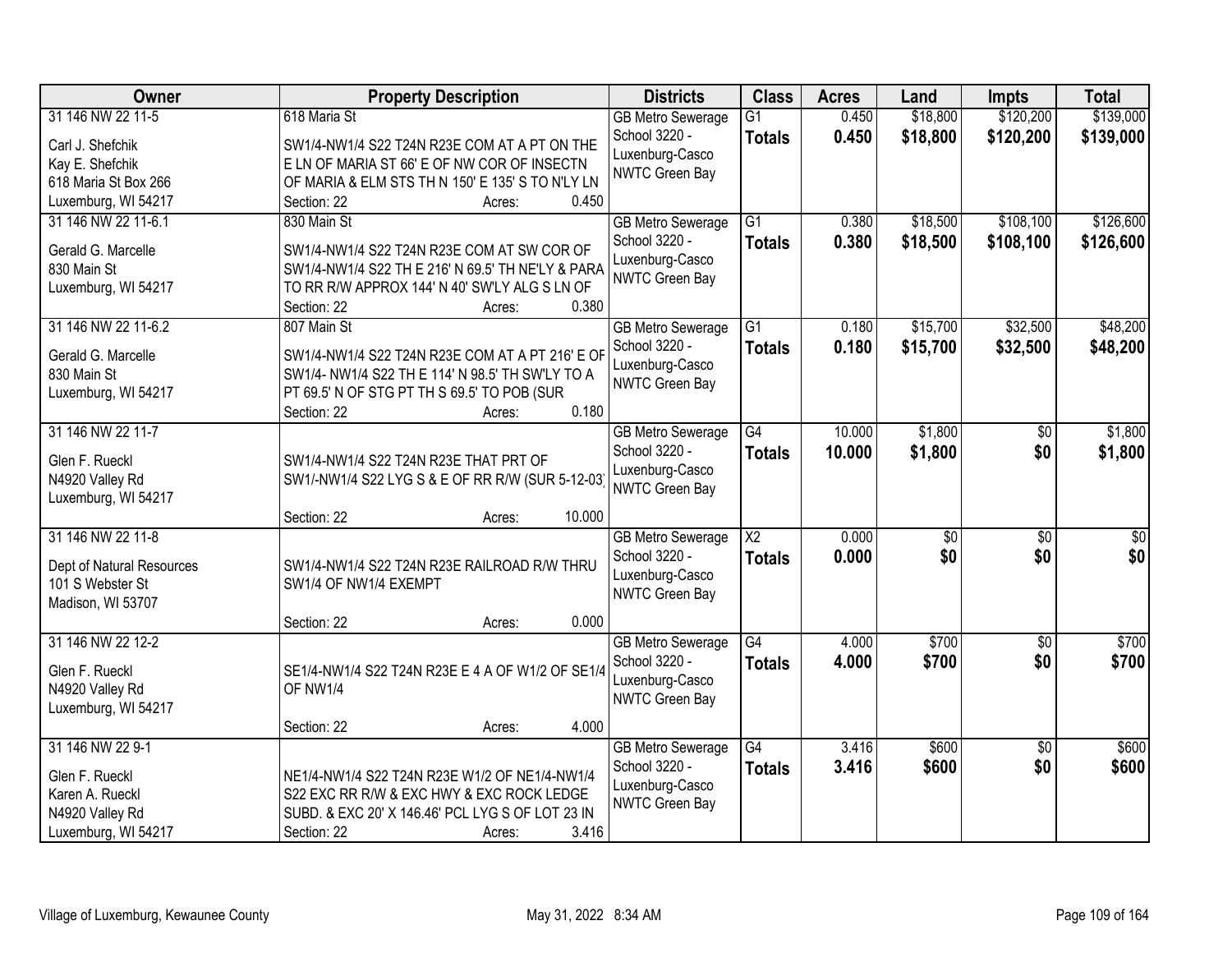| Owner                                                                                      | <b>Property Description</b>                                                                                                                                                                       | <b>Districts</b>                                                                      | <b>Class</b>                            | <b>Acres</b>   | Land                   | <b>Impts</b>           | <b>Total</b>           |
|--------------------------------------------------------------------------------------------|---------------------------------------------------------------------------------------------------------------------------------------------------------------------------------------------------|---------------------------------------------------------------------------------------|-----------------------------------------|----------------|------------------------|------------------------|------------------------|
| 31 146 NW 22 9-1.1<br>Gus & Tiger, LLC<br>N9027 County Rd Dk Unit A<br>Luxemburg, WI 54217 | PRT OF NE1/4-NW1/4 S22 T24N R23E: LOT 2 OF<br>11CSM-11 MAP #1939                                                                                                                                  | <b>GB Metro Sewerage</b><br>School 3220 -<br>Luxenburg-Casco<br>NWTC Green Bay        | G4<br><b>Totals</b>                     | 1.450<br>1.450 | \$300<br>\$300         | $\overline{50}$<br>\$0 | \$300<br>\$300         |
|                                                                                            | 1.450<br>Section: 22<br>Acres:                                                                                                                                                                    |                                                                                       |                                         |                |                        |                        |                        |
| 31 146 NW 22 9-1.2<br>Gus & Tiger, LLC<br>N9027 County Rd Dk Unit A<br>Luxemburg, WI 54217 | PRT OF NW1/4-NW1/4 & PRT OF NE1/4-NW1/4 S22<br>T24N R23E: LOT 1 OF 11CSM-11 MAP #1939                                                                                                             | <b>GB Metro Sewerage</b><br>School 3220 -<br>Luxenburg-Casco<br><b>NWTC Green Bay</b> | $\overline{G4}$<br><b>Totals</b>        | 1.250<br>1.250 | \$200<br>\$200         | \$0<br>\$0             | \$200<br>\$200         |
|                                                                                            | 1.250<br>Section: 22<br>Acres:                                                                                                                                                                    |                                                                                       |                                         |                |                        |                        |                        |
| 31 146 NW 22 9-2<br>Dept of Natural Resources<br>101 S Webster St<br>Madison, WI 53707     | NE1/4-NW1/4 S22 T24N R23E RR R/W THRU W1/2 OF<br>NE1/4 OF NW1/4 EXEMPT                                                                                                                            | <b>GB Metro Sewerage</b><br>School 3220 -<br>Luxenburg-Casco<br>NWTC Green Bay        | $\overline{\text{X2}}$<br><b>Totals</b> | 0.000<br>0.000 | $\overline{50}$<br>\$0 | $\overline{50}$<br>\$0 | $\overline{30}$<br>\$0 |
|                                                                                            | 0.000<br>Section: 22<br>Acres:                                                                                                                                                                    |                                                                                       |                                         |                |                        |                        |                        |
| 31 146 NW 27 6-1<br>Wildview Properties, LLC<br>1812 Charles Ct<br>Luxemburg, WI 54217     | 1702 Main St<br>NW1/4-NW1/4 S27 T24N R23E PRT OF NW1/4 OF<br>NW1/4 & SW1/4 OF NW1/4: COM AT A PT 50 FT S OF<br>SW COR OF LOT 14 BLK 3 S LUX PLAT TH S 208.3 FT<br>1.960<br>Section: 27<br>Acres:  | <b>GB Metro Sewerage</b><br>School 3220 -<br>Luxenburg-Casco<br><b>NWTC Green Bay</b> | G1<br><b>Totals</b>                     | 1.960<br>1.960 | \$25,300<br>\$25,300   | \$78,100<br>\$78,100   | \$103,400<br>\$103,400 |
| 31 146 NW 27 6-2<br>Genja, LLC<br>125 School Creek Tr<br>Luxemburg, WI 54217               | 1708 Main St<br>NW1/4-NW1/4 S27 T24N R23E PRT OF NW1/4 OF<br>NW1/4 & SW1/4 OF NW1/4: COM AT A PT 258.3 FT S<br>OF SW COR OF LOT 14 BLK 3 S LUX PLAT TH E 140<br>0.250<br>Section: 27<br>Acres:    | <b>GB Metro Sewerage</b><br>School 3220 -<br>Luxenburg-Casco<br><b>NWTC Green Bay</b> | $\overline{G1}$<br><b>Totals</b>        | 0.250<br>0.250 | \$17,400<br>\$17,400   | \$109,000<br>\$109,000 | \$126,400<br>\$126,400 |
| 31 146 NW 27 7-1<br><b>Taylor Synove</b><br>1714 Main St<br>Luxemburg, WI 54217            | 1714 Main St<br>SW1/4-NW1/4 S27 T24N R23E PRT OF SW1/4-NW1/4:<br>COM AT A PT 336.3' S OF SW COR OF LOT 14 BLK 3<br>LUX PLAT TH S 78' E 336' N 78' W 336' TO POB<br>0.600<br>Section: 27<br>Acres: | <b>GB Metro Sewerage</b><br>School 3220 -<br>Luxenburg-Casco<br>NWTC Green Bay        | $\overline{G1}$<br><b>Totals</b>        | 0.600<br>0.600 | \$19,400<br>\$19,400   | \$99,000<br>\$99,000   | \$118,400<br>\$118,400 |
| 31 146 NW 27 7-2<br>Judith J Simonar Trust<br>1720 Main St<br>Luxemburg, WI 54217          | 1720 Main St<br>SW1/4-NW1/4 S27 T24N R23E PRT OF SW1/4-NW1/4:<br>COM 414.3' S OF SW COR OF LOT 14 BLK 3 S LUX<br>PLAT TH S 208.3' E 336' N 208.3' W 336' TO POB<br>1.610<br>Section: 27<br>Acres: | <b>GB Metro Sewerage</b><br>School 3220 -<br>Luxenburg-Casco<br>NWTC Green Bay        | $\overline{G1}$<br><b>Totals</b>        | 1.610<br>1.610 | \$23,800<br>\$23,800   | \$126,800<br>\$126,800 | \$150,600<br>\$150,600 |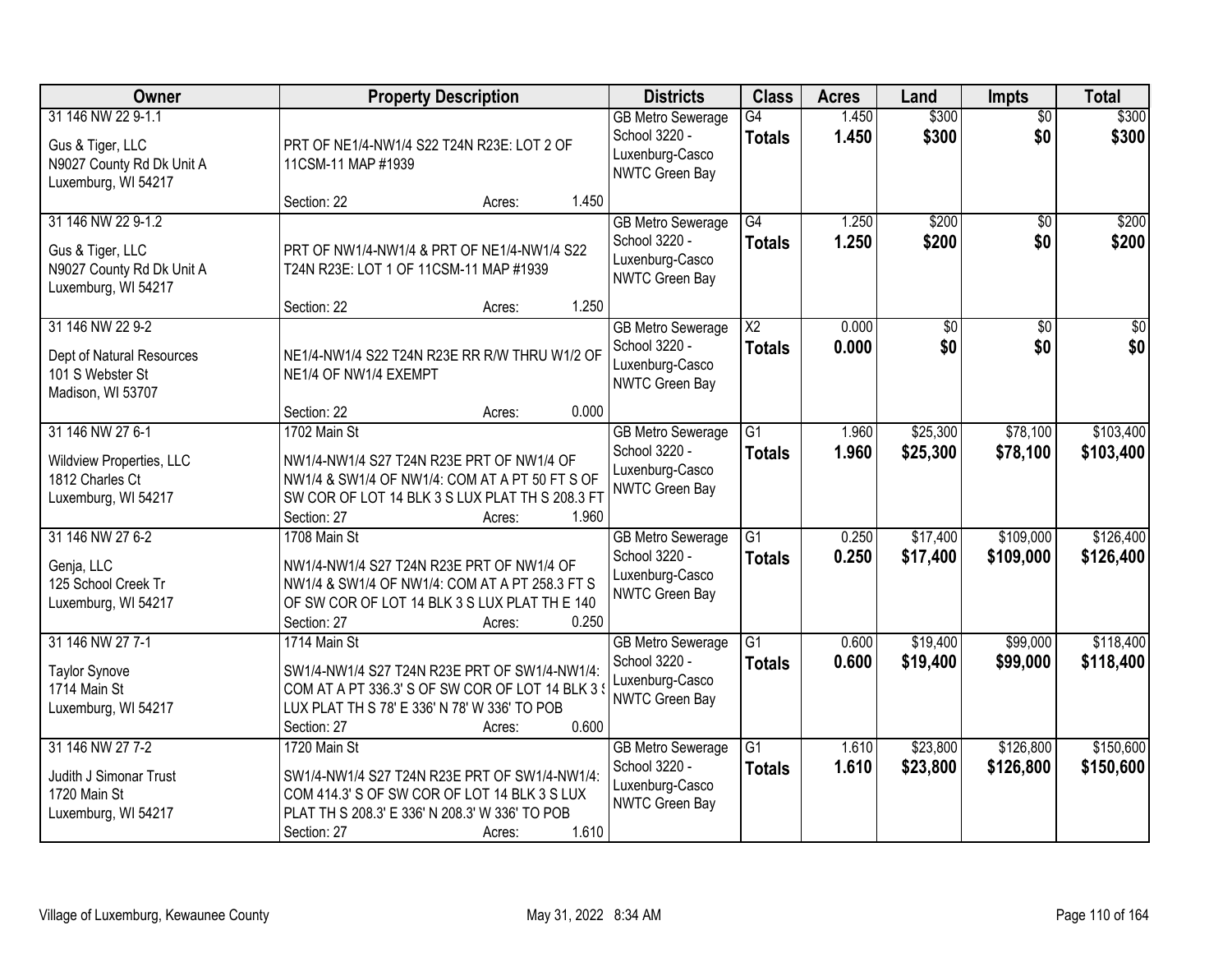| Owner                                   | <b>Property Description</b>                       |                 | <b>Districts</b>                          | <b>Class</b>    | <b>Acres</b> | Land     | Impts     | <b>Total</b> |
|-----------------------------------------|---------------------------------------------------|-----------------|-------------------------------------------|-----------------|--------------|----------|-----------|--------------|
| 31 146 NW 27 7-3                        | 1726 Main St                                      |                 | <b>GB Metro Sewerage</b>                  | G1              | 0.790        | \$20,200 | \$101,900 | \$122,100    |
| Michael J. Dalebroux                    | SW1/4-NW1/4 S27 T24N R23E PRT OF SW1/4 OF         |                 | School 3220 -                             | <b>Totals</b>   | 0.790        | \$20,200 | \$101,900 | \$122,100    |
| Joan M. Dalebroux                       | NW1/4: COM 330' S OF NW COR OF SW1/4- NW1/4 S2    |                 | Luxenburg-Casco                           |                 |              |          |           |              |
| 1726 Main St                            | TH E 336' S 102' W 336' N 102' TO POB             |                 | NWTC Green Bay                            |                 |              |          |           |              |
| Luxemburg, WI 54217                     | Section: 27                                       | 0.790<br>Acres: |                                           |                 |              |          |           |              |
| 31 146 NW 27 7-4                        | 1732 Main St                                      |                 | <b>GB Metro Sewerage</b>                  | $\overline{G1}$ | 1.760        | \$24,500 | \$85,300  | \$109,800    |
|                                         |                                                   |                 | School 3220 -                             | <b>Totals</b>   | 1.760        | \$24,500 | \$85,300  | \$109,800    |
| Joshua L. Wilcox                        | SW1/4-NW1/4 S27 T24N R23E PRT OF SW1/4-NW1/4      |                 | Luxenburg-Casco                           |                 |              |          |           |              |
| Nicole M. Wilcox                        | 27: COM 432' S OF NW COR OF SW1/4- NW1/4 S27 TH   |                 | NWTC Green Bay                            |                 |              |          |           |              |
| 1732 Main St                            | S 228' E 336' N 228' W 336' TO POB<br>Section: 27 | 1.760           |                                           |                 |              |          |           |              |
| Luxemburg, WI 54217<br>31 146 NW 27 7-5 | 1760 Main St                                      | Acres:          |                                           | G1              | 0.850        | \$20,500 | \$130,300 | \$150,800    |
|                                         |                                                   |                 | <b>GB Metro Sewerage</b><br>School 3220 - |                 |              |          |           |              |
| D & D Simonar, LLC                      | SW1/4-NW1/4 S27 T24N R23E PRT OF SW1/4-NW1/4      |                 | Luxenburg-Casco                           | <b>Totals</b>   | 0.850        | \$20,500 | \$130,300 | \$150,800    |
| 1800 Main St                            | S27: LOT 1 OF 3CSM-51 MAP #494                    |                 | NWTC Green Bay                            |                 |              |          |           |              |
| Luxemburg, WI 54217                     |                                                   |                 |                                           |                 |              |          |           |              |
|                                         | Section: 27                                       | 0.850<br>Acres: |                                           |                 |              |          |           |              |
| 31 146 NW 27 7-6                        | 1800 Main St                                      |                 | <b>GB Metro Sewerage</b>                  | $\overline{G1}$ | 2.330        | \$27,000 | \$264,200 | \$291,200    |
| David L Simonar Trust                   | SW1/4-NW1/4 S27 T24N R23E PRT OF SW1/4-NW1/4      |                 | School 3220 -                             | <b>Totals</b>   | 2.330        | \$27,000 | \$264,200 | \$291,200    |
| 1800 Main St                            | S27: LOT 2 OF 3CSM-51 MAP #494                    |                 | Luxenburg-Casco                           |                 |              |          |           |              |
| Luxemburg, WI 54217                     |                                                   |                 | NWTC Green Bay                            |                 |              |          |           |              |
|                                         | Section: 27                                       | 2.330<br>Acres: |                                           |                 |              |          |           |              |
| 31 146 R 1                              | 1207 Main St                                      |                 | <b>GB Metro Sewerage</b>                  | $\overline{G1}$ | 0.270        | \$26,600 | \$88,500  | \$115,100    |
|                                         |                                                   |                 | School 3220 -                             | Totals          | 0.270        | \$26,600 | \$88,500  | \$115,100    |
| Eric M. Anderson                        | RUECKL SUBD. LOT 1 BLK 1                          |                 | Luxenburg-Casco                           |                 |              |          |           |              |
| 1207 Main St                            |                                                   |                 | NWTC Green Bay                            |                 |              |          |           |              |
| Luxemburg, WI 54217                     |                                                   |                 |                                           |                 |              |          |           |              |
|                                         | Section: 21                                       | 0.270<br>Acres: |                                           |                 |              |          |           |              |
| 31 146 R 10                             | 1349 Main St                                      |                 | <b>GB Metro Sewerage</b>                  | G1              | 0.270        | \$26,600 | \$113,300 | \$139,900    |
| Richard R. Simonar                      | RUECKL SUBD. LOT 7 BLK 2                          |                 | School 3220 -                             | <b>Totals</b>   | 0.270        | \$26,600 | \$113,300 | \$139,900    |
| Paula M. Simonar                        |                                                   |                 | Luxenburg-Casco<br>NWTC Green Bay         |                 |              |          |           |              |
| 1349 Main St                            |                                                   |                 |                                           |                 |              |          |           |              |
| Luxemburg, WI 54217                     | Section: 21                                       | 0.270<br>Acres: |                                           |                 |              |          |           |              |
| 31 146 R 11                             | 406 Hickory St                                    |                 | <b>GB Metro Sewerage</b>                  | G1              | 0.320        | \$28,200 | \$134,500 | \$162,700    |
| John G. Rueckl                          | RUECKL SUBD. LOT 8 BLK 2                          |                 | School 3220 -                             | <b>Totals</b>   | 0.320        | \$28,200 | \$134,500 | \$162,700    |
| Margaret M. Rueckl                      |                                                   |                 | Luxenburg-Casco                           |                 |              |          |           |              |
| 1751 Alfred Dr                          |                                                   |                 | NWTC Green Bay                            |                 |              |          |           |              |
| Luxemburg, WI 54217                     | Section: 21                                       | 0.320<br>Acres: |                                           |                 |              |          |           |              |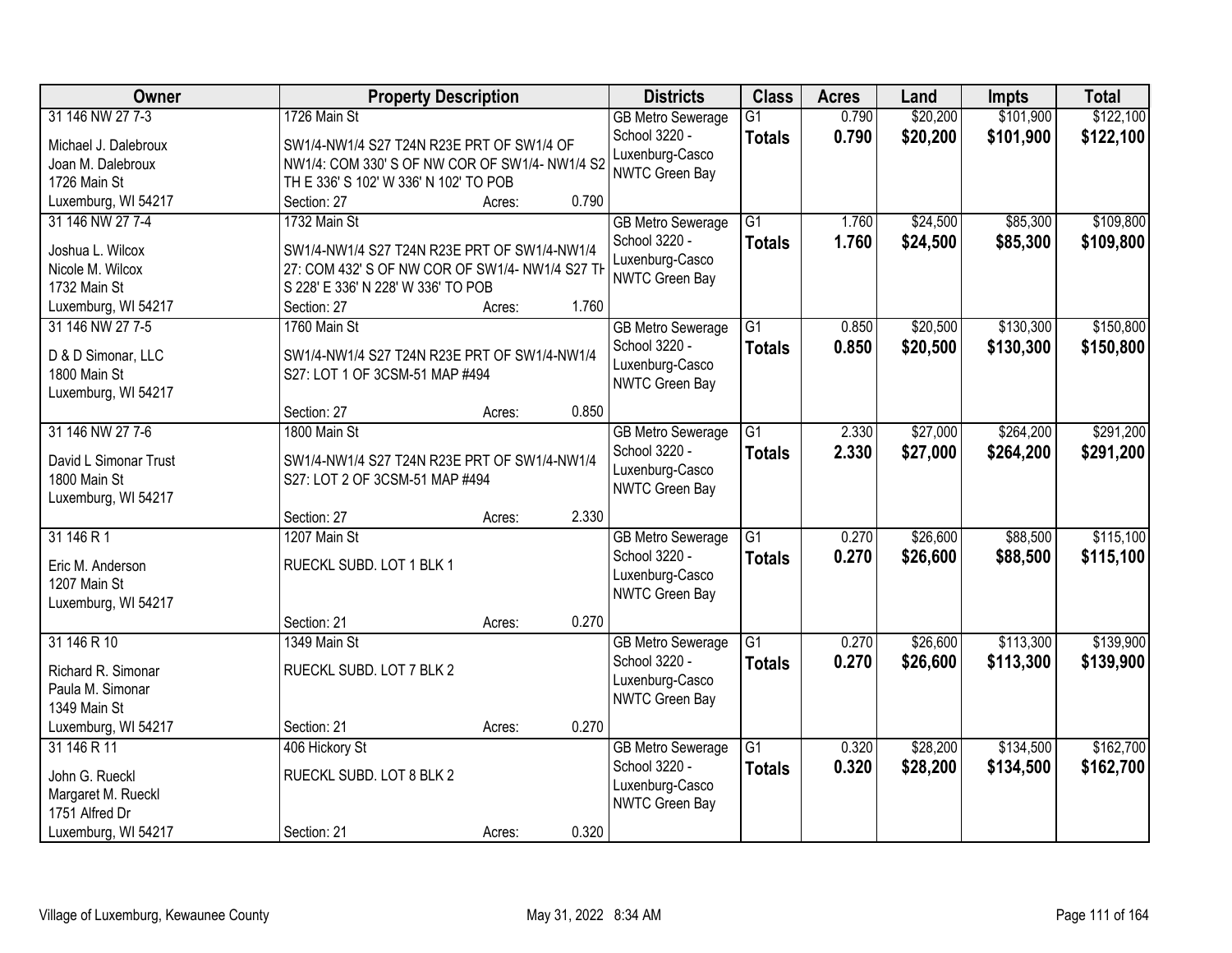| Owner                                                                         | <b>Property Description</b>                |        | <b>Districts</b> | <b>Class</b>                                                                   | <b>Acres</b>                     | Land           | Impts                | <b>Total</b>           |                        |
|-------------------------------------------------------------------------------|--------------------------------------------|--------|------------------|--------------------------------------------------------------------------------|----------------------------------|----------------|----------------------|------------------------|------------------------|
| 31 146 R 12<br>John G. Rueckl<br>Margaret M. Rueckl<br>1751 Alfred Dr         | 1328 First St<br>RUECKL SUBD. LOT 9 BLK 2  |        |                  | <b>GB Metro Sewerage</b><br>School 3220 -<br>Luxenburg-Casco<br>NWTC Green Bay | $\overline{G1}$<br><b>Totals</b> | 0.270<br>0.270 | \$26,600<br>\$26,600 | \$134,700<br>\$134,700 | \$161,300<br>\$161,300 |
| Luxemburg, WI 54217                                                           | Section: 21                                | Acres: | 0.270            |                                                                                |                                  |                |                      |                        |                        |
| 31 146 R 13<br>Donna M. Hermans<br>1324 First St<br>Luxemburg, WI 54217       | 1324 First St<br>RUECKL SUBD. LOT 10 BLK 2 |        |                  | <b>GB Metro Sewerage</b><br>School 3220 -<br>Luxenburg-Casco<br>NWTC Green Bay | $\overline{G1}$<br><b>Totals</b> | 0.260<br>0.260 | \$26,100<br>\$26,100 | \$102,200<br>\$102,200 | \$128,300<br>\$128,300 |
|                                                                               | Section: 21                                | Acres: | 0.260            |                                                                                |                                  |                |                      |                        |                        |
| 31 146 R 14<br>Brian Jefferson<br>1318 First St<br>Luxemburg, WI 54217        | 1318 First St<br>RUECKL SUBD. LOT 11 BLK 2 |        |                  | <b>GB Metro Sewerage</b><br>School 3220 -<br>Luxenburg-Casco<br>NWTC Green Bay | $\overline{G1}$<br><b>Totals</b> | 0.270<br>0.270 | \$26,600<br>\$26,600 | \$124,000<br>\$124,000 | \$150,600<br>\$150,600 |
|                                                                               | Section: 21                                | Acres: | 0.270            |                                                                                |                                  |                |                      |                        |                        |
| 31 146 R 15<br>Dennis J. Bongle<br>Yvonne S. Bongle<br>1312 First St          | 1312 First St<br>RUECKL SUBD. LOT 12 BLK 2 |        |                  | <b>GB Metro Sewerage</b><br>School 3220 -<br>Luxenburg-Casco<br>NWTC Green Bay | $\overline{G1}$<br><b>Totals</b> | 0.270<br>0.270 | \$26,600<br>\$26,600 | \$129,400<br>\$129,400 | \$156,000<br>\$156,000 |
| Luxemburg, WI 54217                                                           | Section: 21                                | Acres: | 0.270            |                                                                                |                                  |                |                      |                        |                        |
| 31 146 R 16<br>Vivian G Derenne Trust<br>407 Walnut St<br>Luxemburg, WI 54217 | 407 Walnut St<br>RUECKL SUBD. LOT 13 BLK 2 |        |                  | <b>GB Metro Sewerage</b><br>School 3220 -<br>Luxenburg-Casco<br>NWTC Green Bay | $\overline{G1}$<br><b>Totals</b> | 0.310<br>0.310 | \$27,900<br>\$27,900 | \$116,000<br>\$116,000 | \$143,900<br>\$143,900 |
|                                                                               | Section: 21                                | Acres: | 0.310            |                                                                                |                                  |                |                      |                        |                        |
| 31 146 R 17<br>Adam T. Gryskiewicz<br>Elizabeth Gryskiewicz<br>1306 Main St   | 1306 Main St<br>RUECKL SUBD. LOT 1 BLK 3   |        |                  | <b>GB Metro Sewerage</b><br>School 3220 -<br>Luxenburg-Casco<br>NWTC Green Bay | $\overline{G1}$<br><b>Totals</b> | 0.300<br>0.300 | \$27,500<br>\$27,500 | \$113,400<br>\$113,400 | \$140,900<br>\$140,900 |
| Luxemburg, WI 54217                                                           | Section: 22                                | Acres: | 0.300            |                                                                                |                                  |                |                      |                        |                        |
| 31 146 R 18<br>Daniel G. Vincent<br>Sheila A. Vincent<br>1312 Main St         | 1312 Main St<br>RUECKL SUBD. LOT 2 BLK 3   |        |                  | <b>GB Metro Sewerage</b><br>School 3220 -<br>Luxenburg-Casco<br>NWTC Green Bay | $\overline{G1}$<br><b>Totals</b> | 0.320<br>0.320 | \$28,200<br>\$28,200 | \$114,700<br>\$114,700 | \$142,900<br>\$142,900 |
| Luxemburg, WI 54217                                                           | Section: 22                                | Acres: | 0.320            |                                                                                |                                  |                |                      |                        |                        |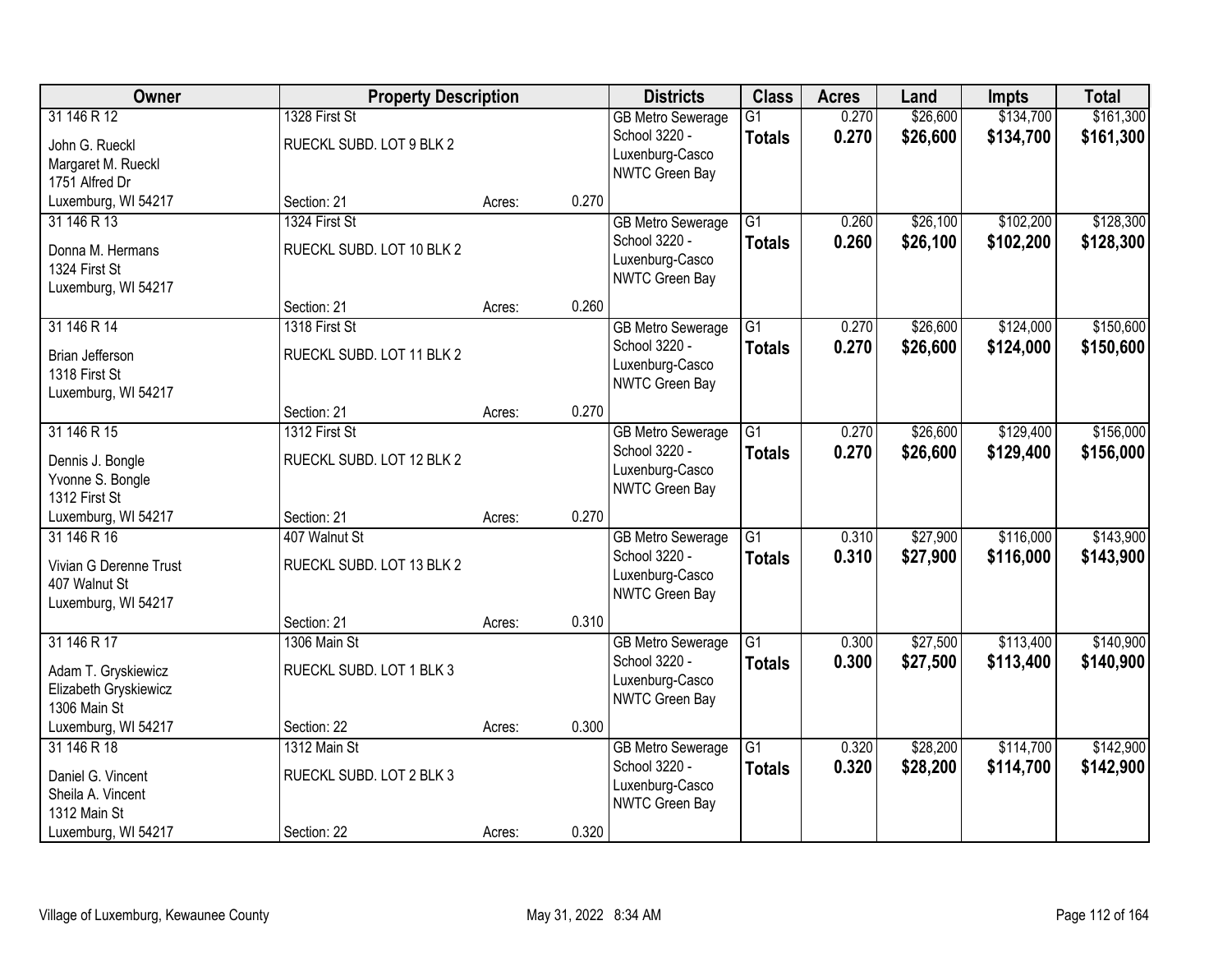| Owner                                                                     | <b>Property Description</b>                               |        | <b>Districts</b> | <b>Class</b>                                                                          | <b>Acres</b>                     | Land           | <b>Impts</b>         | <b>Total</b>           |                        |
|---------------------------------------------------------------------------|-----------------------------------------------------------|--------|------------------|---------------------------------------------------------------------------------------|----------------------------------|----------------|----------------------|------------------------|------------------------|
| 31 146 R 19<br>Lori M. Thuecks<br>1318 Main St<br>Luxemburg, WI 54217     | 1318 Main St<br>RUECKL SUBD. LOT 3 BLK 3                  |        |                  | <b>GB Metro Sewerage</b><br>School 3220 -<br>Luxenburg-Casco<br>NWTC Green Bay        | $\overline{G1}$<br><b>Totals</b> | 0.300<br>0.300 | \$27,500<br>\$27,500 | \$135,600<br>\$135,600 | \$163,100<br>\$163,100 |
|                                                                           | Section: 22                                               | Acres: | 0.300            |                                                                                       |                                  |                |                      |                        |                        |
| 31 146 R 2<br>Tanner E. Long<br>1213 S Main St<br>Luxemburg, WI 54217     | 1213 S Main St<br>RUECKL SUBD. LOT 2 (SUR 11-22-93) BLK 1 |        |                  | <b>GB Metro Sewerage</b><br>School 3220 -<br>Luxenburg-Casco<br>NWTC Green Bay        | $\overline{G1}$<br><b>Totals</b> | 0.270<br>0.270 | \$26,600<br>\$26,600 | \$89,800<br>\$89,800   | \$116,400<br>\$116,400 |
|                                                                           | Section: 21                                               | Acres: | 0.270            |                                                                                       |                                  |                |                      |                        |                        |
| 31 146 R 20<br>Alan T. Finch<br>1324 Main St<br>Luxemburg, WI 54217       | 1324 Main St<br>RUECKL SUBD. LOT 4 BLK 3                  |        |                  | <b>GB Metro Sewerage</b><br>School 3220 -<br>Luxenburg-Casco<br>NWTC Green Bay        | G1<br><b>Totals</b>              | 0.300<br>0.300 | \$27,500<br>\$27,500 | \$83,700<br>\$83,700   | \$111,200<br>\$111,200 |
|                                                                           | Section: 22                                               | Acres: | 0.300            |                                                                                       |                                  |                |                      |                        |                        |
| 31 146 R 21<br>Glenn E. Phillips<br>Barbara A. Phillips<br>1330 Main St   | 1330 Main St<br>RUECKL SUBD. LOT 5 BLK 3                  |        |                  | <b>GB Metro Sewerage</b><br>School 3220 -<br>Luxenburg-Casco<br><b>NWTC Green Bay</b> | G1<br><b>Totals</b>              | 0.300<br>0.300 | \$27,500<br>\$27,500 | \$149,300<br>\$149,300 | \$176,800<br>\$176,800 |
| Luxemburg, WI 54217                                                       | Section: 22                                               | Acres: | 0.300            |                                                                                       |                                  |                |                      |                        |                        |
| 31 146 R 22<br>Bernard J. Leroy<br>Suzanne Leroy<br>N6223 County Rd H     | 1336 Main St<br>RUECKL SUBD. LOT 6 BLK 3                  |        |                  | <b>GB Metro Sewerage</b><br>School 3220 -<br>Luxenburg-Casco<br>NWTC Green Bay        | $\overline{G1}$<br><b>Totals</b> | 0.210<br>0.210 | \$23,900<br>\$23,900 | \$88,400<br>\$88,400   | \$112,300<br>\$112,300 |
| Luxemburg, WI 54217                                                       | Section: 22                                               | Acres: | 0.210            |                                                                                       |                                  |                |                      |                        |                        |
| 31 146 R 23<br>Wanda K. Tilot<br>1343 Colle St<br>Luxemburg, WI 54217     | 1343 Colle St<br>RUECKL SUBD. LOT 7 BLK 3                 |        |                  | <b>GB Metro Sewerage</b><br>School 3220 -<br>Luxenburg-Casco<br>NWTC Green Bay        | $\overline{G1}$<br><b>Totals</b> | 0.320<br>0.320 | \$28,200<br>\$28,200 | \$123,900<br>\$123,900 | \$152,100<br>\$152,100 |
|                                                                           | Section: 22                                               | Acres: | 0.320            |                                                                                       |                                  |                |                      |                        |                        |
| 31 146 R 24<br>David A. Schweiner<br>1337 Colle St<br>Luxemburg, WI 54217 | 1337 Colle St<br>RUECKL SUBD. LOT 8 BLK 3                 |        |                  | <b>GB Metro Sewerage</b><br>School 3220 -<br>Luxenburg-Casco<br>NWTC Green Bay        | $\overline{G1}$<br><b>Totals</b> | 0.270<br>0.270 | \$26,600<br>\$26,600 | \$96,200<br>\$96,200   | \$122,800<br>\$122,800 |
|                                                                           | Section: 22                                               | Acres: | 0.270            |                                                                                       |                                  |                |                      |                        |                        |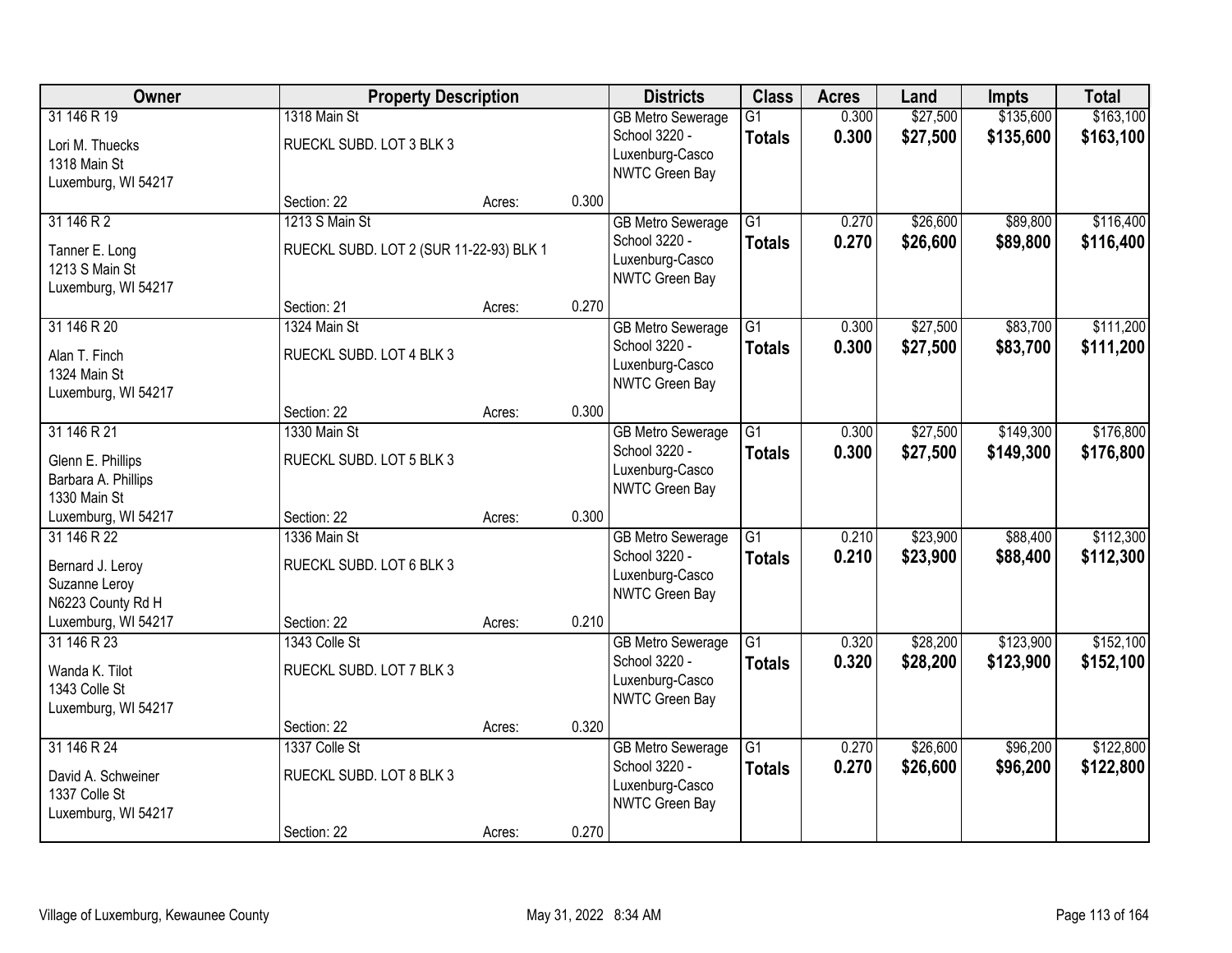| Owner                                                                           | <b>Property Description</b>                            |        | <b>Districts</b> | <b>Class</b>                                                                   | <b>Acres</b>                     | Land           | <b>Impts</b>           | <b>Total</b>           |                         |
|---------------------------------------------------------------------------------|--------------------------------------------------------|--------|------------------|--------------------------------------------------------------------------------|----------------------------------|----------------|------------------------|------------------------|-------------------------|
| 31 146 R 25<br>Jessica D. Parker<br>1331 Colle St<br>Luxemburg, WI 54217        | 1331 Colle St<br>RUECKL SUBD. LOT 9 BLK 3              |        |                  | <b>GB Metro Sewerage</b><br>School 3220 -<br>Luxenburg-Casco<br>NWTC Green Bay | $\overline{G1}$<br><b>Totals</b> | 0.270<br>0.270 | \$26,600<br>\$26,600   | \$110,400<br>\$110,400 | \$137,000<br>\$137,000  |
|                                                                                 | Section: 22                                            | Acres: | 0.270            |                                                                                |                                  |                |                        |                        |                         |
| 31 146 R 26<br>Justin R. Dart<br><b>Tiffany Dart</b><br>1325 Colle St           | 1325 Colle St<br>RUECKL SUBD. LOT 10 BLK 3             |        |                  | <b>GB Metro Sewerage</b><br>School 3220 -<br>Luxenburg-Casco<br>NWTC Green Bay | $\overline{G1}$<br><b>Totals</b> | 0.270<br>0.270 | \$26,600<br>\$26,600   | \$96,800<br>\$96,800   | \$123,400<br>\$123,400  |
| Luxemburg, WI 54217                                                             | Section: 22                                            | Acres: | 0.270            |                                                                                |                                  |                |                        |                        |                         |
| 31 146 R 27<br>Barbara J. Alsteen (LEst<br>1319 Colle St<br>Luxemburg, WI 54217 | 1319 Colle St<br>RUECKL SUBD. LOT 11 BLK 3             |        |                  | <b>GB Metro Sewerage</b><br>School 3220 -<br>Luxenburg-Casco<br>NWTC Green Bay | G1<br><b>Totals</b>              | 0.270<br>0.270 | \$26,600<br>\$26,600   | \$108,200<br>\$108,200 | \$134,800<br>\$134,800  |
|                                                                                 | Section: 22                                            | Acres: | 0.270            |                                                                                |                                  |                |                        |                        |                         |
| 31 146 R 28<br>Matthew T. Decosse<br>Allison Decosse<br>1231 Colle St           | 1231 Colle St<br>RUECKL SUBD. LOT 12 EXC N 15 FT BLK 3 |        |                  | <b>GB Metro Sewerage</b><br>School 3220 -<br>Luxenburg-Casco<br>NWTC Green Bay | G1<br><b>Totals</b>              | 0.320<br>0.320 | \$28,200<br>\$28,200   | \$95,700<br>\$95,700   | \$123,900<br>\$123,900  |
| Luxemburg, WI 54217                                                             | Section: 22                                            | Acres: | 0.320            |                                                                                |                                  |                |                        |                        |                         |
| 31 146 R 29<br>Cody J. Kaderabek<br>Megan E. Kaderabek<br>1206 Main St          | 1206 Main St<br>RUECKL SUBD. LOT 1 BLK 4               |        |                  | <b>GB Metro Sewerage</b><br>School 3220 -<br>Luxenburg-Casco<br>NWTC Green Bay | $\overline{G1}$<br><b>Totals</b> | 0.273<br>0.273 | \$26,700<br>\$26,700   | \$107,600<br>\$107,600 | \$134,300<br>\$134,300  |
| Luxemburg, WI 54217                                                             | Section: 22                                            | Acres: | 0.273            |                                                                                |                                  |                |                        |                        |                         |
| 31 146 R 3<br>Luxemburg Village<br>206 Maple St Box #307<br>Luxemburg, WI 54217 | 1219 Main St<br>RUECKL SUBD. LOT 3 EXEMPT BLK 1        |        |                  | <b>GB Metro Sewerage</b><br>School 3220 -<br>Luxenburg-Casco<br>NWTC Green Bay | $\overline{X4}$<br><b>Totals</b> | 0.260<br>0.260 | $\overline{50}$<br>\$0 | $\overline{50}$<br>\$0 | $\overline{\$0}$<br>\$0 |
|                                                                                 | Section: 21                                            | Acres: | 0.260            |                                                                                |                                  |                |                        |                        |                         |
| 31 146 R 30<br>Mary L. Dalebroux<br>1212 Main St<br>Luxemburg, WI 54217         | 1212 Main St<br>RUECKL SUBD. LOT 2 BLK 4               |        |                  | <b>GB Metro Sewerage</b><br>School 3220 -<br>Luxenburg-Casco<br>NWTC Green Bay | $\overline{G1}$<br><b>Totals</b> | 0.260<br>0.260 | \$26,100<br>\$26,100   | \$114,600<br>\$114,600 | \$140,700<br>\$140,700  |
|                                                                                 | Section: 22                                            | Acres: | 0.260            |                                                                                |                                  |                |                        |                        |                         |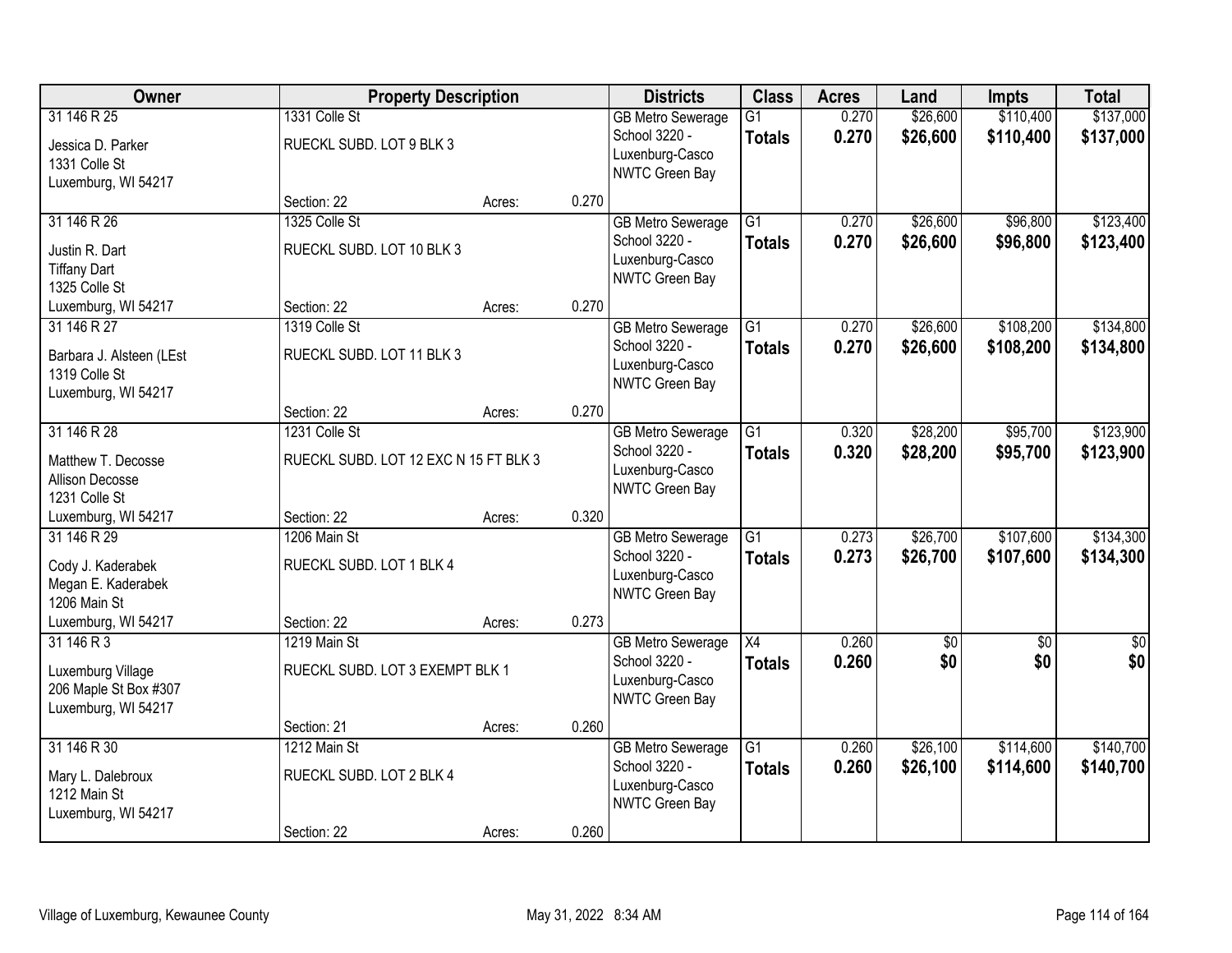| Owner                                                                     | <b>Property Description</b>                             |        | <b>Districts</b> | <b>Class</b>                                                                   | <b>Acres</b>                     | Land           | <b>Impts</b>         | <b>Total</b>           |                        |
|---------------------------------------------------------------------------|---------------------------------------------------------|--------|------------------|--------------------------------------------------------------------------------|----------------------------------|----------------|----------------------|------------------------|------------------------|
| 31 146 R 31<br>Justin R. Alexander<br>1218 Main St<br>Luxemburg, WI 54217 | 1218 Main St<br>RUECKL SUBD. LOT 3 BLK 4                |        |                  | <b>GB Metro Sewerage</b><br>School 3220 -<br>Luxenburg-Casco<br>NWTC Green Bay | $\overline{G1}$<br><b>Totals</b> | 0.270<br>0.270 | \$26,600<br>\$26,600 | \$96,900<br>\$96,900   | \$123,500<br>\$123,500 |
|                                                                           | Section: 22                                             | Acres: | 0.270            |                                                                                |                                  |                |                      |                        |                        |
| 31 146 R 32<br>Steven L. Nell<br>Carmine Nell<br>1219 Colle St            | 1219 Colle St<br>RUECKL SUBD. LOT 4 EXC S 4 FT BLK 4    |        |                  | <b>GB Metro Sewerage</b><br>School 3220 -<br>Luxenburg-Casco<br>NWTC Green Bay | $\overline{G1}$<br><b>Totals</b> | 0.260<br>0.260 | \$26,100<br>\$26,100 | \$168,500<br>\$168,500 | \$194,600<br>\$194,600 |
| Luxemburg, WI 54217                                                       | Section: 22                                             | Acres: | 0.260            |                                                                                |                                  |                |                      |                        |                        |
| 31 146 R 33<br>Chad L. Seidl<br>1213 Colle St<br>Luxemburg, WI 54217      | 1213 Colle St<br>RUECKL SUBD. LOT 5 BLK 4               |        |                  | <b>GB Metro Sewerage</b><br>School 3220 -<br>Luxenburg-Casco<br>NWTC Green Bay | G1<br><b>Totals</b>              | 0.250<br>0.250 | \$25,700<br>\$25,700 | \$133,500<br>\$133,500 | \$159,200<br>\$159,200 |
|                                                                           | Section: 22                                             | Acres: | 0.250            |                                                                                |                                  |                |                      |                        |                        |
| 31 146 R 34<br>David J. Bader<br>513 Pine St<br>Luxemburg, WI 54217       | 513 Pine St<br>RUECKL SUBD. LOT 6 (SUR 6-22-89) BLK 4   |        |                  | <b>GB Metro Sewerage</b><br>School 3220 -<br>Luxenburg-Casco<br>NWTC Green Bay | G1<br><b>Totals</b>              | 0.280<br>0.280 | \$26,900<br>\$26,900 | \$112,900<br>\$112,900 | \$139,800<br>\$139,800 |
|                                                                           | Section: 22                                             | Acres: | 0.280            |                                                                                |                                  |                |                      |                        |                        |
| 31 146 R 35<br>Curtis J. Baeb<br>2350 Lakeside PI<br>Green Bay, WI 54302  | 1030 Main St<br>RUECKL SUBD. LOT 1 BLK 5                |        |                  | <b>GB Metro Sewerage</b><br>School 3220 -<br>Luxenburg-Casco<br>NWTC Green Bay | $\overline{G1}$<br><b>Totals</b> | 0.240<br>0.240 | \$25,300<br>\$25,300 | \$92,500<br>\$92,500   | \$117,800<br>\$117,800 |
|                                                                           | Section: 22                                             | Acres: | 0.240            |                                                                                |                                  |                |                      |                        |                        |
| 31 146 R 36<br>Thomas J. Schlies<br>1036 Main St<br>Luxemburg, WI 54217   | 1036 Main St<br>RUECKL SUBD. LOT 2 BLK 5                |        |                  | <b>GB Metro Sewerage</b><br>School 3220 -<br>Luxenburg-Casco<br>NWTC Green Bay | $\overline{G1}$<br><b>Totals</b> | 0.240<br>0.240 | \$25,300<br>\$25,300 | \$101,300<br>\$101,300 | \$126,600<br>\$126,600 |
|                                                                           | Section: 22                                             | Acres: | 0.240            |                                                                                |                                  |                |                      |                        |                        |
| 31 146 R 37<br>John T. Witt<br>1112 Main St<br>Luxemburg, WI 54217        | 1112 Main St<br>RUECKL SUBD. LOT 3 BLK 5<br>Section: 22 |        | 0.270            | <b>GB Metro Sewerage</b><br>School 3220 -<br>Luxenburg-Casco<br>NWTC Green Bay | $\overline{G1}$<br><b>Totals</b> | 0.270<br>0.270 | \$26,600<br>\$26,600 | \$132,600<br>\$132,600 | \$159,200<br>\$159,200 |
|                                                                           |                                                         | Acres: |                  |                                                                                |                                  |                |                      |                        |                        |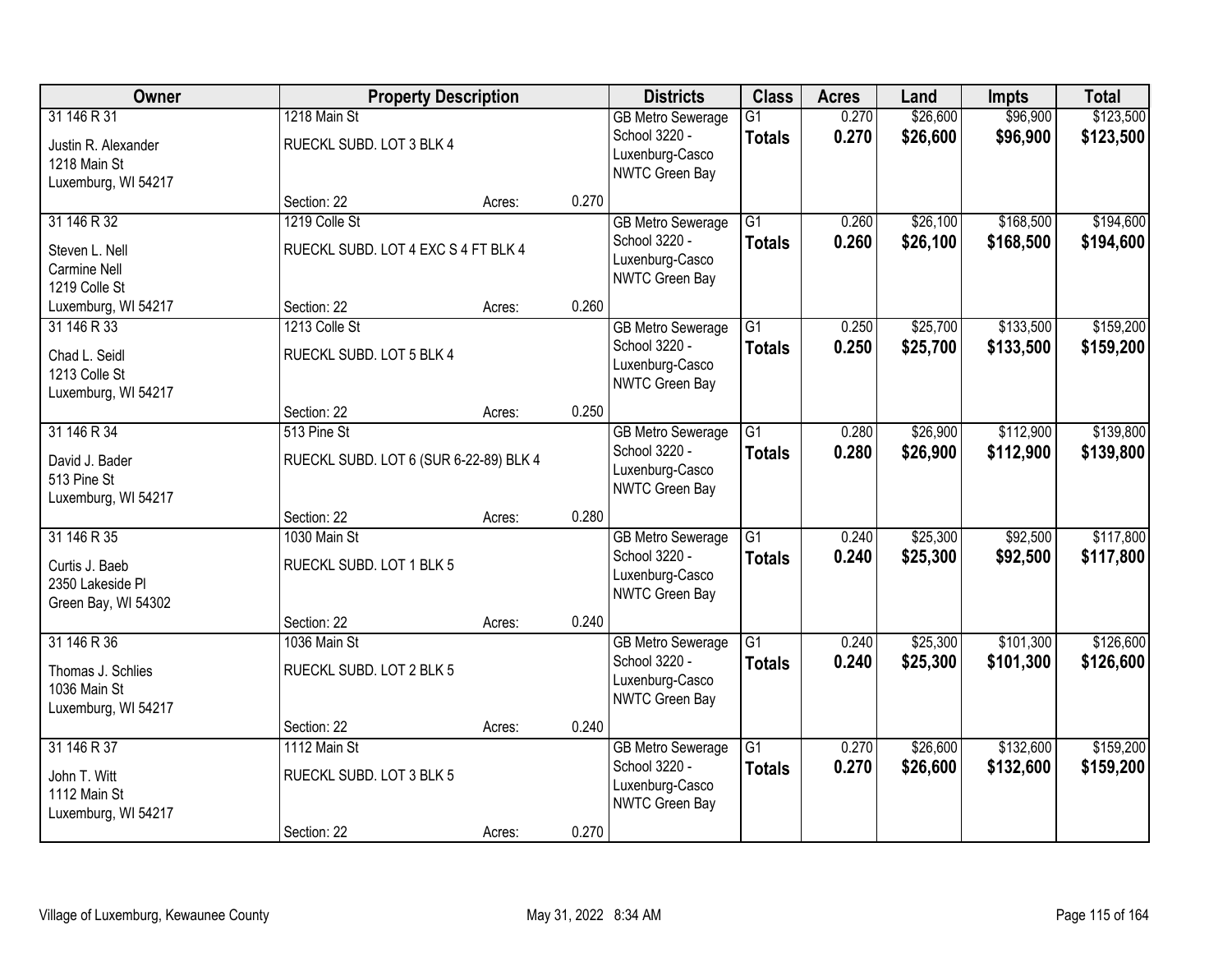| Owner                                                                           |                                                                                                                                                                                       | <b>Property Description</b> |       | <b>Districts</b>                                                                      | <b>Class</b>                     | <b>Acres</b>   | Land                 | <b>Impts</b>           | <b>Total</b>           |
|---------------------------------------------------------------------------------|---------------------------------------------------------------------------------------------------------------------------------------------------------------------------------------|-----------------------------|-------|---------------------------------------------------------------------------------------|----------------------------------|----------------|----------------------|------------------------|------------------------|
| 31 146 R 38<br>Heather M. Vandenhouten<br>Eric Vandenhouten<br>512 Pine St      | 512 Pine St<br>RUECKL SUBD. LOT 4 BLK 5                                                                                                                                               |                             |       | <b>GB Metro Sewerage</b><br>School 3220 -<br>Luxenburg-Casco<br>NWTC Green Bay        | $\overline{G1}$<br><b>Totals</b> | 0.270<br>0.270 | \$26,600<br>\$26,600 | \$94,200<br>\$94,200   | \$120,800<br>\$120,800 |
| Luxemburg, WI 54217                                                             | Section: 22                                                                                                                                                                           | Acres:                      | 0.270 |                                                                                       |                                  |                |                      |                        |                        |
| 31 146 R 39<br>Patricia J Staszak Trust<br>1037 Colle St<br>Luxemburg, WI 54217 | 1037 Colle St<br>RUECKL SUBD. LOT 5 BLK 5                                                                                                                                             |                             |       | <b>GB Metro Sewerage</b><br>School 3220 -<br>Luxenburg-Casco<br>NWTC Green Bay        | $\overline{G1}$<br><b>Totals</b> | 0.240<br>0.240 | \$25,300<br>\$25,300 | \$89,800<br>\$89,800   | \$115,100<br>\$115,100 |
|                                                                                 | Section: 22                                                                                                                                                                           | Acres:                      | 0.240 |                                                                                       |                                  |                |                      |                        |                        |
| 31 146 R 4<br>Grace Slayton<br>1313 Main St<br>Luxemburg, WI 54217              | 1313 Main St<br>RUECKL SUBD. LOT 1 BLK 2                                                                                                                                              |                             |       | <b>GB Metro Sewerage</b><br>School 3220 -<br>Luxenburg-Casco<br>NWTC Green Bay        | G1<br><b>Totals</b>              | 0.270<br>0.270 | \$26,600<br>\$26,600 | \$99,300<br>\$99,300   | \$125,900<br>\$125,900 |
|                                                                                 | Section: 21                                                                                                                                                                           | Acres:                      | 0.270 |                                                                                       |                                  |                |                      |                        |                        |
| 31 146 R 40<br>Dylan Blemke<br>1031 Colle St<br>Luxemburg, WI 54217             | 1031 Colle St<br>RUECKL SUBD. LOT 6 BLK 5                                                                                                                                             |                             |       | <b>GB Metro Sewerage</b><br>School 3220 -<br>Luxenburg-Casco<br>NWTC Green Bay        | G1<br><b>Totals</b>              | 0.240<br>0.240 | \$25,300<br>\$25,300 | \$113,300<br>\$113,300 | \$138,600<br>\$138,600 |
|                                                                                 | Section: 22                                                                                                                                                                           | Acres:                      | 0.240 |                                                                                       |                                  |                |                      |                        |                        |
| 31 146 R 41<br>Bruce A. Charles<br>1225 Colle St<br>Luxemburg, WI 54217         | 1225 Colle St<br>RUECKL SUBD. N 15 FT OF LOT 12 BLK 3: S 4 FT OF<br>LOT 4 BLK 4 & COM AT NE COR OF LOT 12 BLK 3 TH<br>N 66 FT TH W 132 FT ALG S LN OF SD LOT 4 TH S 66<br>Section: 22 | Acres:                      | 0.260 | <b>GB Metro Sewerage</b><br>School 3220 -<br>Luxenburg-Casco<br><b>NWTC Green Bay</b> | $\overline{G1}$<br><b>Totals</b> | 0.260<br>0.260 | \$26,100<br>\$26,100 | \$85,700<br>\$85,700   | \$111,800<br>\$111,800 |
| 31 146 R 5<br>Shawn M. Roberts<br>1319 Main St<br>Luxemburg, WI 54217           | 1319 Main St<br>RUECKL SUBD. LOT 2 BLK 2<br>Section: 21                                                                                                                               |                             | 0.240 | <b>GB Metro Sewerage</b><br>School 3220 -<br>Luxenburg-Casco<br>NWTC Green Bay        | $\overline{G1}$<br><b>Totals</b> | 0.240<br>0.240 | \$25,300<br>\$25,300 | \$97,100<br>\$97,100   | \$122,400<br>\$122,400 |
| 31 146 R 6                                                                      | 1325 Main St                                                                                                                                                                          | Acres:                      |       | <b>GB Metro Sewerage</b>                                                              | $\overline{G1}$                  | 0.240          | \$25,300             | \$103,000              | \$128,300              |
| Donald S. Webb<br>Daisy L. Webb<br>1325 Main St                                 | RUECKL SUBD. LOT 3 BLK 2                                                                                                                                                              |                             |       | School 3220 -<br>Luxenburg-Casco<br>NWTC Green Bay                                    | <b>Totals</b>                    | 0.240          | \$25,300             | \$103,000              | \$128,300              |
| Luxemburg, WI 54217                                                             | Section: 21                                                                                                                                                                           | Acres:                      | 0.240 |                                                                                       |                                  |                |                      |                        |                        |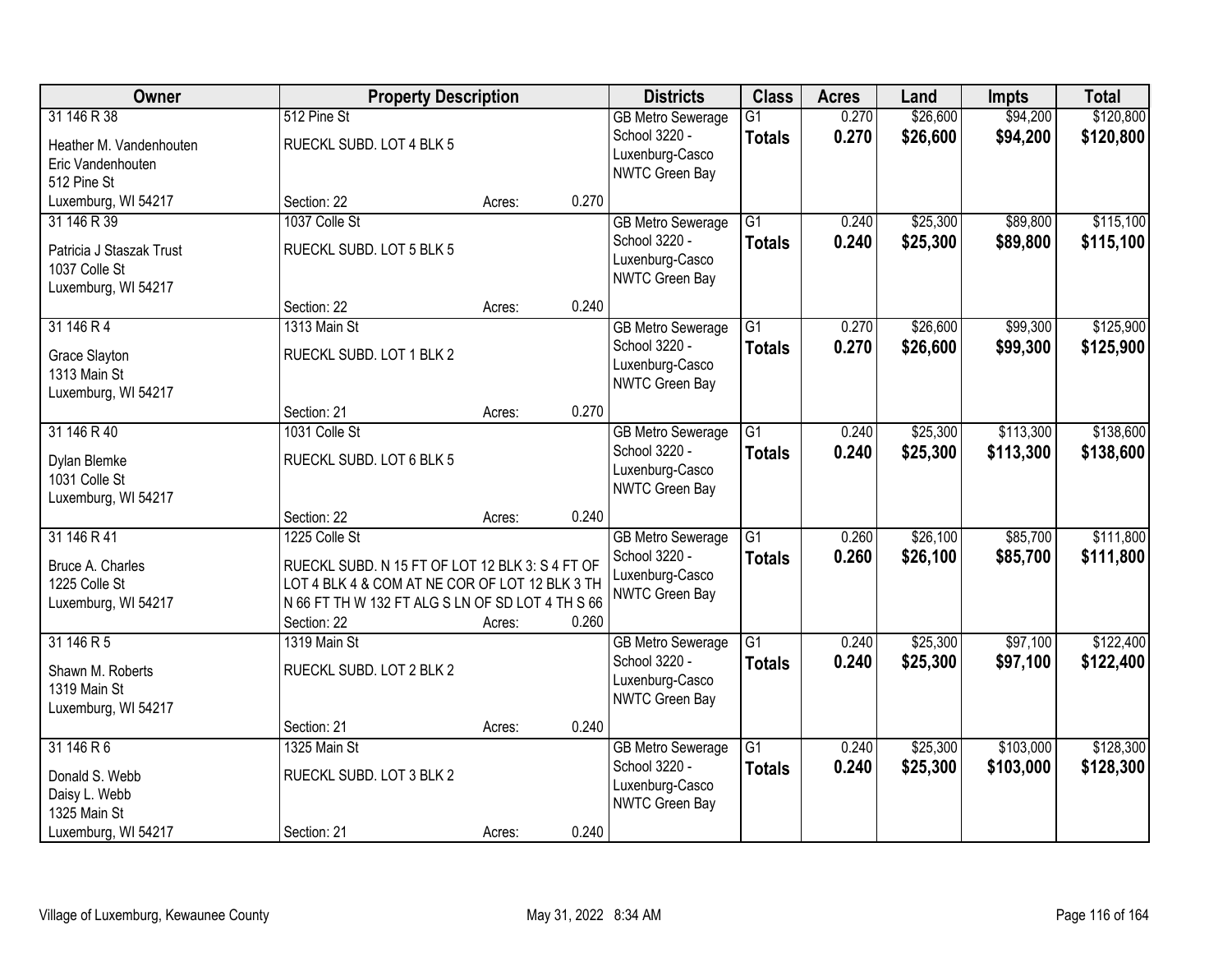| Owner                                                                                     |                                                        | <b>Property Description</b>                   |       | <b>Districts</b>                                                               | <b>Class</b>                     | <b>Acres</b>   | Land                 | <b>Impts</b>           | <b>Total</b>           |
|-------------------------------------------------------------------------------------------|--------------------------------------------------------|-----------------------------------------------|-------|--------------------------------------------------------------------------------|----------------------------------|----------------|----------------------|------------------------|------------------------|
| 31 146 R 7<br>D & D Simonar, LLC<br>1800 Main St<br>Luxemburg, WI 54217                   | 1331 Main St<br>RUECKL SUBD. LOT 4 BLK 2               |                                               |       | <b>GB Metro Sewerage</b><br>School 3220 -<br>Luxenburg-Casco<br>NWTC Green Bay | $\overline{G1}$<br><b>Totals</b> | 0.240<br>0.240 | \$25,300<br>\$25,300 | \$131,300<br>\$131,300 | \$156,600<br>\$156,600 |
|                                                                                           | Section: 21                                            | Acres:                                        | 0.240 |                                                                                |                                  |                |                      |                        |                        |
| 31 146 R 8<br>David L Simonar Trust<br>1800 Main St<br>Luxemburg, WI 54217                | 1337 Main St<br>RUECKL SUBD. LOT 5 BLK 2               |                                               |       | <b>GB Metro Sewerage</b><br>School 3220 -<br>Luxenburg-Casco<br>NWTC Green Bay | $\overline{G1}$<br><b>Totals</b> | 0.240<br>0.240 | \$25,300<br>\$25,300 | \$106,200<br>\$106,200 | \$131,500<br>\$131,500 |
|                                                                                           | Section: 21                                            | Acres:                                        | 0.240 |                                                                                |                                  |                |                      |                        |                        |
| 31 146 R 9<br>Mike Secker Real Estate, LLC<br>N5008 Cedar Valley Rd<br>Kewaunee, WI 54216 | 1343 Main St<br>RUECKL SUBD. LOT 6 (SUR 7-31-98) BLK 2 |                                               |       | <b>GB Metro Sewerage</b><br>School 3220 -<br>Luxenburg-Casco<br>NWTC Green Bay | G1<br><b>Totals</b>              | 0.240<br>0.240 | \$25,300<br>\$25,300 | \$94,100<br>\$94,100   | \$119,400<br>\$119,400 |
|                                                                                           | Section: 21                                            | Acres:                                        | 0.240 |                                                                                |                                  |                |                      |                        |                        |
| 31 146 RCV 1<br>Robert H. Kline<br>1318 Colle St<br>Luxemburg, WI 54217                   | 1318 Colle St<br>LOT 6 BLK 6                           | RUECKL COUNTRY VIEW SUBD. LOT 5 & S 3.5 FT OF |       | <b>GB</b> Metro Sewerage<br>School 3220 -<br>Luxenburg-Casco<br>NWTC Green Bay | G1<br><b>Totals</b>              | 0.260<br>0.260 | \$26,100<br>\$26,100 | \$106,400<br>\$106,400 | \$132,500<br>\$132,500 |
|                                                                                           | Section: 22                                            | Acres:                                        | 0.260 |                                                                                |                                  |                |                      |                        |                        |
| 31 146 RCV 10<br>Tara N. Hodgson<br>1030 Colle St<br>Luxemburg, WI 54217                  | 1030 Colle St                                          | RUECKL COUNTRY VIEW SUBD. LOT 14 BLK 6        |       | <b>GB Metro Sewerage</b><br>School 3220 -<br>Luxenburg-Casco<br>NWTC Green Bay | $\overline{G1}$<br><b>Totals</b> | 0.250<br>0.250 | \$25,700<br>\$25,700 | \$109,200<br>\$109,200 | \$134,900<br>\$134,900 |
|                                                                                           | Section: 22                                            | Acres:                                        | 0.250 |                                                                                |                                  |                |                      |                        |                        |
| 31 146 RCV 2<br>John E. Bins<br>1312 Colle St<br>Luxemburg, WI 54217                      | 1312 Colle St<br>BLK 6                                 | RUECKL COUNTRY VIEW SUBD. LOT 6 EXC S 3.5 FT  |       | <b>GB Metro Sewerage</b><br>School 3220 -<br>Luxenburg-Casco<br>NWTC Green Bay | $\overline{G1}$<br><b>Totals</b> | 0.240<br>0.240 | \$25,300<br>\$25,300 | \$135,300<br>\$135,300 | \$160,600<br>\$160,600 |
|                                                                                           | Section: 22                                            | Acres:                                        | 0.240 |                                                                                |                                  |                |                      |                        |                        |
| 31 146 RCV 3<br>Deborah M. Delebreau<br>1306 Colle St<br>Luxemburg, WI 54217              | 1306 Colle St                                          | RUECKL COUNTRY VIEW SUBD. LOT 7 BLK 6         |       | <b>GB Metro Sewerage</b><br>School 3220 -<br>Luxenburg-Casco<br>NWTC Green Bay | $\overline{G1}$<br><b>Totals</b> | 0.250<br>0.250 | \$25,700<br>\$25,700 | \$130,600<br>\$130,600 | \$156,300<br>\$156,300 |
|                                                                                           | Section: 22                                            | Acres:                                        | 0.250 |                                                                                |                                  |                |                      |                        |                        |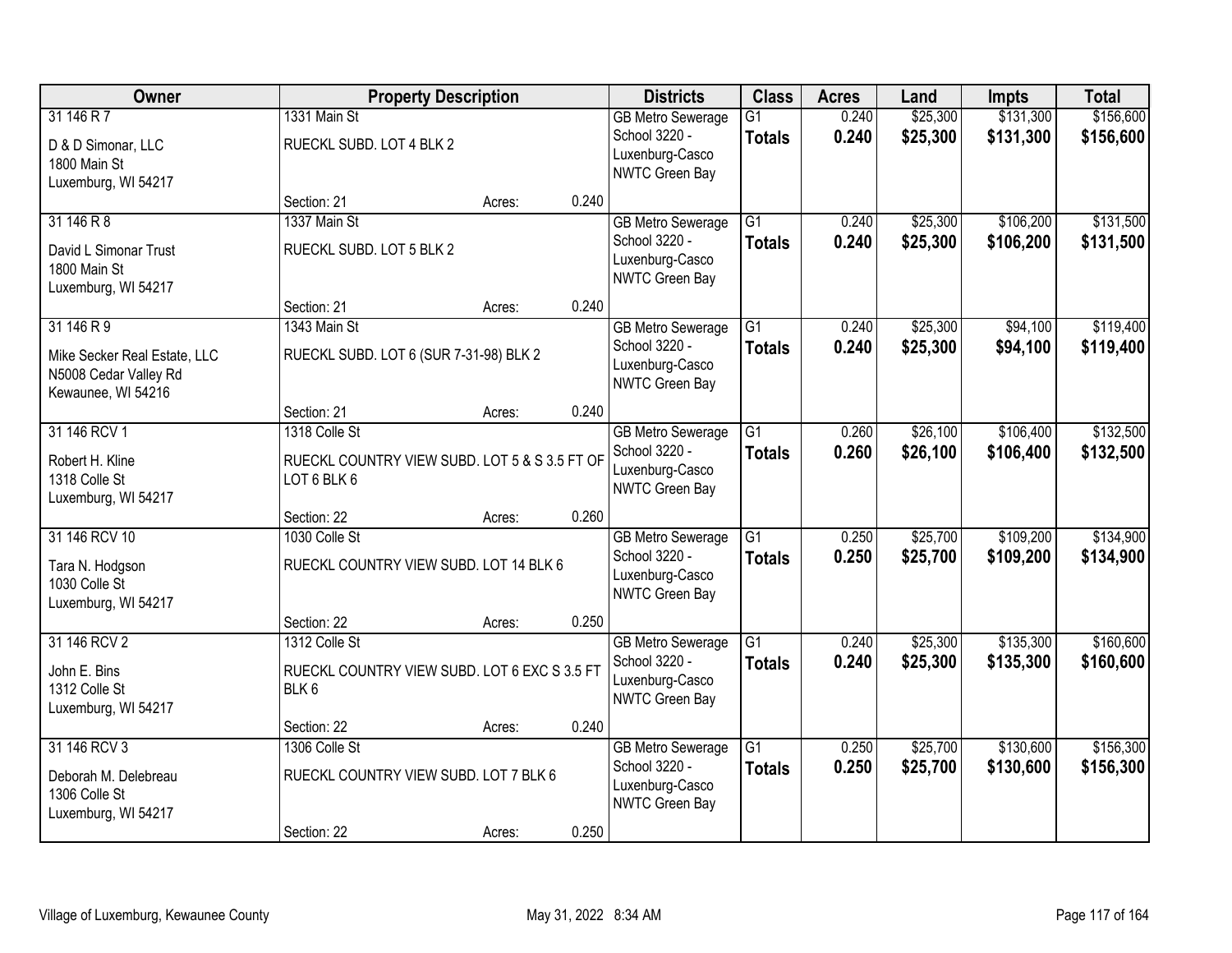| \$105,300<br>\$131,000<br>31 146 RCV 4<br>1224 Colle St<br>0.250<br>\$25,700<br>$\overline{G1}$<br><b>GB Metro Sewerage</b><br>0.250<br>School 3220 -<br>\$25,700<br>\$105,300<br>\$131,000<br><b>Totals</b><br>RUECKL COUNTRY VIEW SUBD. LOT 8 BLK 6<br>Raymond G. Ciha<br>Luxenburg-Casco<br>Glorian Ciha<br>NWTC Green Bay<br>1224 Colle St<br>0.250<br>Luxemburg, WI 54217<br>Section: 22<br>Acres:<br>\$25,700<br>\$112,900<br>31 146 RCV 5<br>1218 Colle St<br>$\overline{G1}$<br>0.250<br><b>GB Metro Sewerage</b><br>School 3220 -<br>0.250<br>\$25,700<br>\$112,900<br><b>Totals</b><br>RUECKL COUNTRY VIEW SUBD. LOT 9 BLK 6<br>Mark Jandrin<br>Luxenburg-Casco<br><b>Tracey Jandrin</b><br><b>NWTC Green Bay</b><br>1218 Colle St<br>0.250<br>Luxemburg, WI 54217<br>Section: 22<br>Acres:<br>\$26,100<br>\$119,100<br>31 146 RCV 6<br>1212 Colle St<br>G1<br>0.260<br><b>GB Metro Sewerage</b><br>School 3220 -<br>0.260<br>\$26,100<br>\$119,100<br><b>Totals</b><br>RUECKL COUNTRY VIEW SUBD. LOT 10 BLK 6<br>Raduenz Trust<br>Luxenburg-Casco<br>1212 Colle St<br>NWTC Green Bay<br>Luxemburg, WI 54217<br>0.260<br>Section: 22<br>Acres:<br>31 146 RCV 7<br>\$25,700<br>\$109,300<br>1206 Colle St<br>G1<br>0.250<br><b>GB Metro Sewerage</b><br>School 3220 -<br>0.250<br>\$25,700<br>\$109,300<br><b>Totals</b><br>RUECKL COUNTRY VIEW SUBD. LOT 11 BLK 6<br>Paul R. Degrave<br>Luxenburg-Casco<br>Heidi J. Degrave<br>NWTC Green Bay<br>1206 Colle St<br>0.250<br>Luxemburg, WI 54217<br>Section: 22<br>Acres:<br>$\overline{G1}$<br>\$25,700<br>\$114,900<br>31 146 RCV 8<br>1106 Colle St<br>0.250<br><b>GB Metro Sewerage</b><br>0.250<br>School 3220 -<br>\$25,700<br>\$114,900<br><b>Totals</b><br>Gerald P. Bertrand<br>RUECKL COUNTRY VIEW SUBD. LOT 12 BLK 6<br>Luxenburg-Casco<br>Arletta Bertrand<br><b>NWTC Green Bay</b><br>1106 Colle St<br>0.250<br>Luxemburg, WI 54217<br>Section: 22<br>Acres:<br>31 146 RCV 9<br>G1<br>\$25,700<br>\$108,500<br>1036 Colle St<br>0.250<br><b>GB Metro Sewerage</b><br>0.250<br>\$25,700<br>School 3220 -<br>\$108,500<br><b>Totals</b><br>RUECKL COUNTRY VIEW SUBD. LOT 13 BLK 6<br>Hunter Jossie<br>Luxenburg-Casco<br>Howard L. Jossie<br>NWTC Green Bay<br>1036 Colle St | <b>Owner</b> | <b>Property Description</b> | <b>Districts</b> | <b>Class</b> | <b>Acres</b> | Land | <b>Impts</b> | <b>Total</b> |
|-------------------------------------------------------------------------------------------------------------------------------------------------------------------------------------------------------------------------------------------------------------------------------------------------------------------------------------------------------------------------------------------------------------------------------------------------------------------------------------------------------------------------------------------------------------------------------------------------------------------------------------------------------------------------------------------------------------------------------------------------------------------------------------------------------------------------------------------------------------------------------------------------------------------------------------------------------------------------------------------------------------------------------------------------------------------------------------------------------------------------------------------------------------------------------------------------------------------------------------------------------------------------------------------------------------------------------------------------------------------------------------------------------------------------------------------------------------------------------------------------------------------------------------------------------------------------------------------------------------------------------------------------------------------------------------------------------------------------------------------------------------------------------------------------------------------------------------------------------------------------------------------------------------------------------------------------------------------------------------------------------------------------------------------------------------------------------------------------------------------------------------------------------------------------------------------------------------------------------------------------|--------------|-----------------------------|------------------|--------------|--------------|------|--------------|--------------|
| \$138,600<br>\$135,000<br>\$135,000                                                                                                                                                                                                                                                                                                                                                                                                                                                                                                                                                                                                                                                                                                                                                                                                                                                                                                                                                                                                                                                                                                                                                                                                                                                                                                                                                                                                                                                                                                                                                                                                                                                                                                                                                                                                                                                                                                                                                                                                                                                                                                                                                                                                             |              |                             |                  |              |              |      |              |              |
|                                                                                                                                                                                                                                                                                                                                                                                                                                                                                                                                                                                                                                                                                                                                                                                                                                                                                                                                                                                                                                                                                                                                                                                                                                                                                                                                                                                                                                                                                                                                                                                                                                                                                                                                                                                                                                                                                                                                                                                                                                                                                                                                                                                                                                                 |              |                             |                  |              |              |      |              |              |
|                                                                                                                                                                                                                                                                                                                                                                                                                                                                                                                                                                                                                                                                                                                                                                                                                                                                                                                                                                                                                                                                                                                                                                                                                                                                                                                                                                                                                                                                                                                                                                                                                                                                                                                                                                                                                                                                                                                                                                                                                                                                                                                                                                                                                                                 |              |                             |                  |              |              |      |              |              |
|                                                                                                                                                                                                                                                                                                                                                                                                                                                                                                                                                                                                                                                                                                                                                                                                                                                                                                                                                                                                                                                                                                                                                                                                                                                                                                                                                                                                                                                                                                                                                                                                                                                                                                                                                                                                                                                                                                                                                                                                                                                                                                                                                                                                                                                 |              |                             |                  |              |              |      |              |              |
| \$138,600<br>\$145,200<br>\$145,200<br>\$140,600<br>\$140,600<br>\$134,200<br>\$134,200                                                                                                                                                                                                                                                                                                                                                                                                                                                                                                                                                                                                                                                                                                                                                                                                                                                                                                                                                                                                                                                                                                                                                                                                                                                                                                                                                                                                                                                                                                                                                                                                                                                                                                                                                                                                                                                                                                                                                                                                                                                                                                                                                         |              |                             |                  |              |              |      |              |              |
|                                                                                                                                                                                                                                                                                                                                                                                                                                                                                                                                                                                                                                                                                                                                                                                                                                                                                                                                                                                                                                                                                                                                                                                                                                                                                                                                                                                                                                                                                                                                                                                                                                                                                                                                                                                                                                                                                                                                                                                                                                                                                                                                                                                                                                                 |              |                             |                  |              |              |      |              |              |
|                                                                                                                                                                                                                                                                                                                                                                                                                                                                                                                                                                                                                                                                                                                                                                                                                                                                                                                                                                                                                                                                                                                                                                                                                                                                                                                                                                                                                                                                                                                                                                                                                                                                                                                                                                                                                                                                                                                                                                                                                                                                                                                                                                                                                                                 |              |                             |                  |              |              |      |              |              |
|                                                                                                                                                                                                                                                                                                                                                                                                                                                                                                                                                                                                                                                                                                                                                                                                                                                                                                                                                                                                                                                                                                                                                                                                                                                                                                                                                                                                                                                                                                                                                                                                                                                                                                                                                                                                                                                                                                                                                                                                                                                                                                                                                                                                                                                 |              |                             |                  |              |              |      |              |              |
|                                                                                                                                                                                                                                                                                                                                                                                                                                                                                                                                                                                                                                                                                                                                                                                                                                                                                                                                                                                                                                                                                                                                                                                                                                                                                                                                                                                                                                                                                                                                                                                                                                                                                                                                                                                                                                                                                                                                                                                                                                                                                                                                                                                                                                                 |              |                             |                  |              |              |      |              |              |
|                                                                                                                                                                                                                                                                                                                                                                                                                                                                                                                                                                                                                                                                                                                                                                                                                                                                                                                                                                                                                                                                                                                                                                                                                                                                                                                                                                                                                                                                                                                                                                                                                                                                                                                                                                                                                                                                                                                                                                                                                                                                                                                                                                                                                                                 |              |                             |                  |              |              |      |              |              |
|                                                                                                                                                                                                                                                                                                                                                                                                                                                                                                                                                                                                                                                                                                                                                                                                                                                                                                                                                                                                                                                                                                                                                                                                                                                                                                                                                                                                                                                                                                                                                                                                                                                                                                                                                                                                                                                                                                                                                                                                                                                                                                                                                                                                                                                 |              |                             |                  |              |              |      |              |              |
|                                                                                                                                                                                                                                                                                                                                                                                                                                                                                                                                                                                                                                                                                                                                                                                                                                                                                                                                                                                                                                                                                                                                                                                                                                                                                                                                                                                                                                                                                                                                                                                                                                                                                                                                                                                                                                                                                                                                                                                                                                                                                                                                                                                                                                                 |              |                             |                  |              |              |      |              |              |
|                                                                                                                                                                                                                                                                                                                                                                                                                                                                                                                                                                                                                                                                                                                                                                                                                                                                                                                                                                                                                                                                                                                                                                                                                                                                                                                                                                                                                                                                                                                                                                                                                                                                                                                                                                                                                                                                                                                                                                                                                                                                                                                                                                                                                                                 |              |                             |                  |              |              |      |              |              |
|                                                                                                                                                                                                                                                                                                                                                                                                                                                                                                                                                                                                                                                                                                                                                                                                                                                                                                                                                                                                                                                                                                                                                                                                                                                                                                                                                                                                                                                                                                                                                                                                                                                                                                                                                                                                                                                                                                                                                                                                                                                                                                                                                                                                                                                 |              |                             |                  |              |              |      |              |              |
|                                                                                                                                                                                                                                                                                                                                                                                                                                                                                                                                                                                                                                                                                                                                                                                                                                                                                                                                                                                                                                                                                                                                                                                                                                                                                                                                                                                                                                                                                                                                                                                                                                                                                                                                                                                                                                                                                                                                                                                                                                                                                                                                                                                                                                                 |              |                             |                  |              |              |      |              |              |
|                                                                                                                                                                                                                                                                                                                                                                                                                                                                                                                                                                                                                                                                                                                                                                                                                                                                                                                                                                                                                                                                                                                                                                                                                                                                                                                                                                                                                                                                                                                                                                                                                                                                                                                                                                                                                                                                                                                                                                                                                                                                                                                                                                                                                                                 |              |                             |                  |              |              |      |              |              |
|                                                                                                                                                                                                                                                                                                                                                                                                                                                                                                                                                                                                                                                                                                                                                                                                                                                                                                                                                                                                                                                                                                                                                                                                                                                                                                                                                                                                                                                                                                                                                                                                                                                                                                                                                                                                                                                                                                                                                                                                                                                                                                                                                                                                                                                 |              |                             |                  |              |              |      |              |              |
|                                                                                                                                                                                                                                                                                                                                                                                                                                                                                                                                                                                                                                                                                                                                                                                                                                                                                                                                                                                                                                                                                                                                                                                                                                                                                                                                                                                                                                                                                                                                                                                                                                                                                                                                                                                                                                                                                                                                                                                                                                                                                                                                                                                                                                                 |              |                             |                  |              |              |      |              |              |
|                                                                                                                                                                                                                                                                                                                                                                                                                                                                                                                                                                                                                                                                                                                                                                                                                                                                                                                                                                                                                                                                                                                                                                                                                                                                                                                                                                                                                                                                                                                                                                                                                                                                                                                                                                                                                                                                                                                                                                                                                                                                                                                                                                                                                                                 |              |                             |                  |              |              |      |              |              |
|                                                                                                                                                                                                                                                                                                                                                                                                                                                                                                                                                                                                                                                                                                                                                                                                                                                                                                                                                                                                                                                                                                                                                                                                                                                                                                                                                                                                                                                                                                                                                                                                                                                                                                                                                                                                                                                                                                                                                                                                                                                                                                                                                                                                                                                 |              |                             |                  |              |              |      |              |              |
|                                                                                                                                                                                                                                                                                                                                                                                                                                                                                                                                                                                                                                                                                                                                                                                                                                                                                                                                                                                                                                                                                                                                                                                                                                                                                                                                                                                                                                                                                                                                                                                                                                                                                                                                                                                                                                                                                                                                                                                                                                                                                                                                                                                                                                                 |              |                             |                  |              |              |      |              |              |
|                                                                                                                                                                                                                                                                                                                                                                                                                                                                                                                                                                                                                                                                                                                                                                                                                                                                                                                                                                                                                                                                                                                                                                                                                                                                                                                                                                                                                                                                                                                                                                                                                                                                                                                                                                                                                                                                                                                                                                                                                                                                                                                                                                                                                                                 |              |                             |                  |              |              |      |              |              |
|                                                                                                                                                                                                                                                                                                                                                                                                                                                                                                                                                                                                                                                                                                                                                                                                                                                                                                                                                                                                                                                                                                                                                                                                                                                                                                                                                                                                                                                                                                                                                                                                                                                                                                                                                                                                                                                                                                                                                                                                                                                                                                                                                                                                                                                 |              |                             |                  |              |              |      |              |              |
|                                                                                                                                                                                                                                                                                                                                                                                                                                                                                                                                                                                                                                                                                                                                                                                                                                                                                                                                                                                                                                                                                                                                                                                                                                                                                                                                                                                                                                                                                                                                                                                                                                                                                                                                                                                                                                                                                                                                                                                                                                                                                                                                                                                                                                                 |              |                             |                  |              |              |      |              |              |
|                                                                                                                                                                                                                                                                                                                                                                                                                                                                                                                                                                                                                                                                                                                                                                                                                                                                                                                                                                                                                                                                                                                                                                                                                                                                                                                                                                                                                                                                                                                                                                                                                                                                                                                                                                                                                                                                                                                                                                                                                                                                                                                                                                                                                                                 |              |                             |                  |              |              |      |              |              |
|                                                                                                                                                                                                                                                                                                                                                                                                                                                                                                                                                                                                                                                                                                                                                                                                                                                                                                                                                                                                                                                                                                                                                                                                                                                                                                                                                                                                                                                                                                                                                                                                                                                                                                                                                                                                                                                                                                                                                                                                                                                                                                                                                                                                                                                 |              |                             |                  |              |              |      |              |              |
|                                                                                                                                                                                                                                                                                                                                                                                                                                                                                                                                                                                                                                                                                                                                                                                                                                                                                                                                                                                                                                                                                                                                                                                                                                                                                                                                                                                                                                                                                                                                                                                                                                                                                                                                                                                                                                                                                                                                                                                                                                                                                                                                                                                                                                                 |              |                             |                  |              |              |      |              |              |
| Luxemburg, WI 54217<br>0.250<br>Section: 22                                                                                                                                                                                                                                                                                                                                                                                                                                                                                                                                                                                                                                                                                                                                                                                                                                                                                                                                                                                                                                                                                                                                                                                                                                                                                                                                                                                                                                                                                                                                                                                                                                                                                                                                                                                                                                                                                                                                                                                                                                                                                                                                                                                                     |              |                             |                  |              |              |      |              |              |
| Acres:<br>\$120,300<br>\$147,500<br>31 146 RCV1 1<br>\$27,200<br>1343 Sun Ter St<br><b>GB Metro Sewerage</b><br>$\overline{G1}$<br>0.290                                                                                                                                                                                                                                                                                                                                                                                                                                                                                                                                                                                                                                                                                                                                                                                                                                                                                                                                                                                                                                                                                                                                                                                                                                                                                                                                                                                                                                                                                                                                                                                                                                                                                                                                                                                                                                                                                                                                                                                                                                                                                                        |              |                             |                  |              |              |      |              |              |
| 0.290<br>School 3220 -<br>\$27,200<br>\$120,300<br>\$147,500<br><b>Totals</b>                                                                                                                                                                                                                                                                                                                                                                                                                                                                                                                                                                                                                                                                                                                                                                                                                                                                                                                                                                                                                                                                                                                                                                                                                                                                                                                                                                                                                                                                                                                                                                                                                                                                                                                                                                                                                                                                                                                                                                                                                                                                                                                                                                   |              |                             |                  |              |              |      |              |              |
| RUECKL COUN.VIEW SUBD.#1 LOT 15 BLK 6<br>Brandon C. Degrave<br>Luxenburg-Casco                                                                                                                                                                                                                                                                                                                                                                                                                                                                                                                                                                                                                                                                                                                                                                                                                                                                                                                                                                                                                                                                                                                                                                                                                                                                                                                                                                                                                                                                                                                                                                                                                                                                                                                                                                                                                                                                                                                                                                                                                                                                                                                                                                  |              |                             |                  |              |              |      |              |              |
| Jacklyn Degrave<br>NWTC Green Bay<br>1343 Sun Terrace St                                                                                                                                                                                                                                                                                                                                                                                                                                                                                                                                                                                                                                                                                                                                                                                                                                                                                                                                                                                                                                                                                                                                                                                                                                                                                                                                                                                                                                                                                                                                                                                                                                                                                                                                                                                                                                                                                                                                                                                                                                                                                                                                                                                        |              |                             |                  |              |              |      |              |              |
| 0.290<br>Luxemburg, WI 54217<br>Section: 22<br>Acres:                                                                                                                                                                                                                                                                                                                                                                                                                                                                                                                                                                                                                                                                                                                                                                                                                                                                                                                                                                                                                                                                                                                                                                                                                                                                                                                                                                                                                                                                                                                                                                                                                                                                                                                                                                                                                                                                                                                                                                                                                                                                                                                                                                                           |              |                             |                  |              |              |      |              |              |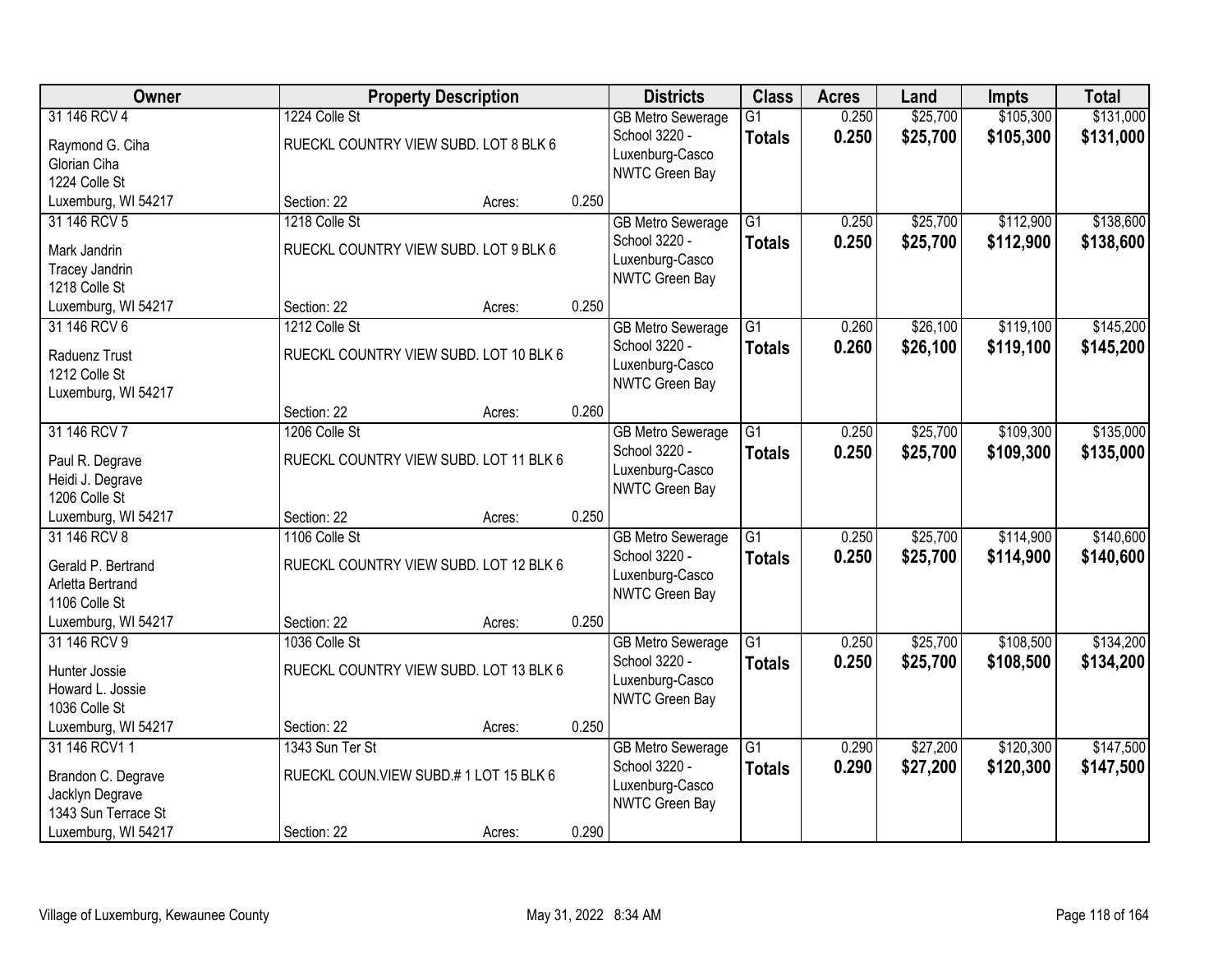| Owner                                     |                                      | <b>Property Description</b>           |       | <b>Districts</b>                  | <b>Class</b>    | <b>Acres</b> | Land     | <b>Impts</b> | <b>Total</b> |
|-------------------------------------------|--------------------------------------|---------------------------------------|-------|-----------------------------------|-----------------|--------------|----------|--------------|--------------|
| 31 146 RCV1 10                            | 637 Hickory St                       |                                       |       | <b>GB Metro Sewerage</b>          | $\overline{G1}$ | 0.250        | \$25,700 | \$98,100     | \$123,800    |
| Jamie P. Bostwick                         |                                      | RUECKL COUN.VIEW SUBD.#1 LOT 3 BLK 7  |       | School 3220 -<br>Luxenburg-Casco  | <b>Totals</b>   | 0.250        | \$25,700 | \$98,100     | \$123,800    |
| 637 Hickory St<br>Luxemburg, WI 54217     |                                      |                                       |       | NWTC Green Bay                    |                 |              |          |              |              |
|                                           | Section: 22                          | Acres:                                | 0.250 |                                   |                 |              |          |              |              |
| 31 146 RCV1 11                            | 707 Hickory St                       |                                       |       | <b>GB Metro Sewerage</b>          | G1              | 0.250        | \$25,700 | \$104,100    | \$129,800    |
| Gerald C. Cravillion                      |                                      | RUECKL COUN. VIEW SUBD.#1 LOT 4 BLK 7 |       | School 3220 -                     | <b>Totals</b>   | 0.250        | \$25,700 | \$104,100    | \$129,800    |
| 707 Hickory St                            |                                      |                                       |       | Luxenburg-Casco<br>NWTC Green Bay |                 |              |          |              |              |
| Luxemburg, WI 54217                       |                                      |                                       |       |                                   |                 |              |          |              |              |
| 31 146 RCV1 12                            | Section: 22<br>713 Hickory St        | Acres:                                | 0.250 | <b>GB Metro Sewerage</b>          | $\overline{G1}$ | 0.250        | \$25,700 | \$130,900    | \$156,600    |
|                                           |                                      |                                       |       | School 3220 -                     | <b>Totals</b>   | 0.250        | \$25,700 | \$130,900    | \$156,600    |
| Reed E. Rondeau<br>Summer R. Rondeau      |                                      | RUECKL COUN.VIEW SUBD.#1 LOT 5 BLK 7  |       | Luxenburg-Casco                   |                 |              |          |              |              |
| 713 Hickory St                            |                                      |                                       |       | NWTC Green Bay                    |                 |              |          |              |              |
| Luxemburg, WI 54217                       | Section: 22                          | Acres:                                | 0.250 |                                   |                 |              |          |              |              |
| 31 146 RCV1 13                            | 1342 Sun Ter St                      |                                       |       | <b>GB Metro Sewerage</b>          | G1              | 0.270        | \$26,600 | \$133,700    | \$160,300    |
| Larry J. Ingebretsen                      |                                      | RUECKL COUN.VIEW SUBD.#1 LOT 1 BLK 8  |       | School 3220 -<br>Luxenburg-Casco  | <b>Totals</b>   | 0.270        | \$26,600 | \$133,700    | \$160,300    |
| Susan M. Ingebretsen                      |                                      |                                       |       | NWTC Green Bay                    |                 |              |          |              |              |
| 1342 Sun Terrace St                       | Section: 22                          |                                       | 0.270 |                                   |                 |              |          |              |              |
| Luxemburg, WI 54217<br>31 146 RCV1 14     | 1334 Sun Ter St                      | Acres:                                |       | <b>GB Metro Sewerage</b>          | $\overline{G1}$ | 0.270        | \$26,600 | \$138,100    | \$164,700    |
|                                           |                                      |                                       |       | School 3220 -                     | <b>Totals</b>   | 0.270        | \$26,600 | \$138,100    | \$164,700    |
| Gary L. Romuald<br>Robin E. Romuald       |                                      | RUECKL COUN.VIEW SUBD.#1 LOT 2 BLK 8  |       | Luxenburg-Casco                   |                 |              |          |              |              |
| 1334 Sun Terrace St Box 473               |                                      |                                       |       | NWTC Green Bay                    |                 |              |          |              |              |
| Luxemburg, WI 54217                       | Section: 22                          | Acres:                                | 0.270 |                                   |                 |              |          |              |              |
| 31 146 RCV1 15                            | 1318 Sun Ter St                      |                                       |       | <b>GB Metro Sewerage</b>          | $\overline{G1}$ | 0.270        | \$26,600 | \$143,700    | \$170,300    |
| James J. Derenne                          | RUECKL COUN.VIEW SUBD.#1 LOT 1 BLK 9 |                                       |       | School 3220 -                     | <b>Totals</b>   | 0.270        | \$26,600 | \$143,700    | \$170,300    |
| 1318 Sun Terrace St                       |                                      |                                       |       | Luxenburg-Casco<br>NWTC Green Bay |                 |              |          |              |              |
| Luxemburg, WI 54217                       |                                      |                                       | 0.270 |                                   |                 |              |          |              |              |
| 31 146 RCV1 2                             | Section: 22<br>1337 Sun Ter St       | Acres:                                |       | <b>GB Metro Sewerage</b>          | $\overline{G1}$ | 0.260        | \$26,100 | \$131,300    | \$157,400    |
|                                           |                                      |                                       |       | School 3220 -                     | <b>Totals</b>   | 0.260        | \$26,100 | \$131,300    | \$157,400    |
| John F. Wojtczak                          |                                      | RUECKL COUN.VIEW SUBD.#1 LOT 16 BLK 6 |       | Luxenburg-Casco                   |                 |              |          |              |              |
| Cindy J. Wojtczak<br>5567 Old Country Cir |                                      |                                       |       | NWTC Green Bay                    |                 |              |          |              |              |
| New Franken, WI 54229                     | Section: 22                          | Acres:                                | 0.260 |                                   |                 |              |          |              |              |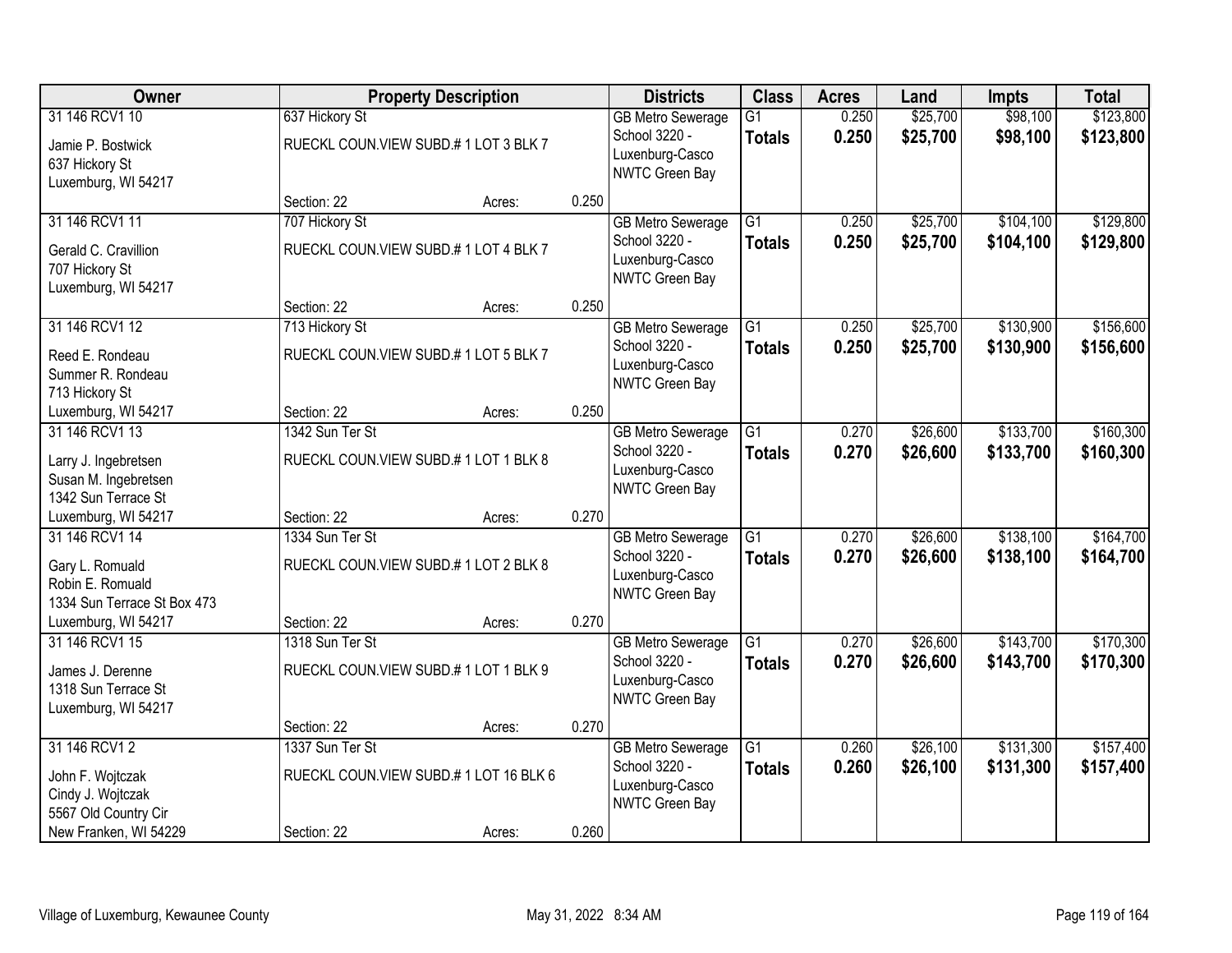| Owner                                                                              |                                                                                | <b>Property Description</b> |       | <b>Districts</b>                                                                      | <b>Class</b>                     | <b>Acres</b>   | Land                 | <b>Impts</b>           | <b>Total</b>           |
|------------------------------------------------------------------------------------|--------------------------------------------------------------------------------|-----------------------------|-------|---------------------------------------------------------------------------------------|----------------------------------|----------------|----------------------|------------------------|------------------------|
| 31 146 RCV1 3<br>Wanda E. Duchateau<br>1331 Sun Terrace St<br>Luxemburg, WI 54217  | 1331 Sun Ter St<br>RUECKL COUN.VIEW SUBD.#1 LOT 17 BLK 6                       |                             |       | <b>GB Metro Sewerage</b><br>School 3220 -<br>Luxenburg-Casco<br>NWTC Green Bay        | $\overline{G1}$<br><b>Totals</b> | 0.260<br>0.260 | \$26,100<br>\$26,100 | \$112,100<br>\$112,100 | \$138,200<br>\$138,200 |
|                                                                                    | Section: 22                                                                    | Acres:                      | 0.260 |                                                                                       |                                  |                |                      |                        |                        |
| 31 146 RCV1 4<br>Craig F. Klein<br>Tracy L. Klein<br>1325 Sun Terrace St           | 1325 Sun Ter St<br>RUECKL COUN.VIEW SUBD.#1 LOT 18 BLK 6                       |                             |       | <b>GB Metro Sewerage</b><br>School 3220 -<br>Luxenburg-Casco<br><b>NWTC Green Bay</b> | $\overline{G1}$<br><b>Totals</b> | 0.260<br>0.260 | \$26,100<br>\$26,100 | \$141,000<br>\$141,000 | \$167,100<br>\$167,100 |
| Luxemburg, WI 54217                                                                | Section: 22                                                                    | Acres:                      | 0.260 |                                                                                       |                                  |                |                      |                        |                        |
| 31 146 RCV1 5<br>Warrick D. Leroy<br>1319 Sun Terrace St<br>Luxemburg, WI 54217    | 1319 Sun Ter St<br>RUECKL COUN.VIEW SUBD.#1 LOT 19 BLK 6                       |                             |       | <b>GB Metro Sewerage</b><br>School 3220 -<br>Luxenburg-Casco<br>NWTC Green Bay        | G1<br><b>Totals</b>              | 0.250<br>0.250 | \$25,700<br>\$25,700 | \$117,100<br>\$117,100 | \$142,800<br>\$142,800 |
|                                                                                    | Section: 22                                                                    | Acres:                      | 0.250 |                                                                                       |                                  |                |                      |                        |                        |
| 31 146 RCV1 6<br>Katherine J. Crosby<br>1313 Sun Terrace St<br>Luxemburg, WI 54217 | 1313 Sun Ter St<br>RUECKL COUN.VIEW SUBD.#1 LOT 20 BLK 6                       |                             |       | <b>GB Metro Sewerage</b><br>School 3220 -<br>Luxenburg-Casco<br>NWTC Green Bay        | G1<br><b>Totals</b>              | 0.250<br>0.250 | \$25,700<br>\$25,700 | \$103,600<br>\$103,600 | \$129,300<br>\$129,300 |
|                                                                                    | Section: 22                                                                    | Acres:                      | 0.250 |                                                                                       |                                  |                |                      |                        |                        |
| 31 146 RCV1 7<br>Michael P. Beyer<br>Crystal L. Beyer<br>1307 Sun Terrace St       | 1307 Sun Ter St<br>RUECKL COUN.VIEW SUBD.#1 LOT 21 BLK 6                       |                             |       | <b>GB Metro Sewerage</b><br>School 3220 -<br>Luxenburg-Casco<br><b>NWTC Green Bay</b> | $\overline{G1}$<br><b>Totals</b> | 0.250<br>0.250 | \$25,700<br>\$25,700 | \$115,000<br>\$115,000 | \$140,700<br>\$140,700 |
| Luxemburg, WI 54217                                                                | Section: 22                                                                    | Acres:                      | 0.250 |                                                                                       |                                  |                |                      |                        |                        |
| 31 146 RCV18<br>Dale J. Mueller<br>Stacy J. Mueller<br>625 Hickory St              | 625 Hickory St<br>RUECKL COUN.VIEW SUBD.#1 LOT 1 EXC E 5 FT<br>BLK7            |                             |       | <b>GB Metro Sewerage</b><br>School 3220 -<br>Luxenburg-Casco<br>NWTC Green Bay        | G1<br><b>Totals</b>              | 0.300<br>0.300 | \$27,500<br>\$27,500 | \$108,000<br>\$108,000 | \$135,500<br>\$135,500 |
| Luxemburg, WI 54217                                                                | Section: 22                                                                    | Acres:                      | 0.300 |                                                                                       |                                  |                |                      |                        |                        |
| 31 146 RCV1 9<br><b>Tlachac Family Trust</b><br>PO Box 94<br>Luxemburg, WI 54217   | 631 Hickory St<br>RUECKL COUN.VIEW SUBD.#1E5FT OF LOT 1&<br>ALL OF LOT 2 BLK 7 |                             |       | <b>GB Metro Sewerage</b><br>School 3220 -<br>Luxenburg-Casco<br>NWTC Green Bay        | $\overline{G1}$<br><b>Totals</b> | 0.250<br>0.250 | \$25,700<br>\$25,700 | \$102,000<br>\$102,000 | \$127,700<br>\$127,700 |
|                                                                                    | Section: 22                                                                    | Acres:                      | 0.250 |                                                                                       |                                  |                |                      |                        |                        |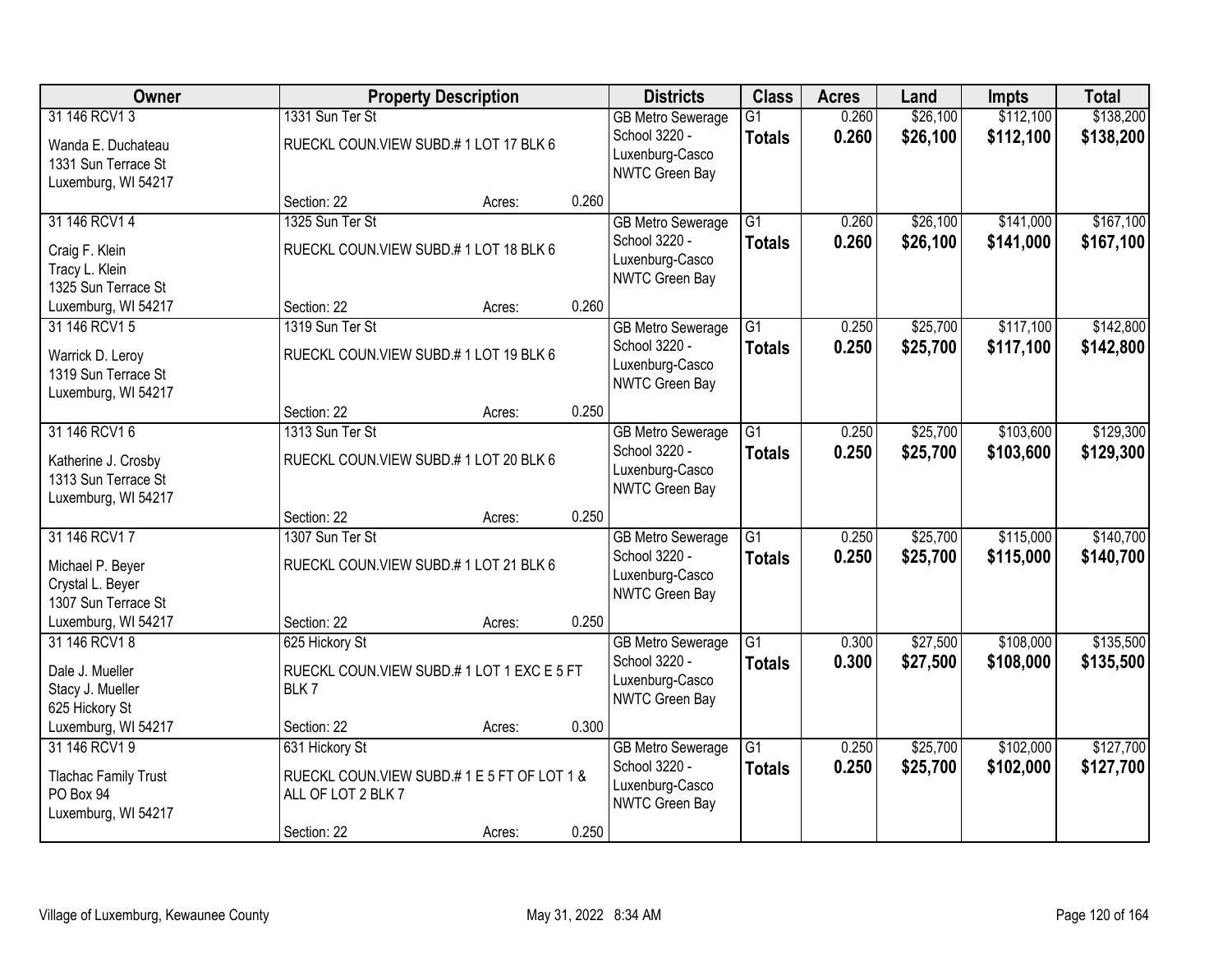| Owner                                                                                 |                 | <b>Property Description</b>            |       | <b>Districts</b>                                                                      | <b>Class</b>                     | <b>Acres</b>   | Land                 | <b>Impts</b>           | <b>Total</b>           |
|---------------------------------------------------------------------------------------|-----------------|----------------------------------------|-------|---------------------------------------------------------------------------------------|----------------------------------|----------------|----------------------|------------------------|------------------------|
| 31 146 RCV2 1<br>Melissa Ann Opicka<br>1225 Sun Terrace St<br>Luxemburg, WI 54217     | 1225 Sun Ter St | RUECKL COUN.VIEW SUBD. #2 LOT 22 BLK 6 |       | <b>GB Metro Sewerage</b><br>School 3220 -<br>Luxenburg-Casco<br>NWTC Green Bay        | $\overline{G1}$<br><b>Totals</b> | 0.250<br>0.250 | \$25,700<br>\$25,700 | \$133,400<br>\$133,400 | \$159,100<br>\$159,100 |
|                                                                                       | Section: 22     | Acres:                                 | 0.250 |                                                                                       |                                  |                |                      |                        |                        |
| 31 146 RCV2 2<br>Nicole A. Petersen<br>1219 Sun Terrace St<br>Luxemburg, WI 54217     | 1219 Sun Ter St | RUECKL COUN.VIEW SUBD. #2 LOT 23 BLK 6 |       | <b>GB Metro Sewerage</b><br>School 3220 -<br>Luxenburg-Casco<br>NWTC Green Bay        | G1<br><b>Totals</b>              | 0.250<br>0.250 | \$25,700<br>\$25,700 | \$118,200<br>\$118,200 | \$143,900<br>\$143,900 |
|                                                                                       | Section: 22     | Acres:                                 | 0.250 |                                                                                       |                                  |                |                      |                        |                        |
| 31 146 RCV2 3<br>John H. Massart<br>Diane M. Massart<br>1213 Sun Terrace St           | 1213 Sun Ter St | RUECKL COUN.VIEW SUBD. #2 LOT 24 BLK 6 |       | <b>GB Metro Sewerage</b><br>School 3220 -<br>Luxenburg-Casco<br>NWTC Green Bay        | G1<br><b>Totals</b>              | 0.250<br>0.250 | \$25,700<br>\$25,700 | \$118,600<br>\$118,600 | \$144,300<br>\$144,300 |
| Luxemburg, WI 54217                                                                   | Section: 22     | Acres:                                 | 0.250 |                                                                                       |                                  |                |                      |                        |                        |
| 31 146 RCV2 4<br>James K. Magnin Jr<br>Lisa Magnin<br>1207 Sun Terrace St             | 1207 Sun Ter St | RUECKL COUN.VIEW SUBD. #2 LOT 25 BLK 6 |       | <b>GB Metro Sewerage</b><br>School 3220 -<br>Luxenburg-Casco<br>NWTC Green Bay        | $\overline{G1}$<br><b>Totals</b> | 0.250<br>0.250 | \$25,700<br>\$25,700 | \$111,000<br>\$111,000 | \$136,700<br>\$136,700 |
| Luxemburg, WI 54217                                                                   | Section: 22     | Acres:                                 | 0.250 |                                                                                       |                                  |                |                      |                        |                        |
| 31 146 RCV2 5<br>John G. Benzshawel<br>Barbara A. Benzshawel<br>1137 Sun Terrace St   | 1137 Sun Ter St | RUECKL COUN.VIEW SUBD. #2 LOT 26 BLK 6 |       | <b>GB Metro Sewerage</b><br>School 3220 -<br>Luxenburg-Casco<br><b>NWTC Green Bay</b> | $\overline{G1}$<br><b>Totals</b> | 0.250<br>0.250 | \$25,700<br>\$25,700 | \$123,800<br>\$123,800 | \$149,500<br>\$149,500 |
| Luxemburg, WI 54217                                                                   | Section: 22     | Acres:                                 | 0.250 |                                                                                       |                                  |                |                      |                        |                        |
| 31 146 RCV2 6<br>Irene D Holmeide Trust<br>1037 Sun Terrace St<br>Luxemburg, WI 54217 | 1037 Sun Ter St | RUECKL COUN.VIEW SUBD. #2 LOT 27 BLK 6 |       | <b>GB Metro Sewerage</b><br>School 3220 -<br>Luxenburg-Casco<br>NWTC Green Bay        | $\overline{G1}$<br><b>Totals</b> | 0.250<br>0.250 | \$25,700<br>\$25,700 | \$174,100<br>\$174,100 | \$199,800<br>\$199,800 |
|                                                                                       | Section: 22     | Acres:                                 | 0.250 |                                                                                       |                                  |                |                      |                        |                        |
| 31 146 RCV2 7<br>Wendy S. Miller<br>1031 Sun Terrace St<br>Luxemburg, WI 54217        | 1031 Sun Ter St | RUECKL COUN.VIEW SUBD. #2 LOT 28 BLK 6 |       | <b>GB Metro Sewerage</b><br>School 3220 -<br>Luxenburg-Casco<br>NWTC Green Bay        | $\overline{G1}$<br><b>Totals</b> | 0.300<br>0.300 | \$27,500<br>\$27,500 | \$139,800<br>\$139,800 | \$167,300<br>\$167,300 |
|                                                                                       | Section: 22     | Acres:                                 | 0.300 |                                                                                       |                                  |                |                      |                        |                        |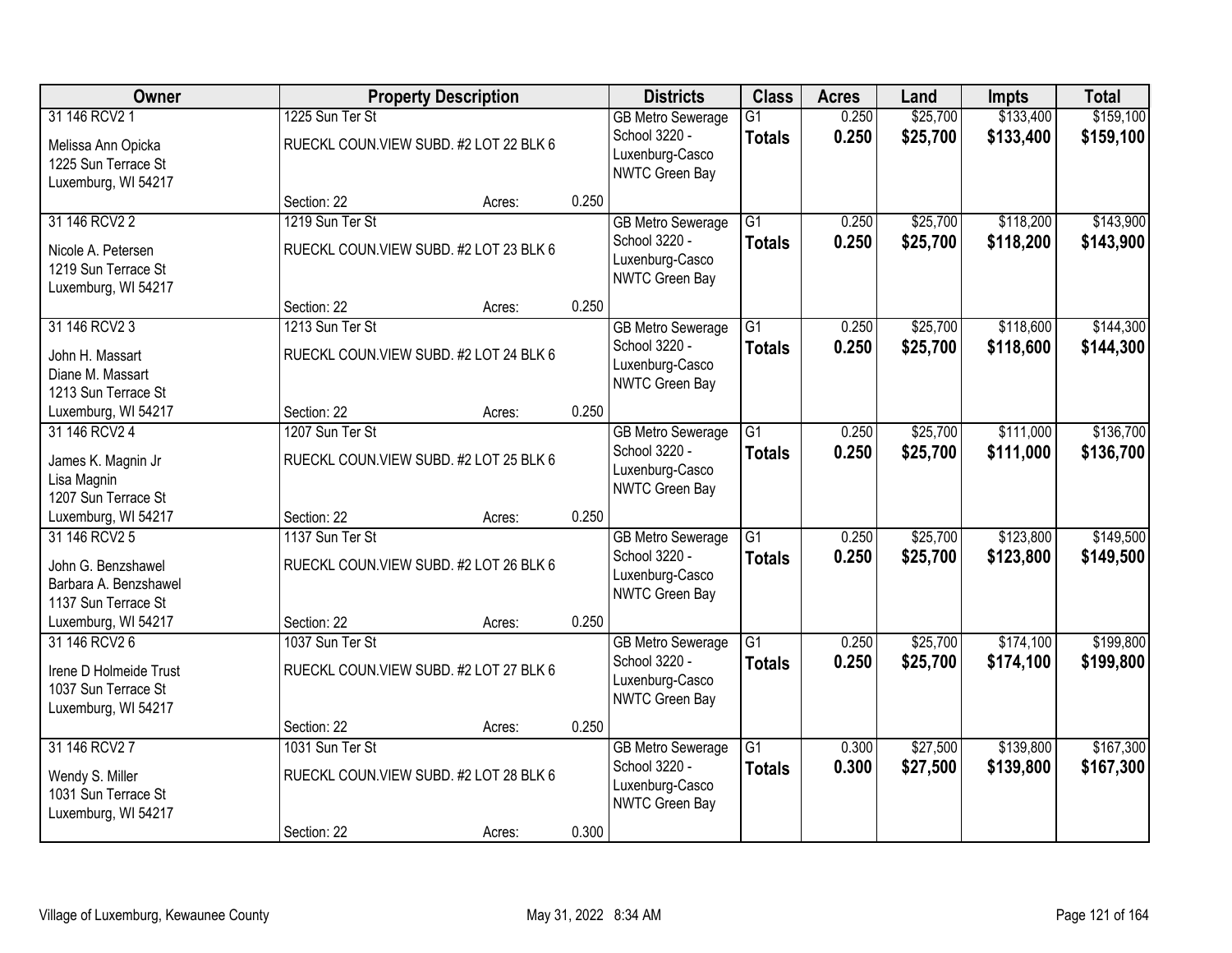| Owner                                       |                                        | <b>Property Description</b> |       | <b>Districts</b>                          | <b>Class</b>    | <b>Acres</b> | Land     | <b>Impts</b> | <b>Total</b> |
|---------------------------------------------|----------------------------------------|-----------------------------|-------|-------------------------------------------|-----------------|--------------|----------|--------------|--------------|
| 31 146 RCV3 1                               | 711 Woodlawn Ct                        |                             |       | <b>GB Metro Sewerage</b>                  | $\overline{G1}$ | 0.300        | \$27,500 | \$160,600    | \$188,100    |
| Randall J. Vanden Plas                      | RUECKL COUN.VIEW SUBD. #3 LOT 3 BLK 8  |                             |       | School 3220 -<br>Luxenburg-Casco          | <b>Totals</b>   | 0.300        | \$27,500 | \$160,600    | \$188,100    |
| 711 Woodlawn Ct                             |                                        |                             |       | NWTC Green Bay                            |                 |              |          |              |              |
| Luxemburg, WI 54217                         | Section: 22                            | Acres:                      | 0.300 |                                           |                 |              |          |              |              |
| 31 146 RCV3 2                               | 715 Woodlawn Ct                        |                             |       | <b>GB</b> Metro Sewerage                  | $\overline{G1}$ | 0.300        | \$27,500 | \$139,500    | \$167,000    |
|                                             | RUECKL COUN. VIEW SUBD. #3 LOT 4 BLK 8 |                             |       | School 3220 -                             | <b>Totals</b>   | 0.300        | \$27,500 | \$139,500    | \$167,000    |
| Kyle J. Thompson<br>Ashley R. Thompson      |                                        |                             |       | Luxenburg-Casco                           |                 |              |          |              |              |
| 715 Woodlawn Ct                             |                                        |                             |       | NWTC Green Bay                            |                 |              |          |              |              |
| Luxemburg, WI 54217                         | Section: 22                            | Acres:                      | 0.300 |                                           |                 |              |          |              |              |
| 31 146 RCV3 3                               | 719 Woodlawn Ct                        |                             |       | <b>GB Metro Sewerage</b>                  | $\overline{G1}$ | 0.330        | \$28,500 | \$184,500    | \$213,000    |
| Cheryl J. Valentine                         | RUECKL COUN.VIEW SUBD. #3 LOT 5 BLK 8  |                             |       | School 3220 -                             | <b>Totals</b>   | 0.330        | \$28,500 | \$184,500    | \$213,000    |
| 719 Woodlawn Ct                             |                                        |                             |       | Luxenburg-Casco<br>NWTC Green Bay         |                 |              |          |              |              |
| Luxemburg, WI 54217                         |                                        |                             |       |                                           |                 |              |          |              |              |
| 31 146 RCV3 4                               | Section: 22<br>811 Woodlawn Ct         | Acres:                      | 0.330 |                                           | G1              | 0.330        | \$28,500 | \$143,000    | \$171,500    |
|                                             |                                        |                             |       | <b>GB Metro Sewerage</b><br>School 3220 - | <b>Totals</b>   | 0.330        | \$28,500 | \$143,000    | \$171,500    |
| Theodore T. Ploof                           | RUECKL COUN. VIEW SUBD. #3 LOT 6 BLK 8 |                             |       | Luxenburg-Casco                           |                 |              |          |              |              |
| Veronic Ploof<br>811 Woodlawn Ct            |                                        |                             |       | NWTC Green Bay                            |                 |              |          |              |              |
| Luxemburg, WI 54217                         | Section: 22                            | Acres:                      | 0.330 |                                           |                 |              |          |              |              |
| 31 146 RCV3 5                               | 815 Woodlawn Ct                        |                             |       | <b>GB Metro Sewerage</b>                  | $\overline{G1}$ | 0.250        | \$25,700 | \$15,400     | \$41,100     |
| Geralyn A. Morgan                           | RUECKL COUN.VIEW SUBD. #3 LOT 7 BLK 8  |                             |       | School 3220 -                             | <b>Totals</b>   | 0.250        | \$25,700 | \$15,400     | \$41,100     |
| 814 Woodlawn Ct                             |                                        |                             |       | Luxenburg-Casco                           |                 |              |          |              |              |
| Luxemburg, WI 54217                         |                                        |                             |       | NWTC Green Bay                            |                 |              |          |              |              |
|                                             | Section: 22                            | Acres:                      | 0.250 |                                           |                 |              |          |              |              |
| 31 146 RCV3 6                               | 814 Woodlawn Ct                        |                             |       | <b>GB Metro Sewerage</b>                  | $\overline{G1}$ | 0.190        | \$23,100 | \$170,100    | \$193,200    |
| Dale J. Morgan                              | RUECKL COUN. VIEW SUBD. #3 LOT 8 BLK 8 |                             |       | School 3220 -<br>Luxenburg-Casco          | <b>Totals</b>   | 0.190        | \$23,100 | \$170,100    | \$193,200    |
| Geralyn A. Morgan                           |                                        |                             |       | NWTC Green Bay                            |                 |              |          |              |              |
| 814 Woodlawn Ct<br>Luxemburg, WI 54217      | Section: 22                            | Acres:                      | 0.190 |                                           |                 |              |          |              |              |
| 31 146 RCV3 7                               | 810 Woodlawn Ct                        |                             |       | <b>GB Metro Sewerage</b>                  | $\overline{G1}$ | 0.230        | \$24,800 | \$194,400    | \$219,200    |
|                                             |                                        |                             |       | School 3220 -                             | <b>Totals</b>   | 0.230        | \$24,800 | \$194,400    | \$219,200    |
| Derek R. Schanhofer<br>Alicia A. Schanhofer | RUECKL COUN. VIEW SUBD. #3 LOT 9 BLK 8 |                             |       | Luxenburg-Casco                           |                 |              |          |              |              |
| 810 Woodlawn Ct                             |                                        |                             |       | NWTC Green Bay                            |                 |              |          |              |              |
| Luxemburg, WI 54217                         | Section: 22                            | Acres:                      | 0.230 |                                           |                 |              |          |              |              |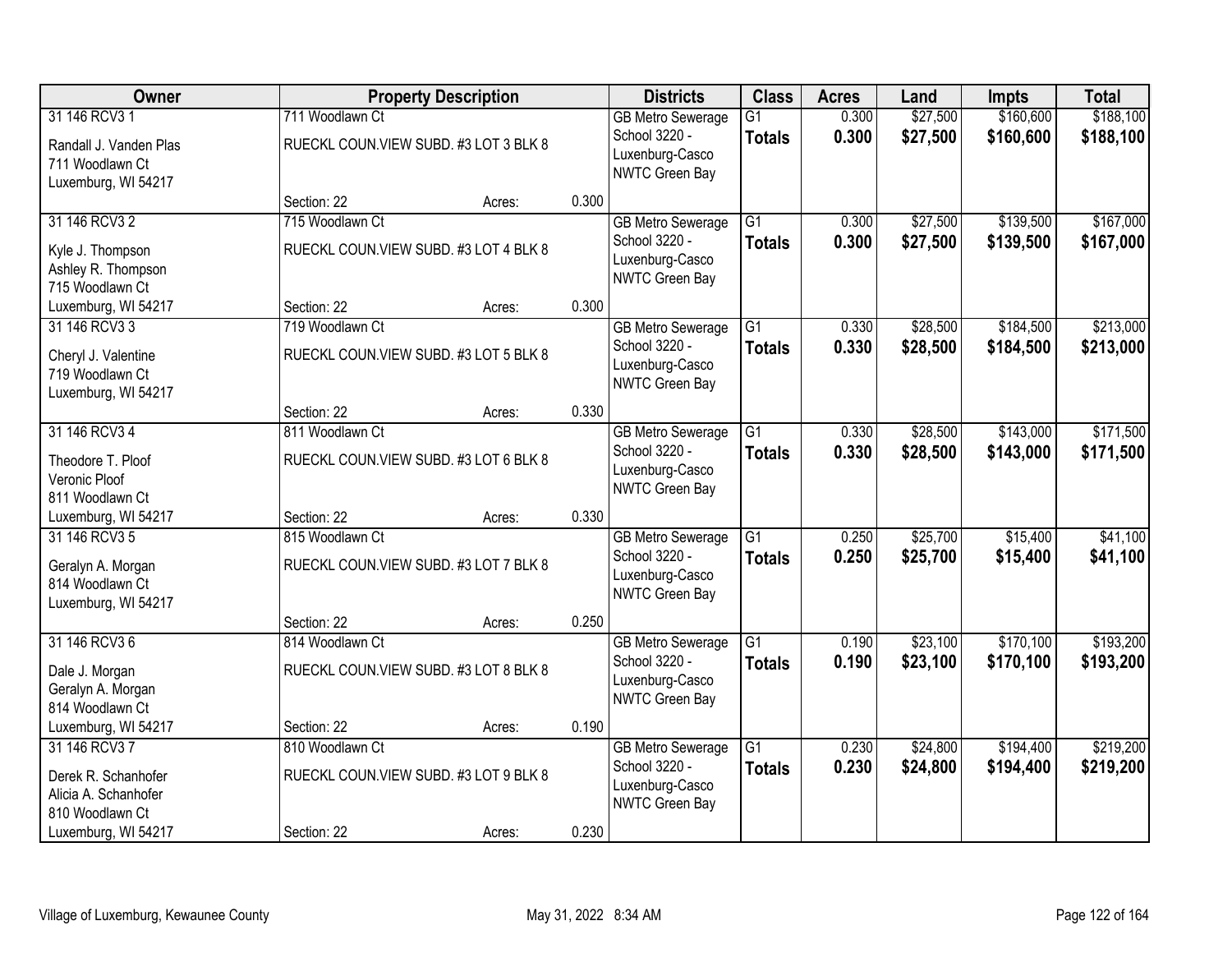| Owner               |                                              | <b>Property Description</b> |       | <b>Districts</b>         | <b>Class</b>    | <b>Acres</b> | Land     | <b>Impts</b> | <b>Total</b> |
|---------------------|----------------------------------------------|-----------------------------|-------|--------------------------|-----------------|--------------|----------|--------------|--------------|
| 31 146 RCV3 8       | 710 Woodlawn Ct                              |                             |       | <b>GB Metro Sewerage</b> | $\overline{G1}$ | 0.260        | \$26,100 | \$121,100    | \$147,200    |
| Todd M. Jorgensen   | RUECKL COUN.VIEW SUBD. #3 LOT 2 & W 4 FT OF  |                             |       | School 3220 -            | <b>Totals</b>   | 0.260        | \$26,100 | \$121,100    | \$147,200    |
| Kim A. Jorgensen    | LOT 3 (FORMERLY LOT 1 2CSM-147 MAP #377) BLK |                             |       | Luxenburg-Casco          |                 |              |          |              |              |
| 710 Woodlawn Ct     |                                              |                             |       | <b>NWTC Green Bay</b>    |                 |              |          |              |              |
| Luxemburg, WI 54217 | Section: 22                                  | Acres:                      | 0.260 |                          |                 |              |          |              |              |
| 31 146 RCV3 9       | 714 Woodlawn Ct                              |                             |       | <b>GB Metro Sewerage</b> | $\overline{G1}$ | 0.340        | \$28,800 | \$140,400    | \$169,200    |
| Daniel J. Delfosse  | RUECKL COUN. VIEW SUBD. #3 LOT 3 EXC W 4 FT  |                             |       | School 3220 -            | <b>Totals</b>   | 0.340        | \$28,800 | \$140,400    | \$169,200    |
| Sheryl Delfosse     | (FORMERLY LOT 2 2CSM-147 MAP #377) BLK 9     |                             |       | Luxenburg-Casco          |                 |              |          |              |              |
| 714 Woodlawn Ct     |                                              |                             |       | <b>NWTC Green Bay</b>    |                 |              |          |              |              |
| Luxemburg, WI 54217 | Section: 22                                  | Acres:                      | 0.340 |                          |                 |              |          |              |              |
| 31 146 RCV4 1       | 1312 Sun Ter St                              |                             |       | <b>GB Metro Sewerage</b> | $\overline{G1}$ | 0.330        | \$28,500 | \$165,600    | \$194,100    |
| Terry J. Vandehei   | RUECKL COUN.VIEW SUBD. #4 LOT 4 BLK 9        |                             |       | School 3220 -            | <b>Totals</b>   | 0.330        | \$28,500 | \$165,600    | \$194,100    |
| 1312 Sun Terrace St |                                              |                             |       | Luxenburg-Casco          |                 |              |          |              |              |
| Luxemburg, WI 54217 |                                              |                             |       | NWTC Green Bay           |                 |              |          |              |              |
|                     | Section: 22                                  | Acres:                      | 0.330 |                          |                 |              |          |              |              |
| 31 146 RCV4 10      | 702 Hillside Dr                              |                             |       | <b>GB Metro Sewerage</b> | G4              | 0.390        | \$100    | \$0          | \$100        |
| Glen F. Rueckl      | RUECKL COUN. VIEW SUBD. #4 LOT 1 BLK 10      |                             |       | School 3220 -            | <b>Totals</b>   | 0.390        | \$100    | \$0          | \$100        |
| N4920 Valley Rd     |                                              |                             |       | Luxenburg-Casco          |                 |              |          |              |              |
| Luxemburg, WI 54217 |                                              |                             |       | NWTC Green Bay           |                 |              |          |              |              |
|                     | Section: 22                                  | Acres:                      | 0.390 |                          |                 |              |          |              |              |
| 31 146 RCV4 2       | 1306 Sun Ter St                              |                             |       | <b>GB Metro Sewerage</b> | $\overline{G1}$ | 0.330        | \$28,500 | \$171,400    | \$199,900    |
| Scott A. Bouvette   | RUECKL COUN.VIEW SUBD. #4 LOT 5 BLK 9        |                             |       | School 3220 -            | <b>Totals</b>   | 0.330        | \$28,500 | \$171,400    | \$199,900    |
| Heidi A. Bouvette   |                                              |                             |       | Luxenburg-Casco          |                 |              |          |              |              |
| 1306 Sun Terrace St |                                              |                             |       | <b>NWTC Green Bay</b>    |                 |              |          |              |              |
| Luxemburg, WI 54217 | Section: 22                                  | Acres:                      | 0.330 |                          |                 |              |          |              |              |
| 31 146 RCV4 3       | 1218 Sun Ter St                              |                             |       | <b>GB Metro Sewerage</b> | $\overline{G1}$ | 0.330        | \$28,500 | \$132,300    | \$160,800    |
| Jeannette M. Arendt | RUECKL COUN. VIEW SUBD. #4 LOT 6 BLK 9       |                             |       | School 3220 -            | <b>Totals</b>   | 0.330        | \$28,500 | \$132,300    | \$160,800    |
| 1218 Sun Terrace St |                                              |                             |       | Luxenburg-Casco          |                 |              |          |              |              |
| Luxemburg, WI 54217 |                                              |                             |       | NWTC Green Bay           |                 |              |          |              |              |
|                     | Section: 22                                  | Acres:                      | 0.330 |                          |                 |              |          |              |              |
| 31 146 RCV4 4       | 1212 Sun Ter St                              |                             |       | <b>GB Metro Sewerage</b> | $\overline{G1}$ | 0.330        | \$28,500 | \$171,400    | \$199,900    |
| Dennis L. Haen      | RUECKL COUN.VIEW SUBD. #4 LOT 7 BLK 9        |                             |       | School 3220 -            | <b>Totals</b>   | 0.330        | \$28,500 | \$171,400    | \$199,900    |
| Rose M. Haen        |                                              |                             |       | Luxenburg-Casco          |                 |              |          |              |              |
| 1212 Sun Terrace St |                                              |                             |       | NWTC Green Bay           |                 |              |          |              |              |
| Luxemburg, WI 54217 | Section: 22                                  | Acres:                      | 0.330 |                          |                 |              |          |              |              |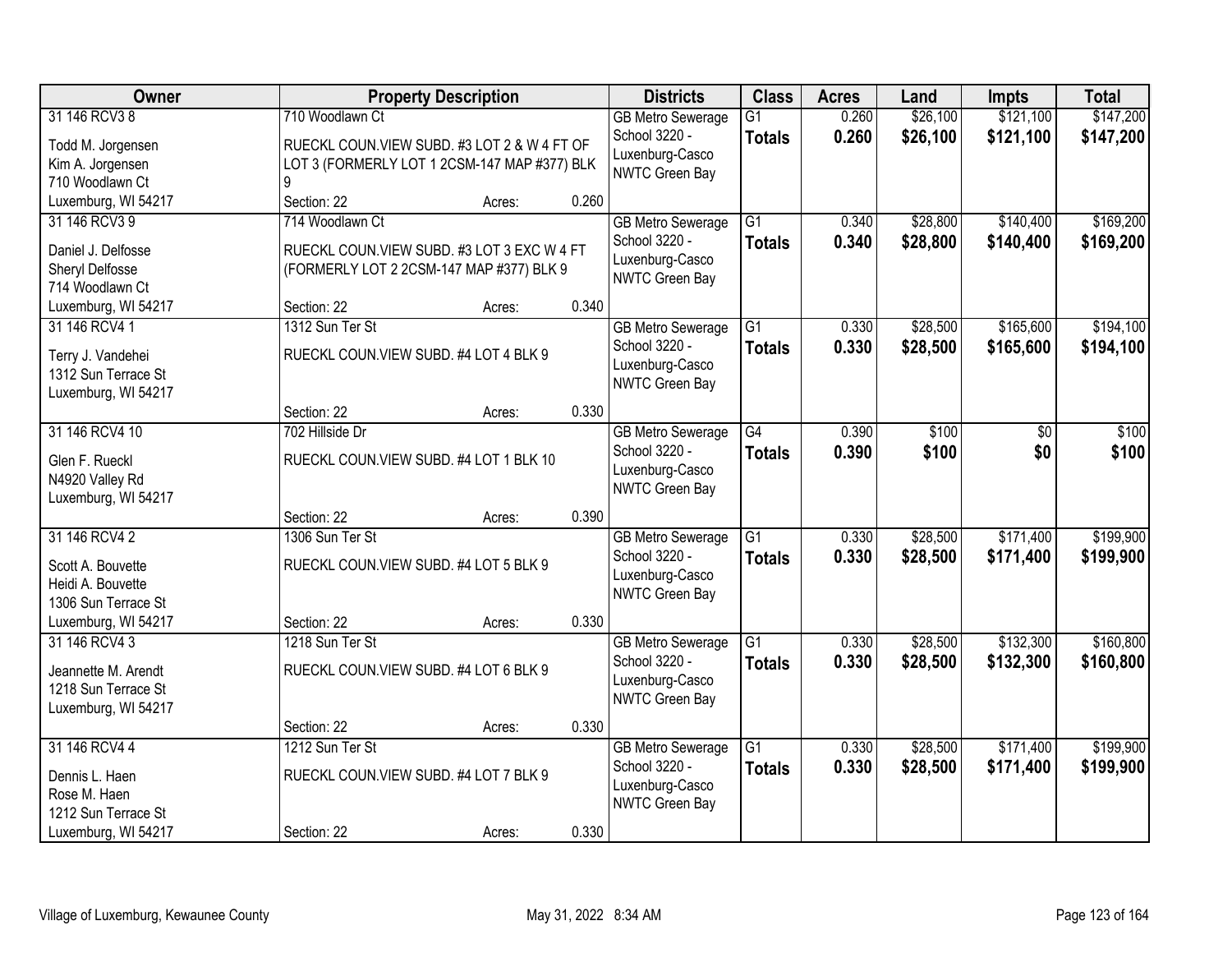| Owner                  |                         | <b>Property Description</b>             |       | <b>Districts</b>                          | <b>Class</b>    | <b>Acres</b> | Land     | Impts           | <b>Total</b> |
|------------------------|-------------------------|-----------------------------------------|-------|-------------------------------------------|-----------------|--------------|----------|-----------------|--------------|
| 31 146 RCV4 5          | 1206 Sun Ter St         |                                         |       | <b>GB Metro Sewerage</b>                  | G4              | 0.330        | \$100    | $\overline{50}$ | \$100        |
| Dennis L. Haen         |                         | RUECKL COUN.VIEW SUBD. #4 LOT 8 BLK 9   |       | School 3220 -<br>Luxenburg-Casco          | <b>Totals</b>   | 0.330        | \$100    | \$0             | \$100        |
| Rose M. Haen           |                         |                                         |       | NWTC Green Bay                            |                 |              |          |                 |              |
| 1212 Sun Terrace St    |                         |                                         |       |                                           |                 |              |          |                 |              |
| Luxemburg, WI 54217    | Section: 22             | Acres:                                  | 0.330 |                                           |                 |              |          |                 |              |
| 31 146 RCV4 6          | 1036 Sun Ter St         |                                         |       | <b>GB Metro Sewerage</b>                  | G4              | 0.330        | \$100    | $\overline{50}$ | \$100        |
| Tara N. Hodgson        |                         | RUECKL COUN. VIEW SUBD. #4 LOT 9 BLK 9  |       | School 3220 -                             | <b>Totals</b>   | 0.330        | \$100    | \$0             | \$100        |
| 1030 Colle St          |                         |                                         |       | Luxenburg-Casco                           |                 |              |          |                 |              |
| Luxemburg, WI 54217    |                         |                                         |       | <b>NWTC Green Bay</b>                     |                 |              |          |                 |              |
|                        | Section: 22             | Acres:                                  | 0.330 |                                           |                 |              |          |                 |              |
| 31 146 RCV4 7          | 1030 Sun Ter St         |                                         |       | <b>GB Metro Sewerage</b>                  | G4              | 0.370        | \$100    | \$0             | \$100        |
| Glen F. Rueckl         |                         | RUECKL COUN.VIEW SUBD. #4 LOT 10 BLK 9  |       | School 3220 -                             | <b>Totals</b>   | 0.370        | \$100    | \$0             | \$100        |
| N4920 Valley Rd        |                         |                                         |       | Luxenburg-Casco                           |                 |              |          |                 |              |
| Luxemburg, WI 54217    |                         |                                         |       | NWTC Green Bay                            |                 |              |          |                 |              |
|                        | Section: 22             | Acres:                                  | 0.370 |                                           |                 |              |          |                 |              |
| 31 146 RCV4 8          | 1031 Forest Dr          |                                         |       | <b>GB Metro Sewerage</b>                  | G4              | 0.360        | \$100    | \$0             | \$100        |
| Glen F. Rueckl         |                         | RUECKL COUN. VIEW SUBD. #4 LOT 11 BLK 9 |       | School 3220 -                             | <b>Totals</b>   | 0.360        | \$100    | \$0             | \$100        |
| N4920 Valley Rd        |                         |                                         |       | Luxenburg-Casco                           |                 |              |          |                 |              |
| Luxemburg, WI 54217    |                         |                                         |       | NWTC Green Bay                            |                 |              |          |                 |              |
|                        | Section: 22             | Acres:                                  | 0.360 |                                           |                 |              |          |                 |              |
| 31 146 RCV4 9          | 1037 Forest Dr          |                                         |       | <b>GB Metro Sewerage</b>                  | G4              | 0.330        | \$100    | $\overline{50}$ | \$100        |
|                        |                         |                                         |       | School 3220 -                             | <b>Totals</b>   | 0.330        | \$100    | \$0             | \$100        |
| Glen F. Rueckl         |                         | RUECKL COUN.VIEW SUBD. #4 LOT 12 BLK 9  |       | Luxenburg-Casco                           |                 |              |          |                 |              |
| N4920 Valley Rd        |                         |                                         |       | <b>NWTC Green Bay</b>                     |                 |              |          |                 |              |
| Luxemburg, WI 54217    | Section: 22             | Acres:                                  | 0.330 |                                           |                 |              |          |                 |              |
| 31 146 RL 1            | 860 Ralph St            |                                         |       | <b>GB Metro Sewerage</b>                  | $\overline{G1}$ | 0.490        | \$33,300 | \$146,000       | \$179,300    |
|                        |                         |                                         |       | School 3220 -                             | <b>Totals</b>   | 0.490        | \$33,300 | \$146,000       | \$179,300    |
| Diane Marit            | ROCK LEDGE SUBD. LOT 1  |                                         |       | Luxenburg-Casco                           |                 |              |          |                 |              |
| 860 Ralph St           |                         |                                         |       | <b>NWTC Green Bay</b>                     |                 |              |          |                 |              |
| Luxemburg, WI 54217    |                         |                                         |       |                                           |                 |              |          |                 |              |
| 31 146 RL 10           | Section: 22             | Acres:                                  | 0.490 |                                           | $\overline{G1}$ | 0.520        |          | \$214,900       | \$248,800    |
|                        | 712 Ralph St            |                                         |       | <b>GB Metro Sewerage</b><br>School 3220 - |                 |              | \$33,900 |                 |              |
| Constance A Koss Trust | ROCK LEDGE SUBD. LOT 10 |                                         |       |                                           | <b>Totals</b>   | 0.520        | \$33,900 | \$214,900       | \$248,800    |
| 712 Ralph St           |                         |                                         |       | Luxenburg-Casco<br>TID <sub>1</sub>       |                 |              |          |                 |              |
| Luxemburg, WI 54217    |                         |                                         |       | <b>NWTC Green Bay</b>                     |                 |              |          |                 |              |
|                        | Section: 22             | Acres:                                  | 0.520 |                                           |                 |              |          |                 |              |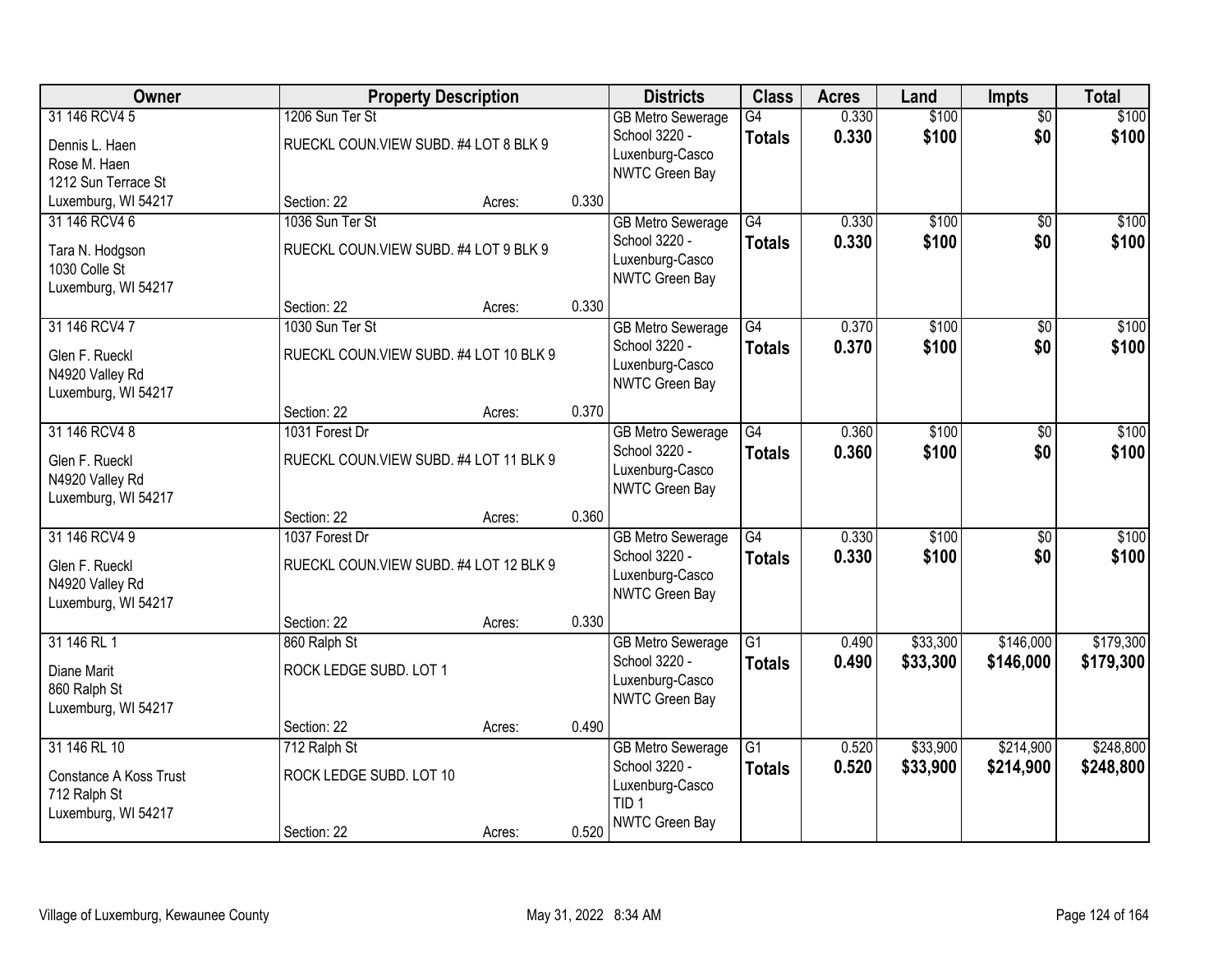| Owner                          | <b>Property Description</b> |        |       | <b>Districts</b>                          | <b>Class</b>    | <b>Acres</b>   | Land                 | <b>Impts</b> | <b>Total</b> |
|--------------------------------|-----------------------------|--------|-------|-------------------------------------------|-----------------|----------------|----------------------|--------------|--------------|
| 31 146 RL 11                   | 807 Ralph St                |        |       | <b>GB Metro Sewerage</b>                  | $\overline{G1}$ | 0.310          | \$27,900             | \$152,900    | \$180,800    |
| Ronald R & Lynne A Stahl Trust | ROCK LEDGE SUBD. LOT 11     |        |       | School 3220 -                             | <b>Totals</b>   | 0.310          | \$27,900             | \$152,900    | \$180,800    |
| 807 Ralph St Box 218           |                             |        |       | Luxenburg-Casco<br>TID <sub>1</sub>       |                 |                |                      |              |              |
| Luxemburg, WI 54217            |                             |        |       | NWTC Green Bay                            |                 |                |                      |              |              |
|                                | Section: 22                 | Acres: | 0.310 |                                           |                 |                |                      |              |              |
| 31 146 RL 12                   | 813 Ralph St                |        |       | <b>GB Metro Sewerage</b>                  | $\overline{G1}$ | 0.260          | \$26,100             | \$138,500    | \$164,600    |
| Amy L. Werner                  | ROCK LEDGE SUBD. LOT 12     |        |       | School 3220 -                             | <b>Totals</b>   | 0.260          | \$26,100             | \$138,500    | \$164,600    |
| 813 Ralph St                   |                             |        |       | Luxenburg-Casco<br>NWTC Green Bay         |                 |                |                      |              |              |
| Luxemburg, WI 54217            |                             |        |       |                                           |                 |                |                      |              |              |
|                                | Section: 22                 | Acres: | 0.260 |                                           |                 |                |                      |              |              |
| 31 146 RL 13                   | 819 Ralph St                |        |       | <b>GB Metro Sewerage</b>                  | $\overline{G1}$ | 0.270          | \$26,600             | \$124,700    | \$151,300    |
| <b>Michael Thiry</b>           | ROCK LEDGE SUBD. LOT 13     |        |       | School 3220 -                             | <b>Totals</b>   | 0.270          | \$26,600             | \$124,700    | \$151,300    |
| 819 Ralph St                   |                             |        |       | Luxenburg-Casco<br>NWTC Green Bay         |                 |                |                      |              |              |
| Luxemburg, WI 54217            |                             |        |       |                                           |                 |                |                      |              |              |
|                                | Section: 22                 | Acres: | 0.270 |                                           |                 |                |                      |              |              |
| 31 146 RL 14                   | 825 Ralph St                |        |       | <b>GB Metro Sewerage</b>                  | $\overline{G1}$ | 0.380          | \$30,000             | \$119,000    | \$149,000    |
| Janelle C. Tlachac             | ROCK LEDGE SUBD. LOT 14     |        |       | School 3220 -<br>Luxenburg-Casco          | <b>Totals</b>   | 0.380          | \$30,000             | \$119,000    | \$149,000    |
| <b>Travis Tlachac</b>          |                             |        |       | NWTC Green Bay                            |                 |                |                      |              |              |
| 825 Ralph St                   |                             |        |       |                                           |                 |                |                      |              |              |
| Luxemburg, WI 54217            | Section: 22                 | Acres: | 0.380 |                                           |                 |                |                      |              |              |
| 31 146 RL 15                   | 831 Ralph St                |        |       | <b>GB Metro Sewerage</b>                  | $\overline{G1}$ | 0.300          | \$27,500             | \$174,100    | \$201,600    |
| Theodore L. Stodola            | ROCK LEDGE SUBD. LOT 15     |        |       | School 3220 -<br>Luxenburg-Casco          | <b>Totals</b>   | 0.300          | \$27,500             | \$174,100    | \$201,600    |
| Anita Stodola                  |                             |        |       | NWTC Green Bay                            |                 |                |                      |              |              |
| 831 Ralph St Box 264           |                             |        |       |                                           |                 |                |                      |              |              |
| Luxemburg, WI 54217            | Section: 22                 | Acres: | 0.300 |                                           |                 |                |                      |              |              |
| 31 146 RL 16                   | 837 Ralph St                |        |       | <b>GB Metro Sewerage</b><br>School 3220 - | $\overline{G1}$ | 0.360          | \$29,400             | \$119,900    | \$149,300    |
| Janice M. Alsteen              | ROCK LEDGE SUBD. LOT 16     |        |       | Luxenburg-Casco                           | <b>Totals</b>   | 0.360          | \$29,400             | \$119,900    | \$149,300    |
| 837 Ralph St                   |                             |        |       | NWTC Green Bay                            |                 |                |                      |              |              |
| Luxemburg, WI 54217            |                             |        |       |                                           |                 |                |                      |              |              |
| 31 146 RL 17                   | Section: 22                 | Acres: | 0.360 |                                           |                 |                |                      | \$142,700    | \$177,000    |
|                                | 843 Ralph St                |        |       | <b>GB Metro Sewerage</b><br>School 3220 - | $\overline{G1}$ | 0.560<br>0.560 | \$34,300<br>\$34,300 | \$142,700    | \$177,000    |
| James Staszak                  | ROCK LEDGE SUBD. LOT 17     |        |       | Luxenburg-Casco                           | <b>Totals</b>   |                |                      |              |              |
| Cheryl Staszak                 |                             |        |       | NWTC Green Bay                            |                 |                |                      |              |              |
| 150 Winter Wheat Ct            |                             |        |       |                                           |                 |                |                      |              |              |
| Pulaski, WI 54162              | Section: 22                 | Acres: | 0.560 |                                           |                 |                |                      |              |              |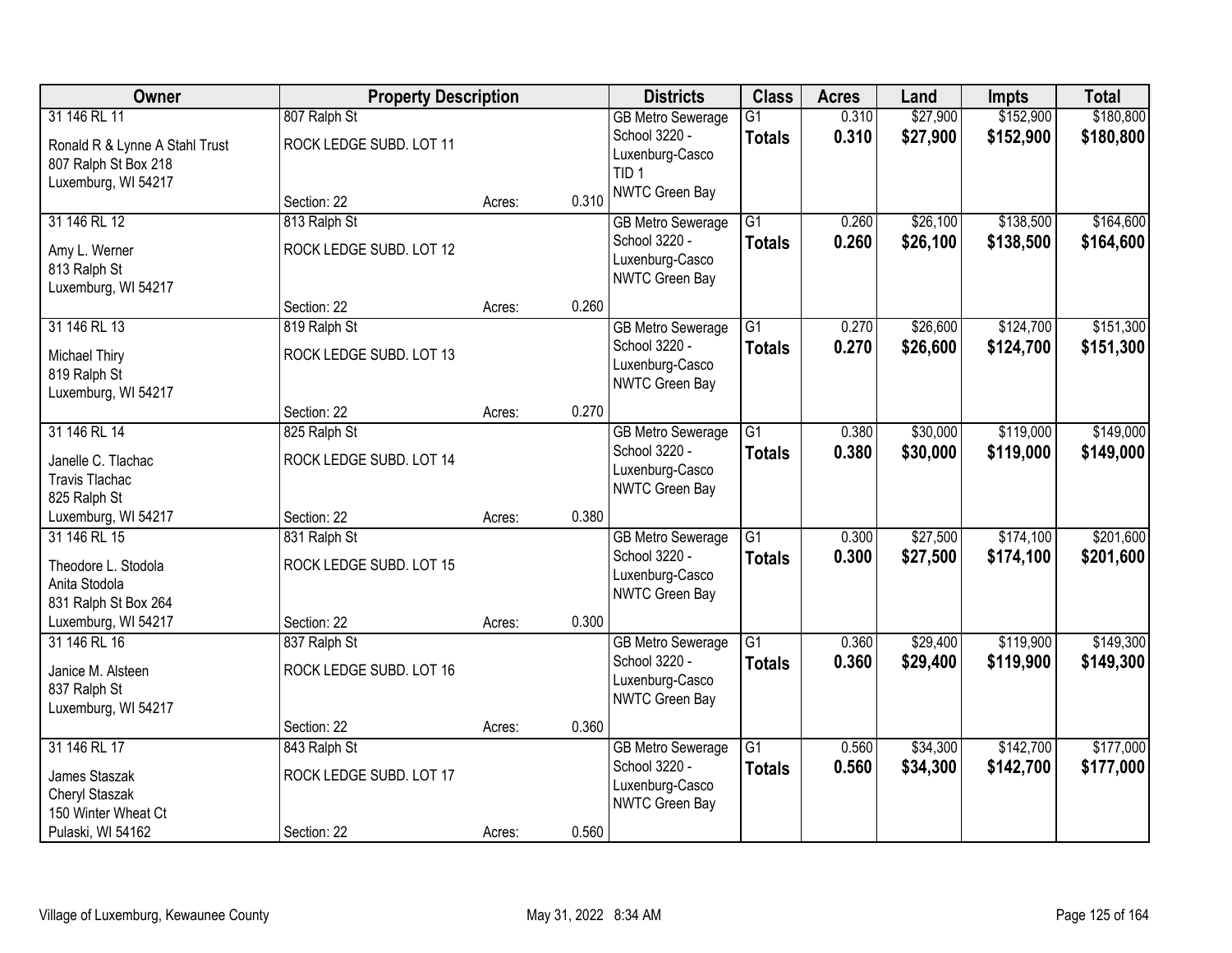| Owner                                  | <b>Property Description</b>                   |        |       | <b>Districts</b>                                             | <b>Class</b>                     | <b>Acres</b>   | Land                 | <b>Impts</b>           | <b>Total</b>           |
|----------------------------------------|-----------------------------------------------|--------|-------|--------------------------------------------------------------|----------------------------------|----------------|----------------------|------------------------|------------------------|
| 31 146 RL 18<br>Bradley G. Detampel    | 213 Division St<br>ROCK LEDGE SUBD. LOT 18    |        |       | <b>GB Metro Sewerage</b><br>School 3220 -<br>Luxenburg-Casco | $\overline{G1}$<br><b>Totals</b> | 0.290<br>0.290 | \$27,200<br>\$27,200 | \$113,300<br>\$113,300 | \$140,500<br>\$140,500 |
| 213 Division St<br>Luxemburg, WI 54217 |                                               |        |       | NWTC Green Bay                                               |                                  |                |                      |                        |                        |
|                                        | Section: 22                                   | Acres: | 0.290 |                                                              |                                  |                |                      |                        |                        |
| 31 146 RL 19                           | 219 Division St                               |        |       | <b>GB Metro Sewerage</b>                                     | $\overline{G1}$                  | 0.290          | \$27,200             | \$166,900              | \$194,100              |
| Larry E. Jacobs                        | ROCK LEDGE SUBD. LOT 19                       |        |       | School 3220 -                                                | <b>Totals</b>                    | 0.290          | \$27,200             | \$166,900              | \$194,100              |
| Cynthia J. Jacobs                      |                                               |        |       | Luxenburg-Casco<br>NWTC Green Bay                            |                                  |                |                      |                        |                        |
| 219 Division St                        |                                               |        |       |                                                              |                                  |                |                      |                        |                        |
| Luxemburg, WI 54217                    | Section: 22                                   | Acres: | 0.290 |                                                              |                                  |                |                      |                        |                        |
| 31 146 RL 2                            | 854 Ralph St                                  |        |       | <b>GB Metro Sewerage</b>                                     | G1                               | 0.430          | \$31,500             | \$214,500              | \$246,000              |
| Jennifer L. Vandenavond                | ROCK LEDGE SUBD. LOT 2                        |        |       | School 3220 -                                                | <b>Totals</b>                    | 0.430          | \$31,500             | \$214,500              | \$246,000              |
| 854 Ralph St                           |                                               |        |       | Luxenburg-Casco<br>NWTC Green Bay                            |                                  |                |                      |                        |                        |
| Luxemburg, WI 54217                    |                                               |        |       |                                                              |                                  |                |                      |                        |                        |
|                                        | Section: 22                                   | Acres: | 0.430 |                                                              |                                  |                |                      |                        |                        |
| 31 146 RL 20                           | 206 Division St                               |        |       | <b>GB Metro Sewerage</b>                                     | G1                               | 0.380          | \$30,000             | \$148,100              | \$178,100              |
| Mark R. Raduenz                        | ROCK LEDGE SUBD. LOT 20                       |        |       | School 3220 -                                                | <b>Totals</b>                    | 0.380          | \$30,000             | \$148,100              | \$178,100              |
| Suzanne L. Raduenz                     |                                               |        |       | Luxenburg-Casco<br>NWTC Green Bay                            |                                  |                |                      |                        |                        |
| 206 Division St                        |                                               |        |       |                                                              |                                  |                |                      |                        |                        |
| Luxemburg, WI 54217                    | Section: 22                                   | Acres: | 0.380 |                                                              |                                  |                |                      |                        |                        |
| 31 146 RL 21                           | 212 Division St                               |        |       | <b>GB Metro Sewerage</b>                                     | $\overline{G1}$                  | 0.320          | \$28,200             | \$164,800              | \$193,000              |
| Daniel J. Thiry                        | ROCK LEDGE SUBD. LOT 21                       |        |       | School 3220 -                                                | <b>Totals</b>                    | 0.320          | \$28,200             | \$164,800              | \$193,000              |
| Lynnette Thiry                         |                                               |        |       | Luxenburg-Casco<br>NWTC Green Bay                            |                                  |                |                      |                        |                        |
| 212 Division St                        |                                               |        |       |                                                              |                                  |                |                      |                        |                        |
| Luxemburg, WI 54217                    | Section: 22                                   | Acres: | 0.320 |                                                              |                                  |                |                      |                        |                        |
| 31 146 RL 22                           | 218 Division St                               |        |       | <b>GB Metro Sewerage</b>                                     | $\overline{G1}$                  | 0.350          | \$29,100             | \$195,700              | \$224,800              |
| Karen J. Heim                          | ROCK LEDGE SUBD. LOT 22                       |        |       | School 3220 -                                                | <b>Totals</b>                    | 0.350          | \$29,100             | \$195,700              | \$224,800              |
| 218 Division St Box 73                 |                                               |        |       | Luxenburg-Casco<br>NWTC Green Bay                            |                                  |                |                      |                        |                        |
| Luxemburg, WI 54217                    |                                               |        |       |                                                              |                                  |                |                      |                        |                        |
|                                        | Section: 22                                   | Acres: | 0.350 |                                                              |                                  |                |                      |                        |                        |
| 31 146 RL 23                           | 224 Division St                               |        |       | <b>GB Metro Sewerage</b>                                     | $\overline{G1}$                  | 0.340          | \$28,800             | \$230,500              | \$259,300              |
| Ronald F. Tlachac                      | ROCK LEDGE SUBD. LOT 23 & ALSO PRT OF W1/2 OI |        |       | School 3220 -                                                | <b>Totals</b>                    | 0.340          | \$28,800             | \$230,500              | \$259,300              |
| Kim M. Tlachac                         | NE1/4-NW1/4 S22 DESC AS COM SE COR LOT 23     |        |       | Luxenburg-Casco<br><b>NWTC Green Bay</b>                     |                                  |                |                      |                        |                        |
| 224 Division St                        | ROCK LEDGE SUBD AS POB S 33*12'39" W ALG RR   |        |       |                                                              |                                  |                |                      |                        |                        |
| Luxemburg, WI 54217                    | Section: 22                                   | Acres: | 0.340 |                                                              |                                  |                |                      |                        |                        |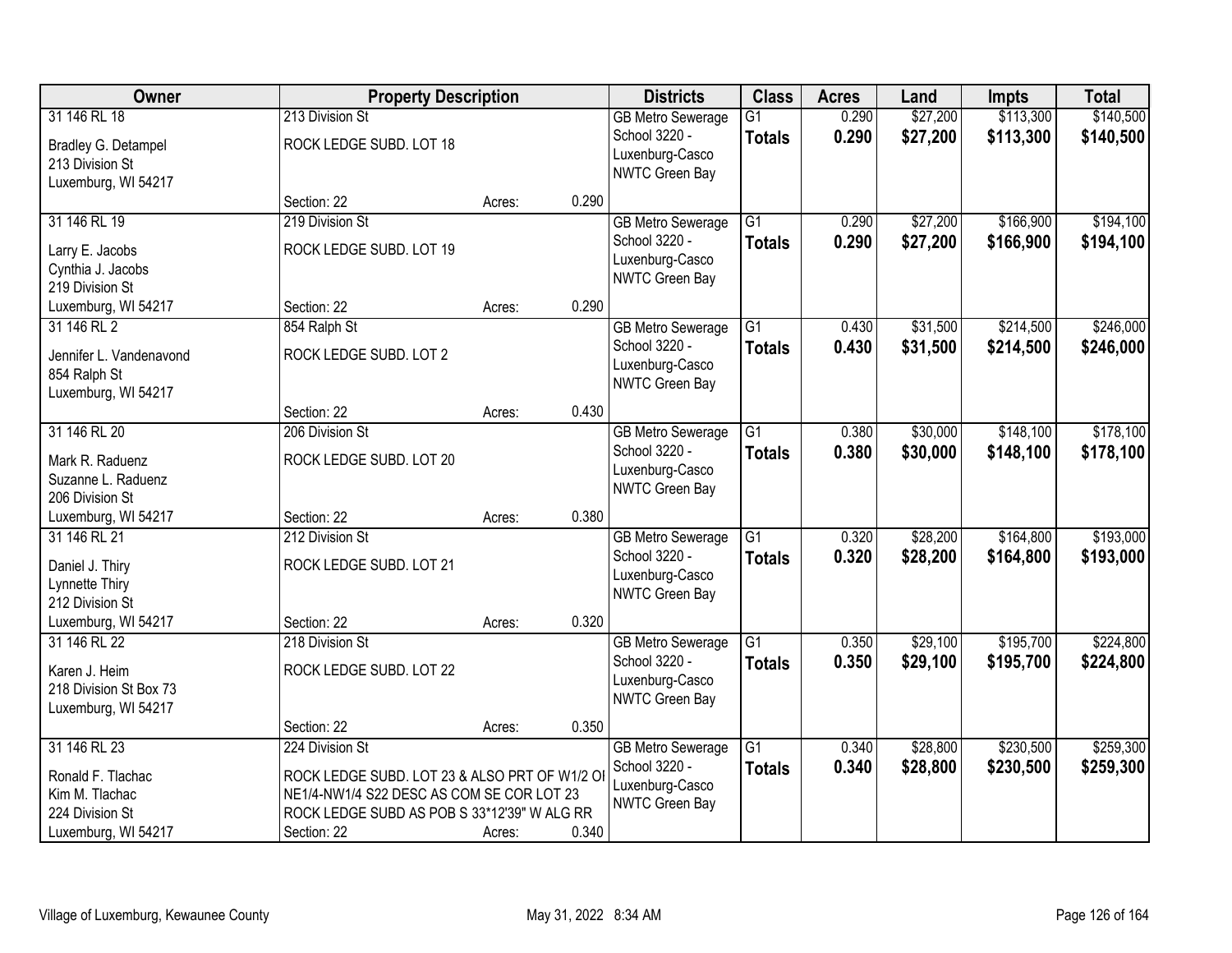| Owner                                                                          | <b>Property Description</b>            |        |       | <b>Districts</b>                                                               | <b>Class</b>                     | <b>Acres</b>   | Land                 | <b>Impts</b>           | <b>Total</b>           |
|--------------------------------------------------------------------------------|----------------------------------------|--------|-------|--------------------------------------------------------------------------------|----------------------------------|----------------|----------------------|------------------------|------------------------|
| 31 146 RL 3<br>Brenda B. Reckelberg<br>848 Ralph St<br>Luxemburg, WI 54217     | 848 Ralph St<br>ROCK LEDGE SUBD. LOT 3 |        |       | <b>GB Metro Sewerage</b><br>School 3220 -<br>Luxenburg-Casco<br>NWTC Green Bay | $\overline{G1}$<br><b>Totals</b> | 0.340<br>0.340 | \$28,800<br>\$28,800 | \$185,500<br>\$185,500 | \$214,300<br>\$214,300 |
|                                                                                | Section: 22                            | Acres: | 0.340 |                                                                                |                                  |                |                      |                        |                        |
| 31 146 RL 4<br>Linda M Lipsky Trust<br>E0104 Elmwood Ln<br>Luxemburg, WI 54217 | 842 Ralph St<br>ROCK LEDGE SUBD. LOT 4 |        |       | <b>GB Metro Sewerage</b><br>School 3220 -<br>Luxenburg-Casco<br>NWTC Green Bay | $\overline{G1}$<br><b>Totals</b> | 0.290<br>0.290 | \$27,200<br>\$27,200 | \$172,700<br>\$172,700 | \$199,900<br>\$199,900 |
|                                                                                | Section: 22                            | Acres: | 0.290 |                                                                                |                                  |                |                      |                        |                        |
| 31 146 RL 5<br>Jerrod M. Jossart<br>836 Ralph St<br>Luxemburg, WI 54217        | 836 Ralph St<br>ROCK LEDGE SUBD. LOT 5 |        |       | <b>GB Metro Sewerage</b><br>School 3220 -<br>Luxenburg-Casco<br>NWTC Green Bay | $\overline{G1}$<br><b>Totals</b> | 0.290<br>0.290 | \$27,200<br>\$27,200 | \$156,100<br>\$156,100 | \$183,300<br>\$183,300 |
|                                                                                | Section: 22                            | Acres: | 0.290 |                                                                                |                                  |                |                      |                        |                        |
| 31 146 RL 6<br>Kenneth W. Kust (LEst<br>Eloise Kust (LEst<br>830 Ralph St      | 830 Ralph St<br>ROCK LEDGE SUBD. LOT 6 |        |       | <b>GB Metro Sewerage</b><br>School 3220 -<br>Luxenburg-Casco<br>NWTC Green Bay | G1<br><b>Totals</b>              | 0.290<br>0.290 | \$27,200<br>\$27,200 | \$128,600<br>\$128,600 | \$155,800<br>\$155,800 |
| Luxemburg, WI 54217                                                            | Section: 22                            | Acres: | 0.290 |                                                                                |                                  |                |                      |                        |                        |
| 31 146 RL 7<br>Ouradnik Trust<br>824 Ralph St<br>Luxemburg, WI 54217           | 824 Ralph St<br>ROCK LEDGE SUBD. LOT 7 |        |       | <b>GB Metro Sewerage</b><br>School 3220 -<br>Luxenburg-Casco<br>NWTC Green Bay | $\overline{G1}$<br><b>Totals</b> | 0.360<br>0.360 | \$29,400<br>\$29,400 | \$192,200<br>\$192,200 | \$221,600<br>\$221,600 |
|                                                                                | Section: 22                            | Acres: | 0.360 |                                                                                |                                  |                |                      |                        |                        |
| 31 146 RL 8<br>Tammie M. Andrews<br>818 Ralph St<br>Luxemburg, WI 54217        | 818 Ralph St<br>ROCK LEDGE SUBD. LOT 8 |        |       | <b>GB Metro Sewerage</b><br>School 3220 -<br>Luxenburg-Casco<br>NWTC Green Bay | $\overline{G1}$<br><b>Totals</b> | 0.470<br>0.470 | \$32,700<br>\$32,700 | \$145,300<br>\$145,300 | \$178,000<br>\$178,000 |
|                                                                                | Section: 22                            | Acres: | 0.470 |                                                                                |                                  |                |                      |                        |                        |
| 31 146 RL 9<br>Richard S. Sheehy Jr<br>Kat Sheehy<br>812 Ralph St              | 812 Ralph St<br>ROCK LEDGE SUBD. LOT 9 |        | 0.550 | <b>GB Metro Sewerage</b><br>School 3220 -<br>Luxenburg-Casco<br>NWTC Green Bay | $\overline{G1}$<br><b>Totals</b> | 0.550<br>0.550 | \$34,200<br>\$34,200 | \$168,300<br>\$168,300 | \$202,500<br>\$202,500 |
| Luxemburg, WI 54217                                                            | Section: 22                            | Acres: |       |                                                                                |                                  |                |                      |                        |                        |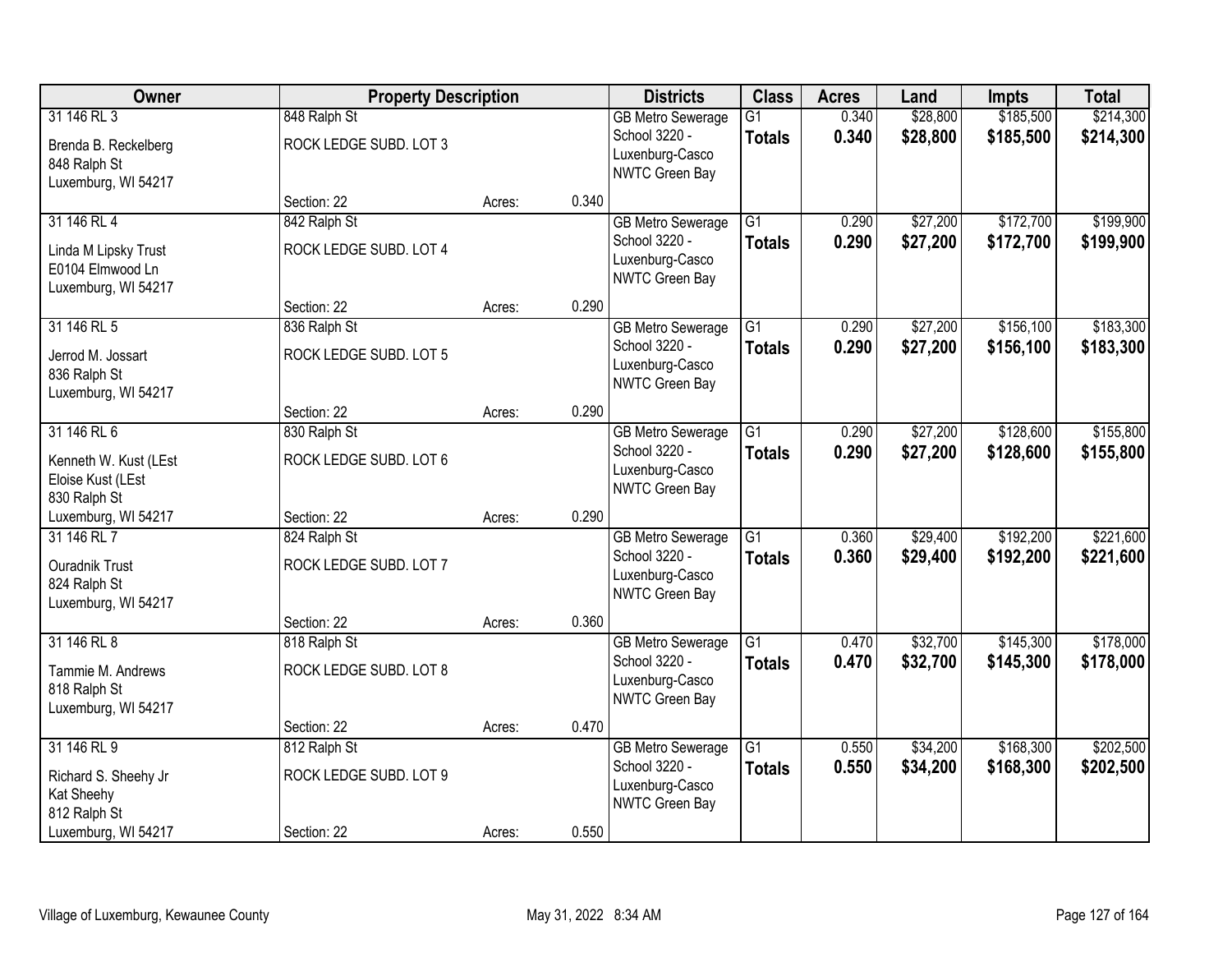| Owner                     |                                 | <b>Property Description</b>                   |       | <b>Districts</b>                          | <b>Class</b>    | <b>Acres</b> | Land     | <b>Impts</b> | <b>Total</b> |
|---------------------------|---------------------------------|-----------------------------------------------|-------|-------------------------------------------|-----------------|--------------|----------|--------------|--------------|
| 31 146 RL1 24             | 218 Seidl St                    |                                               |       | <b>GB Metro Sewerage</b>                  | $\overline{G1}$ | 0.350        | \$29,100 | \$169,500    | \$198,600    |
| Richard R. Lukes          | ROCK LEDGE SUBD. 1ST ADD LOT 24 |                                               |       | School 3220 -<br>Luxenburg-Casco          | <b>Totals</b>   | 0.350        | \$29,100 | \$169,500    | \$198,600    |
| Gay A. Lukes              |                                 |                                               |       | NWTC Green Bay                            |                 |              |          |              |              |
| 218 Seidl St              |                                 |                                               |       |                                           |                 |              |          |              |              |
| Luxemburg, WI 54217       | Section: 22                     | Acres:                                        | 0.350 |                                           |                 |              |          |              |              |
| 31 146 RL1 25             | 302 Seidl St                    |                                               |       | <b>GB Metro Sewerage</b>                  | $\overline{G1}$ | 0.350        | \$29,100 | \$167,000    | \$196,100    |
| Tyler J. Hau              | ROCK LEDGE SUBD. 1ST ADD LOT 25 |                                               |       | School 3220 -                             | <b>Totals</b>   | 0.350        | \$29,100 | \$167,000    | \$196,100    |
| Tracy L. Hau              |                                 |                                               |       | Luxenburg-Casco                           |                 |              |          |              |              |
| 302 Seidl St              |                                 |                                               |       | <b>NWTC Green Bay</b>                     |                 |              |          |              |              |
| Luxemburg, WI 54217       | Section: 22                     | Acres:                                        | 0.350 |                                           |                 |              |          |              |              |
| 31 146 RL1 26             | 308 Seidl St                    |                                               |       | <b>GB Metro Sewerage</b>                  | $\overline{G1}$ | 0.350        | \$29,100 | \$189,600    | \$218,700    |
| Richard A. Smith          | ROCK LEDGE SUBD. 1ST ADD LOT 26 |                                               |       | School 3220 -                             | <b>Totals</b>   | 0.350        | \$29,100 | \$189,600    | \$218,700    |
| Jordis Smith              |                                 |                                               |       | Luxenburg-Casco                           |                 |              |          |              |              |
| 308 Seidl St              |                                 |                                               |       | NWTC Green Bay                            |                 |              |          |              |              |
| Luxemburg, WI 54217       | Section: 22                     | Acres:                                        | 0.350 |                                           |                 |              |          |              |              |
| 31 146 RL1 27             | 314 Seidl St                    |                                               |       | <b>GB Metro Sewerage</b>                  | $\overline{G1}$ | 0.350        | \$29,100 | \$168,400    | \$197,500    |
|                           |                                 |                                               |       | School 3220 -                             | <b>Totals</b>   | 0.350        | \$29,100 | \$168,400    | \$197,500    |
| Andrew J. Hameister       | ROCK LEDGE SUBD. 1ST ADD LOT 27 |                                               |       | Luxenburg-Casco                           |                 |              |          |              |              |
| 314 Seidl St              |                                 |                                               |       | NWTC Green Bay                            |                 |              |          |              |              |
| Luxemburg, WI 54217       | Section: 22                     |                                               | 0.350 |                                           |                 |              |          |              |              |
| 31 146 RL1 28             | 324 Seidl St                    | Acres:                                        |       |                                           | $\overline{G1}$ | 0.390        | \$30,300 | \$224,700    | \$255,000    |
|                           |                                 |                                               |       | <b>GB Metro Sewerage</b><br>School 3220 - |                 | 0.390        | \$30,300 | \$224,700    | \$255,000    |
| Dennis J. Thiry           | ROCK LEDGE SUBD. 1ST ADD LOT 28 |                                               |       | Luxenburg-Casco                           | <b>Totals</b>   |              |          |              |              |
| Dorothy T. Thiry          |                                 |                                               |       | <b>NWTC Green Bay</b>                     |                 |              |          |              |              |
| 324 Seidl St              |                                 |                                               |       |                                           |                 |              |          |              |              |
| Luxemburg, WI 54217       | Section: 22                     | Acres:                                        | 0.390 |                                           |                 |              |          |              |              |
| 31 146 RL1 29             | 831 Mary's Ct                   |                                               |       | <b>GB Metro Sewerage</b>                  | $\overline{G1}$ | 0.737        | \$36,200 | \$153,300    | \$189,500    |
| Carolyn Susan Seidl Trust |                                 | ROCK LEDGE SUBD. 1ST ADD LOT 29 & ALSO PCL IN |       | School 3220 -                             | <b>Totals</b>   | 0.737        | \$36,200 | \$153,300    | \$189,500    |
| 831 Mary's Ct             | 557R277                         |                                               |       | Luxenburg-Casco                           |                 |              |          |              |              |
| Luxemburg, WI 54217       |                                 |                                               |       | <b>NWTC Green Bay</b>                     |                 |              |          |              |              |
|                           | Section: 22                     | Acres:                                        | 0.737 |                                           |                 |              |          |              |              |
| 31 146 RL1 30             | 821 Mary's Ct                   |                                               |       | <b>GB Metro Sewerage</b>                  | $\overline{G1}$ | 0.700        | \$35,800 | \$203,600    | \$239,400    |
| Paul J. Ravet             | ROCK LEDGE SUBD. 1ST ADD LOT 30 |                                               |       | School 3220 -                             | <b>Totals</b>   | 0.700        | \$35,800 | \$203,600    | \$239,400    |
| Ann M. Ravet              |                                 |                                               |       | Luxenburg-Casco                           |                 |              |          |              |              |
| 821 Mary's Ct             |                                 |                                               |       | NWTC Green Bay                            |                 |              |          |              |              |
| Luxemburg, WI 54217       | Section: 22                     | Acres:                                        | 0.700 |                                           |                 |              |          |              |              |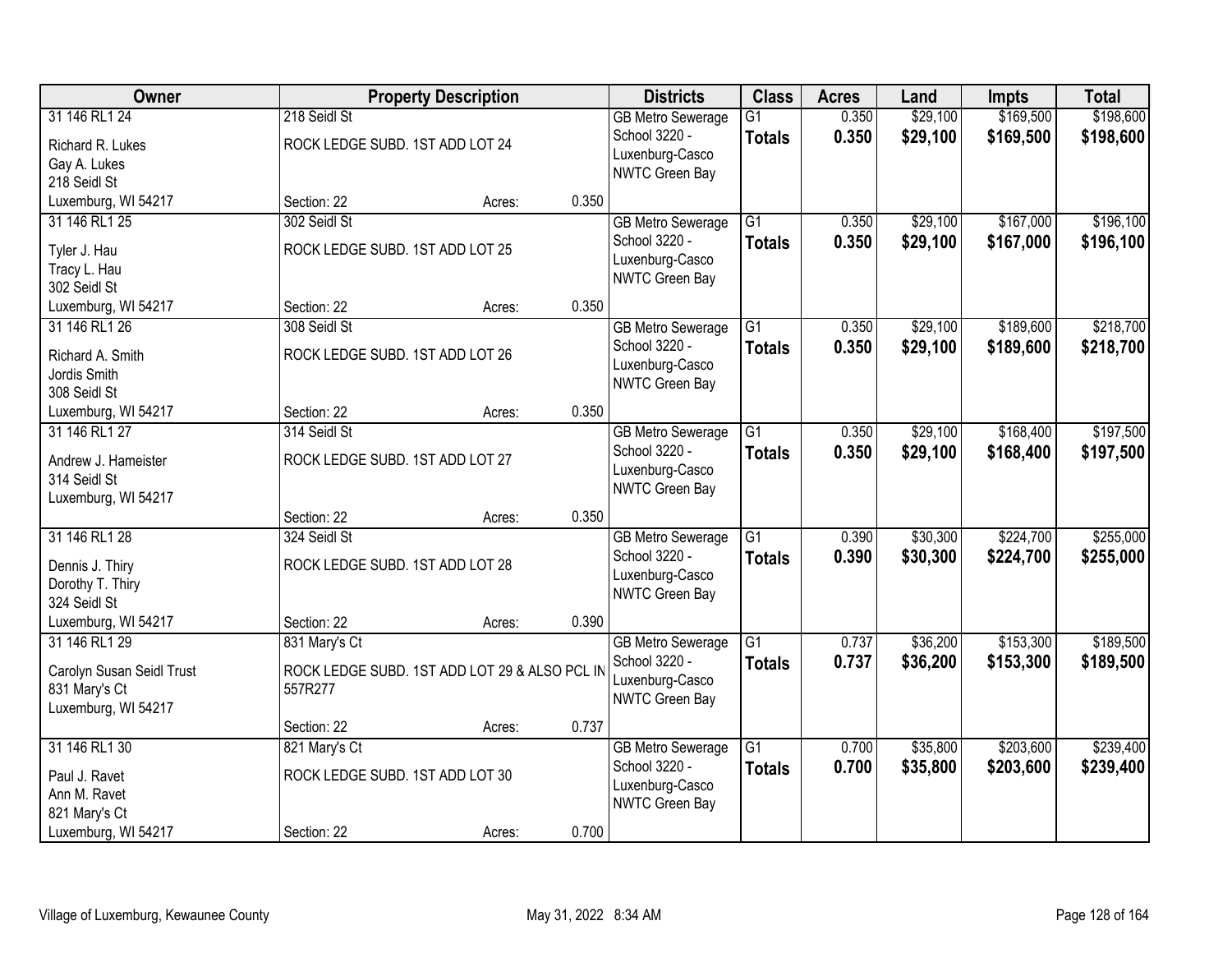| Owner                                                                                                |                                                                   | <b>Property Description</b> |       | <b>Districts</b>                                                               | <b>Class</b>                     | <b>Acres</b>   | Land                 | <b>Impts</b>           | <b>Total</b>           |
|------------------------------------------------------------------------------------------------------|-------------------------------------------------------------------|-----------------------------|-------|--------------------------------------------------------------------------------|----------------------------------|----------------|----------------------|------------------------|------------------------|
| 31 146 RL1 31<br>Greg M. Vandenhouten<br>Jamie L. Vandenhouten                                       | 820 Mary's Ct<br>ROCK LEDGE SUBD. 1ST ADD LOT 31                  |                             |       | <b>GB Metro Sewerage</b><br>School 3220 -<br>Luxenburg-Casco                   | $\overline{G1}$<br><b>Totals</b> | 0.420<br>0.420 | \$31,200<br>\$31,200 | \$223,800<br>\$223,800 | \$255,000<br>\$255,000 |
| 820 Mary's Ct<br>Luxemburg, WI 54217                                                                 | Section: 22                                                       | Acres:                      | 0.420 | NWTC Green Bay                                                                 |                                  |                |                      |                        |                        |
| 31 146 RL1 32<br>Nathan D. Budnik<br>Elizabet Budnik<br>824 Mary's Ct                                | 824 Mary's Ct<br>ROCK LEDGE SUBD. 1ST ADD LOT 32                  |                             |       | <b>GB Metro Sewerage</b><br>School 3220 -<br>Luxenburg-Casco<br>NWTC Green Bay | $\overline{G1}$<br><b>Totals</b> | 0.430<br>0.430 | \$31,500<br>\$31,500 | \$149,700<br>\$149,700 | \$181,200<br>\$181,200 |
| Luxemburg, WI 54217<br>31 146 RL1 33<br>James A. Rank                                                | Section: 22<br>828 Mary's Ct<br>ROCK LEDGE SUBD. 1ST ADD LOT 33   | Acres:                      | 0.430 | <b>GB Metro Sewerage</b><br>School 3220 -<br>Luxenburg-Casco                   | $\overline{G1}$<br><b>Totals</b> | 0.510<br>0.510 | \$33,800<br>\$33,800 | \$228,200<br>\$228,200 | \$262,000<br>\$262,000 |
| Marilyn A. Rank<br>828 Mary's Ct<br>Luxemburg, WI 54217<br>31 146 RL1 34                             | Section: 22<br>832 Mary's Ct                                      | Acres:                      | 0.510 | NWTC Green Bay<br><b>GB Metro Sewerage</b>                                     | $\overline{G1}$                  | 0.400          | \$30,600             | \$217,300              | \$247,900              |
| Thomas D. Werner<br>Renee J. Werner<br>832 Mary's Ct                                                 | ROCK LEDGE SUBD. 1ST ADD LOT 34                                   |                             |       | School 3220 -<br>Luxenburg-Casco<br>NWTC Green Bay                             | <b>Totals</b>                    | 0.400          | \$30,600             | \$217,300              | \$247,900              |
| Luxemburg, WI 54217<br>31 146 RL1 35<br>Joseph D. Koss III<br>230 Division St<br>Luxemburg, WI 54217 | Section: 22<br>230 Division St<br>ROCK LEDGE SUBD. 1ST ADD LOT 35 | Acres:                      | 0.400 | <b>GB Metro Sewerage</b><br>School 3220 -<br>Luxenburg-Casco<br>NWTC Green Bay | $\overline{G1}$<br><b>Totals</b> | 0.340<br>0.340 | \$28,800<br>\$28,800 | \$224,400<br>\$224,400 | \$253,200<br>\$253,200 |
| 31 146 RL1 36<br>Peter J. Kline<br>Cheryl M. Kline                                                   | Section: 22<br>302 Division St<br>ROCK LEDGE SUBD. 1ST ADD LOT 36 | Acres:                      | 0.340 | <b>GB Metro Sewerage</b><br>School 3220 -<br>Luxenburg-Casco                   | $\overline{G1}$<br><b>Totals</b> | 0.340<br>0.340 | \$28,800<br>\$28,800 | \$228,200<br>\$228,200 | \$257,000<br>\$257,000 |
| 302 Division St<br>Luxemburg, WI 54217<br>31 146 RPV 1                                               | Section: 22<br>301 Pine St                                        | Acres:                      | 0.340 | NWTC Green Bay<br><b>GB Metro Sewerage</b>                                     | $\overline{G1}$                  | 0.360          | \$29,400             | \$151,800              | \$181,200              |
| Jody D. Annoye<br>E4952 Eighth Rd<br>Algoma, WI 54201                                                | RUECKL PLEASANT VIEW SUBD LOT 1                                   |                             |       | School 3220 -<br>Luxenburg-Casco<br>NWTC Green Bay                             | <b>Totals</b>                    | 0.360          | \$29,400             | \$151,800              | \$181,200              |
|                                                                                                      | Section: 21                                                       | Acres:                      | 0.360 |                                                                                |                                  |                |                      |                        |                        |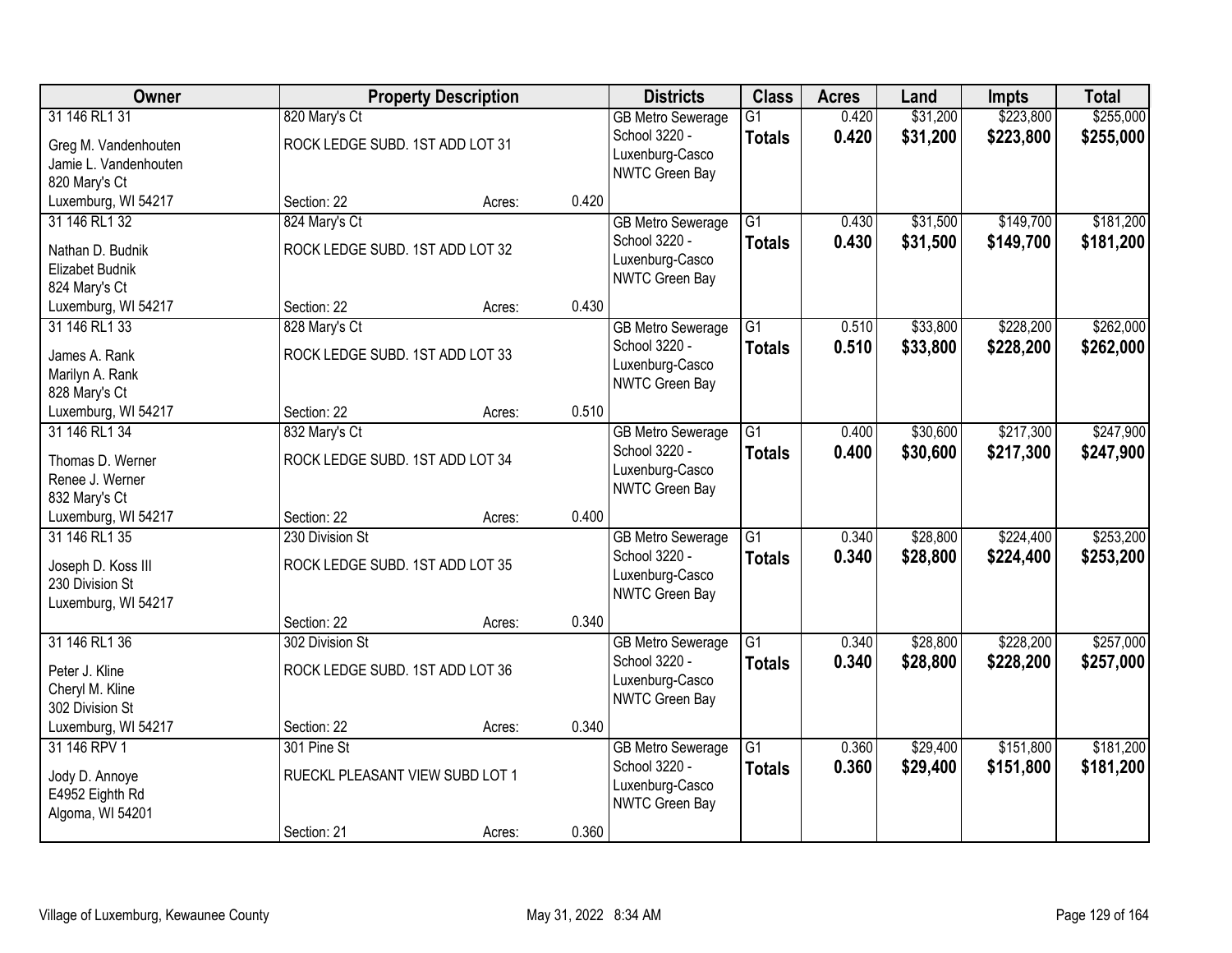| Owner                                  |                                  | <b>Property Description</b> |       | <b>Districts</b>                          | <b>Class</b>    | <b>Acres</b> | Land     | <b>Impts</b>    | <b>Total</b> |
|----------------------------------------|----------------------------------|-----------------------------|-------|-------------------------------------------|-----------------|--------------|----------|-----------------|--------------|
| 31 146 RPV 10                          | 306 Walnut St                    |                             |       | <b>GB Metro Sewerage</b>                  | $\overline{G1}$ | 0.390        | \$30,300 | \$106,500       | \$136,800    |
| Gregory A. Kinjerski                   | RUECKL PLEASANT VIEW SUBD LOT 10 |                             |       | School 3220 -                             | <b>Totals</b>   | 0.390        | \$30,300 | \$106,500       | \$136,800    |
| 306 Walnut St                          |                                  |                             |       | Luxenburg-Casco<br>NWTC Green Bay         |                 |              |          |                 |              |
| Luxemburg, WI 54217                    |                                  |                             |       |                                           |                 |              |          |                 |              |
|                                        | Section: 21                      | Acres:                      | 0.390 |                                           |                 |              |          |                 |              |
| 31 146 RPV 11                          | 1331 First St                    |                             |       | <b>GB Metro Sewerage</b>                  | $\overline{G4}$ | 0.310        | \$100    | \$0             | \$100        |
| Glen F. Rueckl                         | RUECKL PLEASANT VIEW SUBD LOT 11 |                             |       | School 3220 -<br>Luxenburg-Casco          | Totals          | 0.310        | \$100    | \$0             | \$100        |
| N4920 Valley Rd                        |                                  |                             |       | NWTC Green Bay                            |                 |              |          |                 |              |
| Luxemburg, WI 54217                    |                                  |                             | 0.310 |                                           |                 |              |          |                 |              |
| 31 146 RPV 12                          | Section: 21<br>1327 First St     | Acres:                      |       |                                           | G4              | 0.260        | \$100    | \$0             | \$100        |
|                                        |                                  |                             |       | <b>GB Metro Sewerage</b><br>School 3220 - | <b>Totals</b>   | 0.260        | \$100    | \$0             | \$100        |
| Glen F. Rueckl                         | RUECKL PLEASANT VIEW SUBD LOT 12 |                             |       | Luxenburg-Casco                           |                 |              |          |                 |              |
| N4920 Valley Rd                        |                                  |                             |       | NWTC Green Bay                            |                 |              |          |                 |              |
| Luxemburg, WI 54217                    | Section: 21                      | Acres:                      | 0.260 |                                           |                 |              |          |                 |              |
| 31 146 RPV 13                          | 1325 First St                    |                             |       | <b>GB Metro Sewerage</b>                  | $\overline{G4}$ | 0.260        | \$100    | \$0             | \$100        |
| Glen F. Rueckl                         | RUECKL PLEASANT VIEW SUBD LOT 13 |                             |       | School 3220 -                             | <b>Totals</b>   | 0.260        | \$100    | \$0             | \$100        |
| N4920 Valley Rd                        |                                  |                             |       | Luxenburg-Casco                           |                 |              |          |                 |              |
| Luxemburg, WI 54217                    |                                  |                             |       | NWTC Green Bay                            |                 |              |          |                 |              |
|                                        | Section: 21                      | Acres:                      | 0.260 |                                           |                 |              |          |                 |              |
| 31 146 RPV 14                          | 1323 First St                    |                             |       | <b>GB Metro Sewerage</b>                  | $\overline{G4}$ | 0.260        | \$100    | $\overline{30}$ | \$100        |
| Glen F. Rueckl                         | RUECKL PLEASANT VIEW SUBD LOT 14 |                             |       | School 3220 -                             | Totals          | 0.260        | \$100    | \$0             | \$100        |
| N4920 Valley Rd                        |                                  |                             |       | Luxenburg-Casco                           |                 |              |          |                 |              |
| Luxemburg, WI 54217                    |                                  |                             |       | NWTC Green Bay                            |                 |              |          |                 |              |
|                                        | Section: 21                      | Acres:                      | 0.260 |                                           |                 |              |          |                 |              |
| 31 146 RPV 15                          | 1319 First St                    |                             |       | <b>GB Metro Sewerage</b>                  | $\overline{G4}$ | 0.260        | \$100    | $\sqrt{6}$      | \$100        |
| Glen F. Rueckl                         | RUECKL PLEASANT VIEW SUBD LOT 15 |                             |       | School 3220 -<br>Luxenburg-Casco          | <b>Totals</b>   | 0.260        | \$100    | \$0             | \$100        |
| N4920 Valley Rd                        |                                  |                             |       | NWTC Green Bay                            |                 |              |          |                 |              |
| Luxemburg, WI 54217                    |                                  |                             |       |                                           |                 |              |          |                 |              |
| 31 146 RPV 16                          | Section: 21<br>1313 First St     | Acres:                      | 0.260 | <b>GB Metro Sewerage</b>                  | $\overline{G4}$ | 0.260        | \$100    | $\overline{50}$ | \$100        |
|                                        |                                  |                             |       | School 3220 -                             | <b>Totals</b>   | 0.260        | \$100    | \$0             | \$100        |
| Glen F. Rueckl                         | RUECKL PLEASANT VIEW SUBD LOT 16 |                             |       | Luxenburg-Casco                           |                 |              |          |                 |              |
| N4920 Valley Rd<br>Luxemburg, WI 54217 |                                  |                             |       | NWTC Green Bay                            |                 |              |          |                 |              |
|                                        | Section: 21                      | Acres:                      | 0.260 |                                           |                 |              |          |                 |              |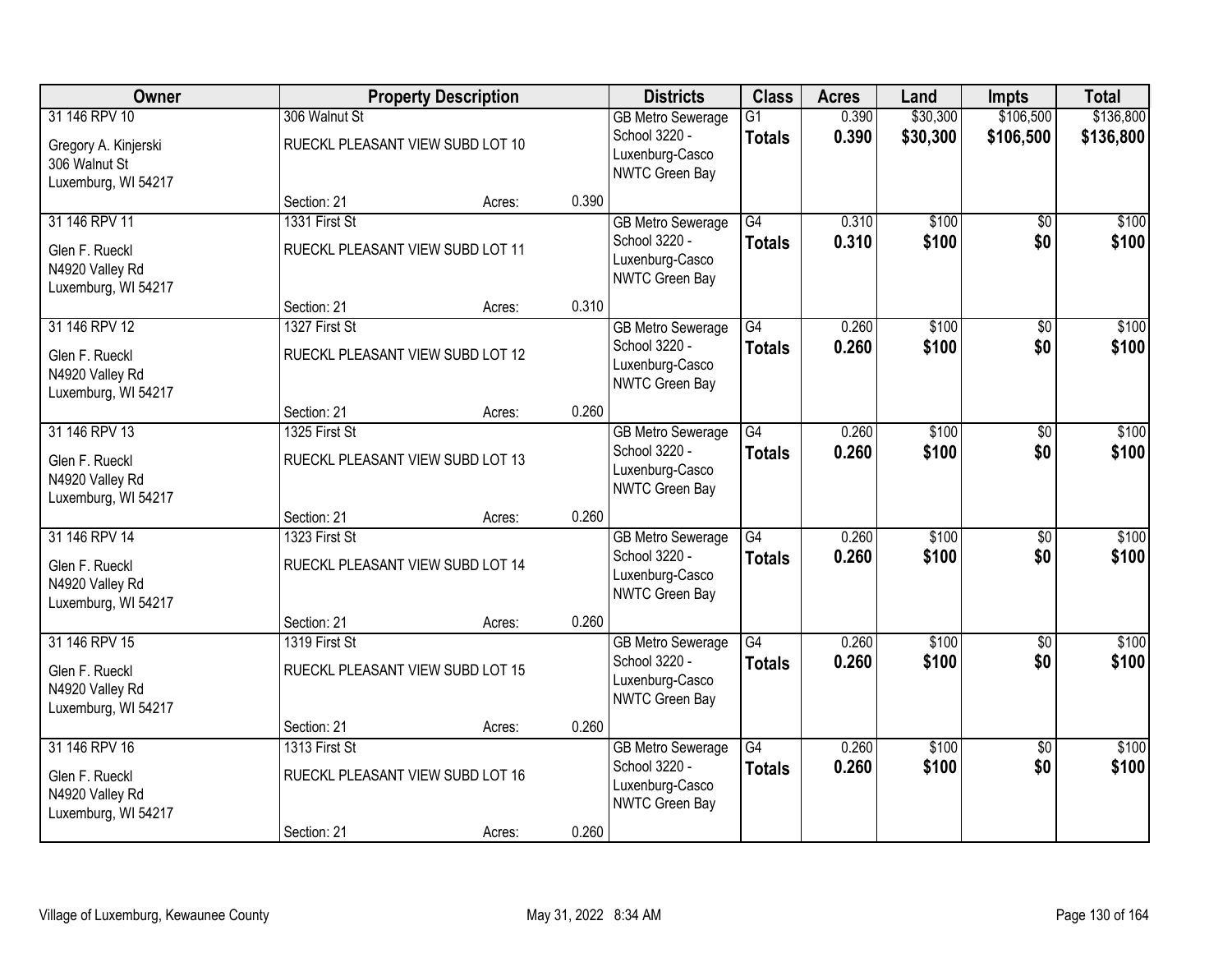| Owner                                                                      |                                                   | <b>Property Description</b> |       | <b>Districts</b>                                                               | <b>Class</b>                     | <b>Acres</b>   | Land                 | Impts                  | <b>Total</b>           |
|----------------------------------------------------------------------------|---------------------------------------------------|-----------------------------|-------|--------------------------------------------------------------------------------|----------------------------------|----------------|----------------------|------------------------|------------------------|
| 31 146 RPV 17<br>Glen F. Rueckl<br>N4920 Valley Rd<br>Luxemburg, WI 54217  | 315 Walnut St<br>RUECKL PLEASANT VIEW SUBD LOT 17 |                             |       | <b>GB Metro Sewerage</b><br>School 3220 -<br>Luxenburg-Casco<br>NWTC Green Bay | G4<br><b>Totals</b>              | 0.260<br>0.260 | \$100<br>\$100       | $\overline{50}$<br>\$0 | \$100<br>\$100         |
|                                                                            | Section: 21                                       | Acres:                      | 0.260 |                                                                                |                                  |                |                      |                        |                        |
| 31 146 RPV 18<br>Glen F. Rueckl<br>N4920 Valley Rd<br>Luxemburg, WI 54217  | 307 Walnut St<br>RUECKL PLEASANT VIEW SUBD LOT 18 |                             |       | <b>GB Metro Sewerage</b><br>School 3220 -<br>Luxenburg-Casco<br>NWTC Green Bay | G4<br><b>Totals</b>              | 0.240<br>0.240 | \$100<br>\$100       | $\overline{50}$<br>\$0 | \$100<br>\$100         |
|                                                                            | Section: 21                                       | Acres:                      | 0.240 |                                                                                |                                  |                |                      |                        |                        |
| 31 146 RPV 2<br>Theodore Konshak<br>313 Pine St<br>Luxemburg, WI 54217     | 313 Pine St<br>RUECKL PLEASANT VIEW SUBD LOT 2    |                             |       | <b>GB Metro Sewerage</b><br>School 3220 -<br>Luxenburg-Casco<br>NWTC Green Bay | $\overline{G1}$<br><b>Totals</b> | 0.260<br>0.260 | \$26,100<br>\$26,100 | \$147,400<br>\$147,400 | \$173,500<br>\$173,500 |
|                                                                            | Section: 21                                       | Acres:                      | 0.260 |                                                                                |                                  |                |                      |                        |                        |
| 31 146 RPV 3<br>Michael C. Nicholson<br>319 Pine St<br>Luxemburg, WI 54217 | 319 Pine St<br>RUECKL PLEASANT VIEW SUBD LOT 3    |                             |       | <b>GB Metro Sewerage</b><br>School 3220 -<br>Luxenburg-Casco<br>NWTC Green Bay | G1<br><b>Totals</b>              | 0.260<br>0.260 | \$26,100<br>\$26,100 | \$94,800<br>\$94,800   | \$120,900<br>\$120,900 |
|                                                                            | Section: 21                                       | Acres:                      | 0.260 |                                                                                |                                  |                |                      |                        |                        |
| 31 146 RPV 4<br>James C. Chapman<br>407 Pine St<br>Luxemburg, WI 54217     | 407 Pine St<br>RUECKL PLEASANT VIEW SUBD LOT 4    |                             |       | <b>GB Metro Sewerage</b><br>School 3220 -<br>Luxenburg-Casco<br>NWTC Green Bay | $\overline{G1}$<br><b>Totals</b> | 0.260<br>0.260 | \$26,100<br>\$26,100 | \$119,700<br>\$119,700 | \$145,800<br>\$145,800 |
|                                                                            | Section: 21                                       | Acres:                      | 0.260 |                                                                                |                                  |                |                      |                        |                        |
| 31 146 RPV 5<br>Mark B. Fort<br>Marcella J. Fort<br>413 Pine St            | 413 Pine St<br>RUECKL PLEASANT VIEW SUBD LOT 5    |                             |       | <b>GB Metro Sewerage</b><br>School 3220 -<br>Luxenburg-Casco<br>NWTC Green Bay | $\overline{G1}$<br><b>Totals</b> | 0.260<br>0.260 | \$26,100<br>\$26,100 | \$91,800<br>\$91,800   | \$117,900<br>\$117,900 |
| Luxemburg, WI 54217                                                        | Section: 21                                       | Acres:                      | 0.260 |                                                                                |                                  |                |                      |                        |                        |
| 31 146 RPV 6<br>Cody J. Thiry<br>412 Walnut St<br>Luxemburg, WI 54217      | 412 Walnut St<br>RUECKL PLEASANT VIEW SUBD LOT 6  |                             |       | <b>GB Metro Sewerage</b><br>School 3220 -<br>Luxenburg-Casco<br>NWTC Green Bay | $\overline{G1}$<br><b>Totals</b> | 0.260<br>0.260 | \$26,100<br>\$26,100 | \$100,600<br>\$100,600 | \$126,700<br>\$126,700 |
|                                                                            | Section: 21                                       | Acres:                      | 0.260 |                                                                                |                                  |                |                      |                        |                        |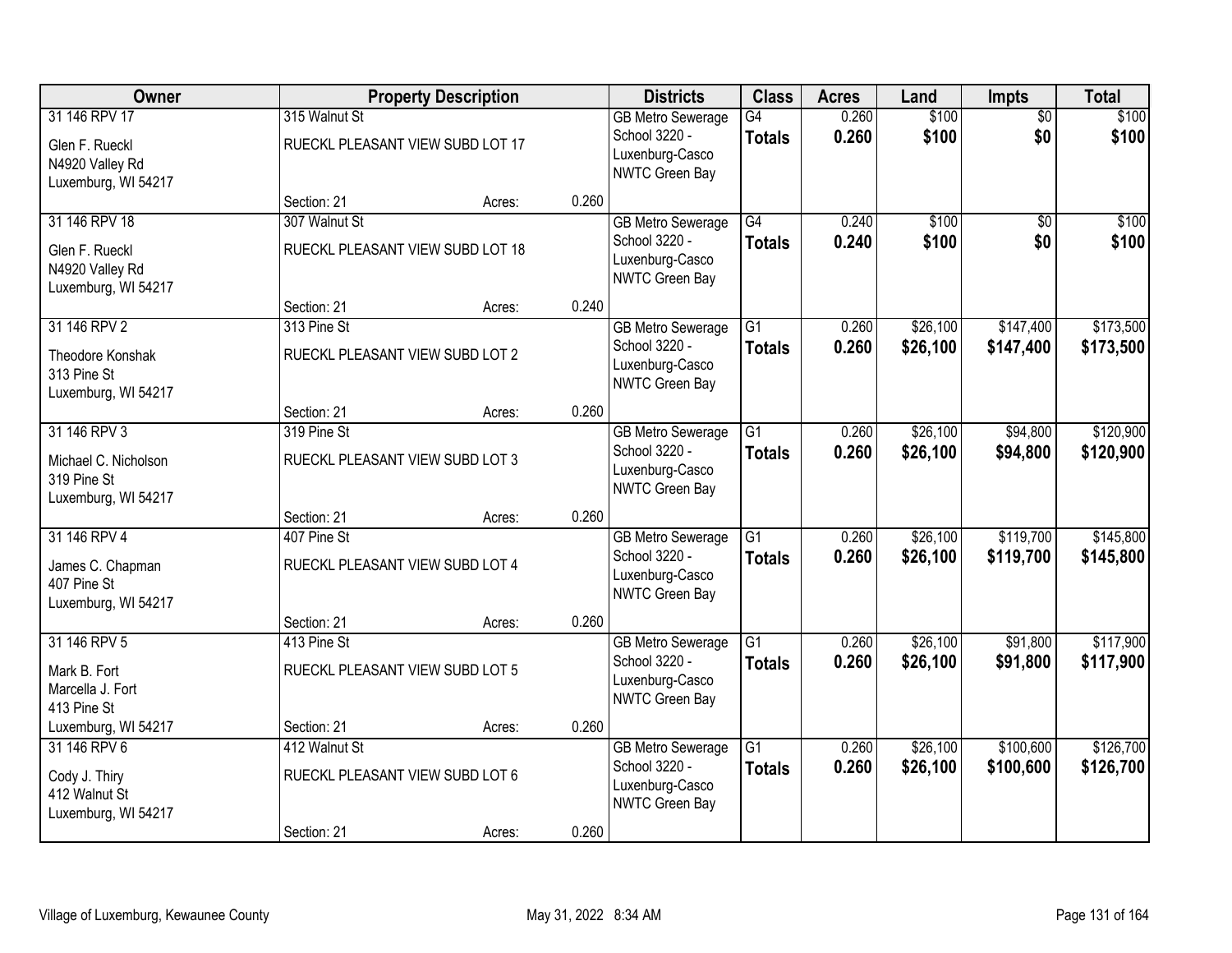| Owner                                |                                 | <b>Property Description</b>               |       | <b>Districts</b>                          | <b>Class</b>                     | <b>Acres</b>   | Land                 | <b>Impts</b>           | <b>Total</b>           |
|--------------------------------------|---------------------------------|-------------------------------------------|-------|-------------------------------------------|----------------------------------|----------------|----------------------|------------------------|------------------------|
| 31 146 RPV 7                         | 406 Walnut St                   |                                           |       | <b>GB Metro Sewerage</b><br>School 3220 - | $\overline{G1}$<br><b>Totals</b> | 0.260<br>0.260 | \$26,100<br>\$26,100 | \$108,800<br>\$108,800 | \$134,900<br>\$134,900 |
| Joseph A. Evers                      | RUECKL PLEASANT VIEW SUBD LOT 7 |                                           |       | Luxenburg-Casco                           |                                  |                |                      |                        |                        |
| 406 Walnut St<br>Luxemburg, WI 54217 |                                 |                                           |       | NWTC Green Bay                            |                                  |                |                      |                        |                        |
|                                      | Section: 21                     | Acres:                                    | 0.260 |                                           |                                  |                |                      |                        |                        |
| 31 146 RPV 8                         | 318 Walnut St                   |                                           |       | <b>GB Metro Sewerage</b>                  | $\overline{G1}$                  | 0.260          | \$26,100             | \$105,300              | \$131,400              |
| <b>Leonard Conard</b>                | RUECKL PLEASANT VIEW SUBD LOT 8 |                                           |       | School 3220 -                             | <b>Totals</b>                    | 0.260          | \$26,100             | \$105,300              | \$131,400              |
| Faye Conard                          |                                 |                                           |       | Luxenburg-Casco                           |                                  |                |                      |                        |                        |
| 318 Walnut St                        |                                 |                                           |       | NWTC Green Bay                            |                                  |                |                      |                        |                        |
| Luxemburg, WI 54217                  | Section: 21                     | Acres:                                    | 0.260 |                                           |                                  |                |                      |                        |                        |
| 31 146 RPV 9                         | 312 Walnut St                   |                                           |       | <b>GB Metro Sewerage</b>                  | G1                               | 0.340          | \$28,800             | \$105,400              | \$134,200              |
| <b>Taylor Worley</b>                 | RUECKL PLEASANT VIEW SUBD LOT 9 |                                           |       | School 3220 -                             | <b>Totals</b>                    | 0.340          | \$28,800             | \$105,400              | \$134,200              |
| Marissa Worley                       |                                 |                                           |       | Luxenburg-Casco                           |                                  |                |                      |                        |                        |
| 312 Walnut St                        |                                 |                                           |       | NWTC Green Bay                            |                                  |                |                      |                        |                        |
| Luxemburg, WI 54217                  | Section: 21                     | Acres:                                    | 0.340 |                                           |                                  |                |                      |                        |                        |
| 31 146 RPV1 1                        | 281 Pine St                     |                                           |       | <b>GB Metro Sewerage</b>                  | $\overline{G2}$                  | 0.280          | \$22,100             | \$355,700              | \$377,800              |
| Rueckl's Sunset Apartments, LLC      |                                 | RUECKL PLEASANT VIEW SUBD #1 LOT 20       |       | School 3220 -                             | <b>Totals</b>                    | 0.280          | \$22,100             | \$355,700              | \$377,800              |
| N4920 Valley Rd                      |                                 |                                           |       | Luxenburg-Casco                           |                                  |                |                      |                        |                        |
| Luxemburg, WI 54217                  |                                 |                                           |       | NWTC Green Bay                            |                                  |                |                      |                        |                        |
|                                      | Section: 21                     | Acres:                                    | 0.280 |                                           |                                  |                |                      |                        |                        |
| 31 146 RPV1 2                        | Pine St                         |                                           |       | <b>GB Metro Sewerage</b>                  | $\overline{G2}$                  | 0.300          | \$22,400             | \$44,200               | \$66,600               |
| Rueckl's Sunset Apartments, LLC      |                                 | RUECKL PLEASANT VIEW SUBD #1 LOT 21       |       | School 3220 -                             | <b>Totals</b>                    | 0.300          | \$22,400             | \$44,200               | \$66,600               |
| N4920 Valley Rd                      |                                 |                                           |       | Luxenburg-Casco                           |                                  |                |                      |                        |                        |
| Luxemburg, WI 54217                  |                                 |                                           |       | NWTC Green Bay                            |                                  |                |                      |                        |                        |
|                                      | Section: 21                     | Acres:                                    | 0.300 |                                           |                                  |                |                      |                        |                        |
| 31 146 RPV1 3                        | 261 Pine St                     |                                           |       | <b>GB Metro Sewerage</b>                  | $\overline{G2}$                  | 0.300          | \$22,400             | \$355,700              | \$378,100              |
| Rueckl's Sunset Apartments, LLC      |                                 | RUECKL PLEASANT VIEW SUBD #1 LOT 22       |       | School 3220 -                             | <b>Totals</b>                    | 0.300          | \$22,400             | \$355,700              | \$378,100              |
| N4920 Valley Rd                      |                                 |                                           |       | Luxenburg-Casco                           |                                  |                |                      |                        |                        |
| Luxemburg, WI 54217                  |                                 |                                           |       | NWTC Green Bay                            |                                  |                |                      |                        |                        |
|                                      | Section: 21                     | Acres:                                    | 0.300 |                                           |                                  |                |                      |                        |                        |
| 31 146 RPV1 4                        | 245 Pine St                     |                                           |       | <b>GB Metro Sewerage</b>                  | $\overline{G2}$                  | 0.600          | \$26,800             | \$363,300              | \$390,100              |
| Rueckl's Sunset Apartments, LLC      |                                 | RUECKL PLEASANT VIEW SUBD #1 LOTS 23 & 24 |       | School 3220 -                             | <b>Totals</b>                    | 0.600          | \$26,800             | \$363,300              | \$390,100              |
| N4920 Valley Rd                      | $(8-PLEX)$                      |                                           |       | Luxenburg-Casco                           |                                  |                |                      |                        |                        |
| Luxemburg, WI 54217                  |                                 |                                           |       | NWTC Green Bay                            |                                  |                |                      |                        |                        |
|                                      | Section: 21                     | Acres:                                    | 0.600 |                                           |                                  |                |                      |                        |                        |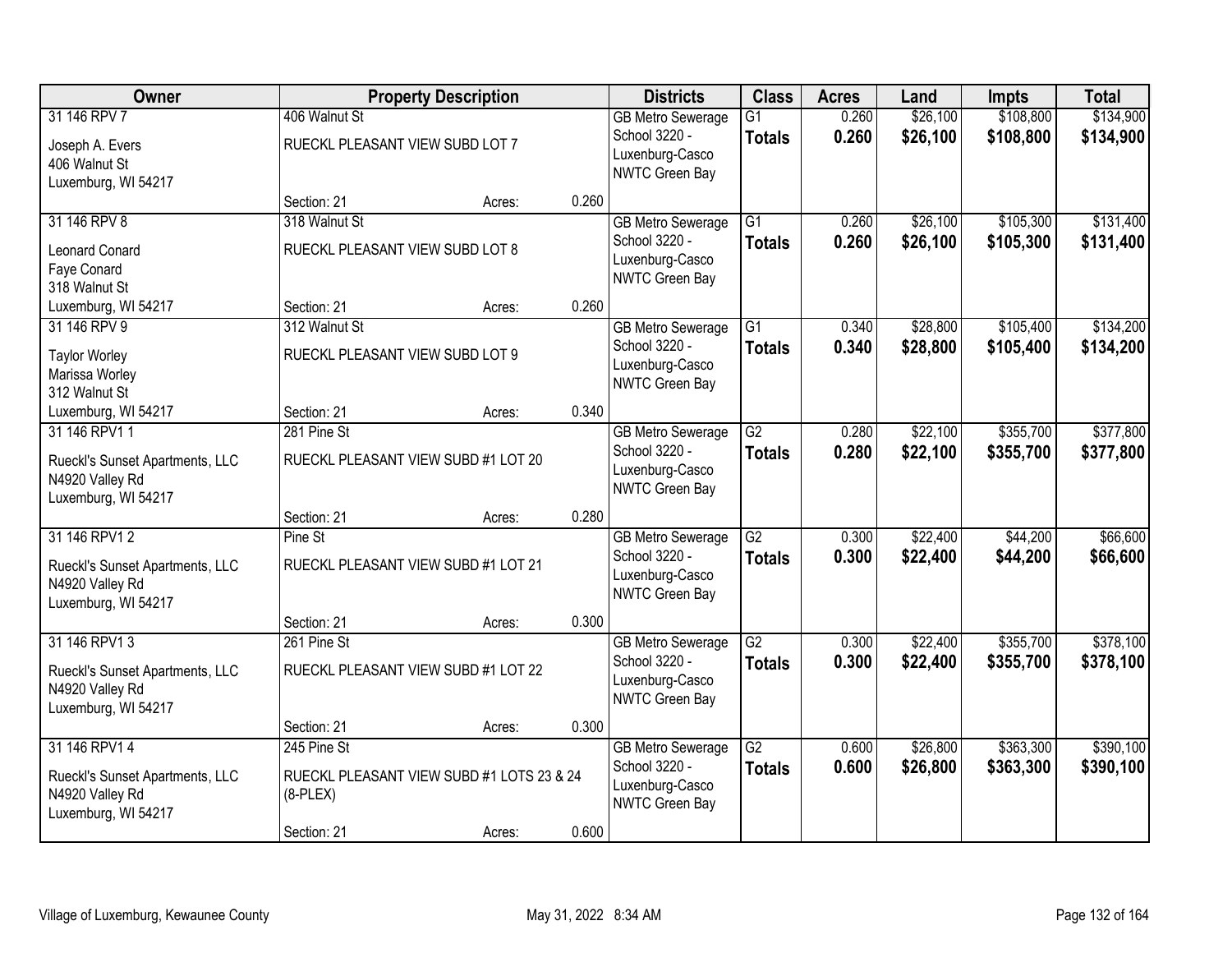| Owner                                                                                  | <b>Property Description</b>                               |        |       | <b>Districts</b>                                                                                   | <b>Class</b>                     | <b>Acres</b>   | Land                 | <b>Impts</b>           | <b>Total</b>           |
|----------------------------------------------------------------------------------------|-----------------------------------------------------------|--------|-------|----------------------------------------------------------------------------------------------------|----------------------------------|----------------|----------------------|------------------------|------------------------|
| 31 146 S 1<br>Lawrence E. Morrow<br>412 Colle St<br>Luxemburg, WI 54217                | 412 Colle St<br>SEIDL'S SUBD. LOT 1 BLK 1                 |        |       | <b>GB Metro Sewerage</b><br>School 3220 -<br>Luxenburg-Casco<br>NWTC Green Bay                     | $\overline{G1}$<br><b>Totals</b> | 0.260<br>0.260 | \$26,100<br>\$26,100 | \$85,400<br>\$85,400   | \$111,500<br>\$111,500 |
|                                                                                        | Section: 22                                               | Acres: | 0.260 |                                                                                                    |                                  |                |                      |                        |                        |
| 31 146 S 10<br>Shirley M. Kust<br>607 Ralph St<br>Luxemburg, WI 54217                  | 607 Ralph St<br>SEIDL'S SUBD. LOT 7 BLK 2                 |        |       | <b>GB Metro Sewerage</b><br>School 3220 -<br>Luxenburg-Casco<br>NWTC Green Bay                     | $\overline{G1}$<br><b>Totals</b> | 0.290<br>0.290 | \$27,200<br>\$27,200 | \$89,400<br>\$89,400   | \$116,600<br>\$116,600 |
|                                                                                        | Section: 22                                               | Acres: | 0.290 |                                                                                                    |                                  |                |                      |                        |                        |
| 31 146 S 11<br>John E. Pilgrim<br>Donna M. Pilgrim<br>613 Ralph St                     | 613 Ralph St<br>SEIDL'S SUBD. LOT 8 BLK 2                 |        |       | <b>GB Metro Sewerage</b><br>School 3220 -<br>Luxenburg-Casco<br>NWTC Green Bay                     | $\overline{G1}$<br><b>Totals</b> | 0.290<br>0.290 | \$27,200<br>\$27,200 | \$142,300<br>\$142,300 | \$169,500<br>\$169,500 |
| Luxemburg, WI 54217                                                                    | Section: 22                                               | Acres: | 0.290 |                                                                                                    |                                  |                |                      |                        |                        |
| 31 146 S 12<br>Mitchell J. Jadin<br>213 Maria St<br>Luxemburg, WI 54217                | 213 Maria St<br>SEIDL'S SUBD. LOT 9 (SUR 10-10-06) BLK 2  |        |       | <b>GB Metro Sewerage</b><br>School 3220 -<br>Luxenburg-Casco<br>NWTC Green Bay                     | $\overline{G1}$<br><b>Totals</b> | 0.270<br>0.270 | \$26,600<br>\$26,600 | \$102,300<br>\$102,300 | \$128,900<br>\$128,900 |
|                                                                                        | Section: 22                                               | Acres: | 0.270 |                                                                                                    |                                  |                |                      |                        |                        |
| 31 146 S 13<br>Karissa A. Kaiser<br>219 Maria St<br>Luxemburg, WI 54217                | 219 Maria St<br>SEIDL'S SUBD. LOT 10 BLK 2                |        |       | <b>GB Metro Sewerage</b><br>School 3220 -<br>Luxenburg-Casco<br>NWTC Green Bay                     | $\overline{G1}$<br>Totals        | 0.270<br>0.270 | \$26,600<br>\$26,600 | \$126,500<br>\$126,500 | \$153,100<br>\$153,100 |
|                                                                                        | Section: 22                                               | Acres: | 0.270 |                                                                                                    |                                  |                |                      |                        |                        |
| 31 146 S 14<br><b>Brian Cree</b><br>Alicia Cree<br>301 Maria St<br>Luxemburg, WI 54217 | 301 Maria St<br>SEIDL'S SUBD. LOT 11 BLK 2<br>Section: 22 | Acres: | 0.270 | <b>GB Metro Sewerage</b><br>School 3220 -<br>Luxenburg-Casco<br>TID <sub>1</sub><br>NWTC Green Bay | $\overline{G1}$<br><b>Totals</b> | 0.270<br>0.270 | \$26,600<br>\$26,600 | \$116,000<br>\$116,000 | \$142,600<br>\$142,600 |
| 31 146 S 15<br>Julaine B. Mueller (LEst<br>307 Maria St<br>Luxemburg, WI 54217         | 307 Maria St<br>SEIDL'S SUBD. LOT 12 BLK 2<br>Section: 22 | Acres: | 0.270 | <b>GB Metro Sewerage</b><br>School 3220 -<br>Luxenburg-Casco<br>NWTC Green Bay                     | $\overline{G1}$<br><b>Totals</b> | 0.270<br>0.270 | \$26,600<br>\$26,600 | \$93,000<br>\$93,000   | \$119,600<br>\$119,600 |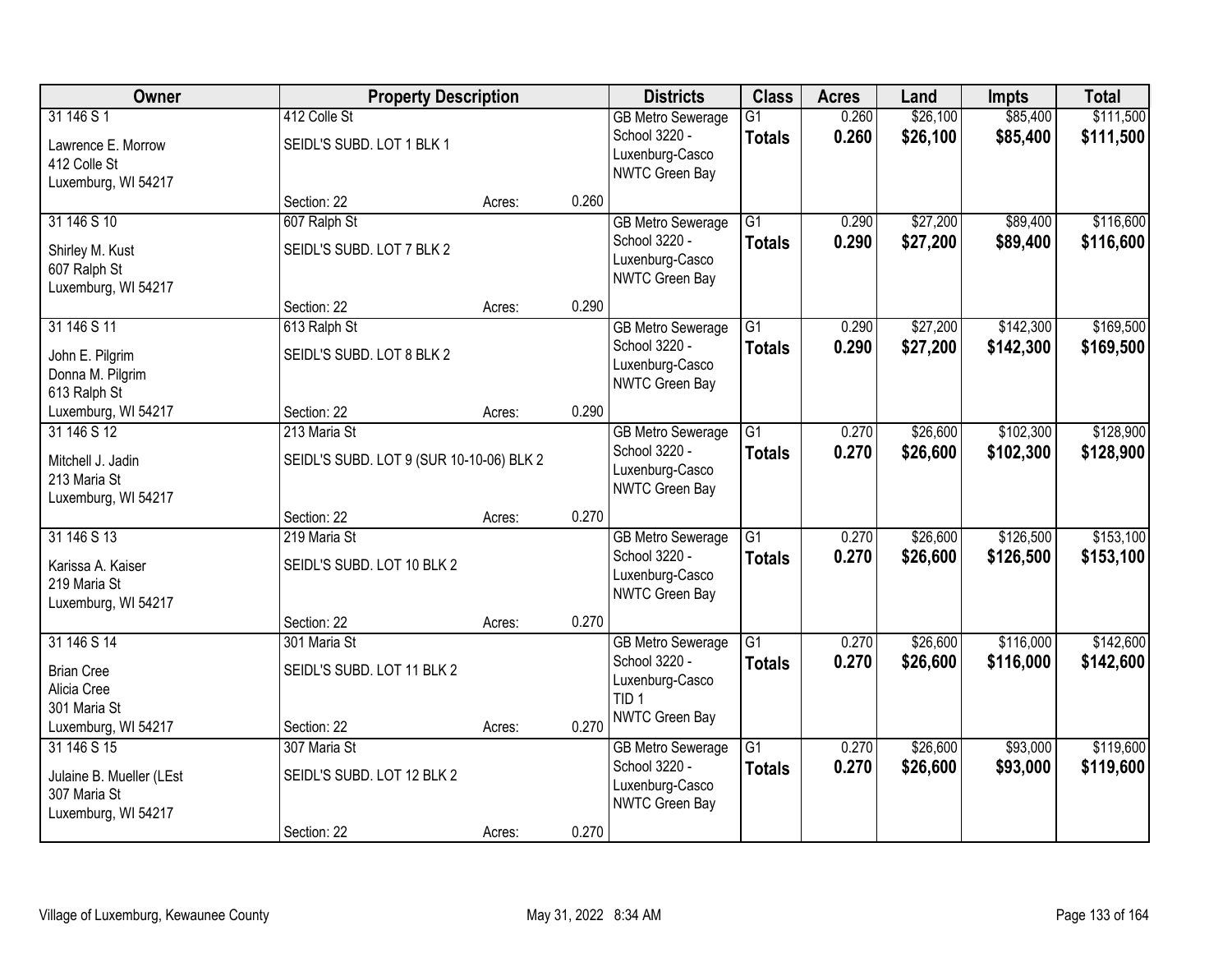| Owner                                                                          | <b>Property Description</b>                             |        |       | <b>Districts</b>                                                               | <b>Class</b>                     | <b>Acres</b>   | Land                 | <b>Impts</b>           | <b>Total</b>           |
|--------------------------------------------------------------------------------|---------------------------------------------------------|--------|-------|--------------------------------------------------------------------------------|----------------------------------|----------------|----------------------|------------------------|------------------------|
| 31 146 S 16<br>Lynn A. Seidl<br>313 Maria St Box 102<br>Luxemburg, WI 54217    | 313 Maria St<br>SEIDL'S SUBD. LOT 13 BLK 2              |        |       | <b>GB Metro Sewerage</b><br>School 3220 -<br>Luxenburg-Casco<br>NWTC Green Bay | $\overline{G1}$<br><b>Totals</b> | 0.270<br>0.270 | \$26,600<br>\$26,600 | \$142,300<br>\$142,300 | \$168,900<br>\$168,900 |
|                                                                                | Section: 22                                             | Acres: | 0.270 |                                                                                |                                  |                |                      |                        |                        |
| 31 146 S 17<br>Daniel J. Lebbing<br>Laurel R. Lebbing<br>319 Maria St          | 319 Maria St<br>SEIDL'S SUBD. LOT 14 BLK 2              |        |       | <b>GB Metro Sewerage</b><br>School 3220 -<br>Luxenburg-Casco<br>NWTC Green Bay | $\overline{G1}$<br><b>Totals</b> | 0.270<br>0.270 | \$26,600<br>\$26,600 | \$116,200<br>\$116,200 | \$142,800<br>\$142,800 |
| Luxemburg, WI 54217                                                            | Section: 22                                             | Acres: | 0.270 |                                                                                |                                  |                |                      |                        |                        |
| 31 146 S 18<br>John J. Price<br>Andrea L. Price<br>325 Maria St                | 325 Maria St<br>SEIDL'S SUBD. LOT 15 BLK 2              |        |       | <b>GB Metro Sewerage</b><br>School 3220 -<br>Luxenburg-Casco<br>NWTC Green Bay | $\overline{G1}$<br><b>Totals</b> | 0.290<br>0.290 | \$27,200<br>\$27,200 | \$112,700<br>\$112,700 | \$139,900<br>\$139,900 |
| Luxemburg, WI 54217                                                            | Section: 22                                             | Acres: | 0.290 |                                                                                |                                  |                |                      |                        |                        |
| 31 146 S 19<br>Cri Rentals, LLC<br>4362 Forest Ridge Dr<br>Green Bay, WI 54313 | 602 Ralph St<br>SEIDL'S SUBD. LOT 1 (SUR 9-15-83) BLK 3 |        |       | <b>GB Metro Sewerage</b><br>School 3220 -<br>Luxenburg-Casco<br>NWTC Green Bay | $\overline{G2}$<br><b>Totals</b> | 0.460<br>0.460 | \$32,400<br>\$32,400 | \$231,500<br>\$231,500 | \$263,900<br>\$263,900 |
|                                                                                | Section: 22                                             | Acres: | 0.460 |                                                                                |                                  |                |                      |                        |                        |
| 31 146 S 2<br>Lyle J. Jandrin<br>Kathy L. Jandrin<br>607 Peter St Box 231      | 607 Peter St<br>SEIDL'S SUBD. LOT 2 BLK 1               |        |       | <b>GB</b> Metro Sewerage<br>School 3220 -<br>Luxenburg-Casco<br>NWTC Green Bay | $\overline{G1}$<br><b>Totals</b> | 0.270<br>0.270 | \$26,600<br>\$26,600 | \$132,600<br>\$132,600 | \$159,200<br>\$159,200 |
| Luxemburg, WI 54217                                                            | Section: 22                                             | Acres: | 0.270 |                                                                                |                                  |                |                      |                        |                        |
| 31 146 S 20<br>GM Thiry, LLC<br>PO Box 6<br>Luxemburg, WI 54217                | 108 Colle St<br>SEIDL'S SUBD. LOT 2 (RENTAL PROP) BLK 3 |        |       | <b>GB Metro Sewerage</b><br>School 3220 -<br>Luxenburg-Casco<br>NWTC Green Bay | $\overline{G2}$<br><b>Totals</b> | 0.120<br>0.120 | \$12,000<br>\$12,000 | \$45,900<br>\$45,900   | \$57,900<br>\$57,900   |
|                                                                                | Section: 22                                             | Acres: | 0.120 |                                                                                |                                  |                |                      |                        |                        |
| 31 146 S 21<br>GM Thiry, LLC<br>PO Box 6<br>Luxemburg, WI 54217                | 607 Center Dr<br>SEIDL'S SUBD. LOT 3 (RESTAURANT) BLK 3 |        |       | <b>GB Metro Sewerage</b><br>School 3220 -<br>Luxenburg-Casco<br>NWTC Green Bay | $\overline{G2}$<br><b>Totals</b> | 0.350<br>0.350 | \$50,900<br>\$50,900 | \$164,400<br>\$164,400 | \$215,300<br>\$215,300 |
|                                                                                | Section: 22                                             | Acres: | 0.350 |                                                                                |                                  |                |                      |                        |                        |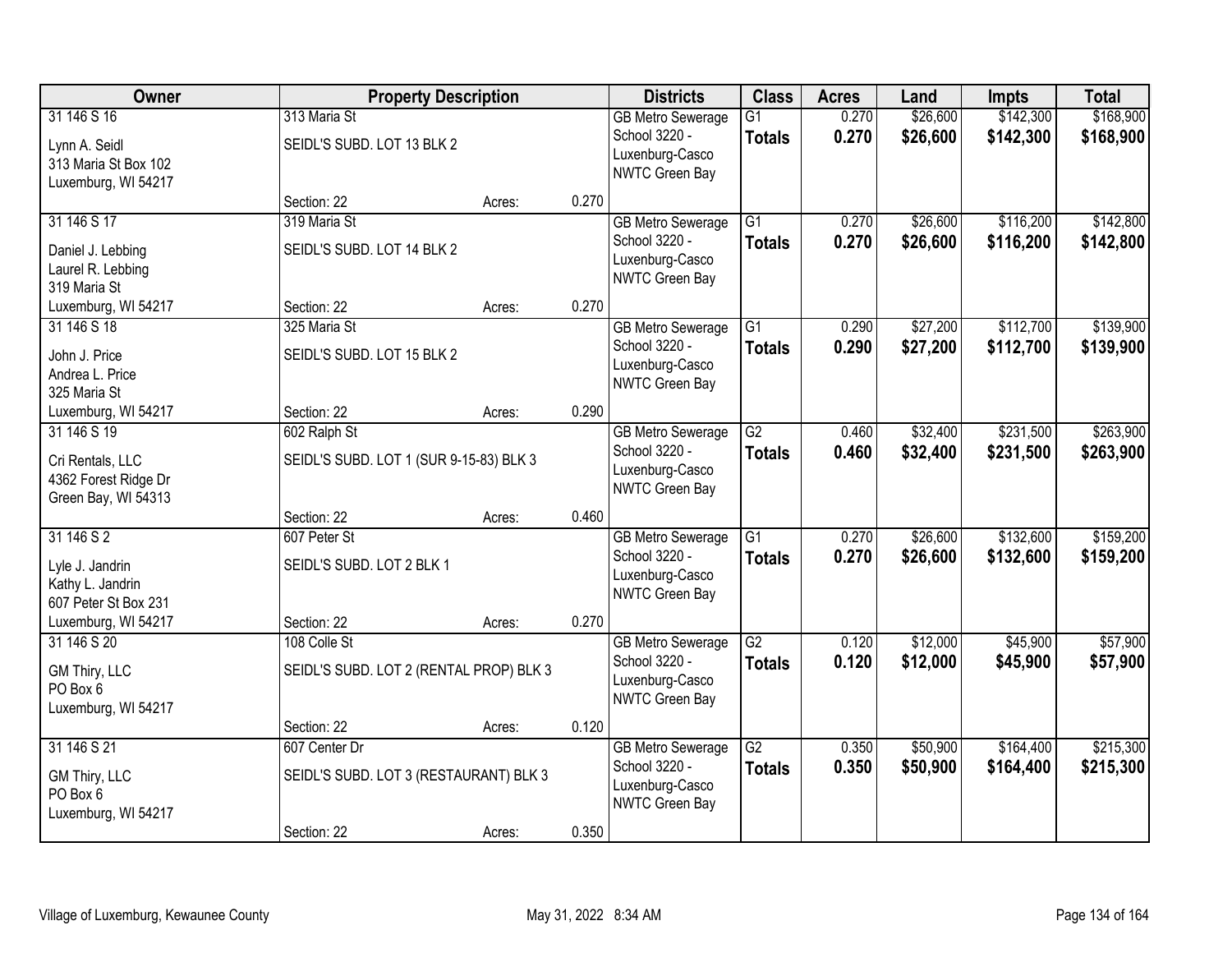| Owner                                                                               | <b>Property Description</b>                                                       |        |       | <b>Districts</b>                                                               | <b>Class</b>                     | <b>Acres</b>   | Land                 | <b>Impts</b>           | <b>Total</b>           |
|-------------------------------------------------------------------------------------|-----------------------------------------------------------------------------------|--------|-------|--------------------------------------------------------------------------------|----------------------------------|----------------|----------------------|------------------------|------------------------|
| 31 146 S 22<br>Abc Family Realty, LLC<br>613 Center Dr                              | 613 Center Dr<br>SEIDL'S SUBD. LOT 4 (DENTAL OFFICE) BLK 3<br>Luxemburg, WI 54217 |        |       | <b>GB Metro Sewerage</b><br>School 3220 -<br>Luxenburg-Casco<br>NWTC Green Bay | $\overline{G2}$<br><b>Totals</b> | 1.340<br>1.340 | \$73,900<br>\$73,900 | \$268,200<br>\$268,200 | \$342,100<br>\$342,100 |
|                                                                                     | Section: 22                                                                       | Acres: | 1.340 |                                                                                |                                  |                |                      |                        |                        |
| 31 146 S 23<br>Kristin Ronsman<br>702 Ralph St<br>Luxemburg, WI 54217               | 702 Ralph St<br>SEIDL'S SUBD. LOT 5 BLK 3                                         |        |       | <b>GB Metro Sewerage</b><br>School 3220 -<br>Luxenburg-Casco<br>NWTC Green Bay | $\overline{G1}$<br><b>Totals</b> | 0.930<br>0.930 | \$38,300<br>\$38,300 | \$136,400<br>\$136,400 | \$174,700<br>\$174,700 |
|                                                                                     | Section: 22                                                                       | Acres: | 0.930 |                                                                                |                                  |                |                      |                        |                        |
| 31 146 S 24<br>John C & Mary Kay Seidl Trust<br>706 Ralph St<br>Luxemburg, WI 54217 | 706 Ralph St<br>SEIDL'S SUBD. LOT 6 BLK 3                                         |        |       | <b>GB Metro Sewerage</b><br>School 3220 -<br>Luxenburg-Casco<br>NWTC Green Bay | G1<br><b>Totals</b>              | 1.380<br>1.380 | \$40,700<br>\$40,700 | \$199,800<br>\$199,800 | \$240,500<br>\$240,500 |
|                                                                                     | Section: 22                                                                       | Acres: | 1.380 |                                                                                |                                  |                |                      |                        |                        |
| 31 146 S 25<br>Christopher Gagnon<br>412 Maria St<br>Luxemburg, WI 54217            | 412 Maria St<br>SEIDL'S SUBD. LOT 1 BLK 4                                         |        |       | <b>GB Metro Sewerage</b><br>School 3220 -<br>Luxenburg-Casco<br>NWTC Green Bay | G1<br><b>Totals</b>              | 0.850<br>0.850 | \$37,500<br>\$37,500 | \$180,000<br>\$180,000 | \$217,500<br>\$217,500 |
|                                                                                     | Section: 22                                                                       | Acres: | 0.850 |                                                                                |                                  |                |                      |                        |                        |
| 31 146 S 26<br>Shannon Malott<br>PO Box 258<br>Luxemburg, WI 54217                  | 324 Maria St<br>SEIDL'S SUBD. LOT 2 BLK 4                                         |        |       | <b>GB Metro Sewerage</b><br>School 3220 -<br>Luxenburg-Casco<br>NWTC Green Bay | $\overline{G1}$<br><b>Totals</b> | 0.580<br>0.580 | \$34,500<br>\$34,500 | \$146,100<br>\$146,100 | \$180,600<br>\$180,600 |
|                                                                                     | Section: 22                                                                       | Acres: | 0.580 |                                                                                |                                  |                |                      |                        |                        |
| 31 146 S 27<br>Rodney P. Tlachac<br>314 Maria St<br>Luxemburg, WI 54217             | 314 Maria St<br>SEIDL'S SUBD. LOT 3 BLK 4                                         |        |       | <b>GB Metro Sewerage</b><br>School 3220 -<br>Luxenburg-Casco<br>NWTC Green Bay | $\overline{G1}$<br><b>Totals</b> | 0.270<br>0.270 | \$26,600<br>\$26,600 | \$100,700<br>\$100,700 | \$127,300<br>\$127,300 |
|                                                                                     | Section: 22                                                                       | Acres: | 0.270 |                                                                                |                                  |                |                      |                        |                        |
| 31 146 S 28<br>Veronica M. Boucher<br>308 Maria St<br>Luxemburg, WI 54217           | 308 Maria St<br>SEIDL'S SUBD. LOT 4 BLK 4                                         |        |       | <b>GB Metro Sewerage</b><br>School 3220 -<br>Luxenburg-Casco<br>NWTC Green Bay | $\overline{G1}$<br><b>Totals</b> | 0.270<br>0.270 | \$26,600<br>\$26,600 | \$104,500<br>\$104,500 | \$131,100<br>\$131,100 |
|                                                                                     | Section: 22                                                                       | Acres: | 0.270 |                                                                                |                                  |                |                      |                        |                        |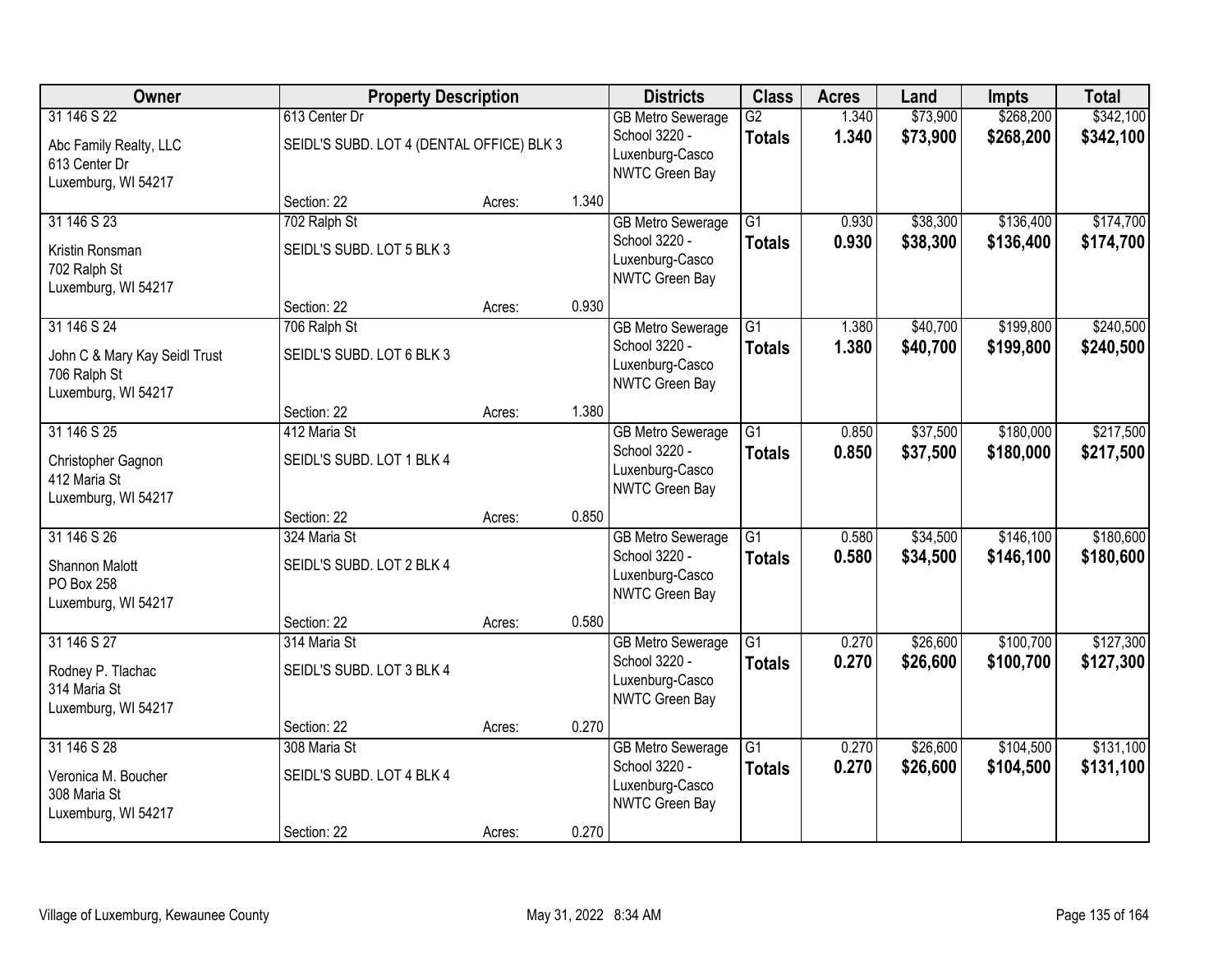| Owner                                                                                                                 |                                                          | <b>Property Description</b> |       | <b>Districts</b>                                                                                   | <b>Class</b>                     | <b>Acres</b>   | Land                 | Impts                  | <b>Total</b>           |
|-----------------------------------------------------------------------------------------------------------------------|----------------------------------------------------------|-----------------------------|-------|----------------------------------------------------------------------------------------------------|----------------------------------|----------------|----------------------|------------------------|------------------------|
| 31 146 S 29<br>Jennifer A. Kintopf                                                                                    | 302 Maria St<br>SEIDL'S SUBD. LOT 5 BLK 4                |                             |       | <b>GB Metro Sewerage</b><br>School 3220 -<br>Luxenburg-Casco                                       | $\overline{G1}$<br><b>Totals</b> | 0.270<br>0.270 | \$26,600<br>\$26,600 | \$91,600<br>\$91,600   | \$118,200<br>\$118,200 |
| 302 Maria St<br>Luxemburg, WI 54217                                                                                   | Section: 22                                              | Acres:                      | 0.270 | TID <sub>1</sub><br>NWTC Green Bay                                                                 |                                  |                |                      |                        |                        |
| 31 146 S 3.1<br>Alan M. Hoppe<br>Sheila M. Hoppe<br>413 Maria St Box 297                                              | 413 Maria St<br>SEIDL'S SUBD. LOT 3 EXC N 88 FT BLK 1    |                             |       | <b>GB Metro Sewerage</b><br>School 3220 -<br>Luxenburg-Casco<br>NWTC Green Bay                     | $\overline{G1}$<br><b>Totals</b> | 0.270<br>0.270 | \$26,600<br>\$26,600 | \$106,400<br>\$106,400 | \$133,000<br>\$133,000 |
| Luxemburg, WI 54217<br>31 146 S 3.2<br>Alan M. Hoppe<br>413 Maria St Box 297<br>Luxemburg, WI 54217                   | Section: 22<br>SEIDL'S SUBD. N 88 FT OF LOT 3 BLK 1      | Acres:                      | 0.270 | <b>GB Metro Sewerage</b><br>School 3220 -<br>Luxenburg-Casco<br>NWTC Green Bay                     | $\overline{G1}$<br><b>Totals</b> | 0.270<br>0.270 | \$26,600<br>\$26,600 | $\overline{50}$<br>\$0 | \$26,600<br>\$26,600   |
|                                                                                                                       | Section: 22                                              | Acres:                      | 0.270 |                                                                                                    |                                  |                |                      |                        |                        |
| 31 146 S 30<br>Jordan Jadin<br>218 Maria St<br>Luxemburg, WI 54217                                                    | 218 Maria St<br>SEIDL'S SUBD. LOT 6 BLK 4                |                             |       | <b>GB Metro Sewerage</b><br>School 3220 -<br>Luxenburg-Casco<br>NWTC Green Bay                     | G1<br><b>Totals</b>              | 0.270<br>0.270 | \$26,600<br>\$26,600 | \$95,700<br>\$95,700   | \$122,300<br>\$122,300 |
|                                                                                                                       | Section: 22                                              | Acres:                      | 0.270 |                                                                                                    |                                  |                |                      |                        |                        |
| 31 146 S 31<br>Ryan P. Sustman<br>212 Maria St<br>Luxemburg, WI 54217                                                 | 212 Maria St<br>SEIDL'S SUBD. LOT 7 BLK 4                |                             |       | <b>GB Metro Sewerage</b><br>School 3220 -<br>Luxenburg-Casco<br>NWTC Green Bay                     | $\overline{G1}$<br><b>Totals</b> | 0.270<br>0.270 | \$26,600<br>\$26,600 | \$100,700<br>\$100,700 | \$127,300<br>\$127,300 |
|                                                                                                                       | Section: 22                                              | Acres:                      | 0.270 |                                                                                                    |                                  |                |                      |                        |                        |
| 31 146 S 32<br>Robert J. Romuald<br>707 Ralph St<br>Luxemburg, WI 54217                                               | 707 Ralph St<br>SEIDL'S SUBD. LOT 8 BLK 4                |                             |       | <b>GB Metro Sewerage</b><br>School 3220 -<br>Luxenburg-Casco<br>NWTC Green Bay                     | $\overline{G1}$<br><b>Totals</b> | 0.290<br>0.290 | \$27,200<br>\$27,200 | \$128,000<br>\$128,000 | \$155,200<br>\$155,200 |
|                                                                                                                       | Section: 22                                              | Acres:                      | 0.290 |                                                                                                    |                                  |                |                      |                        |                        |
| 31 146 S 33<br>Darrel J. Cravillion (LEst<br>Elizabet Cravillion (LEst<br>713 Ralph St Box 175<br>Luxemburg, WI 54217 | 713 Ralph St<br>SEIDL'S SUBD. LOT 9 BLK 4<br>Section: 22 | Acres:                      | 0.320 | <b>GB Metro Sewerage</b><br>School 3220 -<br>Luxenburg-Casco<br>TID <sub>1</sub><br>NWTC Green Bay | $\overline{G1}$<br><b>Totals</b> | 0.320<br>0.320 | \$28,200<br>\$28,200 | \$127,100<br>\$127,100 | \$155,300<br>\$155,300 |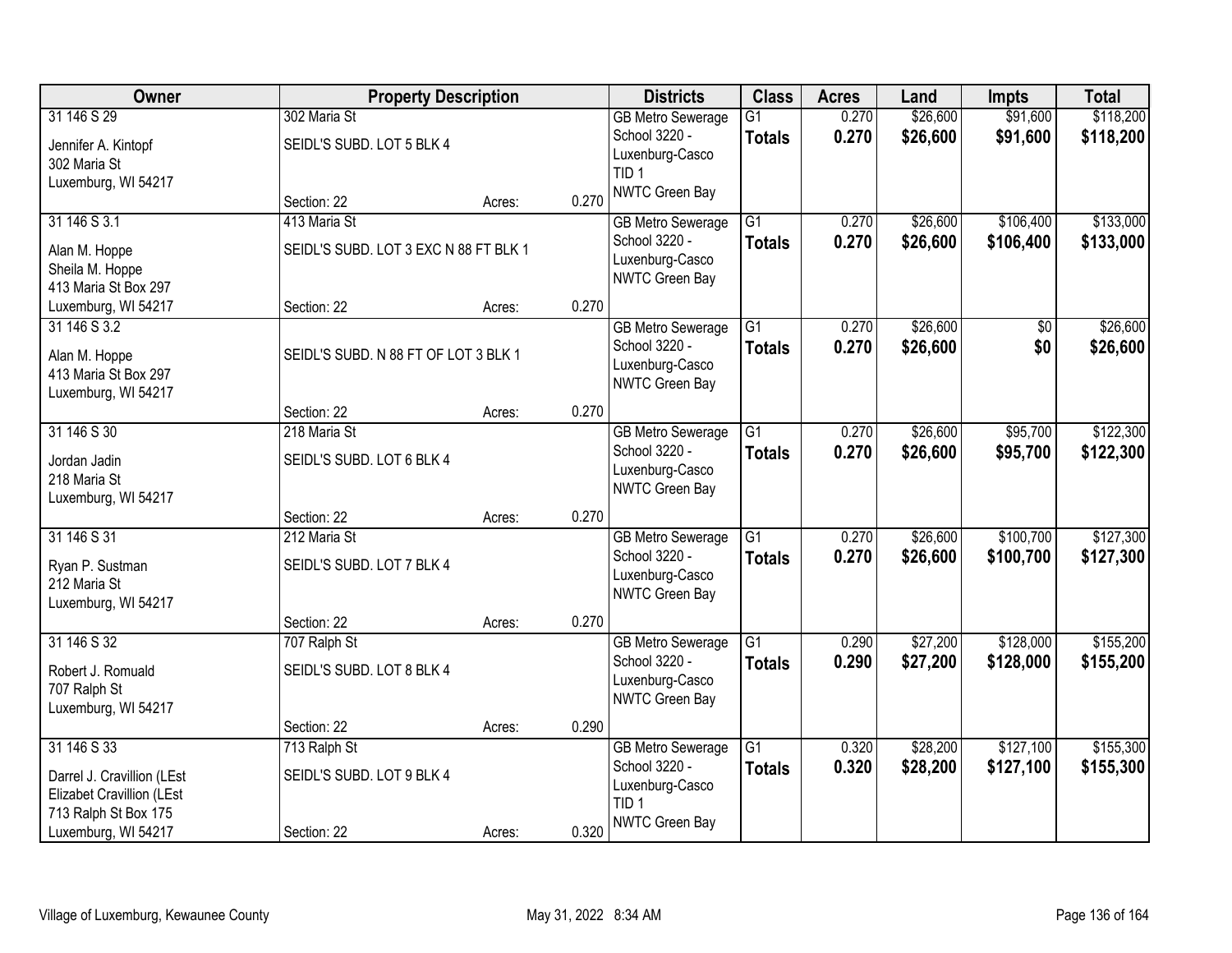| Owner                                                                                        |                                                                                                                                                                                 | <b>Property Description</b> | <b>Districts</b> | <b>Class</b>                                                                                              | <b>Acres</b>                     | Land           | <b>Impts</b>         | <b>Total</b>           |                        |
|----------------------------------------------------------------------------------------------|---------------------------------------------------------------------------------------------------------------------------------------------------------------------------------|-----------------------------|------------------|-----------------------------------------------------------------------------------------------------------|----------------------------------|----------------|----------------------|------------------------|------------------------|
| 31 146 S 34<br>Kyle G. Jauquet<br>213 Seidl St<br>Luxemburg, WI 54217                        | 213 Seidl St<br>SEIDL'S SUBD. LOT 10 BLK 4                                                                                                                                      |                             |                  | <b>GB Metro Sewerage</b><br>School 3220 -<br>Luxenburg-Casco<br>TID <sub>1</sub>                          | $\overline{G1}$<br><b>Totals</b> | 0.320<br>0.320 | \$28,200<br>\$28,200 | \$87,300<br>\$87,300   | \$115,500<br>\$115,500 |
|                                                                                              | Section: 22                                                                                                                                                                     | Acres:                      | 0.320            | <b>NWTC Green Bay</b>                                                                                     |                                  |                |                      |                        |                        |
| 31 146 S 35<br>Bonnie A. Romuald<br>219 Seidl St<br>Luxemburg, WI 54217                      | 219 Seidl St<br>SEIDL'S SUBD. LOT 11 BLK 4<br>Section: 22                                                                                                                       | Acres:                      | 0.320            | <b>GB Metro Sewerage</b><br>School 3220 -<br>Luxenburg-Casco<br>TID <sub>1</sub><br><b>NWTC Green Bay</b> | $\overline{G1}$<br><b>Totals</b> | 0.320<br>0.320 | \$28,200<br>\$28,200 | \$89,300<br>\$89,300   | \$117,500<br>\$117,500 |
| 31 146 S 36<br>Tina D. Nys<br>301 Seidl St<br>Luxemburg, WI 54217                            | 301 Seidl St<br>SEIDL'S SUBD. LOT 12 BLK 4                                                                                                                                      |                             |                  | <b>GB Metro Sewerage</b><br>School 3220 -<br>Luxenburg-Casco<br>NWTC Green Bay                            | $\overline{G1}$<br><b>Totals</b> | 0.320<br>0.320 | \$28,200<br>\$28,200 | \$133,700<br>\$133,700 | \$161,900<br>\$161,900 |
|                                                                                              | Section: 22                                                                                                                                                                     | Acres:                      | 0.320            |                                                                                                           |                                  |                |                      |                        | \$119,200              |
| 31 146 S 37<br>Tim J. Schierland<br>307 Seidl St<br>Luxemburg, WI 54217                      | 307 Seidl St<br>SEIDL'S SUBD. LOT 13 BLK 4                                                                                                                                      |                             |                  | <b>GB Metro Sewerage</b><br>School 3220 -<br>Luxenburg-Casco<br>NWTC Green Bay                            | $\overline{G1}$<br><b>Totals</b> | 0.320<br>0.320 | \$28,200<br>\$28,200 | \$91,000<br>\$91,000   | \$119,200              |
|                                                                                              | Section: 22                                                                                                                                                                     | Acres:                      | 0.320            |                                                                                                           |                                  |                |                      |                        |                        |
| 31 146 S 38<br>William J & Joan Seidl Trust<br>313 Seidl St Po Box 74<br>Luxemburg, WI 54217 | 313 Seidl St<br>SEIDL'S SUBD. LOT 14 & PRT OF VACATED SEIDL ST<br>DESC AS COM SE COR LOT 14 BLK 4 AS POB N<br>00*52' 00" E 36.06' ALG E LN LOT 14 TH 36.15' ALG<br>Section: 22  | Acres:                      | 0.320            | <b>GB Metro Sewerage</b><br>School 3220 -<br>Luxenburg-Casco<br>NWTC Green Bay                            | $\overline{G1}$<br><b>Totals</b> | 0.320<br>0.320 | \$28,200<br>\$28,200 | \$152,900<br>\$152,900 | \$181,100<br>\$181,100 |
| 31 146 S 39<br>John G. Rueckl<br>Margaret M. Rueckl<br>1751 Alfred Dr<br>Luxemburg, WI 54217 | 317 Seidl St<br>SEIDL'S SUBD. LOT 15 & PRT OF VACATED SEIDL ST<br>DESC AS COM NE COR LOT 15 BLK 4 AS POB N<br>89*32' 00" E 2.97' TH 100.21' ALG ARC OF A 219.83'<br>Section: 22 | Acres:                      | 0.390            | <b>GB Metro Sewerage</b><br>School 3220 -<br>Luxenburg-Casco<br>NWTC Green Bay                            | G1<br><b>Totals</b>              | 0.390<br>0.390 | \$22,700<br>\$22,700 | \$0<br>\$0             | \$22,700<br>\$22,700   |
| 31 146 S 4<br>Amanda L. Jadin<br>324 Colle St<br>Luxemburg, WI 54217                         | 324 Colle St<br>SEIDL'S SUBD. LOT 1 BLK 2<br>Section: 22                                                                                                                        | Acres:                      | 0.290            | <b>GB Metro Sewerage</b><br>School 3220 -<br>Luxenburg-Casco<br>NWTC Green Bay                            | $\overline{G1}$<br><b>Totals</b> | 0.290<br>0.290 | \$27,200<br>\$27,200 | \$87,600<br>\$87,600   | \$114,800<br>\$114,800 |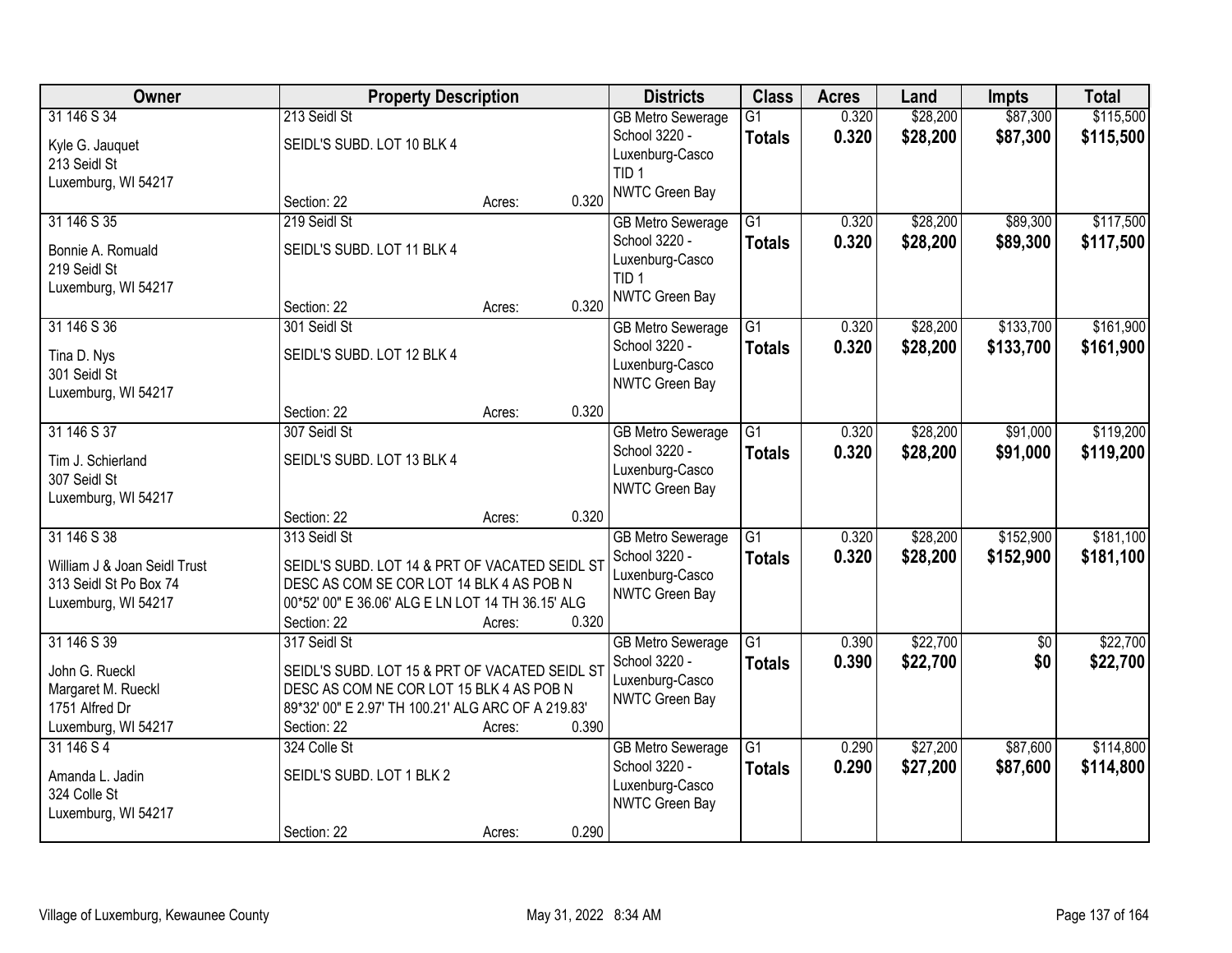| Owner                                                                  | <b>Property Description</b>                                                                                |        |       | <b>Districts</b>                                                                                   | <b>Class</b>                     | <b>Acres</b>   | Land                 | <b>Impts</b>           | <b>Total</b>           |
|------------------------------------------------------------------------|------------------------------------------------------------------------------------------------------------|--------|-------|----------------------------------------------------------------------------------------------------|----------------------------------|----------------|----------------------|------------------------|------------------------|
| 31 146 S 40<br>Daniel A & Maria L Rueckl Trust<br>325 Seidl St         | 325 Seidl St<br>SEIDL'S SUBD. LOT 16 & PRT OF VACATED SEIDL ST<br>DESC AS COM SE COR LOT 15 BLK 4 AS POB N |        |       | <b>GB Metro Sewerage</b><br>School 3220 -<br>Luxenburg-Casco<br>NWTC Green Bay                     | $\overline{G1}$<br><b>Totals</b> | 0.670<br>0.670 | \$35,500<br>\$35,500 | \$151,100<br>\$151,100 | \$186,600<br>\$186,600 |
| Luxemburg, WI 54217                                                    | 55*19' 33" E 50.33' TH 77.12' ALG ARC OF 219.83' RAD<br>Section: 22                                        | Acres: | 0.670 |                                                                                                    |                                  |                |                      |                        |                        |
| 31 146 S 5<br>Trever J. Johnson<br>318 Colle St<br>Luxemburg, WI 54217 | 318 Colle St<br>SEIDL'S SUBD. LOT 2 BLK 2                                                                  |        |       | <b>GB Metro Sewerage</b><br>School 3220 -<br>Luxenburg-Casco<br>NWTC Green Bay                     | $\overline{G1}$<br><b>Totals</b> | 0.400<br>0.400 | \$30,600<br>\$30,600 | \$124,400<br>\$124,400 | \$155,000<br>\$155,000 |
| 31 146 S 6<br>Joan (LEst Duchateau<br>306 Colle St                     | Section: 22<br>306 Colle St<br>SEIDL'S SUBD. LOT 3 BLK 2                                                   | Acres: | 0.400 | <b>GB Metro Sewerage</b><br>School 3220 -<br>Luxenburg-Casco                                       | $\overline{G1}$<br><b>Totals</b> | 0.390<br>0.390 | \$30,300<br>\$30,300 | \$153,700<br>\$153,700 | \$184,000<br>\$184,000 |
| Luxemburg, WI 54217                                                    | Section: 22                                                                                                | Acres: | 0.390 | NWTC Green Bay                                                                                     |                                  |                |                      |                        |                        |
| 31 146 S 7<br>Timothy R. Wilmet<br>Casey J. Wilmet<br>224 Colle St     | 224 Colle St<br>SEIDL'S SUBD. LOT 4 BLK 2                                                                  |        |       | <b>GB Metro Sewerage</b><br>School 3220 -<br>Luxenburg-Casco<br>TID <sub>1</sub>                   | $\overline{G1}$<br><b>Totals</b> | 0.260<br>0.260 | \$26,100<br>\$26,100 | \$161,900<br>\$161,900 | \$188,000<br>\$188,000 |
| Luxemburg, WI 54217<br>31 146 S 8                                      | Section: 22<br>218 Colle St                                                                                | Acres: | 0.260 | NWTC Green Bay<br><b>GB Metro Sewerage</b>                                                         | $\overline{G1}$                  | 0.270          | \$26,600             | \$77,200               | \$103,800              |
| Paul M. Abts<br>218 Colle St<br>Luxemburg, WI 54217                    | SEIDL'S SUBD. LOT 5 BLK 2                                                                                  |        |       | School 3220 -<br>Luxenburg-Casco<br>NWTC Green Bay                                                 | <b>Totals</b>                    | 0.270          | \$26,600             | \$77,200               | \$103,800              |
|                                                                        | Section: 22                                                                                                | Acres: | 0.270 |                                                                                                    |                                  |                |                      |                        |                        |
| 31 146 S 9<br>Jeffrey A. Trogdon<br>Erin L. Trogdon<br>212 Colle St    | 212 Colle St<br>SEIDL'S SUBD. LOT 6 BLK 2                                                                  |        |       | <b>GB Metro Sewerage</b><br>School 3220 -<br>Luxenburg-Casco<br>NWTC Green Bay                     | $\overline{G1}$<br><b>Totals</b> | 0.270<br>0.270 | \$26,600<br>\$26,600 | \$92,300<br>\$92,300   | \$118,900<br>\$118,900 |
| Luxemburg, WI 54217                                                    | Section: 22                                                                                                | Acres: | 0.270 |                                                                                                    |                                  |                |                      |                        |                        |
| 31 146 SA 1<br>School Dist #1<br>512 Center Dr<br>Luxemburg, WI 54217  | 707 Marcks Ln<br>SPARTAN ACRES LOT 1 (SCHOOL) EXEMPT<br>Section: 15                                        | Acres: | 8.770 | <b>GB Metro Sewerage</b><br>School 3220 -<br>Luxenburg-Casco<br>TID <sub>1</sub><br>NWTC Green Bay | $\overline{X4}$<br><b>Totals</b> | 8.770<br>8.770 | \$0<br>\$0           | $\overline{50}$<br>\$0 | \$0<br>\$0             |
|                                                                        |                                                                                                            |        |       |                                                                                                    |                                  |                |                      |                        |                        |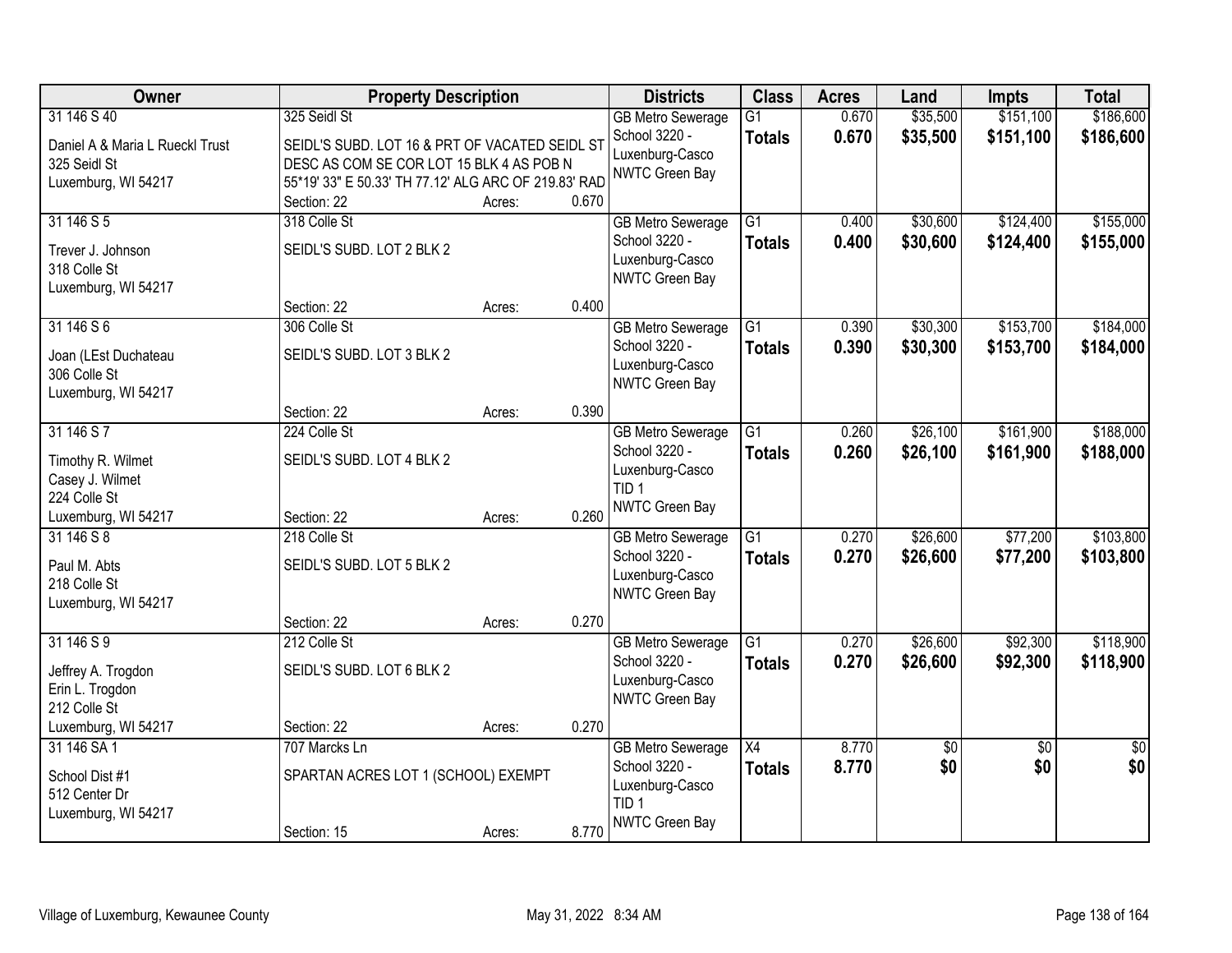| Owner                                                                                                |                                                                                                                                                  | <b>Property Description</b> |       | <b>Districts</b>                                                                      | <b>Class</b>                     | <b>Acres</b>   | Land                   | Impts                  | <b>Total</b>            |
|------------------------------------------------------------------------------------------------------|--------------------------------------------------------------------------------------------------------------------------------------------------|-----------------------------|-------|---------------------------------------------------------------------------------------|----------------------------------|----------------|------------------------|------------------------|-------------------------|
| 31 146 SA 2<br>Luxemburg Village<br>206 Maple St Box #307<br>Luxemburg, WI 54217                     | 701 Marcks Ln<br>SPARTAN ACRES LOT 2 (WELL & PUMP HOUSE)<br><b>EXEMPT</b>                                                                        |                             |       | <b>GB Metro Sewerage</b><br>School 3220 -<br>Luxenburg-Casco<br>TID <sub>1</sub>      | X4<br><b>Totals</b>              | 0.230<br>0.230 | \$0<br>\$0             | $\overline{50}$<br>\$0 | \$0<br>\$0              |
|                                                                                                      | Section: 15                                                                                                                                      | Acres:                      | 0.230 | NWTC Green Bay                                                                        |                                  |                |                        |                        |                         |
| 31 146 SA 3.1<br>Ronald J. Lecloux<br>Kathleen Lecloux<br>713 Marcks La Box 84                       | 713 Marcks Ln<br>SPARTAN ACRES PRT OF LOT 3: LOT 1 OF 2CSM-<br>102-103 MAP #354                                                                  |                             |       | <b>GB Metro Sewerage</b><br>School 3220 -<br>Luxenburg-Casco<br><b>NWTC Green Bay</b> | $\overline{G1}$<br><b>Totals</b> | 0.340<br>0.340 | \$28,800<br>\$28,800   | \$175,700<br>\$175,700 | \$204,500<br>\$204,500  |
| Luxemburg, WI 54217                                                                                  | Section: 15                                                                                                                                      | Acres:                      | 0.340 |                                                                                       |                                  |                |                        |                        |                         |
| 31 146 SA 3.2<br>Randall J & Nancy A Paye Trust<br>451 Prairie Ln<br>Luxemburg, WI 54217             | 451 Prairie Ln<br>SPARTAN ACRES PRT OF LOT 3: LOT 2 OF<br>2CSM-102-103 MAP #354                                                                  |                             |       | <b>GB Metro Sewerage</b><br>School 3220 -<br>Luxenburg-Casco<br>NWTC Green Bay        | $\overline{G1}$<br><b>Totals</b> | 0.330<br>0.330 | \$28,500<br>\$28,500   | \$159,200<br>\$159,200 | \$187,700<br>\$187,700  |
|                                                                                                      | Section: 15                                                                                                                                      | Acres:                      | 0.330 |                                                                                       |                                  |                |                        |                        |                         |
| 31 146 SA 3.3<br>Bonita A. Matzke<br>439 Prairie Ln<br>Luxemburg, WI 54217                           | 441 Prairie Ln<br>SPARTAN ACRES PRT OF LOT 3: LOT 1 OF 2CSM-<br>157 MAP #381                                                                     |                             |       | <b>GB Metro Sewerage</b><br>School 3220 -<br>Luxenburg-Casco<br>NWTC Green Bay        | G1<br><b>Totals</b>              | 0.520<br>0.520 | \$33,900<br>\$33,900   | \$196,400<br>\$196,400 | \$230,300<br>\$230,300  |
|                                                                                                      | Section: 15                                                                                                                                      | Acres:                      | 0.520 |                                                                                       |                                  |                |                        |                        |                         |
| 31 146 SA 4<br>Luxemburg Village<br>206 Maple St Box #307<br>Luxemburg, WI 54217                     | SPARTAN ACRES LOT 4 EXEMPT                                                                                                                       |                             |       | <b>GB Metro Sewerage</b><br>School 3220 -<br>Luxenburg-Casco<br>NWTC Green Bay        | $\overline{X4}$<br><b>Totals</b> | 1.370<br>1.370 | $\overline{50}$<br>\$0 | $\overline{50}$<br>\$0 | $\overline{\$0}$<br>\$0 |
|                                                                                                      | Section: 15                                                                                                                                      | Acres:                      | 1.370 |                                                                                       |                                  |                |                        |                        |                         |
| 31 146 SA 5<br>Miesler Development, LLC<br>E1694 Rockledge Rd<br>Luxemburg, WI 54217                 | 813 Marcks Ln<br>SPARTAN ACRES LOT 5 EXC 2CSM-159 MAP #382 &<br>EXC LOTS 15-16-17-18-19 OF SPARTAN ACRES<br><b>FIRST ADDITION</b><br>Section: 15 | Acres:                      | 2.290 | <b>GB Metro Sewerage</b><br>School 3220 -<br>Luxenburg-Casco<br>NWTC Green Bay        | $\overline{G4}$<br><b>Totals</b> | 2.290<br>2.290 | \$300<br>\$300         | $\sqrt{6}$<br>\$0      | \$300<br>\$300          |
| 31 146 SA 5.1<br>Charles D. Vanlaanen<br>Sarah D. Vanlaanen<br>450 Prairie Ln<br>Luxemburg, WI 54217 | 450 Prairie Ln<br>SPARTAN ACRES PRT OF LOT 5: LOT 1 OF<br>2CSM-159 MAP #382<br>Section: 15                                                       | Acres:                      | 0.400 | <b>GB Metro Sewerage</b><br>School 3220 -<br>Luxenburg-Casco<br>NWTC Green Bay        | $\overline{G1}$<br><b>Totals</b> | 0.400<br>0.400 | \$30,600<br>\$30,600   | \$160,700<br>\$160,700 | \$191,300<br>\$191,300  |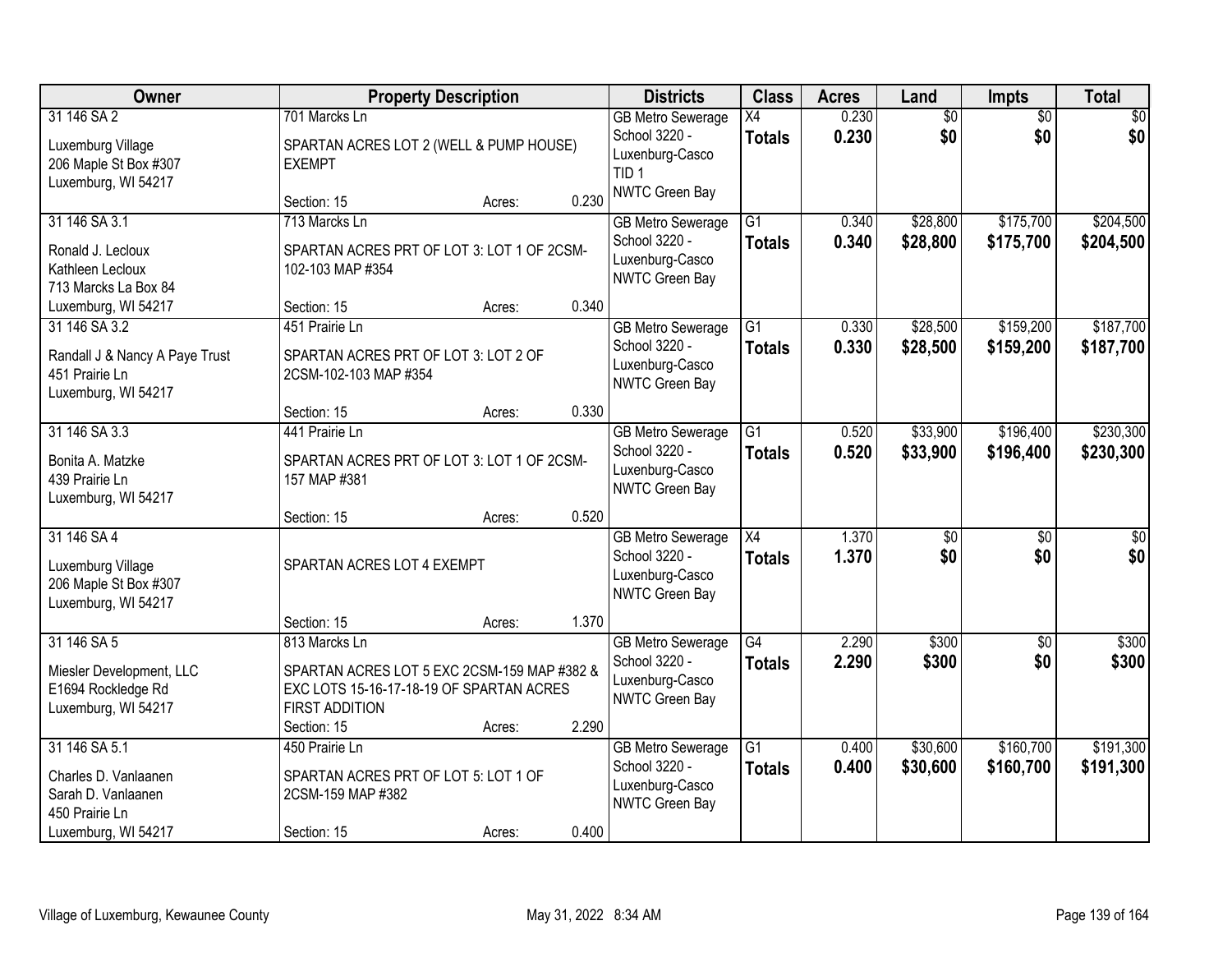| Owner                                          |                                                                           | <b>Property Description</b> |       | <b>Districts</b>                          | <b>Class</b>                     | <b>Acres</b>   | Land                 | <b>Impts</b>           | <b>Total</b>           |
|------------------------------------------------|---------------------------------------------------------------------------|-----------------------------|-------|-------------------------------------------|----------------------------------|----------------|----------------------|------------------------|------------------------|
| 31 146 SA 5.2                                  | 440 Prairie Ln                                                            |                             |       | <b>GB Metro Sewerage</b><br>School 3220 - | $\overline{G1}$<br><b>Totals</b> | 0.470<br>0.470 | \$32,700<br>\$32,700 | \$202,100<br>\$202,100 | \$234,800<br>\$234,800 |
| April Fameree                                  | SPARTAN ACRES PRT OF LOT 5: LOT 2 OF                                      |                             |       | Luxenburg-Casco                           |                                  |                |                      |                        |                        |
| 438 Prairie Ln<br>Luxemburg, WI 54217          | 2CSM-159 MAP #382                                                         |                             |       | NWTC Green Bay                            |                                  |                |                      |                        |                        |
|                                                | Section: 15                                                               | Acres:                      | 0.470 |                                           |                                  |                |                      |                        |                        |
| 31 146 SA 5.3                                  | 430 Prairie Ln                                                            |                             |       | <b>GB Metro Sewerage</b>                  | $\overline{G1}$                  | 0.470          | \$32,700             | \$177,400              | \$210,100              |
| Jonah P. Lenss                                 | SPARTAN ACRES PRT OF LOT 5: LOT 3 OF                                      |                             |       | School 3220 -<br>Luxenburg-Casco          | <b>Totals</b>                    | 0.470          | \$32,700             | \$177,400              | \$210,100              |
| Nicole H. Lenss                                | 2CSM-159 MAP #382                                                         |                             |       | NWTC Green Bay                            |                                  |                |                      |                        |                        |
| 781 Oakwood Beach Rd<br>Luxemburg, WI 54217    | Section: 15                                                               | Acres:                      | 0.470 |                                           |                                  |                |                      |                        |                        |
| 31 146 SA 5.4                                  | 420 Prairie Ln                                                            |                             |       | <b>GB Metro Sewerage</b>                  | $\overline{G1}$                  | 0.480          | \$33,000             | \$163,600              | \$196,600              |
| Adrian C & Lynn M Monfils Trust                | SPARTAN ACRES PRT OF LOT 5: LOT 4 OF 2CSM-                                |                             |       | School 3220 -                             | <b>Totals</b>                    | 0.480          | \$33,000             | \$163,600              | \$196,600              |
| N6590 Valley Rd                                | 159 MAP #382                                                              |                             |       | Luxenburg-Casco<br>NWTC Green Bay         |                                  |                |                      |                        |                        |
| Luxemburg, WI 54217                            |                                                                           |                             |       |                                           |                                  |                |                      |                        |                        |
| 31 146 SA 6                                    | Section: 15<br>812 Marcks Ln                                              | Acres:                      | 0.480 | <b>GB Metro Sewerage</b>                  | $\overline{G4}$                  | 5.570          | \$800                | \$0                    | \$800                  |
|                                                |                                                                           |                             |       | School 3220 -                             | <b>Totals</b>                    | 5.570          | \$800                | \$0                    | \$800                  |
| Miesler Development, LLC<br>E1694 Rockledge Rd | SPARTAN ACRES LOT 6 EXC LOTS<br>8-9-10-11-12-13-14 OF SPARTAN ACRES FIRST |                             |       | Luxenburg-Casco                           |                                  |                |                      |                        |                        |
| Luxemburg, WI 54217                            | <b>ADDITION</b>                                                           |                             |       | NWTC Green Bay                            |                                  |                |                      |                        |                        |
|                                                | Section: 15                                                               | Acres:                      | 5.570 |                                           |                                  |                |                      |                        |                        |
| 31 146 SA 7.1                                  | 690 Marcks Ln                                                             |                             |       | <b>GB Metro Sewerage</b>                  | $\overline{G1}$                  | 0.430          | \$31,500             | \$148,400              | \$179,900              |
| Todd J. Vlies                                  | SPARTAN ACRES LOT 1 OF 2CSM-83 MAP #343                                   |                             |       | School 3220 -<br>Luxenburg-Casco          | <b>Totals</b>                    | 0.430          | \$31,500             | \$148,400              | \$179,900              |
| Melissa A. Vlies<br>690 Marcks Ln              | (BNG PRT OF LOT 7 OF SPARTAN ACRES)                                       |                             |       | NWTC Green Bay                            |                                  |                |                      |                        |                        |
| Luxemburg, WI 54217                            | Section: 15                                                               | Acres:                      | 0.430 |                                           |                                  |                |                      |                        |                        |
| 31 146 SA 7.2                                  | 514 Marcks Ct                                                             |                             |       | <b>GB Metro Sewerage</b>                  | $\overline{G1}$                  | 0.370          | \$29,700             | \$199,700              | \$229,400              |
| Gerald A. Vaness                               | SPARTAN ACRES LOT 2 OF 2CSM-83-4 MAP #343                                 |                             |       | School 3220 -                             | <b>Totals</b>                    | 0.370          | \$29,700             | \$199,700              | \$229,400              |
| <b>Christie Vaness</b>                         | (BNG PRT OF LOT 7 OF SPARTAN ACRES)                                       |                             |       | Luxenburg-Casco<br>NWTC Green Bay         |                                  |                |                      |                        |                        |
| 514 Marcks Ct                                  |                                                                           |                             | 0.370 |                                           |                                  |                |                      |                        |                        |
| Luxemburg, WI 54217<br>31 146 SA 7.3           | Section: 15<br>718 Marcks Ln                                              | Acres:                      |       | <b>GB Metro Sewerage</b>                  | $\overline{G1}$                  | 0.310          | \$27,900             | \$147,100              | \$175,000              |
|                                                | SPARTAN ACRES LOT 3 OF 2CSM-83-4 MAP #343                                 |                             |       | School 3220 -                             | <b>Totals</b>                    | 0.310          | \$27,900             | \$147,100              | \$175,000              |
| <b>Bonita Leroy</b><br>718 Marcks Ln           | (BNG PRT OF LOT 7 OF SPARTAN ACRES)                                       |                             |       | Luxenburg-Casco                           |                                  |                |                      |                        |                        |
| Luxemburg, WI 54217                            |                                                                           |                             |       | NWTC Green Bay                            |                                  |                |                      |                        |                        |
|                                                | Section: 15                                                               | Acres:                      | 0.310 |                                           |                                  |                |                      |                        |                        |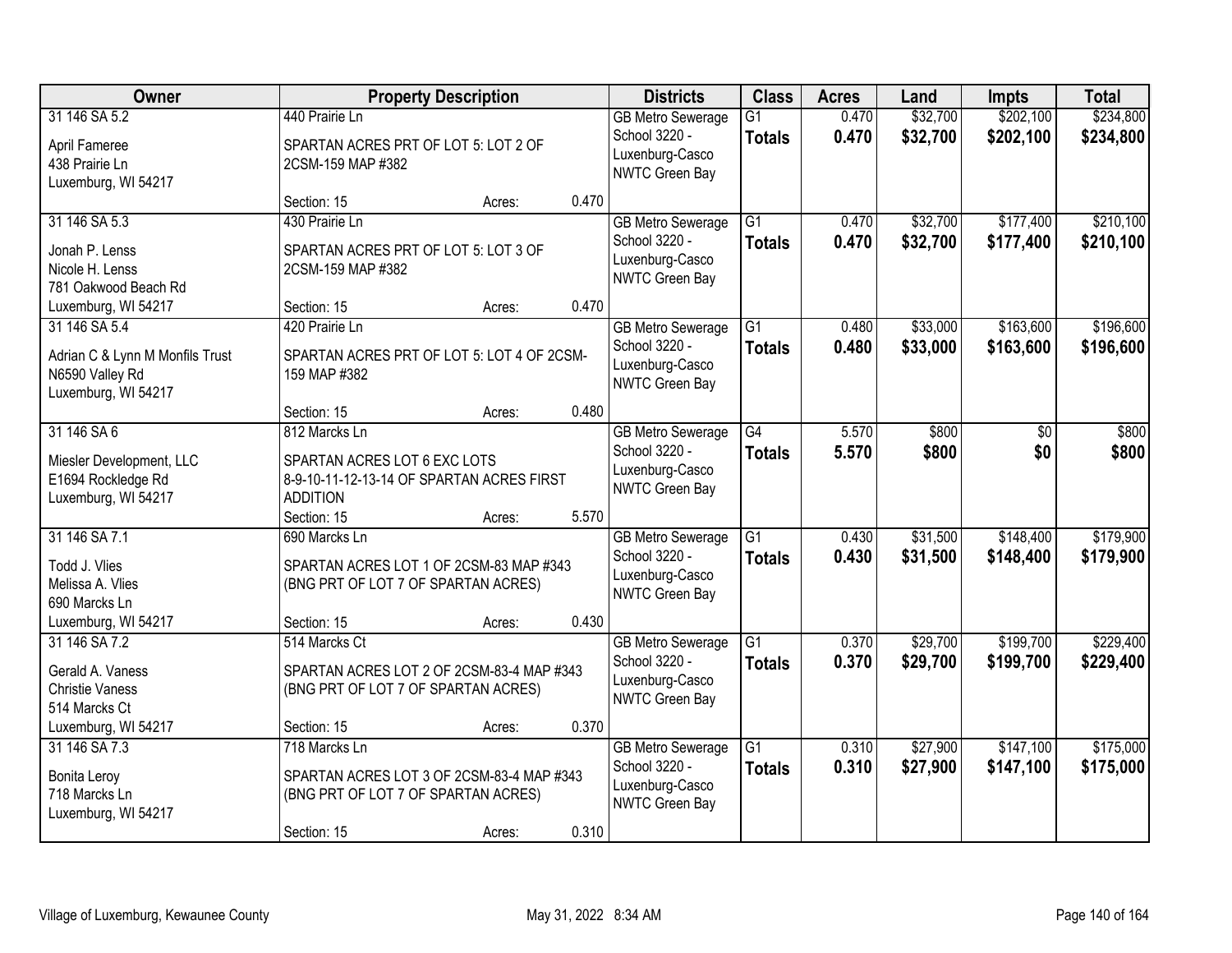| Owner                                                                              |                                                                                                    | <b>Property Description</b> |       | <b>Districts</b>                                                               | <b>Class</b>                     | <b>Acres</b>   | Land                 | <b>Impts</b>           | <b>Total</b>           |
|------------------------------------------------------------------------------------|----------------------------------------------------------------------------------------------------|-----------------------------|-------|--------------------------------------------------------------------------------|----------------------------------|----------------|----------------------|------------------------|------------------------|
| 31 146 SA 7.4<br>Claire A. Anderson<br>513 Prairie Ln<br>Luxemburg, WI 54217       | 513 Prairie Ln<br>SPARTAN ACRES LOT 4 OF 2CSM-83-4 MAP #343<br>(BNG PRT OF LOT 7 OF SPARTAN ACRES) |                             |       | <b>GB Metro Sewerage</b><br>School 3220 -<br>Luxenburg-Casco<br>NWTC Green Bay | $\overline{G1}$<br><b>Totals</b> | 0.310<br>0.310 | \$27,900<br>\$27,900 | \$172,400<br>\$172,400 | \$200,300<br>\$200,300 |
|                                                                                    | Section: 15                                                                                        | Acres:                      | 0.310 |                                                                                |                                  |                |                      |                        |                        |
| 31 146 SA1 10<br>Steven G. Haen<br>520 Prairie Ln<br>Luxemburg, WI 54217           | 520 Prairie Ln<br>SPARTAN ACRES - FIRST ADD LOT 10                                                 |                             |       | <b>GB Metro Sewerage</b><br>School 3220 -<br>Luxenburg-Casco<br>NWTC Green Bay | $\overline{G1}$<br><b>Totals</b> | 0.310<br>0.310 | \$27,900<br>\$27,900 | \$135,600<br>\$135,600 | \$163,500<br>\$163,500 |
|                                                                                    | Section: 15                                                                                        | Acres:                      | 0.310 |                                                                                |                                  |                |                      |                        |                        |
| 31 146 SA1 11<br>Brian H. Massart<br>Debra M. Massart<br>518 Prairie Ln            | 518 Prairie Ln<br>SPARTAN ACRES - FIRST ADD LOT 11                                                 |                             |       | <b>GB Metro Sewerage</b><br>School 3220 -<br>Luxenburg-Casco<br>NWTC Green Bay | G1<br><b>Totals</b>              | 0.310<br>0.310 | \$27,900<br>\$27,900 | \$129,300<br>\$129,300 | \$157,200<br>\$157,200 |
| Luxemburg, WI 54217                                                                | Section: 15                                                                                        | Acres:                      | 0.310 |                                                                                |                                  |                |                      |                        |                        |
| 31 146 SA1 12<br>Mark E. Kanz<br>Lisa M. Kanz<br>516 Prairie Ln                    | 516 Prairie Ln<br>SPARTAN ACRES - FIRST ADD LOT 12                                                 |                             |       | <b>GB Metro Sewerage</b><br>School 3220 -<br>Luxenburg-Casco<br>NWTC Green Bay | $\overline{G1}$<br><b>Totals</b> | 0.310<br>0.310 | \$27,900<br>\$27,900 | \$135,600<br>\$135,600 | \$163,500<br>\$163,500 |
| Luxemburg, WI 54217                                                                | Section: 15                                                                                        | Acres:                      | 0.310 |                                                                                |                                  |                |                      |                        |                        |
| 31 146 SA1 13<br>Colin J. Baird<br>Stacey C. Baird<br>514 Prairie Ln               | 514 Prairie Ln<br>SPARTAN ACRES - FIRST ADD LOT 13                                                 |                             |       | <b>GB Metro Sewerage</b><br>School 3220 -<br>Luxenburg-Casco<br>NWTC Green Bay | $\overline{G1}$<br><b>Totals</b> | 0.320<br>0.320 | \$28,200<br>\$28,200 | \$126,500<br>\$126,500 | \$154,700<br>\$154,700 |
| Luxemburg, WI 54217                                                                | Section: 15                                                                                        | Acres:                      | 0.320 |                                                                                |                                  |                |                      |                        |                        |
| 31 146 SA1 14<br>Jonah L. Cross<br>512 Prairie Ln<br>Luxemburg, WI 54217           | 512 Prairie Ln<br>SPARTAN ACRES - FIRST ADD LOT 14                                                 |                             |       | <b>GB Metro Sewerage</b><br>School 3220 -<br>Luxenburg-Casco<br>NWTC Green Bay | $\overline{G1}$<br><b>Totals</b> | 0.330<br>0.330 | \$28,500<br>\$28,500 | \$134,900<br>\$134,900 | \$163,400<br>\$163,400 |
|                                                                                    | Section: 15                                                                                        | Acres:                      | 0.330 |                                                                                |                                  |                |                      |                        |                        |
| 31 146 SA1 15<br>Alvin H. Jeanquart<br>4095 Gravel Pit Rd<br>New Franken, WI 54229 | 410 Prairie Ln<br>SPARTAN ACRES - FIRST ADD LOT 15                                                 |                             |       | <b>GB Metro Sewerage</b><br>School 3220 -<br>Luxenburg-Casco<br>NWTC Green Bay | $\overline{G1}$<br><b>Totals</b> | 0.440<br>0.440 | \$31,800<br>\$31,800 | \$177,000<br>\$177,000 | \$208,800<br>\$208,800 |
|                                                                                    | Section: 15                                                                                        | Acres:                      | 0.440 |                                                                                |                                  |                |                      |                        |                        |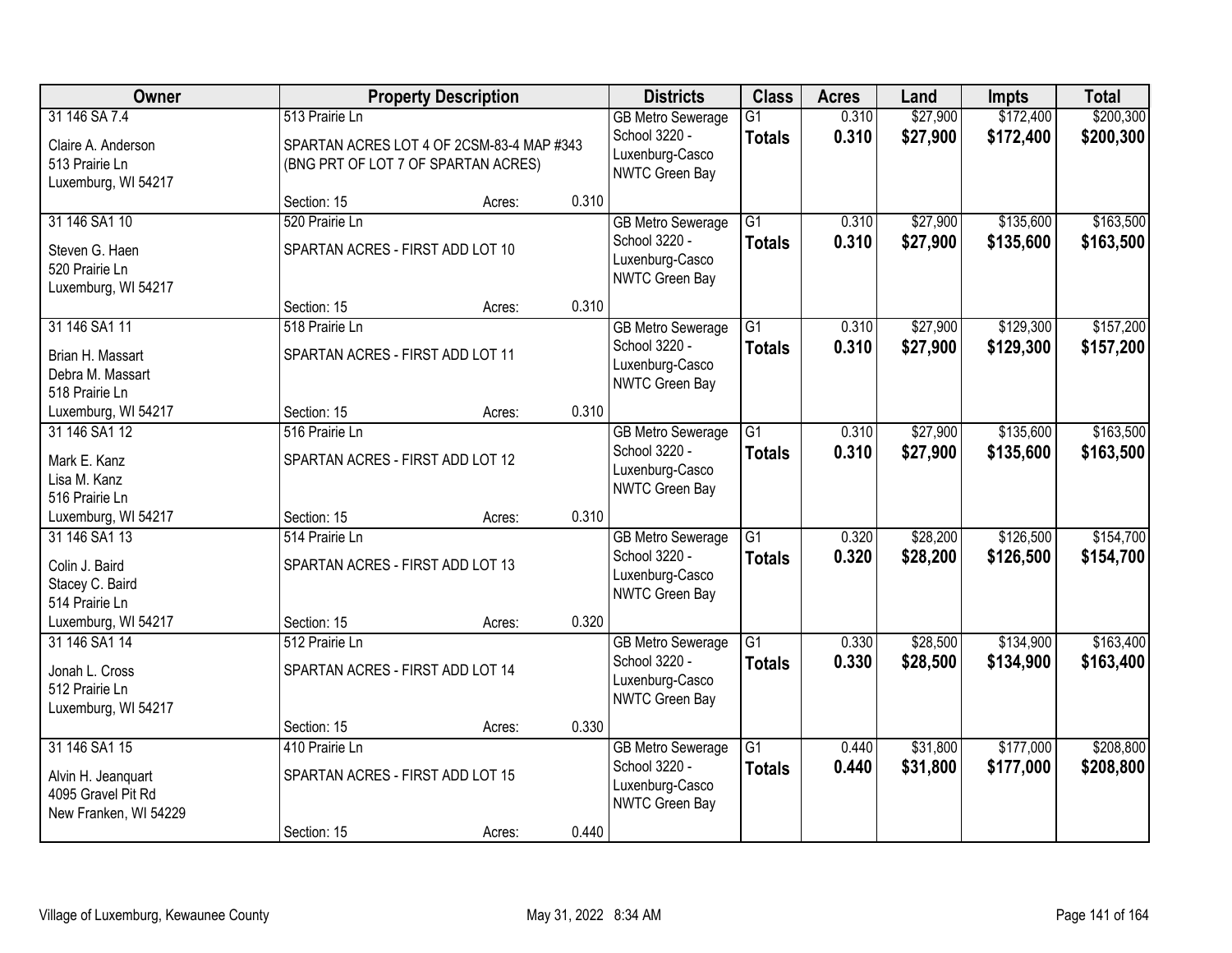| Owner                     |                                         | <b>Property Description</b> |       | <b>Districts</b>         | <b>Class</b>    | <b>Acres</b> | Land     | <b>Impts</b>    | <b>Total</b>    |
|---------------------------|-----------------------------------------|-----------------------------|-------|--------------------------|-----------------|--------------|----------|-----------------|-----------------|
| 31 146 SA1 16             | 390 Prairie Ln                          |                             |       | <b>GB Metro Sewerage</b> | $\overline{G1}$ | 0.460        | \$32,400 | \$152,400       | \$184,800       |
| Kenneth L. Guns           | SPARTAN ACRES - FIRST ADD LOT 16        |                             |       | School 3220 -            | <b>Totals</b>   | 0.460        | \$32,400 | \$152,400       | \$184,800       |
| Cynthia Guns              |                                         |                             |       | Luxenburg-Casco          |                 |              |          |                 |                 |
| 2259 Town Hall Rd         |                                         |                             |       | NWTC Green Bay           |                 |              |          |                 |                 |
| Green Bay, WI 54311       | Section: 15                             | Acres:                      | 0.460 |                          |                 |              |          |                 |                 |
| 31 146 SA1 17             | 370 Prairie Ln                          |                             |       | <b>GB Metro Sewerage</b> | $\overline{X4}$ | 0.560        | \$0      | $\overline{50}$ | $\overline{50}$ |
| Luxemburg Village         | SPARTAN ACRES - FIRST ADD LOT 17 EXEMPT |                             |       | School 3220 -            | <b>Totals</b>   | 0.560        | \$0      | \$0             | \$0             |
| 206 Maple St Box #307     |                                         |                             |       | Luxenburg-Casco          |                 |              |          |                 |                 |
| Luxemburg, WI 54217       |                                         |                             |       | TID <sub>1</sub>         |                 |              |          |                 |                 |
|                           | Section: 15                             | Acres:                      | 0.560 | NWTC Green Bay           |                 |              |          |                 |                 |
| 31 146 SA1 18             | 826 Gregor Dr                           |                             |       | <b>GB Metro Sewerage</b> | $\overline{G1}$ | 0.470        | \$28,100 | $\overline{50}$ | \$28,100        |
| Melissa L. Lemmens        | SPARTAN ACRES - FIRST ADD LOT 18        |                             |       | School 3220 -            | <b>Totals</b>   | 0.470        | \$28,100 | \$0             | \$28,100        |
| 348 Prairie Ln            |                                         |                             |       | Luxenburg-Casco          |                 |              |          |                 |                 |
| Luxemburg, WI 54217       |                                         |                             |       | NWTC Green Bay           |                 |              |          |                 |                 |
|                           | Section: 15                             | Acres:                      | 0.470 |                          |                 |              |          |                 |                 |
| 31 146 SA1 19             | 348 Prairie Ln                          |                             |       | <b>GB Metro Sewerage</b> | $\overline{G1}$ | 0.450        | \$24,800 | \$176,800       | \$201,600       |
| Melissa L. Lemmens        | SPARTAN ACRES - FIRST ADD LOT 19        |                             |       | School 3220 -            | <b>Totals</b>   | 0.450        | \$24,800 | \$176,800       | \$201,600       |
| 348 Prairie Ln            |                                         |                             |       | Luxenburg-Casco          |                 |              |          |                 |                 |
| Luxemburg, WI 54217       |                                         |                             |       | NWTC Green Bay           |                 |              |          |                 |                 |
|                           | Section: 15                             | Acres:                      | 0.450 |                          |                 |              |          |                 |                 |
| 31 146 SA1 20             | 207 Prairie Ln                          |                             |       | <b>GB Metro Sewerage</b> | $\overline{X4}$ | 0.730        | \$0      | $\overline{50}$ | $\overline{50}$ |
| Luxemburg Village         | SPARTAN ACRES - FIRST ADD LOT 20 EXEMPT |                             |       | School 3220 -            | <b>Totals</b>   | 0.730        | \$0      | \$0             | \$0             |
| 206 Maple St Box #307     |                                         |                             |       | Luxenburg-Casco          |                 |              |          |                 |                 |
| Luxemburg, WI 54217       |                                         |                             |       | TID <sub>1</sub>         |                 |              |          |                 |                 |
|                           | Section: 15                             | Acres:                      | 0.730 | <b>NWTC Green Bay</b>    |                 |              |          |                 |                 |
| 31 146 SA1 21             | 377 Prairie Ln                          |                             |       | <b>GB Metro Sewerage</b> | $\overline{G2}$ | 2.670        | \$37,500 | \$1,235,700     | \$1,273,200     |
| Developers & Rentals, LLC | SPARTAN ACRES - FIRST ADD LOT 21        |                             |       | School 3220 -            | <b>Totals</b>   | 2.670        | \$37,500 | \$1,235,700     | \$1,273,200     |
| PO Box 11445              |                                         |                             |       | Luxenburg-Casco          |                 |              |          |                 |                 |
| Green Bay, WI 54307-1445  |                                         |                             |       | TID <sub>1</sub>         |                 |              |          |                 |                 |
|                           | Section: 15                             | Acres:                      | 2.670 | NWTC Green Bay           |                 |              |          |                 |                 |
| 31 146 SA1 22             | 391 Prairie Ln                          |                             |       | <b>GB Metro Sewerage</b> | $\overline{G1}$ | 0.600        | \$29,600 | \$192,800       | \$222,400       |
| Jane L. Blair             | SPARTAN ACRES - FIRST ADD LOT 22        |                             |       | School 3220 -            | <b>Totals</b>   | 0.600        | \$29,600 | \$192,800       | \$222,400       |
| 389 Prairie Ln            |                                         |                             |       | Luxenburg-Casco          |                 |              |          |                 |                 |
| Luxemburg, WI 54217       |                                         |                             |       | NWTC Green Bay           |                 |              |          |                 |                 |
|                           | Section: 15                             | Acres:                      | 0.600 |                          |                 |              |          |                 |                 |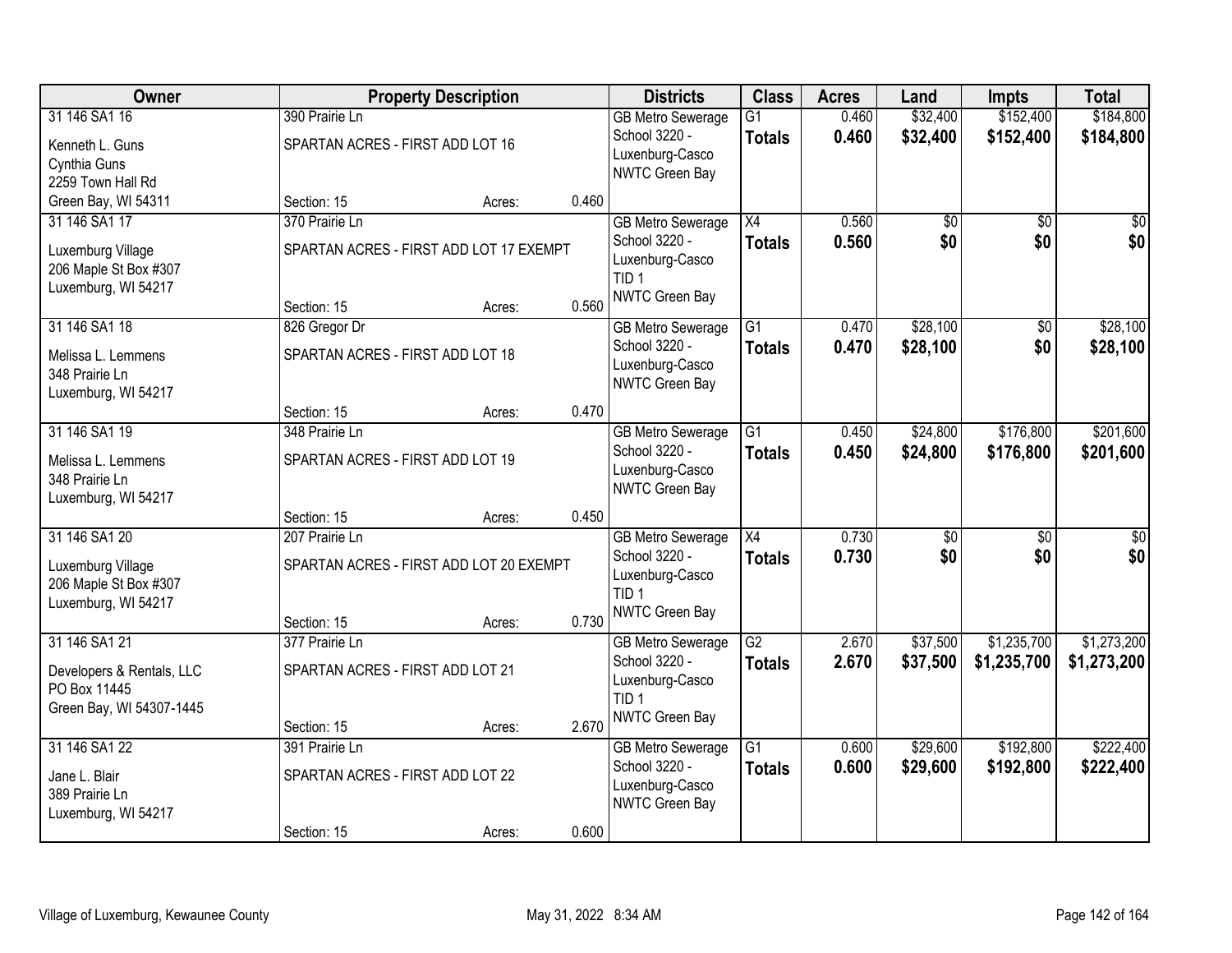| Owner                                                     |                                              | <b>Property Description</b> |       | <b>Districts</b>                          | <b>Class</b>                     | <b>Acres</b>   | Land                 | <b>Impts</b>           | <b>Total</b>           |
|-----------------------------------------------------------|----------------------------------------------|-----------------------------|-------|-------------------------------------------|----------------------------------|----------------|----------------------|------------------------|------------------------|
| 31 146 SA1 23                                             | 715 Prairie Ct                               |                             |       | <b>GB Metro Sewerage</b><br>School 3220 - | $\overline{G1}$<br><b>Totals</b> | 0.570<br>0.570 | \$29,300<br>\$29,300 | \$211,300<br>\$211,300 | \$240,600<br>\$240,600 |
| Jane L. Blair                                             | SPARTAN ACRES - FIRST ADD LOT 23             |                             |       | Luxenburg-Casco                           |                                  |                |                      |                        |                        |
| 389 Prairie Ln                                            |                                              |                             |       | NWTC Green Bay                            |                                  |                |                      |                        |                        |
| Luxemburg, WI 54217                                       |                                              |                             | 0.570 |                                           |                                  |                |                      |                        |                        |
| 31 146 SA1 24.1                                           | Section: 15<br>702 Prairie Ct                | Acres:                      |       | <b>GB Metro Sewerage</b>                  | $\overline{G1}$                  | 0.170          | \$14,400             | \$80,000               | \$94,400               |
|                                                           |                                              |                             |       | School 3220 -                             | <b>Totals</b>                    | 0.170          | \$14,400             | \$80,000               | \$94,400               |
| Ann Marie Sparrow                                         | 702-704 PRAIRIE COURT CONDOMINIUM UNIT 1 OF  |                             |       | Luxenburg-Casco                           |                                  |                |                      |                        |                        |
| 14845 Crow River Dr                                       | 1 CND 61 (BEING PART OF LOT 24 SPARTAN ACRES |                             |       | <b>NWTC Green Bay</b>                     |                                  |                |                      |                        |                        |
| Rogers, MN 55374                                          | FIRST ADD)<br>Section: 15                    |                             | 0.170 |                                           |                                  |                |                      |                        |                        |
| 31 146 SA1 24.2                                           | 704 Prairie Ct                               | Acres:                      |       | <b>GB Metro Sewerage</b>                  | G1                               | 0.340          | \$20,500             | \$121,300              | \$141,800              |
|                                                           |                                              |                             |       | School 3220 -                             | <b>Totals</b>                    | 0.340          | \$20,500             | \$121,300              | \$141,800              |
| David R. Carpenter                                        | 702-704 PRAIRIE COURT CONDOMINIUM UNIT 2 OF  |                             |       | Luxenburg-Casco                           |                                  |                |                      |                        |                        |
| Kathleen A. Carpenter                                     | 1 CND 61 (BEING PART OF LOT 24 SPARTAN ACRES |                             |       | <b>NWTC Green Bay</b>                     |                                  |                |                      |                        |                        |
| 704 Prairie Ct<br>Luxemburg, WI 54217                     | FIRST ADD)<br>Section: 15                    | Acres:                      | 0.340 |                                           |                                  |                |                      |                        |                        |
| 31 146 SA1 25                                             | 714 Prairie Ct                               |                             |       | <b>GB Metro Sewerage</b>                  | G1                               | 0.630          | \$35,100             | \$158,400              | \$193,500              |
|                                                           |                                              |                             |       | School 3220 -                             | <b>Totals</b>                    | 0.630          | \$35,100             | \$158,400              | \$193,500              |
| Jon C. Simonar                                            | SPARTAN ACRES - FIRST ADD LOT 25             |                             |       | Luxenburg-Casco                           |                                  |                |                      |                        |                        |
| Kathleen A. Simonar<br>3040 Hermans Rd                    |                                              |                             |       | NWTC Green Bay                            |                                  |                |                      |                        |                        |
| New Franken, WI 54229                                     | Section: 15                                  | Acres:                      | 0.630 |                                           |                                  |                |                      |                        |                        |
| 31 146 SA1 26                                             | 431 Prairie Ln                               |                             |       | <b>GB Metro Sewerage</b>                  | $\overline{G1}$                  | 0.380          | \$30,000             | \$198,300              | \$228,300              |
|                                                           |                                              |                             |       | School 3220 -                             | <b>Totals</b>                    | 0.380          | \$30,000             | \$198,300              | \$228,300              |
| Richard D. Himes                                          | SPARTAN ACRES - FIRST ADD LOT 26             |                             |       | Luxenburg-Casco                           |                                  |                |                      |                        |                        |
| Sylvia Himes<br>431 Prairie Ln                            |                                              |                             |       | <b>NWTC Green Bay</b>                     |                                  |                |                      |                        |                        |
| Luxemburg, WI 54217                                       | Section: 15                                  | Acres:                      | 0.380 |                                           |                                  |                |                      |                        |                        |
| 31 146 SA1 8                                              | 524 Prairie Ln                               |                             |       | <b>GB Metro Sewerage</b>                  | G1                               | 0.310          | \$27,900             | \$190,600              | \$218,500              |
|                                                           |                                              |                             |       | School 3220 -                             | <b>Totals</b>                    | 0.310          | \$27,900             | \$190,600              | \$218,500              |
| David L. Jadin                                            | SPARTAN ACRES - FIRST ADD LOT 8              |                             |       | Luxenburg-Casco                           |                                  |                |                      |                        |                        |
| Linda J. Jadin<br>524 Prairie Ln                          |                                              |                             |       | NWTC Green Bay                            |                                  |                |                      |                        |                        |
| Luxemburg, WI 54217                                       | Section: 15                                  | Acres:                      | 0.310 |                                           |                                  |                |                      |                        |                        |
| 31 146 SA1 9                                              | 522 Prairie Ln                               |                             |       | <b>GB Metro Sewerage</b>                  | $\overline{G1}$                  | 0.310          | \$27,900             | \$148,200              | \$176,100              |
|                                                           |                                              |                             |       | School 3220 -                             | <b>Totals</b>                    | 0.310          | \$27,900             | \$148,200              | \$176,100              |
| Jeffrey P & Lynn A Rueckl Trust<br>522 Prairie La Box 272 | SPARTAN ACRES - FIRST ADD LOT 9              |                             |       | Luxenburg-Casco                           |                                  |                |                      |                        |                        |
| Luxemburg, WI 54217                                       |                                              |                             |       | NWTC Green Bay                            |                                  |                |                      |                        |                        |
|                                                           | Section: 15                                  | Acres:                      | 0.310 |                                           |                                  |                |                      |                        |                        |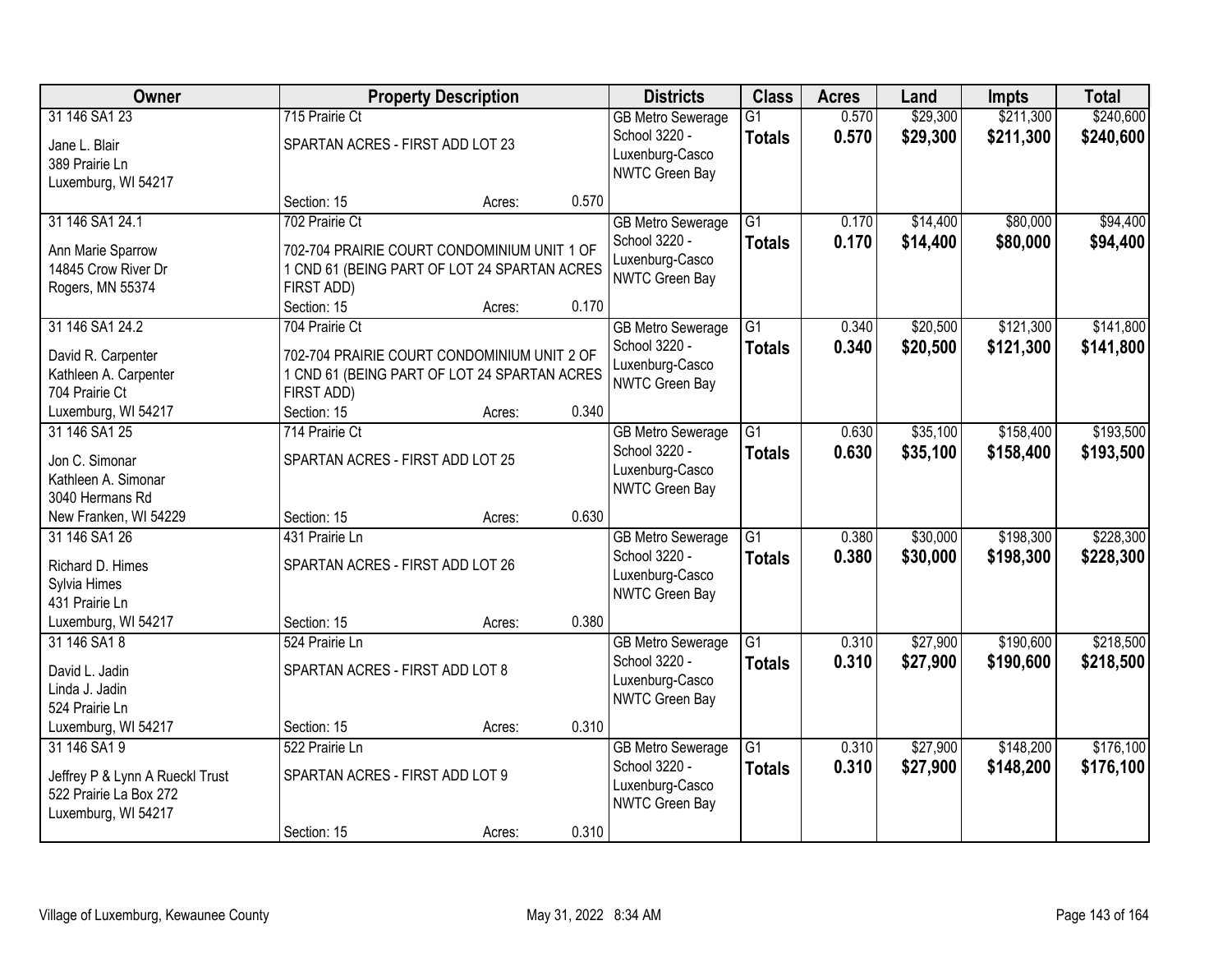| Owner                                                 | <b>Property Description</b>                                                                       | <b>Districts</b>                          | <b>Class</b>                     | <b>Acres</b>   | Land               | Impts                  | <b>Total</b>       |
|-------------------------------------------------------|---------------------------------------------------------------------------------------------------|-------------------------------------------|----------------------------------|----------------|--------------------|------------------------|--------------------|
| 31 146 SE 10 15                                       |                                                                                                   | <b>GB Metro Sewerage</b><br>School 3220 - | $\overline{G1}$<br><b>Totals</b> | 3.050<br>3.050 | \$6,100<br>\$6,100 | $\overline{50}$<br>\$0 | \$6,100<br>\$6,100 |
| Jerry A & Peggy M Miesler Trust                       | PRT OF SW1/4-SE1/4 S10: COM AT S1/4 COR OF S10                                                    | Luxenburg-Casco                           |                                  |                |                    |                        |                    |
| E1694 Rockledge Rd<br>Luxemburg, WI 54217             | TH N 00*04'35" E ALG W LN OF SW1/4-SE1/4 S10<br>133.09' S 89*22'18" E 93.28' N 50*37'42" E 377' S | <b>NWTC Green Bay</b>                     |                                  |                |                    |                        |                    |
|                                                       | 3.050<br>Section: 10<br>Acres:                                                                    |                                           |                                  |                |                    |                        |                    |
| 31 146 SE 10 15.1                                     |                                                                                                   | <b>GB Metro Sewerage</b>                  | G1                               | 13.700         | \$13,700           | $\overline{50}$        | \$13,700           |
|                                                       |                                                                                                   | School 3220 -                             | G4                               | 7.000          | \$800              | \$0                    | \$800              |
| Jerry A & Peggy M Miesler Trust<br>E1694 Rockledge Rd | PRT OF S1/2 OF SE1/4 S10: COM SE COR S10 S<br>88*22'58" W 648.25' TO POB S 88*22'58" W 1533.78' N | Luxenburg-Casco                           | <b>Totals</b>                    | 20.700         | \$14,500           | \$0                    | \$14,500           |
| Luxemburg, WI 54217                                   | 01*37'02" W 375' N 28*09'28" E 215.47' N 88*41'14" E                                              | <b>NWTC Green Bay</b>                     |                                  |                |                    |                        |                    |
|                                                       | 20.700<br>Section: 10<br>Acres:                                                                   |                                           |                                  |                |                    |                        |                    |
| 31 146 SE 16 12                                       |                                                                                                   | <b>GB Metro Sewerage</b>                  | $\overline{G4}$                  | 18.620         | \$3,400            | $\overline{50}$        | \$3,400            |
| Mac Arendt Family, Inc.                               | SE1/4-SW1/4 S16 T24N R23E PRT OF W1/2 OF SE1/4                                                    | School 3220 -                             | <b>Totals</b>                    | 18.620         | \$3,400            | \$0                    | \$3,400            |
| c/o Jauquet Donna                                     | & PRT OF E1/2 OF SW1/4 S16: COM AT INSECTN OF                                                     | Luxenburg-Casco                           |                                  |                |                    |                        |                    |
| 2961 Finger Rd                                        | N LN OF STATE HWY 54 & E LN OF SCHOOL CREEK                                                       | <b>NWTC Green Bay</b>                     |                                  |                |                    |                        |                    |
| Green Bay, WI 54311                                   | Section: 16<br>18.620<br>Acres:                                                                   |                                           |                                  |                |                    |                        |                    |
| 31 146 SE 16 12.2                                     | 101 School Creek Trl                                                                              | <b>GB Metro Sewerage</b>                  | $\overline{G2}$                  | 7.500          | \$232,500          | \$938,300              | \$1,170,800        |
| St Vincent Hospital                                   | SE1/4-SW1/4 S16 T24N R23E PRT OF SW1/4-SE1/4 &                                                    | School 3220 -                             | <b>Totals</b>                    | 7.500          | \$232,500          | \$938,300              | \$1,170,800        |
| PO Box 19070                                          | PRT OF SE1/4-SW1/4 S16: COM S1/4 COR S16 S                                                        | Luxenburg-Casco                           |                                  |                |                    |                        |                    |
| Green Bay, WI 54307                                   | 89*16'23" W 385.87' N 00*08'05" W 39.24' TO INSECTN                                               | <b>NWTC Green Bay</b>                     |                                  |                |                    |                        |                    |
|                                                       | 7.500<br>Section: 16<br>Acres:                                                                    |                                           |                                  |                |                    |                        |                    |
| 31 146 SE 16 13                                       |                                                                                                   | <b>GB Metro Sewerage</b>                  | $\overline{G4}$                  | 6.500          | \$1,200            | \$0                    | \$1,200            |
| Peter J Arendt Trust                                  | NE1/4-SE1/4 S16 T24N R23E N 570' OF E 1167.28' OF                                                 | School 3220 -                             | G <sub>5</sub> M                 | 7.420          | \$7,400            | \$0                    | \$7,400            |
| 310 Ash St                                            | NE1/4-SE1/4 S16 EXC W 275' OF E 825' OF N 250'                                                    | Luxenburg-Casco                           | <b>Totals</b>                    | 13.920         | \$8,600            | \$0                    | \$8,600            |
| Luxemburg, WI 54217                                   | (SUR 12-27-95)                                                                                    | <b>NWTC Green Bay</b>                     |                                  |                |                    |                        |                    |
|                                                       | 13.920<br>Section: 16<br>Acres:                                                                   |                                           |                                  |                |                    |                        |                    |
| 31 146 SE 16 13.1                                     | 549 N Main St                                                                                     | <b>GB</b> Metro Sewerage                  | $\overline{G1}$                  | 1.580          | \$41,700           | \$193,100              | \$234,800          |
| Michael C. Kinnard                                    | NE1/4-SE1/4 S16 T24N R23E COM NE COR OF                                                           | School 3220 -                             | <b>Totals</b>                    | 1.580          | \$41,700           | \$193,100              | \$234,800          |
| Michell Kinnard                                       | NE1/4-SE1/4 S16 TH W 550' TO POB TH W 275' S 250'                                                 | Luxenburg-Casco                           |                                  |                |                    |                        |                    |
| 549 N Main St                                         | E 275' N 250' TO POB (SUR 12-27-95)                                                               | <b>NWTC Green Bay</b>                     |                                  |                |                    |                        |                    |
| Luxemburg, WI 54217                                   | Section: 16<br>1.580<br>Acres:                                                                    |                                           |                                  |                |                    |                        |                    |
| 31 146 SE 16 15                                       |                                                                                                   | <b>GB Metro Sewerage</b>                  | $\overline{G4}$                  | 30.000         | \$5,400            | $\overline{50}$        | \$5,400            |
| Mac Arendt Family, Inc                                | SW1/4-SE1/4 S16 T24N R23E PRT OF SE1/4 S16 WH                                                     | School 3220 -                             | <b>Totals</b>                    | 30.000         | \$5,400            | \$0                    | \$5,400            |
| c/o Jauquet Donna                                     | LIES E OF SCHOOL CREEK DESC AS: COM INSECTN                                                       | Luxenburg-Casco                           |                                  |                |                    |                        |                    |
| 2961 Finger Rd                                        | OF N LN OF STH"54" & C/L OF SCHOOL CREEK N 07'                                                    | <b>NWTC Green Bay</b>                     |                                  |                |                    |                        |                    |
| Green Bay, WI 54311                                   | 30.000<br>Section: 16<br>Acres:                                                                   |                                           |                                  |                |                    |                        |                    |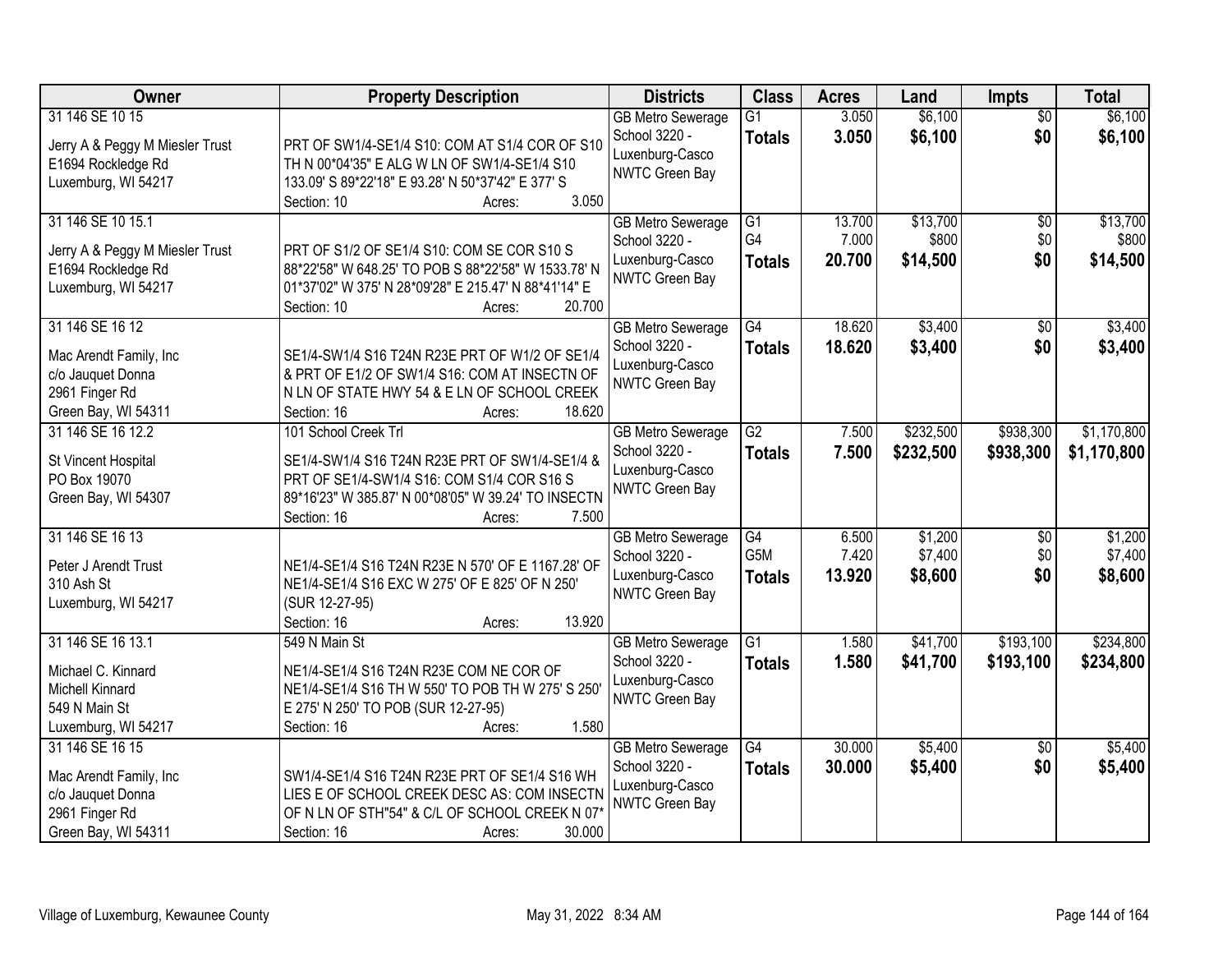| Owner                    | <b>Property Description</b>                         | <b>Districts</b>         | <b>Class</b>    | <b>Acres</b> | Land            | <b>Impts</b> | <b>Total</b> |
|--------------------------|-----------------------------------------------------|--------------------------|-----------------|--------------|-----------------|--------------|--------------|
| 31 146 SE 16 15.1        | 6140 School Creek Trl                               | <b>GB Metro Sewerage</b> | G1              | 1.000        | \$39,100        | \$271,700    | \$310,800    |
| Cyndi B. Arendt-Lucia    | SW1/4-SE1/4 S16 T24N R23E PRT OF NW1/4-SE1/4 &      | School 3220 -            | G <sub>4</sub>  | 2.000        | \$400           | \$0          | \$400        |
| 6140 School Creek Tr     | SW1/4- SE1/4 S16: COM S1/4 COR S16 S 89*21'20" W    | Luxenburg-Casco          | G5M             | 7.320        | \$7,300         | \$0          | \$7,300      |
| Luxemburg, WI 54217      | 385.87' N 0* 04'23" W 39.09' TO INSECTN OF N R/W LN | <b>NWTC Green Bay</b>    | <b>Totals</b>   | 10.320       | \$46,800        | \$271,700    | \$318,500    |
|                          | 10.320<br>Section: 16<br>Acres:                     |                          |                 |              |                 |              |              |
| 31 146 SE 16 16          | 315 N Main St                                       | <b>GB Metro Sewerage</b> | X4              | 38.990       | $\overline{50}$ | \$0          | \$0          |
| School Dist #1           | SE1/4-SE1/4 S16 T24N R23E PRT SE1/4-SE1/4 &         | School 3220 -            | <b>Totals</b>   | 38.990       | \$0             | \$0          | \$0          |
| 512 Center Dr            | NE1/4- SE1/4 S16: COM E1/4 COR S16 S 570'TO POB     | Luxenburg-Casco          |                 |              |                 |              |              |
| Luxemburg, WI 54217      | S 1458.53'S 89* 54'02" W 1165.98' N 00*03' 04" W    | <b>NWTC Green Bay</b>    |                 |              |                 |              |              |
|                          | 38.990<br>Section: 16<br>Acres:                     |                          |                 |              |                 |              |              |
| 31 146 SE 16 16.1        | 113 N Main St                                       | <b>GB Metro Sewerage</b> | G2              | 4.332        | \$306,400       | \$1,262,600  | \$1,569,000  |
| Kwik Trip, Inc           | PRT OF SE1/4-SE1/4 S16 T24N R23E: LOT 1 OF          | School 3220 -            | <b>Totals</b>   | 4.332        | \$306,400       | \$1,262,600  | \$1,569,000  |
| 1626 Oak St              | 10CSM-400 MAP #1933 (FORMERLY PRT OF LOT 1          | Luxenburg-Casco          |                 |              |                 |              |              |
| Lacrosse, WI 54602       | 5CSM-198 MAP #933 & FORMERLY PRT OF LOT 2 OF        | TID <sub>1</sub>         |                 |              |                 |              |              |
|                          | 4.332<br>Section: 16<br>Acres:                      | NWTC Green Bay           |                 |              |                 |              |              |
| 31 146 SE 16 16.2        | 412 Center Dr                                       | <b>GB Metro Sewerage</b> | G2              | 1.280        | \$146,900       | \$718,000    | \$864,900    |
| Bay Petro Express, LLC   | SE1/4-SE1/4 S16 T24N R23E PRT OF SE1/4-SE1/4        | School 3220 -            | <b>Totals</b>   | 1.280        | \$146,900       | \$718,000    | \$864,900    |
| 4127 Champion Rd         | S16: LOT 1 OF 3CSM-261 MAP #602                     | Luxenburg-Casco          |                 |              |                 |              |              |
| Green Bay, WI 54311      |                                                     | TID <sub>1</sub>         |                 |              |                 |              |              |
|                          | 1.280<br>Section: 16<br>Acres:                      | NWTC Green Bay           |                 |              |                 |              |              |
| 31 146 SE 16 16.4        | 150 Commerce Dr                                     | <b>GB Metro Sewerage</b> | $\overline{G2}$ | 1.313        | \$73,700        | \$194,700    | \$268,400    |
| Mdkn Properties, LLC     | SE1/4-SE1/4 S16 T24N R23E PRT OF SE1/4-SE1/4        | School 3220 -            | <b>Totals</b>   | 1.313        | \$73,700        | \$194,700    | \$268,400    |
| 319 Pine St              | S16: LOT 1 OF 6CSM-90 MAP #1064 (FORMERLY PRT       | Luxenburg-Casco          |                 |              |                 |              |              |
| Luxemburg, WI 54217      | OF LOT 4 OF 3CSM-261 MAP #602)                      | TID <sub>1</sub>         |                 |              |                 |              |              |
|                          | 1.313<br>Section: 16<br>Acres:                      | <b>NWTC Green Bay</b>    |                 |              |                 |              |              |
| 31 146 SE 16 16.4.1      | 200 Commerce Dr                                     | <b>GB Metro Sewerage</b> | G2              | 1.201        | \$72,700        | \$322,500    | \$395,200    |
| Harbor Place, LLC        | SE1/4-SE1/4 S16 T24N R23E PRT OF SE1/4-SE1/4        | School 3220 -            | <b>Totals</b>   | 1.201        | \$72,700        | \$322,500    | \$395,200    |
| 155 E Walnut St          | S16: LOT 2 OF 6CSM-90 MAP #1064 (FORMERLY PRT       | Luxenburg-Casco          |                 |              |                 |              |              |
| Sturgeon Bay, WI 54235   | OF LOT 4 OF 3CSM-261 MAP #602) (FITNESS             | TID <sub>1</sub>         |                 |              |                 |              |              |
|                          | 1.201<br>Section:<br>Acres:                         | NWTC Green Bay           |                 |              |                 |              |              |
| 31 146 SE 16 16.5        | 151 Commerce Dr                                     | <b>GB Metro Sewerage</b> | G2              | 0.980        | \$130,900       | \$344,200    | \$475,100    |
| <b>Bbtd Venture, LLC</b> | SE1/4-SE1/4 S16 T24N R23E PRT OF SE1/4-SE1/4        | School 3220 -            | <b>Totals</b>   | 0.980        | \$130,900       | \$344,200    | \$475,100    |
| 151 Commerce Dr          | S16: LOT 1 OF 3CSM-264 MAP #603 (BEING A PRT        | Luxenburg-Casco          |                 |              |                 |              |              |
| Luxemburg, WI 54217      | OF LOT 3 OF 3CSM-261 MAP #602) ALSO A PCL COM       | TID 1                    |                 |              |                 |              |              |
|                          | 0.980<br>Section: 16<br>Acres:                      | <b>NWTC Green Bay</b>    |                 |              |                 |              |              |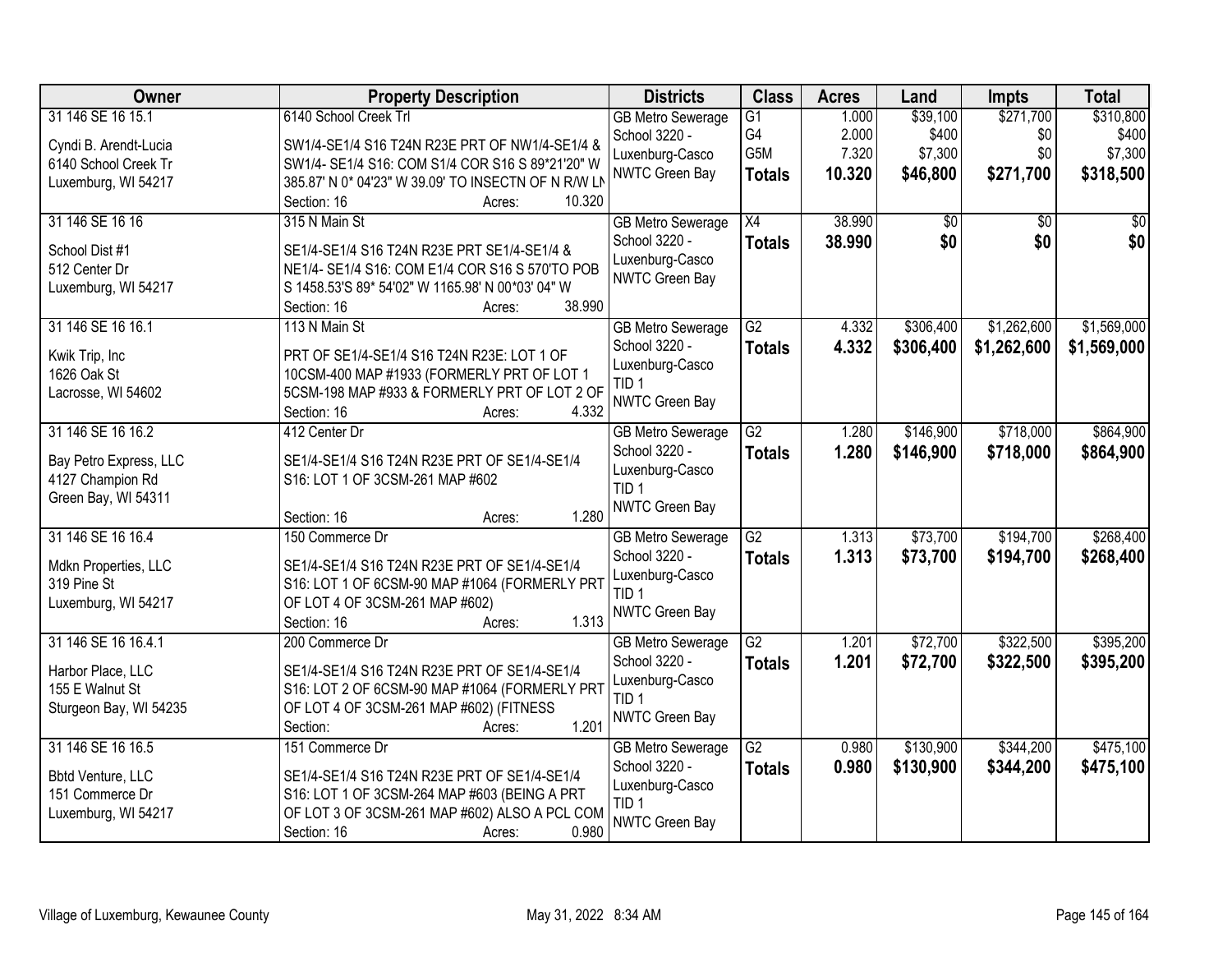| Owner                                                                                                     | <b>Property Description</b>                                                                                                                                                |                | <b>Districts</b>                                                                                          | <b>Class</b>                     | <b>Acres</b>   | Land                   | <b>Impts</b>               | <b>Total</b>               |
|-----------------------------------------------------------------------------------------------------------|----------------------------------------------------------------------------------------------------------------------------------------------------------------------------|----------------|-----------------------------------------------------------------------------------------------------------|----------------------------------|----------------|------------------------|----------------------------|----------------------------|
| 31 146 SE 16 16.6<br>Nicolet National Bank<br>111 N Washington St<br>Green Bay, WI 54301                  | 210 Center Dr<br>SE1/4-SE1/4 S16 T24N R23E PRT OF SE1/4-SE1/4<br>S16: LOT 2 OF 3CSM-264 MAP #603 (BEING A PRT<br>OF LOT 3 OF 3CSM-261 MAP #602)                            |                | <b>GB Metro Sewerage</b><br>School 3220 -<br>Luxenburg-Casco<br>TID <sub>1</sub><br>NWTC Green Bay        | $\overline{G2}$<br><b>Totals</b> | 1.320<br>1.320 | \$149,000<br>\$149,000 | \$627,800<br>\$627,800     | \$776,800<br>\$776,800     |
| 31 146 SE 16 16.8<br>Gonzalez Properties, LLC<br>4814 Isabella Cir<br>Oneida, WI 54155                    | Section: 16<br>Acres:<br>312 Center Dr<br>SE1/4-SE1/4 S16 T24N R23E LOT 2 OF 5CSM-198<br>MAP #933 (FORMERLY PRT OF LOT 2 OF 3CSM-261<br>MAP #602)<br>Section: 16<br>Acres: | 1.320<br>0.732 | <b>GB Metro Sewerage</b><br>School 3220 -<br>Luxenburg-Casco<br>TID <sub>1</sub><br>NWTC Green Bay        | $\overline{G2}$<br><b>Totals</b> | 0.732<br>0.732 | \$114,700<br>\$114,700 | \$234,500<br>\$234,500     | \$349,200<br>\$349,200     |
| 31 146 SE 16 16.9<br>Northwoods Bd Real Estate, LLC<br>3118 Post Road Ip Ste 2<br>Stevens Point, WI 54481 | 380 Center Dr<br>SE1/4-SE1/4 S16 T24N R23E LOT 3 OF 5CSM-198<br>MAP #933 (FORMERLY PRT OF LOT 2 OF 3CSM-261<br>MAP #602)<br>Section: 16<br>Acres:                          | 0.728          | <b>GB Metro Sewerage</b><br>School 3220 -<br>Luxenburg-Casco<br>TID <sub>1</sub><br>NWTC Green Bay        | $\overline{G2}$<br><b>Totals</b> | 0.728<br>0.728 | \$114,500<br>\$114,500 | \$309,200<br>\$309,200     | \$423,700<br>\$423,700     |
| 31 146 SE 21 7-1<br>Christoff Real Estate, LLC<br>E1066 Hill Rd<br>Luxemburg, WI 54217                    | Cedar St<br>NE1/4-SE1/4 S21 T24N R23E PRT OF NE1/4-SE1/4<br>S21: LOT 1 OF 8CSM-85 MAP #1426                                                                                | 0.634          | <b>GB Metro Sewerage</b><br>School 3220 -<br>Luxenburg-Casco<br>NWTC Green Bay                            | $\overline{G2}$<br><b>Totals</b> | 0.634<br>0.634 | \$27,100<br>\$27,100   | \$57,800<br>\$57,800       | \$84,900<br>\$84,900       |
| 31 146 SE 21 7-1.1<br>Jesse J and Kelli N Johnson<br>200 Ash St<br>Luxemburg, WI 54217                    | Section: 21<br>Acres:<br>200 Ash St<br>NE1/4-SE1/4 S21 T24N R23E PRT OF NE1/4-SE1/4<br>S21: LOT 2 OF 8CSM-85 MAP #1426                                                     |                | <b>GB Metro Sewerage</b><br>School 3220 -<br>Luxenburg-Casco<br>NWTC Green Bay                            | $\overline{G1}$<br><b>Totals</b> | 0.483<br>0.483 | \$18,900<br>\$18,900   | \$110,600<br>\$110,600     | \$129,500<br>\$129,500     |
| 31 146 SE 21 7-1.2<br>Jesse J. Johnson<br>200 Ash St<br>Luxemburg, WI 54217                               | Section: 21<br>Acres:<br>Ash St<br>NE1/4-SE1/4 S21 T24N R23E PRT OF NE1/4-SE1/4<br>S21: LOT 3 OF 8CSM-85 MAP #1426<br>Section: 21<br>Acres:                                | 0.483<br>0.244 | <b>GB Metro Sewerage</b><br>School 3220 -<br>Luxenburg-Casco<br>NWTC Green Bay                            | $\overline{G1}$<br><b>Totals</b> | 0.244<br>0.244 | \$17,300<br>\$17,300   | $\overline{50}$<br>\$0     | \$17,300<br>\$17,300       |
| 31 146 SE 21 7-10<br>Rueckl's Sunset Apartments, LLC<br>N4920 Valley Rd<br>Luxemburg, WI 54217            | 280 Rueckl Dr<br>NE1/4-SE1/4 & SE1/4-NE1/4 S21 T24N R23E PRT OF<br>NE1/4-SE1/4 & PRT OF SE1/4-NE1/4 S21: LOT 1 OF<br>4CSM-168 MAP #732<br>Section: 21<br>Acres:            | 1.990          | <b>GB Metro Sewerage</b><br>School 3220 -<br>Luxenburg-Casco<br>TID <sub>1</sub><br><b>NWTC Green Bay</b> | $\overline{G2}$<br><b>Totals</b> | 1.990<br>1.990 | \$34,600<br>\$34,600   | \$1,738,600<br>\$1,738,600 | \$1,773,200<br>\$1,773,200 |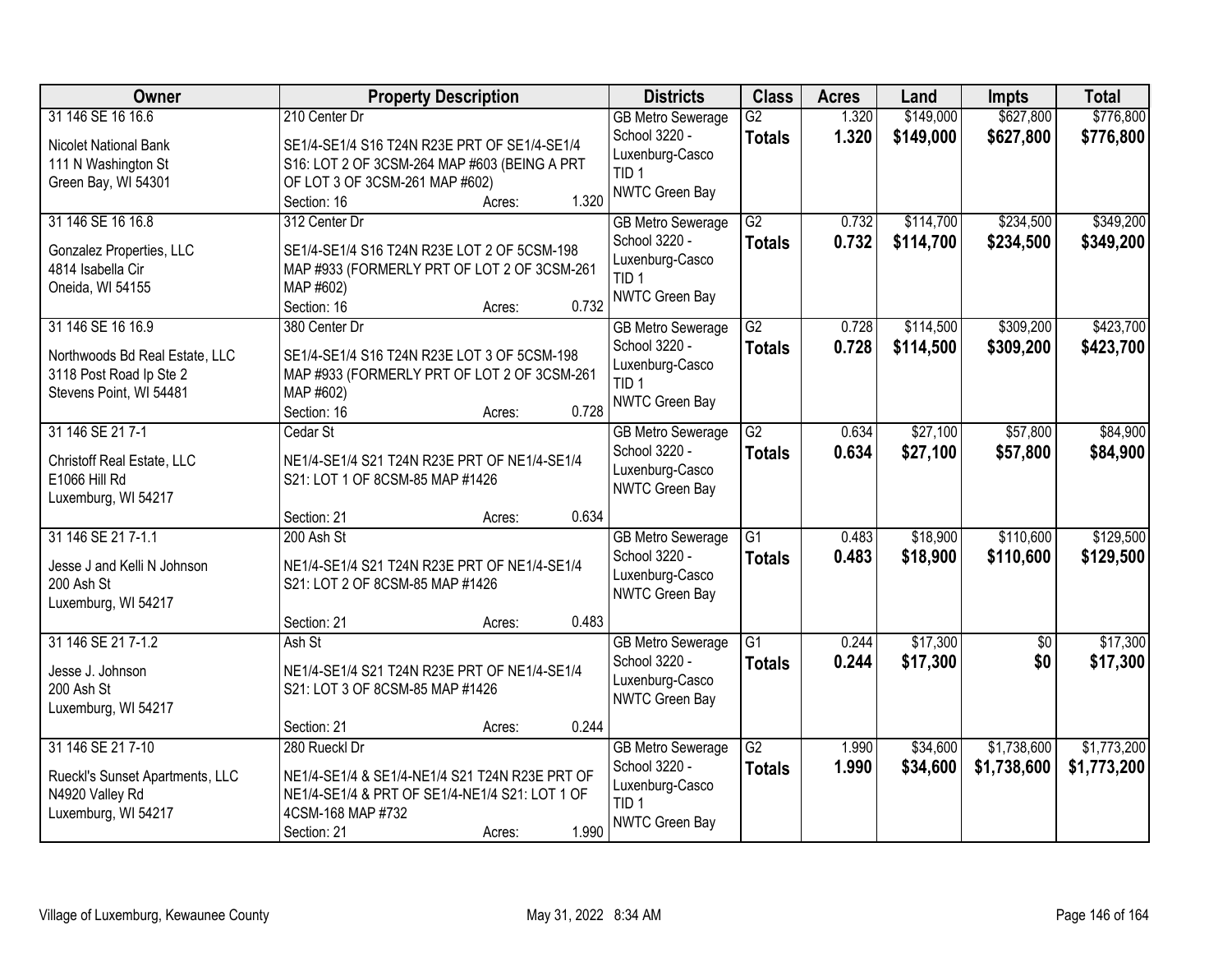| Owner                                     | <b>Property Description</b>                        | <b>Districts</b>                          | <b>Class</b>    | <b>Acres</b> | Land      | <b>Impts</b> | <b>Total</b> |
|-------------------------------------------|----------------------------------------------------|-------------------------------------------|-----------------|--------------|-----------|--------------|--------------|
| 31 146 SE 21 7-11                         | Second St                                          | <b>GB Metro Sewerage</b>                  | $\overline{G2}$ | 12.300       | \$381,300 | \$305,500    | \$686,800    |
| <b>Sunset Manufactured Home Community</b> | NE1/4-SE1/4 S21 T24N R23E COM SE COR OF LOT 10     | School 3220 -                             | <b>Totals</b>   | 12.300       | \$381,300 | \$305,500    | \$686,800    |
| <b>LLC</b>                                | BLK B NLP 2ND ADD TH S TO PINE ST TH W TO W LN     | Luxenburg-Casco                           |                 |              |           |              |              |
| 6104 Whiting Dr                           | OF NE1/4-SE1/4 TH N 504.24' E 950' TO W LN OF      | NWTC Green Bay                            |                 |              |           |              |              |
| Mchenry, IL 60050                         | 12.300<br>Section: 21<br>Acres:                    |                                           |                 |              |           |              |              |
| 31 146 SE 21 7-2                          | 206 Ash St                                         | <b>GB</b> Metro Sewerage                  | $\overline{G1}$ | 0.260        | \$17,700  | \$87,700     | \$105,400    |
|                                           |                                                    | School 3220 -                             | <b>Totals</b>   | 0.260        | \$17,700  | \$87,700     | \$105,400    |
| Andrew B. Vandenbusch                     | NE1/4-SE1/4 S21 T24N R23E COM AT A PT 66' W OF     | Luxenburg-Casco                           |                 |              |           |              |              |
| 206 Ash St                                | SW COR OF LOT 7 BLK 11 N.L.P. TH N 132'W 85'S      | NWTC Green Bay                            |                 |              |           |              |              |
| Luxemburg, WI 54217                       | 132' E 85'TO POB<br>0.260<br>Section: 21<br>Acres: |                                           |                 |              |           |              |              |
| 31 146 SE 21 7-3                          |                                                    |                                           | $\overline{G1}$ | 0.270        | \$17,900  | \$82,100     | \$100,000    |
|                                           | 207 Ash St                                         | <b>GB Metro Sewerage</b><br>School 3220 - |                 |              |           |              |              |
| Sherry L. Davidson                        | NE1/4-SE1/4 S21 T24N R23E COM AT A PT 66 FT W &    | Luxenburg-Casco                           | <b>Totals</b>   | 0.270        | \$17,900  | \$82,100     | \$100,000    |
| 207 Ash St                                | 66 FT S OF SW COR OF LOT 7 BLK 11 N.L.P. TH W      | NWTC Green Bay                            |                 |              |           |              |              |
| Luxemburg, WI 54217                       | 132 FT S 88 FT E 132 FT N 88 FT TO P.O.B.          |                                           |                 |              |           |              |              |
|                                           | 0.270<br>Section: 21<br>Acres:                     |                                           |                 |              |           |              |              |
| 31 146 SE 21 7-4                          | 213 Ash St                                         | <b>GB Metro Sewerage</b>                  | $\overline{G1}$ | 0.270        | \$17,900  | \$96,300     | \$114,200    |
| Travis M. Lange                           | NE1/4-SE1/4 S21 T24N R23E COM AT A PT 66' S OF     | School 3220 -                             | <b>Totals</b>   | 0.270        | \$17,900  | \$96,300     | \$114,200    |
| April L. Lange                            | SW COR OF LOT 7 BLK 11 N.L.P. TH E 132' S 88' W    | Luxenburg-Casco                           |                 |              |           |              |              |
| 213 Ash St                                | 132' N 88' TO POB                                  | NWTC Green Bay                            |                 |              |           |              |              |
| Luxemburg, WI 54217                       | 0.270<br>Section: 21<br>Acres:                     |                                           |                 |              |           |              |              |
| 31 146 SE 21 7-5                          | 231 Ash St                                         | <b>GB Metro Sewerage</b>                  | $\overline{G1}$ | 0.270        | \$17,900  | \$57,200     | \$75,100     |
|                                           |                                                    | School 3220 -                             | <b>Totals</b>   | 0.270        | \$17,900  | \$57,200     | \$75,100     |
| Ronald Kostka                             | NE1/4-SE1/4 S21 T24N R23E COM AT A PT 66' S OF     | Luxenburg-Casco                           |                 |              |           |              |              |
| 231 Ash St                                | SE COR OF LOT 6 BLK 11 N.L.P TH S 88'W 132' N 88'  | NWTC Green Bay                            |                 |              |           |              |              |
| Luxemburg, WI 54217                       | E 132'TO POB                                       |                                           |                 |              |           |              |              |
|                                           | 0.270<br>Section: 21<br>Acres:                     |                                           |                 |              |           |              |              |
| 31 146 SE 21 7-6                          | Ash St                                             | <b>GB Metro Sewerage</b>                  | $\overline{G1}$ | 0.270        | \$17,900  | $\sqrt{6}$   | \$17,900     |
| Lisa A. Cassidy                           | NE1/4-SE1/4 S21 T24N R23E COM AT A PT 66' S OF     | School 3220 -                             | <b>Totals</b>   | 0.270        | \$17,900  | \$0          | \$17,900     |
| 319 Ash St                                | SW COR OF LOT 7 BLK 10 N.L.P TH E 132' S 88' W     | Luxenburg-Casco<br>NWTC Green Bay         |                 |              |           |              |              |
| Luxemburg, WI 54217                       | 132' N 88' TO POB EXC W 21'                        |                                           |                 |              |           |              |              |
|                                           | 0.270<br>Section: 21<br>Acres:                     |                                           |                 |              |           |              |              |
| 31 146 SE 21 7-7                          | 319 Ash St                                         | <b>GB Metro Sewerage</b>                  | $\overline{G1}$ | 0.270        | \$17,900  | \$74,600     | \$92,500     |
| Lisa A. Cassidy                           | NE1/4-SE1/4 S21 T24N R23E COM AT A PT 66' S OF     | School 3220 -                             | <b>Totals</b>   | 0.270        | \$17,900  | \$74,600     | \$92,500     |
| 319 Ash St                                | SE COR OF LOT 6 BLK 10 N.L.P TH S 88' W 132' N 88' | Luxenburg-Casco                           |                 |              |           |              |              |
| Luxemburg, WI 54217                       | E 132' TO POB                                      | NWTC Green Bay                            |                 |              |           |              |              |
|                                           | 0.270<br>Section: 21<br>Acres:                     |                                           |                 |              |           |              |              |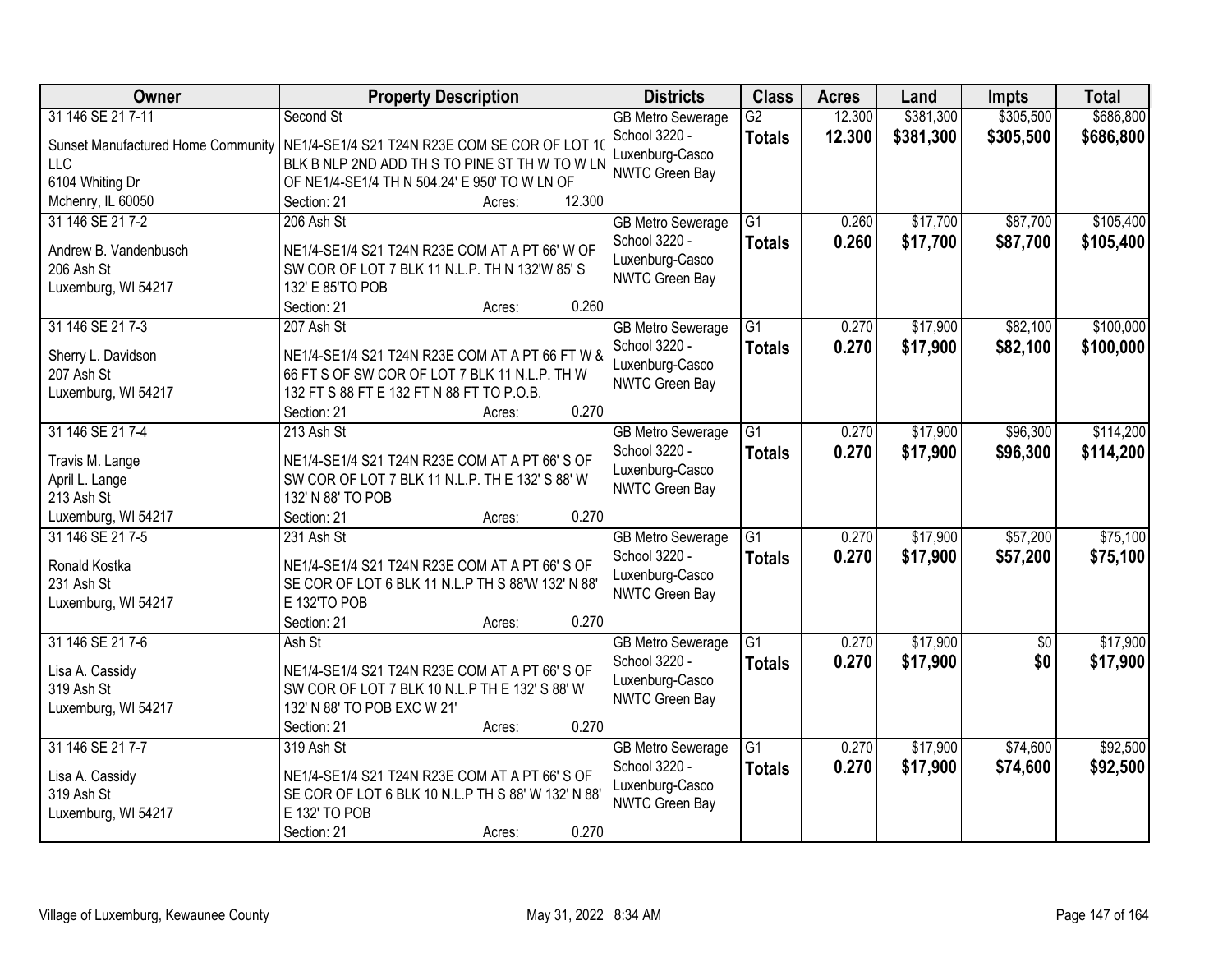| Owner                                                       | <b>Property Description</b>                                                      | <b>Districts</b>         | <b>Class</b>    | <b>Acres</b> | Land     | <b>Impts</b>    | <b>Total</b>    |
|-------------------------------------------------------------|----------------------------------------------------------------------------------|--------------------------|-----------------|--------------|----------|-----------------|-----------------|
| 31 146 SE 21 7-8                                            | 1107 Main St                                                                     | <b>GB Metro Sewerage</b> | $\overline{G1}$ | 0.270        | \$17,900 | \$98,000        | \$115,900       |
| Joanne E. Blahnik                                           | NE1/4-SE1/4 S21 T24N R23E COM AT SE COR OF                                       | School 3220 -            | <b>Totals</b>   | 0.270        | \$17,900 | \$98,000        | \$115,900       |
| 1107 Main St                                                | LOT 2 BLK B SECOND ADD N.L.P. TH S 88' W 132' N                                  | Luxenburg-Casco          |                 |              |          |                 |                 |
| Luxemburg, WI 54217                                         | 88' E 132' TO POB                                                                | NWTC Green Bay           |                 |              |          |                 |                 |
|                                                             | 0.270<br>Section: 21<br>Acres:                                                   |                          |                 |              |          |                 |                 |
| 31 146 SE 21 7-9                                            | 1113 Main St                                                                     | <b>GB Metro Sewerage</b> | $\overline{G1}$ | 0.270        | \$17,900 | \$97,700        | \$115,600       |
| <b>Richard J Charles Trust</b>                              | NE1/4-SE1/4 S21 T24N R23E COM AT A PT 88 FT S                                    | School 3220 -            | <b>Totals</b>   | 0.270        | \$17,900 | \$97,700        | \$115,600       |
| 1113 Main St                                                | OF SE COR OF LOT 2 BLK B SECOND ADD NLP TH S                                     | Luxenburg-Casco          |                 |              |          |                 |                 |
| Luxemburg, WI 54217                                         | 88 FT W 132 FT N 88 FT E 132 FT TO P.O.B. (SUR                                   | <b>NWTC Green Bay</b>    |                 |              |          |                 |                 |
|                                                             | 0.270<br>Section: 21<br>Acres:                                                   |                          |                 |              |          |                 |                 |
| 31 146 SE 21 8-1                                            | 413 Mill St                                                                      | <b>GB Metro Sewerage</b> | $\overline{G2}$ | 0.990        | \$30,200 | \$62,700        | \$92,900        |
| Local Council Co-Op                                         | NW1/4-SE1/4 S21 T24N R23E COM AT A PT 25 FT S &                                  | School 3220 -            | <b>Totals</b>   | 0.990        | \$30,200 | \$62,700        | \$92,900        |
| 413 Cedar St Box 298                                        | 35 FT E OF NE COR OF NW1/4 OF SE1/4 S21 TH W                                     | Luxenburg-Casco          |                 |              |          |                 |                 |
| Luxemburg, WI 54217                                         | 208 FT S 208 FT E 208 FT N 208 FT TO P.O.B.                                      | NWTC Green Bay           |                 |              |          |                 |                 |
|                                                             | 0.990<br>Section: 21<br>Acres:                                                   |                          |                 |              |          |                 |                 |
| 31 146 SE 21 8-1.1                                          | 188 Ash St                                                                       | <b>GB Metro Sewerage</b> | G4              | 1.112        | \$200    | \$0             | \$200           |
|                                                             |                                                                                  | School 3220 -            | <b>Totals</b>   | 1.112        | \$200    | \$0             | \$200           |
| Dj Massarts, LLC<br>925 Main St                             | NW1/4-SE1/4 S21 T24N R23E PRT OF NW1/4-SE1/4<br>S21: LOT 1 OF 6CSM-293 MAP #1162 | Luxenburg-Casco          |                 |              |          |                 |                 |
| Luxemburg, WI 54217                                         |                                                                                  | TID <sub>1</sub>         |                 |              |          |                 |                 |
|                                                             | 1.112<br>Section: 21<br>Acres:                                                   | <b>NWTC Green Bay</b>    |                 |              |          |                 |                 |
| 31 146 SE 21 8-1.2                                          | 190 Ash St                                                                       | <b>GB Metro Sewerage</b> | G4              | 1.112        | \$200    | $\overline{50}$ | \$200           |
|                                                             |                                                                                  | School 3220 -            | <b>Totals</b>   | 1.112        | \$200    | \$0             | \$200           |
| Ellisville-Luxemburg Cooperative<br>413 Cedar St Po Box 298 | NW1/4-SE1/4 S21 T24N R23E PRT OF NW1/4-SE1/4<br>S21: LOT 2 OF 6CSM-293 MAP #1162 | Luxenburg-Casco          |                 |              |          |                 |                 |
| Luxemburg, WI 54217                                         |                                                                                  | TID <sub>1</sub>         |                 |              |          |                 |                 |
|                                                             | 1.112<br>Section: 21<br>Acres:                                                   | <b>NWTC Green Bay</b>    |                 |              |          |                 |                 |
| 31 146 SE 21 8-1.3                                          | 194 Ash St                                                                       | <b>GB Metro Sewerage</b> | $\overline{G2}$ | 1.279        | \$39,600 | \$44,200        | \$83,800        |
|                                                             |                                                                                  | School 3220 -            | <b>Totals</b>   | 1.279        | \$39,600 | \$44,200        | \$83,800        |
| Ellisville-Luxemburg Cooperative                            | NW1/4-SE1/4 S21 T24N R23E PRT OF NW1/4-SE1/4                                     | Luxenburg-Casco          |                 |              |          |                 |                 |
| 413 Cedar St Po Box 298                                     | S21: LOT 3 OF 6CSM-293 MAP #1162                                                 | TID <sub>1</sub>         |                 |              |          |                 |                 |
| Luxemburg, WI 54217                                         | 1.279<br>Section: 21<br>Acres:                                                   | NWTC Green Bay           |                 |              |          |                 |                 |
| 31 146 SE 21 8-1.4                                          | 199 Ash St                                                                       | <b>GB Metro Sewerage</b> | X4              | 2.000        | \$0      | $\overline{50}$ | $\overline{50}$ |
|                                                             |                                                                                  | School 3220 -            | <b>Totals</b>   | 2.000        | \$0      | \$0             | \$0             |
| Luxemburg Village                                           | NW1/4-SE1/4 S21 T24N R23E PRT OF NW1/4-SE1/4                                     | Luxenburg-Casco          |                 |              |          |                 |                 |
| PO Box 307                                                  | S21: LOT 4 OF 6CSM-293 MAP #1162 EXEMPT                                          | TID <sub>1</sub>         |                 |              |          |                 |                 |
| Luxemburg, WI 54217                                         | 2.000                                                                            | <b>NWTC Green Bay</b>    |                 |              |          |                 |                 |
|                                                             | Section: 21<br>Acres:                                                            |                          |                 |              |          |                 |                 |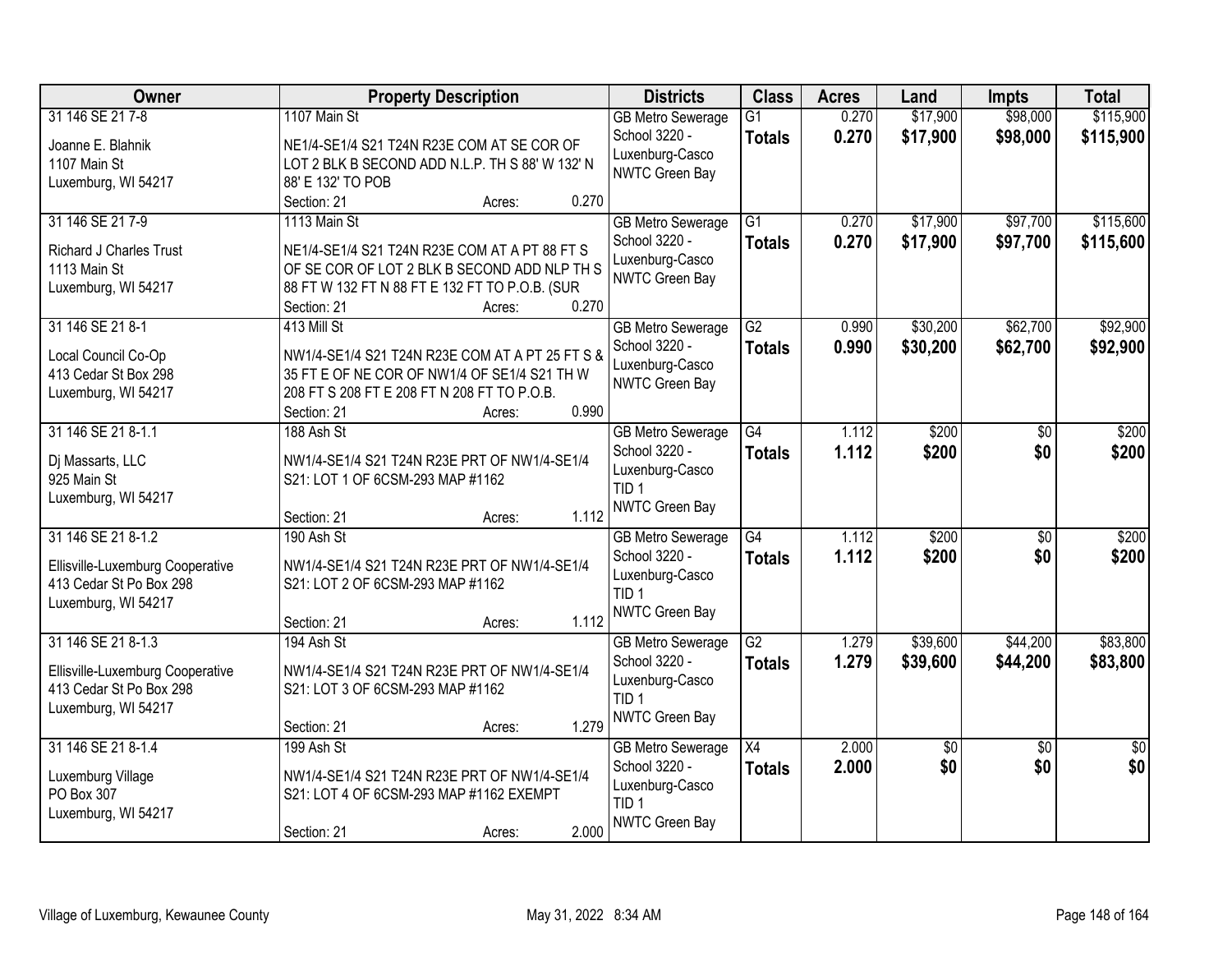| Owner                                                                                   | <b>Property Description</b>                                                                                                                                           |                           | <b>Districts</b>                                                                                   | <b>Class</b>                     | <b>Acres</b>     | Land                   | <b>Impts</b>           | <b>Total</b>           |
|-----------------------------------------------------------------------------------------|-----------------------------------------------------------------------------------------------------------------------------------------------------------------------|---------------------------|----------------------------------------------------------------------------------------------------|----------------------------------|------------------|------------------------|------------------------|------------------------|
| 31 146 SE 21 8-2<br>Luxemburg Village<br>206 Maple St Box #307<br>Luxemburg, WI 54217   | NW1/4-SE1/4 S21 T24N R23E PRT OF NW1/4-SE1/4 &<br>PRT OF SW1/4-SE1/4 S21: COM AT S 1/4 COR OF S21<br>TH N 00*12'24" E 33' ALG W LN OF SW1/4-SE1/4 TO N<br>Section: 21 | 21.632<br>Acres:          | <b>GB Metro Sewerage</b><br>School 3220 -<br>Luxenburg-Casco<br>TID <sub>1</sub><br>NWTC Green Bay | $\overline{X4}$<br><b>Totals</b> | 21.632<br>21.632 | $\overline{50}$<br>\$0 | $\overline{50}$<br>\$0 | \$0<br>\$0             |
| 31 146 SE 21 8-2.1<br>Luxemburg Village<br>206 Maple St Box #307<br>Luxemburg, WI 54217 | PRT OF NW1/4-SE1/4 S21: LOT 1 OF 10CSM-351 MAP<br>#1909 EXEMPT<br>Section: 21                                                                                         | 2.386<br>Acres:           | <b>GB Metro Sewerage</b><br>School 3220 -<br>Luxenburg-Casco<br>TID <sub>1</sub><br>NWTC Green Bay | $\overline{X4}$<br><b>Totals</b> | 2.386<br>2.386   | $\overline{50}$<br>\$0 | \$0<br>\$0             | \$0<br>\$0             |
| 31 146 SE 21 8-2.2<br>Dj Massarts, LLC<br>925 Main St<br>Luxemburg, WI 54217            | Cedar St<br>PRT OF NW1/4-SE1/4 S21: LOT 2 OF 10CSM-351 MAP<br>#1909<br>Section: 21                                                                                    | 1.319<br>Acres:           | <b>GB Metro Sewerage</b><br>School 3220 -<br>Luxenburg-Casco<br>TID <sub>1</sub><br>NWTC Green Bay | $\overline{G4}$<br><b>Totals</b> | 1.319<br>1.319   | \$200<br>\$200         | \$0<br>\$0             | \$200<br>\$200         |
| 31 146 SE 21 8-2.3<br>Luxemburg Village<br>206 Maple St Box #307<br>Luxemburg, WI 54217 | PRT OF NW1/4-SE1/4 S21: LOT 3 OF 10CSM-351 MAP<br>#1909 EXEMPT<br>Section: 21                                                                                         | 1.534<br>Acres:           | <b>GB Metro Sewerage</b><br>School 3220 -<br>Luxenburg-Casco<br>TID <sub>1</sub><br>NWTC Green Bay | X4<br>Totals                     | 1.534<br>1.534   | \$0<br>\$0             | \$0<br>\$0             | $\sqrt{50}$<br>\$0     |
| 31 146 SE 21 8-2.4<br>Luxemburg Village<br>206 Maple St Box #307<br>Luxemburg, WI 54217 | PRT OF NW1/4-SE1/4 S21: LOT 4 OF 10CSM-351 MAP<br>#1909 EXEMPT<br>Section: 21                                                                                         | 5.629<br>Acres:           | <b>GB Metro Sewerage</b><br>School 3220 -<br>Luxenburg-Casco<br>TID <sub>1</sub><br>NWTC Green Bay | $\overline{X4}$<br>Totals        | 5.629<br>5.629   | $\overline{50}$<br>\$0 | $\overline{50}$<br>\$0 | $\overline{50}$<br>\$0 |
| 31 146 SE 21 8-3<br>Carol J Simonar Trust<br>1619 Main St<br>Luxemburg, WI 54217        | 194 Church Rd<br>SW1/4-SE1/4 S21 T24N R23E TRACT 1 & TRACT 2 OF<br>1CSM-145 MAP #126                                                                                  | 1.250                     | <b>GB Metro Sewerage</b><br>School 3220 -<br>Luxenburg-Casco<br>NWTC Green Bay                     | G2<br><b>Totals</b>              | 1.250<br>1.250   | \$31,400<br>\$31,400   | \$68,000<br>\$68,000   | \$99,400<br>\$99,400   |
| 31 146 SE 21 8-5<br>Louis S. Frane<br>306 Church Rd<br>Luxemburg, WI 54217              | Section: 21<br>306 Church Rd<br>SE1/4-SE1/4 S21 T24N R23E LOT 1 OF 2CSM-52 MAP<br>#328 EXC N 265.74 FT OF E 100 FT<br>Section: 21                                     | Acres:<br>2.190<br>Acres: | <b>GB Metro Sewerage</b><br>School 3220 -<br>Luxenburg-Casco<br>TID <sub>1</sub><br>NWTC Green Bay | $\overline{G1}$<br><b>Totals</b> | 2.190<br>2.190   | \$26,300<br>\$26,300   | \$131,000<br>\$131,000 | \$157,300<br>\$157,300 |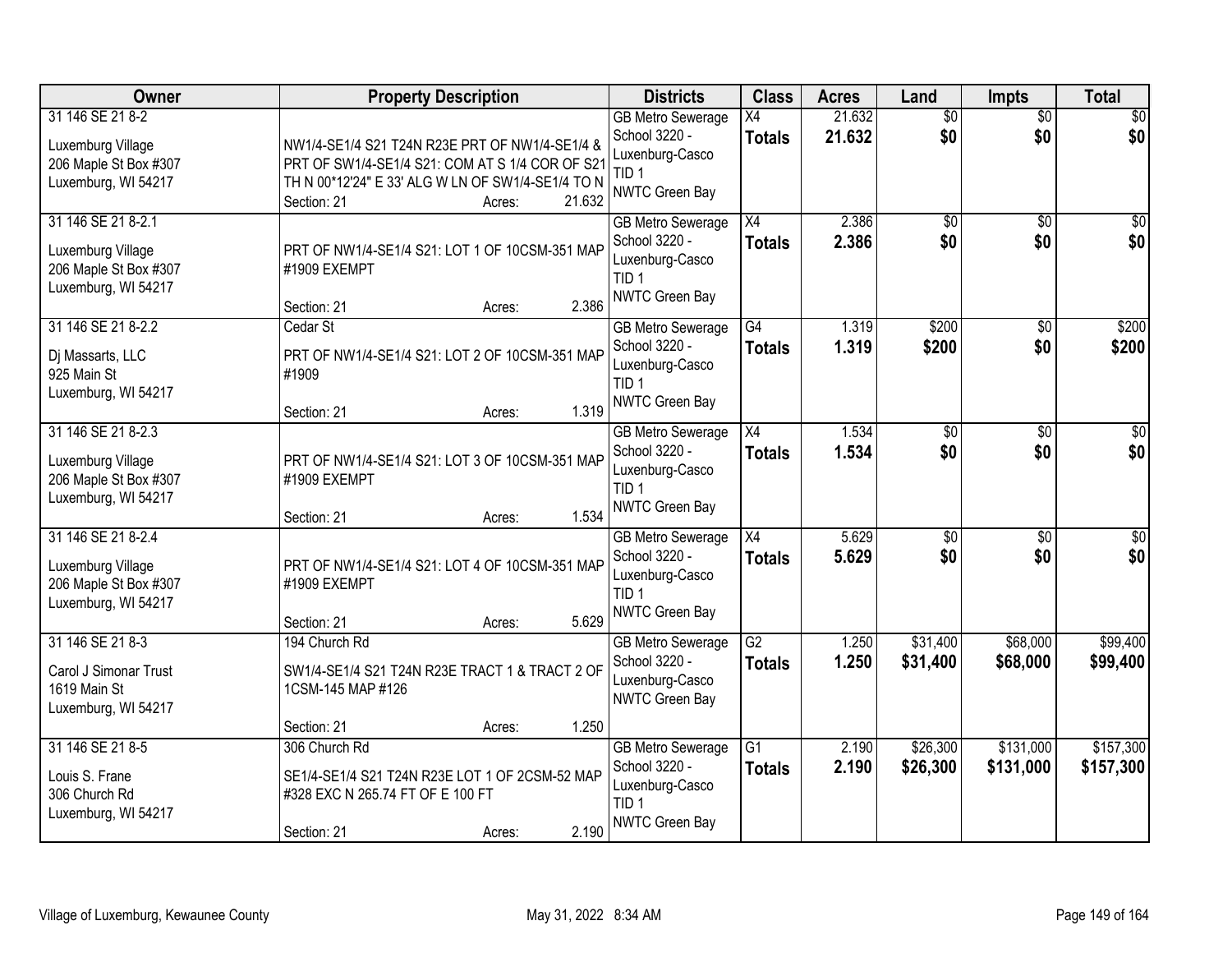| Owner                                              | <b>Property Description</b>                                                                   | <b>Districts</b>                          | <b>Class</b>    | <b>Acres</b> | Land            | <b>Impts</b>    | <b>Total</b>    |
|----------------------------------------------------|-----------------------------------------------------------------------------------------------|-------------------------------------------|-----------------|--------------|-----------------|-----------------|-----------------|
| 31 146 SE 21 8-6                                   | 314 Church Rd                                                                                 | <b>GB Metro Sewerage</b>                  | $\overline{G1}$ | 1.050        | \$21,400        | \$165,900       | \$187,300       |
| Dwight L. Will                                     | SE1/4-SE1/4 S21 T24N R23E N 265.04 FT OF E 100 FT                                             | School 3220 -                             | <b>Totals</b>   | 1.050        | \$21,400        | \$165,900       | \$187,300       |
| Julie A. Will                                      | OF LOT 1 & ALL OF LOT 2 OF 2CSM-52 MAP #328                                                   | Luxenburg-Casco<br><b>NWTC Green Bay</b>  |                 |              |                 |                 |                 |
| 314 Church Rd                                      |                                                                                               |                                           |                 |              |                 |                 |                 |
| Luxemburg, WI 54217                                | 1.050<br>Section: 21<br>Acres:                                                                |                                           |                 |              |                 |                 |                 |
| 31 146 SE 21 8-7                                   | 324 Church Rd                                                                                 | <b>GB Metro Sewerage</b>                  | $\overline{G1}$ | 1.600        | \$23,800        | \$148,400       | \$172,200       |
| Robert M. Jeanquart                                | SE1/4-SE1/4 S21 T24N R23E LOT 3 OF 2CSM-53 MAP                                                | School 3220 -                             | <b>Totals</b>   | 1.600        | \$23,800        | \$148,400       | \$172,200       |
| Vicki M. Jeanquart                                 | #328                                                                                          | Luxenburg-Casco                           |                 |              |                 |                 |                 |
| 324 Church Rd                                      |                                                                                               | <b>NWTC Green Bay</b>                     |                 |              |                 |                 |                 |
| Luxemburg, WI 54217                                | 1.600<br>Section: 21<br>Acres:                                                                |                                           |                 |              |                 |                 |                 |
| 31 146 SE 21 8-8                                   | Second St                                                                                     | <b>GB Metro Sewerage</b>                  | G4              | 13.090       | \$2,400         | \$0             | \$2,400         |
| Glen F. Rueckl                                     | SE1/4-SE1/4 S21 T24N R23E PRT OF SE1/4-SE1/4                                                  | School 3220 -                             | <b>Totals</b>   | 13.090       | \$2,400         | \$0             | \$2,400         |
| N4920 Valley Rd                                    | S21: COM AT SE COR S21 TH N 00*46'36" E 647.64'                                               | Luxenburg-Casco                           |                 |              |                 |                 |                 |
| Luxemburg, WI 54217                                | TO A PT WHEREAS S R/W OF HICKORY ST                                                           | TID <sub>1</sub>                          |                 |              |                 |                 |                 |
|                                                    | 13.090<br>Section: 21<br>Acres:                                                               | NWTC Green Bay                            |                 |              |                 |                 |                 |
| 31 146 SE 21 8-8.1                                 | 255 Rueckl Dr                                                                                 | <b>GB Metro Sewerage</b>                  | $\overline{G2}$ | 0.860        | \$20,200        | \$684,300       | \$704,500       |
|                                                    |                                                                                               | School 3220 -                             | <b>Totals</b>   | 0.860        | \$20,200        | \$684,300       | \$704,500       |
| Rueckl's Sunset Apartments, LLC<br>N4920 Valley Rd | SE1/4-SE1/4 S21 T24N R23E PRT OF SE1/4-SE1/4<br>S21: LOT 1 OF 8CSM-87 MAP #1427 (FORMERLY LOT | Luxenburg-Casco                           |                 |              |                 |                 |                 |
| Luxemburg, WI 54217                                | 1 OF 8CSM-3 MAP #1389)                                                                        | TID <sub>1</sub>                          |                 |              |                 |                 |                 |
|                                                    | 0.860<br>Section: 21<br>Acres:                                                                | <b>NWTC Green Bay</b>                     |                 |              |                 |                 |                 |
| 31 146 SE 21 8-8.2                                 | 1325 Second St                                                                                | <b>GB Metro Sewerage</b>                  | $\overline{G2}$ | 0.620        | \$27,000        | \$390,300       | \$417,300       |
|                                                    |                                                                                               | School 3220 -                             | <b>Totals</b>   | 0.620        | \$27,000        | \$390,300       | \$417,300       |
| Rueckl's Sunset Apartments, LLC                    | SE1/4-SE1/4 S21 T24N R23E PRT OF SE1/4-SE1/4                                                  | Luxenburg-Casco                           |                 |              |                 |                 |                 |
| N4920 Valley Rd<br>Luxemburg, WI 54217             | S21: LOT 2 OF 8CSM-87 MAP #1427                                                               | TID <sub>1</sub>                          |                 |              |                 |                 |                 |
|                                                    | 0.620<br>Section: 21<br>Acres:                                                                | <b>NWTC Green Bay</b>                     |                 |              |                 |                 |                 |
| 31 146 SE 21 8-9                                   | 1411 Main St                                                                                  | <b>GB Metro Sewerage</b>                  | $\overline{X4}$ | 5.930        | $\overline{50}$ | $\overline{50}$ | $\overline{50}$ |
|                                                    |                                                                                               | School 3220 -                             | <b>Totals</b>   | 5.930        | \$0             | \$0             | \$0             |
| Immaculate Conception                              | SE1/4-SE1/4 S21 T24N R23E COM SE COR                                                          | Luxenburg-Casco                           |                 |              |                 |                 |                 |
| 1406 Main St                                       | SE1/4-SE1/4 S21 N 618' W 417.5' S 618'E 417.5' TO                                             | <b>NWTC Green Bay</b>                     |                 |              |                 |                 |                 |
| Luxemburg, WI 54217                                | POB (CATHOLIC CEMETERY) EXEMPT                                                                |                                           |                 |              |                 |                 |                 |
| 31 146 SH 1                                        | 5.930<br>Section: 21<br>Acres:<br>517 Marcks Ct                                               |                                           | $\overline{G1}$ | 0.360        | \$29,400        | \$210,400       | \$239,800       |
|                                                    |                                                                                               | <b>GB Metro Sewerage</b><br>School 3220 - |                 |              |                 |                 |                 |
| Glenn F. Schlender                                 | SPARTAN HEIGHTS LOT 1                                                                         | Luxenburg-Casco                           | <b>Totals</b>   | 0.360        | \$29,400        | \$210,400       | \$239,800       |
| Margaret M. Schlender                              |                                                                                               | NWTC Green Bay                            |                 |              |                 |                 |                 |
| 517 Marcks Ct                                      |                                                                                               |                                           |                 |              |                 |                 |                 |
| Luxemburg, WI 54217                                | 0.360<br>Section: 15<br>Acres:                                                                |                                           |                 |              |                 |                 |                 |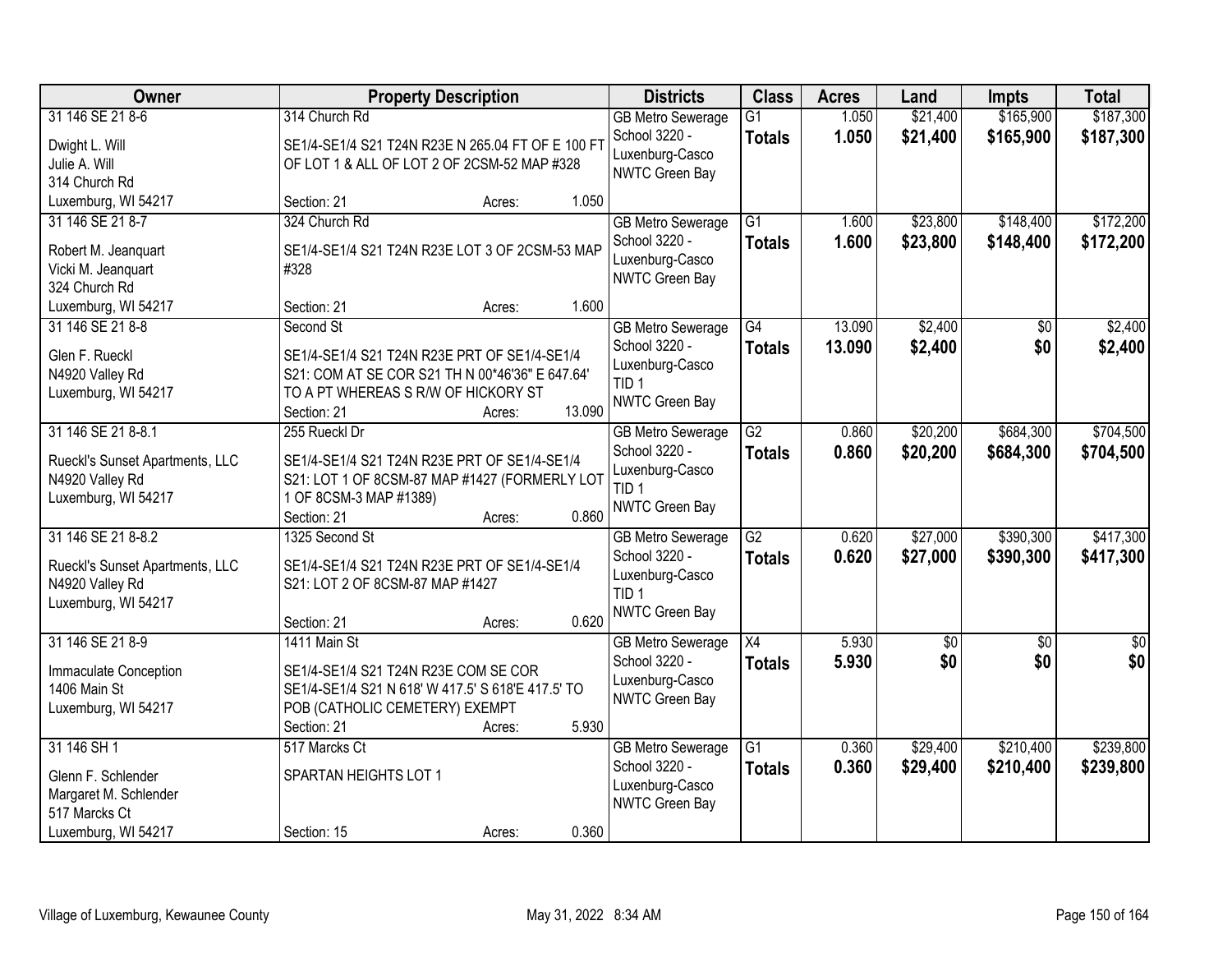| Owner                             |                        | <b>Property Description</b> |       | <b>Districts</b>                 | <b>Class</b>    | <b>Acres</b> | Land     | <b>Impts</b> | <b>Total</b> |
|-----------------------------------|------------------------|-----------------------------|-------|----------------------------------|-----------------|--------------|----------|--------------|--------------|
| 31 146 SH 10                      | 717 Heritage Rd        |                             |       | <b>GB Metro Sewerage</b>         | $\overline{G1}$ | 0.350        | \$29,100 | \$143,500    | \$172,600    |
| Ronald J. Larson                  | SPARTAN HEIGHTS LOT 10 |                             |       | School 3220 -<br>Luxenburg-Casco | <b>Totals</b>   | 0.350        | \$29,100 | \$143,500    | \$172,600    |
| Lisa M. Larson                    |                        |                             |       | NWTC Green Bay                   |                 |              |          |              |              |
| 717 Heritage Rd                   |                        |                             |       |                                  |                 |              |          |              |              |
| Luxemburg, WI 54217               | Section: 15            | Acres:                      | 0.350 |                                  |                 |              |          |              |              |
| 31 146 SH 11                      | 725 Heritage Rd        |                             |       | <b>GB Metro Sewerage</b>         | $\overline{G1}$ | 0.380        | \$30,000 | \$144,800    | \$174,800    |
| Scott P & Christine Mueller Trust | SPARTAN HEIGHTS LOT 11 |                             |       | School 3220 -                    | <b>Totals</b>   | 0.380        | \$30,000 | \$144,800    | \$174,800    |
| 725 Heritage Rd                   |                        |                             |       | Luxenburg-Casco                  |                 |              |          |              |              |
| Luxemburg, WI 54217               |                        |                             |       | NWTC Green Bay                   |                 |              |          |              |              |
|                                   | Section: 15            | Acres:                      | 0.380 |                                  |                 |              |          |              |              |
| 31 146 SH 12                      | 523 Prairie Ln         |                             |       | <b>GB Metro Sewerage</b>         | $\overline{G1}$ | 0.390        | \$30,300 | \$149,700    | \$180,000    |
| Nancy T. Smith                    | SPARTAN HEIGHTS LOT 12 |                             |       | School 3220 -                    | <b>Totals</b>   | 0.390        | \$30,300 | \$149,700    | \$180,000    |
| 523 Prairie Ln                    |                        |                             |       | Luxenburg-Casco                  |                 |              |          |              |              |
| Luxemburg, WI 54217               |                        |                             |       | NWTC Green Bay                   |                 |              |          |              |              |
|                                   | Section: 15            | Acres:                      | 0.390 |                                  |                 |              |          |              |              |
| 31 146 SH 13                      | 521 Prairie Ln         |                             |       | <b>GB Metro Sewerage</b>         | G1              | 0.340        | \$28,800 | \$126,500    | \$155,300    |
| Craig D. Marchant                 | SPARTAN HEIGHTS LOT 13 |                             |       | School 3220 -                    | <b>Totals</b>   | 0.340        | \$28,800 | \$126,500    | \$155,300    |
| 521 Prairie Ln                    |                        |                             |       | Luxenburg-Casco                  |                 |              |          |              |              |
| Luxemburg, WI 54217               |                        |                             |       | NWTC Green Bay                   |                 |              |          |              |              |
|                                   | Section: 15            | Acres:                      | 0.340 |                                  |                 |              |          |              |              |
| 31 146 SH 14                      | 519 Prairie Ln         |                             |       | <b>GB Metro Sewerage</b>         | $\overline{G1}$ | 0.300        | \$27,500 | \$128,200    | \$155,700    |
| Richard G & Lee A Salentine Trust | SPARTAN HEIGHTS LOT 14 |                             |       | School 3220 -                    | <b>Totals</b>   | 0.300        | \$27,500 | \$128,200    | \$155,700    |
| 519 Prairie Ln                    |                        |                             |       | Luxenburg-Casco                  |                 |              |          |              |              |
| Luxemburg, WI 54217               |                        |                             |       | NWTC Green Bay                   |                 |              |          |              |              |
|                                   | Section: 15            | Acres:                      | 0.300 |                                  |                 |              |          |              |              |
| 31 146 SH 15                      | 517 Prairie Ln         |                             |       | <b>GB Metro Sewerage</b>         | $\overline{G1}$ | 0.290        | \$27,200 | \$114,800    | \$142,000    |
| <b>Brett Edward Flynn</b>         | SPARTAN HEIGHTS LOT 15 |                             |       | School 3220 -                    | <b>Totals</b>   | 0.290        | \$27,200 | \$114,800    | \$142,000    |
| April Flynn                       |                        |                             |       | Luxenburg-Casco                  |                 |              |          |              |              |
| 517 Prairie Ln                    |                        |                             |       | NWTC Green Bay                   |                 |              |          |              |              |
| Luxemburg, WI 54217               | Section: 15            | Acres:                      | 0.290 |                                  |                 |              |          |              |              |
| 31 146 SH 16                      | 515 Prairie Ln         |                             |       | <b>GB Metro Sewerage</b>         | $\overline{G1}$ | 0.290        | \$27,200 | \$143,100    | \$170,300    |
| Albert Kintopf                    | SPARTAN HEIGHTS LOT 16 |                             |       | School 3220 -                    | <b>Totals</b>   | 0.290        | \$27,200 | \$143,100    | \$170,300    |
| Shirley Trus Kintopf              |                        |                             |       | Luxenburg-Casco                  |                 |              |          |              |              |
| 515 Prairie Ln                    |                        |                             |       | NWTC Green Bay                   |                 |              |          |              |              |
| Luxemburg, WI 54217               | Section: 15            | Acres:                      | 0.290 |                                  |                 |              |          |              |              |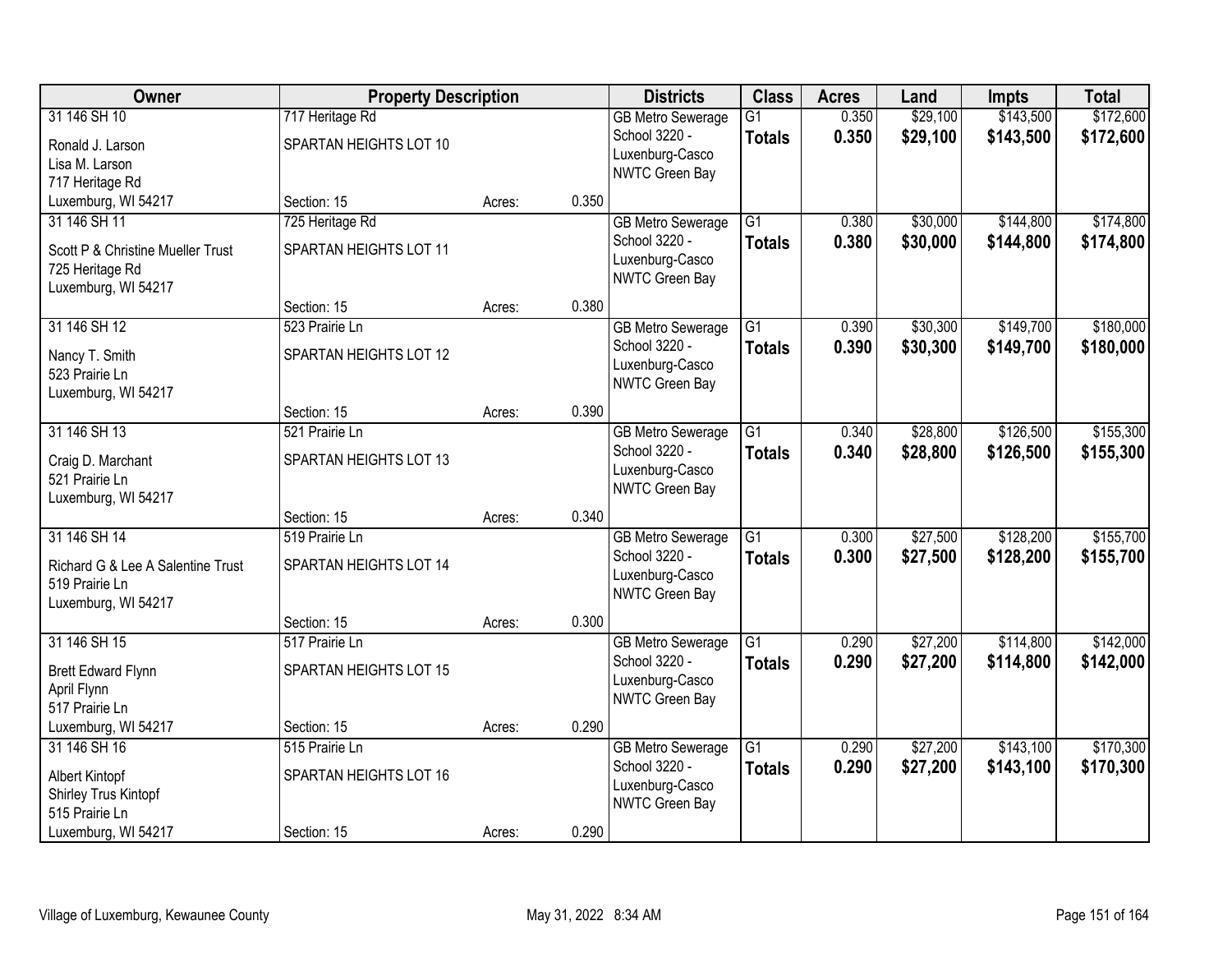| Owner                                                                         |                                          | <b>Property Description</b> |       | <b>Districts</b>                                                               | <b>Class</b>                     | <b>Acres</b>   | Land                 | <b>Impts</b>           | <b>Total</b>           |
|-------------------------------------------------------------------------------|------------------------------------------|-----------------------------|-------|--------------------------------------------------------------------------------|----------------------------------|----------------|----------------------|------------------------|------------------------|
| 31 146 SH 2<br>Verne L Depas Trust<br>515 Marcks Ct<br>Luxemburg, WI 54217    | 515 Marcks Ct<br>SPARTAN HEIGHTS LOT 2   |                             |       | <b>GB Metro Sewerage</b><br>School 3220 -<br>Luxenburg-Casco<br>NWTC Green Bay | $\overline{G1}$<br><b>Totals</b> | 0.330<br>0.330 | \$28,500<br>\$28,500 | \$183,100<br>\$183,100 | \$211,600<br>\$211,600 |
|                                                                               | Section: 15                              | Acres:                      | 0.330 |                                                                                |                                  |                |                      |                        |                        |
| 31 146 SH 3<br>Eileen J Bredael Trust<br>516 Marcks Ct<br>Luxemburg, WI 54217 | 516 Marcks Ct<br>SPARTAN HEIGHTS LOT 3   |                             |       | <b>GB Metro Sewerage</b><br>School 3220 -<br>Luxenburg-Casco<br>NWTC Green Bay | $\overline{G1}$<br><b>Totals</b> | 0.310<br>0.310 | \$27,900<br>\$27,900 | \$131,400<br>\$131,400 | \$159,300<br>\$159,300 |
|                                                                               | Section: 15                              | Acres:                      | 0.310 |                                                                                |                                  |                |                      |                        |                        |
| 31 146 SH 4<br>Kevin J. Henry<br>518 Marcks Ct<br>Luxemburg, WI 54217         | 518 Marcks Ct<br>SPARTAN HEIGHTS LOT 4   |                             |       | <b>GB Metro Sewerage</b><br>School 3220 -<br>Luxenburg-Casco<br>NWTC Green Bay | $\overline{G1}$<br><b>Totals</b> | 0.280<br>0.280 | \$26,900<br>\$26,900 | \$126,200<br>\$126,200 | \$153,100<br>\$153,100 |
|                                                                               | Section: 15                              | Acres:                      | 0.280 |                                                                                |                                  |                |                      |                        |                        |
| 31 146 SH 5<br>Mark J. Heim<br>Gloria A. Heim<br>520 Marcks Ct                | 520 Marcks Ct<br>SPARTAN HEIGHTS LOT 5   |                             |       | <b>GB Metro Sewerage</b><br>School 3220 -<br>Luxenburg-Casco<br>NWTC Green Bay | G1<br><b>Totals</b>              | 0.400<br>0.400 | \$30,600<br>\$30,600 | \$151,600<br>\$151,600 | \$182,200<br>\$182,200 |
| Luxemburg, WI 54217                                                           | Section: 15                              | Acres:                      | 0.400 |                                                                                |                                  |                |                      |                        |                        |
| 31 146 SH 6<br>Justin J. Schultz<br>708 Marcks Ct<br>Luxemburg, WI 54217      | 708 Marcks Ct<br>SPARTAN HEIGHTS LOT 6   |                             |       | <b>GB Metro Sewerage</b><br>School 3220 -<br>Luxenburg-Casco<br>NWTC Green Bay | $\overline{G1}$<br><b>Totals</b> | 0.610<br>0.610 | \$34,800<br>\$34,800 | \$200,600<br>\$200,600 | \$235,400<br>\$235,400 |
|                                                                               | Section: 15                              | Acres:                      | 0.610 |                                                                                |                                  |                |                      |                        |                        |
| 31 146 SH 7<br>Jamie J. Jeanquart<br>Margaret Jeanquart<br>702 Marcks Ct      | 702 Marcks Ct<br>SPARTAN HEIGHTS LOT 7   |                             |       | <b>GB Metro Sewerage</b><br>School 3220 -<br>Luxenburg-Casco<br>NWTC Green Bay | $\overline{G1}$<br><b>Totals</b> | 0.280<br>0.280 | \$26,900<br>\$26,900 | \$216,900<br>\$216,900 | \$243,800<br>\$243,800 |
| Luxemburg, WI 54217                                                           | Section: 15                              | Acres:                      | 0.280 |                                                                                |                                  |                |                      |                        |                        |
| 31 146 SH 8<br>Megan M. Pasterski<br>701 Heritage Rd<br>Luxemburg, WI 54217   | 701 Heritage Rd<br>SPARTAN HEIGHTS LOT 8 |                             |       | <b>GB Metro Sewerage</b><br>School 3220 -<br>Luxenburg-Casco<br>NWTC Green Bay | $\overline{G1}$<br><b>Totals</b> | 0.300<br>0.300 | \$27,500<br>\$27,500 | \$141,600<br>\$141,600 | \$169,100<br>\$169,100 |
|                                                                               | Section: 15                              | Acres:                      | 0.300 |                                                                                |                                  |                |                      |                        |                        |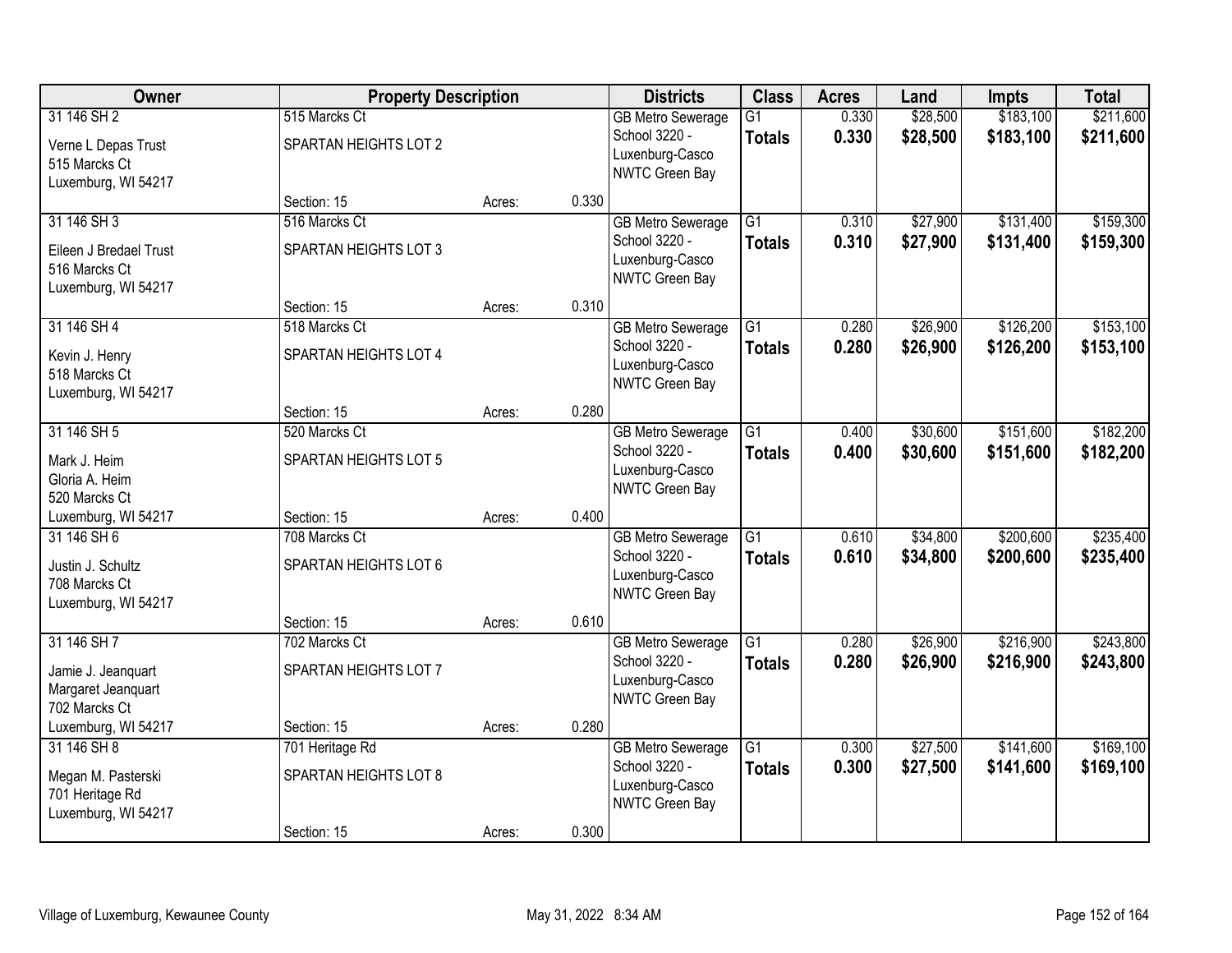| Owner                           |                                                        | <b>Property Description</b> |       | <b>Districts</b>         | <b>Class</b>    | <b>Acres</b> | Land     | <b>Impts</b> | <b>Total</b> |
|---------------------------------|--------------------------------------------------------|-----------------------------|-------|--------------------------|-----------------|--------------|----------|--------------|--------------|
| 31 146 SH 9                     | 709 Heritage Rd                                        |                             |       | <b>GB Metro Sewerage</b> | $\overline{G1}$ | 0.470        | \$32,700 | \$124,900    | \$157,600    |
| Stephanie A. Jorgenson          | SPARTAN HEIGHTS LOT 9                                  |                             |       | School 3220 -            | <b>Totals</b>   | 0.470        | \$32,700 | \$124,900    | \$157,600    |
| 709 Heritage Rd                 |                                                        |                             |       | Luxenburg-Casco          |                 |              |          |              |              |
| Luxemburg, WI 54217             |                                                        |                             |       | NWTC Green Bay           |                 |              |          |              |              |
|                                 | Section: 15                                            | Acres:                      | 0.470 |                          |                 |              |          |              |              |
| 31 146 SLP 1.1                  | 509 Church Rd                                          |                             |       | <b>GB Metro Sewerage</b> | $\overline{G1}$ | 0.848        | \$14,800 | \$155,400    | \$170,200    |
| Jeremy Poehls                   | SOUTH LUXEMBURG PLAT PRT OF BLK 1: COM AT              |                             |       | School 3220 -            | <b>Totals</b>   | 0.848        | \$14,800 | \$155,400    | \$170,200    |
| Kathryn Poehls                  | NE COR OF BLK 1 TH S 89*23' W ALG N LN OF SD           |                             |       | Luxenburg-Casco          |                 |              |          |              |              |
| 509 Church Rd                   | BLK 156.45' TH S 216' N 89*23' E 51.45' S 51' N 89*23' |                             |       | <b>NWTC Green Bay</b>    |                 |              |          |              |              |
| Luxemburg, WI 54217             | Section: 27                                            | Acres:                      | 0.848 |                          |                 |              |          |              |              |
| 31 146 SLP 10                   | 743 Church Rd                                          |                             |       | <b>GB Metro Sewerage</b> | $\overline{G1}$ | 0.410        | \$18,600 | \$72,300     | \$90,900     |
| Mark J. Paider                  | SOUTH LUXEMBURG PLAT LOTS 11-12 & 13 BLK 2             |                             |       | School 3220 -            | <b>Totals</b>   | 0.410        | \$18,600 | \$72,300     | \$90,900     |
| Elaine Paider                   |                                                        |                             |       | Luxenburg-Casco          |                 |              |          |              |              |
| 743 Church Rd                   |                                                        |                             |       | NWTC Green Bay           |                 |              |          |              |              |
| Luxemburg, WI 54217             | Section: 27                                            | Acres:                      | 0.410 |                          |                 |              |          |              |              |
| 31 146 SLP 11                   | 749 Church Rd                                          |                             |       | <b>GB Metro Sewerage</b> | $\overline{G1}$ | 0.273        | \$17,900 | \$109,300    | \$127,200    |
| Vicki Dart                      | SOUTH LUXEMBURG PLAT LOTS 14 & 15 BLK 2                |                             |       | School 3220 -            | <b>Totals</b>   | 0.273        | \$17,900 | \$109,300    | \$127,200    |
| 749 Church Rd                   |                                                        |                             |       | Luxenburg-Casco          |                 |              |          |              |              |
| Luxemburg, WI 54217             |                                                        |                             |       | NWTC Green Bay           |                 |              |          |              |              |
|                                 | Section: 27                                            | Acres:                      | 0.273 |                          |                 |              |          |              |              |
| 31 146 SLP 13                   | 1602 Main St                                           |                             |       | <b>GB Metro Sewerage</b> | $\overline{G1}$ | 0.270        | \$17,900 | \$75,800     | \$93,700     |
|                                 | SOUTH LUXEMBURG PLAT LOTS 1 & 2 BLK 3                  |                             |       | School 3220 -            | <b>Totals</b>   | 0.270        | \$17,900 | \$75,800     | \$93,700     |
| Cody J. Stoller<br>1602 Main St |                                                        |                             |       | Luxenburg-Casco          |                 |              |          |              |              |
| Luxemburg, WI 54217             |                                                        |                             |       | NWTC Green Bay           |                 |              |          |              |              |
|                                 | Section: 27                                            | Acres:                      | 0.270 |                          |                 |              |          |              |              |
| 31 146 SLP 14                   | 1606 Main St                                           |                             |       | <b>GB Metro Sewerage</b> | $\overline{G1}$ | 0.270        | \$17,900 | \$67,100     | \$85,000     |
| Kenneth W. Collins              | SOUTH LUXEMBURG PLAT LOTS 3 & 26 BLK 3                 |                             |       | School 3220 -            | <b>Totals</b>   | 0.270        | \$17,900 | \$67,100     | \$85,000     |
| Wendy A. Collins                |                                                        |                             |       | Luxenburg-Casco          |                 |              |          |              |              |
| 1606 Main St                    |                                                        |                             |       | NWTC Green Bay           |                 |              |          |              |              |
| Luxemburg, WI 54217             | Section: 27                                            | Acres:                      | 0.270 |                          |                 |              |          |              |              |
| 31 146 SLP 15                   | 1614 Main St                                           |                             |       | <b>GB Metro Sewerage</b> | $\overline{G1}$ | 0.270        | \$17,900 | \$65,200     | \$83,100     |
| Wayne J. Hallet                 | SOUTH LUXEMBURG PLAT LOTS 4 & 25 BLK 3                 |                             |       | School 3220 -            | <b>Totals</b>   | 0.270        | \$17,900 | \$65,200     | \$83,100     |
| 1614 Main St                    |                                                        |                             |       | Luxenburg-Casco          |                 |              |          |              |              |
| Luxemburg, WI 54217             |                                                        |                             |       | NWTC Green Bay           |                 |              |          |              |              |
|                                 | Section: 27                                            | Acres:                      | 0.270 |                          |                 |              |          |              |              |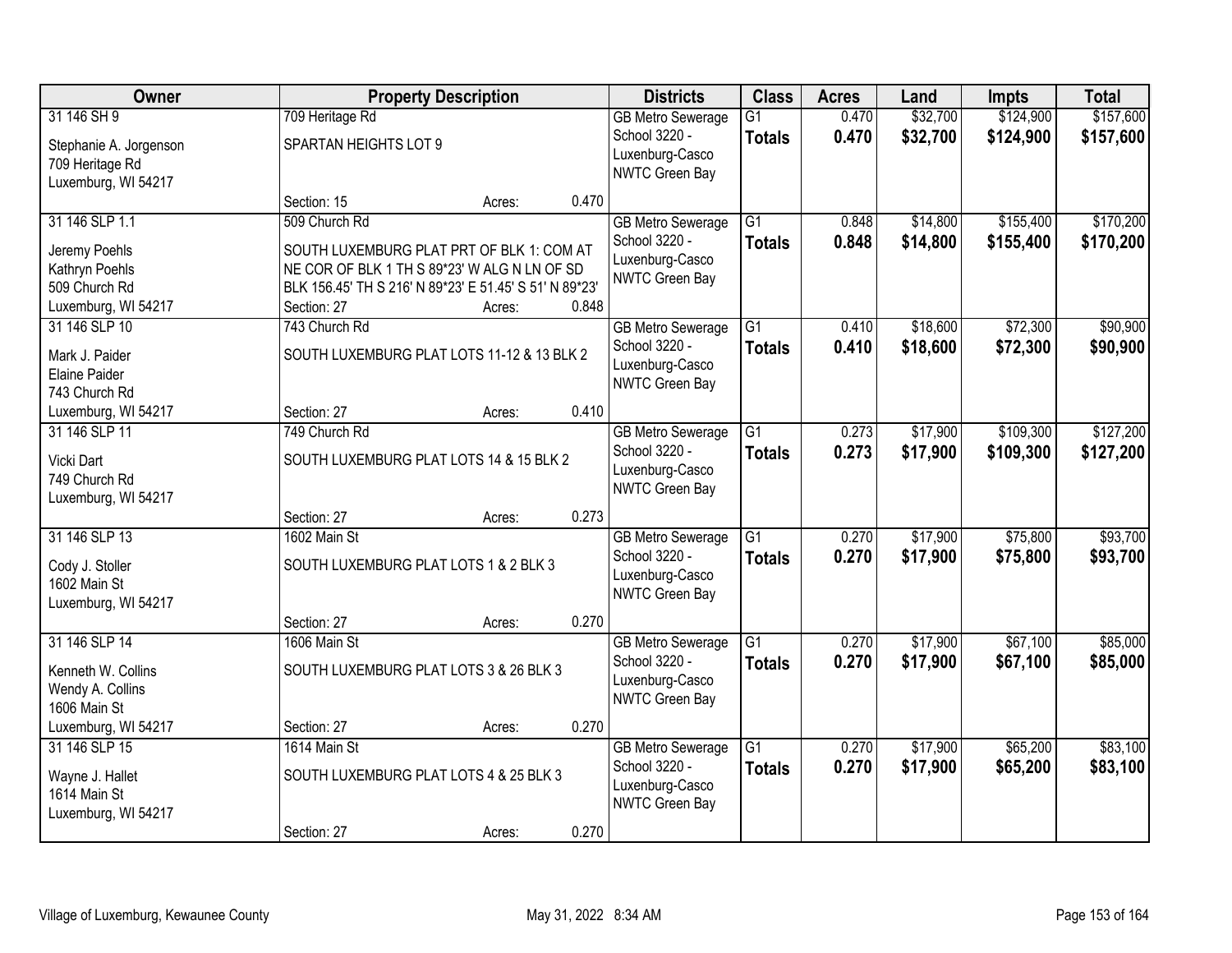| Owner                                |                                                                                                | <b>Property Description</b> |       |                                   | <b>Class</b>    | <b>Acres</b> | Land     | <b>Impts</b> | <b>Total</b> |
|--------------------------------------|------------------------------------------------------------------------------------------------|-----------------------------|-------|-----------------------------------|-----------------|--------------|----------|--------------|--------------|
| 31 146 SLP 16                        | 1616 Main St                                                                                   |                             |       | <b>GB Metro Sewerage</b>          | $\overline{G1}$ | 0.270        | \$17,900 | \$88,500     | \$106,400    |
| D & D Simonar, LLC                   | SOUTH LUXEMBURG PLAT LOTS 5 & 6 BLK 3                                                          |                             |       | School 3220 -<br>Luxenburg-Casco  | <b>Totals</b>   | 0.270        | \$17,900 | \$88,500     | \$106,400    |
| 1800 Main St                         |                                                                                                |                             |       | NWTC Green Bay                    |                 |              |          |              |              |
| Luxemburg, WI 54217                  | Section: 27                                                                                    | Acres:                      | 0.270 |                                   |                 |              |          |              |              |
| 31 146 SLP 17                        | 1618 Main St                                                                                   |                             |       | <b>GB Metro Sewerage</b>          | $\overline{G1}$ | 0.290        | \$18,100 | \$101,600    | \$119,700    |
| D & D Simonar, LLC                   | SOUTH LUXEMBURG PLAT LOTS 7 & 8 & N 6 FT OF                                                    |                             |       | School 3220 -                     | <b>Totals</b>   | 0.290        | \$18,100 | \$101,600    | \$119,700    |
| 1800 Main St                         | LOT 9 BLK 3                                                                                    |                             |       | Luxenburg-Casco<br>NWTC Green Bay |                 |              |          |              |              |
| Luxemburg, WI 54217                  |                                                                                                |                             |       |                                   |                 |              |          |              |              |
| 31 146 SLP 18                        | Section: 27<br>1622 Main St                                                                    | Acres:                      | 0.290 | <b>GB Metro Sewerage</b>          | $\overline{G1}$ | 0.390        | \$18,500 | \$81,200     | \$99,700     |
|                                      |                                                                                                |                             |       | School 3220 -                     | <b>Totals</b>   | 0.390        | \$18,500 | \$81,200     | \$99,700     |
| Tyler G. Nissen<br>Kaylyn M. Nissen  | SOUTH LUXEMBURG PLAT S 38' OF LOT 9 & ALL OF<br>LOTS 10 & 11 BLK 3                             |                             |       | Luxenburg-Casco                   |                 |              |          |              |              |
| 1622 Main St                         |                                                                                                |                             |       | NWTC Green Bay                    |                 |              |          |              |              |
| Luxemburg, WI 54217                  | Section: 27                                                                                    | Acres:                      | 0.390 |                                   |                 |              |          |              |              |
| 31 146 SLP 19                        | 1660 Main St                                                                                   |                             |       | <b>GB Metro Sewerage</b>          | $\overline{G1}$ | 0.780        | \$19,600 | \$93,000     | \$112,600    |
| Carolyn F. Fenendael                 | SOUTH LUXEMBURG PLAT LOTS 12-13-14-15-16 & 17                                                  |                             |       | School 3220 -<br>Luxenburg-Casco  | <b>Totals</b>   | 0.780        | \$19,600 | \$93,000     | \$112,600    |
| 1660 Main St                         | BLK <sub>3</sub>                                                                               |                             |       | NWTC Green Bay                    |                 |              |          |              |              |
| Luxemburg, WI 54217                  | Section: 27                                                                                    | Acres:                      | 0.780 |                                   |                 |              |          |              |              |
| 31 146 SLP 2                         | 507 Church Rd                                                                                  |                             |       | <b>GB Metro Sewerage</b>          | $\overline{G2}$ | 0.650        | \$27,200 | \$43,700     | \$70,900     |
|                                      |                                                                                                |                             |       | School 3220 -                     | <b>Totals</b>   | 0.650        | \$27,200 | \$43,700     | \$70,900     |
| Guy F. Wilcox<br>N5350 Hawthorne Rd  | SOUTH LUXEMBURG PLAT PRT OF LOT 1: COM AT<br>NW COR OF BLK 1 TH E 130.567' S 216' W 130.567' N |                             |       | Luxenburg-Casco                   |                 |              |          |              |              |
| Luxemburg, WI 54217                  | 216' TO POB (SUR 8-11-92) BLK 1                                                                |                             |       | NWTC Green Bay                    |                 |              |          |              |              |
|                                      | Section: 27                                                                                    | Acres:                      | 0.650 |                                   |                 |              |          |              |              |
| 31 146 SLP 4                         | 607 Church Rd                                                                                  |                             |       | <b>GB Metro Sewerage</b>          | $\overline{G1}$ | 0.200        | \$16,400 | \$84,200     | \$100,600    |
| Jeffrey R. Sato                      | SOUTH LUXEMBURG PLAT LOT 1 (SUR 10-9-07) BLK                                                   |                             |       | School 3220 -<br>Luxenburg-Casco  | <b>Totals</b>   | 0.200        | \$16,400 | \$84,200     | \$100,600    |
| Courtne Sato                         | $\overline{2}$                                                                                 |                             |       | NWTC Green Bay                    |                 |              |          |              |              |
| 607 Church Rd<br>Luxemburg, WI 54217 | Section: 27                                                                                    | Acres:                      | 0.200 |                                   |                 |              |          |              |              |
| 31 146 SLP 5                         | 613 Church Rd                                                                                  |                             |       | <b>GB Metro Sewerage</b>          | $\overline{G1}$ | 0.400        | \$18,500 | \$86,700     | \$105,200    |
| Daniel J. Olson                      | SOUTH LUXEMBURG PLAT LOT 2 DESC AS: COM AT                                                     |                             |       | School 3220 -                     | <b>Totals</b>   | 0.400        | \$18,500 | \$86,700     | \$105,200    |
| 613 Church Rd                        | NW COR S27 TH N 88*26'30" E 429.02' S 01*02'05" E                                              |                             |       | Luxenburg-Casco                   |                 |              |          |              |              |
| Luxemburg, WI 54217                  | 30' TO S'LY R/W OF CTH"A" AS POB TH CONT S                                                     |                             |       | NWTC Green Bay                    |                 |              |          |              |              |
|                                      | Section: 27                                                                                    | Acres:                      | 0.400 |                                   |                 |              |          |              |              |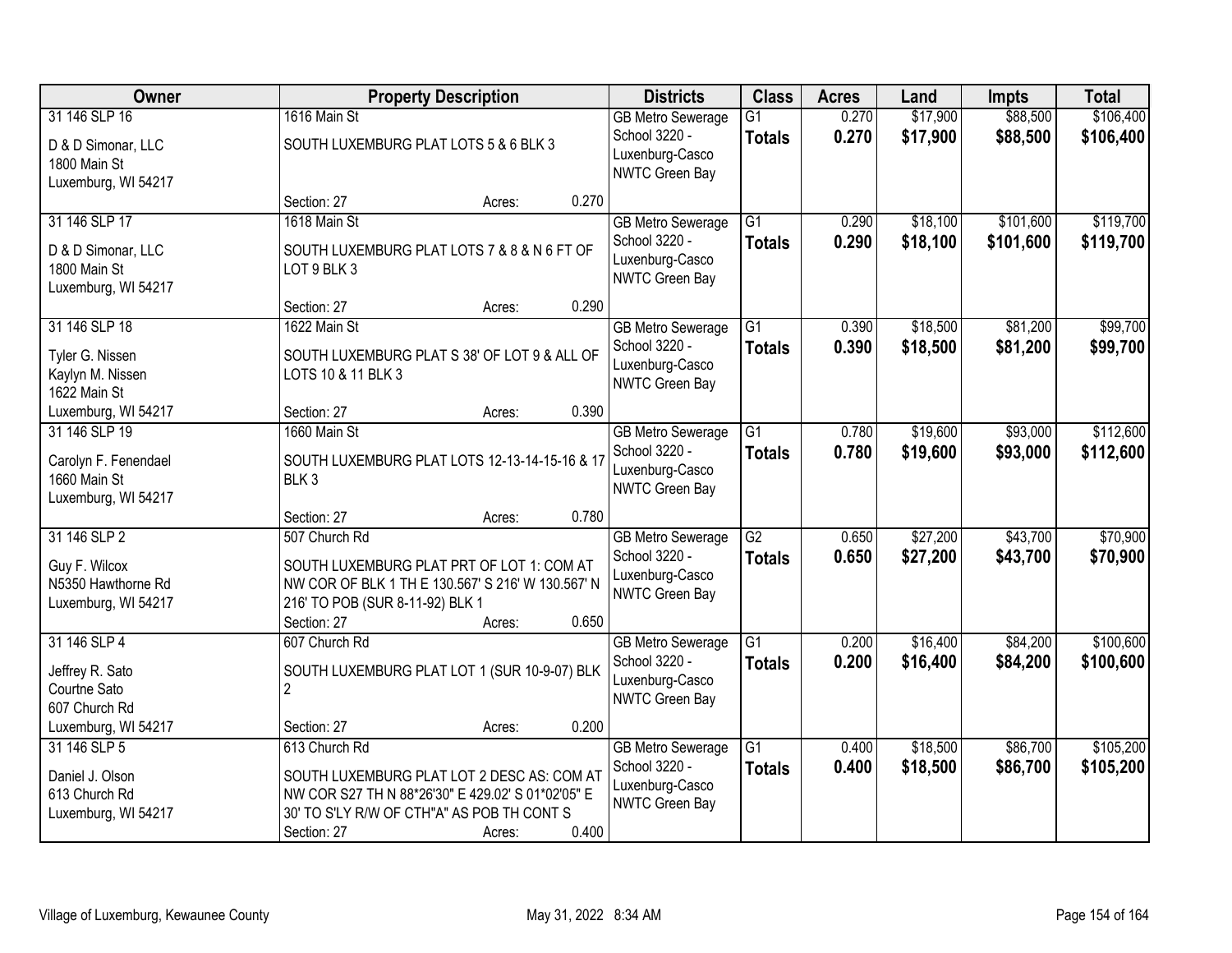| Owner                                                                                      |                                                                                                                                                                                         | <b>Property Description</b> |       | <b>Districts</b>                                                               | <b>Class</b>                     | <b>Acres</b>   | Land                 | <b>Impts</b>           | <b>Total</b>           |
|--------------------------------------------------------------------------------------------|-----------------------------------------------------------------------------------------------------------------------------------------------------------------------------------------|-----------------------------|-------|--------------------------------------------------------------------------------|----------------------------------|----------------|----------------------|------------------------|------------------------|
| 31 146 SLP 6<br>Russell P. Frontuto<br>Kelly J. Frontuto                                   | 619 Church Rd<br>SOUTH LUXEMBURG PLAT LOT 3 BLK 2                                                                                                                                       |                             |       | <b>GB Metro Sewerage</b><br>School 3220 -<br>Luxenburg-Casco<br>NWTC Green Bay | $\overline{G1}$<br><b>Totals</b> | 0.210<br>0.210 | \$16,600<br>\$16,600 | \$91,000<br>\$91,000   | \$107,600<br>\$107,600 |
| 6265 Tielens Rd<br>Luxemburg, WI 54217                                                     | Section: 27                                                                                                                                                                             | Acres:                      | 0.210 |                                                                                |                                  |                |                      |                        |                        |
| 31 146 SLP 7<br>Patrick J. Dorn<br>Carrie Dorn<br>625 Church Rd                            | 625 Church Rd<br>SOUTH LUXEMBURG PLAT LOTS 4-5 & 6 BLK 2                                                                                                                                |                             |       | <b>GB Metro Sewerage</b><br>School 3220 -<br>Luxenburg-Casco<br>NWTC Green Bay | $\overline{G1}$<br><b>Totals</b> | 0.410<br>0.410 | \$18,600<br>\$18,600 | \$96,700<br>\$96,700   | \$115,300<br>\$115,300 |
| Luxemburg, WI 54217                                                                        | Section: 27                                                                                                                                                                             | Acres:                      | 0.410 |                                                                                |                                  |                |                      |                        |                        |
| 31 146 SLP 8<br>Bradley L. Smeester<br>707 Church Rd<br>Luxemburg, WI 54217                | 707 Church Rd<br>SOUTH LUXEMBURG PLAT LOTS 7 & 8 BLK 2                                                                                                                                  |                             |       | <b>GB Metro Sewerage</b><br>School 3220 -<br>Luxenburg-Casco<br>NWTC Green Bay | $\overline{G1}$<br><b>Totals</b> | 0.270<br>0.270 | \$17,900<br>\$17,900 | \$53,700<br>\$53,700   | \$71,600<br>\$71,600   |
|                                                                                            | Section: 27                                                                                                                                                                             | Acres:                      | 0.270 |                                                                                |                                  |                |                      |                        |                        |
| 31 146 SLP 9<br>Mark J. Paider<br>Elaine Paider<br>743 Church Rd                           | 719 Church Rd<br>SOUTH LUXEMBURG PLAT LOTS 9 & 10 BLK 2                                                                                                                                 |                             |       | <b>GB Metro Sewerage</b><br>School 3220 -<br>Luxenburg-Casco<br>NWTC Green Bay | G1<br><b>Totals</b>              | 0.270<br>0.270 | \$17,900<br>\$17,900 | \$0<br>\$0             | \$17,900<br>\$17,900   |
| Luxemburg, WI 54217                                                                        | Section: 27                                                                                                                                                                             | Acres:                      | 0.270 |                                                                                |                                  |                |                      |                        |                        |
| 31 146 SW 15 11<br>Bidst Holdings, LLC<br>N5658 Whispering Pines Ct<br>Luxemburg, WI 54217 | 606 Center Dr<br>SE1/4-SW1/4 S15 T24N R23E COM AT SW COR OF<br>S15 TH E 1334.73' ALG S'LY BDY OF SD SW1/4 S15 A<br>STG PT TH CONTAG E 250' ALG S'LY BDY LN TH N<br>Section: 15          | Acres:                      | 1.970 | <b>GB Metro Sewerage</b><br>School 3220 -<br>Luxenburg-Casco<br>NWTC Green Bay | $\overline{G2}$<br><b>Totals</b> | 1.970<br>1.970 | \$34,500<br>\$34,500 | \$492,800<br>\$492,800 | \$527,300<br>\$527,300 |
| 31 146 SW 15 12<br>Supply, Inc.<br>106 Prairie La Box 350<br>Luxemburg, WI 54217           | 106 Prairie Ln<br>SE1/4-SW1/4 S15 T24N R23E COM 331' E OF SW COR<br>OF W1/2 OF SE1/4-SW1/4 S15 TH N 0*41' E 375' E 341<br>S 0*41' W 375' TH W 341' TO POB EXC .69 AC HWY<br>Section: 15 | Acres:                      | 1.650 | <b>GB Metro Sewerage</b><br>School 3220 -<br>Luxenburg-Casco<br>NWTC Green Bay | $\overline{G2}$<br><b>Totals</b> | 1.650<br>1.650 | \$33,100<br>\$33,100 | \$270,500<br>\$270,500 | \$303,600<br>\$303,600 |
| 31 146 SW 15 13<br>Kare Investments, LLC<br>N8458 Cherry Rd<br>Algoma, WI 54201            | 112 Prairie Ln<br>SE1/4-SW1/4 S15 T24N R23E LOT 1 OF 2CSM-4-5<br>MAP #296<br>Section: 15                                                                                                | Acres:                      | 0.970 | <b>GB Metro Sewerage</b><br>School 3220 -<br>Luxenburg-Casco<br>NWTC Green Bay | $\overline{G2}$<br><b>Totals</b> | 0.970<br>0.970 | \$30,000<br>\$30,000 | \$146,400<br>\$146,400 | \$176,400<br>\$176,400 |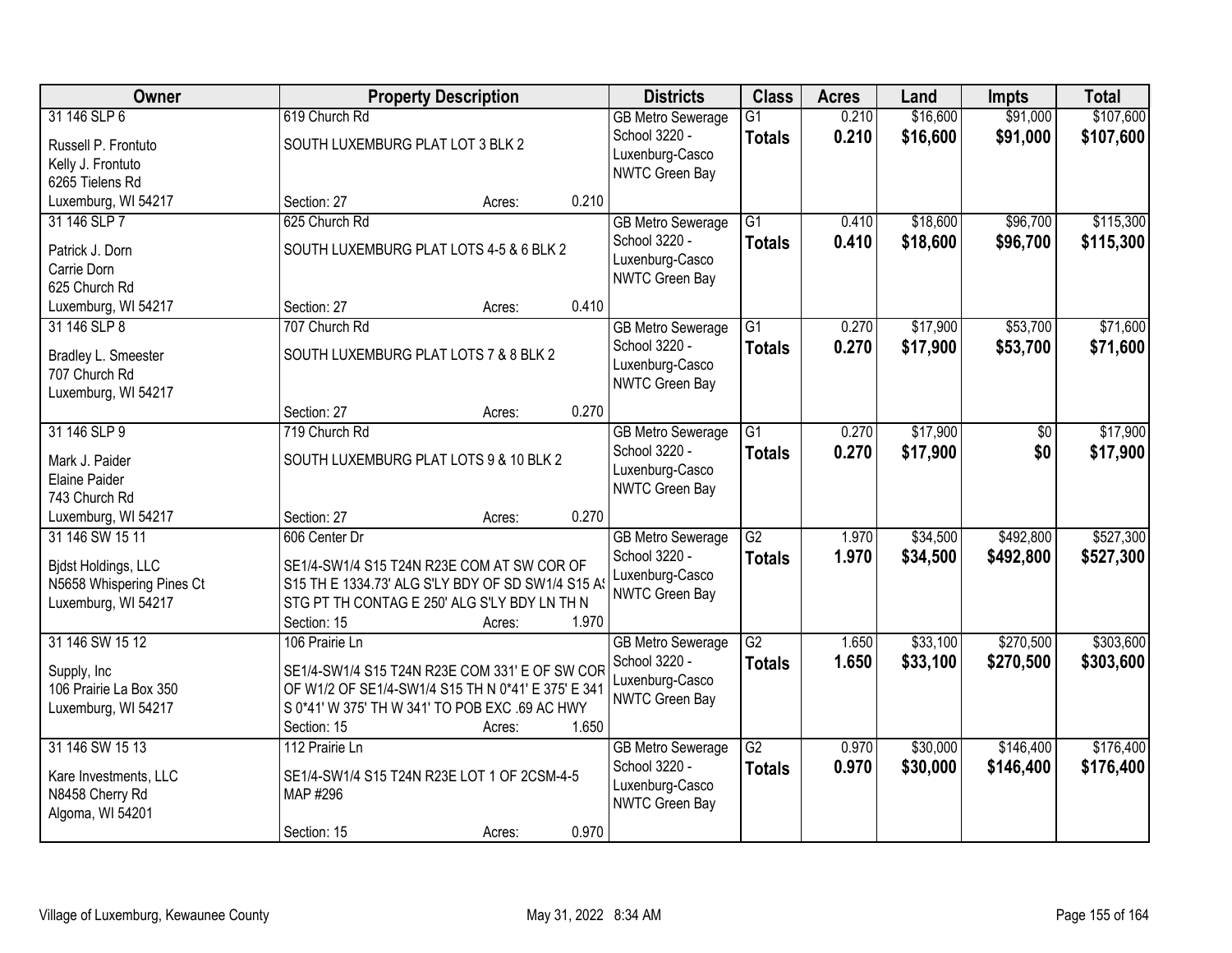| Owner                                                                                                | <b>Property Description</b>                                                                                                                                                                         | <b>Districts</b>                                                                      | <b>Class</b>                     | <b>Acres</b>   | Land                   | <b>Impts</b>           | <b>Total</b>           |
|------------------------------------------------------------------------------------------------------|-----------------------------------------------------------------------------------------------------------------------------------------------------------------------------------------------------|---------------------------------------------------------------------------------------|----------------------------------|----------------|------------------------|------------------------|------------------------|
| 31 146 SW 15 14<br>Luxemburg Village<br>206 Maple St Box #307<br>Luxemburg, WI 54217                 | N 25 FT OF S 504.8 FT OF W 850 FT OF NW1/4 OF SW<br>1/4 & W 46 FT OF S 500 FT OF E 295 FT OF SW1/4-SW<br>1/4 & RDWYS IN 179R535-8 &189R562 &242R613                                                 | <b>GB Metro Sewerage</b><br>School 3220 -<br>Luxenburg-Casco<br>NWTC Green Bay        | X4<br><b>Totals</b>              | 0.000<br>0.000 | $\overline{50}$<br>\$0 | $\overline{50}$<br>\$0 | \$0<br>\$0             |
| 31 146 SW 15 15<br>Luxemburg Village<br>206 Maple St Box #307<br>Luxemburg, WI 54217                 | 0.000<br>Section: 15<br>Acres:<br>118 Prairie Ln<br>SE1/4-SW1/4 S15 T24N R23E LOT 2 OF 2CSM-4-5<br>MAP #296 EXEMPT                                                                                  | <b>GB Metro Sewerage</b><br>School 3220 -<br>Luxenburg-Casco<br>NWTC Green Bay        | $\overline{X4}$<br><b>Totals</b> | 1.440<br>1.440 | \$0<br>\$0             | $\overline{50}$<br>\$0 | $\overline{50}$<br>\$0 |
| 31 146 SW 15 16<br><b>Bidst Holdings, LLC</b><br>N5658 Whispering Pines Ct<br>Luxemburg, WI 54217    | 1.440<br>Section: 15<br>Acres:<br>117 Prairie Ln<br>SE1/4-SW1/4 S15 T24N R23E LOT 3 OF 2CSM-4-5<br>MAP #296<br>0.860<br>Section: 15<br>Acres:                                                       | <b>GB Metro Sewerage</b><br>School 3220 -<br>Luxenburg-Casco<br>NWTC Green Bay        | $\overline{G2}$<br><b>Totals</b> | 0.860<br>0.860 | \$20,300<br>\$20,300   | $\overline{50}$<br>\$0 | \$20,300<br>\$20,300   |
| 31 146 SW 15 17<br>Bidst Holdings, LLC<br>N5658 Whispering Pines Ct<br>Luxemburg, WI 54217           | 113 Prairie Ln<br>SE1/4-SW1/4 S15 T24N R23E LOT 4 OF 2CSM-4-5<br>MAP #296 & COM AT SW COR S15 TH E 1334.73' ALG<br>S'LY BDY OF SW1/4 TH CONT E 250' N 00*40'25" E<br>0.925<br>Section: 15<br>Acres: | <b>GB Metro Sewerage</b><br>School 3220 -<br>Luxenburg-Casco<br><b>NWTC Green Bay</b> | $\overline{G2}$<br><b>Totals</b> | 0.925<br>0.925 | \$20,700<br>\$20,700   | \$0<br>\$0             | \$20,700<br>\$20,700   |
| 31 146 SW 15 4.10<br>Michael P. Tice<br>Yvette E. Tice<br>524 Marcks Ln<br>Luxemburg, WI 54217       | 524 Marcks Ln<br>NW1/4-SW1/4 S15 T24N R23E LOT 1 OF 2CSM-67-69<br>MAP #335<br>0.780<br>Section: 15<br>Acres:                                                                                        | <b>GB</b> Metro Sewerage<br>School 3220 -<br>Luxenburg-Casco<br><b>NWTC Green Bay</b> | $\overline{G1}$<br><b>Totals</b> | 0.780<br>0.780 | \$39,100<br>\$39,100   | \$173,500<br>\$173,500 | \$212,600<br>\$212,600 |
| 31 146 SW 15 4.11<br>Perry J. Zellner<br>Linda M. Zellner<br>612 Marcks Ln<br>Luxemburg, WI 54217    | 612 Marcks Ln<br>NW1/4-SW1/4 S15 T24N R23E LOT 2 OF 2CSM-67-69<br>MAP #335<br>0.420<br>Section: 15<br>Acres:                                                                                        | <b>GB Metro Sewerage</b><br>School 3220 -<br>Luxenburg-Casco<br>NWTC Green Bay        | $\overline{G1}$<br><b>Totals</b> | 0.420<br>0.420 | \$33,600<br>\$33,600   | \$129,400<br>\$129,400 | \$163,000<br>\$163,000 |
| 31 146 SW 15 4.12<br>Rex A. Gunderson<br>Angela M. Gunderson<br>618 Marcks Ln<br>Luxemburg, WI 54217 | 618 Marcks Ln<br>NW1/4-SW1/4 S15 T24N R23E LOT 3 OF 2CSM-67-69<br>MAP #335<br>0.420<br>Section: 15<br>Acres:                                                                                        | <b>GB Metro Sewerage</b><br>School 3220 -<br>Luxenburg-Casco<br><b>NWTC Green Bay</b> | $\overline{G1}$<br><b>Totals</b> | 0.420<br>0.420 | \$33,600<br>\$33,600   | \$154,000<br>\$154,000 | \$187,600<br>\$187,600 |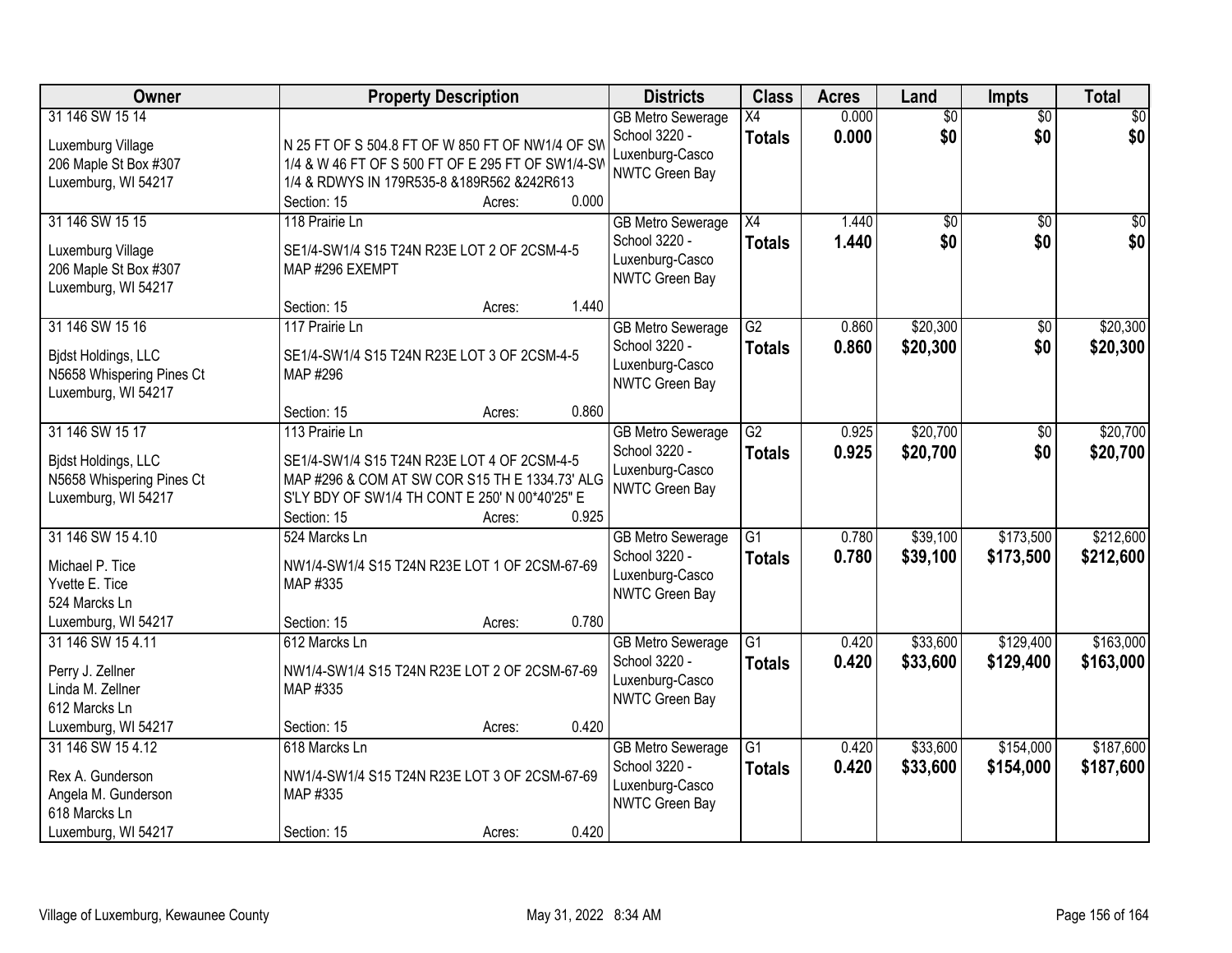| Owner                                                                               | <b>Property Description</b>                                                     |        |       | <b>Districts</b>                                                               | <b>Class</b>                     | <b>Acres</b>   | Land                 | <b>Impts</b>           | <b>Total</b>           |
|-------------------------------------------------------------------------------------|---------------------------------------------------------------------------------|--------|-------|--------------------------------------------------------------------------------|----------------------------------|----------------|----------------------|------------------------|------------------------|
| 31 146 SW 15 4.13<br>Scott A. Walczyk<br>Laura C. Walczyk<br>514 N Main St          | 514 N Main St<br>NW1/4-SW1/4 S15 T24N R23E LOT 1 OF 5CSM-43<br>MAP #858         |        |       | <b>GB Metro Sewerage</b><br>School 3220 -<br>Luxenburg-Casco<br>NWTC Green Bay | $\overline{G1}$<br><b>Totals</b> | 1.670<br>1.670 | \$44,400<br>\$44,400 | \$148,700<br>\$148,700 | \$193,100<br>\$193,100 |
| Luxemburg, WI 54217                                                                 | Section: 15                                                                     | Acres: | 1.670 |                                                                                |                                  |                |                      |                        |                        |
| 31 146 SW 15 4.14<br>Dennis J. Massart<br>Laura A. Massart<br>605 Marcks Ct         | 601 Marcks Ct<br>NW1/4-SW1/4 S15 T24N R23E LOT 2 OF 5CSM-43<br>MAP #858         |        |       | <b>GB Metro Sewerage</b><br>School 3220 -<br>Luxenburg-Casco<br>NWTC Green Bay | $\overline{G1}$<br><b>Totals</b> | 0.430<br>0.430 | \$33,900<br>\$33,900 | $\overline{50}$<br>\$0 | \$33,900<br>\$33,900   |
| Luxemburg, WI 54217                                                                 | Section: 15                                                                     | Acres: | 0.430 |                                                                                |                                  |                |                      |                        |                        |
| 31 146 SW 15 4.15<br>Dennis J. Massart<br>Laura A. Massart<br>605 Marcks Ct         | 603 Marcks Ct<br>NW1/4-SW1/4 S15 T24N R23E LOT 3 OF 5CSM-43<br>MAP #858         |        |       | <b>GB Metro Sewerage</b><br>School 3220 -<br>Luxenburg-Casco<br>NWTC Green Bay | $\overline{G1}$<br><b>Totals</b> | 0.560<br>0.560 | \$36,700<br>\$36,700 | \$42,500<br>\$42,500   | \$79,200<br>\$79,200   |
| Luxemburg, WI 54217                                                                 | Section: 15                                                                     | Acres: | 0.560 |                                                                                |                                  |                |                      |                        |                        |
| 31 146 SW 15 4.16<br>Jeremy G. Degrave<br>Tina M. Degrave<br>607 Marcks Ct          | 607 Marcks Ct<br>NW1/4-SW1/4 S15 T24N R23E LOT 3 OF 5CSM-89<br>MAP #879         |        |       | <b>GB Metro Sewerage</b><br>School 3220 -<br>Luxenburg-Casco<br>NWTC Green Bay | G1<br><b>Totals</b>              | 0.567<br>0.567 | \$36,800<br>\$36,800 | \$182,900<br>\$182,900 | \$219,700<br>\$219,700 |
| Luxemburg, WI 54217                                                                 | Section: 15                                                                     | Acres: | 0.567 |                                                                                |                                  |                |                      |                        |                        |
| 31 146 SW 15 4.17<br>Dennis J. Massart<br>Laura A. Massart<br>605 Marcks Ct         | 605 Marcks Ct<br>NW1/4-SW1/4 S15 T24N R23E LOT 4 OF 5CSM-89<br>MAP #879         |        |       | <b>GB</b> Metro Sewerage<br>School 3220 -<br>Luxenburg-Casco<br>NWTC Green Bay | $\overline{G1}$<br><b>Totals</b> | 0.509<br>0.509 | \$36,100<br>\$36,100 | \$162,600<br>\$162,600 | \$198,700<br>\$198,700 |
| Luxemburg, WI 54217                                                                 | Section: 15                                                                     | Acres: | 0.509 |                                                                                |                                  |                |                      |                        |                        |
| 31 146 SW 15 4.5<br>Craig J. Dequaine<br>Kathleen Dequaine<br>506 Marcks La Box 135 | 506 Marcks Ln<br>NW1/4-SW1/4 S15 T24N R23E LOTS 1 & 2 OF<br>2CSM-19-20 MAP #305 |        |       | <b>GB</b> Metro Sewerage<br>School 3220 -<br>Luxenburg-Casco<br>NWTC Green Bay | $\overline{G1}$<br><b>Totals</b> | 0.530<br>0.530 | \$36,400<br>\$36,400 | \$205,700<br>\$205,700 | \$242,100<br>\$242,100 |
| Luxemburg, WI 54217                                                                 | Section: 15                                                                     | Acres: | 0.530 |                                                                                |                                  |                |                      |                        |                        |
| 31 146 SW 15 4.7<br>Mark A. Michiels<br>Barbara A. Michiels<br>518 Marcks Ln        | 518 Marcks Ln<br>NW1/4-SW1/4 S15 T24N R23E LOT 3 OF 2CSM-19-20<br>MAP #305      |        |       | <b>GB Metro Sewerage</b><br>School 3220 -<br>Luxenburg-Casco<br>NWTC Green Bay | $\overline{G1}$<br><b>Totals</b> | 0.530<br>0.530 | \$19,100<br>\$19,100 | \$139,700<br>\$139,700 | \$158,800<br>\$158,800 |
| Luxemburg, WI 54217                                                                 | Section: 15                                                                     | Acres: | 0.530 |                                                                                |                                  |                |                      |                        |                        |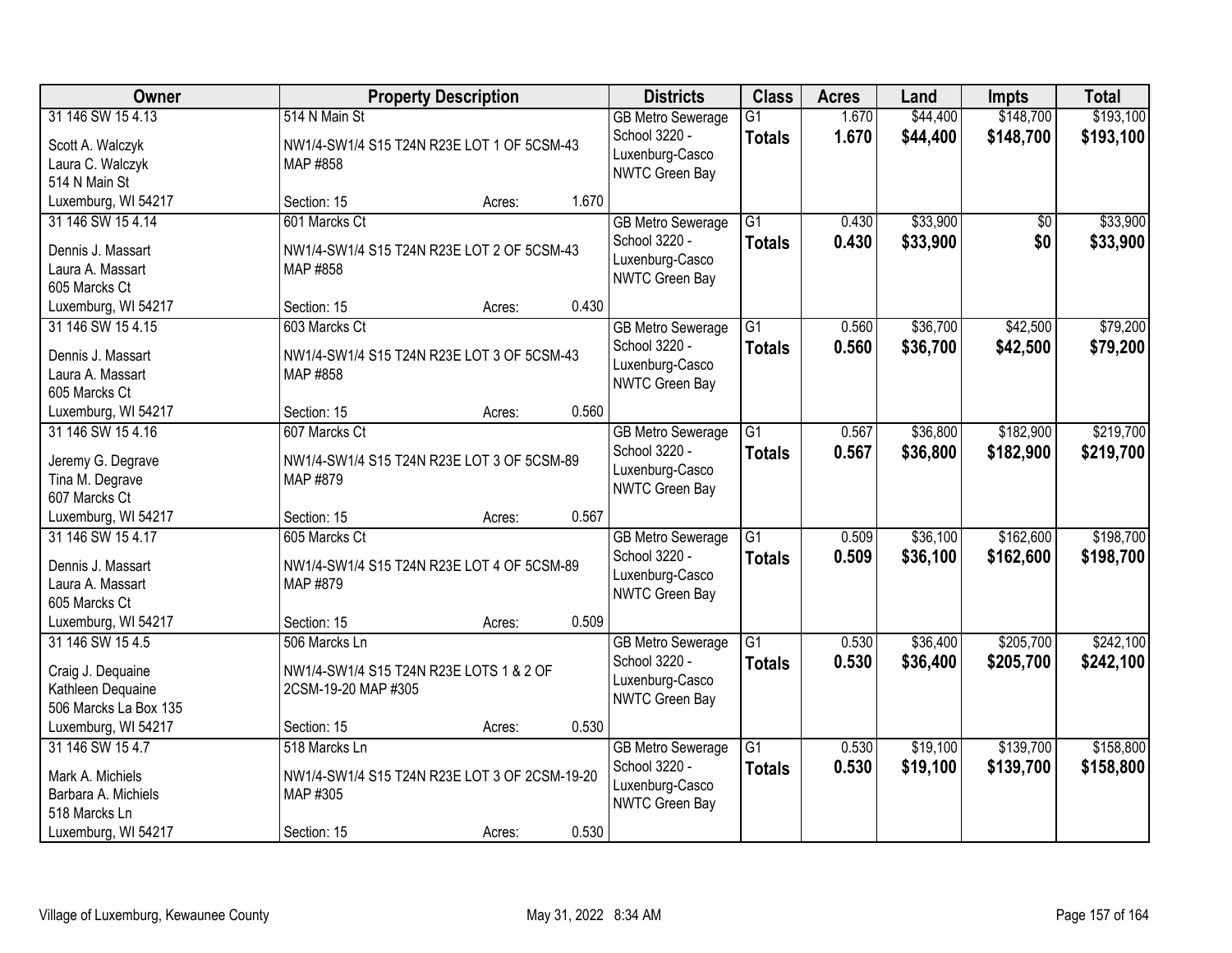| Owner                      |                                                                               | <b>Property Description</b> |        |                                          | <b>Class</b>    | <b>Acres</b> | Land             | <b>Impts</b>    | <b>Total</b>     |
|----------------------------|-------------------------------------------------------------------------------|-----------------------------|--------|------------------------------------------|-----------------|--------------|------------------|-----------------|------------------|
| 31 146 SW 15 4.8           | 606 Marcks Ln                                                                 |                             |        | <b>GB Metro Sewerage</b>                 | $\overline{G1}$ | 1.165        | \$42,200         | \$113,200       | \$155,400        |
| Chad W. Hart               | NW1/4-SW1/4 S15 T24N R23E PRT OF NW1/4-SW1/4                                  |                             |        | School 3220 -                            | <b>Totals</b>   | 1.165        | \$42,200         | \$113,200       | \$155,400        |
| Brandi L. Hart             | S15: LOT 1 OF 5CSM-89 MAP #879                                                |                             |        | Luxenburg-Casco<br><b>NWTC Green Bay</b> |                 |              |                  |                 |                  |
| 606 Marcks Ln              |                                                                               |                             |        |                                          |                 |              |                  |                 |                  |
| Luxemburg, WI 54217        | Section: 15                                                                   | Acres:                      | 1.165  |                                          |                 |              |                  |                 |                  |
| 31 146 SW 15 4.9           | 610 Marcks Ln                                                                 |                             |        | <b>GB Metro Sewerage</b>                 | $\overline{G1}$ | 0.477        | \$35,300         | \$0             | \$35,300         |
| Perry J. Zellner           | NW1/4-SW1/4 S15 T24N R23E PRT OF NW1/4-SW1/4                                  |                             |        | School 3220 -                            | <b>Totals</b>   | 0.477        | \$35,300         | \$0             | \$35,300         |
| Linda M. Zellner           | S15: LOT 2 OF 5CSM-89 MAP #879                                                |                             |        | Luxenburg-Casco                          |                 |              |                  |                 |                  |
| 612 Marcks Ln              |                                                                               |                             |        | <b>NWTC Green Bay</b>                    |                 |              |                  |                 |                  |
| Luxemburg, WI 54217        | Section: 15                                                                   | Acres:                      | 0.477  |                                          |                 |              |                  |                 |                  |
| 31 146 SW 15 5             | 601 Marcks Ln                                                                 |                             |        | <b>GB Metro Sewerage</b>                 | $\overline{X4}$ | 10.230       | \$0              | $\overline{50}$ | $\overline{50}$  |
| School Dist #1             | NW1/4-SW1/4 S15 T24N R23E S 479.8 FT OF W 1025                                |                             |        | School 3220 -                            | <b>Totals</b>   | 10.230       | \$0              | \$0             | \$0              |
| 512 Center Dr              | FT OF NW1/4 OF SW1/4 EXC ST IN 242R613 EXEMPT                                 |                             |        | Luxenburg-Casco                          |                 |              |                  |                 |                  |
| Luxemburg, WI 54217        |                                                                               |                             |        | NWTC Green Bay                           |                 |              |                  |                 |                  |
|                            | Section: 15                                                                   | Acres:                      | 10.230 |                                          |                 |              |                  |                 |                  |
| 31 146 SW 15 6             | 512 Center Dr                                                                 |                             |        | <b>GB Metro Sewerage</b>                 | X4              | 34.480       | \$0              | \$0             | \$0              |
|                            |                                                                               |                             |        | School 3220 -                            | <b>Totals</b>   | 34.480       | \$0              | \$0             | \$0              |
| School Dist #1             | SW1/4-SW1/4 S15 T24N R23E W 1025 FT OF SW1/4 O                                |                             |        | Luxenburg-Casco                          |                 |              |                  |                 |                  |
| 512 Center Dr              | SW 1/4 S15 EXC W 151.5 FT OF S 400 FT EXC ST IN<br>125R434 & 189R560-1 EXEMPT |                             |        | <b>NWTC Green Bay</b>                    |                 |              |                  |                 |                  |
| Luxemburg, WI 54217        | Section: 15                                                                   | Acres:                      | 34.480 |                                          |                 |              |                  |                 |                  |
| 31 146 SW 157              | 112 N Main St                                                                 |                             |        | <b>GB Metro Sewerage</b>                 | $\overline{X4}$ | 0.298        | $\overline{\$0}$ | $\overline{50}$ | $\overline{\$0}$ |
|                            |                                                                               |                             |        | School 3220 -                            | <b>Totals</b>   | 0.298        | \$0              | \$0             | \$0              |
| School Dist #1             | SW1/4-SW1/4 S15 T24N R23E COM 290 FT N OF SW                                  |                             |        | Luxenburg-Casco                          |                 |              |                  |                 |                  |
| 512 Center Dr              | COR OF SW1/4 OF SW1/4 S15 TH E 151.5 FT N 110 F                               |                             |        | <b>NWTC Green Bay</b>                    |                 |              |                  |                 |                  |
| Luxemburg, WI 54217        | W 151.5 FT S 110 FT TO POB EXEMPT                                             |                             |        |                                          |                 |              |                  |                 |                  |
|                            | Section: 15                                                                   | Acres:                      | 0.298  |                                          |                 |              |                  |                 |                  |
| 31 146 SW 158              | 506 Center Dr                                                                 |                             |        | <b>GB Metro Sewerage</b>                 | G1              | 0.342        | \$40,400         | \$121,700       | \$162,100        |
| Vandrisse Enterprises, LLC | SW1/4-SW1/4 S15 T24N R23E LOT 2 OF 6CSM-209                                   |                             |        | School 3220 -<br>Luxenburg-Casco         | <b>Totals</b>   | 0.342        | \$40,400         | \$121,700       | \$162,100        |
| 506 Center Dr Box 100      | MAP #1123                                                                     |                             |        | NWTC Green Bay                           |                 |              |                  |                 |                  |
| Luxemburg, WI 54217        |                                                                               |                             |        |                                          |                 |              |                  |                 |                  |
|                            | Section: 15                                                                   | Acres:                      | 0.342  |                                          |                 |              |                  |                 |                  |
| 31 146 SW 15 8.1           | 506 Center Dr                                                                 |                             |        | <b>GB Metro Sewerage</b>                 | G2              | 0.330        | \$49,700         | \$95,000        | \$144,700        |
| Vandrisse Enterprises, LLC | PRT OF SW1/4-SW1/4 S15: LOT 1 OF 6CSM-209 MAP                                 |                             |        | School 3220 -                            | <b>Totals</b>   | 0.330        | \$49,700         | \$95,000        | \$144,700        |
| 506 Center Dr Box 100      | #1123                                                                         |                             |        | Luxenburg-Casco                          |                 |              |                  |                 |                  |
| Luxemburg, WI 54217        |                                                                               |                             |        | NWTC Green Bay                           |                 |              |                  |                 |                  |
|                            | Section: 15                                                                   | Acres:                      | 0.330  |                                          |                 |              |                  |                 |                  |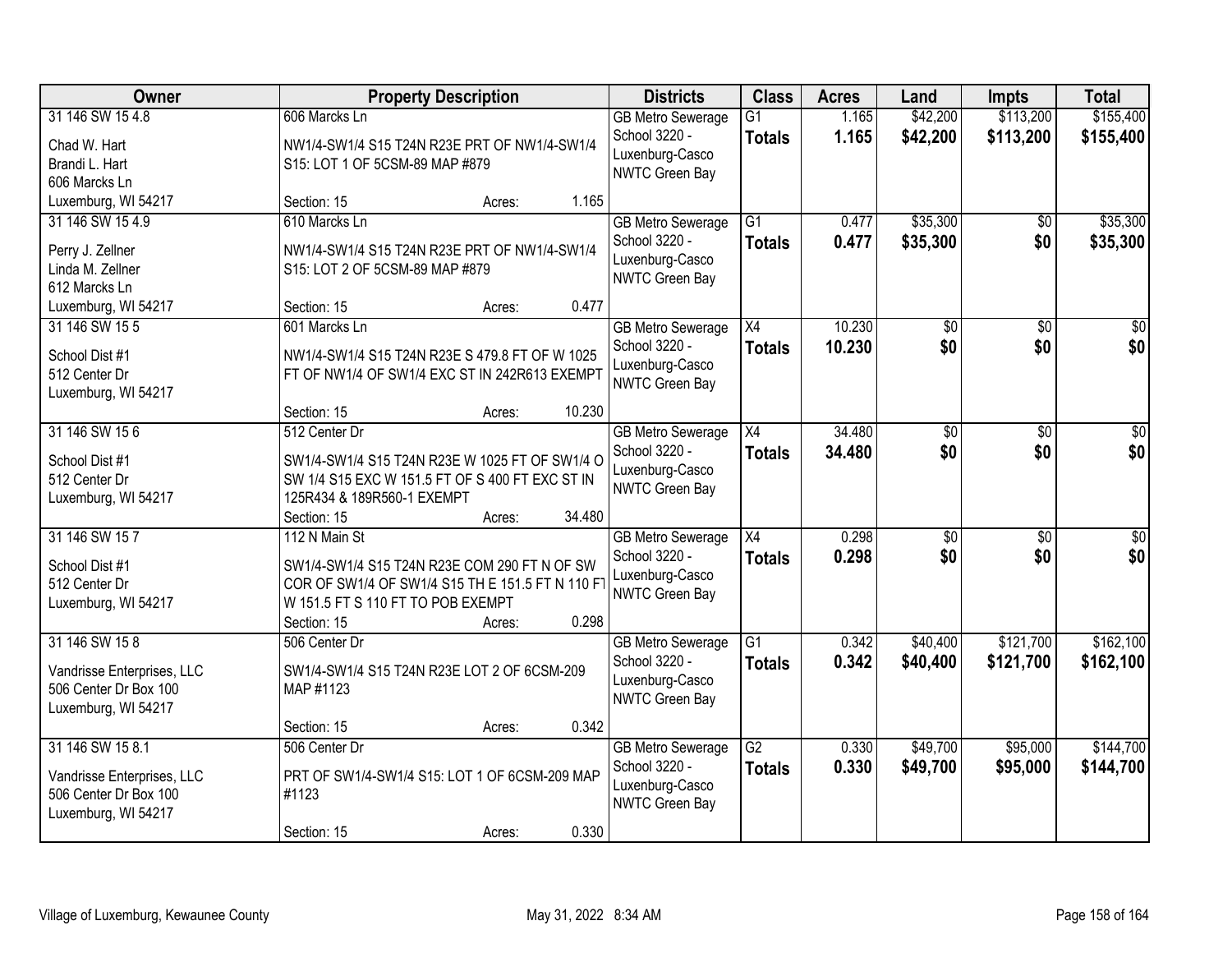| Owner                                                                                                     | <b>Property Description</b>                                                                                                                                                                                                   | <b>Districts</b>                                                                                   | <b>Class</b>                     | <b>Acres</b>   | Land                 | <b>Impts</b>               | <b>Total</b>               |
|-----------------------------------------------------------------------------------------------------------|-------------------------------------------------------------------------------------------------------------------------------------------------------------------------------------------------------------------------------|----------------------------------------------------------------------------------------------------|----------------------------------|----------------|----------------------|----------------------------|----------------------------|
| 31 146 SW 15 9.1<br>Stodola Brothers Investments, LLC<br>602 Center Dr Box 159<br>Luxemburg, WI 54217     | 602 Center Dr<br>SW1/4-SW1/4 S15 T24N R23E LOT 1 OF 2CSM-222<br>MAP #416 (BEING RESURVEY OF 2CSM-59 MAP<br>#331)<br>2.000<br>Section: 15<br>Acres:                                                                            | <b>GB Metro Sewerage</b><br>School 3220 -<br>Luxenburg-Casco<br>TID <sub>1</sub><br>NWTC Green Bay | $\overline{G2}$<br><b>Totals</b> | 2.000<br>2.000 | \$79,700<br>\$79,700 | \$1,325,400<br>\$1,325,400 | \$1,405,100<br>\$1,405,100 |
| 31 146 SW 15 9.2<br>Stodola Bros, Inc<br>602 Center Dr Box 159<br>Luxemburg, WI 54217                     | Center Dr<br>SW1/4-SW1/4 S15 T24N R23E LOT 2 OF 2CSM-222<br>MAP #416 (BEING RESURVEY OF 2CSM-59)<br>0.990<br>Section: 15<br>Acres:                                                                                            | <b>GB Metro Sewerage</b><br>School 3220 -<br>Luxenburg-Casco<br>TID <sub>1</sub><br>NWTC Green Bay | $\overline{G2}$<br><b>Totals</b> | 0.990<br>0.990 | \$70,800<br>\$70,800 | \$0<br>\$0                 | \$70,800<br>\$70,800       |
| 31 146 SW 16 12.1<br>Mac Arendt Family, Inc<br>c/o Jauquet Donna<br>2961 Finger Rd<br>Green Bay, WI 54311 | SE1/4-SW1/4 S16 T24N R23E PRT OF SE1/4-SW1/4 &<br>NE1/4-SW1/4 S16: COM S1/4 COR S16 S 89*21'20" W<br>665.88' N 0*04'16" W 38.25' TO N R/W LN STH"54" TO<br>4.619<br>Section: 16<br>Acres:                                     | <b>GB Metro Sewerage</b><br>School 3220 -<br>Luxenburg-Casco<br>NWTC Green Bay                     | $\overline{G4}$<br><b>Totals</b> | 4.619<br>4.619 | \$800<br>\$800       | $\overline{50}$<br>\$0     | \$800<br>\$800             |
| 31 146 SW 16 12.2<br>E&V Associates, LLC<br>140 School Creek Trl<br>Luxemburg, WI 54217                   | 140 School Creek Trl<br>SE/14-SW1/4 S16 T24N R23E LOT 1 OF 5CSM-178<br>MAP #923                                                                                                                                               | <b>GB Metro Sewerage</b><br>School 3220 -<br>Luxenburg-Casco<br>NWTC Green Bay                     | $\overline{G2}$<br><b>Totals</b> | 0.999<br>0.999 | \$71,000<br>\$71,000 | \$418,400<br>\$418,400     | \$489,400<br>\$489,400     |
| 31 146 SW 16 12.3<br>Rice Engineering, Inc.<br>105 School Creek Tr<br>Luxemburg, WI 54217                 | 0.999<br>Section: 16<br>Acres:<br>105 School Creek Trl<br>SE1/4-SW1/4 S16 T24N R23E PRT OF SE1/4 SW1/4<br>S16: LOT 1 OF 9CSM-373 MAP #1736 (FORMERLY<br>LOT 1 OF 4CSM-227 MAP #762 PRIOR TO<br>2.999<br>Section: 16<br>Acres: | <b>GB Metro Sewerage</b><br>School 3220 -<br>Luxenburg-Casco<br>NWTC Green Bay                     | $\overline{G2}$<br><b>Totals</b> | 2.999<br>2.999 | \$93,000<br>\$93,000 | \$1,502,100<br>\$1,502,100 | \$1,595,100<br>\$1,595,100 |
| 31 146 SW 16 12.4<br>Genja, LLC<br>125 School Creek Tr<br>Luxemburg, WI 54217                             | 125 School Creek Trl<br>SE1/4-SW1/4 S16 T24N R23E PRT OF SE1/4-SW1/4<br>S16: LOT 1 OF 5CSM-133 MAP #901<br>0.770<br>Section: 16<br>Acres:                                                                                     | <b>GB Metro Sewerage</b><br>School 3220 -<br>Luxenburg-Casco<br>NWTC Green Bay                     | $\overline{G2}$<br><b>Totals</b> | 0.770<br>0.770 | \$66,000<br>\$66,000 | \$274,000<br>\$274,000     | \$340,000<br>\$340,000     |
| 31 146 SW 16 12.5<br>Kolberg Real Estate, LLC<br>8782 County Rd D<br>Forestville, WI 54213                | 143 School Creek Trl<br>SE1/4-SW1/4 S16 T24N R23E PRT OF SE1/4-SW1/4<br>S16: LOT 1 0F 6CSM-17 MAP #1029<br>1.061<br>Section: 16<br>Acres:                                                                                     | <b>GB Metro Sewerage</b><br>School 3220 -<br>Luxenburg-Casco<br>NWTC Green Bay                     | $\overline{G2}$<br><b>Totals</b> | 1.061<br>1.061 | \$71,500<br>\$71,500 | \$622,600<br>\$622,600     | \$694,100<br>\$694,100     |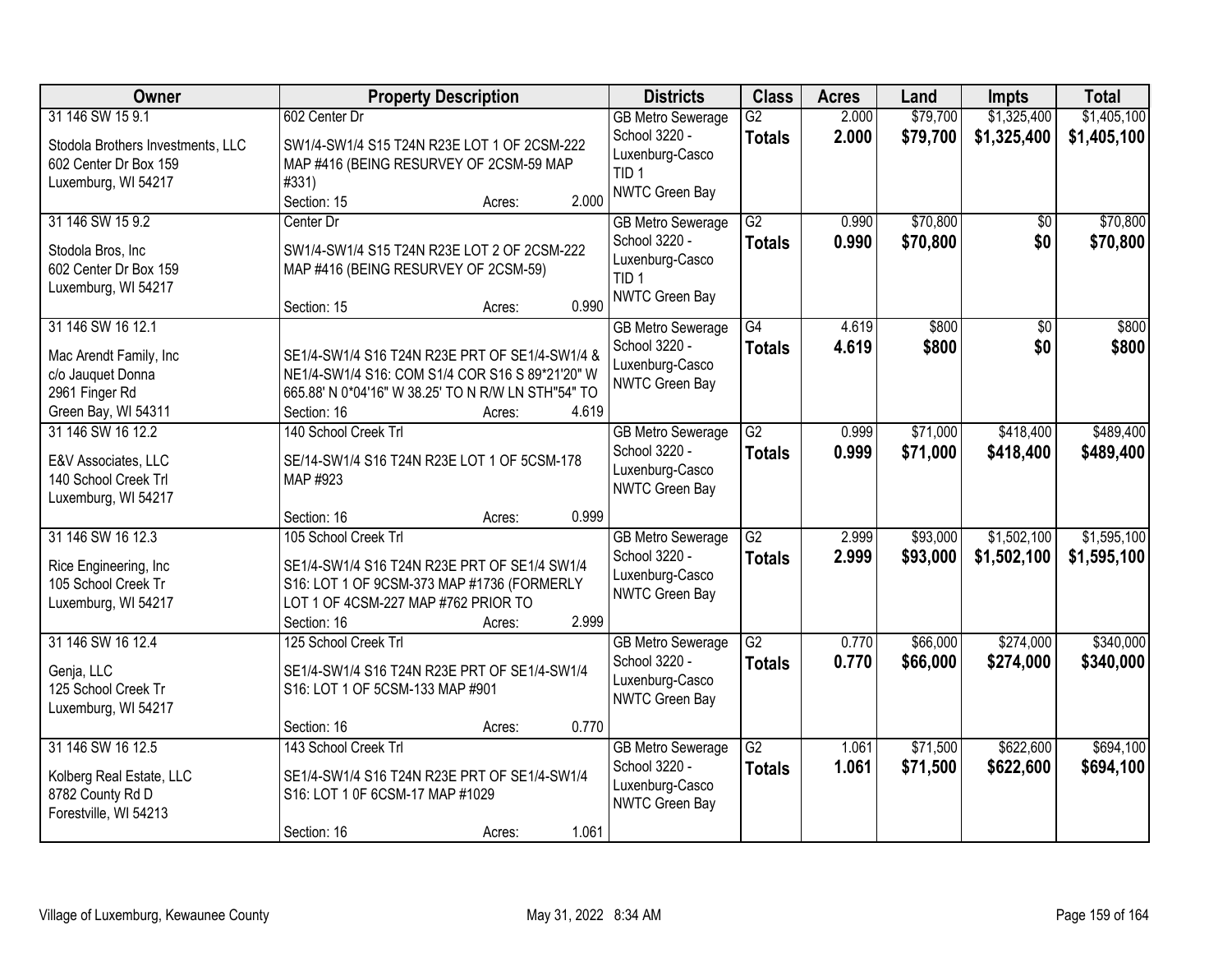| Owner                                                                                           | <b>Property Description</b>                                                                                                                                                              | <b>Districts</b>                                                                      | <b>Class</b>                            | <b>Acres</b>              | Land                          | <b>Impts</b>           | <b>Total</b>                  |
|-------------------------------------------------------------------------------------------------|------------------------------------------------------------------------------------------------------------------------------------------------------------------------------------------|---------------------------------------------------------------------------------------|-----------------------------------------|---------------------------|-------------------------------|------------------------|-------------------------------|
| 31 146 SW 22 13<br>Mavis J Ullmann Trust<br>E1440 County Rd A<br>Luxemburg, WI 54217            | NE1/4-SW1/4 S22 T24N R23E W1/2 OF NE1/4-SW1/4<br>S <sub>22</sub>                                                                                                                         | <b>GB Metro Sewerage</b><br>School 3220 -<br>Luxenburg-Casco<br><b>NWTC Green Bay</b> | G4<br><b>Totals</b>                     | 20.000<br>20.000          | \$3,600<br>\$3,600            | $\overline{50}$<br>\$0 | \$3,600<br>\$3,600            |
|                                                                                                 | 20.000<br>Section: 22<br>Acres:                                                                                                                                                          |                                                                                       |                                         |                           |                               |                        |                               |
| 31 146 SW 22 14-1<br>Glen F. Rueckl<br>N4920 Valley Rd<br>Luxemburg, WI 54217                   | NW1/4-SW1/4 S22 T24N R23E NW1/4-SW1/4 S22 EXC<br>COM AT NW COR TH E 315'S 124'W 183' S 187'W<br>80.01'S 3'W 51.99'TH CONT S 260' E 132' S 154' E 346'<br>Section: 22<br>15.610<br>Acres: | <b>GB Metro Sewerage</b><br>School 3220 -<br>Luxenburg-Casco<br>NWTC Green Bay        | G4<br>G <sub>5</sub> M<br><b>Totals</b> | 15.060<br>0.550<br>15.610 | \$2,700<br>\$1,400<br>\$4,100 | \$0<br>\$0<br>\$0      | \$2,700<br>\$1,400<br>\$4,100 |
| 31 146 SW 22 14-10<br>Rueckl's Sunset Apartments, LLC<br>N4920 Valley Rd<br>Luxemburg, WI 54217 | 600 Hillside Dr<br>NW1/4-SW1/4 S22 T24N R23E TRACT A OF<br>2CSM-63-64 MAP #333<br>0.410<br>Section: 22<br>Acres:                                                                         | <b>GB Metro Sewerage</b><br>School 3220 -<br>Luxenburg-Casco<br>NWTC Green Bay        | $\overline{G2}$<br><b>Totals</b>        | 0.410<br>0.410            | \$23,300<br>\$23,300          | \$156,700<br>\$156,700 | \$180,000<br>\$180,000        |
| 31 146 SW 22 14-11                                                                              | 700 Hillside Dr                                                                                                                                                                          | <b>GB Metro Sewerage</b>                                                              | G1                                      | 0.300                     | \$18,100                      | \$118,300              | \$136,400                     |
| Nicholas J. Simonar<br>Wendy A. Simonar<br>700 Hillside Dr                                      | NW1/4-SW1/4 S22 T24N R23E TR B OF 2CSM-161-162<br>MAP#383                                                                                                                                | School 3220 -<br>Luxenburg-Casco<br><b>NWTC Green Bay</b>                             | <b>Totals</b>                           | 0.300                     | \$18,100                      | \$118,300              | \$136,400                     |
| Luxemburg, WI 54217                                                                             | 0.300<br>Section: 22<br>Acres:                                                                                                                                                           |                                                                                       |                                         |                           |                               |                        |                               |
| 31 146 SW 22 14-12<br>Kevin Bourgo<br>Lindsay Bourgo<br>1006 Main St                            | 1006 Main St<br>NW1/4-SW1/4 S22 T24N R23E PRT OF NW1/4-SW1/4<br>S22: LOT 1 OF 3CSM-16-18 MAP#477                                                                                         | <b>GB Metro Sewerage</b><br>School 3220 -<br>Luxenburg-Casco<br>NWTC Green Bay        | $\overline{G1}$<br><b>Totals</b>        | 0.640<br>0.640            | \$19,600<br>\$19,600          | \$115,100<br>\$115,100 | \$134,700<br>\$134,700        |
| Luxemburg, WI 54217                                                                             | 0.640<br>Section: 22<br>Acres:                                                                                                                                                           |                                                                                       |                                         |                           |                               |                        |                               |
| 31 146 SW 22 14-13<br>G & J Rueckl Rental Storage, LLC<br>N5534 Henry Ct<br>Luxemburg, WI 54217 | 511 Ash St<br>NW1/4-SW1/4 S22 T24N R23E PRT OF NW1/4-SW1/4<br>S22: LOT 1 OF 5CSM-131 MAP #900 (FORMERLY PRT<br>OF LOT 2 OF 3CSM-16-18 MAP #477)<br>0.200<br>Section: 22<br>Acres:        | <b>GB Metro Sewerage</b><br>School 3220 -<br>Luxenburg-Casco<br>NWTC Green Bay        | $\overline{G2}$<br><b>Totals</b>        | 0.200<br>0.200            | \$16,600<br>\$16,600          | \$13,900<br>\$13,900   | \$30,500<br>\$30,500          |
| 31 146 SW 22 14-14<br>Rueckl's Sunset Apartments, LLC<br>N4920 Valley Rd<br>Luxemburg, WI 54217 | 517 Ash St<br>NW1/4-SW1/4 S22 T24N R23E PRT OF NW1/4-SW1/4<br>S22: LOT 2 OF 5CSM-131 MAP #900 (FORMERLY PRT<br>OF LOT 2 & 3 OF 3CSM-16-18 MAP #477)<br>1.360<br>Section: 22<br>Acres:    | <b>GB Metro Sewerage</b><br>School 3220 -<br>Luxenburg-Casco<br><b>NWTC Green Bay</b> | $\overline{G2}$<br><b>Totals</b>        | 1.360<br>1.360            | \$16,400<br>\$16,400          | \$17,400<br>\$17,400   | \$33,800<br>\$33,800          |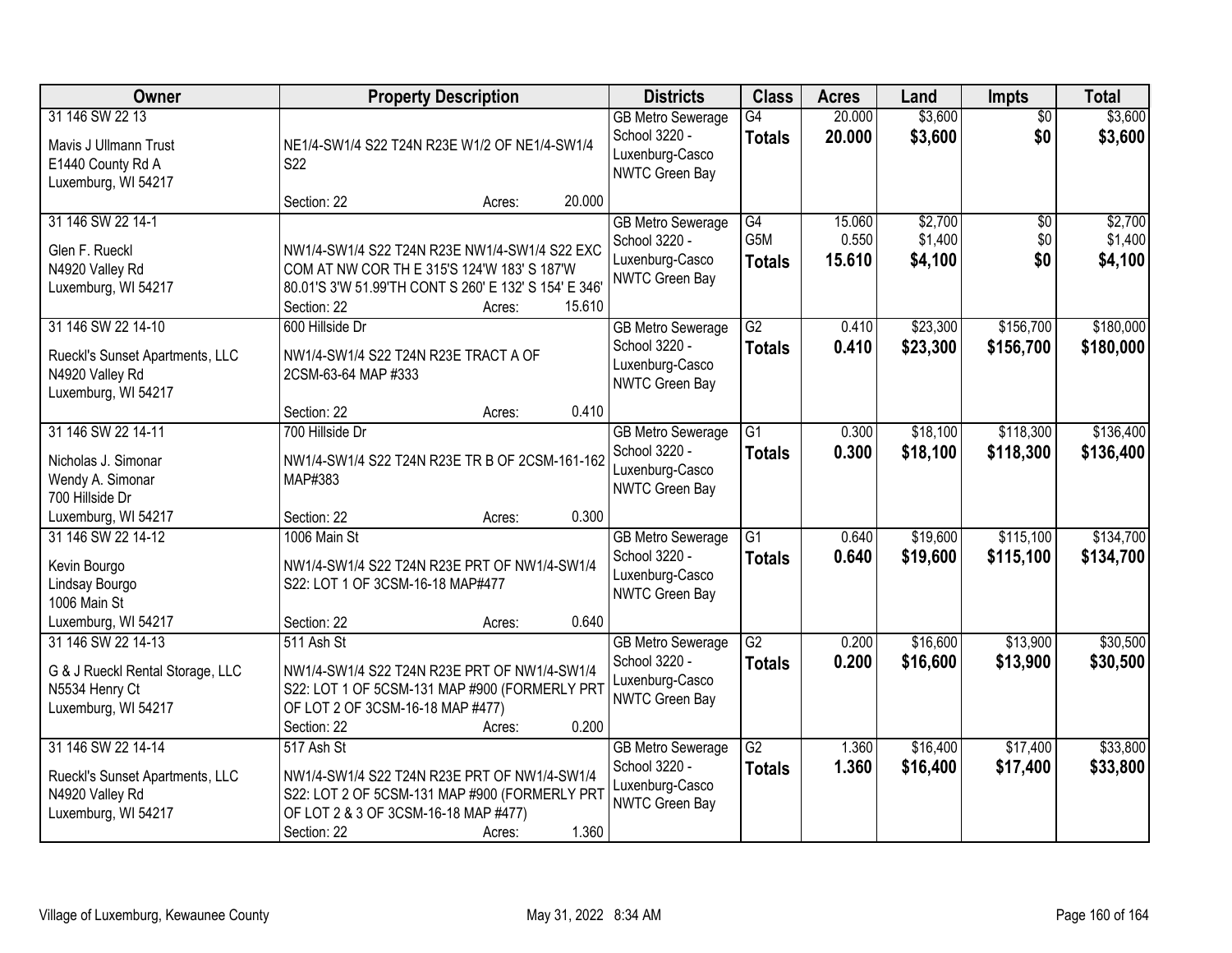| Owner                                                                                            | <b>Property Description</b>                                                                                                                                                             | <b>Districts</b>                                                                      | <b>Class</b>                           | <b>Acres</b>            | Land                      | Impts                         | <b>Total</b>              |
|--------------------------------------------------------------------------------------------------|-----------------------------------------------------------------------------------------------------------------------------------------------------------------------------------------|---------------------------------------------------------------------------------------|----------------------------------------|-------------------------|---------------------------|-------------------------------|---------------------------|
| 31 146 SW 22 14-15<br>Glen F. Rueckl<br>N4920 Valley Rd<br>Luxemburg, WI 54217                   | <b>Hillside Dr</b><br>NW1/4-SW1/4 S22 T24N R23E PRT OF NW1/4-SW1/4<br>S22: LOT 4 OF 3CSM-16-18 MAP#477                                                                                  | <b>GB Metro Sewerage</b><br>School 3220 -<br>Luxenburg-Casco<br>NWTC Green Bay        | $\overline{G2}$<br>G4<br><b>Totals</b> | 0.010<br>0.380<br>0.390 | \$900<br>\$100<br>\$1,000 | $\overline{50}$<br>\$0<br>\$0 | \$900<br>\$100<br>\$1,000 |
|                                                                                                  | 0.390<br>Section: 22<br>Acres:                                                                                                                                                          |                                                                                       |                                        |                         |                           |                               |                           |
| 31 146 SW 22 14-16<br>Ultimate Real Estate Properties, LLC<br>940 Main St<br>Luxemburg, WI 54217 | 512 Ash St<br>NW1/4-SW1/4 S22 T24N R23E PRT OF NW1/4-SW1/4<br>S22: LOT 1 OF 3CSM-128 MAP #537                                                                                           | <b>GB Metro Sewerage</b><br>School 3220 -<br>Luxenburg-Casco<br>NWTC Green Bay        | $\overline{G2}$<br><b>Totals</b>       | 0.730<br>0.730          | \$22,000<br>\$22,000      | \$0<br>\$0                    | \$22,000<br>\$22,000      |
|                                                                                                  | 0.730<br>Section: 22<br>Acres:                                                                                                                                                          |                                                                                       |                                        |                         |                           |                               |                           |
| 31 146 SW 22 14-17<br>Geralyn A. Morgan<br>814 Woodlawn Ct<br>Luxemburg, WI 54217                | NW1/4-SW1/4 S22 T24N R23E PRT OF NW1/4-SW1/4 8<br>PRT OF SW1/4-SW1/4 S22: COM NE COR<br>NW1/4-SW1/4 S 00*07'50" W 440' TO POB S 00*07'50"<br>1.790<br>Section: 22<br>Acres:             | <b>GB Metro Sewerage</b><br>School 3220 -<br>Luxenburg-Casco<br>NWTC Green Bay        | $\overline{G6}$<br><b>Totals</b>       | 1.790<br>1.790          | \$400<br>\$400            | $\overline{50}$<br>\$0        | \$400<br>\$400            |
| 31 146 SW 22 14-2<br>Geralyn A. Morgan<br>814 Woodlawn Ct<br>Luxemburg, WI 54217                 | NW1/4-SW1/4 S22 T24N R23E COM AT NE COR OF<br>NW1/4-SW1/4 S22 TH SW'LY 320' S'LY 200' E'LY 180'<br>N'LY 440' TO POB (SUR 5-12-03)<br>1.320<br>Section: 22<br>Acres:                     | <b>GB Metro Sewerage</b><br>School 3220 -<br>Luxenburg-Casco<br>NWTC Green Bay        | G5<br><b>Totals</b>                    | 1.320<br>1.320          | \$2,000<br>\$2,000        | $\sqrt[6]{}$<br>\$0           | \$2,000<br>\$2,000        |
| 31 146 SW 22 14-3<br>Glen F. Rueckl<br>N4920 Valley Rd<br>Luxemburg, WI 54217                    | NW1/4-SW1/4 S22 T24N R23E COM AT A PT 89*38" E<br>963.2 FT FR THE INSECTN OF C/L OF MAIN & ASH<br>STS TH N 80' E 150' S 150' W 150' N 70' TO POB (SUR<br>0.520<br>Section: 22<br>Acres: | <b>GB Metro Sewerage</b><br>School 3220 -<br>Luxenburg-Casco<br><b>NWTC Green Bay</b> | G4<br><b>Totals</b>                    | 0.520<br>0.520          | \$100<br>\$100            | $\overline{50}$<br>\$0        | \$100<br>\$100            |
| 31 146 SW 22 14-4<br>Gerald G. Marcelle<br>830 Main St<br>Luxemburg, WI 54217                    | NW1/4-SW1/4 S22 T24N R23E COM AT A PT 216' E OF<br>NW COR OF NW1/4-SW1/4 S22 TH E 99' S 124' W 99' I<br>124' TO POB & COM AT A PT 141' E OF NW COR OF<br>0.390<br>Section: 22<br>Acres: | <b>GB Metro Sewerage</b><br>School 3220 -<br>Luxenburg-Casco<br>NWTC Green Bay        | $\overline{G1}$<br><b>Totals</b>       | 0.390<br>0.390          | \$18,500<br>\$18,500      | $\sqrt{6}$<br>\$0             | \$18,500<br>\$18,500      |
| 31 146 SW 22 14-5<br>Luxemburg Implement Co<br>913 Main St<br>Luxemburg, WI 54217                | 836 Main St<br>NW1/4-SW1/4 S22 T24N R23E COM AT NW COR OF<br>NW1/4-SW1/4 S22 TH E 141' S 80' E 7' S 44' W 148' N<br>124' TO POB<br>0.410<br>Section: 22<br>Acres:                       | <b>GB Metro Sewerage</b><br>School 3220 -<br>Luxenburg-Casco<br>NWTC Green Bay        | $\overline{G2}$<br><b>Totals</b>       | 0.410<br>0.410          | \$23,300<br>\$23,300      | $\overline{50}$<br>\$0        | \$23,300<br>\$23,300      |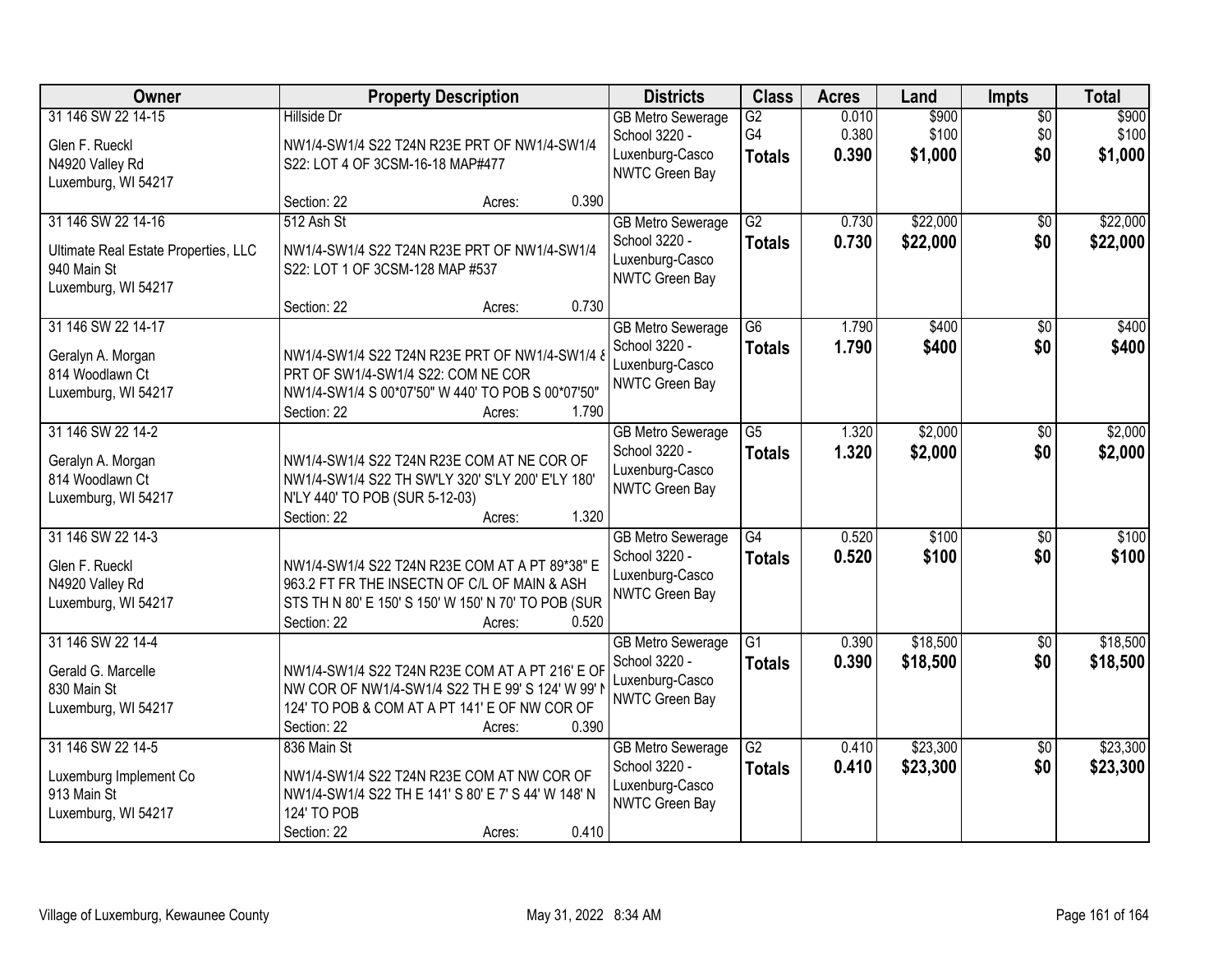| Owner                                                                                              | <b>Property Description</b>                                                                                                                                                                                 | <b>Districts</b>                                                                      | <b>Class</b>                     | <b>Acres</b>   | Land                 | Impts                  | <b>Total</b>           |
|----------------------------------------------------------------------------------------------------|-------------------------------------------------------------------------------------------------------------------------------------------------------------------------------------------------------------|---------------------------------------------------------------------------------------|----------------------------------|----------------|----------------------|------------------------|------------------------|
| 31 146 SW 22 14-6<br>Luxemburg Motor Co<br>925 Main St<br>Luxemburg, WI 54217                      | 900 Main St<br>NW1/4-SW1/4 S22 T24N R23E COM AT A PT 124'S OF<br>NW COR OF NW1/4-SW1/4 S22 TH E 165' S 110' W 16<br>N 110' TO POB                                                                           | <b>GB Metro Sewerage</b><br>School 3220 -<br>Luxenburg-Casco<br><b>NWTC Green Bay</b> | $\overline{G2}$<br><b>Totals</b> | 0.330<br>0.330 | \$21,100<br>\$21,100 | $\overline{50}$<br>\$0 | \$21,100<br>\$21,100   |
|                                                                                                    | 0.330<br>Section: 22<br>Acres:                                                                                                                                                                              |                                                                                       |                                  |                |                      |                        |                        |
| 31 146 SW 22 14-7<br>Ultimate Real Estate Properties, LLC<br>940 Main St<br>Luxemburg, WI 54217    | 940 Main St<br>NW1/4-SW1/4 S22 T24N R23E COM W1/4 COR S22 S<br>00*47'01" W 314' N 89*27'18" E 33.01' TO E R/W LN<br>MAIN ST AS POB N 89*27'18" E 51.99' N 00*47' 01" E 3'<br>0.240<br>Section: 22<br>Acres: | <b>GB Metro Sewerage</b><br>School 3220 -<br>Luxenburg-Casco<br><b>NWTC Green Bay</b> | G2<br><b>Totals</b>              | 0.240<br>0.240 | \$18,200<br>\$18,200 | \$189,800<br>\$189,800 | \$208,000<br>\$208,000 |
| 31 146 SW 22 14-8<br>James A. Olbrantz<br>Janet L. Olbrantz<br>1018 Main St<br>Luxemburg, WI 54217 | 1018 Main St<br>NW1/4-SW1/4 S22 T24N R23E COM AT A PT 574 FT S<br>OF NW COR OF NW1/4 OF SW1/4 S22 TH E 33 FT TO<br>POB TH E 132 FT S 71 FT W 132 FT N 71 FT TO POB<br>Section: 22<br>0.220<br>Acres:        | <b>GB Metro Sewerage</b><br>School 3220 -<br>Luxenburg-Casco<br>NWTC Green Bay        | $\overline{G1}$<br><b>Totals</b> | 0.220<br>0.220 | \$16,800<br>\$16,800 | \$78,400<br>\$78,400   | \$95,200<br>\$95,200   |
| 31 146 SW 22 14-9<br>Carla J. Vandenheuvel<br>1024 Main St<br>Luxemburg, WI 54217                  | 1024 Main St<br>NW1/4-SW1/4 S22 T24N R23E COM AT A PT 645' S OF<br>NW COR OF NW1/4-SW1/4 S22 TH E 132' S 83' W 132'<br>N 83' TO POB<br>0.250<br>Section: 22<br>Acres:                                       | <b>GB Metro Sewerage</b><br>School 3220 -<br>Luxenburg-Casco<br><b>NWTC Green Bay</b> | G1<br><b>Totals</b>              | 0.250<br>0.250 | \$17,400<br>\$17,400 | \$85,300<br>\$85,300   | \$102,700<br>\$102,700 |
| 31 146 SW 22 15-1<br>Norbert E Lacrosse Trust<br>521 Hickory St<br>Luxemburg, WI 54217             | 521 Hickory St<br>SW1/4-SW1/4 S22 T24N R23E TRACT B OF 2CSM-38<br>MAP #319                                                                                                                                  | <b>GB</b> Metro Sewerage<br>School 3220 -<br>Luxenburg-Casco<br>NWTC Green Bay        | $\overline{G1}$<br><b>Totals</b> | 0.290<br>0.290 | \$18,100<br>\$18,100 | \$98,300<br>\$98,300   | \$116,400<br>\$116,400 |
| 31 146 SW 22 15-11<br>Dpd Simonar, LLC<br>1601 Main St<br>Luxemburg, WI 54217                      | 0.290<br>Section: 22<br>Acres:<br>524 Church Rd<br>ALL OF LOTS 1 & 2 OF 2CSM-246 BEING PRT OF<br>SW1/4-SW1/4 S22: LOT 1 OF 8CSM-293 MAP #1523<br>Section: 22<br>1.360<br>Acres:                             | <b>GB Metro Sewerage</b><br>School 3220 -<br>Luxenburg-Casco<br>NWTC Green Bay        | $\overline{G2}$<br><b>Totals</b> | 1.360<br>1.360 | \$32,800<br>\$32,800 | \$30,000<br>\$30,000   | \$62,800<br>\$62,800   |
| 31 146 SW 22 15-2<br>Kevin J & Lori A Tebon Trust<br>1342 Colle St<br>Luxemburg, WI 54217          | 1342 Colle St<br>SW1/4-SW1/4 S22 T24N R23E COM AT A PT 713.5' N<br>OF SW COR OF SW1/4-SW1/4 S22 TH E 379' TO STG<br>PT TH CONTAG E 132' N 95' W 132' S 95' TO POB TR<br>0.290<br>Section: 22<br>Acres:      | <b>GB Metro Sewerage</b><br>School 3220 -<br>Luxenburg-Casco<br><b>NWTC Green Bay</b> | $\overline{G1}$<br><b>Totals</b> | 0.290<br>0.290 | \$18,100<br>\$18,100 | \$106,900<br>\$106,900 | \$125,000<br>\$125,000 |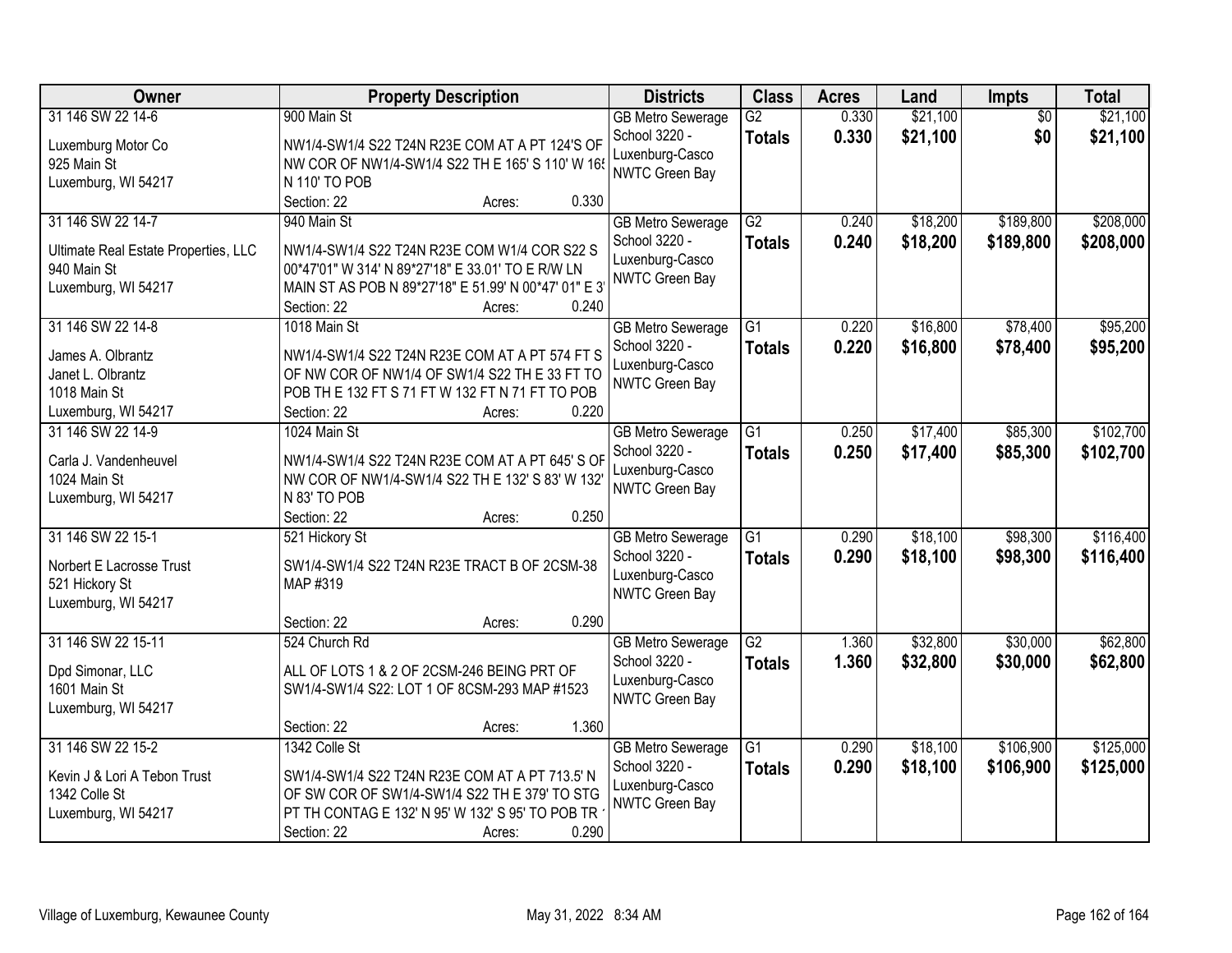| Owner                                                                     | <b>Property Description</b>                                                                            | <b>Districts</b>                                   | <b>Class</b>                     | <b>Acres</b>   | Land                 | <b>Impts</b>         | <b>Total</b>           |
|---------------------------------------------------------------------------|--------------------------------------------------------------------------------------------------------|----------------------------------------------------|----------------------------------|----------------|----------------------|----------------------|------------------------|
| 31 146 SW 22 15-3<br>Joseph H. Ropson                                     | 1336 Colle St<br>SW1/4-SW1/4 S22 T24N R23E COM AT A PT 713.5' N                                        | <b>GB Metro Sewerage</b><br>School 3220 -          | $\overline{G1}$<br><b>Totals</b> | 0.260<br>0.260 | \$17,700<br>\$17,700 | \$89,800<br>\$89,800 | \$107,500<br>\$107,500 |
| 1336 Colle St<br>Luxemburg, WI 54217                                      | OF SW COR OF SW1/4-SW1/4 S22 TH E 379' N 95' TO<br>STG PT TH E 132' N 87.5' W 132' S 87.5' TO POB TR 2 | Luxenburg-Casco<br>NWTC Green Bay                  |                                  |                |                      |                      |                        |
|                                                                           | 0.260<br>Section: 22<br>Acres:                                                                         |                                                    |                                  |                |                      |                      |                        |
| 31 146 SW 22 15-4                                                         | 1330 Colle St                                                                                          | <b>GB Metro Sewerage</b>                           | $\overline{G1}$                  | 0.260          | \$26,100             | \$108,400            | \$134,500              |
| David L. Smith<br>Tamara M. Smith                                         | SW1/4-SW1/4 S22 T24N R23E COM AT A PT 713.5' N<br>OF SW COR OF SW1/4-SW1/4 S22 TH E 379' N 182.5'      | School 3220 -<br>Luxenburg-Casco                   | <b>Totals</b>                    | 0.260          | \$26,100             | \$108,400            | \$134,500              |
| 1330 Colle St                                                             | TO STG PT TH E 132' N 87.5' W 132' S 87.5' TO POB                                                      | <b>NWTC Green Bay</b>                              |                                  |                |                      |                      |                        |
| Luxemburg, WI 54217                                                       | 0.260<br>Section: 22<br>Acres:                                                                         |                                                    |                                  |                |                      |                      |                        |
| 31 146 SW 22 15-5                                                         | 1324 Colle St                                                                                          | <b>GB Metro Sewerage</b>                           | G1                               | 0.260          | \$17,700             | \$106,500            | \$124,200              |
| Marissa L. Rollin                                                         | SW1/4-SW1/4 S22 T24N R23E COM AT A PT 713.5' N                                                         | School 3220 -<br>Luxenburg-Casco                   | <b>Totals</b>                    | 0.260          | \$17,700             | \$106,500            | \$124,200              |
| 1324 Colle St                                                             | OF SW COR OF S22 TH E 379' N 270' TO STG PT TH E                                                       | <b>NWTC Green Bay</b>                              |                                  |                |                      |                      |                        |
| Luxemburg, WI 54217                                                       | 132' N 87.5' W 132' S 87.5' TO POB TR 4 OF 1CSM-220<br>0.260<br>Section: 22<br>Acres:                  |                                                    |                                  |                |                      |                      |                        |
| 31 146 SW 22 15-6                                                         | 1412 Main St                                                                                           | <b>GB Metro Sewerage</b>                           | X4                               | 0.000          | \$0                  | \$0                  | \$0                    |
| St Mary's Congregat Church                                                | SW1/4-SW1/4 S22 T24N R23E COM AT SW COR OF                                                             | School 3220 -                                      | <b>Totals</b>                    | 0.000          | \$0                  | \$0                  | \$0                    |
| 1406 Main St                                                              | SW1/4-SW1/4 S22 TH N 647.5' E 181' TO NW COR OF                                                        | Luxenburg-Casco<br><b>NWTC Green Bay</b>           |                                  |                |                      |                      |                        |
| Luxemburg, WI 54217                                                       | TR A OF 2CSM-38 S ALG W LN OF TR A 133.79' E                                                           |                                                    |                                  |                |                      |                      |                        |
| 31 146 SW 22 15-7                                                         | 0.000<br>Section: 22<br>Acres:                                                                         | <b>GB Metro Sewerage</b>                           | $\overline{G4}$                  | 3.880          | \$600                | \$0                  | \$600                  |
|                                                                           |                                                                                                        | School 3220 -                                      | <b>Totals</b>                    | 3.880          | \$600                | \$0                  | \$600                  |
| Glen F. Rueckl                                                            | SW1/4-SW1/4 S22 T24N R23E PRT OF SW1/4-SW1/4                                                           | Luxenburg-Casco                                    |                                  |                |                      |                      |                        |
| N4920 Valley Rd                                                           | S22: COM AT SW COR S22 TH N 89*19'19" E                                                                | <b>NWTC Green Bay</b>                              |                                  |                |                      |                      |                        |
| Luxemburg, WI 54217                                                       | 1331.22'ALG S LN OF SW1/4- SW1/4 TO E LN OF SD<br>3.880<br>Section: 22<br>Acres:                       |                                                    |                                  |                |                      |                      |                        |
| 31 146 SW 22 15-8                                                         | 507 Hickory St                                                                                         | <b>GB Metro Sewerage</b>                           | G2                               | 0.328          | \$22,900             | \$162,900            | \$185,800              |
| Rueckl's Sunset Apartments, LLC<br>N4920 Valley Rd<br>Luxemburg, WI 54217 | SW1/4-SW1/4 S22 T24N R23E TRACT A OF 2CSM-38<br>MAP #319                                               | School 3220 -<br>Luxenburg-Casco<br>NWTC Green Bay | <b>Totals</b>                    | 0.328          | \$22,900             | \$162,900            | \$185,800              |
|                                                                           | 0.328<br>Section: 22<br>Acres:                                                                         |                                                    |                                  |                |                      |                      |                        |